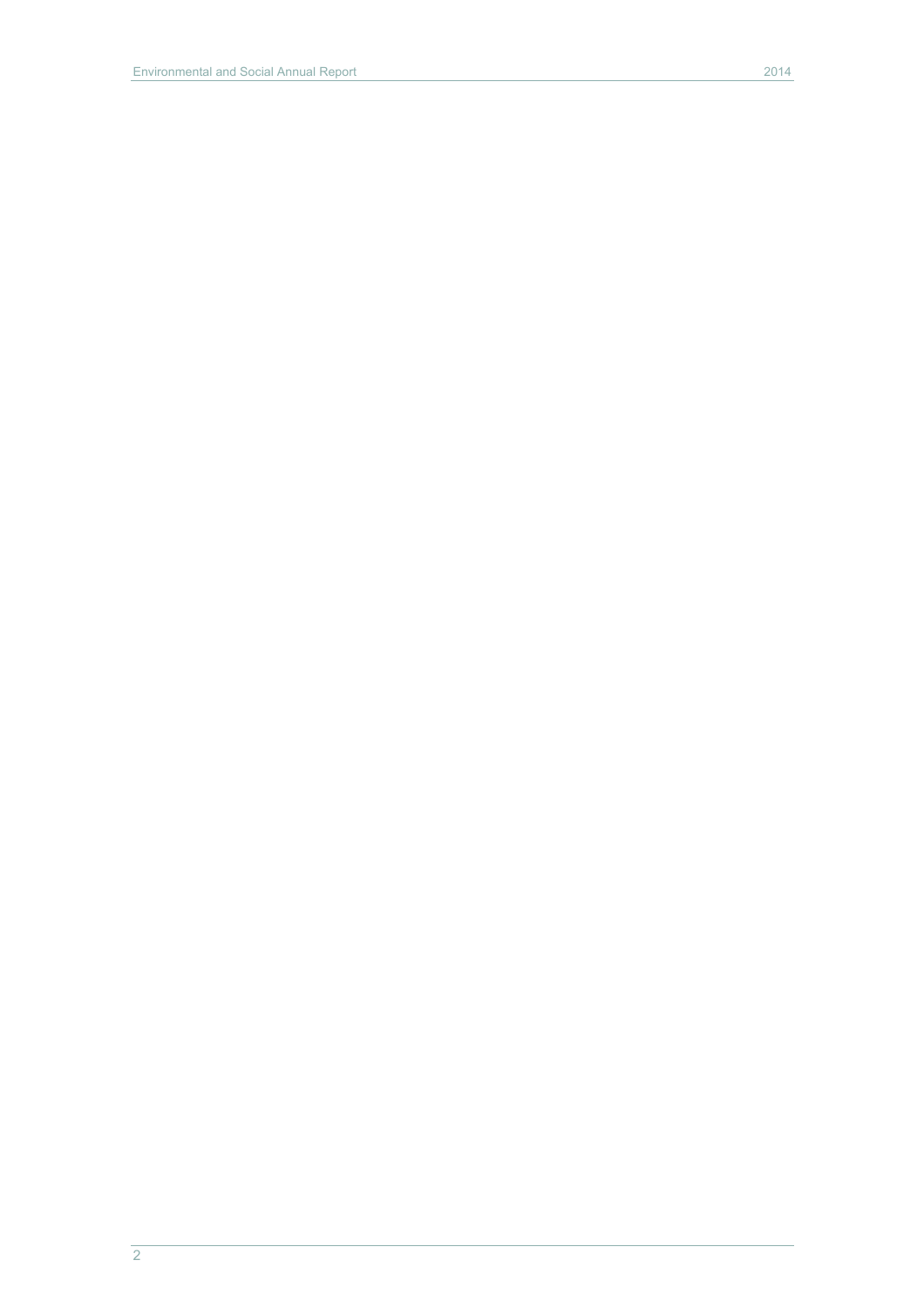

# **TABLE OF CONTENTS**

| 1. |     |                                                    |                                                                 |
|----|-----|----------------------------------------------------|-----------------------------------------------------------------|
|    |     |                                                    |                                                                 |
|    | 2.1 |                                                    | SUMMARY OF ANY MATERIAL MODIFICATIONS TO THE ESIAS  10          |
|    |     |                                                    |                                                                 |
|    |     |                                                    |                                                                 |
|    |     |                                                    |                                                                 |
|    | 2.2 |                                                    |                                                                 |
|    |     |                                                    |                                                                 |
|    |     |                                                    |                                                                 |
|    |     |                                                    |                                                                 |
|    | 2.3 |                                                    |                                                                 |
|    |     |                                                    |                                                                 |
|    |     |                                                    |                                                                 |
|    |     |                                                    |                                                                 |
|    | 2.4 |                                                    |                                                                 |
|    |     |                                                    |                                                                 |
|    |     |                                                    |                                                                 |
|    |     |                                                    |                                                                 |
|    |     |                                                    |                                                                 |
|    | 3.1 |                                                    |                                                                 |
|    | 3.2 |                                                    |                                                                 |
|    | 3.3 |                                                    |                                                                 |
|    | 3.4 |                                                    |                                                                 |
|    | 3.5 | DESCRIPTION OF ANY MATERIAL AMENDMENT, SUPPLEMENT, |                                                                 |
|    |     |                                                    |                                                                 |
|    |     |                                                    |                                                                 |
|    |     |                                                    |                                                                 |
|    |     |                                                    | 4 COMPLIANCE WITH ENVIRONMENTAL STANDARDS AND APPLICABLE        |
|    |     |                                                    |                                                                 |
|    | 4.1 |                                                    | SUMMARY OF ANY NOTICES OF NON-COMPLIANCE, REMEDIAL ACTION, ANY  |
|    |     |                                                    | FINES OR PENALTIES PAID AND FINAL DISPOSITION OF ANY REGULATORY |
|    |     |                                                    |                                                                 |
|    |     |                                                    |                                                                 |
|    |     |                                                    |                                                                 |
|    |     |                                                    |                                                                 |
|    | 4.2 |                                                    |                                                                 |
|    |     |                                                    |                                                                 |
|    |     | 4.2.1.1                                            |                                                                 |
|    |     | 4.2.1.2                                            |                                                                 |
|    |     | 4.2.1.3                                            |                                                                 |
|    |     | 4.2.1.4                                            |                                                                 |
|    |     | 4.2.1.5                                            |                                                                 |
|    |     | 4.2.1.6                                            |                                                                 |
|    |     |                                                    |                                                                 |
|    |     | 4.2.2.1                                            |                                                                 |
|    |     | 4.2.2.2                                            |                                                                 |
|    |     | 4.2.2.3<br>4.2.2.4                                 |                                                                 |
|    |     |                                                    |                                                                 |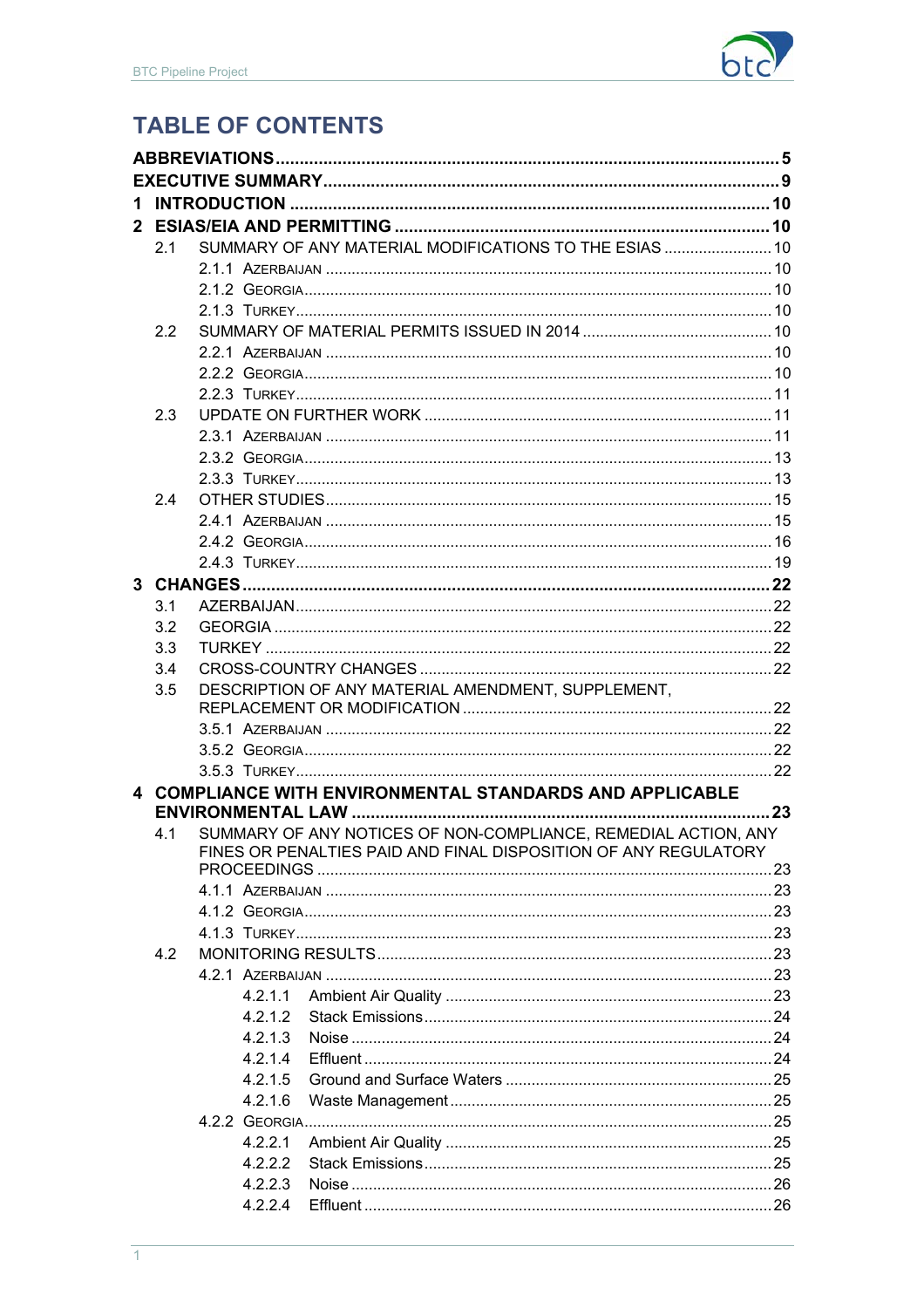|     |         | 4.2.2.5 |                                                                |  |
|-----|---------|---------|----------------------------------------------------------------|--|
|     |         | 4.2.2.6 |                                                                |  |
|     |         | 4.2.2.7 | Greenhouse Gas and Non-Greenhouse Gas Emissions to Air  27     |  |
|     |         | 4.2.2.8 |                                                                |  |
|     |         | 4.2.2.9 |                                                                |  |
|     |         |         |                                                                |  |
|     |         | 4.2.3.1 |                                                                |  |
|     |         | 4.2.3.2 |                                                                |  |
|     |         | 4.2.3.3 |                                                                |  |
|     |         | 4.2.3.4 |                                                                |  |
|     |         | 4.2.3.5 |                                                                |  |
|     |         | 4.2.3.6 |                                                                |  |
| 4.3 |         |         |                                                                |  |
| 4.4 |         |         |                                                                |  |
|     |         |         |                                                                |  |
| 4.5 |         |         |                                                                |  |
|     |         |         |                                                                |  |
|     |         |         |                                                                |  |
|     |         |         |                                                                |  |
|     |         |         |                                                                |  |
| 5.1 |         |         | SUMMARY OF OIL SPILL RESPONSE PLANS COMPLETED, UPDATED, OR     |  |
|     |         |         |                                                                |  |
| 5.2 |         |         |                                                                |  |
|     |         |         |                                                                |  |
|     |         |         |                                                                |  |
|     |         |         |                                                                |  |
|     |         | 5.2.3.1 |                                                                |  |
|     |         |         |                                                                |  |
| 5.3 |         |         | SUMMARY OF MATERIAL MODIFICATIONS TO THE OIL SPILL RESPONSE    |  |
|     |         |         |                                                                |  |
|     |         |         |                                                                |  |
| 6.1 |         |         | SUMMARY OF ENVIRONMENTAL INVESTMENT PROGRAMME 37               |  |
|     |         |         |                                                                |  |
|     |         |         |                                                                |  |
|     |         |         |                                                                |  |
|     |         | 6.1.3.1 |                                                                |  |
|     |         |         | 6.1.4 ENVIRONMENTAL INVESTMENT PROGRAMME EXPENDITURES 2014  40 |  |
|     |         |         | 6.1.5 ENVIRONMENTAL INVESTMENT PROGRAMME BUDGET 2015 40        |  |
| 6.2 |         |         | SUMMARY OF COMMUNITY DEVELOPMENT INITIATIVES41                 |  |
|     |         |         |                                                                |  |
|     |         | 6.2.1.1 | Sustainable Development Initiatives in Azerbaijan  46          |  |
|     |         | 6.2.1.2 | Community Development Initiatives in Azerbaijan47              |  |
|     |         |         |                                                                |  |
|     |         |         |                                                                |  |
|     |         |         | 6.2.3.1 Effective Governance and Enterprise Development 50     |  |
|     |         |         |                                                                |  |
|     |         |         |                                                                |  |
|     |         |         | 7 ENVIRONMENTAL AND SOCIAL MONITORING PROGRAMME 53             |  |
| 7.1 |         |         |                                                                |  |
| 7.2 |         |         |                                                                |  |
|     |         |         |                                                                |  |
|     |         |         |                                                                |  |
|     | 7.2.1.2 |         |                                                                |  |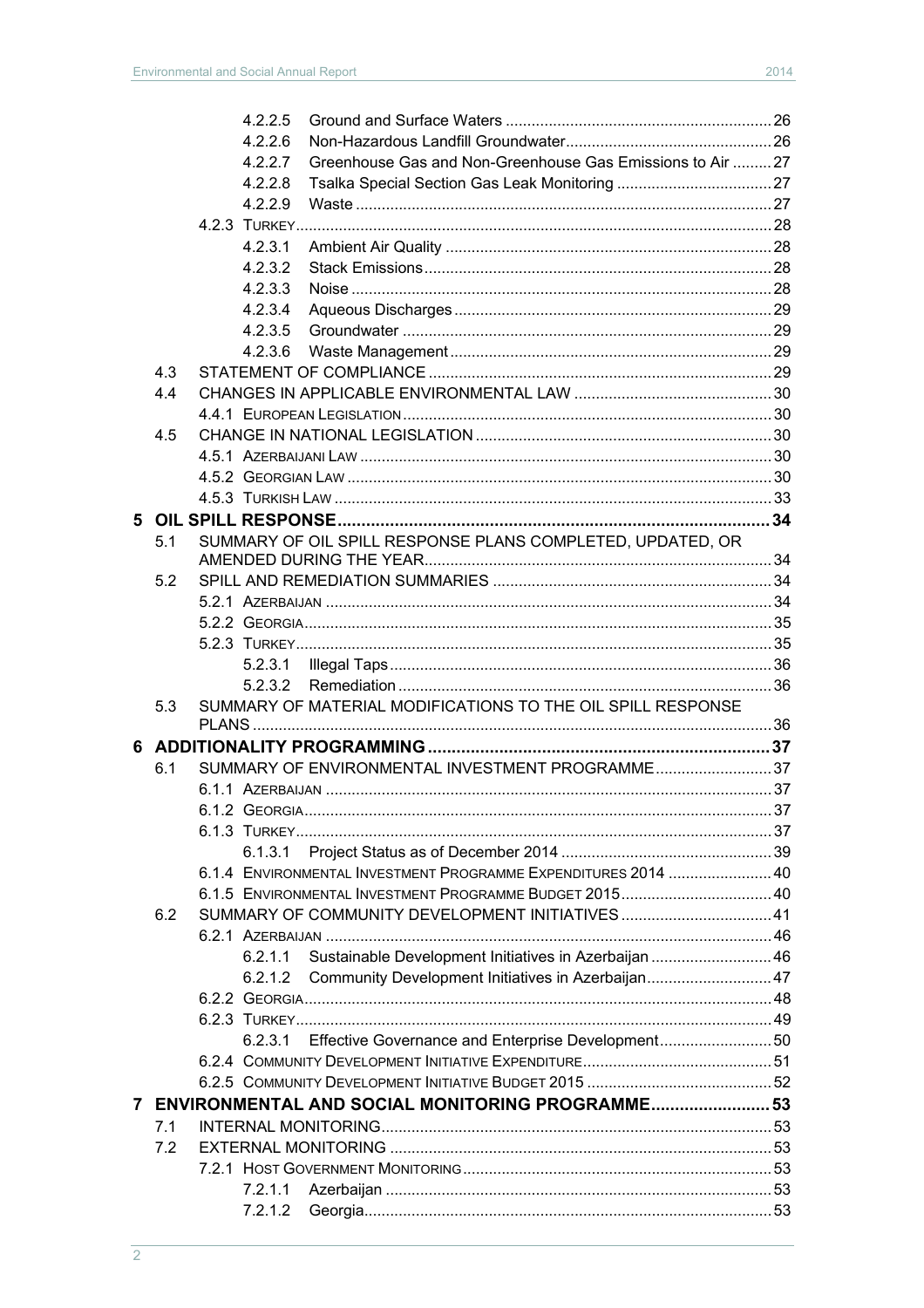

|     | 7.2.1.3                                                             |  |
|-----|---------------------------------------------------------------------|--|
|     |                                                                     |  |
|     | 7.2.2.1                                                             |  |
|     | 7.2.2.2                                                             |  |
|     | 7.2.2.3                                                             |  |
| 7.3 |                                                                     |  |
|     |                                                                     |  |
|     |                                                                     |  |
|     |                                                                     |  |
|     |                                                                     |  |
| 8.1 |                                                                     |  |
| 8.2 |                                                                     |  |
|     |                                                                     |  |
|     |                                                                     |  |
|     |                                                                     |  |
|     |                                                                     |  |
|     |                                                                     |  |
| 8.3 |                                                                     |  |
|     |                                                                     |  |
|     | 8.3.1.1                                                             |  |
|     |                                                                     |  |
|     |                                                                     |  |
|     |                                                                     |  |
|     |                                                                     |  |
| 8.4 |                                                                     |  |
|     |                                                                     |  |
|     | 8.4.1.1                                                             |  |
|     |                                                                     |  |
|     |                                                                     |  |
|     |                                                                     |  |
|     |                                                                     |  |
| 9.1 |                                                                     |  |
|     |                                                                     |  |
|     | 9.1.2 PROGRAM FOR 6M ACCESS CORRIDOR FOR INTERIM ROUTINE ROW ACCESS |  |
|     |                                                                     |  |
|     |                                                                     |  |
| 9.2 |                                                                     |  |
|     |                                                                     |  |
|     |                                                                     |  |
|     |                                                                     |  |
|     |                                                                     |  |
| 9.3 |                                                                     |  |
|     |                                                                     |  |
|     |                                                                     |  |
|     |                                                                     |  |
|     |                                                                     |  |
|     | 10 SUMMARY OF KEY HEALTH AND SAFETY STATISTICS  68                  |  |
|     |                                                                     |  |
|     |                                                                     |  |
|     |                                                                     |  |
|     |                                                                     |  |
|     |                                                                     |  |
|     |                                                                     |  |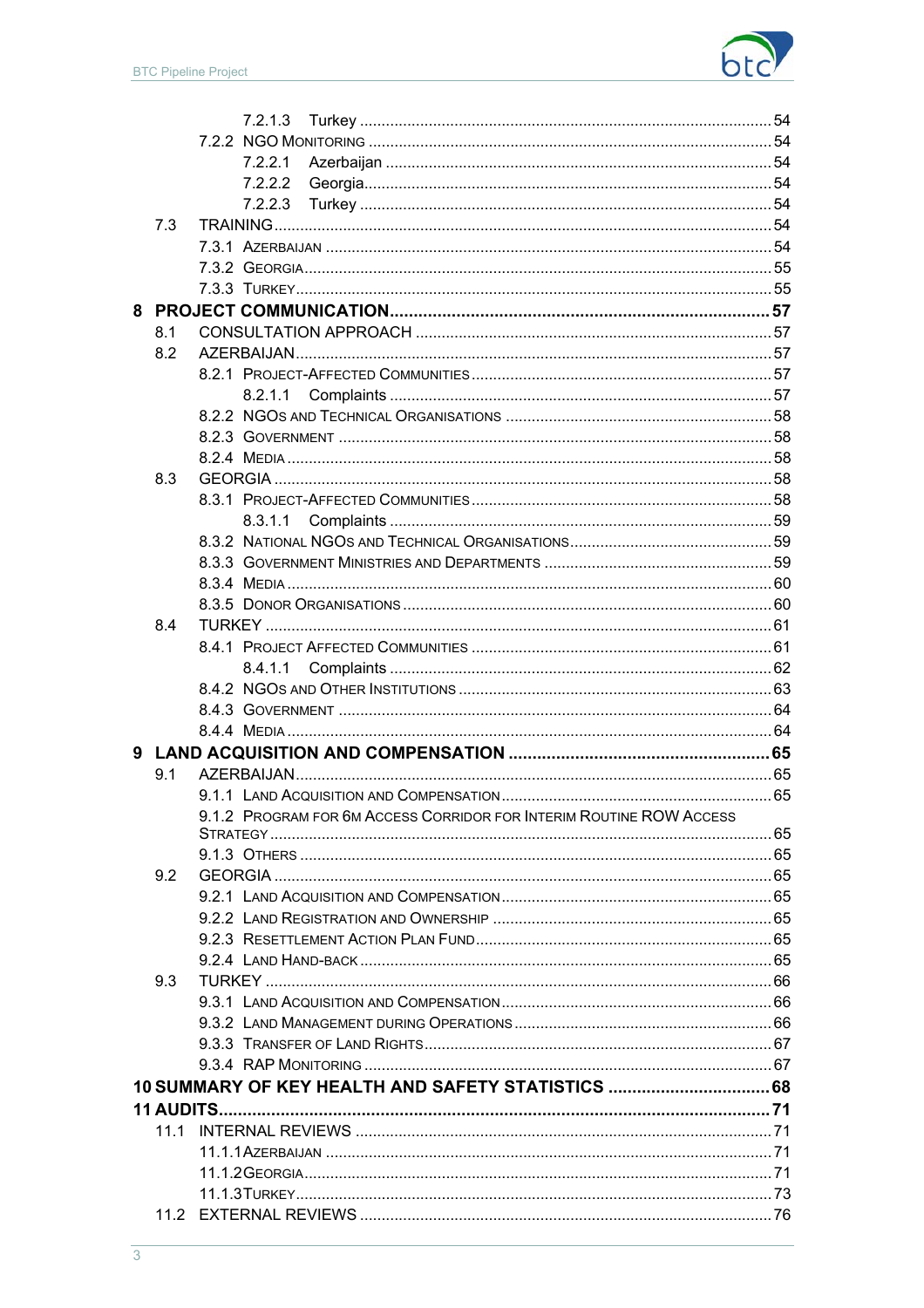# **CASE STUDIES (REFER APPENDICES)**

CASE STUDY 1: ENHANCING OIL SPILL PREPAREDNESS AND RESPONSE CAPABILITY IN AZERBAIJAN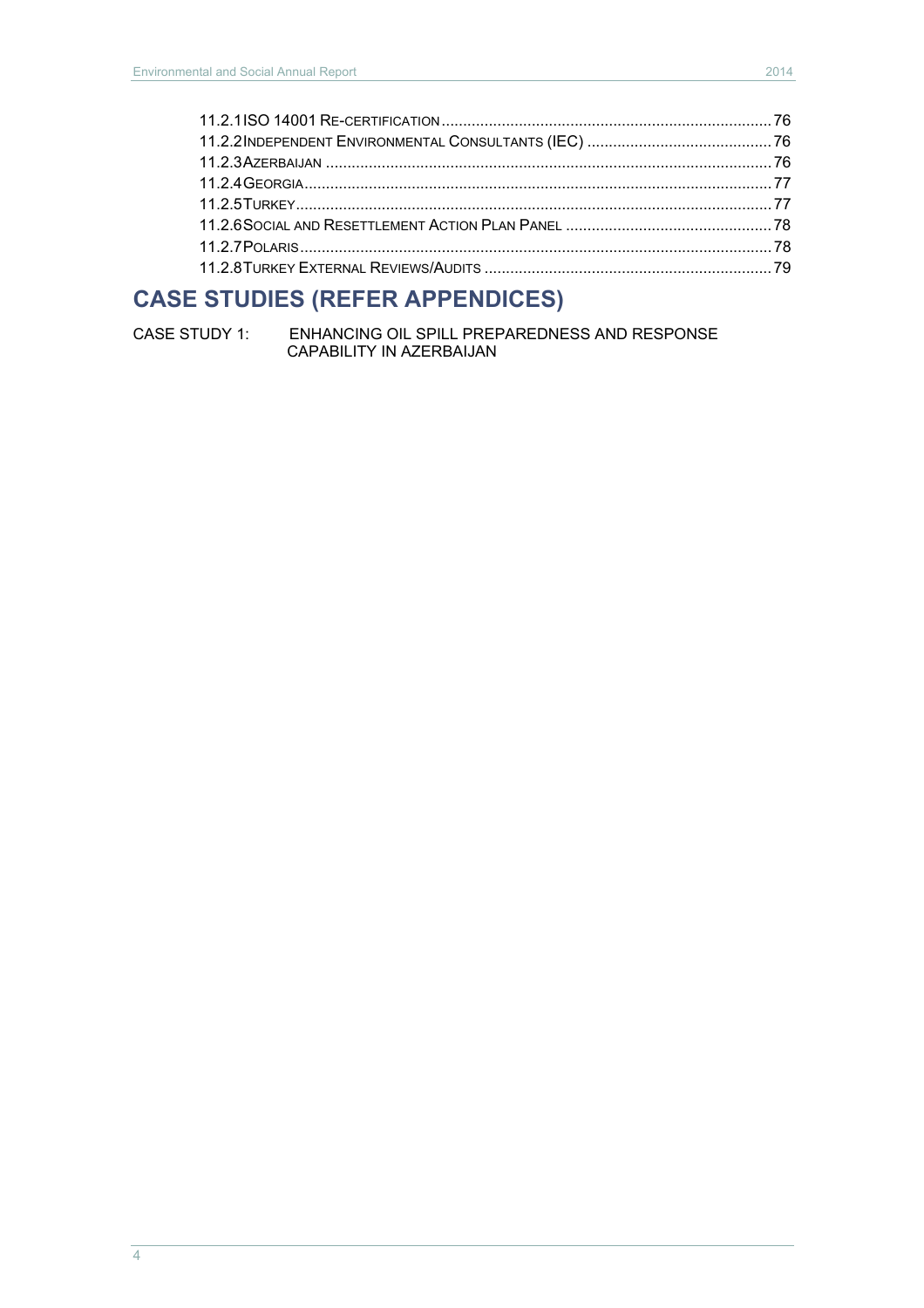

# **ABBREVIATIONS**

| <b>ADR</b> Certificate |                          | European Agreement concerning the International<br>Carriage of Dangerous Goods by Road                                                                |
|------------------------|--------------------------|-------------------------------------------------------------------------------------------------------------------------------------------------------|
| Ag                     | L                        | Silver                                                                                                                                                |
| <b>AGI</b>             | L,                       | <b>Above Ground Installation</b>                                                                                                                      |
| <b>AGT</b>             |                          | Azerbaijan-Georgia-Turkey                                                                                                                             |
| Al                     | L.                       | Aluminium                                                                                                                                             |
| As                     | L,                       | Arsenic                                                                                                                                               |
| <b>ASRC</b>            | L,                       | Azerbaijan Social Review Commission                                                                                                                   |
| В                      | L                        | <b>Boron</b>                                                                                                                                          |
| bbl                    |                          | <b>Barrel</b>                                                                                                                                         |
| <b>BIL</b>             | L,                       | <b>BOTAŞ International Limited</b>                                                                                                                    |
| <b>BNB</b>             |                          | Rural and Urban Development Foundation (now called<br>BNB)                                                                                            |
| <b>BOD</b>             |                          | <b>Biochemical Oxygen Demand</b>                                                                                                                      |
| <b>BOTAŞ</b>           |                          | Boru Hatlari ile Petrol Taşima A.Ş. (Petroleum Pipeline<br>Corporation, Turkey)                                                                       |
| <b>BPEO</b>            | L                        | <b>Best Practicable Environmental Option</b>                                                                                                          |
| <b>BSI</b>             |                          | <b>British Standard Institute</b>                                                                                                                     |
| BTC Co (or BTC)        |                          | Baku-Tbilisi-Ceyhan Pipeline Company operated by BP<br>(in Azerbaijan and Georgia sections of pipeline) and by<br>BIL (in Turkey section of pipeline) |
|                        | L,                       | Benzene, Toluene, Ethyl Benzene and Xylene                                                                                                            |
| <b>BTEX</b>            |                          |                                                                                                                                                       |
| BV                     | $\overline{\phantom{0}}$ | <b>Block Valve</b>                                                                                                                                    |
| <b>BVT</b>             | $\overline{a}$           | <b>Block Valve, Turkey</b>                                                                                                                            |
| <b>BWRA</b>            | L,                       | <b>Ballast Water Risk Assessment</b>                                                                                                                  |
| C&E                    | L                        | <b>Compliance and Environment</b>                                                                                                                     |
| <b>CBO</b>             |                          | <b>Community Based Organisation</b>                                                                                                                   |
| Cd                     |                          | Cadmium                                                                                                                                               |
| <b>CDI</b>             |                          | <b>Community Development Initiative</b>                                                                                                               |
| <b>CEYDEM</b>          | $\overline{\phantom{0}}$ | Ceyhan Fire and Natural Disaster Training Centre                                                                                                      |
| <b>CEYGEM</b>          | ÷,                       | Ceyhan Business Development Center                                                                                                                    |
| <b>CIP</b>             | $\overline{\phantom{0}}$ | <b>Community Investment Programme</b>                                                                                                                 |
| CI                     | L                        | Chloride                                                                                                                                              |
| <b>CLO</b>             |                          | <b>Community Liaison Officers</b>                                                                                                                     |
| <b>CCME</b>            |                          | Canadian Council of Ministers of the Environment                                                                                                      |
| <b>CMT</b>             | i.                       | Ceyhan Marine Terminal                                                                                                                                |
| CO                     | L,                       | Carbon monoxide                                                                                                                                       |
| COD                    |                          | <b>Chemical Oxygen Demand</b>                                                                                                                         |
| Cr<br><b>CSR</b>       | L,                       | Chromium<br><b>Corporate Social Responsibility</b>                                                                                                    |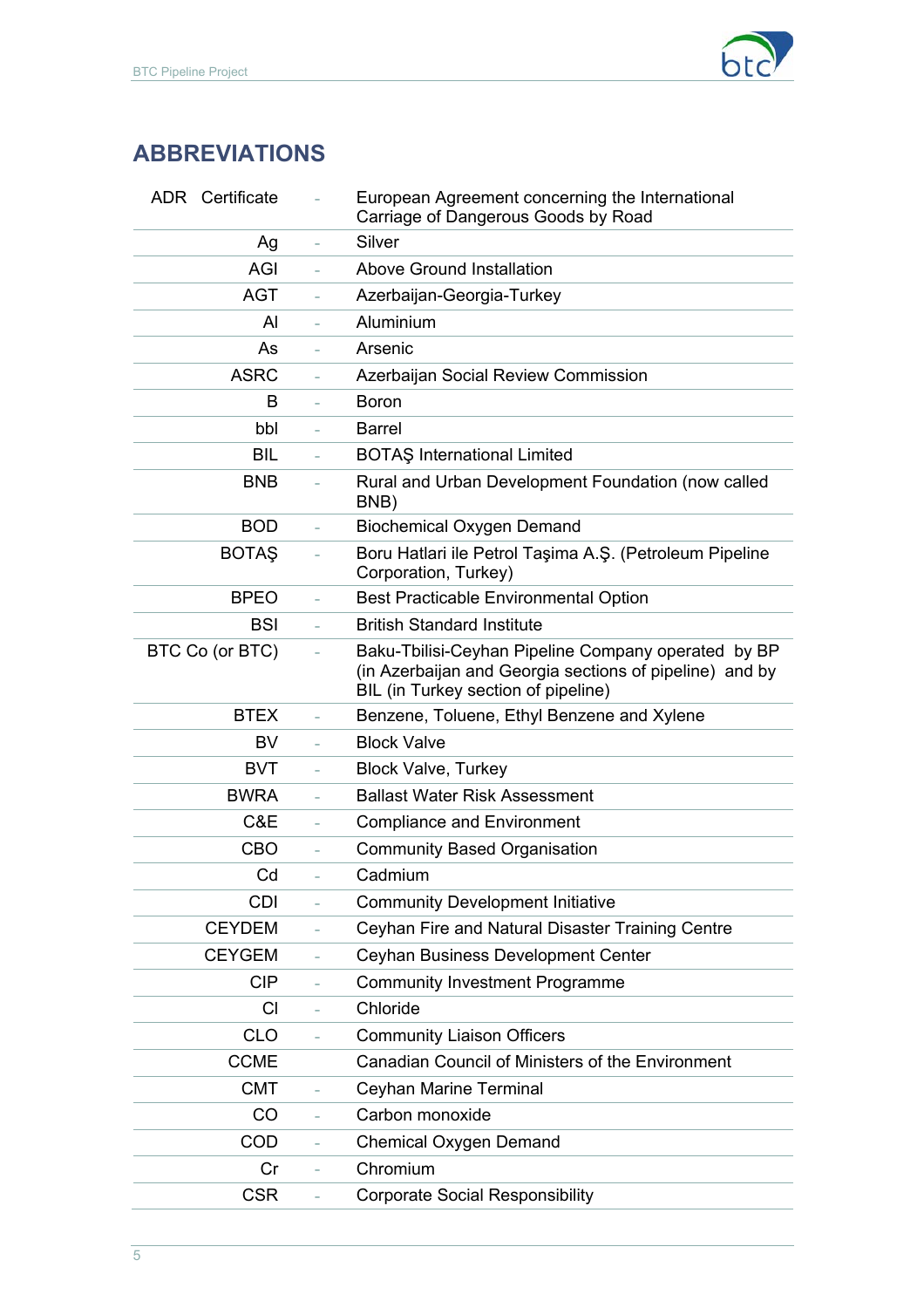| Cu            |                          | Copper                                                                 |
|---------------|--------------------------|------------------------------------------------------------------------|
| <b>CWAA</b>   |                          | <b>Central Waste Accumulation Area</b>                                 |
| dB(A)         | $\bar{ }$                | A-weighted decibels                                                    |
| <b>DSA</b>    |                          | Designated State Authority (Turkey)                                    |
| E&S           | L,                       | <b>Environmental and Social</b>                                        |
| <b>EDDF</b>   | L,                       | <b>Emergency Drain Down Facility</b>                                   |
| <b>EDTP</b>   | L,                       | <b>Enterprise Development and Training Programme</b>                   |
| <b>EIA</b>    | L,                       | <b>Environmental Impact Assessment</b>                                 |
| <b>EIP</b>    | L,                       | <b>Environmental Investment Programme</b>                              |
| <b>EMS</b>    | $\bar{ }$                | <b>Environmental Management System</b>                                 |
| <b>EPF</b>    | $\overline{\phantom{a}}$ | Eurasia Partnership Foundation                                         |
| <b>EPPD</b>   | L,                       | <b>Export Pipelines Protection Department</b>                          |
| <b>ESAP</b>   | u                        | <b>Environmental and Social Action Plan</b>                            |
| <b>ESIA</b>   |                          | <b>Environmental and Social Impact Assessment</b>                      |
| <b>ESMS</b>   | L,                       | <b>Environmental and Social Management System</b>                      |
| EU            | L,                       | European Union                                                         |
| <b>FCI</b>    | L,                       | <b>Facilities Construction and Installation</b>                        |
| Fe            |                          | Iron                                                                   |
| <b>GHG</b>    | i,                       | <b>Greenhouse Gas</b>                                                  |
| <b>GIS</b>    | Ĺ,                       | Geographical Information System                                        |
| H&S           | i.                       | <b>Health and Safety</b>                                               |
| H1            | L,                       | First half of year (January - June)                                    |
| Hg            | i,                       | Mercury                                                                |
| <b>HSE</b>    | i,                       | Health, Safety and Environment                                         |
| <b>IEC</b>    |                          | Lenders' Independent Environmental Consultant                          |
| <b>ISQG</b>   |                          | Interim Marine Sediment Quality Guidelines                             |
| IP            |                          | <b>Implementing Partner</b>                                            |
| <b>IPA</b>    |                          | Intermediate Pigging Station, Azerbaijan                               |
| <b>IPT</b>    |                          | Intermediate Pigging Station, Turkey                                   |
| IS            | ÷,                       | <b>Industrial Symbiosis</b>                                            |
| <b>ISO</b>    |                          | <b>International Standards Organisation</b>                            |
| KP            |                          | <b>Kilometre Point</b>                                                 |
| <b>KPI</b>    |                          | Key Performance Indicator                                              |
| <b>MARPOL</b> |                          | International Convention for the Prevention of Pollution<br>from Ships |
| LEL           |                          | <b>Lowest Effect Level</b>                                             |
| <b>LOPC</b>   |                          | Loss of Primary Containment                                            |
| <b>MENR</b>   | L,                       | Ministry of Ecology and Natural Resources, Azerbaijan                  |
| <b>MOC</b>    | $\overline{\phantom{m}}$ | Management of Change                                                   |
| MoEU          | $\overline{\phantom{a}}$ | Ministry of Environment and Urbanization, Turkey                       |
| <b>MOL</b>    |                          | Main Oil Line                                                          |
| <b>MSME</b>   |                          | Micro, Small and Medium Enterprises                                    |
|               |                          |                                                                        |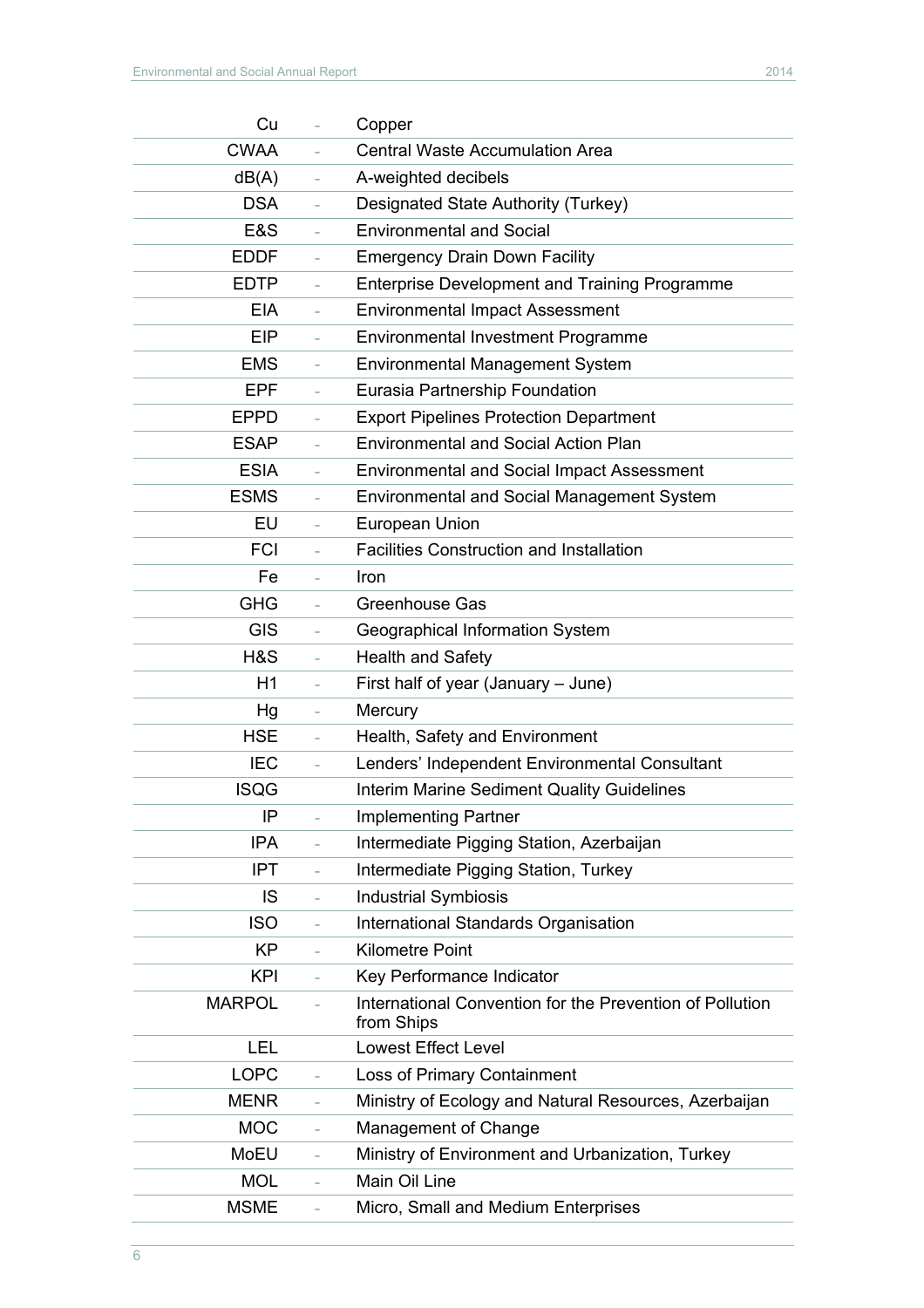

| Na              |                          | Sodium                                                           |
|-----------------|--------------------------|------------------------------------------------------------------|
| <b>NGO</b>      |                          | Non-Governmental Organisation                                    |
| NH <sub>4</sub> | $\overline{\phantom{a}}$ | Ammonium                                                         |
| Ni              | $\overline{\phantom{a}}$ | <b>Nickel</b>                                                    |
| NO <sub>2</sub> | $\overline{\phantom{a}}$ | Nitrogen dioxide                                                 |
| NO <sub>x</sub> | i,                       | Nitrogen oxides                                                  |
| <b>NRC</b>      | $\overline{\phantom{a}}$ | National Response Company                                        |
| <b>OSR</b>      |                          | Oil Spill Response                                               |
| <b>OSRB</b>     |                          | Oil Spill Response Base                                          |
| <b>OSRP</b>     | ÷,                       | Oil Spill Response Plan                                          |
| <b>OWS</b>      | $\overline{\phantom{a}}$ | <b>Oily Water Separator</b>                                      |
| <b>PAH</b>      |                          | Polyaromatic hydrocarbons                                        |
| <b>PEL</b>      |                          | <b>Probable Effect Levels</b>                                    |
| <b>Pb</b>       | $\overline{\phantom{a}}$ | Lead                                                             |
| <b>PCAR</b>     |                          | <b>Preventive and Corrective Action</b>                          |
| <b>PCR</b>      |                          | <b>Public and Community Relations</b>                            |
| <b>PCRE</b>     | L.                       | <b>Public and Community Relation Experts</b>                     |
| pH              | $\overline{\phantom{a}}$ | Potential of Hydrogen                                            |
| <b>PM</b>       |                          | <b>Particulate Matter</b>                                        |
| <b>PSA</b>      | $\overline{\phantom{a}}$ | Pump Station, Azerbaijan                                         |
| <b>PSG</b>      | L.                       | Pump Station, Georgia                                            |
| PT.             |                          | Pump Station, Turkey                                             |
| <b>PWHP</b>     |                          | <b>Primary Withholding Pond</b>                                  |
| Q1/Q2/Q3/Q4     |                          | Quarter 1/Quarter 2/Quarter 3/Quarter 4                          |
| <b>RAP</b>      |                          | <b>Resettlement Action Plan</b>                                  |
| <b>RDF</b>      |                          | <b>Refuse Derived Fuel</b>                                       |
| <b>RISC</b>     |                          | Resource Information Standards Committee                         |
| <b>ROW</b>      |                          | <b>Right of Way</b>                                              |
| <b>RWIHC</b>    |                          | Regulation on Concerning Water Intended for Human<br>Consumption |
| <b>SEM</b>      |                          | <b>Stack Emissions Monitoring</b>                                |
| <b>SCP</b>      |                          | South Caucasus Pipeline                                          |
| <b>SDI</b>      | $\overline{\phantom{a}}$ | Sustainable Development Initiative                               |
| Se              | $\overline{\phantom{a}}$ | Selenium                                                         |
| Sn              | L.                       | Tin                                                              |
| SO <sub>2</sub> |                          | Sulphur dioxide                                                  |
| SO <sub>4</sub> | ÷,                       | Sulphate                                                         |
| <b>SODES</b>    | i,                       | Social Support Fund                                              |
| $SO_{x}$        | $\overline{\phantom{m}}$ | Sulphur oxides                                                   |
| <b>SPM</b>      | $\overline{\phantom{a}}$ | School of Project Management                                     |
| <b>SRAP</b>     |                          | Social and Resettlement Action Plan                              |
| <b>STP</b>      |                          | <b>Sewage Treatment Plant</b>                                    |
|                 |                          |                                                                  |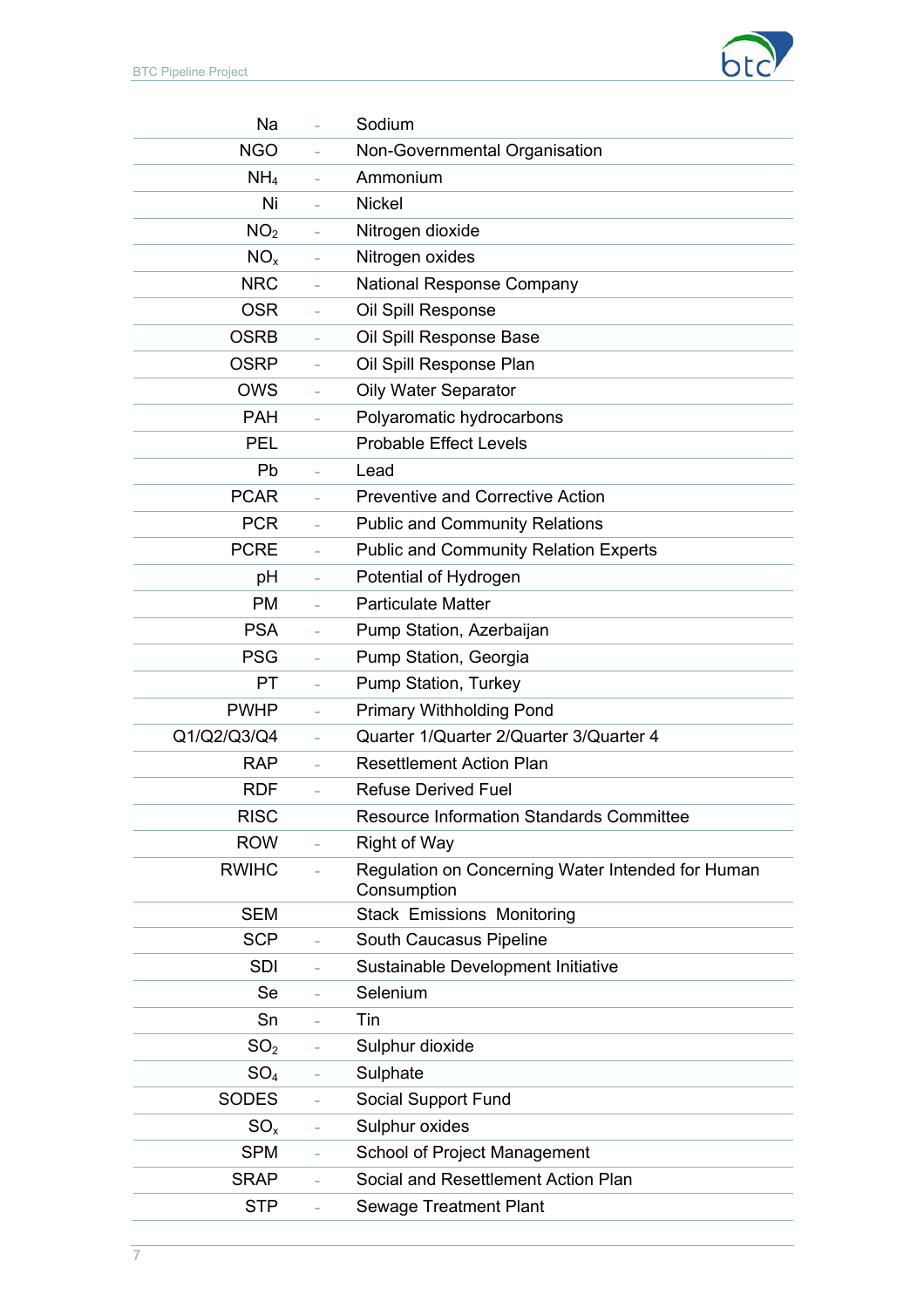|                          | <b>Storm Water Pond</b>                     |
|--------------------------|---------------------------------------------|
| ÷.                       | <b>Total Dissolved Solids</b>               |
|                          | <b>Total Hydrocarbons</b>                   |
| ÷                        | <b>Total Petroleum Hydrocarbons</b>         |
| $\overline{\phantom{a}}$ | <b>Total Suspended Solids</b>               |
|                          | Technology Development Foundation of Turkey |
|                          | <b>Urban Search and Rescue</b>              |
|                          | <b>Volatile Organic Compound</b>            |
|                          | <b>Water Bath Heater</b>                    |
| $\overline{\phantom{0}}$ | <b>Western Route Export Pipeline</b>        |
|                          | <b>Waste Transfer Notes</b>                 |
|                          | Waste Water Treatment Plant                 |
|                          | Zinc                                        |
|                          |                                             |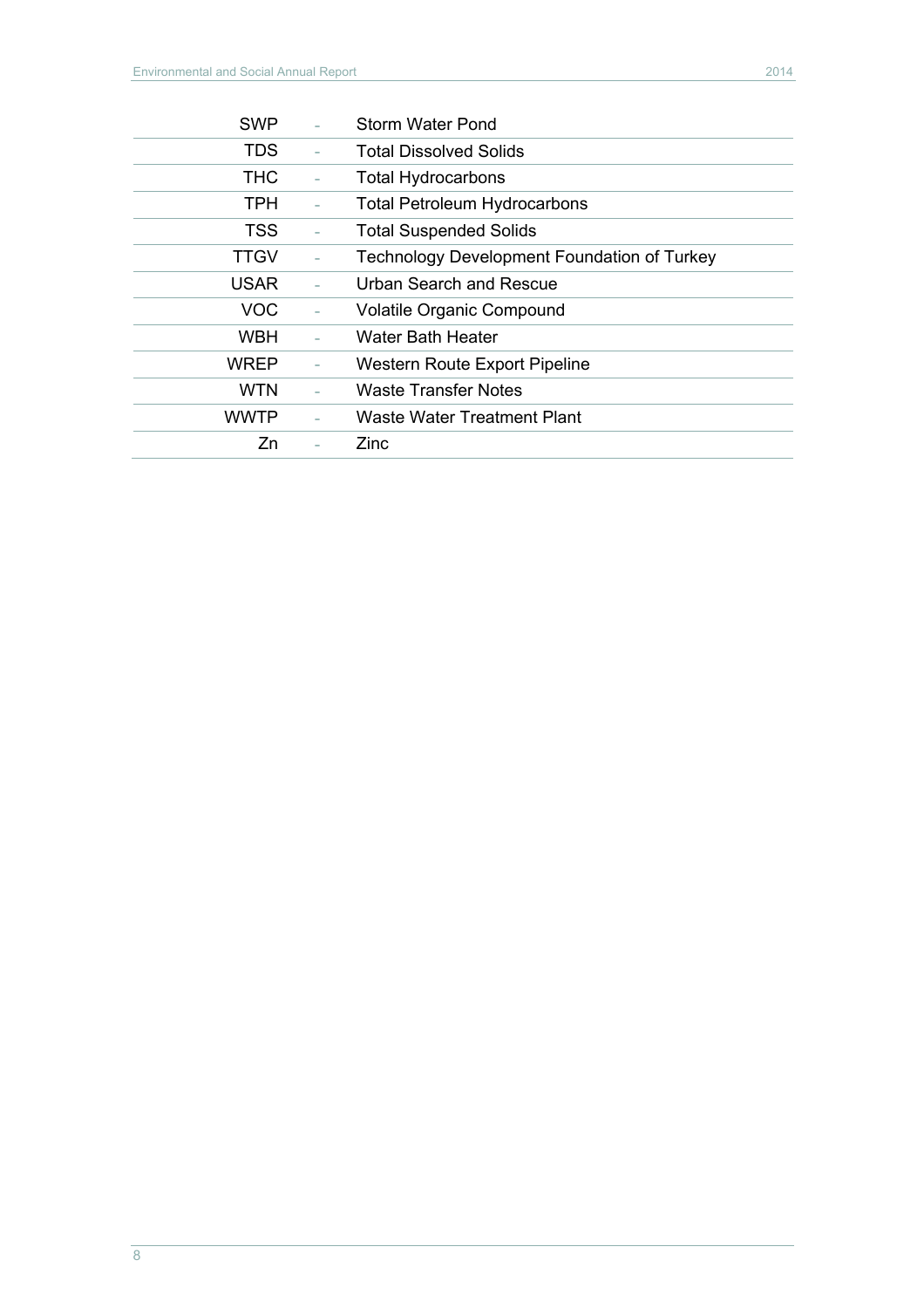

# **EXECUTIVE SUMMARY**

Baku-Tbilisi-Ceyhan Pipeline Company (hereinafter BTC) and its agents have complied in the development, construction and operation of the BTC Pipeline Project with the Environmental and Social Action Plan (ESAP), applicable environmental laws and applicable Lender environmental policies and guidelines in all material respects during the period covered by this Environmental and Social (E&S) Annual Report (Operations Phase) 2014.

There were no fines or penalties incurred for environmental or social non-compliances, and no material environmental claims against BTC during 2014.

There were no Class I, II or III Management of Change (MOC) during 2014. There were no Environmental and Social Impact Assessment (ESIA) addenda.

During 2014, there were fourteen minor uncontained material releases and no significant Health and Safety (H&S) incidents. The total amount of hydrocarbons spilt was approximately 9 barrels (bbl).

In November 2014, the International Standards Organisation (ISO) 14001 surveillance audit was conducted for the Georgia Export pipelines (BTC and SPC). There were no corrective action requests and only 3 observations made during the audit. In Turkey, the ISO surveillance audit was carried out in November 2014 at CMT, IPT2 and PTs 1 and 2. No major findings observed.

The sixteenth post-financial audit by the Lenders' Independent Environmental Consultant (IEC), acting on behalf of the Lenders, took place September  $21<sup>st</sup>$  - October 3rd, 2014 to monitor compliance with BTC Pipeline Project E&S commitments. This is the second site visit (since February 2004) where no non-compliances with Project commitments have been identified. The main non-compliance with Project commitments identified over the past 2 years has been the lack of construction of a slops treatment facility at the Ceyhan Marine Terminal. This facility is now completed.

Emission and discharge monitoring for the operations phase continued and results were generally in compliance. Monitoring of gas turbine exhaust gases showed some exceedances of nitrogen oxide  $(NO_x)$  levels in Azerbaijan and Georgia. To compensate for the  $N_{\text{O}_x}$  exceedances, offset programmes for both countries were successfully completed in 2014. These programmes funded the implementation of renewable energy and energy efficiency projects. As part of the  $NO<sub>x</sub>$  offset programmes, solar heating systems were constructed at the Bashirli Secondary School, Gurbanzade School, and the Samukh District Kindergarten in Azerbaijan. This offset is now considered complete. An additional offset programme to compensate for the failure of *Iris acutiloba* plants to survive following replanting on the pipeline Right of Way (ROW) was modified and approved by the IEC during their 2014 monitoring visit. Works commenced in November 2014.

There were no material changes to the Oil Spill Response Plan (OSRP) in Azerbaijan, Georgia or Turkey.

BTC continues to benefit communities and Non-Governmental Organisations (NGOs) in all 3 countries through their Community Investment Programmes (CIPs) and Environmental Investment Programmes (EIPs). In 2014, over US\$3,239,775 was invested in these programmes.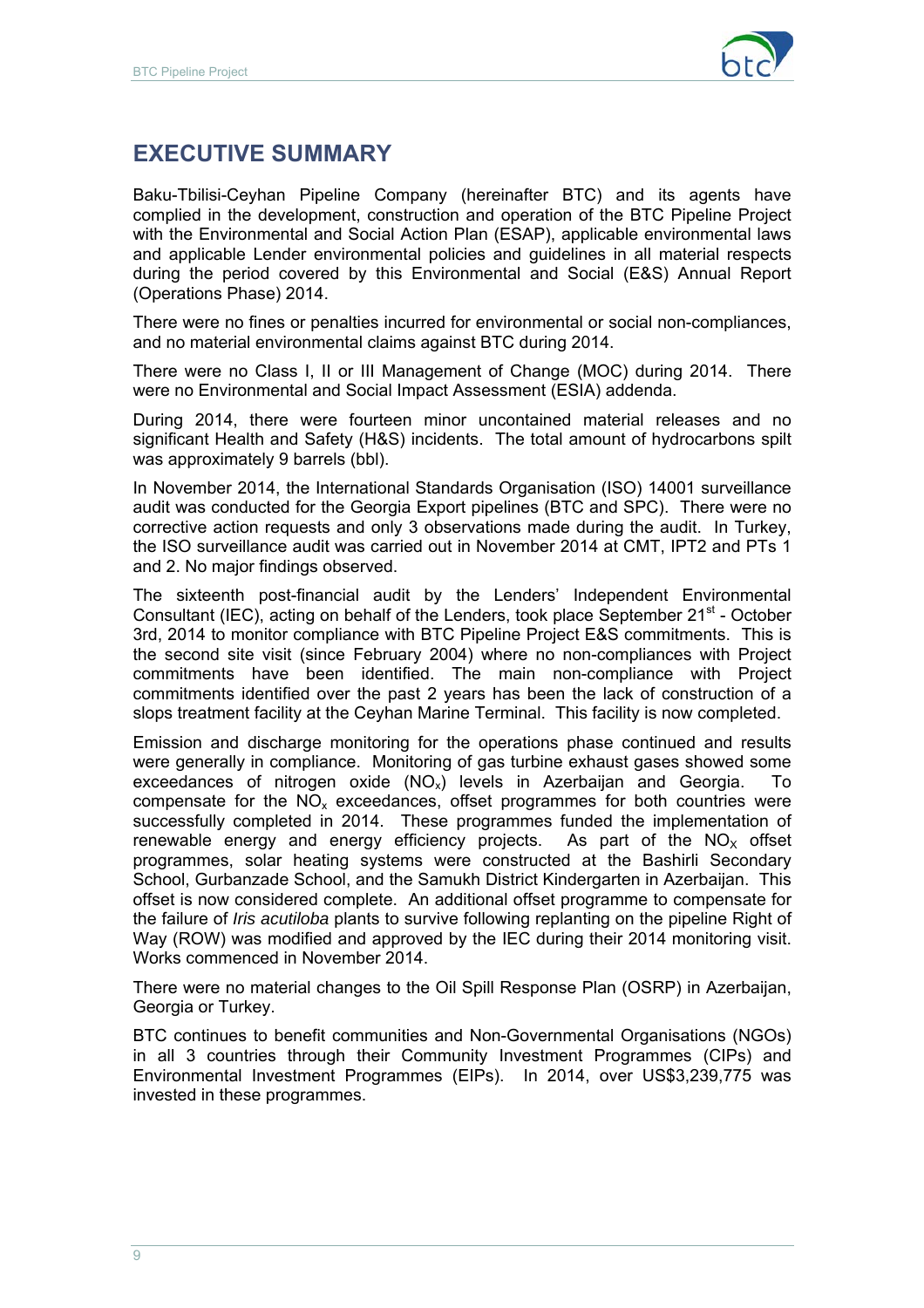June 2014 marked the eighth anniversary of the first shipment of oil at the Ceyhan terminal from the BTC Pipeline Project.

This E&S Annual Report (Operations Phase) 2014 has been prepared and structured in accordance with the requirements of Annex J of the ESAP governing construction of the BTC Pipeline Project and Annex H of the ESAP governing the operations phase of the BTC Pipeline Project. These requirements are reproduced in Appendix 1. It is the eleventh E&S Annual Report post-financing and covers the calendar year 2014<sup>1</sup>.

# **2 ESIAS/EIA AND PERMITTING**

# **2.1 SUMMARY OF ANY MATERIAL MODIFICATIONS TO THE ESIAS2**

# **2.1.1 Azerbaijan**

There were no material modifications made to the BTC Azerbaijan ESIA in 2014.

# **2.1.2 Georgia**

There were no material modifications made to the BTC Georgia ESIA in 2014.

# **2.1.3 Turkey**

There were no material modifications made to the BTC ESIAs in Turkey in 2014.

# **2.2 SUMMARY OF MATERIAL PERMITS ISSUED IN 2014**

# **2.2.1 Azerbaijan**

There were 2 BTC Azerbaijan-related environmental permits issued in 2014 as follows:

- Relocation of Tamarisk shrubs at the following river crossings (ref.: 15/2803) dated on 8 August 2014):
	- o Jeyrankechmaz River
	- o Nameless Canal in Gobustan area
- Pruning of Tamarisk shrubs at the following river crossings (ref.: 15/891 dated on 27 March 2014)
	- o Goychay river
	- o Turianchay river

# **2.2.2 Georgia**

The statutory environmental permits acquired by BTC Georgia in 2014 were as follows:

 Water Discharge Limit Approval for Emergency Drain-down Facility obtained from MoE on 13/06/2014

l

<sup>&</sup>lt;sup>1</sup> While construction started in 2003-Q2, the financing for the project was finalised in early Q1-2004.

 $^2$  Note that in Turkey the formal terminology is Environmental Impact Assessment (EIA).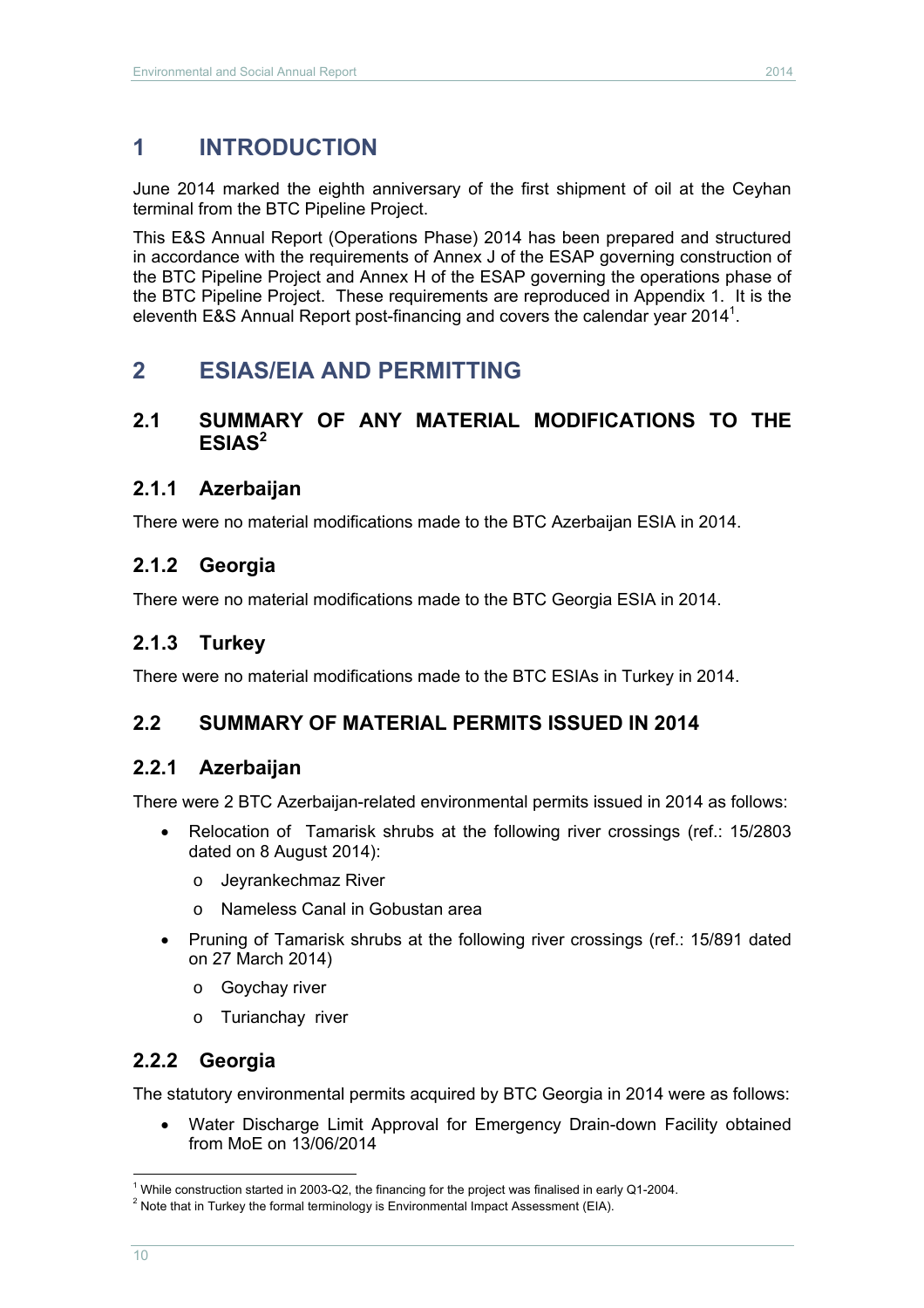

 Authorizations on river crossing reinforcement works, which in 2014 were acquired for Sakirula,Varkhaneleand Kumiska rivers on 5/06/2014

There was also Archaeological Works Permit obtained at KP 198 during road rehabilitation works on 24/10/2014.

# **2.2.3 Turkey**

According to the *The Environment Permit and License Regulation* (2010) that became effective on 1 April 2010, an integrated system for environmental permits and licenses has been applied instead of seperate permitting (WWTP discharge permits, air emission permits, etc.). As per the regulation, an Environmental Permit obtained for a site will cover all of the related environmental issues such as discharge and emission at facilities (for PTs and IPTs). An Environmental Permit and License obtained for a site will cover all of the related issues such as discharge and emissions together with the facilities which require a license (i.e. for MARPOL facility at CMT).

Environment Permits have been obtained for all operating facilities including CMT.

With the completion of the MARPOL facility, BIL will commence the environment license application process. Once this has been done and the license obtained it will be integrated into the existing CMT 'Environmental Permit and License' as per the legislation.

# **2.3 UPDATE ON FURTHER WORK**

A summary of country-specific activities relating to ongoing studies or surveys as required under the ESIAs or Environmental Permits is given below.

# **2.3.1 Azerbaijan**

In line with BTC Azerbaijan ESIA and Operations ESAP requirements, a groundwater monitoring programme continued in 2014. Refer Table 2.1 below.

### **Table 2.1: Groundwater Monitoring Programme (Azerbaigan)**

| <b>Study/Survey:</b><br>Groundwater monitoring programme                                                                                                                                                                      | <b>Expected Timing:</b><br>Monitor water level and quality: Ongoing |
|-------------------------------------------------------------------------------------------------------------------------------------------------------------------------------------------------------------------------------|---------------------------------------------------------------------|
| Ref: Q1-2004 (p5-3); Q2-2004 (p3-3); Q3-2004 (p3-2); Q4-2004 (p3-2); Q1-2005 (p3-2); Q2-2005<br>(p3-2); Q3-2005 (p3-2); Q4-2005 (p3-1), H1-2006 (p3-1), 2007 (p4); 2008 (p4); 2009 (p3); 2010 (p3);<br>2011 (p 3); 2012 (p4). |                                                                     |
| Croundwater monitoring was corried out coording to ECAD requirements in May and                                                                                                                                               |                                                                     |

Groundwater monitoring was carried out according to ESAP requirements in May and November 2014. A summary of results is given in Section 4.2.1.5.

### **Completion Status:** Ongoing

In the BTC ESIA there was a requirement to translocate *Iris acutiloba* off the ROW prior to construction to prevent damage to this Red Data Book (RDB) plant species. This requirement was fulfilled, and monitoring of the outcome of the relocation programme continued during 2014. An offset programme has been developed to compensate for plants that did not survive. A summary of the results of this programme is provided in Table 2.2 below.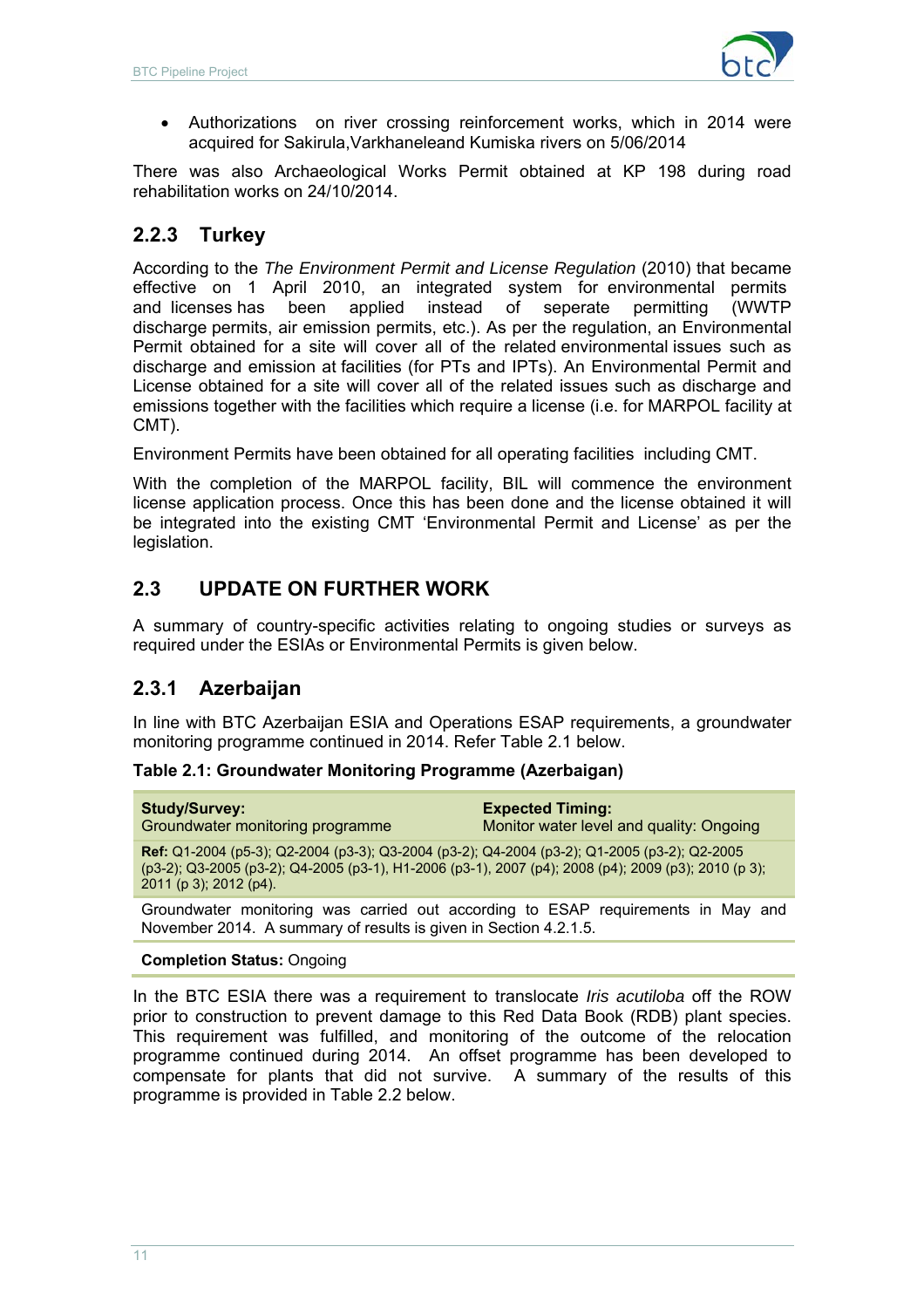### **Table 2.2: Iris Acutiloba Monitoring Programme (Azerbaigan)**

#### **Study/Survey:**  *Iris acutiloba* monitoring programme

#### **Expected Timing:**  Monitoring: Ongoing

**Ref:** Q1-2004 (p5-2); Q2-2004 (p3-2); Q3-2004 (p3-1); Q4-2004 (p3-2); Q1-2005 (p3-1); Q2-2005 (p3-2); Q3-2005 (p3-1); Q4-2005 (p3-1), H1-2006 (p3-1), 2007 (p5); 2008 (p4); 2009 (p3); 2010 (p3); 2011 (p3); 2012 (p4).

Prior to construction of the BTC Pipeline Project, approximately 32,900 individual plants, recorded as RDB species, were removed from the ROW. In total, 8,105 individuals were replanted off the ROW and 24,800 were temporarily planted in Mardakan Arboretum. In 2006, the rhizomes of the Mardakan plants were replanted on the ROW, mainly between Kilometre Point (KP) 6 and KP 28.

Field monitoring in later years showed that the program to replant *Iris acutiloba* from Mardakan to ROW was not successful. In an attempt to compensate for this, a new offset program involving 11,718 individual *Iris acutiloba* plants were translocated from Garadag Cement Plant (GCP) to the BTC/SCP ROW in 2010. Monitoring conducted in April 2014 recorded 4,723 individual specimens, indicating a survival rate of 40%. This is slightly more than the number counted in 2013 (33 %) due to favourable weather conditions (particularly rainfall).

BTC acknowledges that its original objective of re-establishing a minimum of 75% of the original population within the areas designated for translocation has not been met. To compensate for the low survival rate, BTC developed a three year offset project (2014-2016) for planting and caring of 990 trees near PSA2 in Yevlakh and 342 trees near IPA1 in Kurdamir.

In 2014 BP agreed the final scope of the offset project with the Independent Environmental Consultants (IEC) acting on behalf of the BTC/SCP Lenders Group, and successfully completed the tree planting stage. Two of the tree species planted under this project (*Platanus orientalis* and *Pinus eldarica*) are included in RDB of Azerbaijan. All of the tree seedlings were procurred from the nursery of Yevlakh Forest Protection and Restoration Enterprise. Selection and planting of tree species occurred under the supervision of a botanist from the Central Botanical Garden of National Academy of Sciences of Azerbaijan. The number and list of planted tree species is given below:

| <b>Tree species</b>    | <b>PSA2</b> | IPA <sub>1</sub> |
|------------------------|-------------|------------------|
| Pinus eldarica         | 228         | 137              |
| Platanus orientalis    | 228         | 137              |
| Elaeagnus angustifolia | 178         | 23               |
| Cupressus              | 178         | 23               |
| Fraxinus excelsior     | 178         | 22               |
| <b>Total</b>           | 990         | 342              |
|                        |             |                  |

**Completion Status:** Plantation – completed; Aftercare – Ongoing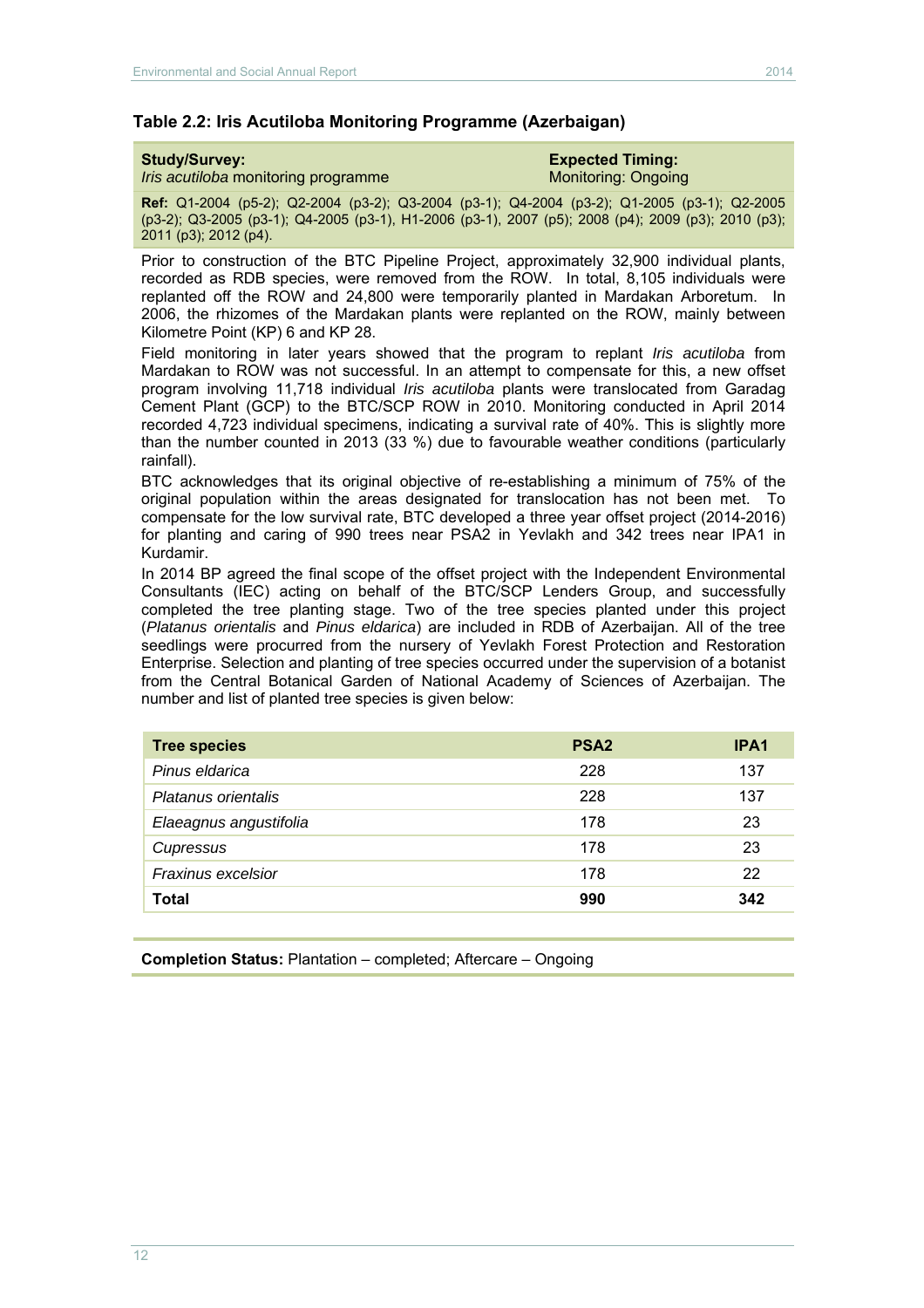

# **2.3.2 Georgia**

Table 2.3 outlines additional ESIA studies and surveys, as specified in the Operations ESAP, which were conducted in Georgia during 2014.

### **Table 2.3: Kodiana Special Project and Other Legacy Projects (Georgia)**

| <b>Study/Survey:</b>                                                                                         | <b>Expected Timing: 2012-2016</b> |
|--------------------------------------------------------------------------------------------------------------|-----------------------------------|
| Kodiana special projects and other legacy projects                                                           | <b>Monitoring: Ongoing</b>        |
| Ref: H1-2006 (p3-2); 2007 (p-6); 2008 (p-5); 2009 (p-4); 2010 (p-4); 2011 (p-4); 2012 (p-4), 2013 (p-<br>12) |                                   |

Construction of PSG 2 accommodation addition is in progress. Completion is planned for 2015- Q4 with reinstatement to follow in 2016-Q2.

Construction of a new access road at PSG 1 to future accommodation and warehouse facilities started in 2014-Q3 and is planned for completion in 2015-Q1.

The design of new accommodation and warehouse facilities at PSG 1 was completed in 2014- Q4 and construction contractor bidding initiated. Construction is scheduled to start in 2015-Q3.

A new STP was installed and commissioned at EDDF in 2014-Q3.

**Completion Status:** Ongoing

# **2.3.3 Turkey**

Tables 2.4 and 2.5 outline additional ESIA studies and surveys, as specified in the Operations ESAP, which were conducted in Turkey during 2014.

### **Table 2.4: Landscape Plans and Monitoring for Facilities (Turkey)**

| <b>Study/Survey:</b>                                                                                                                                                | <b>Expected Timing:</b>            |
|---------------------------------------------------------------------------------------------------------------------------------------------------------------------|------------------------------------|
| Landscape plans and monitoring for facilities                                                                                                                       | <b>Construction and Operations</b> |
| Ref: 2005-Q1 (p3-4); 2005-Q2 (p3-4); 2005-Q3 (p3-4); 2005-Q4 (p3-4); 2006 (p6); 2007 (p7); 2008<br>(p16); 2009 (p4) ; 2010 (p5) ; 2011 (p5) ; 2012 (p5); 2013 (p13) |                                    |

The status of landscaping activities implemented at all facilities by BTC Co. and handed over to BIL in late 2008 is being monitored during *ad-hoc* site visits and annual compliance audits. In parallel, BIL's ROW Monitoring and Maintenance team, supported by local site teams, monitor the condition of landscaping and take necessary action when required.

In 2014, assessment of the status and condition of the trees and shrubs planted at all facilities as part of previous landscaping projects was conducted. The objectives were to understand how the maintenance was being carried out, provide maintenance training if and where necessary, and update the 'As-built' Landscaping Plans to reflect the prevailing situation. The outcomes of the assessment, including updated drawings and recommendations for better maintenance, were shared with BIL for their implementation.

**Completion Status:** Monitoring ongoing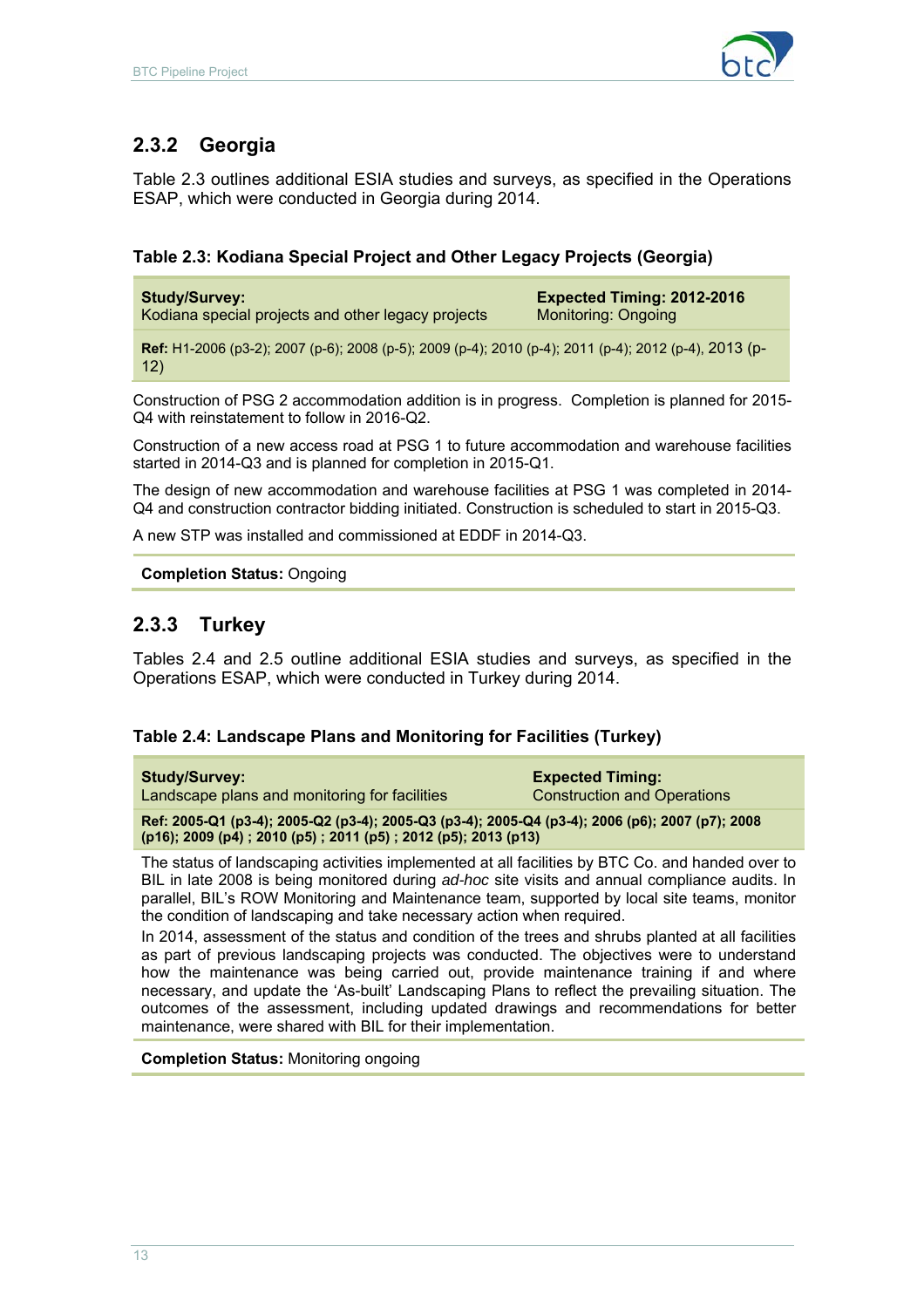### **Table 2.5: Marine Turtle Survey (Turkey)**

| <b>Study/Survey:</b> | <b>Expected Timing:</b> |
|----------------------|-------------------------|
| Marine turtle survey | Operations              |
|                      |                         |

**Ref: 2004-Q1 (p5-10); 2004-Q2 (p3-8); 2004-Q3 (p3-6); 2004-Q4 (p3-5); 2005-Q1 (p3-5); 2005-Q2 (p3- 6); 2005-Q3 (p3-6); 2005-Q4 (p3-5); 2006-H1 (p3-4); 2006 (p7-8); 2007 (p7); 2008 (p16); 2009 (p5); 2010 (p5); 2011 p(5); 2012 (p5), 2013 (p13)**

The annual marine turtle survey was conducted in mid June-September 2014. As in previous years, the survey was carried out at Sugozu, Akkum, Botas and Hollanda beaches, all of which are in the vicinity of CMT jetty.

Nesting:

In 2014, a total of 162 *Chelonia mydas* (Green Turtle) nests were observed in the study area.

A summary of the number of nests observed this year compared with previous years is as follows:

|                                              | 2002 | 2003 | 2004 | 2005 | 2006 2007 |    | 2008 | 2009 | 2010 | 2011 |    | 2012 2013 2014 |     |
|----------------------------------------------|------|------|------|------|-----------|----|------|------|------|------|----|----------------|-----|
| Chelonia<br>Mydas<br>(Green<br>Turtle)       | 42   | 44   | 213  | 29   | 198       | 57 | 160  | 163  | 104  | 145  | 76 | 125            | 162 |
| Caretta<br>Caretta<br>(Loggerhead<br>Turtle) | 18   | 3    | 3    |      | 0         |    |      | 4    |      | 3    |    | 5              | 0   |

As seen from the table above, the number of *Chelonia mydas* turtle nests observed fluctuate from year-to-year with no discernible trend. No nesting activity of *Caretta caretta* was observed in the 2014 nesting season.This is only the second occasion since 2002 that this has occurred.

### Hatchlings:

In 2014, it was estimated that about 8,400 hatchlings reached the sea. This estimate was based on direct observations, track counts and uncovering the nests for control, and was the highest in 8 years.

A summary of the hatchling success observed this year compared to previous years is as follows:

| <b>Beaches</b> | 2007<br>$(\%)$ | 2008<br>$(\%)$ | 2009<br>(%) | 2010<br>(%) | 2011<br>(%) | 2012<br>$(\%)$ | 2013<br>$(\%)$ | 2014<br>(%) |
|----------------|----------------|----------------|-------------|-------------|-------------|----------------|----------------|-------------|
| Sugozu         | 80.9           | 87.2           | 76.5        | 86.6        | 92.1        | 95.4           | 98.0           | 96,7        |
| Akkum          | 84.5           | 86.6           | 77.1        | 87.9        | 82.8        | 93.8           | 97.7           | 99,8        |
| <b>Botas</b>   | 44.4           | 60.7           | 83.9        | 91.2        | 72.7        | 92.1           | 92.3           | 100,0       |
| Hollanda       | 44.4           | 77.0           | 80.5        | 96.0        | 68.5        | 94.2           | 89.5           | 99,8        |
| Overall        | 82.3           | 82.9           | 77.8        | 89.1        | 84.7        | 94.8           | 97.0           | 99,0        |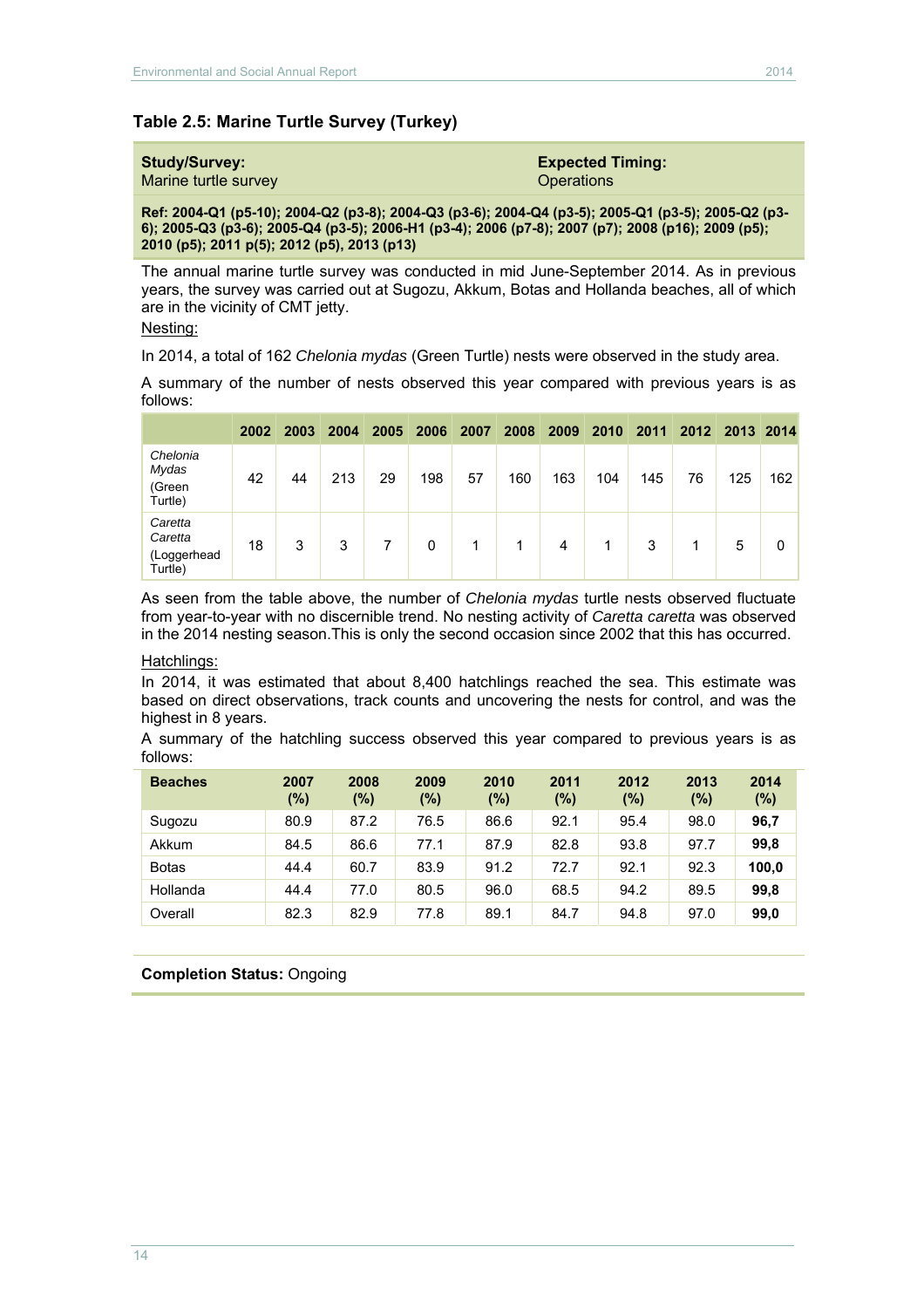

# **2.4 OTHER STUDIES**

# **2.4.1 Azerbaijan**

There were 4 other studies/surveys carried out in Azerbaijan in 2014. Refer Tables 2.6 to 2.9 below.

### **Table 2.6: Vegetation Cover (Azerbaijan)**

| Study/Survey:                | <b>Expected Timing:</b> |
|------------------------------|-------------------------|
| Vegetation cover: April 2014 | <b>Operations</b>       |
|                              |                         |

The ROW biorestoration monitoring program has been running for eight years. Percentage vegetation cover and species-diversity data have been collected from 50 transects located along the length of the ROW.

Data were collected according to the methods set out in the Biorestoration Monitoring Procedure. Vegetation cover data indicates that 46% of the ROW transects have vegetation cover equal to or greater than adjacent, undisturbed areas, within a margin of 10%. A majority of transects (88%) shown an increasing trend in vegetation cover over the eight years of monitoring. Only four transects out of fifty indicated less vegetation cover in 2014 than the previous year.

There are noticable differences in vegetation regrowth trends between different habitats. Recovery has been particularly slow in habitats where high temperatures, high soil salinity and high wind speeds prevail. It is likely that these factors have affected seedling establishment and survival. Overall, however, the trend for increasing vegetation cover on the ROW continues along most of the route, with areas identified as problematic in 2013, having largely improved, with some reaching off-ROW cover levels.

These observations emphasise the importance of monitoring long-term trends as well as having the capacity to recognise short-term departures from these trends.

**Completion Status**: Ongoing

### **Table 2.7: BTC / SCP Biorestoration (Azerbaijan)**

**Study/Survey:**  BTC/ SCP biorestoration (prolongation of perennial species)

 **Expected Timing:**  Monitoring Ongoing

As described in previous Annual Reports, the biorestoration strategy is based on the need to create a stable landform in order that natural regeneration occurs without the need for further intervention. It was recognised, however, that intervention would be necessary in some instances such as in ecologically sensitive areas and areas prone to erosion. At these locations, ephemeral and perennial provenance seeds have been collected and broadcasted on the ROW.

One such location was the low fertility soils of Gobustan. In May 2013 1,500 *Artemisia lerchiana* and *Salsola nodulosa* seedlings were planted, soil-tilled and watered under the supervision of a botanical specialist from the Azerbaijan Botany Institute until the middle of summer. At the end of aftercare process in July 2013, the planted species were left without any further intervention. In April 2014, monitoring indicated that 50.8% of *Salsola nodulosa* (254 out of 500 seedlings) and 38.7% *Artemisia lerchiana* (387 out of 1000 seedlings) survived.

Further monitoring conducted at the some location in October 2014 indicated a 33% survival rate for *Salsola nodulosa* (165 out of 500 seedlings) and a 22.1 % survival rate for *Artemisia lerchiana* (221 out of 1000 seedlings).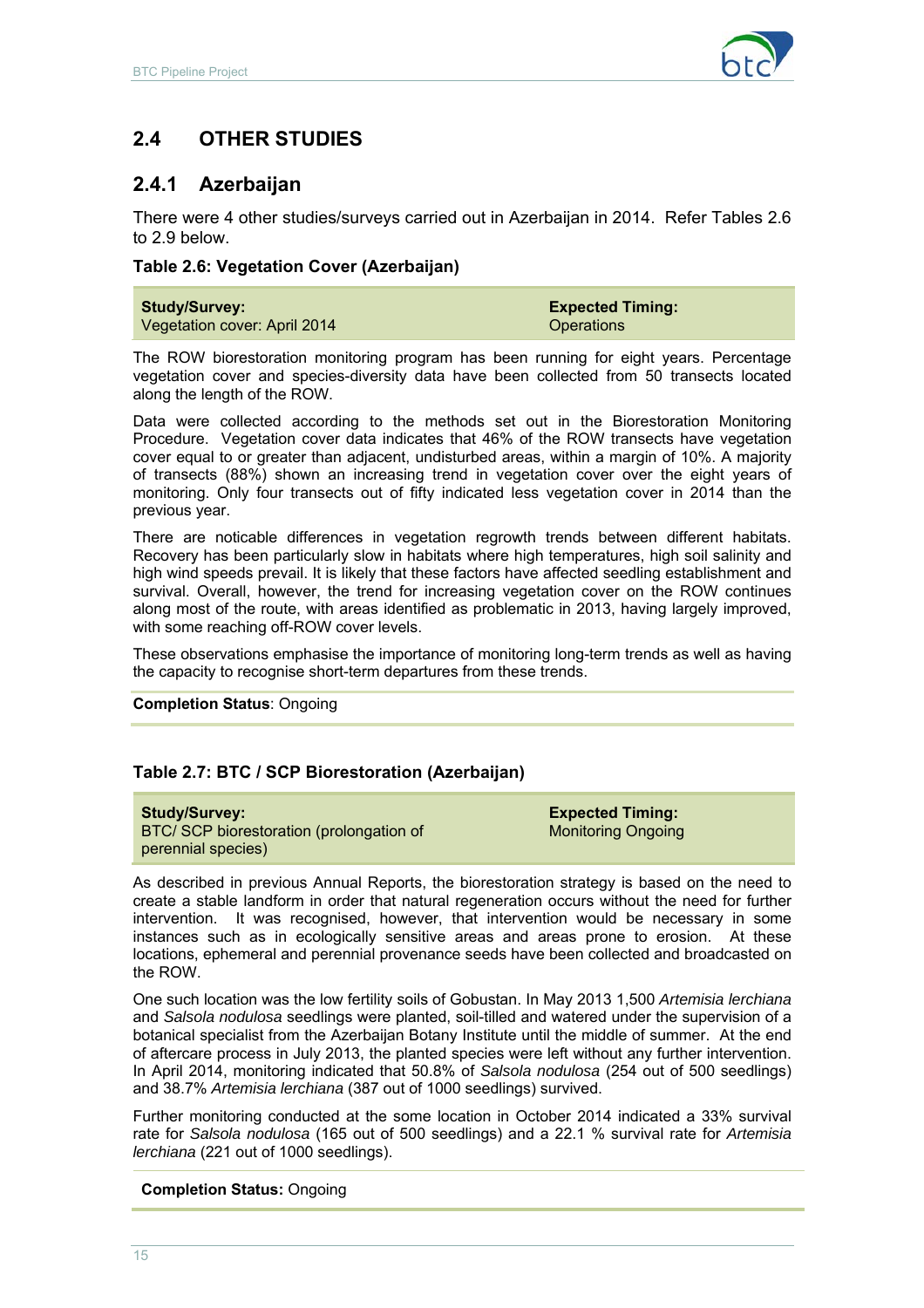### **Table 2.8: Landscape Monitoring FCI-ROW (Azerbaijan)**

| <b>Study/Survey:</b>                    |  |
|-----------------------------------------|--|
| Landscape monitoring of the Facilities  |  |
| Construction and Installation (FCI) ROW |  |

Monitoring was conducted to assess changes to the landscape along BTC/SCP ROW. The Azerbaijan section of the pipeline ROW was originally divided into 3 sections to simplify the assessment of monitoring results: east, middle and west. Monitoring in previous years has shown good recovery rates in the west and middle sections. In the east however, conditions are less favourable for recovery, hence monitoring continues in this section.

 **Expected Timing:**  Monitoring Ongoing

In May 2014, 11 vantage points in the east section were monitored at the pre-determined locations. Results indicated the following restoration percentages: 33% at slopped ROW sites; 30% at flat at ROW sites; 33% at river crossings; and 40% at wetland areas.

Monitoring revealed no evidence of significant erosion. Some remedial works were, however, conducted in the Gobustan area of the ROW in 2014.

### **Completion Status:** Ongoing

### **Table 2.9: BTC / SCP Running Track Reinstatement (Azerbaijan)**

| <b>Study/Survey:</b>                    | <b>Expected Timing:</b>   |
|-----------------------------------------|---------------------------|
| BTC and SCP running track reinstatement | <b>Monitoring Ongoing</b> |

The 2014 monitoring results showed that the running track continues to be used by vehicles from the Export Pipelines Protection Department (EPPD) along much of the ROW. This activity continues to restrict the recovery of vegetation at many locations.

After consultation with Lenders' IEC team and internal discussions, it was agreed to develop a deviation note to account for the use of BTC/SCP running track for operational/security and emergency reasons. The use of BTC/SCP running track will be limited to those areas of ROW where alternative WREP running track is either far away or not in usable condition.

### **Completion Status:** Ongoing

## **2.4.2 Georgia**

There were 6 'Other' studies/surveys carried out in Georgia in 2014. Refer Tables 2.10 to 2.16 below.

### **Table 2.10: Biodiversity Monitoring of FCI-ROW (Georgia)**

| <b>Study/Survey:</b>               | <b>Expected Timing:</b> |
|------------------------------------|-------------------------|
| Biodiversity monitoring of FCI ROW | 2011-2015               |

In 2011 BTC committed to revised (reduced, sometimes referred as "second phase") five-year Biodiversity monitoring programme at off FCI-ROW locations. The scope was revised based on 2004-2009 data trend analysis and agreement with MoE.

The FCI-ROW Biodiversity monitoring that BTC conducted in 2014 is the part of this revised program.

One of the findings relates to tree-felling. This activity is managed by third parties in woodlands adjacent to the BTC/SCP ROW and appears to threaten the integrity of forest ecosystems, with degradation of forest ecosystems being observed in at least three woodland communities (*Picea orientalis, Piceetum nudum, Piceetum-hylocomiosum*).

The target animal species for the 2014 monitoring surveys were spadefoot toad (*Pelobates syriacus*), corncrake (*Crex crex*) and grey crane (*Grus grus*), caucasian black grouse (*Tetrao mlokosiewiczi*) and common otter (*Lutra lutra*).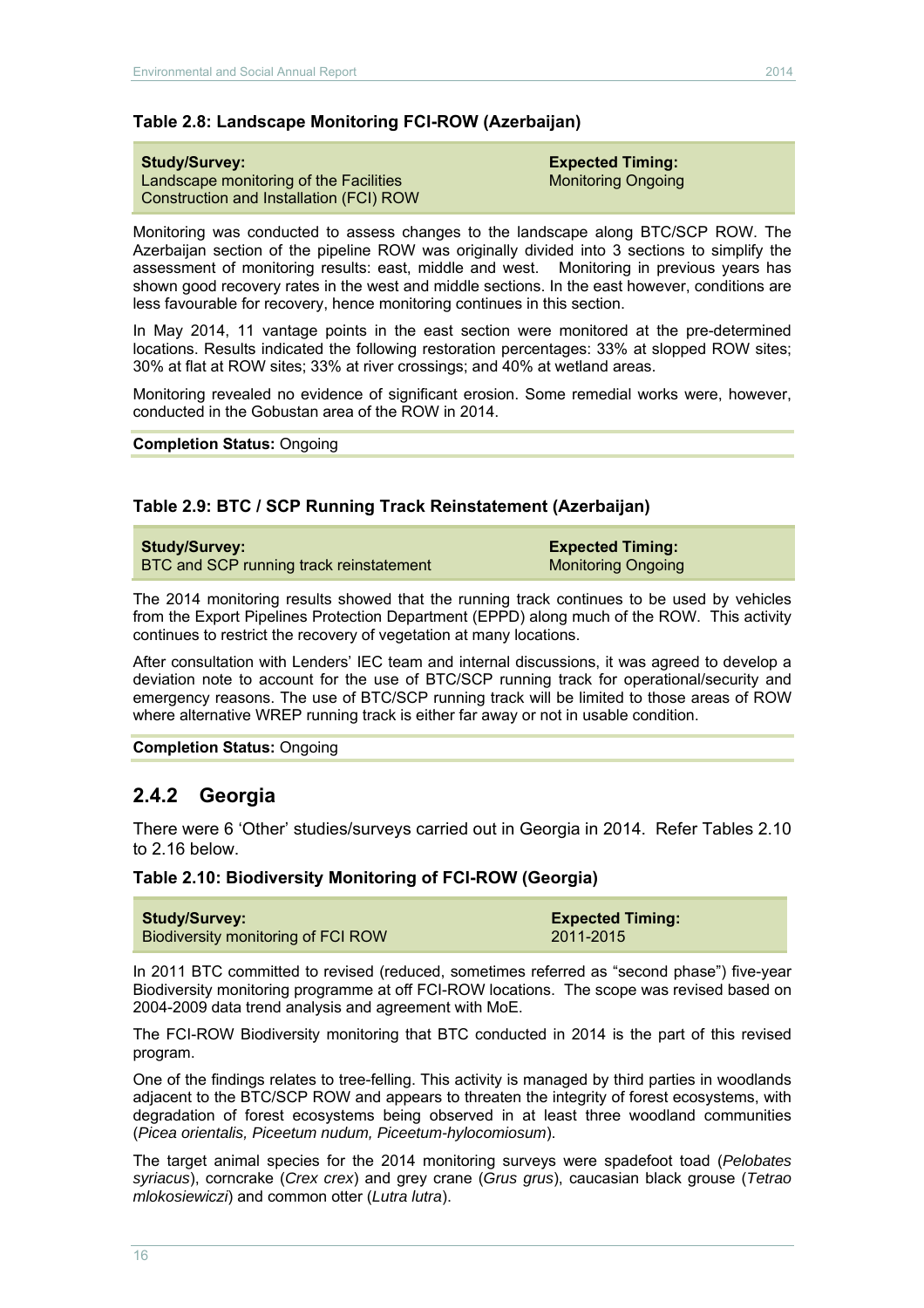

Absence of spadefoot toad was noticed and is likely to be attributable to a dry winter adversely affecting breeding habitats, and increased levels of anthropogenic pressure, over and above impacts associated with the pipeline operation activities.

Breeding corncrakes counts were slightly higher than in previous surveys, however, no corncrakes were recorded in the pipeline corridor.

No cranes (or their calls) were recorded at the targeted monitored sites during the 2014 surveys; however, a crane was recorded near Narianis Veli wetlands, which indicates that it may return to Narianis Veli wetlands in future.

Anthropogenic pressure is increasing around monitoring areas, namely illegal hunting and animal grazing. Grazing activity has intensified, as evidenced by the significant increase in shepherds' camps since 2011. These type of continuous disturbances associated with activities of local residents is most likely one of the reasons of disappearance of nesting cranes at Narianis Veli.

The same reasons are thought to explain the lower number of Caucasian black grouse numbers at all target sites (Kodiana and Tskhratskaro passes). In addition, a Government Order which allowed hunting of species included in the Georgian Red List, has affected black grouses negatively.

The presence of the Common otter was recorded at Narianis Veli and Potskhovi I and Potskhovi II river crossings, although no signs were found at the Mtkvari I river crossing. It should be noted that an otter track was recorded at Potskhovi II crossing for the first time since 2005. Judging from the observations at the control sites, periodical deserting of individual habitats does ocurr and does not depend on the position of a site in relation to the ROW. It is very likely that the presence of this mobile animal depends on the availability of food resources (e.g. fish) and direct human-induced stress.

Floral and faunal monitoring will be continued from spring 2015.

### **Completion Status:** Ongoing

### **Table 2.11: Vegetation Cover Recovery (Georgia)**

BTC ROW vegetation cover regrowth trends and erosion risk potential are monitored annually using a combination of satellite and field data. Satellite data captured in 2014 are still being interpreted so the results presented below are based on 2014 field data only.

Over 75% of vegetation cover has been achieved at all pre-selected 18 survey locations along the ROW, except for two plots in the Alpine grassland and Xeric grassland combined with South-Eastern Sub-Mediterranean deciduous thickets.

At the Alpine grassland, the coverage of vegetation within the RoW was equal to 58% of the coverage in the corresponding plots outside of the ROW, while at the Xeric grassland vegetation coverage within the ROW was 32% of the vegetation coverage outside the ROW.

A visual assessment of erosion risk along the permanent monitoring transects revealed that all 49 sites were assigned Erosion Class 3 or lower.

The next round of vegetation cover and erosion potential assessment monitoring is scheduled to commence in April 2015. The next round of species diversity assessment is due to take place in 2016, i.e. 10th year of the monitoring programme.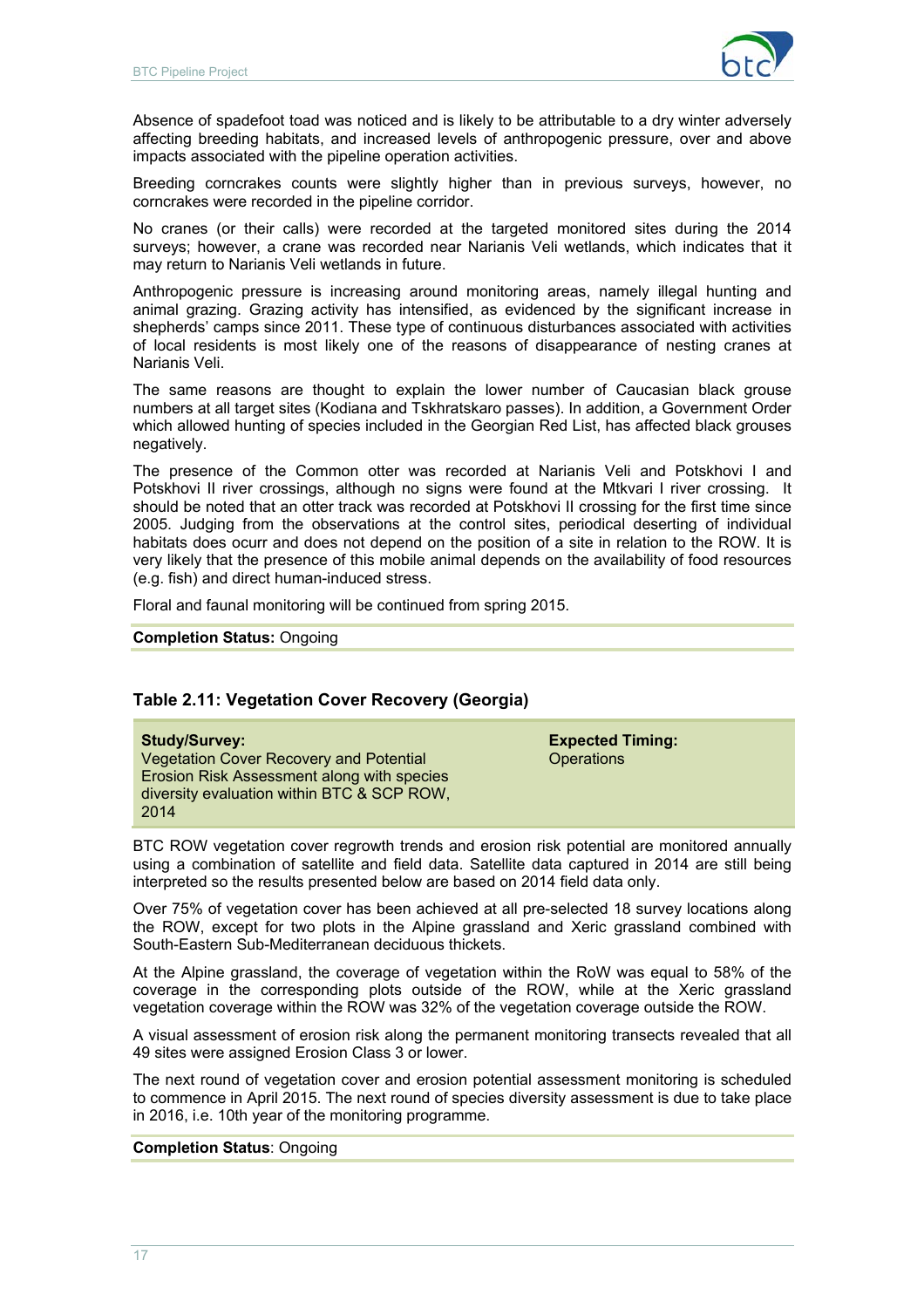| Study/Survey:                            | <b>Expected Timing:</b> |
|------------------------------------------|-------------------------|
| Rare floral species management programme | Operations              |

The main objective of the rare species monitoring programme was to measure the survival rates of translocated species against the objective of re-establishing a minimum of 75% of the original population within the areas designated for translocation.

This commitment was achieved in 2014 for all target species.

Monitoring of the reintroduced populations to assess survivability rates will be undertaken as part of the floral monitoring programme in 2015.

#### **Completion Status:** Ongoing

### **Table 2.13: Control of Invasive Common Ragweed (Georgia)**

#### **Study/Survey:**

Control of Invasive Common Ragweed *Ambrosia artemisifolia* and Survey of Alien/invasive Species along BTC/SCP ROW  **Expected Timing: Operations** 

Ground surveys of the BTC/SCP ROW conducted over the period 2009-2014 revealed the presence of populations of 8 alien species on the ROW. Of these 8, two – Common Ragweed (*Ambrosia artemisiifolia*) and Black Locust (*Robinia pseudoacacia*) - are invasive taxa.

Most alien plant species are naturalized annuals and are common components of meadow throughout Georgia. The results of the monitoring indicate that there is no trend towards the further expansion of the distribution or range of any of the 8 species on or adjacent to the ROW.

As regards invasive taxa mentioned above, Common Ragweed has the potential to further spread over the ROW following intensification of agricultural activities on the western sections of the pipeline route (KPs 212-220) and associated soil fertilisation practices. Since 2010 different control measures have been tested to reduce the dispersal ability of Ragweed including a combined management treatment consisting of mechanical intervention (using a brush weeder) just before female flowering, followed by the application of approved, broadspectrum herbicides. The management treatment (cutting & applying herbicide) greatly reduced cover (to 44% of controls) and height (to 22% of controls) of *Ambrosia* at all sampling sites. Thus, the number of flowering plants, flowers per plant and therefore total pollen and seed output is expected to be considerably reduced in areas where this technique has been applied. These results also increase the competitive ability of the non-invasive vegetation cover and minimize negative effects on the species diversity.

Ambrosia sites will continue to be monitored, as will the presence of alien plants and their invasion status at intersections of roads with the pipeline routes. In addition the dynamics of *Ambrosia* populations and their natural enemies (insects and pathogens) will be investigated as part of the recently launched EU-COST Action on "Sustainable management of *Ambrosia artemisiifolia* in Europe (SMARTER)".

The control of Ragweed and monitoring of alien species will be continued in 2015.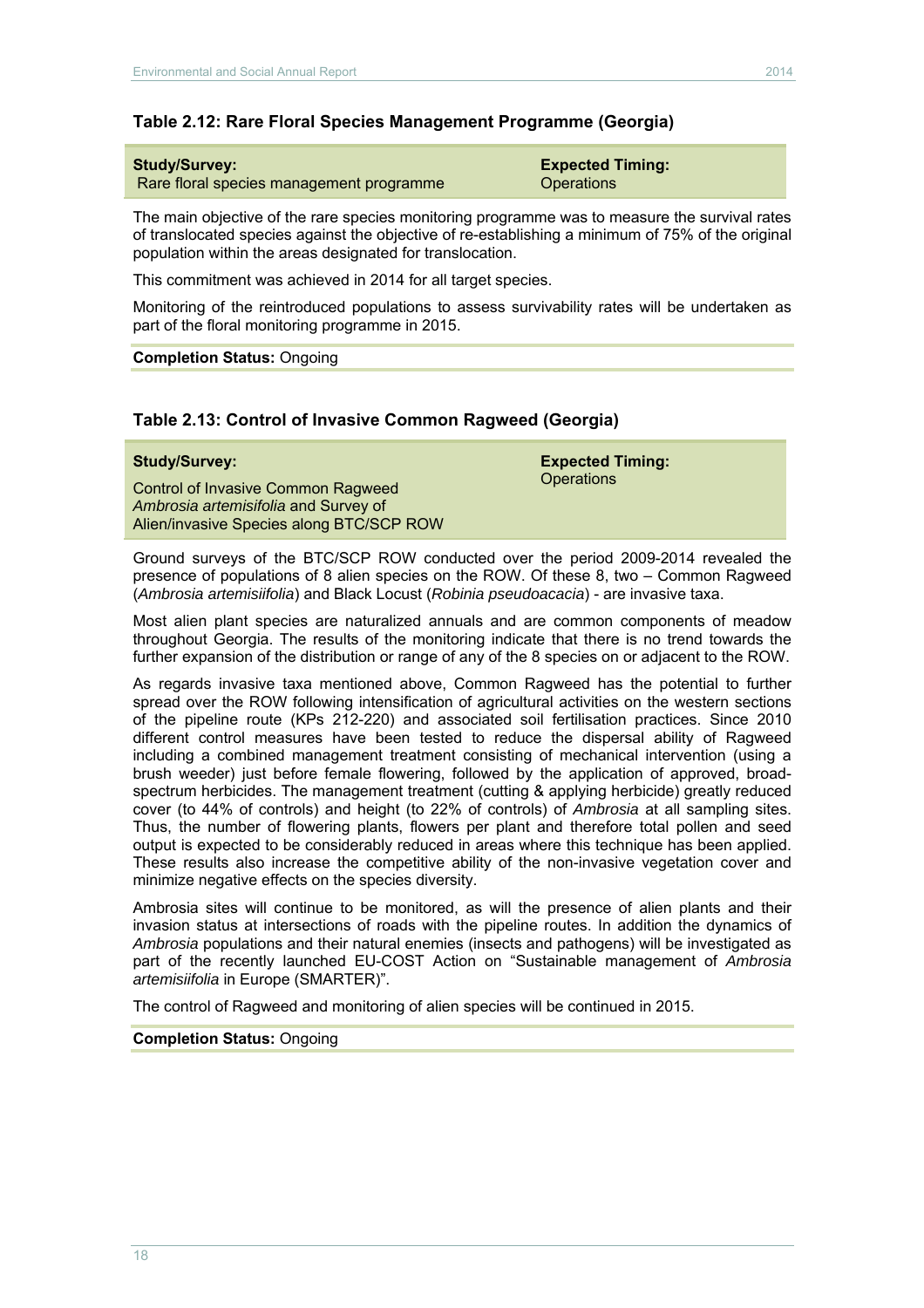

### **Table 2.14: Anti-Erosion Measures (Georgia)**

### **Study/Survey:**

Implementation of anti-erosion measures at erosion prone sites along AGT Pipelines ROW

Inspection of all areas identified as Erosion Class III-IV in the 2013 erosion walkover study data report were re-assessed by Dzelkva Ltd in late October, 2014. As a result a number sites between KPs 230 and 244 were identified as requiring remedial works in order to stabilize soil, establish vegetation cover and prevent further gullying. In early November 2014, conventional grass seeding was applied to these areas (total area was 5 ha). The site will continue to be monitoried until there is evidence that the areas have stabilised.

### **Completion Status:** Ongoing

### **Table 2.15: Planted Tree and Shrub Survival (Georgia)**

### **Study/Survey:**

Assessment of tree and shrub survival planted at PSG 1, Secondary Containment Facilities and Emergency Drain Down Facility (EDDF) sites and along Kodiana access road

 **Expected Timing: Operations** 

 **Expected Timing:** 

**Operations** 

The key objective of the planting program was to re-establish the original plant communities around the target sites in order to blend the artificially created landscapes with the local environment. This included regular care and maintenance activities during appropriate seasons. Monthly inspections were accompanied by activities such as soil cultivation, mowing (weed control), watering, pest and disease control and maturing.

In October 2014, the plantation survival/mortality rate was assessed at 8 locations by a thirdparty consultancy and various damaging factors/causes were identified. Average survival rates across all sites range from 70-90%.

In addition, during spring-fall 2014, 7000 saplings were planted around PSG1 and 600 at Bakuriani EDDF Staging Area, as part of the ongoing restoration effort. Further maintenance and monitoring will be undertaken in 2015.

**Completion Status:** Ongoing

### **Table 2.16: Weed Management (Georgia)**

**Study/Survey:** Weed management in BTC/SCP ROW  **Expected Timing: Operations** 

As a part of the ESAP commitments, continuous visual inspections for weeds and alien species have been conducted along the BTC/SCP ROW as part of the general biorestoration monitoring programme.

Weeds species, which have proved to be a problem in monitoring areas, were removed through mechanical cutting as they are considered to be a natural impediment to seasonal seed spread.

**Completion Status:** Ongoing

# **2.4.3 Turkey**

There were 5 'Other' studies/surveys carried out in Turkey in 2014. Refer Tables 2.17 to 2.21 below.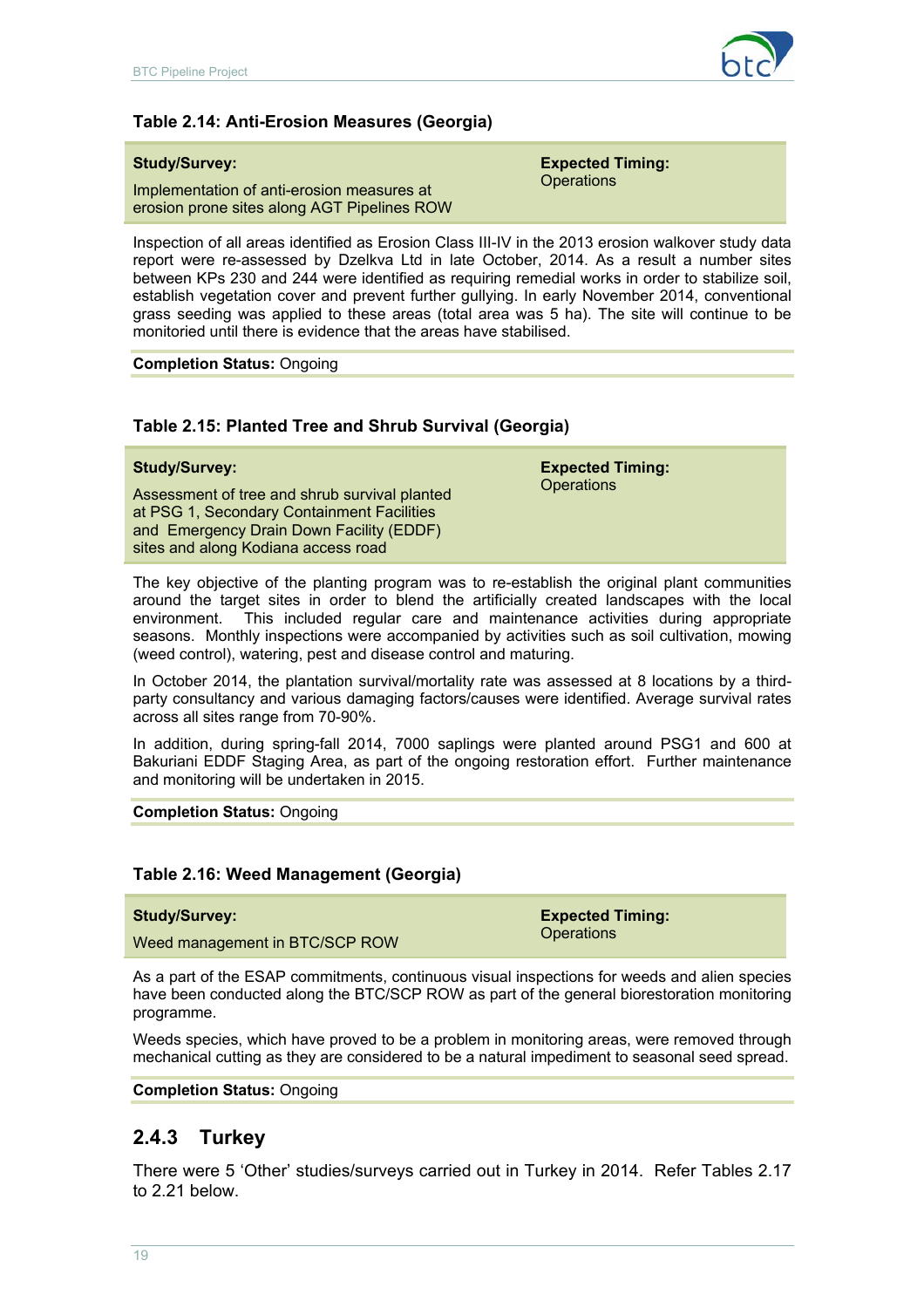### **Study/Survey:**

Ecological monitoring (species diversity and vegetation cover)

 **Expected Timing: Operations** 

**Ref: 2010 Annual (p11); 2012 Annual (p11); 2013 Annual (p19)**

The 2014 field-based vegetation cover monitoring program along the Turkey section of the BTC pipeline was conducted in July 2014. Species diversity monitoring was not required in 2014; it will next be conducted in 2016.

In general, vegetation cover continues to increase in areas disturbed by the project. At a small number of locations (16 out of 119 monitoring locations) vegetation cover was observed to be declining due to overgrazing, erosion and agricultural usage. In addition, in 2013, there was very low snow precipitation in winter, and combined with unusually high summer rainfall that led to high surface runoff and contributed the surface erosion, resulted in unfavourable conditions for vegetation regeneration.

**Completion Status:** Ongoing

### **Table 2.18: Marine Sediment and Ecology Survey (Turkey)**

**Study/Survey:** 

Marine sediment and ecology survey

 **Expected Timing: Operations** 

**Ref:** 2006 Annual (p9-10); 2007 Annual (p11); 2008 Annual (p21); 2009 Annual (p22); 2010 Annual (p11); 2012 Annual (p11); 2013 Annual (p19)

The marine sediment survey was conducted in July 2014. The main results are summarised below.

Sediment samples were collected from 12 different locations near the BTC Marine Terminal jetty and analyzed for 9 trace metals (Cu, Sn, Zn, Cd, Pb, Hg, Al, Fe, Cr).

Concentrations of Pb, Zn, Cr, Cu, Al and Fe are lower than the natural background levels, which is in contrast to concentrations of Cd, Sn and Hg which were higher. The higher than average levels are attributable to anthropogenic activities in the area.

Despite the fact that the concentrations of some metals are above natural background, the concentration of Cd, Al, Cr, Fe, Pb and Zn have decreased since 2013. Early indications are that heavy metal levels in the area are improving when compared to data collected over the last 10 years.

Organic matter content of sediments have been observed to fluctuate throughout the monitoring period, commencing in 2006, however, results from 2014 were observed to be higher than in 2013. Seabed structure is composed of silt and fine sand and grain size diameter decreased towards offshore stations. There may be positive correlation between silt / clay structure and measured organic matter. Increased organic matter content may stem from changing grain size.

While organic matter in sediments is an important source of food for benthic fauna, an overabundance can cause reductions in species richness, abundance, and biomass due to oxygen depletion and build-up of toxic by-products (ammonia and sulphide) associated with the breakdown of these materials.

The number of species found in this study is high compared to previous years. A total of 185 species, belonging to the 9 systematic groups, shows that the biological diversity in the region remains high. The absence of known indicators of pollution such as *Capitella capitat* and, *Malacoceros fuliginosus* etc. could be indicative of a relatively heathly ecosystem.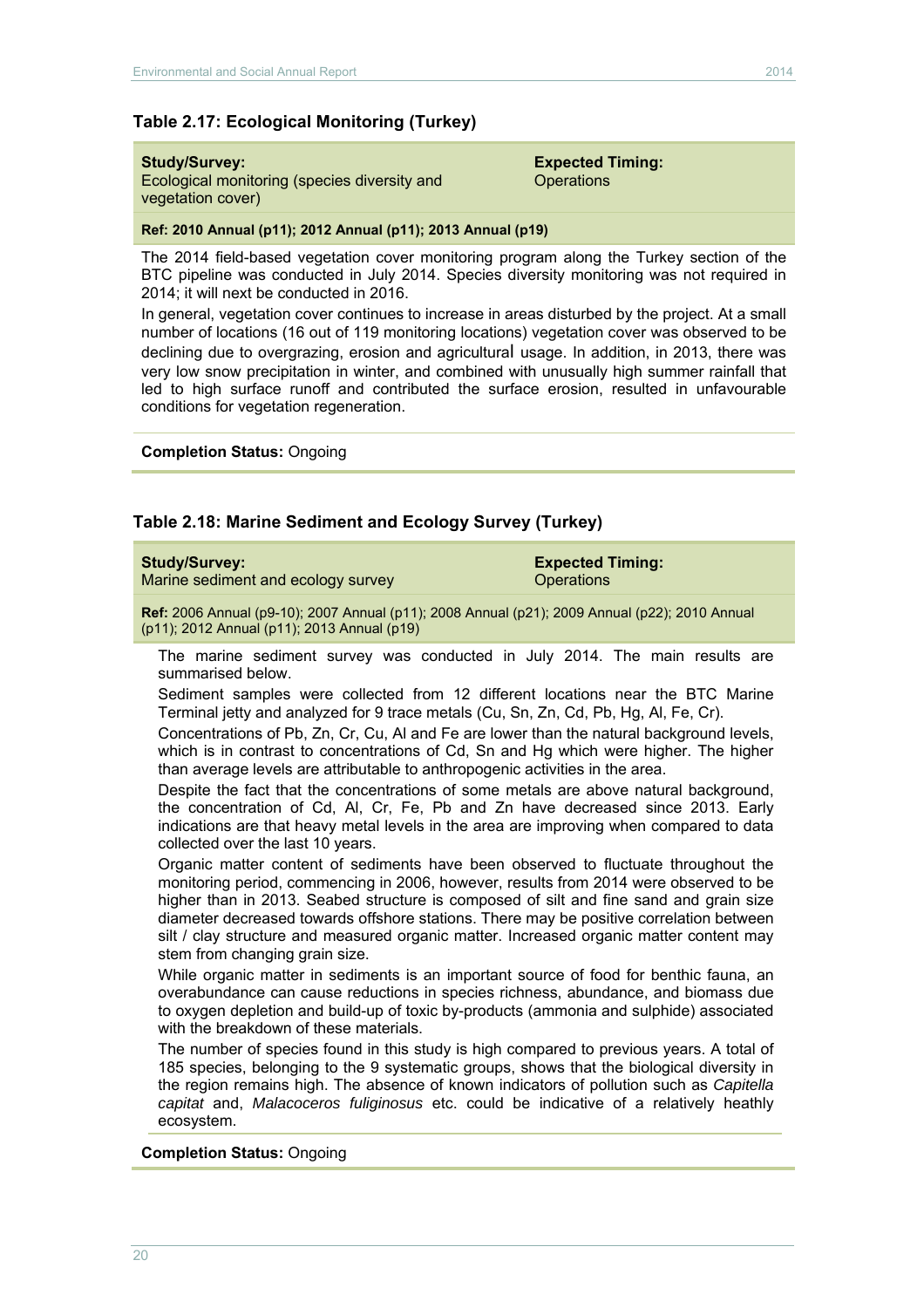

### **Table 2.18: Coastal Processess Survey (Turkey)**

### **Study/Survey:**

Coastal processes survey

**Ref:** 2007 Annual (p13); 2008 Annual (p23); 2009 Annual (p23); 2010 Annual (p12); 2011 Annual (p16) ; 2012 Annual (p16); 2013 Annual (p20)

The coastal processes survey was carried in December 2013. The results of the survey were not available for inclusion in the 2013 Annual Report, consequently, they are described below.

The purpose of coastal processes monitoring surveys is to explore the possible impacts of the BTC jetty on the coastal dynamics of the beaches north and south of the jetty.

Results of the December 2013 study indicate that there is some accretion of sediment south west of the jetty but that overall, there has been no significant, adverse effect on natural coastal development patterns in the survey area. This is consistent with the conclusions from previous studies.

### **Completion Status:** Ongoing

### **Table 2.19: ROW Physical Monitoring (Turkey)**

### **Study/Survey:**

ROW physical monitoring

**Ref: 2009 Annual (p23); 2010 Annual (p12); 2012 Annual (p12); 2013 Annual (p20)**

The annual physical monitoring (patrolling) activities, were planned and performed by the Maintenance Management team. In 2014 the entire pipeline was inspected, resulting in precautionary and corrective actions at 32 locations.

### **Completion Status:** Ongoing

### **Table 2.20: Ballast Water Risk Assessment Study (Turkey)**

**Study/Survey:** 

Ballast Water Risk Assessment (BWRA) study

 **Expected Timing: Operations** 

**Expected Timing:** 

**Operations** 

**Ref:** : 2007 Annual (p10-11); 2008 Annual (p22); 2009 Annual (p23); 2010 Annual (p24); 2011 Annual (p17); 2012 Annual (p17); 2013 Annual (p21)

The last (4th) Ballast Water Risk Assessment (BWRA) study was undertaken in accordance with the IMO – GloBallast BWRA Methodology for CMT early 2013 and the results were reported in the 2013 Annaul Report. No new BWRAs were conducted in 2014. A draft strategy paper was prepared in late 2014. This document will be issued to BP Shipping and other relevant stakeholders in order to plan future activities.

**Completion Status:** Ongoing

### **Table 2.21: Waste Management BPEO Study (Turkey)**

**Study/Survey:** 

Waste management Best Practicable Environmental Option (BPEO) study

 **Expected Timing: Operations** 

**Ref:** 2009 Annual (p24); 2010 Annual (p25); 2011 Annual (p17); 2012 Annual (p17); 2013 Annual (p21)

A number of existing and new recycling facilities were audited in 2014 and more will be audited within 2015. BIL is intending to prioritise recycling and reuse options based on cost as facilities meeting the local and EU standards are available. Given the number of facilities that meet the compliance requirements are increasing, a decision on whether a BPEO for recyclable and reusable nonhazardous wastes is needed. A decision will be made during 2015.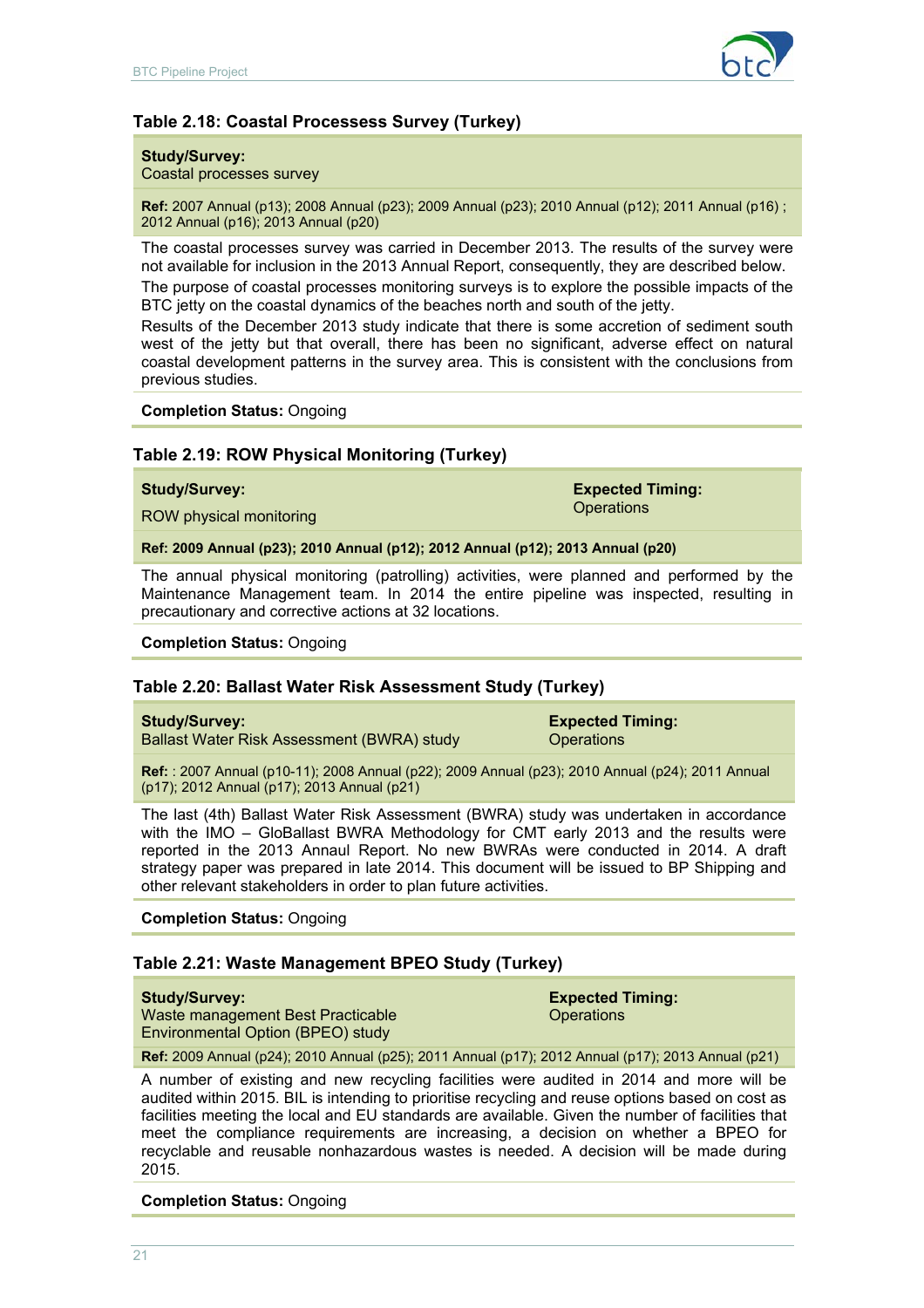# **3 CHANGES**

As reported in previous E&S Annual Reports, the BTC Pipeline Project uses a management system process called Management of Change (MoC). Proposed changes with potential associated environmental or social impacts are graded by 3 Classes – I, II or III, as defined in the ESAP, where Class III changes are the most significant.

Changes are subject to a process of review and approval by BTC, including review and approval by the Lenders for Class III changes. Class I and II changes do not require direct approval by the Lenders, but are assessed as part of the in-country monitoring process by the Lenders' IEC.

# **3.1 AZERBAIJAN**

There were no Class I, II or III changes in Azerbaijan in 2014.

# **3.2 GEORGIA**

There were no Class I, II or III changes in Georgia during 2014

# **3.3 TURKEY**

There were no Class I, II or III changes in Turkey during 2014.

# **3.4 CROSS-COUNTRY CHANGES**

There were no cross-country changes in 2014.

# **3.5 DESCRIPTION OF ANY MATERIAL AMENDMENT, SUPPLEMENT, REPLACEMENT OR MODIFICATION**

This section outlines any material amendments, supplements, replacements or material modification to any ESIA, ESAP, Resettlement Action Plan (RAP), OSRP or the Environmental and Social Management System (ESMS).

# **3.5.1 Azerbaijan**

No material amendments to the BTC Azerbaijan ESIA, ESAP or RAP were made in 2014.

# **3.5.2 Georgia**

No material amendments, supplements, replacements or material modifications to an ESIA, ESAP, OSRP, RAP or Environmental Management System (EMS) were made in 2014.

# **3.5.3 Turkey**

There were no material changes to the Turkey BTC EIA, ESAP or RAP during 2014.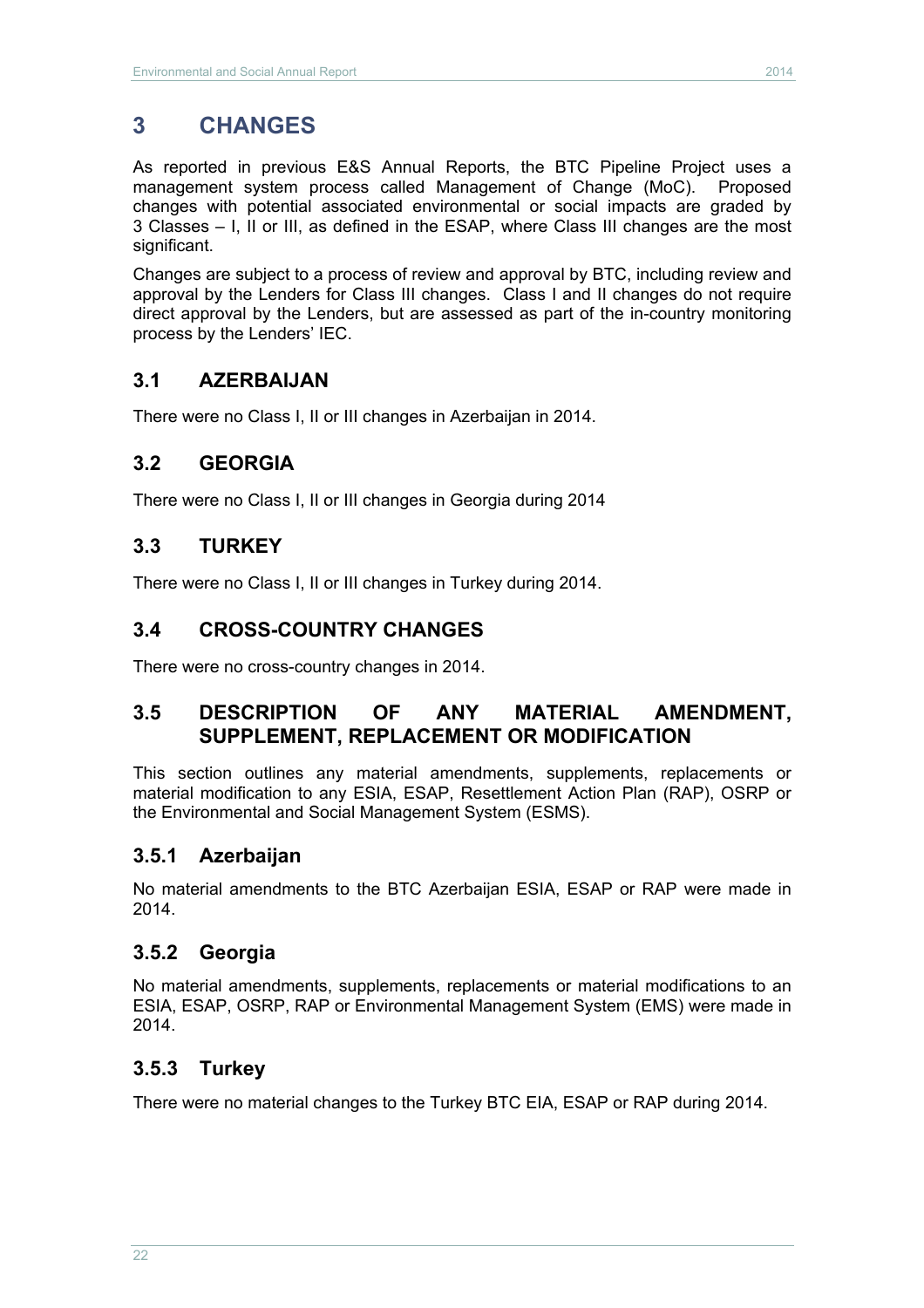

# **4 COMPLIANCE WITH ENVIRONMENTAL STANDARDS AND APPLICABLE ENVIRONMENTAL LAW**

# **4.1 SUMMARY OF ANY NOTICES OF NON-COMPLIANCE, REMEDIAL ACTION, ANY FINES OR PENALTIES PAID AND FINAL DISPOSITION OF ANY REGULATORY PROCEEDINGS**

No new non-compliances were raised by the IEC in 2014.

The status of all notices of non-compliance raised in previous years by the IEC is detailed in Appendix 2.

# **4.1.1 Azerbaijan**

There were no non-compliances in Azerbaijan from the IEC in 2014.

Action relating to a non-conformance raised during the 2010 audit (refer to the 2010 Annual Report) relating to the Red Book species *Iris acutiloba* commenced with the planting of 990 trees at PSA2 and 342 trees at IPA 1 in 2014. The tree-planting offset program is described in Section 2.3.1.

No Government fines or penalties were incurred for environmental or social noncompliances, and no material environmental claims were made against BTC Azerbaijan during 2014.

# **4.1.2 Georgia**

There were no Government fines or penalties incurred for environmental or social noncompliances, and no material environmental claims against BTC in Georgia during 2014.

# **4.1.3 Turkey**

There were no government fines or penalties incurred for environmental or social noncompliances, and no material environmental claims were made against BTC in Turkey during 2014. With the completion of the MARPOL Facility (See Section 11.2.2), the only remaining 2013 IEC non compliance was closed by IEC in 2014.

# **4.2 MONITORING RESULTS**

Actions on operational environmental monitoring arising from the BTC ESAP continued during 2014. These planned activities were implemented in accordance with the internal plans to ensure compliance with BTC Pipeline Project standards as well as to monitor, minimise and, where necessary, mitigate the environmental impact of pipeline operations.

# **4.2.1 Azerbaijan**

## **4.2.1.1 Ambient Air Quality**

Ambient air quality monitoring was conducted in July-August 2014. Sampling devices were deployed at 5 locations around PSA 2. All results were within ESAP limits. Details are provided in Appendix 3.1a.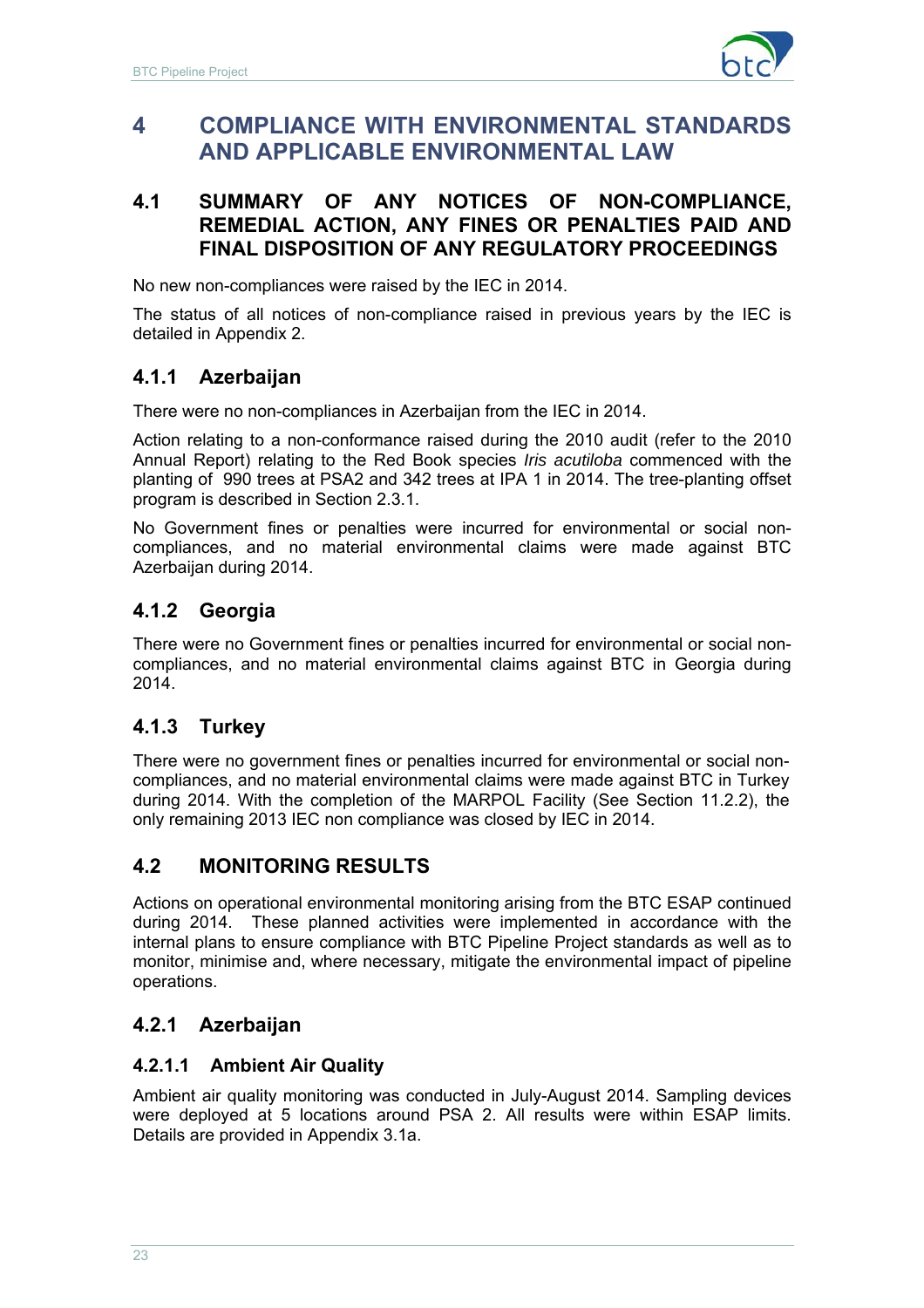Stack Emissions Monitoring (SEM) for 2014 was completed in November - December 2014 for all major combustion plants at pipeline stations. Monitoring included three PSA 2 main power generators, 4 Main Oil Line (MOL) turbines, a Water Bath Heater (WBH), and two main power generators at IPA 1. All of the stacks were sampled for NO, NO2, carbon monoxide (CO), and SO2. The monitoring results of all BTC Azerbaijan diesel generators and the WBH indicated that the NOx, CO, SO2 were below the limits specified for these plants in the BTC Azerbaijan ESIA and ESAP (and specifically the Emissions Monitoring Plan) except for the diesel generator 'A' at IPA1, where the NOx concentration of combusted gases exceeded the established limit. This was due to a recent engine overhaul on this diesel generator. Monitoring results of previous years show that, under normal operations, flue gas emissions at Diesel Generator A are in compliance with ESAP standards. The next round of SEM is planned in May 2015 and exhaust gas emissions from IPA1 Diesel Generator A will be double-checked.

Monitoring results of the BTC Azerbaijan PSA 2 MOL turbines indicated that NOx concentrations at all 4 turbines were higher than the 75mg/m3 limit specified in ESAP and less than the 125 mg/m3 limit indicated in the BTC ESIA for this plant. The CO concentrations were also higher than the 64 mg/m3 limit specified in BTC ESIA. As noted in pevious reports, an offset programme was developed and completed to compensate for the exceeded NOx emissions against ESAP requirements in 2013. In December 2014, an internal non- compliance report was raised to account for the CO exceedance at PSA2 turbines. Consequently, an Engineering Query (EXAZ-EQ-15388) was initiated to investigate the non-compliant CO emissions from turbine stacks. A summary of monitoring results is provided in Appendix 3.1b.

# **4.2.1.3 Noise**

In September and October 2014, environmental noise monitoring was conducted in accordance with ESAP requirements at 2 pre-identified receptors around PSA 2, 3 pre-identified receptors around IPA 1, and at BV 4, BV 7, BV 10, BV 11, BV 13 and BV 14, all of which are located within a 300m distance of community receptors. Results indicated compliance with the ESAP standards for all locations. A summary of monitoring results is provided in Appendix 3.1c.

# **4.2.1.4 Effluent**

BTC Azerbaijan's effluent discharges in 2014 comprised treated sewage from PSA 2, PSA 2 camp and IPA 1, as well as treated oily water from PSA2/IPA1 oily water separators (OWS).

Sewage treatment systems at PSA 2, PSA 2 camp and IPA 1 have the same design and undergo the same 3 stages of treatment: biological treatment, ultra violet disinfection, and final polishing in reed beds.

Effluent monitoring included sampling and analysis of treated effluent for parameters specified in the ESAP, and at pre-defined monitoring locations. Results are provided in Appendix 3.1d.

All results from the PSA 2 reed bed complied with the ESAP standards with the exception of total coliform bacteria. High levels of total coliform bacteria were detected in samples taken from the final polishing reed beds, primarily after rain. This is thought to be due to the high input of bird droppings carried through drainage water from PSA2 retention pond that feeds into the reed bed. Since samples of water at the inlet point of the reed bed do not contain high levels of total coliform bacteria, the Sewage Treatment Plant (STP) is considered to be functioning as designed.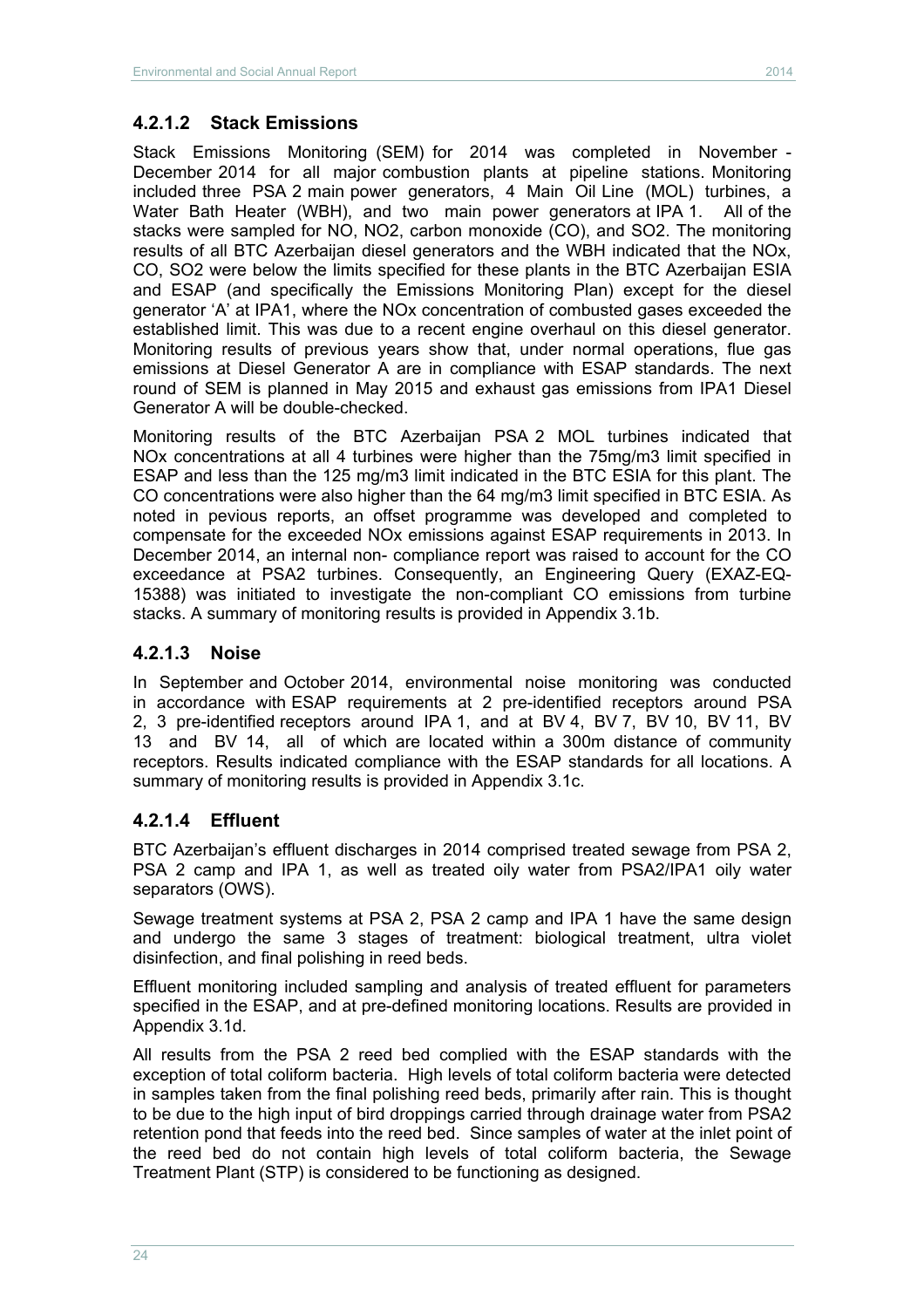

Due to the observed level of coliforms at reed beds outlets, and specifically the input of coliform bacteria from uncontrolled bird sources, BTC has proposed to MENR to change the sampling point for total coliform bacteria from the outlet of the reed beds to the the outlet of RBC units (after UV treatment) at each BTC facility. This proposal only applies to total coliform bacteria and not the other compliance parameters (i.e., pH, BOD, COD Oil and Grease and TSS). MENR is currently considering the proposal. If approved, the new monitoring program will optimize the assessment of inputs from the sewage (RBC) and effluent (RP and OWS) water treatment facilities.

Treated oily water is only permitted to be discharged into the environment if pre-tested samples are shown to be within relevant ESAP limits (i.e., oil and grease parameter). If the limit is exceeded the water is either recycled back for further treatment in the OWS or transported to the Sangachal terminal CWAA.

A summary of monitoring results is provided in Appendix 3.1e.

# **4.2.1.5 Ground and Surface Waters**

Groundwater monitoring was carried out in May and November 2014. Samples were taken from 7 monitoring wells at the Karayazi aquifer and 2 monitoring wells in Aran.

Surface water samples were collected in May and November 2014 from upstream and downstream locations at IPA 1 and PSA 2.

With minor exceptions the results were below the baseline conditions. A summary of monitoring results is provided in Appendix 3.1f.

## **4.2.1.6 Waste Management**

During 2014, waste management practices were maintained and improvements undertaken to minimise waste generation through awareness sessions, toolbox talks and the like.

All wastes were handled and disposed of in accordance with the BTC AGT Regional Waste Manual and the AzExports Pipelines Waste Management Procedure. A summary of waste generated is provided in Appendix 3.1g.

# **4.2.2 Georgia**

### **4.2.2.1 Ambient Air Quality**

Annual ambient air quality monitoring at PSG 1 and PSG 2 was conducted between April-May 2014 and was timed to coincide with stack emissions monitoring. Measurements were taken at 5 locations around each of the above-mentioned stations for NO2, SO2 and benzene. All results demonstrated compliance with the relevant standards. A summary of monitoring results for ambient air quality is provided in Appendix 3.2a.

## **4.2.2.2 Stack Emissions**

As noted above, annual stack emissions monitoring was conducted in April and May 2014 at relevant facilities, with the exception of PSG 1 and PSG 2 WBHs. Monitoring at these WBHs was conducted in October and November respectively.

All stacks were sampled for NOx, CO, SOx with calculations for particulate matter (PM10) performed.

Monitoring results demonstrated compliance with the standards, with the exception of NOx emissions from the turbines. These exceedances have been offset through the NOx offset program in Georgia. A summary of monitoring results is provided in Appendix 3.2b.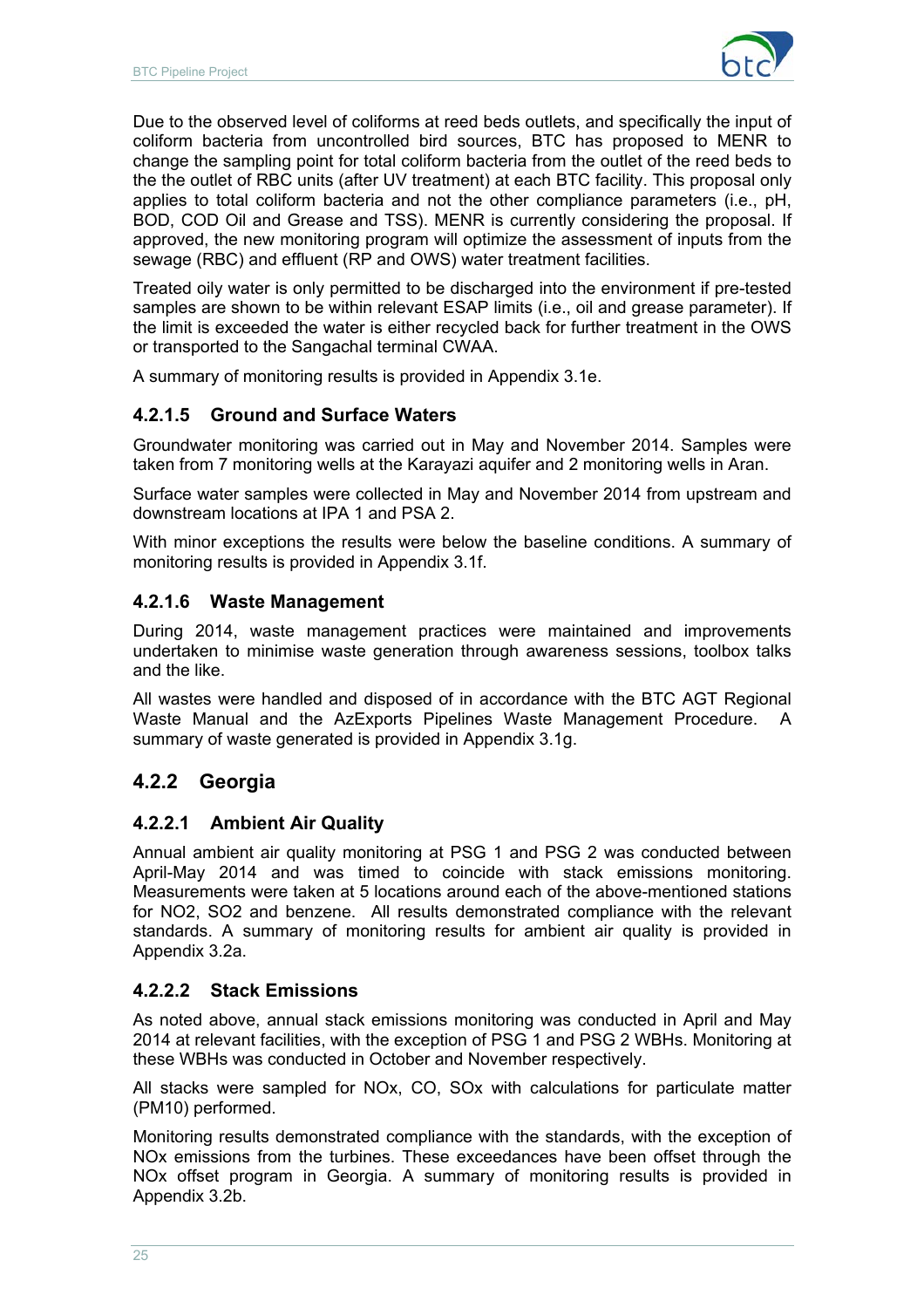Annual environmental noise monitoring at PSG 1 (including Area 72), PSG 1 camp, PSG 2, PSG 2 camp, Tsalka and Borjomi Oil Spill Response Bases (OSRBs) and the EDDF was conducted in October 2014.

The results at all locations indicate compliance with the standards. A summary of relevant monitoring results is provided in Appendix 3.2c.

# **4.2.2.4 Effluent**

Effluent discharge monitoring in 2014 covered treated hydrocarbon contaminated water from PSG 1 and PSG 2 retention ponds, treated sewage from PSG 1 camp, PSG 2 camp, PSG 2 site, Area 80 Permanent Accommodation and Borjomi and Tsalka OSRBs. In addition, Oily Water Separators (OWS) at PSG 1, Tsalka and Borjomi OSRBs, EDDF OWS 1 and OWS 2, PSG 1 camp, PSG 2 bore well OWS and two locations at PSG 2 camp were tested for oil-in-water content.

In accordance with the ESAP requirements, the monitoring program underwent an annual revision to decrease the frequency of monitoring for the parameters that were in compliance with the relevant standards in 2013. Heavy metals, BOD, phenol and chlorine analysis frequency was changed from quarterly to annual for PSG 1 and PSG 2 retention ponds. Total N and P, coliform, pH, TDS and COD analysis frequency was changed from monthly to quarterly for all STPs expect for coliform at Area 80 STP, which remained monthly due to noncompliance in 2013.

A new RBC type STP was installed at the EDDF and has been operating since October 2014. Since then, waste water is no longer transported to Area 80.

All measured parameters at retention ponds and STPs were in compliance with the standards expect for coliform bacteria at Area 80 STP (twice - in February and May) and EDDF (in December) and BOD at Area 80 STP and PSG 2 site (in September).

Reasons for the exceedances were determined and corrective actions implemented. Follow-up sampling confirmed that all effluent discharge standards were in compliance with the exception of BOD levels at Area 80 Camp and PSG 2 site STPs. Here, discharges were only slightly above the limit. Operations representatives were notified and a practice implemented to regularly remove sludge accumulations. Subsequent monitoring demonstrated that BOD at both locations was within the prescribed limits. A summary of monitoring results is provided in Appendix 3.2d.

## **4.2.2.5 Ground and Surface Waters**

Groundwater and surface water monitoring was conducted along the pipeline and around PSGs in two phases in 2014: June to July and October to November. Results of monitoring demonstrated full compliance with the specified Method Detection Limits (MDLs).

A summary of groundwater and surface water monitoring results is provided in Appendix 3.2e.

# **4.2.2.6 Non-Hazardous Landfill Groundwater**

Groundwater monitoring was conducted at the BTC non-hazardous landfill in Q1, Q2 and Q4. No monitoring could be completed during Q3 because all monitoring wells were found to be dry. Only monitoring wells 3 and 4 where sampled as 1, 2 and 5 were dry. Note that dry wells are not uncommon, as described in previous Annual Reports.

The results of the analysis showed general compliance with the background geochemistry, with some fluctuations within several parameters, such as electrical conductivity, sulphate (SO4), chloride (Cl), sodium (Na) and boron (B).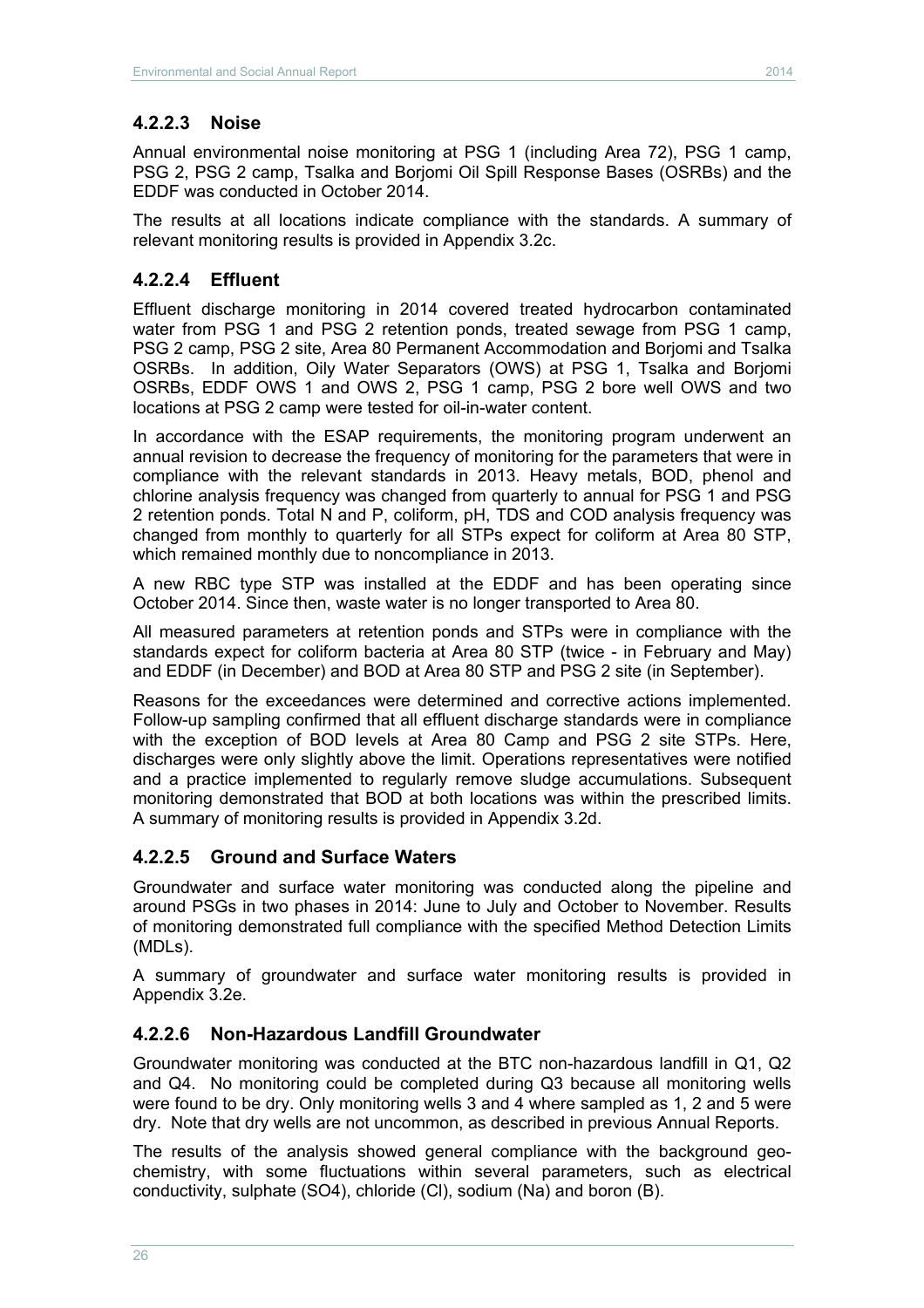

A summary of groundwater monitoring results for non-hazardous landfills is provided in Appendix 3.2e

# **4.2.2.7 Greenhouse Gas and Non-Greenhouse Gas Emissions to Air**

Greenhouse Gas (GHG) and non-GHG air emission calculations were completed on a monthly basis during 2014. Calculations were based on fuel consumption data for the MOL turbines and equipment specifications and fuel used from assumed running hours for generators and WBHs. Results of the calculations show that the actual GHG emissions are lower than the forecast, as has been the case in the previous years.

A summary of GHG air emissions calculation results is provided in Appendix 3.2f.

## **4.2.2.8 Tsalka Special Section Gas Leak Monitoring**

In accordance with the BTC Oil Spill Response Plan approval conditions, a special leak detection process involving sniffer dogs, trained in detection of the underground leaks on pipelines and tanks, was established on the Tsalka section of the pipeline in 2013. The purpose of this process is to supplement the existing pipeline leakage prevention measures and leak detection systems along this sensitive section of the pipeline.

Twenty-six locations were monitored in this manner on a monthly basis throughout 2014. Each location was monitored over a length of 1 km (500 m before the prescribed location and 500 m after). No leaks were detected on any ocassion.

### **4.2.2.9 Waste**

The main waste generation areas are PSG 1 and PSG 2. The Central Waste Accumulation Area (CWAA) continues operations for the storage of hazardous waste that cannot be recycled or disposed of in accordance with applicable standards. All non-hazardous wastes are collected at the waste processing and recycling centre for secondary and final segregation. Recyclable waste (plastic bottles, paper/cardboard) is stored in special containers. Non-recyclable waste, after compacting, is sent to a landfill for final disposal on a monthly basis. During the 2014,  $552m<sup>3</sup>$  of compacted non-hazardous waste was disposed to the landfill.

BTC Georgia continued using local companies for BTC waste recycling, such as: Caucasus PET Company for plastic waste; Vargi Limited for paper/cardboard; and NSM and Company for metal waste recycling. In total, 410  $m<sup>3</sup>$  of compacted recyclable waste was sent to local companies.

To minimise stored waste volume, BTC continues usage of heave shredder, in drum compactor, lump crusher. A newly installed glycol treatment unit processed 32  $m^3$  of used/mixed glycol in to 12  $\text{m}^3$  of new product.

BTC site camps continue using food waste macerators and a dewatering system.

A summary of waste generated in 2014 is summarised in Table 4.1 below. Further details are provided in Appendix 3.2g.

| Type of Waste $(m^3)$                   | PSG <sub>1</sub><br>(Site and<br>Camp) | PSG <sub>2</sub><br>(Site and<br>Camp) | <b>OSRB</b><br><b>Tsalka</b> | <b>OSRB</b><br><b>Borjomi</b> | <b>OSRB</b><br><b>Rustavi</b> | <b>Tbilisi Office</b><br>and<br>warehouse |  |  |
|-----------------------------------------|----------------------------------------|----------------------------------------|------------------------------|-------------------------------|-------------------------------|-------------------------------------------|--|--|
| <b>Hazardous Waste Disposed Offsite</b> |                                        |                                        |                              |                               |                               |                                           |  |  |
| Oily solids                             | 56.5                                   | 41.9                                   | 0                            | 2.6                           | 0.8                           | 0.7                                       |  |  |
| Oily liquids                            | 15                                     | 11.6                                   | 0                            | 5.1                           | 0.4                           | 0                                         |  |  |
| Sewage sludge                           | 310                                    | 119                                    | 0                            | 0                             | 0                             | 0                                         |  |  |
| Wax                                     | 1.2                                    | 1.4                                    | 0                            | 0                             | 0                             | 0                                         |  |  |

### **Table 4.1: Waste Generation 2014 (Georgia)**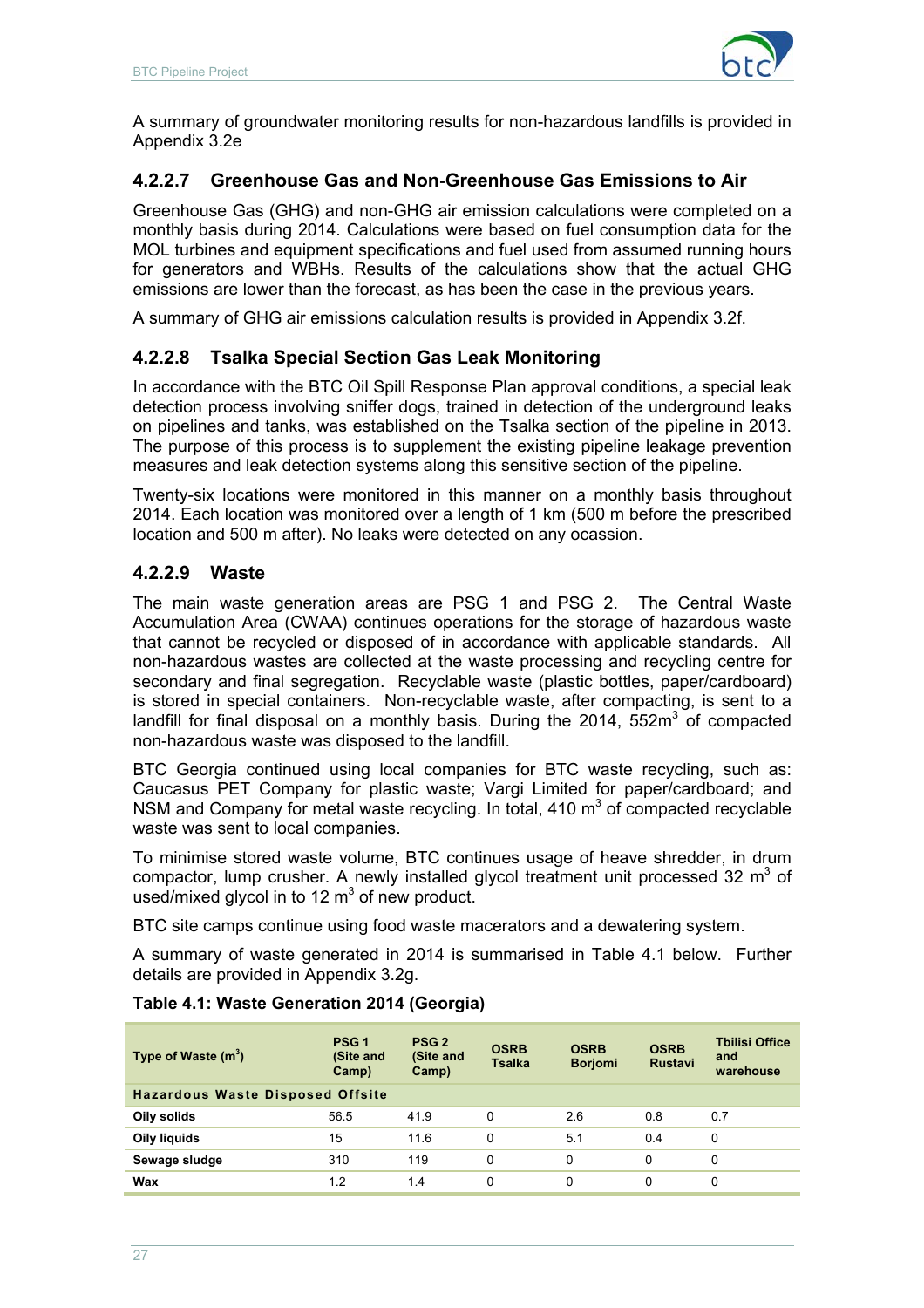| Non-hazardous Waste Recycled/Recovered Offsite |      |      |      |          |     |     |  |
|------------------------------------------------|------|------|------|----------|-----|-----|--|
| Plastic (recycled)                             | 82.3 | 22   | 3.4  | 2.9      | 7.1 |     |  |
| Paper (recycled)                               | 166  | 24   | 9.4  | 1.2      | 11  | 82  |  |
| Metal (recycled)                               | 27.8 | 5.4  | 0    | 2.5      | 14  | 0   |  |
| Wood                                           | 25   | 1.8  | 0    | 0        | 0   | 0   |  |
| Organic wastes (food wastes)                   | 59.4 | 11.4 | 0    | 0        | 0   | 0   |  |
| General                                        | 310  | 440  | 12.3 | 4.9      | 6.6 | 403 |  |
| Other (recycled)                               | 2329 | 0    | 0    | $\Omega$ | 0   | 307 |  |

# **4.2.3 Turkey**

# **4.2.3.1 Ambient Air Quality**

Ambient air quality monitoring in Turkey is undertaken only at the Ceyhan Marine Terminal (CMT). The results are presented in Appendix 3.2a. No ambient air monitoring is required at the Pump Stations (PTs) as the major sources of emissions (pump drivers and water heaters) use natural gas as a fuel.

Passive diffuser tubes were used to monitor air quality. VOCs (benzene, toluene, ethyl benzene and xylene–BTEX), SO2 and NOx are measured at 8 locations at and around CMT once in every three months.

In 2014, 4 surveys were undertaken between March and December.

The annual average of all measured parameters complied with applicable project standards and limit values.

The highest BTEX values were observed at CMT-3 Karatepe Quarter. This sampling location is adjacent to a third party crude oil loading terminal (BOTAS), and therefore impacted by associated VOC emissions. Some occasional fluctuations (increase of SO2 and NO2 at two locations during the Fall monitoring period and SO2 at one location during Spring, as per the previous year) was also observed, however in each case the emissions were below the regulatory limits and lower than previous years.

The annual average values of parameters measured in 2014 were generally lower than values of 2013, all of which were in compliance.

## **4.2.3.2 Stack Emissions**

The fuel gases originating from gas fired reciprocating engines, water heaters, diesel fired generators and wax handling boilers were monitored by DOKAY in accordance with the ESAP Environmental and Emissions Management Plan.

Stack emissions monitoring results for 2014 are shown in Appendix 3.2b. Results demonstrate compliance at all facilities with the exception of the PT2 driver engine 3 which was undergoing maintenance at the time of monitoring.

## **4.2.3.3 Noise**

The project standard for noise specifies a maximum of 45dBA for night time ambient noise levels at sensitive receptors or a 3dBA increase above background levels.

Noise modelling was undertaken as part of the ESIA process (Volume II, Section 7.9.4) and indicated that noise levels peaked at 40dBA at maximum of 50m from the perimeter fence at each pump station. Given that the closest residential receptor to any of the facilities is 1.5 km away, monitoring at off-site residential receptors is only undertaken in response to concerns raised by residents or if there is evidence that onsite noise is rising. Neither of these situations arose during 2014, consequently, no ambient monitoring was conducted.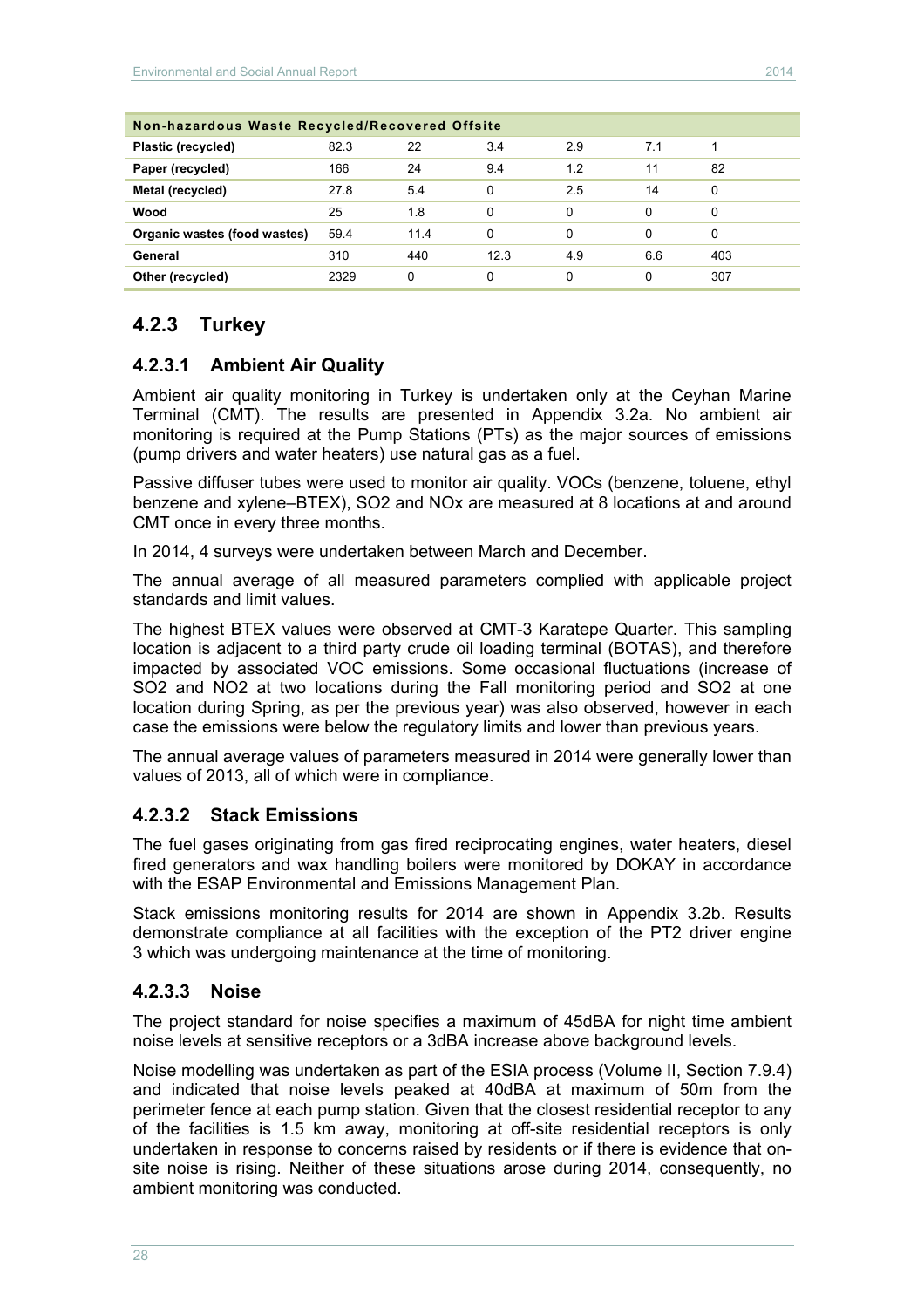

# **4.2.3.4 Aqueous Discharges**

Aqueous discharges originating from project facilities, as well as downstream surface water bodies which receive the aqueous discharges, are monitored on a monthly basis. Upstream water bodies are similarly monitored to establish 'control' conditions. Aqueous discharge monitoring results for 2014 are shown in Appendix 3.2c.

A number of aqueous discharge streams did not meet project standards. In such cases effluent was re-cycled or trucked to Project approved Municipal WWTPs for further treatment.

In 2014, number of enhancements were implemented including provision of aerators for ponds and incubators for coliform kits. Further details can be found in Appendix 3.2c.

# **4.2.3.5 Groundwater**

Groundwater quality and water levels were monitored at all AGIs (except for IPT1 where there is no well) to determine the effects on groundwater during the operational phase, and to ensure the sustainable use of groundwater.

Water samples were collected for the analysis of the following parameters: pH, temperature, turbidity, electrical conductivity, salinity, Total Dissolved Solids (TDS), dissolved oxygen, total coliforms, ammonia, nitrate, nitrite, TOC and Total Petroleum Hydrocarbons (TPH). In addition, arsenic will be analysed at PT 2 and PT 3. Dissolved oxygen, electrical conductivity, salinity, Total Dissolved Solids (TDS), pH, turbidity and TOC parameters will be analysed quarterly in the samples taken from the well at PT 4.

In all facilities, groundwater wells are used to provide service water for utilities (i.e. services, firewater, etc.). In addition, other than groundwater criteria of WHO and EPA for specific parameters (e.g. pH, TDS, ammonia, turbidity, nitrite and nitrate, etc.), there are no legal limits defined for such uses in Turkey.

The 2014 groundwater monitoring report has not been finalized. Whenit is it will be shared with IEC during their next visit.

# **4.2.3.6 Waste Management**

In 2014, about 418 tonnes of solid waste was disposed off-site. Approximately 40% of the total waste generated was domestic waste sent to Antakya Municipal Landfill Site and a little over 50% was non-hazardous waste that was re-used or re-cycled. Approximately 7% was hazardous waste, of which approxmately 1% was sent to Izaydas and 6% to RDF for incineration.

Appendix 3.2d provides details of waste volumes generated.

Hazardous waste and waste oil declarations were made to Ministry of Environment and Urbanisation (MoEU) by BIL for all facilities for 2014.

For details of the Waste Management BPEO Study refer to Section 0 of the Report.

# **4.3 STATEMENT OF COMPLIANCE**

BTC and its agents have complied with the ESAP, applicable environmental laws and applicable Lender E&S policies and guidelines in all material respects during 2014.

During the last IEC monitoring visit, no non-compliances with Project commitments were identified. The main non-compliance identified over the past 2 years has been the lack of construction of a slops treatment facility at the Ceyhan Marine Terminal. This has now been completed.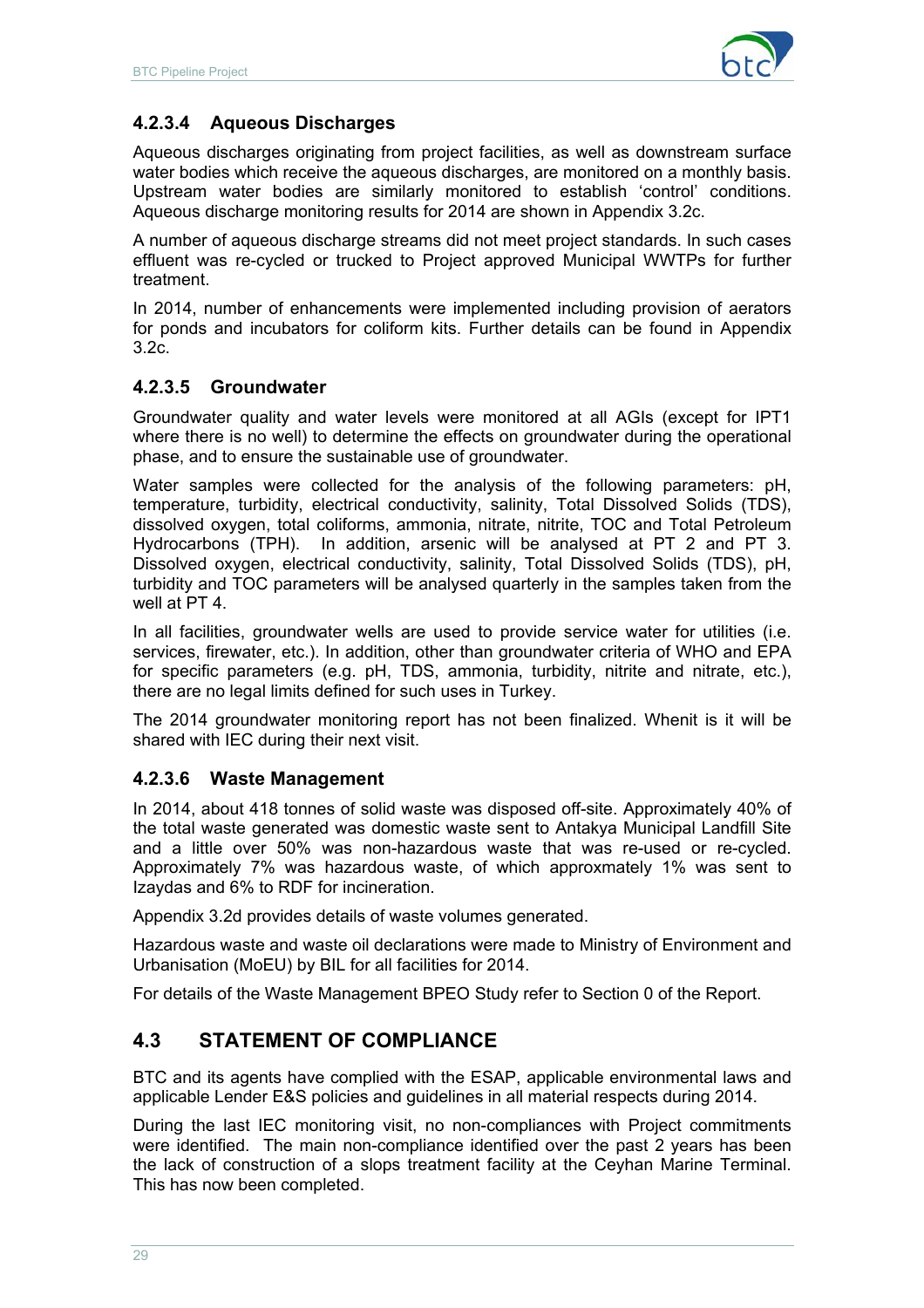# **4.4 CHANGES IN APPLICABLE ENVIRONMENTAL LAW3**

# **4.4.1 European Legislation**

New and amended EU directives, regulations, and decisions announced in 2014 have been reviewed. There was one environment-related legislative change in European legislation that was relevant to BTC in 2014, namely Commission Regulation (EU) No 1357/2014, Annex III to Directive 2008/98/EC.

In particular, waste stream classification was elaborated in detail. Most important changes are:

- "Highly Flammable" as a waste label was excluded
- "Harmful" waste labelling was replaced by "Specific Target Organ Toxicity (STOT)/Aspiration Toxicity
- "Toxic" was label was replaced by "Acute Toxicity"
- H 12 waste label became labelled as "Release of an acute toxic gas"

# **4.5 CHANGE IN NATIONAL LEGISLATION**

The following summary of changes in national legislation of Azerbaijan, Georgia and Turkey aims to give an overview of new legislation and highlight recent developments. Although some may have direct relevance to BTC, inclusion of specific legislation into this Report does not imply its applicability to BTC.

# **4.5.1 Azerbaijani Law**

In 2014 there were no relevant environmental legislative changes in Azerbaijan. From social perspective one legislative change was recorded which is applicable to BTC operations, as summarise in Table 4.2 below.

### **Table 4.2: Azerbaijani Law Changes 2014**

| <b>Regulation Title</b>                                                                                                                                                                                   | <b>Regulatio</b>                           | New/                         | <b>Potential Impact on BTC</b> |
|-----------------------------------------------------------------------------------------------------------------------------------------------------------------------------------------------------------|--------------------------------------------|------------------------------|--------------------------------|
|                                                                                                                                                                                                           | n Topic                                    | <b>Revision</b>              | <b>Azerbaijan Operations</b>   |
| Decree of the president of<br>Azerbaijan<br>the<br>about<br>creation of Preservation of<br>Heritage<br>Cultural<br>Government Service<br>-on<br>behalf of<br>Ministry<br>οf<br><b>Culture and Tourism</b> | Preservati<br>on of<br>Culural<br>Heritage | Baku, 18th<br>December, 2014 | Cultural heritage plan         |

# **4.5.2 Georgian Law**

Table 4.3 below outlines the environment-related legislative changes which occurred in 2014 and are potentially relevant to BTC Georgia.

l <sup>3</sup> Applicable environmental laws as defined within the Host Government Agreement and Inter-Government Agreement.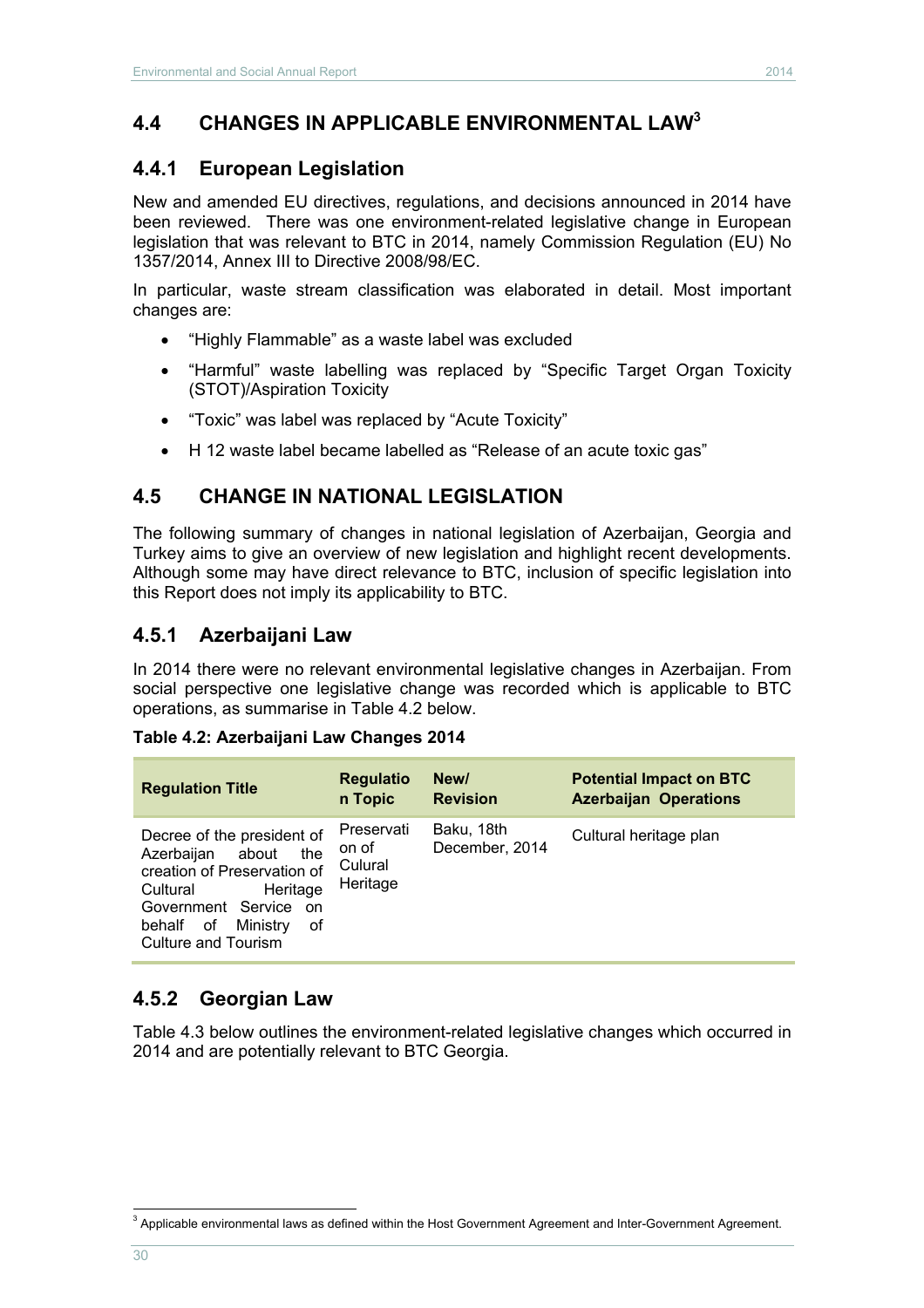

|  | Table 4.3: Georgian Law Changes 2014 |  |  |  |
|--|--------------------------------------|--|--|--|
|--|--------------------------------------|--|--|--|

| <b>Regulation Title</b>                                                                                                                                                                                            | <b>Regulation</b><br><b>Topic</b>                            | New/<br><b>Revision</b>                                                                                                                                                                                                                                                                               | <b>Potential Impact on BTC</b><br><b>Georgia Operations</b>                                                                                                                     |  |
|--------------------------------------------------------------------------------------------------------------------------------------------------------------------------------------------------------------------|--------------------------------------------------------------|-------------------------------------------------------------------------------------------------------------------------------------------------------------------------------------------------------------------------------------------------------------------------------------------------------|---------------------------------------------------------------------------------------------------------------------------------------------------------------------------------|--|
| <b>Regulation Title</b>                                                                                                                                                                                            | Regulation<br>Topic                                          | New/Revision                                                                                                                                                                                                                                                                                          | Potential Impact on BTC<br>Georgia Operations                                                                                                                                   |  |
| Decree of the<br>Government of<br>Georgia #26 on<br>Approval of Technical<br>Regulations of<br>Sanitary Rules of<br><b>Water Sampling</b><br>(January 3, 2014)                                                     | Water<br>sampling                                            | New - January 3,<br>2014;<br>Repeals Order<br>$#15/6$ of the<br>Ministry of Labor<br>(dated January<br>22, 2004), Health<br>and Social<br>Protection on<br>Approval of<br>Sanitary Rules of<br><b>Water Sampling</b>                                                                                  | The decree applies in terms<br>sampling, transportation,<br>storage and conservation of<br>water for physical, chemical,<br>microbiological, pest and<br>radiological analysis. |  |
| Order of the<br>Government of<br>Georgia #54 on<br>Approval of Technical<br>Regulations for<br>Determination<br>(Calculation) of<br>Damage to the<br>Environment (January<br>14, 2014)                             | Calculation of<br>damage to the<br>environment               | New - January<br>14, 2014                                                                                                                                                                                                                                                                             | The order will apply if<br>calculation of monetary value<br>of damage to the environment<br>becomes required.                                                                   |  |
| Order #118 of the<br>Ministry of<br>Environment and<br><b>Natural Resources</b><br>Protection on Approval<br>of Instructions of<br>Electronic<br><b>Management System</b><br>of Wood Resources<br>(April 30, 2014) | Electronic<br>management<br>database of<br>wood<br>resources | New - April 30,<br>2014                                                                                                                                                                                                                                                                               | The order will apply if BTC<br>operation requires wood<br>cutting, transportation,<br>handover etc.                                                                             |  |
| Decree #408 of the<br>Government of<br>Georgia on Approval of<br><b>Technical Regulations</b><br>on Calculation of<br>Norms of Harmful<br>Emissions to the<br>Atmosphere<br>(December 31, 2014)                    | Methodology<br>of calculation<br>air emission<br>norms       | New - December<br>31, 2013 (entered<br>into force<br>January 1, 2014);<br>Repeals Order<br>$#56$ of the<br>Ministry of<br>Environment and<br>Natural<br>Resources<br>Protection (dated<br>August 8, 2013)<br>on Approval of<br>Calculation<br>Method of<br>Harmful<br>Emissions to the<br>Atmosphere. | The decree applies to<br>calculation of harmful air<br>emission and MOE reporting.                                                                                              |  |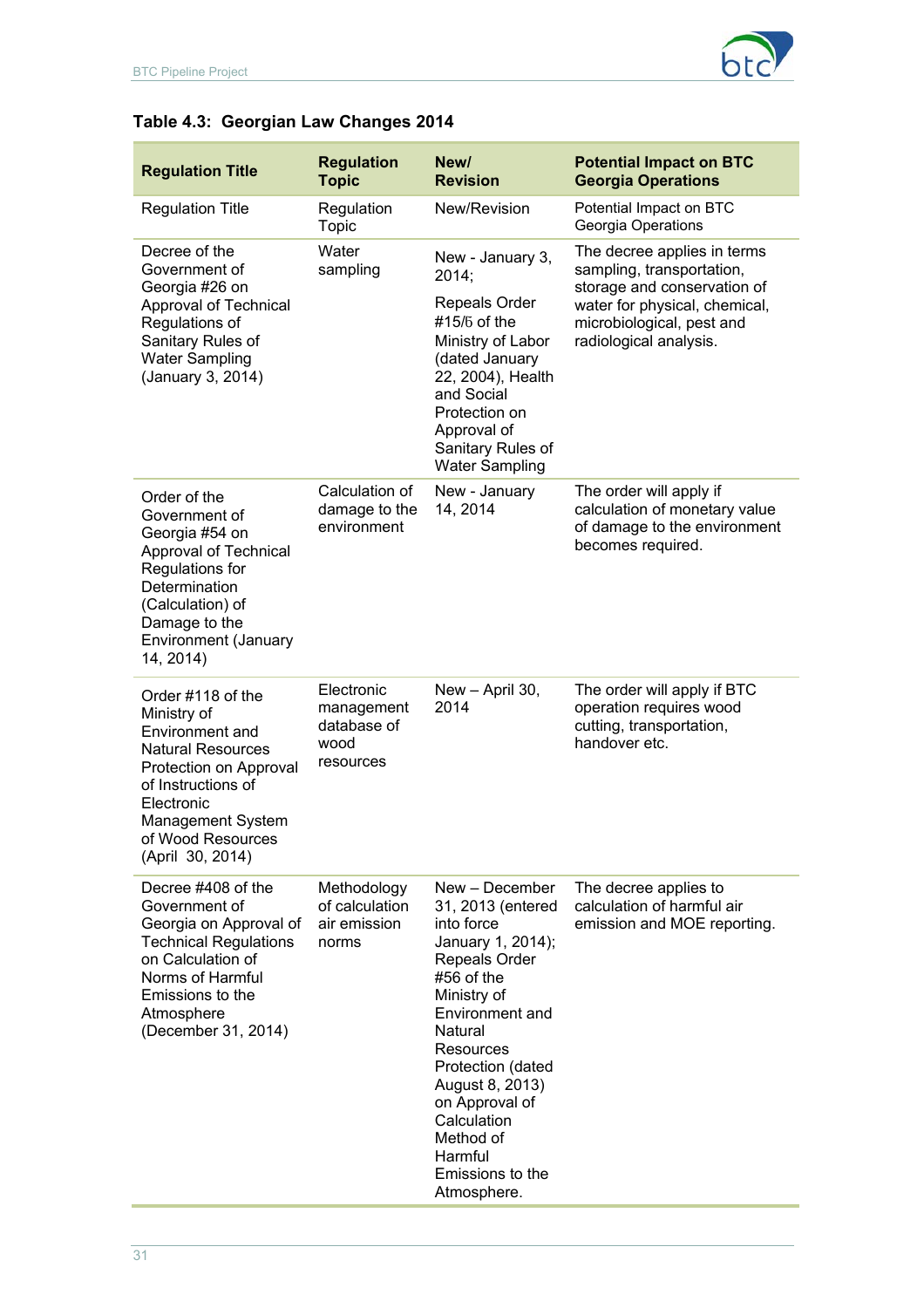| <b>Regulation Title</b>                                                                                                                                        | <b>Regulation</b><br><b>Topic</b> | New/<br><b>Revision</b>                                                                                                                                                                                               | <b>Potential Impact on BTC</b><br><b>Georgia Operations</b>                                                                                                                     |
|----------------------------------------------------------------------------------------------------------------------------------------------------------------|-----------------------------------|-----------------------------------------------------------------------------------------------------------------------------------------------------------------------------------------------------------------------|---------------------------------------------------------------------------------------------------------------------------------------------------------------------------------|
| Georgian Law on<br><b>Environmental Impact</b><br><b>Assessment Permit</b><br>(December 26, 2007)                                                              | Environmental<br>Impact Permit    | Revision –<br>Amendment<br>#2996 dated<br>December 26,<br>2014.                                                                                                                                                       | The amendment may apply to<br>certain waste management<br>activities.                                                                                                           |
| Decree of the<br>Government of<br>Georgia #190 on<br>approval of Georgian<br>Red List (February 20,<br>2014)                                                   | Protected<br>species              | Revision -<br>Approval of a<br>new Red List<br>February 20,<br>2014                                                                                                                                                   | The decree will apply if BTC<br>operation impacts newly<br>designated Georgian Red list<br>species.                                                                             |
| Decree of the<br>Government of<br>Georgia #26 on<br>Approval of Technical<br>Regulations of<br>Sanitary Rules of<br><b>Water Sampling</b><br>(January 3, 2014) | Water<br>sampling                 | New - January 3,<br>2014:<br>Repeals Order<br>$\#15/6$ of the<br>Ministry of Labor<br>(dated January<br>22, 2004), Health<br>and Social<br>Protection on<br>Approval of<br>Sanitary Rules of<br><b>Water Sampling</b> | The decree applies in terms<br>sampling, transportation,<br>storage and conservation of<br>water for physical, chemical,<br>microbiological, pest and<br>radiological analysis. |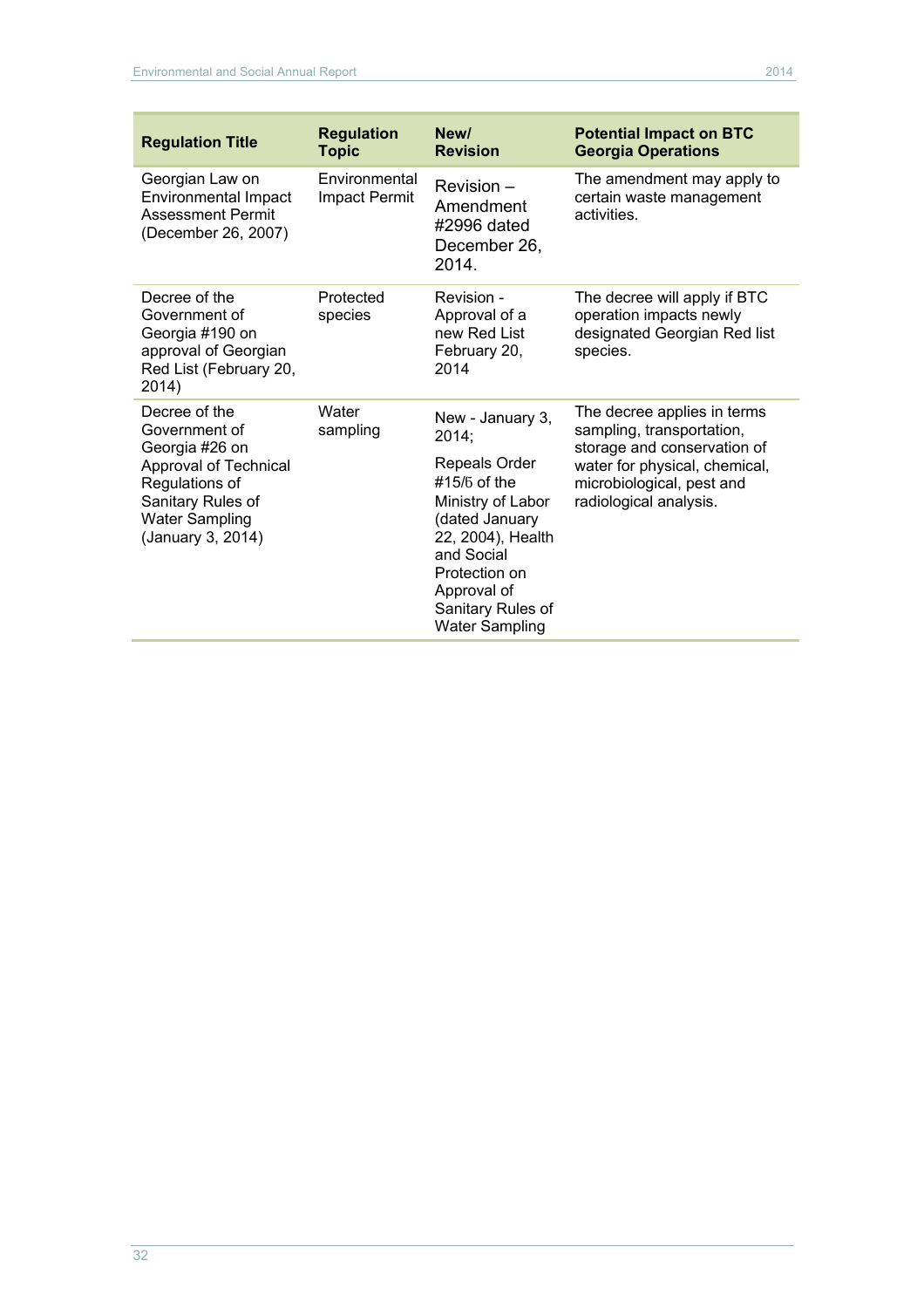

# **4.5.3 Turkish Law**

Significant changes of national environmental regulations in 2014 that are potentially relavant are summarised in Table 4.4 below.

| <b>Effective</b><br>Date | <b>Regulation On:</b>                                                               | New /<br><b>Revision</b> | <b>Potential Impact on BTC Turkey</b><br><b>Operations</b>                                                                                                          |
|--------------------------|-------------------------------------------------------------------------------------|--------------------------|---------------------------------------------------------------------------------------------------------------------------------------------------------------------|
| 10.09.2014               | Regulation on<br>Environmental<br><b>Permit and License</b>                         | <b>New</b>               | The ammendment applies to MARPOL<br>Facility License application at CMT and<br>future renewals of Environmental Permits                                             |
| 17.05.2014               | Regulation on<br>Monitoring of<br>Greenhouse Gas<br>Emissions                       | <b>New</b>               | Applies to emissions from BTC Facilities<br>and requires Greenhouse Gas Emissions<br><b>Monitoring Plans</b>                                                        |
| 17.05.2014               | Regulation on<br><b>Industrial Air Quality</b><br>Control                           | <b>New</b>               | No impact.                                                                                                                                                          |
| 21.03.2014               | Regulation on the<br><b>Control of Medical</b><br>Wastes                            | Revision                 | No impact.                                                                                                                                                          |
| 23.12.2014               | Regulation on the<br>Control of Used<br>Batteries and<br>Accumulators               | Revision                 | No impact.                                                                                                                                                          |
| 30.01.2014               | Communique on<br><b>Transport of Wastes</b><br>on Highways                          | Revision                 | No impact. However, there are<br>requirements for some certain 3 <sup>rd</sup> party<br>waste transport companies which may have<br>impact on BIL waste operations. |
| 27.08.2014               | Regulation on<br>Transport of<br>Hazardous<br>Materials on<br>Highways              | <b>Revision</b>          | No impact. There are requirements for<br>certain 3 <sup>rd</sup> party hazardous material<br>transport companies in terms of ADR<br>issues.                         |
| 13.12.2014               | Regulation on the<br><b>Safety Data Sheets</b><br>for Hazardous<br><b>Materials</b> | <b>New</b>               | Applies to MSDSs for hazardous materials<br>used and stored at BTC facilities and<br>defines local requirements for the MSDS of<br>those materials.                 |

**Table 4.4: Turkish Law Changes 2014**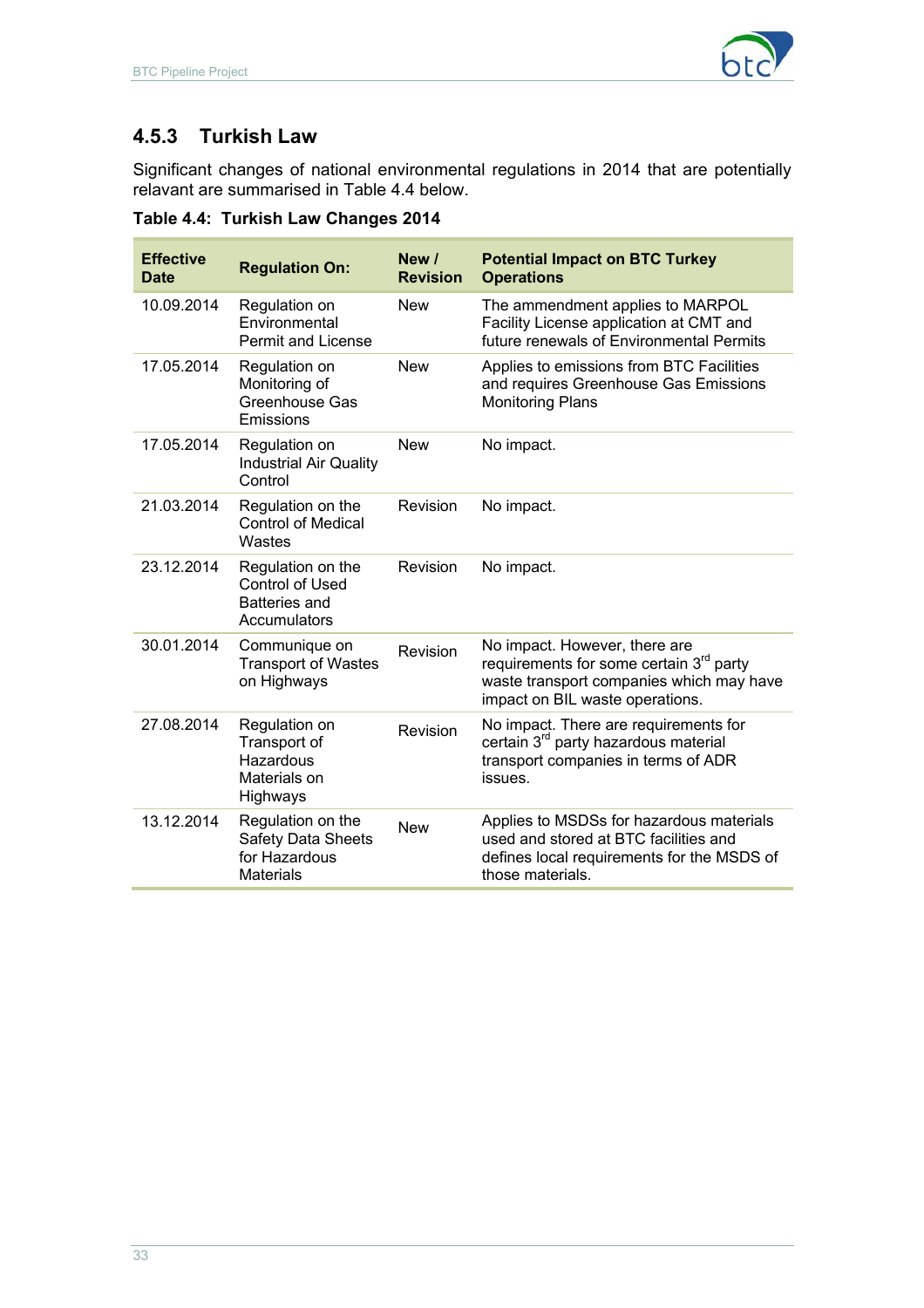# **5 OIL SPILL RESPONSE**

# **5.1 SUMMARY OF OIL SPILL RESPONSE PLANS COMPLETED, UPDATED, OR AMENDED DURING THE YEAR**

In 2014 Oil Spill Contingency Plans (OSCP) for each Azerbaijan and Georgia Exports Pipelines assets (collectively Midstream Assets) have been re-written to align and conform with Group Defined Practice (GDP) 4.6-0002 Crisis & Continuity Management – Oil Spill Preparedness & Response. The following OSCPs were updated:

- Sangachal Terminal
- Az Export Pipelines
- Georgia BTC Pipeline System Oil Spill Contingency Plan
- Supsa Terminal and Offshore Operations Oil Spill Contingency Plan
- WREP Georgia Oil Spill Contingency Plan.The update of the containment site database by Oil Spill Response Contractor - NRC (previously called Seacor) was continued. The follow up actions of the external oil spill response preparedness audit, conducted by Polaris, were determined and the actions were being taken by BIL, accordingly.

# **5.2 SPILL AND REMEDIATION SUMMARIES**

BTC reports any material, uncontained releases to the environment or any contained releases greater than 1 barrel. Gas releases are always classified as uncontained. All material releases (liquids, gases or solids) are internally reported and investigated. There is no minimum reportable volume for internal release reporting and investigation.

A summary of releases is provided in Table 5.1.

|  | Table 5.1: BTC Material Releases 2014 |
|--|---------------------------------------|
|--|---------------------------------------|

| <b>Asset</b>          | $1$ bbl     | $>1$ bbl         |             | Gas |
|-----------------------|-------------|------------------|-------------|-----|
|                       | Uncontained | <b>Contained</b> | Uncontained |     |
| <b>BTC Azerbaijan</b> |             |                  | 0           | 0   |
| <b>BTC Georgia</b>    |             | 0                | 0           |     |
| <b>BTC Turkey</b>     |             |                  |             |     |

Further details on the material releases shown in Table 5.1 are provided in the following sections.

# **5.2.1 Azerbaijan**

## **Uncontained**

Approximately 0.2 l hydraulic oil leaked from JCB excavator fork hydraulic system located in the pipeyard.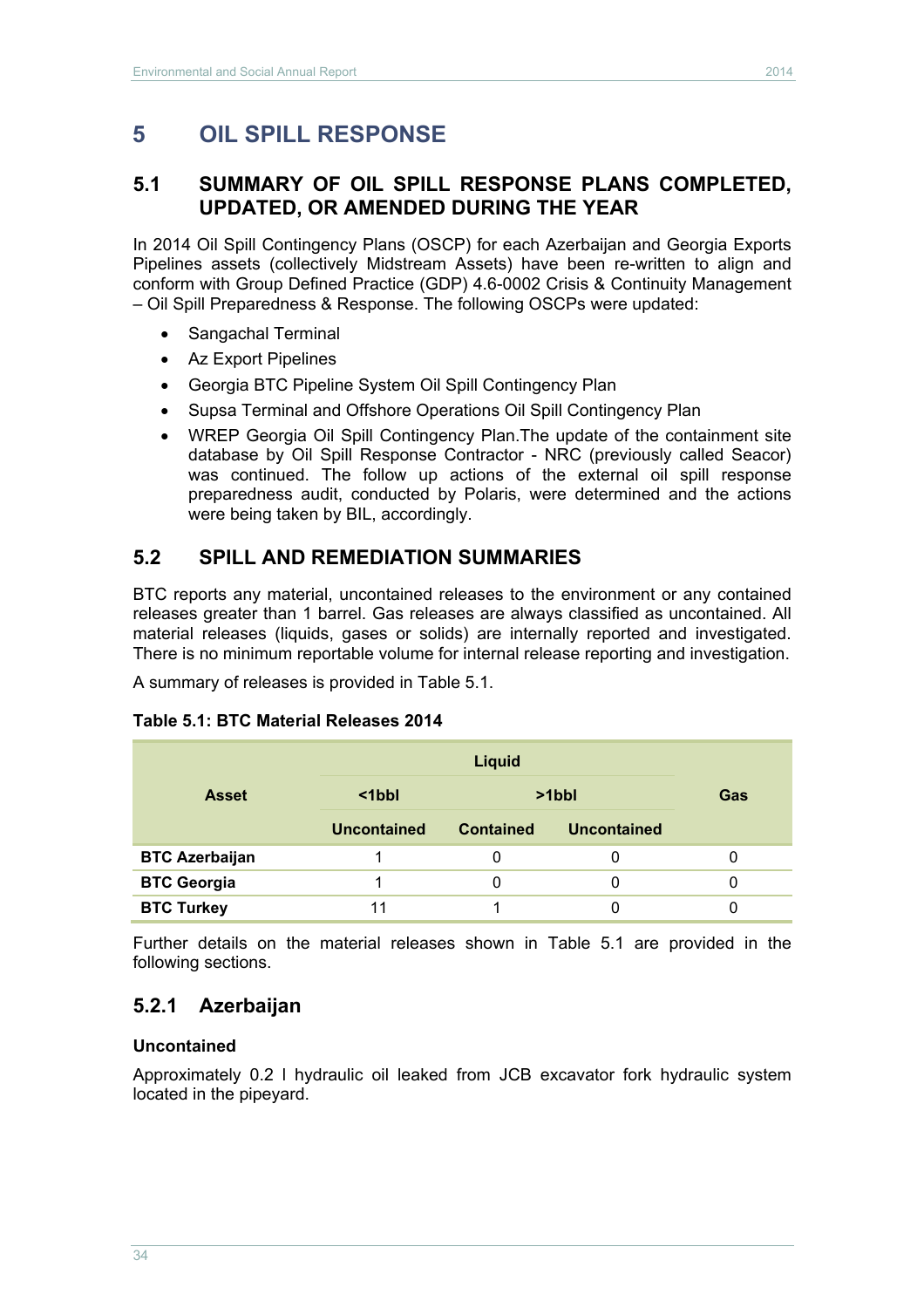

# **5.2.2 Georgia**

## **Uncontained**

There was 1 minor reportable uncontained material releases during 2014. This occurred at a GC13 check valve. Approximately 4L of oil was released in a concrete pit as a result of a check valve bonnet seal failure.

# **5.2.3 Turkey**

## **Contained**

An estimated 8.8 bbl foam was released at PT4 in March 2014 as a result of damaged seal on a foam pump. The seal was replaced and an incident investigation conducted.

## **Uncontained**

There were 11 uncontained releases during 2014 reporting period.

- Estimated 0.03 bbl diesel (CMT January 2014)
	- o The bucket on a concrete pump, containing oil, spilled on the road in front of the security door. The area was secured with safety tape and spill kits brought to the site. The area was cleaned up and all waste sent to the CWAA as hazardous waste.
- Estimated 0.01 bbl hydraulic oil (CMT February 2014)
	- During the operation of concrete pouring at the process area a hydraulic hose at mobile concrete pump ruptured resulting in an oil leakage on compacted aggregate material. The affected area was stripped and contaminated aggregate was removed as a hazardous waste. A toolbox talk including necessary actions required for similar incidents was performed with relevant parties.
- Estimated 0.001 bbl lube oil (CMT April 2014)
	- Small amount of lubricating oil leaked on construction road of MARPOL site during concrete pouring. The affected area was stripped and the contaminated aggregate was collected prior to disposal as hazardous waste.
- Estimated 0.01 bbl diesel (KP 1007 June 2014)
	- o During refuelling of a generator at a camp site, diesel spilled on the gravel from the ventilation valve. The work was immediately stopped and the engine turned off. Contaminated gravel removed as hazardous waste for further disposal.
- Estimated 0.03 bbl diesel (KP 1007 June 2014)
	- o Hydraulic oil spilled from hi-up crane. Contaminated gravel was removed as hazardous waste for further disposal.
- Estimated 0.01 bbl diesel (PT4 June 2014)
	- o A diesel leak from an ambulance diesel tank was observed by the driver. The leak was contained by a drip tray that was immediately placed under the leaking tank. The vehicle was repaired. Contaminated gravel removed as hazardous waste for further disposal.
- Waste water overflow (PT4 July 2014)
	- o Camp site security personnel patrolling at night observed that waste water overflow occurred at the camp site waste water inlet tank. The affected areas were disinfected. .
- Estimated 0.01 bbl diesel (KP 1007 July 2014)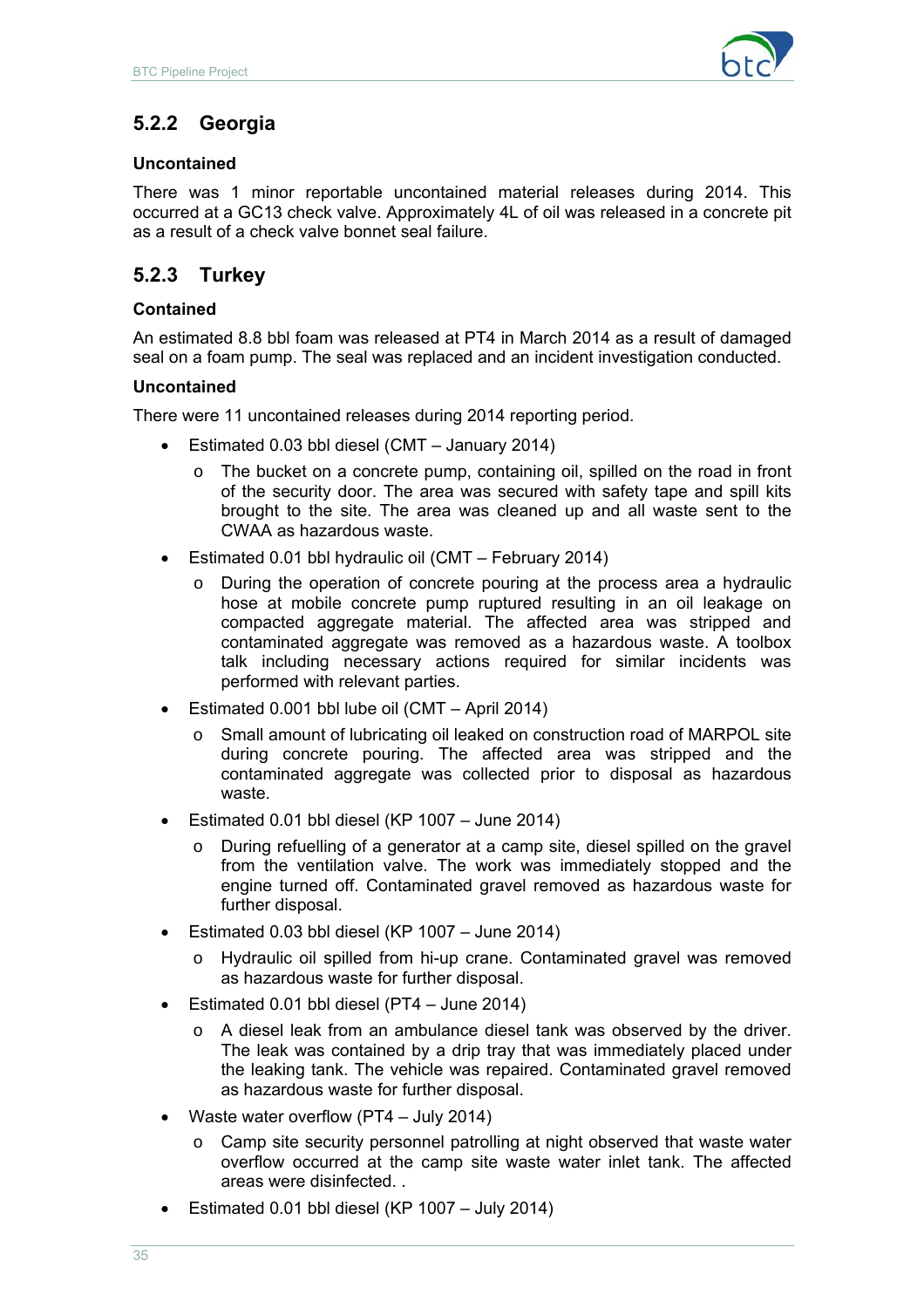- o Diesel spilled from the loader fuel tank cap on the ground at the right of way. Contaminated gravel removed as hazardous waste for further disposal.
- Estimated 0.03 bbl crude oil (BVT39 July 2014)
	- o Oil spilled from a bypass valve. Contaminated gravel removed as hazardous waste for further disposal.
- Estimated 0.06 bbl crude oil (KP1007 Nov 2014)
	- o During the 30" lock-o-ring plug setting processes some remaining oil process water spilled out from the 2" bleeder. Oily water leakage occurred on the scaffolding and on the ground. The OSR team responded to the spillage.
- Estimated 0.01 bbl crude oil (PT4 Nov 2014)
	- o A hydraulic leak occurred on the concrete floor from the crane that was involved in wax handling exchanger maintenance. The contaminated area was cleaned-up.

### **5.2.3.1 Illegal Taps**

No illegal taps occurred in 2014.

### **5.2.3.2 Remediation**

Approximately 150 m3 of contaminated soil originating from previous illegal taps was successfully bioremediated at the CMT by BIL, as results from soil analyses showed that it conformed to relevant criteria that define non-hazardous waste (soil). The remediated soil will be transferred to the Antakya Municipal Landfill Site for disposal once all the formalities with the appropriate authorities have been completed.

In additional, the bio-remediated soil removed after BVT 24 spill will be sampled in 2Q 2015 and, depending on the results of the analysis, the soil will be disposed accordingly.

## **5.3 SUMMARY OF MATERIAL MODIFICATIONS TO THE OIL SPILL RESPONSE PLANS**

The Oil Spill Contingency Plans (OSCP) for Azerbaijan and Georgia were updated in May 2014.

In order to align and conform to GDP 4.6-0002 the following amendments in the plans have been made:

- Updated and outlined a seven step approach relevant to response actions, including notification, initial assessment, strategy, site control, response, review process and termination of response
- Updated Facility Description and Risks
- Updated Oil Spill Risks and Oil Characteristics; inserted information including diagrams to provide details relevant fate of oil on land and water
- Identification of modelling scenarios
- Updated strategies and response capabilities
- Developed Tactical Response Plans (TRP); and Inserted Response Techniques decision matrix.

The Turkey OSRP was revised and updated and is awaiting approval by BIL Management. The containment site database was also updated in 2014.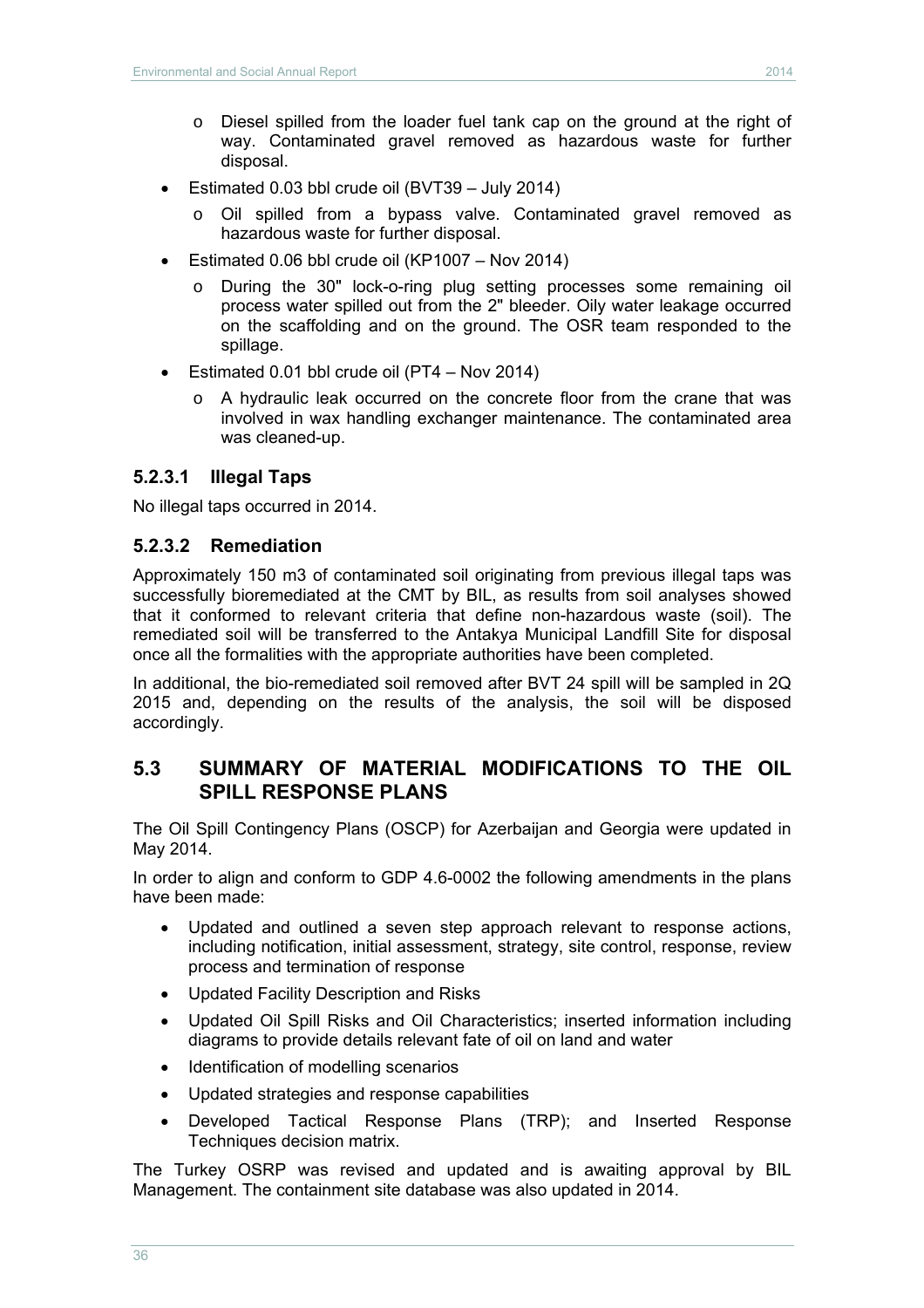

# **6 ADDITIONALITY PROGRAMMING**

## **6.1 SUMMARY OF ENVIRONMENTAL INVESTMENT PROGRAMME**

## **6.1.1 Azerbaijan**

The Azerbaijan Environmental Investment Program (EIP) ceased to exist as a separate program in 2009 when all EIP activities were integrated within the framework of the Sustainable Development Initiatives (SDIs) and Community Development Initiatives (CDIs). Refer to Section 6.2.1.

## **6.1.2 Georgia**

The Georgian EIP was completed in 2013, as described in previous Annual Reports.

## **6.1.3 Turkey**

Ten construction phase projects (EIP I) and seven operation phase projects (EIP 2) are complete. One of the EIP 2 projects was completed in 2014. A new project was initiated in 2014 (see Item 22 in Table 6.1). There are five on-going projects.

### **Table 6.1: EIP Turkey: Summary of Activities**

|   | <b>Project</b>                                                                                              | <b>Phase</b>                    | <b>Started</b> | <b>Completed</b> | <b>BTC Funds</b><br><b>Spent US\$</b> |
|---|-------------------------------------------------------------------------------------------------------------|---------------------------------|----------------|------------------|---------------------------------------|
| 1 | Sea Turtle Expedition                                                                                       | Construction<br>(EIP 1)         | 01.08.2003     | 31.12.2005       | 175,000                               |
| 2 | Research on Monk Seals                                                                                      | Construction<br>(EIP 1)         | 01.08.2003     | 31.12.2004       | 100,000                               |
| 3 | Improving the Conservation<br>and Status of Caucasian<br><b>Black Grouse in Turkey</b>                      | Construction<br>(EIP 1)         | 01.08.2003     | 31.12.2005       | 230,000                               |
| 4 | Important Bird Areas in the<br><b>BTC Pipeline Region</b>                                                   | Construction<br>(EIP 1)         | 01.08.2003     | 31.12.2005       | 215,000                               |
| 5 | Important Plant Areas in the Construction<br><b>BTC</b>                                                     | (EIP 1)                         | 01.08.2003     | 31.12.2005       | 260,000                               |
| 6 | Caucuses<br>Lesser<br>Gap Analysis                                                                          | Forests Construction<br>(EIP 1) | 01.02.2004     | 31.04.2006       | 305,000                               |
| 7 | <b>Small Investments</b><br>Fund - Phase 1                                                                  | Construction<br>(EIP 1)         | 01.09.2004     | 30.04.2007       | 250,000                               |
| 8 | <b>Awareness Raising Materials</b><br>Biodiversity Along<br>the<br>on<br><b>BTC Pipeline</b>                | Construction<br>(EIP 1)         | 01.11.2004     | 30.10.2008       | 200,000                               |
| 9 | Yumurtalik Lagoons Wetland<br>Management<br>Plan<br>Erzurum<br>Marshes (EIP 1)<br><b>Conservation Zones</b> | and Construction                | 01.11.2004     | 31.12.2007       | 545,000                               |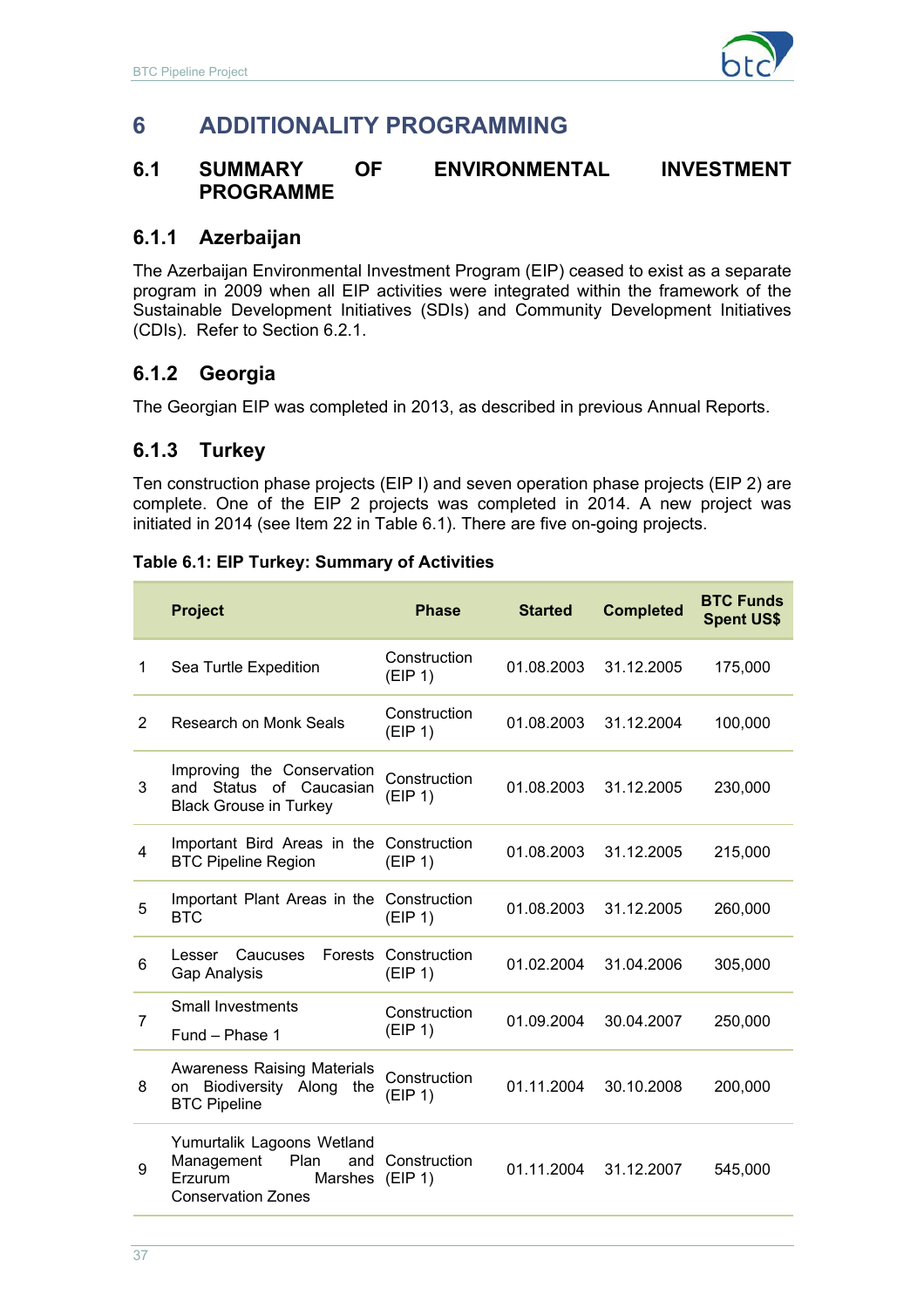|                   | <b>Project</b>                                                                                                                 | <b>Phase</b>                   | <b>Started</b> | <b>Completed</b> | <b>BTC Funds</b><br><b>Spent US\$</b> |
|-------------------|--------------------------------------------------------------------------------------------------------------------------------|--------------------------------|----------------|------------------|---------------------------------------|
| 10                | Eco-System-<br>Participatory<br>Planning<br>Based<br>of Ardahan- (EIP 1)<br>Management<br><b>Yalnizcam Forests</b>             | and Construction               | 01.06.2005     | 30.05.2008       | 1,110,000                             |
| 11                | Eksisu<br>Wetlands<br>Management Project - Phase<br>1                                                                          | Operations<br>(EIP 2)          | 01.12.2006     | 31.05.2011       | 420,000                               |
| $12 \overline{ }$ | <b>Biogas/Fertilizer</b><br>Demonstration in Kahraman<br>Maras - Phase 1                                                       | Operations<br>(EIP 2)          | 01.12.2006     | 31.12.2009       | 62,000                                |
| 13                | Conservation<br>Priority<br>for<br>Central<br>Analysis<br>South<br><b>BTC</b><br>Region<br>$\overline{\phantom{0}}$<br>Phase 1 | and Operations<br>(EIP 2)      | 01.12.2006     | 31.12.2011       | 1,351,721                             |
| 14                | <b>Grand Kackar Project</b>                                                                                                    | Operations<br>(EIP 2)          | 01.12.2006     | 31.12.2010       | 50,000                                |
| 15                | <b>Small Investments</b><br>Fund - Phase 2                                                                                     | Operations<br>(EIP 2)          | 01.05.2007     | 31.05.2009       | 420,000                               |
| 16                | Yumurtalik<br>Wetlands<br>Management<br>Implementation Phase 1                                                                 | Operations<br>(EIP 2)          | 01.12.2008     | On-going         | 985,000                               |
| 17                | Conservation<br>of<br>Commercially<br>Important<br>Endangered Endemic Plants<br>Ardahan<br>in<br>and<br>Kahramanmaras          | Operations<br>(EIP 2)          | 01.12.2007     | 31.12.2011       | 275,000                               |
| 18                | Terresterial<br>Rehabilitation                                                                                                 | Wildlife Operations<br>(EIP 2) | 01.04.2010     | On-going         | 395,000                               |
| 19                | Marine Wildlife Rehabilitation                                                                                                 | Operations<br>(EIP 2)          | 01.01.2011     | On-going         | 350,000                               |
| 20                | Eastern<br>Anatolia<br>Waste<br>Management                                                                                     | Operations<br>(EIP 2)          | 01.01.2011     | 31.12.2014       | 240,000                               |
| 21                | Integrating<br><b>Biological</b><br><b>Diversity</b><br>Forestry<br>to<br>Management                                           | Operations<br>(EIP 2)          | 01.01.2012     | On-going         | 283,397                               |
| 22                | Capacity<br>Enhancement<br>Remediation<br>Management<br>Governance                                                             | Operations<br>(EIP 2)          | 01.11.2014     | On-going         | 10,000                                |
|                   | <b>TOTAL</b>                                                                                                                   |                                |                |                  | 8,232,118                             |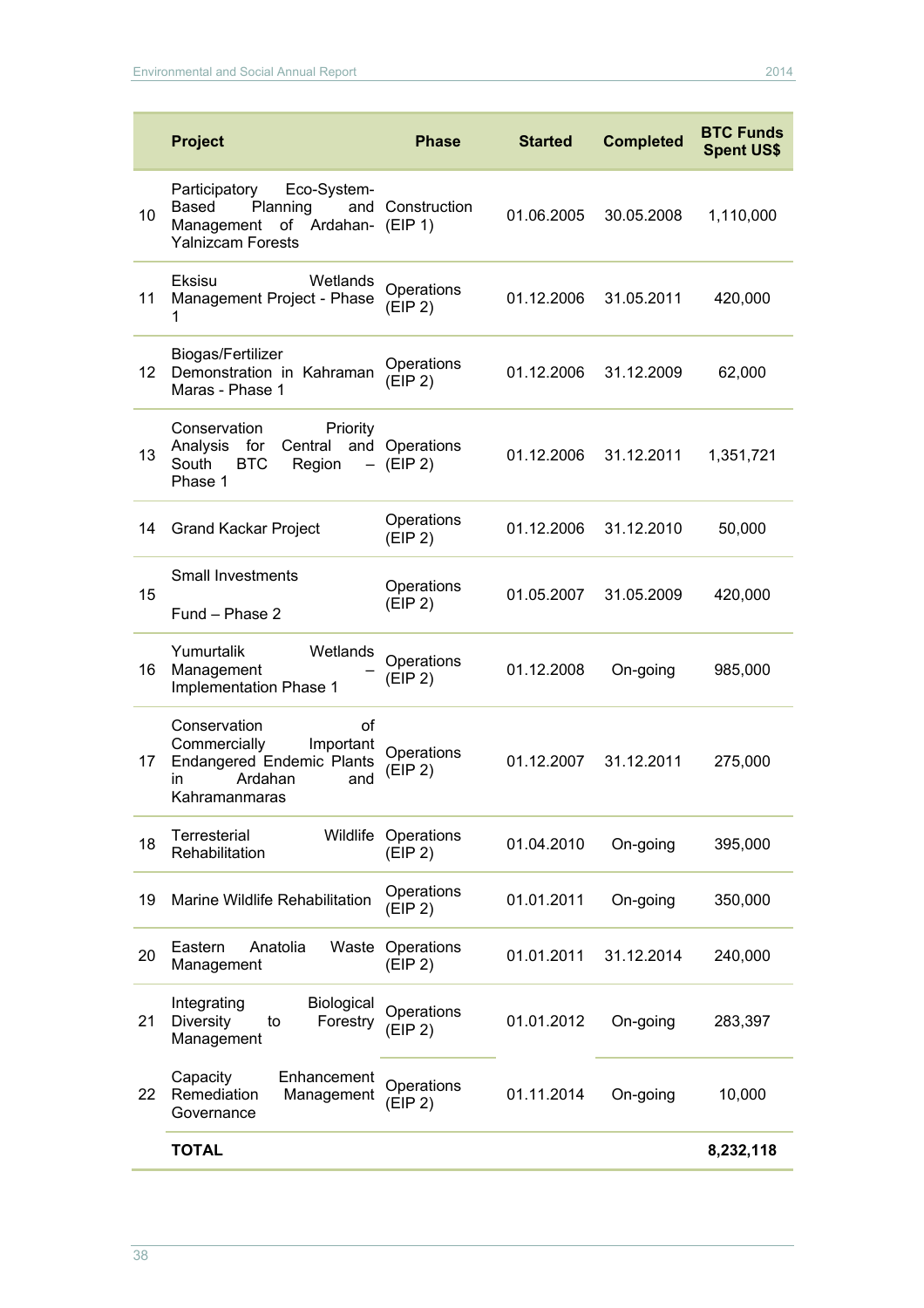

EIP continued to promote biodiversity as well as extending the themes into the following areas:

- National environmental infrastructure (i.e. waste disposal and waste water treatment facilities)
- Wildlife care
- Regulator capacity support (awareness and experience)

### **6.1.3.1 Project Status as of December 2014**

A summary of key EIP developments in 2014 are as follows:

- Integrating Biological Diversity to Forestry Management: Conservation Investment Priority Analysis for the Central and Southern BTC Region Project was restructured under the Project on Integrating Biological Diversity to Forestry Management. The project aims to support government on biodiversity and non-timber forest products in Turkey via a biodiversity integration study in priority forest areas along the BTC pipeline. In this regard, Forest Management and Planning Guidelines are currently being developed for integrating ecological management into forest management. Climate change adaptation recommendations were integrated to a selected pilot forest management plan in Adana in 2014. Similar effort in Konya is on-going. Ecological monitoring has started in 6 sections within the pipeline region.
- Implementation of the Yumurtalik Lagoons Management Plan (Phase II): The project aims to maintain momentum towards conservation of a wetland ecosystem and reducing some of the land use complexities that the local stakeholders are facing. One key action was to support the reduction of the protection status of Yumurtalık Wetlands by one level to facilitate the attainment of defined management objectives. This proposal was approved by the relevant Ministry, however it was ruled out by the court in 2014. As a result, the approved wetland management plan was revised in 2014. Also, technical support was provided to the Ministry of Forest and Water Affairs in developing and implementing new species protection plans in Turkey.
- Terrestrial Wildlife Rehabilitation Centre Project: The project aims to establish and operate a terrestrial wildlife rehabilitation centre and an operation system with the aim of caring for sick, injured and orphaned wildlife and acclimatizing in Turkey in wildlife rehabilitation. Training on wildlife rescue and rehabilitation and oiled wildlife response was provided in November to about 100 people from a range of groups including NGOs, Government departments, Universities, and Oil Spill Contractors. Significant funding support was secured by the grantee from Government to enhance the capacity of the Kars Kafkas University Wildlife Rehabilitation Center.
- Marine Wildlife Rehabilitation Centre Project: The project aims to enhance and operate a marine wildlife rehabilitation centre, establish an operation system with the aim of caring for sick, injured and orphaned wildlife. Operational and treatment capacity of the center was enhanced through purchase and installation of sea pens in 2014. A new communication network was established for reporting injured or dead animals. Also a network of mobile equipment for transporting the injured sea turtles was developed. Seven sea turtles were rehabilitated and released back to the ocean. Nine individuals were under rehabilitation as of end of 2014.
- Eastern Anatolia Waste Management: The project aims to provide technical assistance to the Erzurum Municipality in order to enhance their municipal landfill operational procedures and practices in line with EU standards. The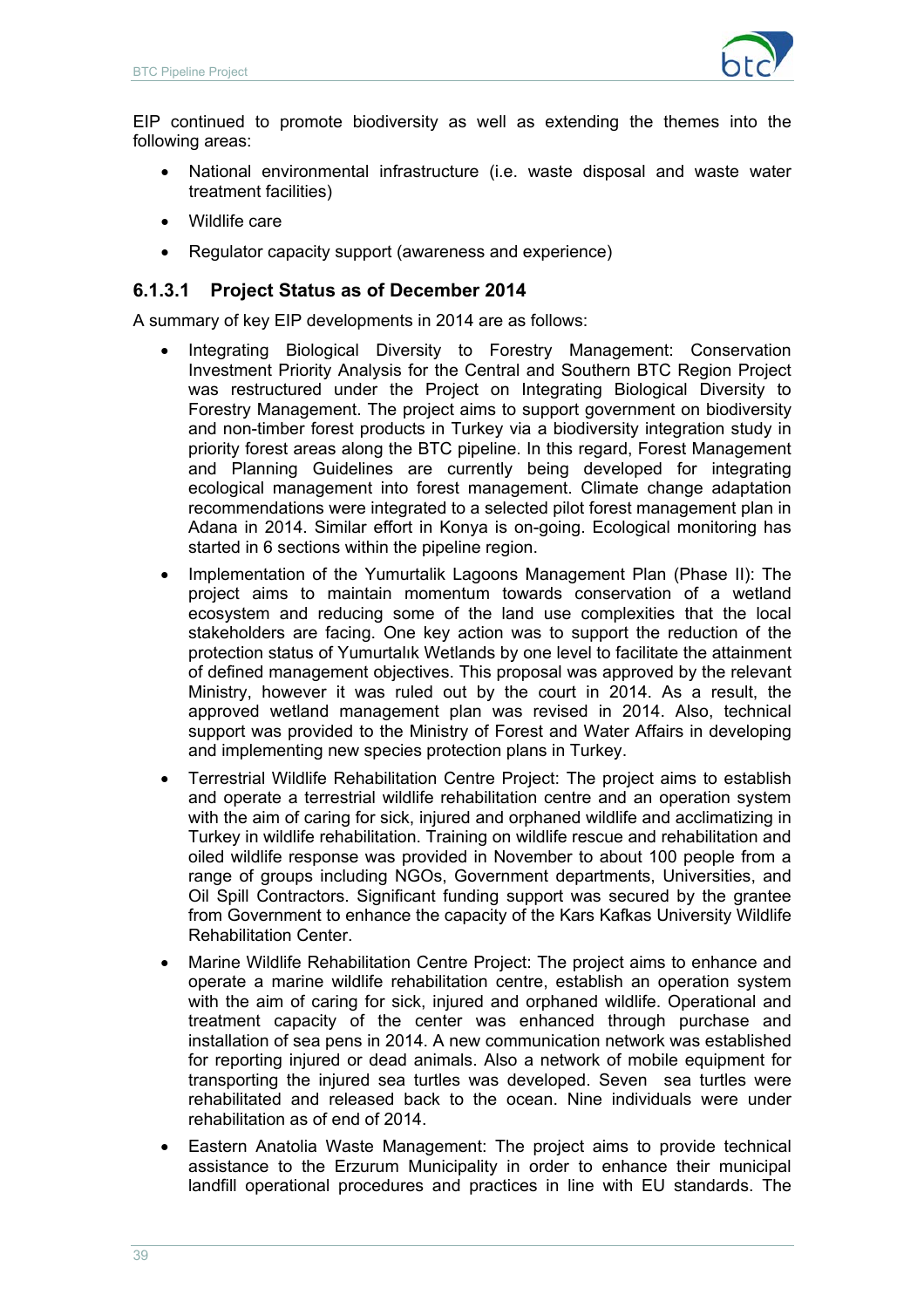technical support component has been completed. The next step involves a developing and upgrading infrastructure to meet EU criteria.

 Technical Support for Enhancing Remediation Management Capacity of Government. The Turkish Ministry of Environment and Urbanization issued a 'Regulation on Control of Soil Contamination and Sites Contaminated from Point Sources' in 2010 for protecting the sites from contamination, identifying sites that are contaminated or potentially contaminated and the sectors causing it; and, cleaning up and monitoring contaminated sites. The regulation will be effective in 2015. The EIP project aims to deliver a preparation process before implementation of this Regulation, based on activities including training, field monitoring, testing of the Regulation and development of implementation guidelines. The first of a series of workshops and a field monitoring exercise was completed in November.

## **6.1.4 Environmental Investment Programme Expenditures 2014**

Table 6.2 shows the amount budgeted for the EIP and the cumulative amount spent since the inception. Table 6.3 shows the breakdown of expenditures for 2014. The difference between planned and actual figures arise from rescheduling of activities and relevant grant disbursements.

|                                             | Azerbaijan | Georgia   | Turkey <sup>4</sup> | <b>TOTAL</b> |
|---------------------------------------------|------------|-----------|---------------------|--------------|
| <b>EIP budget</b>                           | 3,467,000  | 3,000,000 | 8,532,000           | 14,999,000   |
| <b>Total spent-to-date</b><br>(at end 2014) | 1,697,298  | 2,877,548 | 8,232,118           | 12,806,964   |

#### **Table 6.2: Cumulative EIP Budget and Expenditures (US\$) 2003-2014**

### **Table 6.3: Summary of EIP (Operations Phase) Expenditures (US\$) 2014**

|                | Azerbaijan | Georgia     | <b>Turkey</b> | <b>TOTAL</b> |
|----------------|------------|-------------|---------------|--------------|
| <b>Planned</b> |            | 300,000     | 415.000*      | 715.000      |
| Actual         |            | $300,000^6$ | 70,000*       | 370,000      |

\*Incomplete activities and disbursements transferred to 2015. Also, Eastern Anatolia Waste Management underspent by \$40,000

## **6.1.5 Environmental Investment Programme Budget 2015**

Table 6.4 shows the breakdown of the 2015 planned budget for Georgia and Turkey. In Azerbaijan, the EIP activities were integrated to the framework of the CDI and SDI programmes, so there is no separate EIP budget. CDI and SDI programme budgets in Azerbaijan were consolidated and became part of the overall social investment budget.

### **Table 6.4: EIP Budget (US\$) 2015**

|             | Georgia     | Turkey  | <b>TOTAL</b> |
|-------------|-------------|---------|--------------|
| Budget 2015 | $750,000^7$ | 300,000 | 1,050,000    |

<sup>&</sup>lt;sup>4</sup> Includes technical support to grantees on top of the grants awarded.

l

<sup>&</sup>lt;sup>5</sup> Includes US\$500,000 under the Agreement on Bakhmaro Resort Zone Forest Recovery and Reforestation

Programme and Eco-wards Programme.

<sup>&</sup>lt;sup>6</sup> Additional US\$145,000 to the initially planned US\$300,000 was added in 2009 for Ktsia-Tabatskuri Reserve Management implementation project.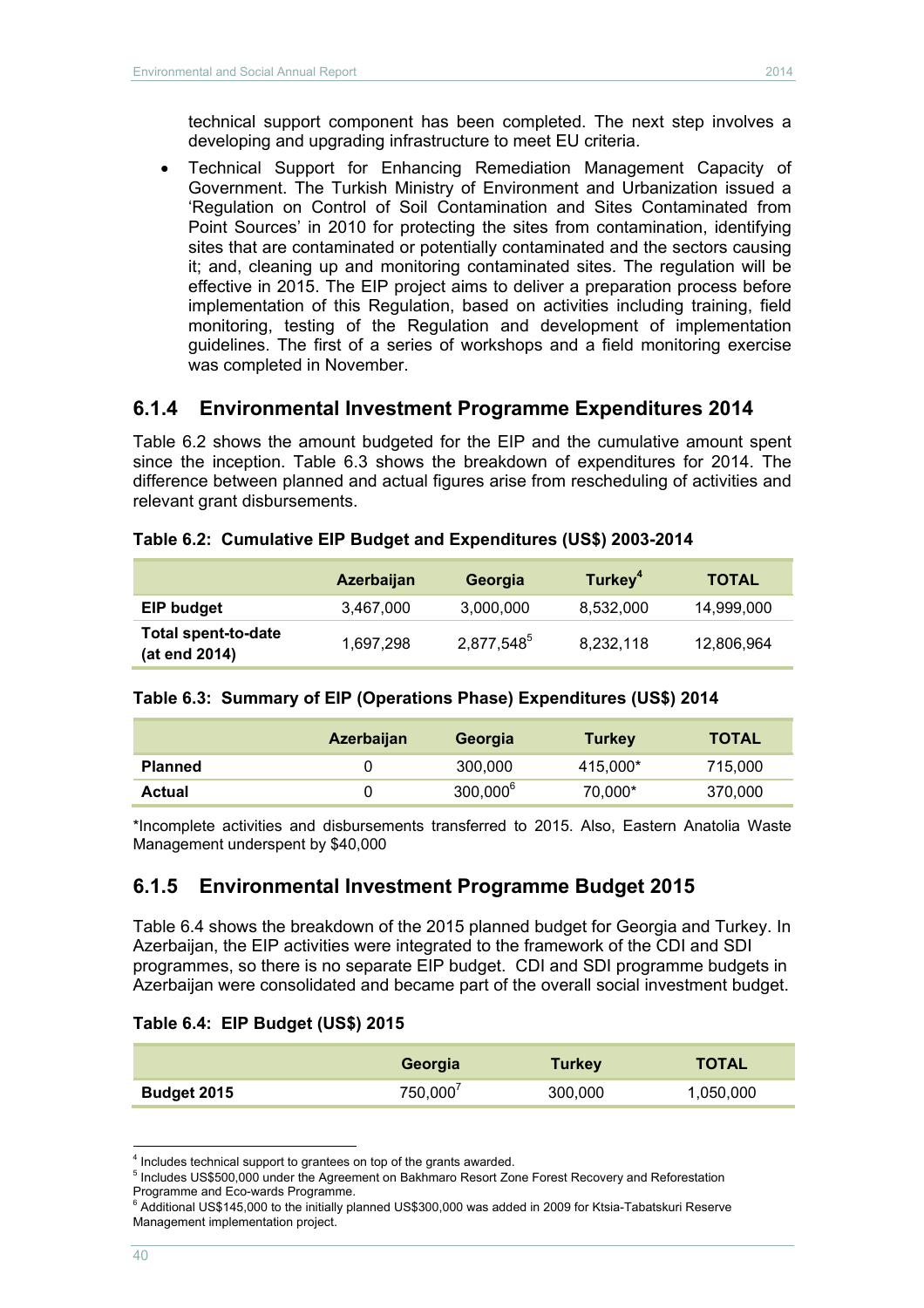

# **6.2 SUMMARY OF COMMUNITY DEVELOPMENT INITIATIVES<sup>8</sup>**

A 5-year strategy paper was developed for Azerbaijan, Georgia and Turkey for the years 2012 to 2016 and was been approved by BTC management and by the Implementing Partners (IPs) in 2014.

All projects designed and implemented in these 3 countries are in line with the approved strategy.

Table 6.5 summarises the projects performed across all 3 countries under the CDI programme. This is followed by an outline of project activities in each country.

<sup>&</sup>lt;sup>7</sup> Includes US\$450,000 from Project EIP budget. US\$750,000 transfer is postponed due to the reorganisations taking place in ammendments being made to certain provisions in the relevant contract without changing the overall intent,the relevant ministries..<br><sup>8</sup> In Azerbaijan and Turkey, the term CIP has changed to CDI.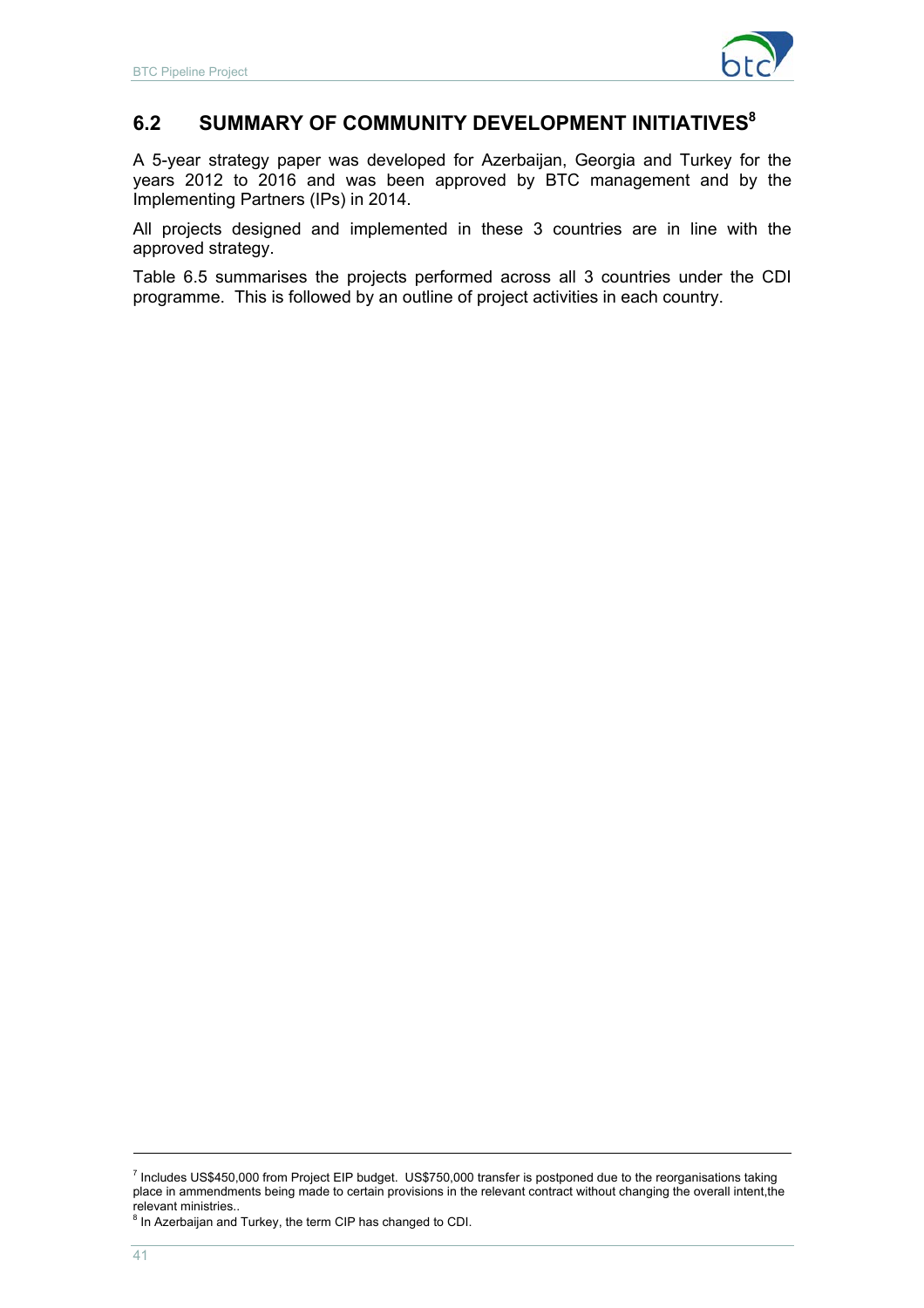## **Table 6.5: BTC and SCP CDI and Other Investments – Visualising the Benefits (to year-end 2014)**

| <b>Investment Type</b>                               | Azerbaijan                                                                         | Georgia                                           | <b>Turkey</b>                                                                                                                                                                                                                               |
|------------------------------------------------------|------------------------------------------------------------------------------------|---------------------------------------------------|---------------------------------------------------------------------------------------------------------------------------------------------------------------------------------------------------------------------------------------------|
| <b>Number of communities benefiting</b>              | 99                                                                                 | 97                                                | 330 in total                                                                                                                                                                                                                                |
| <b>Amount invested (US\$)</b>                        | 17.7 million <sup>9</sup>                                                          | 6,800,98410                                       | 34,811,631                                                                                                                                                                                                                                  |
| <b>IP/Number of local/national NGOs</b>              | 2 local NGOs in 2014                                                               | 2 local NGOs (5 others<br>during previous phases) | 7 IPs (4 local and 3 national) and 4 Project Partners (national)                                                                                                                                                                            |
| % Women in community action groups                   | 48%                                                                                | 22%                                               | Average 12% varies from 6% to 20% according to region                                                                                                                                                                                       |
| for 2012                                             |                                                                                    |                                                   | All CDIs have separate individual Small Support Fund projects targeting<br>100% women. In addition, 622 women/girls have applied to open school<br>programmes.                                                                              |
| Number of medical facilities improved                | n/a                                                                                | 2                                                 | 11 (Not applicable in 2014)                                                                                                                                                                                                                 |
| Number of education facilities<br>improved           | n/a                                                                                | 5                                                 | 134 schools upgraded and 164 schools painted.<br>(Not applicable in 2014)                                                                                                                                                                   |
| Number of water supply systems                       | 2                                                                                  | 61 potable, 37 irrigation                         | From 2003 to end 2014, 127 potable water systems including 12                                                                                                                                                                               |
| improved                                             | (Renovation of water pipes<br>used for households and<br>water supply to cemetery) |                                                   | electrical motor pump systems, 97 irrigation systems (drip, sprinkling and<br>concrete channel), 180 water systems for animals. In 2014, 4 drilling<br>works for drinking and irrigation water and 2 water system for animals.              |
| Kilometres of road upgraded                          | 3<br>no new activities in 2014                                                     | 17 km                                             | Village roads were improved as part of reinstatement activities during the<br>construction and reinstatement phase. However, BTC's pipeline repair<br>contractors have upgraded some of the village roads or access roads to<br>the fields. |
| % Infrastructure project achieving                   |                                                                                    | 100%                                              | 500 quick impact projects completed between 2003 and 2012. 95% of                                                                                                                                                                           |
| >25% community contribution                          |                                                                                    | Contribution was average<br>$52\%^{11}$           | all infrastructure projects have cash or in-kind beneficiary's contribution.<br>In 2014 - All Small Support Fund projects have at least 25% cash or in-<br>kind beneficiary's contribution as equity capital.                               |
| Number of medical staff trained                      |                                                                                    | 0                                                 | 401 (Not applicable in 2014)                                                                                                                                                                                                                |
| Number of people receiving direct<br>medical support |                                                                                    | $\mathbf 0$                                       | 37,963 people received general health training (over 13,000 people<br>received reproductive health training from an EU funded project<br>implemented by a CIP IP in Ardahan)                                                                |
|                                                      |                                                                                    |                                                   | Not applicable in 2014                                                                                                                                                                                                                      |

<sup>9</sup> Amount invested: until 31 December 2006 – accruals plus amount disbursed, from 1 January 2007 – only amount disbursed. This amount includes spend on BTC/SCP projects within SDI, but for 2011 only the amount of CDI projects added.

 $^{10}$  Only BTC and SCP share.<br><sup>11</sup> Due to the new CBO involvement contribution was lower in some of the communities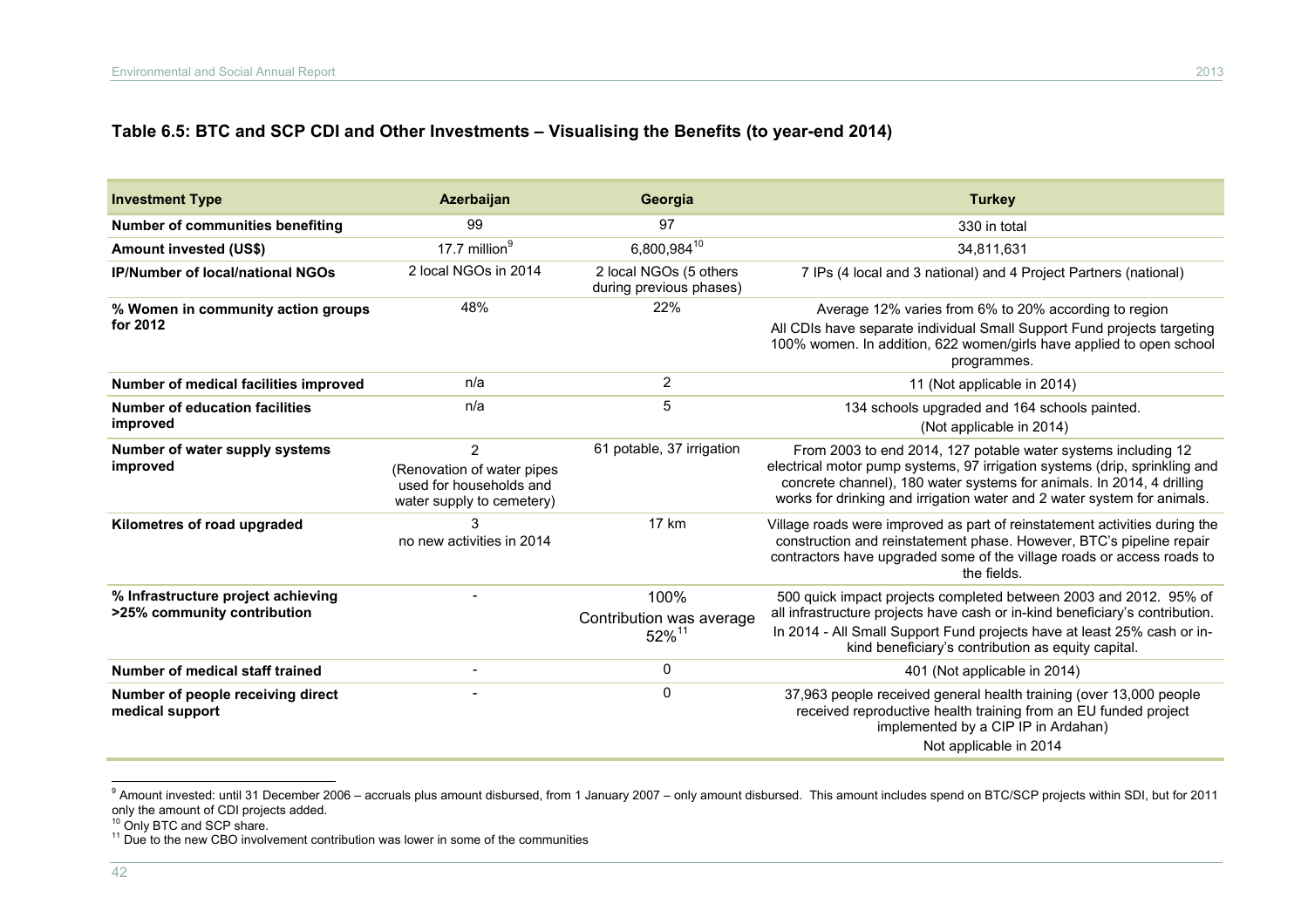

| <b>Investment Type</b>                                 | Azerbaijan                                                                                                                                                                                                  | Georgia                                                                      | <b>Turkey</b>                                                                                                                                                                                                  |
|--------------------------------------------------------|-------------------------------------------------------------------------------------------------------------------------------------------------------------------------------------------------------------|------------------------------------------------------------------------------|----------------------------------------------------------------------------------------------------------------------------------------------------------------------------------------------------------------|
| Number of micro-loans issued                           |                                                                                                                                                                                                             | 4,589                                                                        | In line with the new CDI strategy, IPs allocate 50% of their total budget to<br>individual entrepreneurs or institutions through a grant programme called<br>Small Support Fund.                               |
| % Repayment rate for micro-loans                       |                                                                                                                                                                                                             | 100%                                                                         | In 2014 - In line with the SDI Strategy local NGOs and individuals are<br>supported with limited grants, within Small Support Fund in realizing their<br>applicable projects without repayment.                |
| Average value of micro-loan (US\$)                     | $\overline{\phantom{a}}$                                                                                                                                                                                    | 15,002,000                                                                   |                                                                                                                                                                                                                |
| % Women receiving micro-loans                          |                                                                                                                                                                                                             | 70 %                                                                         | 31.5%                                                                                                                                                                                                          |
| Number of demonstration<br>farms/agricultural trainers | 23 agricultural trainers<br>24 greenhouses were<br>constructed                                                                                                                                              | 310 demonstration farms.<br>111 demonstration farming<br>groups; 11 trainers | Between 2003 and 2012 - 2,603 demonstration farms were established in<br>the project villages (333 agricultural trainers were trained).<br>In 2014 - 8 separate big scale (each one is 2 dekar) greenhouse was |
|                                                        | no new activities in 2014.                                                                                                                                                                                  |                                                                              | established in one parcel area as demonstration characteristic.                                                                                                                                                |
| <b>Number of farmers trained</b>                       | 360 farmers                                                                                                                                                                                                 | 13,533                                                                       | Between 2003-2012 - Over 131,199 (also 842 beekeepers)                                                                                                                                                         |
|                                                        | no new activities in 2014                                                                                                                                                                                   |                                                                              | In 2014 - 3777 person (including vocational and entrepreneurship<br>trainings).                                                                                                                                |
| Number of livestock vaccinated                         |                                                                                                                                                                                                             | 828                                                                          | Between 2003 and 2012 - 1,066,804 livestock vaccinated, CIP is giving<br>support to Cattle Breeders' Unions; 60,722 cows have been artificially<br>inseminated.                                                |
|                                                        |                                                                                                                                                                                                             |                                                                              | In 2014 - New CDI strategy does not include this type direct intervention.<br>However, some of the local NGOs and cattle breeder's unions supported<br>within CDI projects continue these activities.          |
| Weight (tonnes) of high quality seed<br>provided       |                                                                                                                                                                                                             | 48,2t                                                                        | Between 2003 and 2012 - Over 1,375t (also over 63,000 units of fruits<br>saplings and more than hundred thousand vegetable seedlings were<br>provided).                                                        |
|                                                        |                                                                                                                                                                                                             |                                                                              | Not applicable in 2014.                                                                                                                                                                                        |
| Number of co-operatives established                    | 9 youth chambers established 34 agricultural co-operatives<br>(Eurasia Partnership<br>Foundation (EPF) project)                                                                                             | and 12 social enterprise<br>groups are established                           | Between 2003 and 2012 - 70 village-based organisations In total, 133<br>village-based organisations received support from the project since 2003<br>under the capacity building component of the CIP.          |
|                                                        | 4 milk collection points were<br>established<br>1 community based pre-<br>school and child development<br>centre registered (Centre for<br>Innovation in Education<br>project)<br>no new activities in 2014 |                                                                              | In 2014 - 3 cooperative and 1 unions were established through positive<br>impact of project activities at the P/L routes. In 2014 CDI activities<br>supported in total 101CBOs or local organizations).        |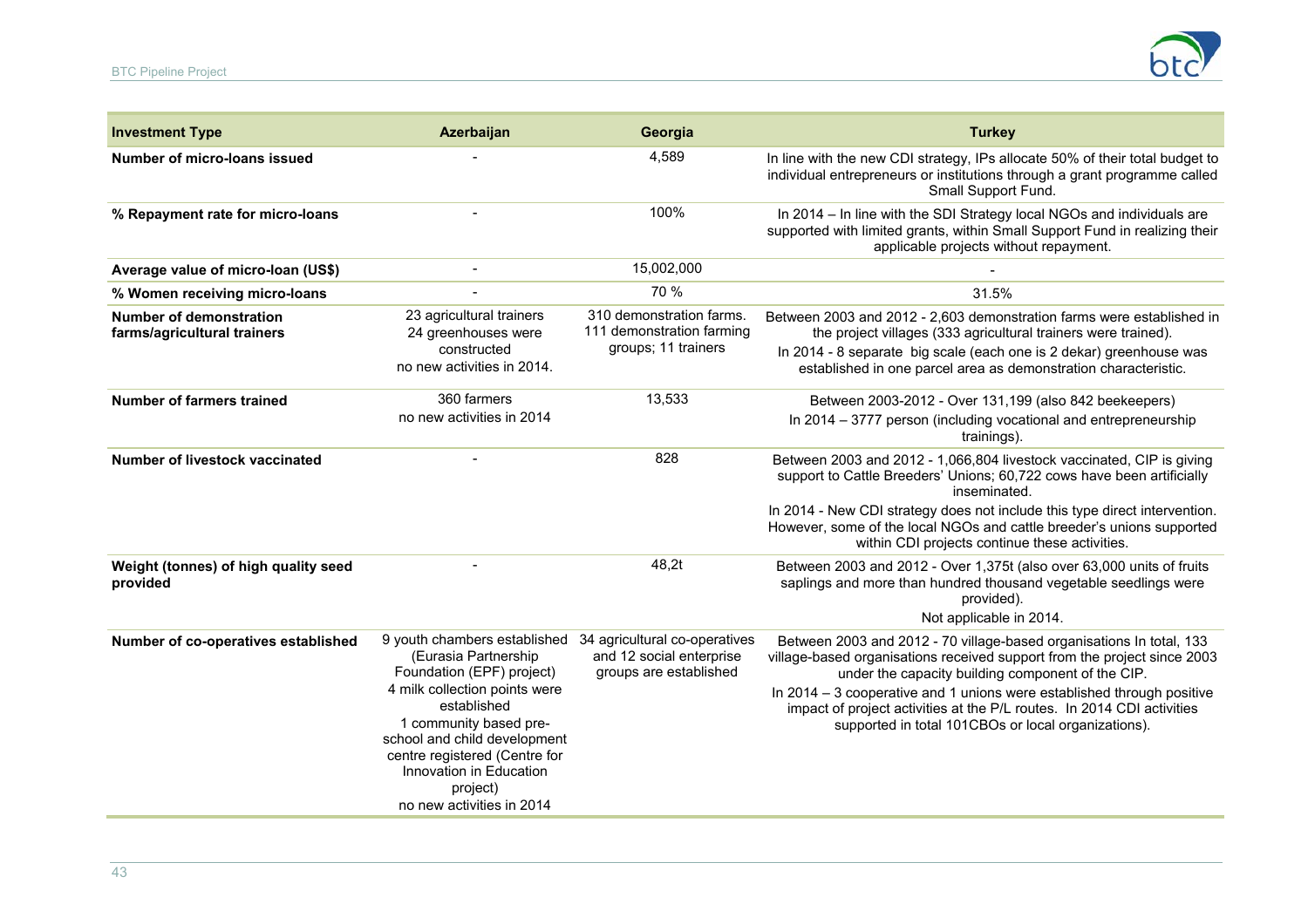| <b>Investment Type</b>                                                                                    | Azerbaijan                                                                                                                                                                                                                                                       | Georgia | <b>Turkey</b>                                                                                                                                                   |
|-----------------------------------------------------------------------------------------------------------|------------------------------------------------------------------------------------------------------------------------------------------------------------------------------------------------------------------------------------------------------------------|---------|-----------------------------------------------------------------------------------------------------------------------------------------------------------------|
| Number of people received vocational<br>trainings                                                         |                                                                                                                                                                                                                                                                  | 88      | Total: 1154 (in 2014 - 337 young people)<br>Career consulting to 1,847 people (in 2014 - 250 peope)<br>Workforce capacity building trainings to 1,687 employees |
| Number of Small and Medium<br><b>Enterprises (SMEs) benefited from</b><br>enterprise development supports | In 2014<br>245 local companies engaged<br>in enterprise development<br>activities:<br>28 companies completed the<br>development process and<br>graduated the Enterprise<br>Development and Training<br>Programme (EDTP), bringing<br>the total since 2007 to 177 | 370     | Total 364 (252 in 2012 and 2013, and 112 in 2014)                                                                                                               |
| <b>Number of new enterprises</b><br>established                                                           |                                                                                                                                                                                                                                                                  | 118     | 90<br>(48 in 2014 and 42 in 2012 and 2013)                                                                                                                      |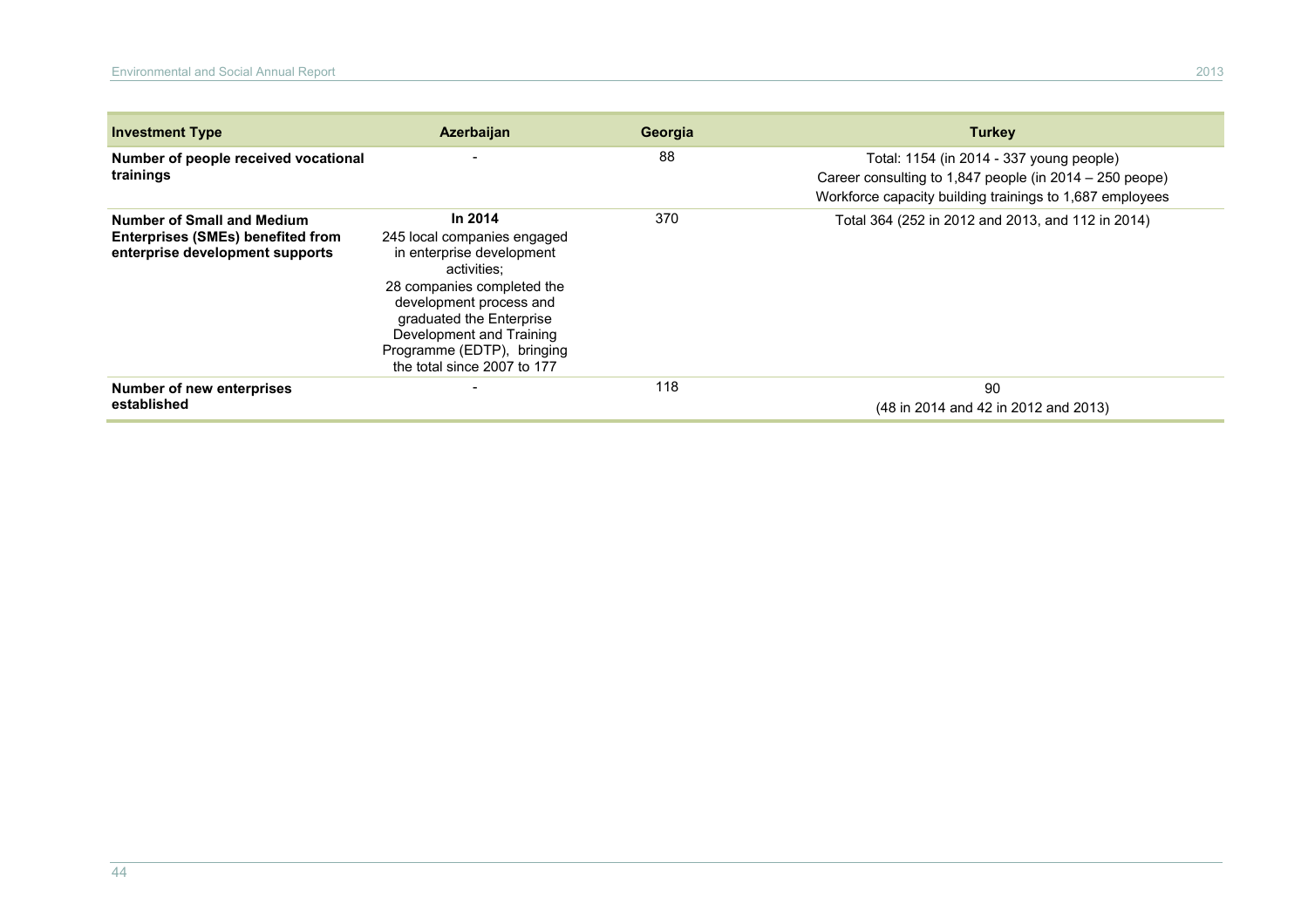BTC Pipeline Project

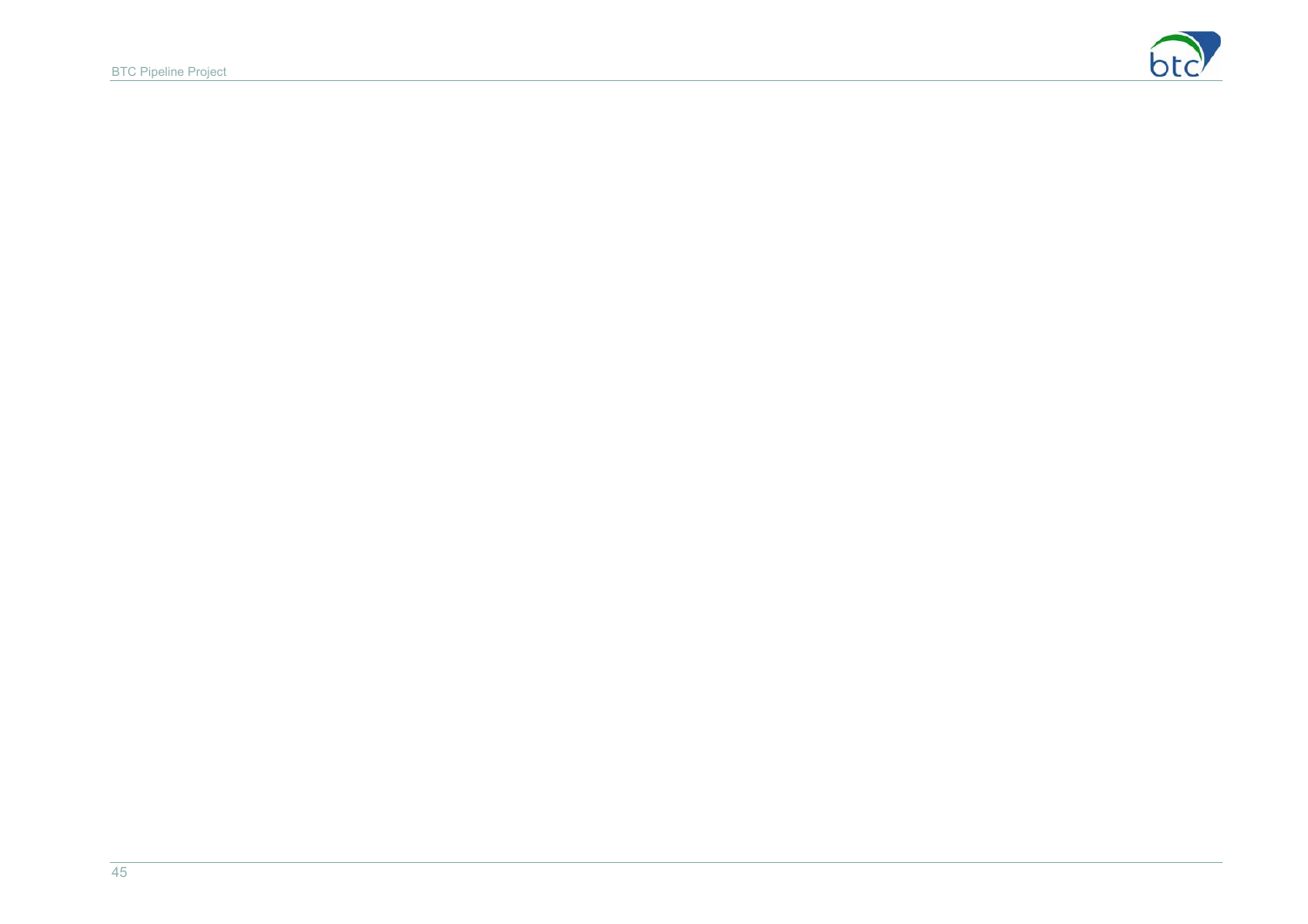# **6.2.1 Azerbaijan**

## **6.2.1.1 Sustainable Development Initiatives in Azerbaijan**

In 2014, BTC spent US\$462,575 on the implementation of SDIs in Azerbaijan.

### **Enterprise Development and Training Programme**

Launched in 2007, the EDTP aims to support local companies in achieving international standards, to enhance their competitiveness in supplying the oil and gas sector of Azerbaijan and increase the local content of BTC contracts.

The programme covers a wide range of activities related to the development of the local supply chain such as market surveys and the identification of potential local suppliers, detailed gap analyses and implementation of tailored development plans as required. BTC spent US\$\$412,575 for EDTP in 2014.

Key achievements since inception of the EDTP in 2007 are as follows:

- 177 companies have successfully completed the EDTP;
- 276 business development plans (action plans) and 272 gap analyses have been produced to support participating companies in delivering improvement activities;
- Local companies have invested more than US\$19 million in new capital equipment;
- EDTP clients have hired almost 2,200 new employees;
- EDTP has assisted local companies to secure contracts with local and international companies valued at more than US\$542 million.

Highlights for 2014 include:

- 245 local companies engaged in EDTP activities;
- 28 companies completed the development process;
- 246 new employees hired by EDTP clients;
- EDTP clients have invested approximately US\$3.75 million in new capital equipment; and
- EDTP has assisted local companies to secure contracts with local and international companies valued about US\$90 million

### **School of Project Management (SPM)**

The SPM was established in Khazar University with the aim to develop the project management skills of individuals working in both the private and public sectors in Azerbaijan. The project offers access to a globally-recognised, comprehensive project management programme devised by the industry leader ESI International. In 2014, BTC spent US\$50,000 for the implementation of the SPM. The project will continue until 2015.

Key achievements since inception of the project are:

 Three graduation events have taken place (in June 2012, June 2013 and November 2014) during which the graduates received their Masters Certificate in Project Management from the George Washington University. The graduates represented the various business sectors including oil and gas, government, engineering and construction, marine and geology, education, banking and finance, and telecoms;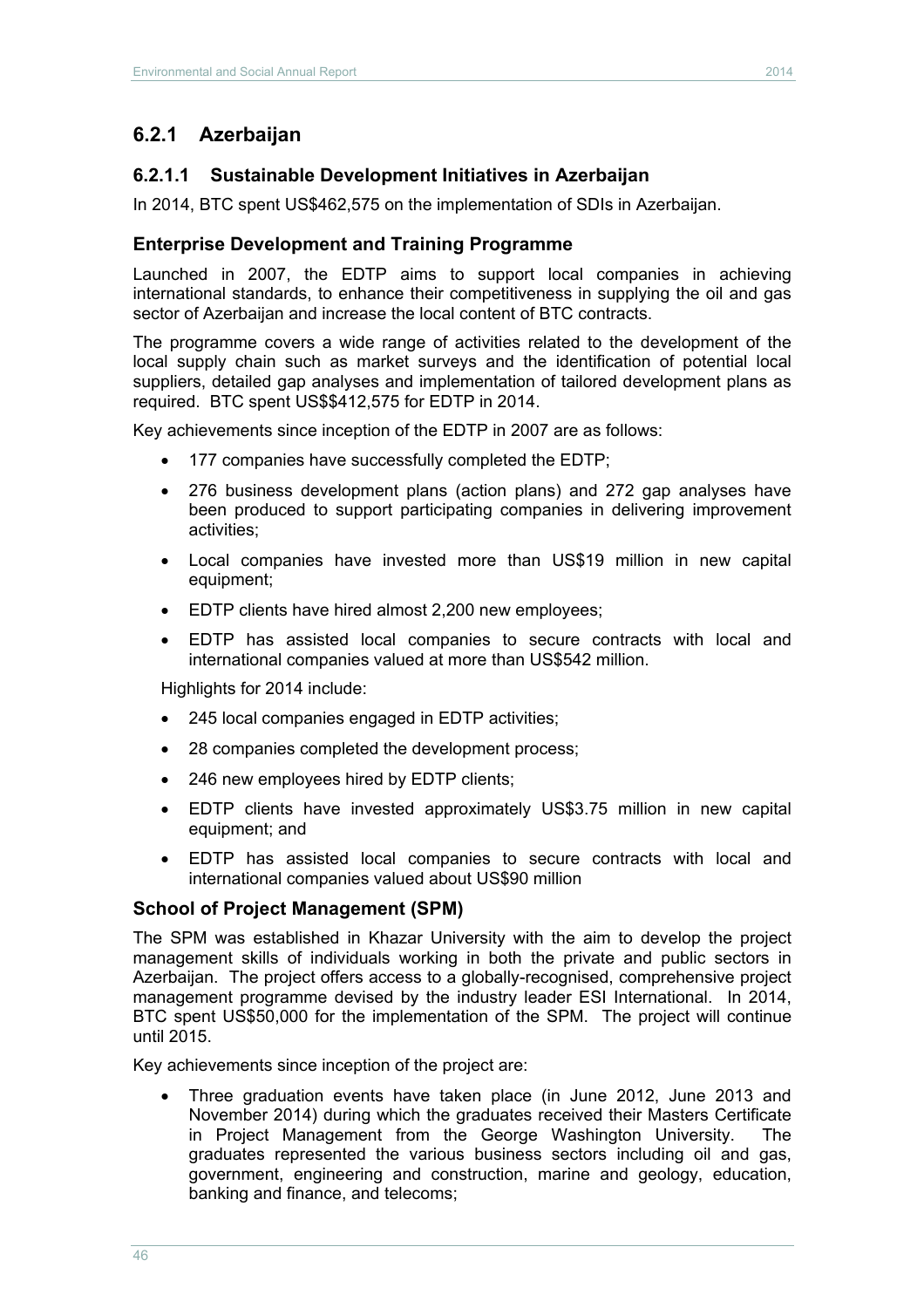

- In total, 298 representatives from 109 private and public organisations participated in the SPM in 2011. Of those, 176 qualified for Masters and 122 for Associates Certificates from the George Washington University;
- Additionally, the SPM has been awarded a contract by the Ministry of Education of Azerbaijan to provide training to a group of 30 representatives of various ministries as part of their Public Investment in Capacity Building project;
- Entire training curriculum and Project Management Term of Reference with over 800 PMI® Project Management Body of Knowledge (PMBoK®) terms were translated into Azerbaijani, enabling companies and organisations to provide the same, world-class training to their employees who do not speak English.
- On 5 March 2014, a memorandum of understanding on extension of support for the SPM until November 2015 was signed on behalf of BP co-venturers, extending the programme to 15 Streams in total.

SDI initiatives are summarised in Table 6.6.

| <b>Project</b>                                            | <b>Partners</b>                                                                                                                          | <b>BTC and SCP</b><br>Grant <sup>12</sup> (US\$) | <b>Partner</b><br><b>Contribution</b><br>(US\$) | <b>Total Project</b><br><b>Funds (US\$)</b> |
|-----------------------------------------------------------|------------------------------------------------------------------------------------------------------------------------------------------|--------------------------------------------------|-------------------------------------------------|---------------------------------------------|
| <b>EDTP</b>                                               | Azerms Limited<br><b>Liability Company</b>                                                                                               | 412,575                                          | N/A                                             | 3,000,000                                   |
| <b>SPM</b>                                                | Khazar University,<br><b>ESI</b> International                                                                                           | 50,000                                           | N/A                                             | 2,015,705                                   |
| <b>Youth Business</b><br>Leadership project               | <b>United States Agency</b><br>for International<br>Development,<br>American Chamber<br>of Commerce, Junior<br>Achievement<br>Azerbaijan | 15,000                                           | 100,000                                         | 200,000                                     |
| Pre-school<br>education and<br>female<br>entrepreneurship | Centre for Innovation<br>in Education                                                                                                    | 26,407                                           | 268,074                                         | 226,224                                     |
| TOTAL                                                     |                                                                                                                                          | 503,982                                          | N/A                                             | 5,441,929                                   |

### **Table 6.6: Summary of SDIs and CDIs**

## **6.2.1.2 Community Development Initiatives in Azerbaijan**

In 2014, BTC supported a variety of CDIs and SDIs in Azerbaijan – including projects designed to improve local education, build community-based skills and capabilities, improve access to social infrastructure and provide training and finance that local enterprises need in order to grow.

With our co-venturers, we allocated US\$41,407 to CDIs in 2014.

## **Youth Business Leadership Project**

The Youth Business Leadership project was financed by BTC and supported by the American Chamber of Commerce. This 2-year project is designed to support

l

 $12$  Budget of all SDI projects in Azerbaijan are divided equally between BTC, SD Ltd, AIOC and SCP Company.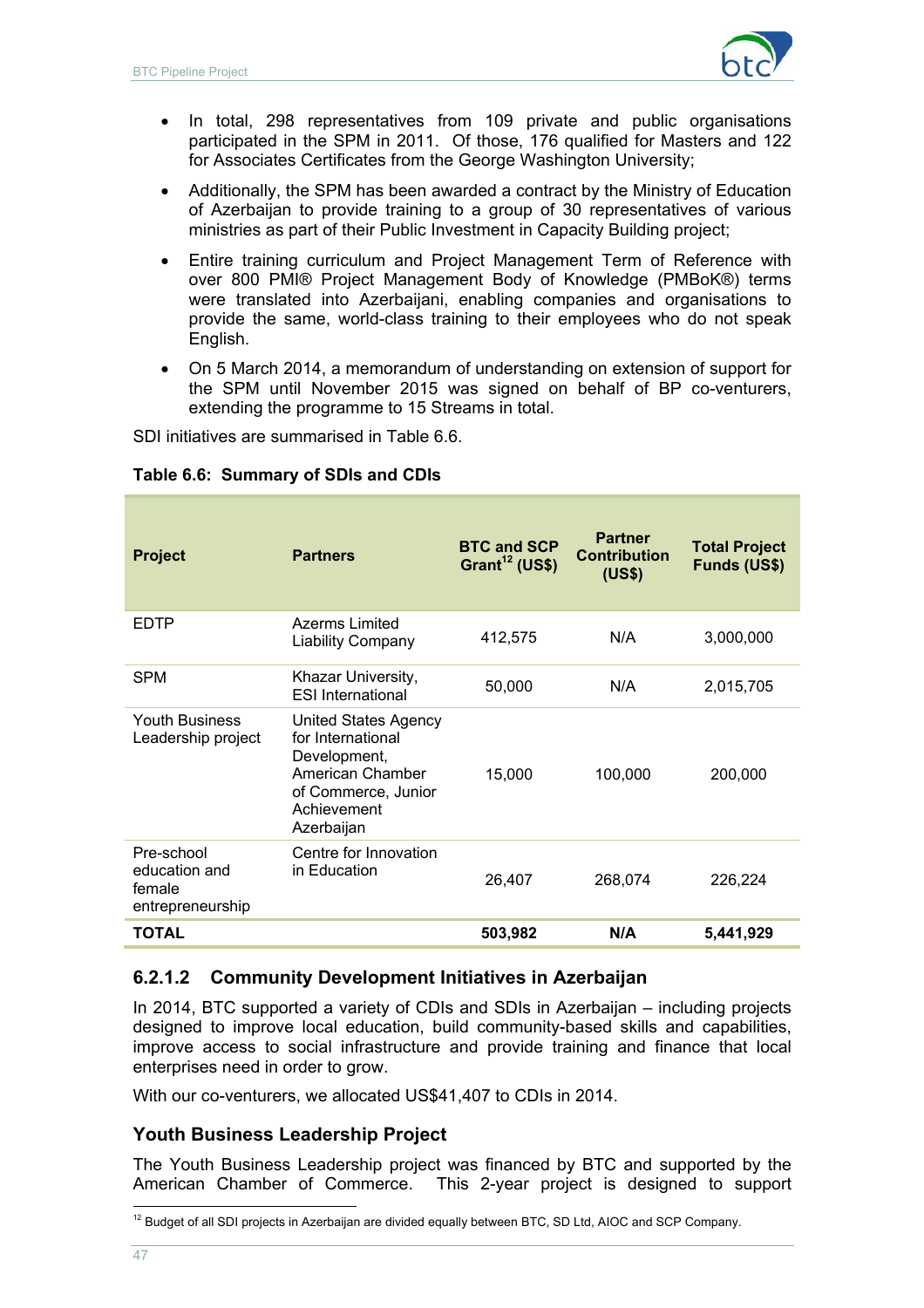professional development of the next generation of business leaders in Azerbaijan. A total of US\$15,000 was spent by BTC in 2014.

Key achievements include:

- A series of information sessions held for students of Baku State University, Azerbaijan State Economic University, Qafqaz University, Azerbaijan State Oil Academy, Khazar University. Azerbaijan Diplomatic Academy, Ganja State University, Ganja Agrarian University and Ganja Technological University aimed to give detailed information about the programme and application process;
- Development of an internship program for 120 students representing 33 companies in Azerbaijan. Students were involved in a work-readiness training programme, and Business Ethics and Personal Finance courses before participating in internship/mentorship sessions in reputable local and foreign companies.
- 33 individuals who participated in the project received job offers, including 2 students who joined BP as Petro-Technical Resource Entry Programme trainees.

## **Pre-school education and female entrepreneurship**

In the Shamkir region in north-western Azerbaijan, BTC has been supporting a project that aims to improve the quality of pre-school education, increase the access of 5 to 6 year old children to kindergartens and create self-employment and income-generating opportunities for local women. The project began in 2012 and is being implemented by national NGO the Centre for Innovation in Education. A total of US\$26,407 was spent in 2014.

Highlights for 2014 include:

- During the year, the project's child-centred pre-school methodology and stepby-step training programs were delivered to teachers working for local public kindergartens and primary schools; and
- 4 unemployed teachers selected from local communities continued to conduct pre-school trainings for 5 to 6 year old children at the centre.

## **6.2.2 Georgia**

The Georgian CDI program aims to deepen the positive relationship between BP and communities along the BTC and SCP pipeline routes by promoting sustainable forms of social co-operation, improving agricultural production, and developing regional agrobusinesses.

CDI 4 is the  $4<sup>th</sup>$  phase of the CDI program. It was initiated in May 2012 and will continue until May 2015. The total budget of the CDI 4 is US\$3,506, 386 (BTC share is US\$2,693,882).

CDI 4 supports the establishment of social enterprises, which help develop business ideas promoted by community-based organisations (CBOs).

Progress within 2014 is as follows:

- 4 new CBOs added to the team, which now totals 66
- 64 members of different CBOs were trained on various capacity building topics;, making a total of 162 over the life of the program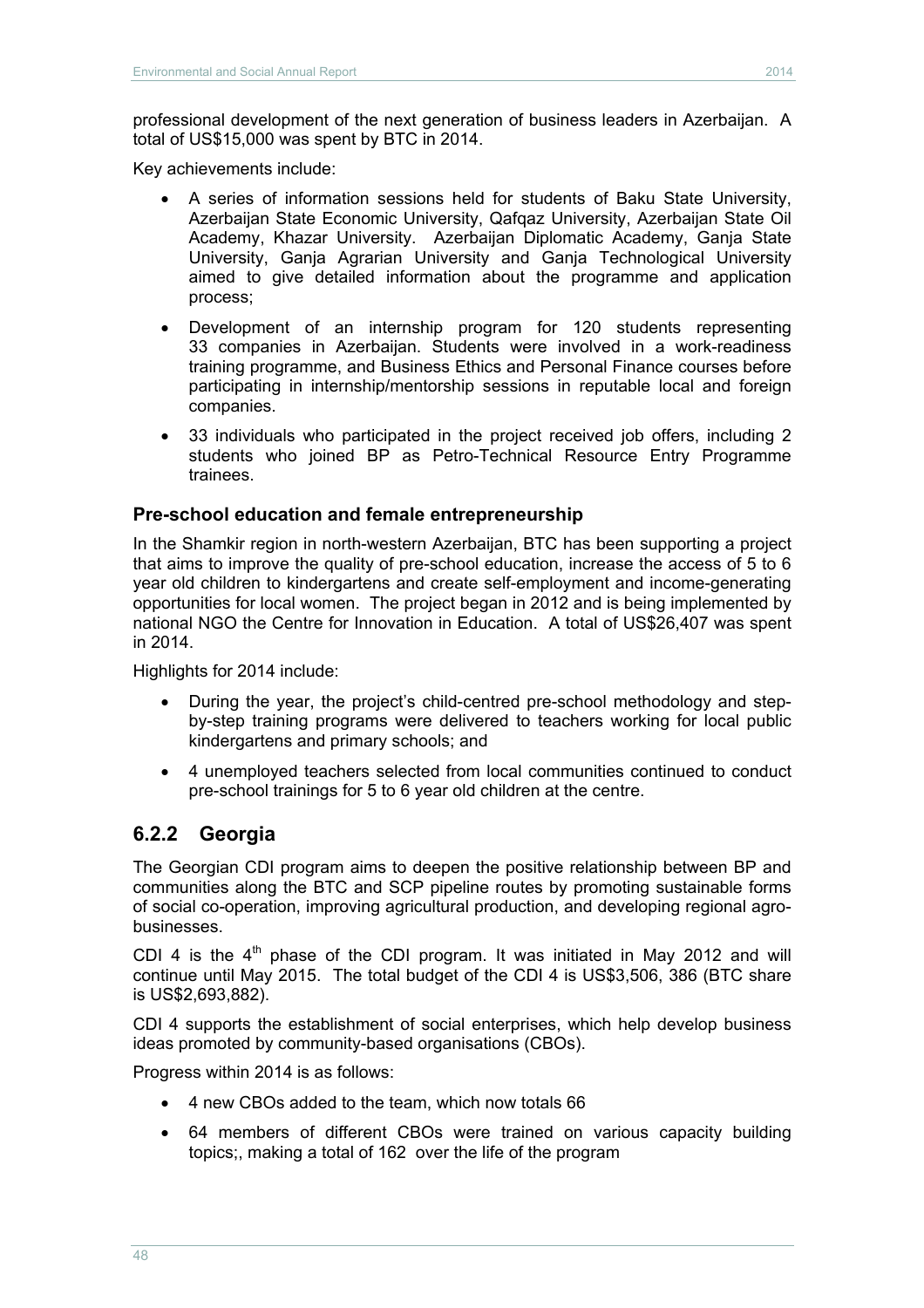

- 13 rural infrastructure rehabilitation projects were completed during the reporting period; in total 45 rehabilitation projects have been implemented, benefitting 8,180 households
- 11 not-for-profit social enterprises were established and have already provided 1,247 services to the communities
- 3 financial and legal service groups were established, providing 127 services to the beneficiaries on financial and taxation issues
- 31 agricultural demonstration groups and 1 more individual demonstration farm were established. In total 296 demonstration farms have been established and now share a ange of new technologies to the farming community An estimated 2,500 households have adopted the new technologies
- Five new cooperatives were established, making a total of 7 since the program commenced
- 22 cooperative members were trained in professional training
- 79 new small scale businesses and 114 jobs were established; in total 168 new busineses and 238 new jobs have been created by the new businesses
- During the reporting period 92 beneficiaries were trained in business administration; in total 261 people have recieved training on business administration related topics
- 190 agricultural subsidised loans were disbursed.

## **6.2.3 Turkey**

BTC Co. received two international awards with its Sustainable Development Initiative projects at the 11th Annual International Business Awards 2014. The Industrial Symbiosis Project received an award in the European Corporate Social Responsibility category and a movie titled "Changing Lives along the BTC Pipeline received an award in the PR Video category.

A summary of key projects follows.

### **CDI Project in Erzurum, Kars and Ardahan, implemented by Ataturk University**

The objective of the project is to contribute to the sustainable socio-economic development in the region through supporting civil society organizations and small family businesses/agricultural enterprises via a Small Support Fund. The project,, emphasizes activities that will improve women's socio-economic status, and supports activities that facilitates youth participation in the labour market.

Highlights from 2014 include:

- 70 people participated in 3 vocational and 1 practical entrepreneurship courses.
- Project activities were covered as news by 1 TV channel, 12 local newspapers and 95 internet news sites in 2014.

### **CDI Project in Erzincan and Gümüşhane, implemented by Erzincan University**

The project aim is to develop the capacities of local organizations, individuals and entrepreneurs as well as contribute to increased employment.

Highlights from the first implementation year of this project are as follows:

- A stakeholder and need analysis was conducted
- 79 people participated in two practical entrepreneurship courses and one vocational training. Six participants of entreprenurship courses started up their own business following the training.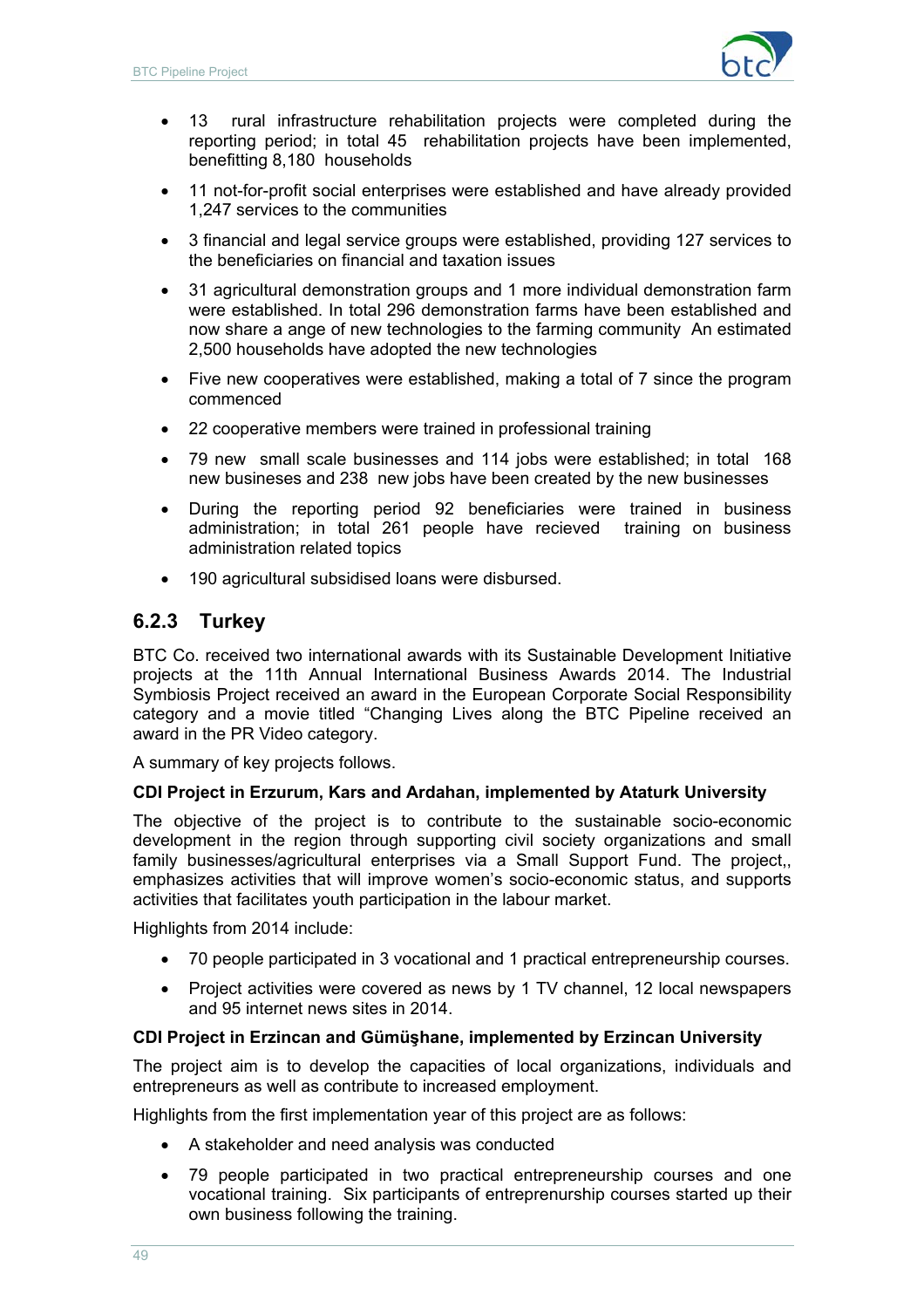Project ideas of 8 individuals and 4 organizations were funded by the Small Support Fund.

#### **CDI Project in Sivas and Kayseri, implemented by Cumhuriyet University**

The Sivas and Kayseri Project aims at improving the technical, financial, and management capacities of local organizations through Small Support Fund and increasing vocational and entrepreneurship skills of individuals in project region through technical assistance and trainings. The project was launched in February 2014.

Highlights during the reporting period were:

- A stakeholder and need analysis
- 78 people participated in four vocational training courses. Four participants subsequently found jobs.
- Project ideas of 12 individuals and 11 local organziations recieved funding support within SSF.

#### **East-Mediterranean (Kahramanmaraş, Osmaniye, Adana) Sustainable Rural Development Project, implemented by EDUSER Consultancy**

This project involves community development activities and the operation of the Ceyhan Business Center-CEYGEM. Project goal is to strengthen the capacity of local organizations and entrepreneurs in the region and to increase the service quality of CEYGEM.

Highlights from 2014 include:

- Construction of the CEYGEM facility was 95% completed by the end of 2014
- CEYGEM Ltd. Partners increased their equity capital from 500.000TL to 742.500TL
- 125 individuals received applied entrepreneurship trainings and 36 of them established their own business
- 1277 employed people received in-service training
- 250 people received career consultancy support and 10 people attended vocational courses in 2014
- US\$179,000 of funding support has been provided via the Small Support Fund facility.

### **6.2.3.1 Effective Governance and Enterprise Development**

#### **Ceyhan Fire and Natural Disaster Training Centre (CEYDEM) – Construction and Operation Phases; implemented by Cukurova University and AKUT Search and Rescue Association.**

The CEYDEM project aims at enhamcing the capacity to manage fire and natural disaster risks in terms of human resources and physical infrastructure in the heavily industrialised İskenderun Bay area. As part of this Project, a fully equipped training centre is being constructed with simulators for hydrocarbon fires.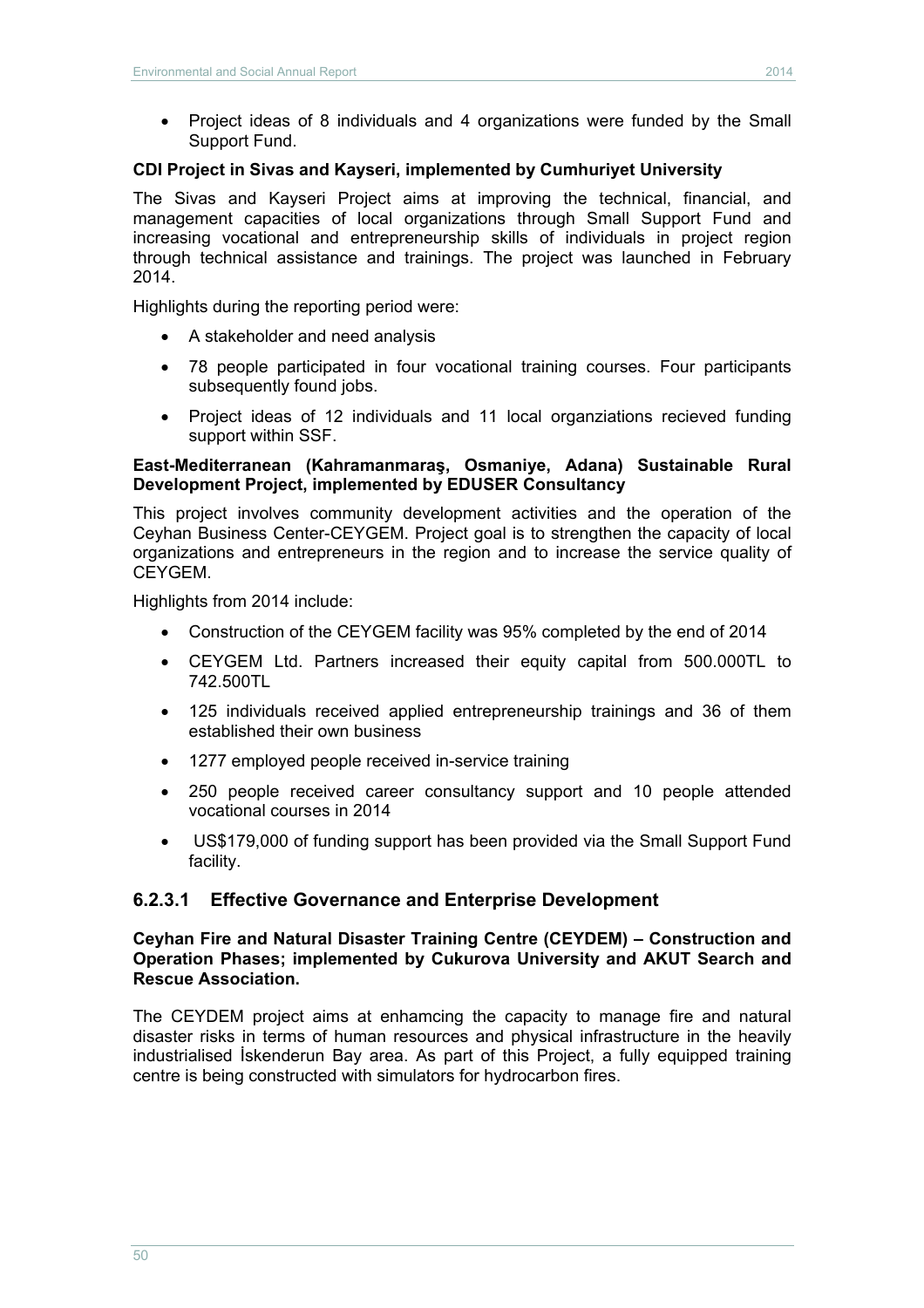

In 2014, technical drawings were completed according to the findings of the commissioning study conducted by Project Partners in 2013. Preparations have been initiated for meeting the construction gaps of the facility for industrial fire training simulators.

### **Industrial Symbiosis (IS) Project in Iskenderun Bay – Phase II**

This Project was completed successfully in February 2014 achieving its goal of establishing a mechanism to increase the collaboration and solidarity between companies for both environmental and economic benefits through reducing waste and effective use of resources.

Project achievements and outcomes were presented at a two-day closure event held in Ankara in February 2014 with the participation of project partners, IS network members, and private and public sector representatives.

The main achievements of the project were as follows;

- Developed an active regional IS network comprising 528 people from 264 different organizations
- First application of IS successfully realized in Turkey
- Provided a model for nation-wide IS applications, with IS being initiated in two new regions in Turkey
- 19 regional agencies integrated IS in their development plans

### **Credit Guarantee Fund Project**, **implemented by Credit Guarantee Fund**

This project was designed to support local Micro, Small and Medium Enterprises (MSMEs) and entrepreneurs along the pipeline route by providing loan guarantees to enable them to access bank financing. BTC signed a co-funding agreement with the Credit Guarantee Fund of Turkey in 2008. The Agricultural Bank (Ziraat Bank) and İş Bankası, 2 of the largest country-wide banks, were then engaged in the Project. In 2012, the Turkish Economy Bank became one of the partners to provide further loans.

As of end December 2014, total bank credit amount being used by 77 MSMEs has reached to US\$3.3 million that corresponds to US\$2.5 million guarantees. All beneficiary MSMEs are from the BTC Pipeline project regions.

## **6.2.4 Community Development Initiative Expenditure**

CDI expenditure for the total operations phase and for the year 2014 is summarised in Tables 6.7 and 6.8.

#### **Table 6.7: Operations Phase CDI Budget and Expenditure (US\$), 2006-2014 (BTC/SCP only)**

|                             | <b>Azerbaijan</b> | Georgia   | <b>Turkey</b> | <b>TOTAL</b> |
|-----------------------------|-------------------|-----------|---------------|--------------|
| CDI (BTC/SCP)               | 11.358.598        | 7.808.048 | 19.995.000    | 36.161.646   |
| Total spend to the end 2014 | 10,756,580        | ΝA        | 19.656.257    | 30.412.837   |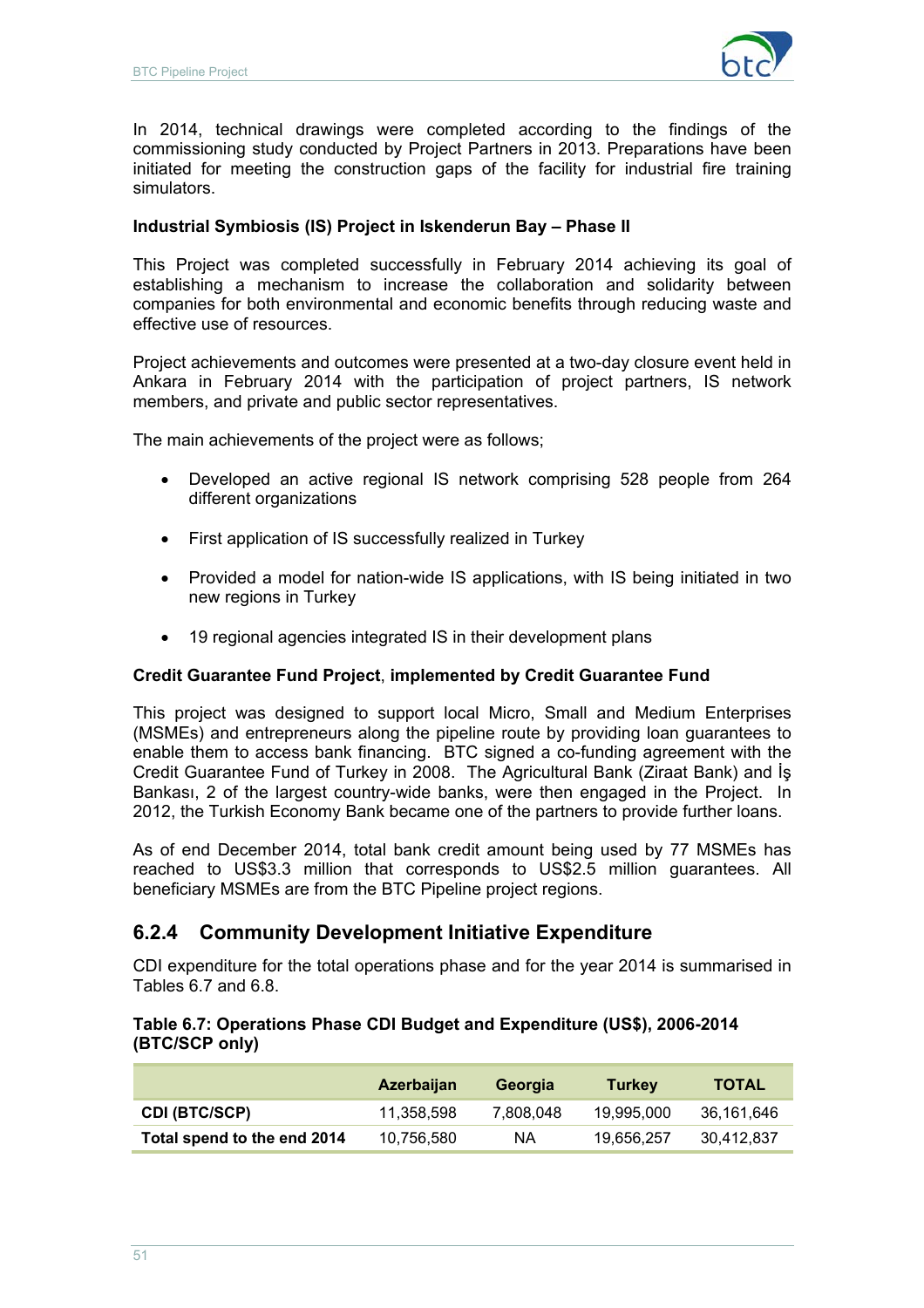## **Table 6.8: Summary of BTC and SCP CDI Expenditure (US\$) 2014**

|                    | <b>Azerbaijan</b> | Georgia   | Turkey    | <b>TOTAL</b> |
|--------------------|-------------------|-----------|-----------|--------------|
| <b>Planned</b>     | 1,106,000         | 1.007.164 | 1,800,000 | 2,808,270    |
| <b>Actual 2014</b> | 503.982           | 935.793   | 1,800,000 | 3,239,775    |

# **6.2.5 Community Development Initiative Budget 2015**

The CDI budget for 2014 is presented in Table 6.9.

## **Table 6.9: BTC/SCP CDI Plan (US\$) 2015**

|                  | <b>Azerbaijan</b> | Georgia | Turkey    | <b>TOTAL</b> |
|------------------|-------------------|---------|-----------|--------------|
| <b>Plan 2015</b> | $1,606,000^{13}$  | 217.513 | 1,050,000 | 2,873,513    |

l

 $13$  This is planned amount, includind SCPX share.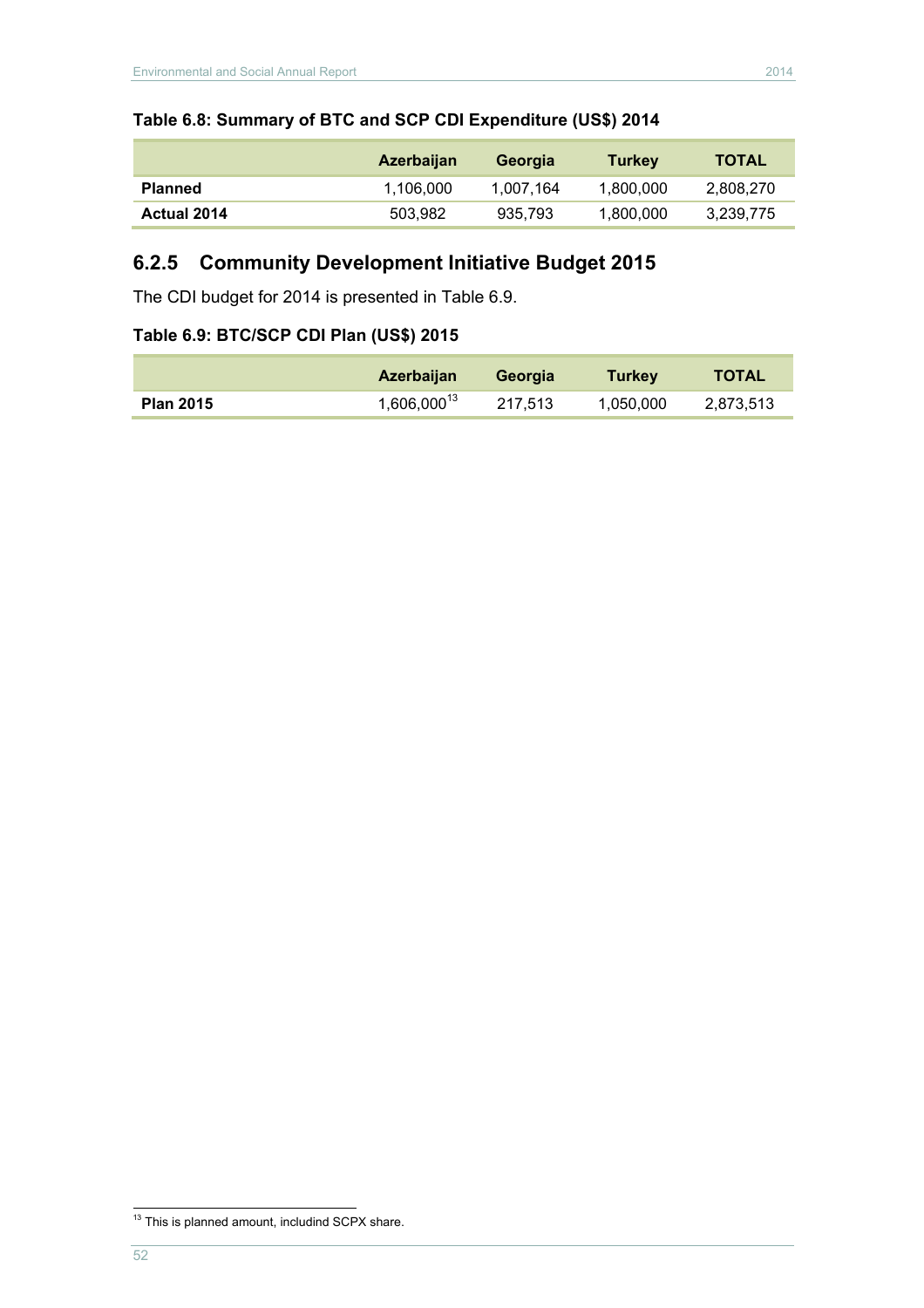

# **7 ENVIRONMENTAL AND SOCIAL MONITORING PROGRAMME**

# **7.1 INTERNAL MONITORING**

Internal monitoring takes place on a daily basis, as required, or through theme audits and reviews. In some cases the review might result in actions and recommendations for implementation.

Non-compliances against ESAP are only raised by BTC Company or BIL in certain circumstances, generally for persistent issues that need management attention. If the matter can be rectified in a timely manner through local site intervention, noncompliance is not generally raised. The status of all internal non-compliances raised is given in the relevant country sections in this Chapter.

BTC has also developed a set of tools to assist in the management of E&S issues including detailed monthly reports, monthly meetings, site visits and quarterly performance reviews.

Detailed summary of internal ESMS monitoring commitments completed during the year is provided in Section 4.2 and monitoring results in Appendix 3.

# **7.2 EXTERNAL MONITORING**

## **7.2.1 Host Government Monitoring**

## **7.2.1.1 Azerbaijan**

Ministry of Ecology and Natural Resources of Azerbaijan (MENR) continues to participate in monitoring programs. In May and November 2014, MENR representatives participated in groundwater monitoring at Karayazi.

Over the course of 2014 a number of visits of representatives of regional MENR departments to BTC/SCP river crossings were organized to monitor tree and shrub translocation activities. Such activities are required where trees and shrubs impede the implementation of bank and river bed reinforcement activities at BTC/SCP river crossings, such as Jeyrankechmez, Korchay, Ganjachay, and Tovuzchay. In total, 582 Tamarix shrubs and one fig tree were successfully translocated to adjacent areas and 78 Tamarix bushes were pruned to allow a safe access to the river crossing.

In November, 2014 MENR sent a mandatory instruction with actions to ensure all relocated trees are controlled and monitored in proper manner and in accordance with relevant legislations. In oder to demonstrate that all activities within compliance it was agreed to arrange for MENR representatives visits to the replanted areas upon request in the following year.

## **7.2.1.2 Georgia**

BTC Co maintained permanent contacts with the Georgian Oil and Gas Corporation (GOGC), and coordinated meetings with their daughter Company - Geo Gas Transportation Company (GGTC). Recurrent meetings were held with officials of the various ministries such as the Ministries of Energy, Environment, Economy and Sustainable Development, Infrastructure, Internal Affairs, GeoStandard, and different State departments and regulatory bodies.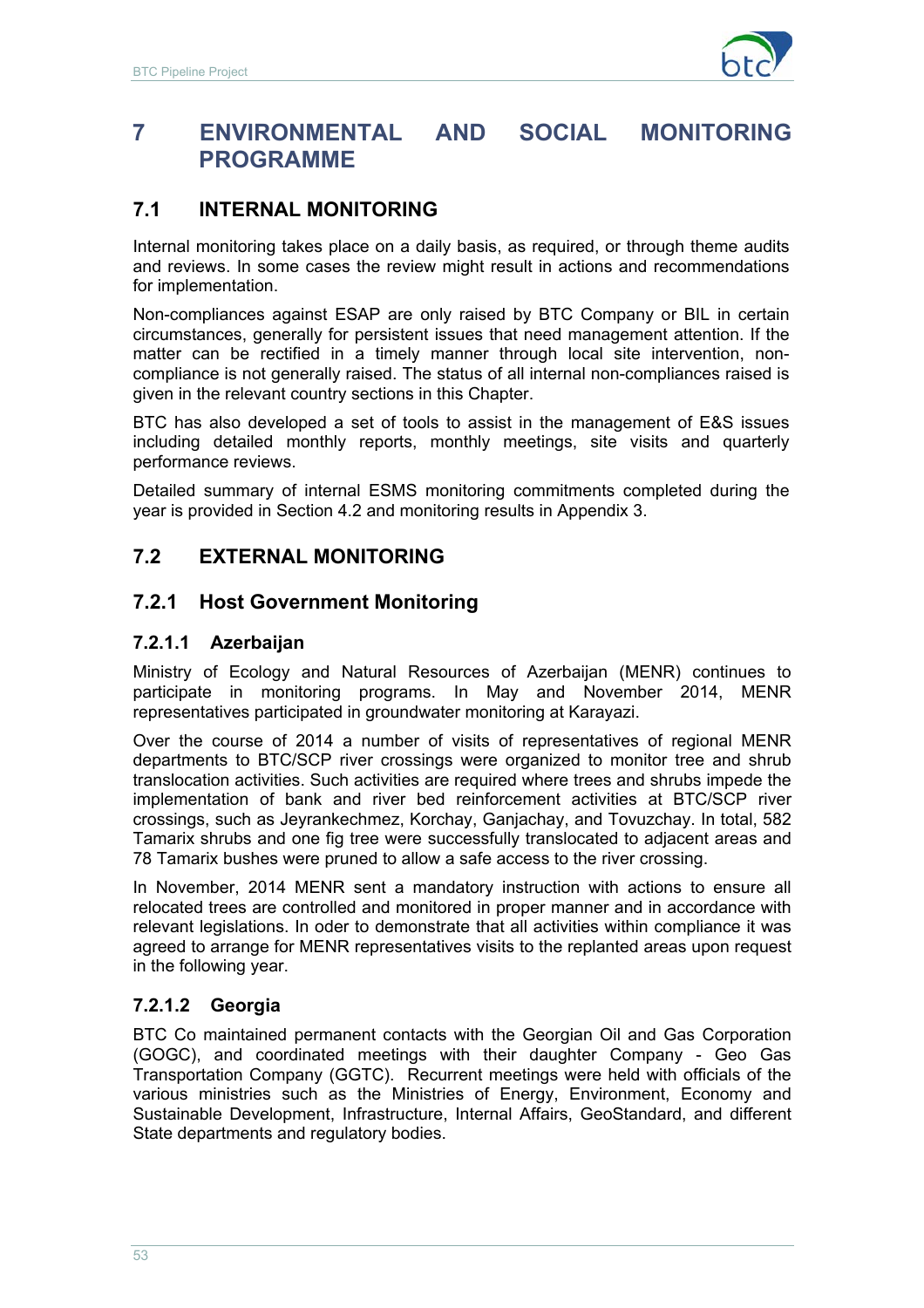Adana Provincial Directorate of Ministry of Environment and Urbanisation (MoEU) inspected MARPOL Facility at CMT in September 2014 in order to verify the completion of the Facility as per the Ship Waste Reception Facility Project Report and Waste Management Plan (Marpol Facility Plan) submitted by BIL and approved by MoEU. Only one gap was identified which required conversion of the existing oily water vacuum truck to a three compartment truck to handle waste oil, bilge water and sludge. The gap closure action was in progress by end of 2014. The inspection confirmed that the main Facility was in compliance with the Marpol facility Plan. Other audits conducted by MoEU are listed in Section 11.2.5.

# **7.2.2 NGO Monitoring**

## **7.2.2.1 Azerbaijan**

The Azerbaijan Social Review Commission (ASRC), an independent external advisory group, was set up in 2007 to help BP-operated BTC/SCP facilities recognise and address challenges and long-term social performance activities that BP-operated BTC/SCP facilities undertakes on behalf of its joint venture partners. All ASRC reports and BP-operated BTC/SCP facilities responses can be accessed at www.bp.com/caspian. Future plans for the ASRC are still being discussed. Dissemination of the annual BP in Azerbaijan Sustainability Report includes engagement with the local civil society through a face-to-face feedback session.

## **7.2.2.2 Georgia**

Due to limited interest from NGOs towards BTC operations in Georgia, formal NGO monitoring of BTC Georgia activities stopped in 2012. BTC continues to engage with the national NGOs through its SDI projects. Additional informal activities and engagement continued in order to keep NGOs and the public informed of BTC Georgia's operations in the form of meetings when requested and through various other forums. BTC Georgia also made its Sustainability Report available to the public on www.bpgeorgia.ge. More information is provided in Section 8.3.2.

## **7.2.2.3 Turkey**

BTC Co. and BIL continued to engage both national and regional stakeholders including NGOs to discuss specific issues on an as-needed basis. Also, local NGOs take part in community development projects in Turkey both as beneficiaries and implementers.

# **7.3 TRAINING**

## **7.3.1 Azerbaijan**

Training for BTC operations continued to be delivered to both BTC and contractor staff through a variety of media including formal classroom training, toolbox talks and rollout sessions. Throughout the year, the following training was conducted:

- Development of an Health, Safety and Environment (HSE) compliance expectations awareness pack
- Compliance Task Manager (CTM) user
- Waste management
- Environmental aspects and impacts
- Material release reporting/non-conformance reporting procedure roll-out; and
- ISO 14001 awareness.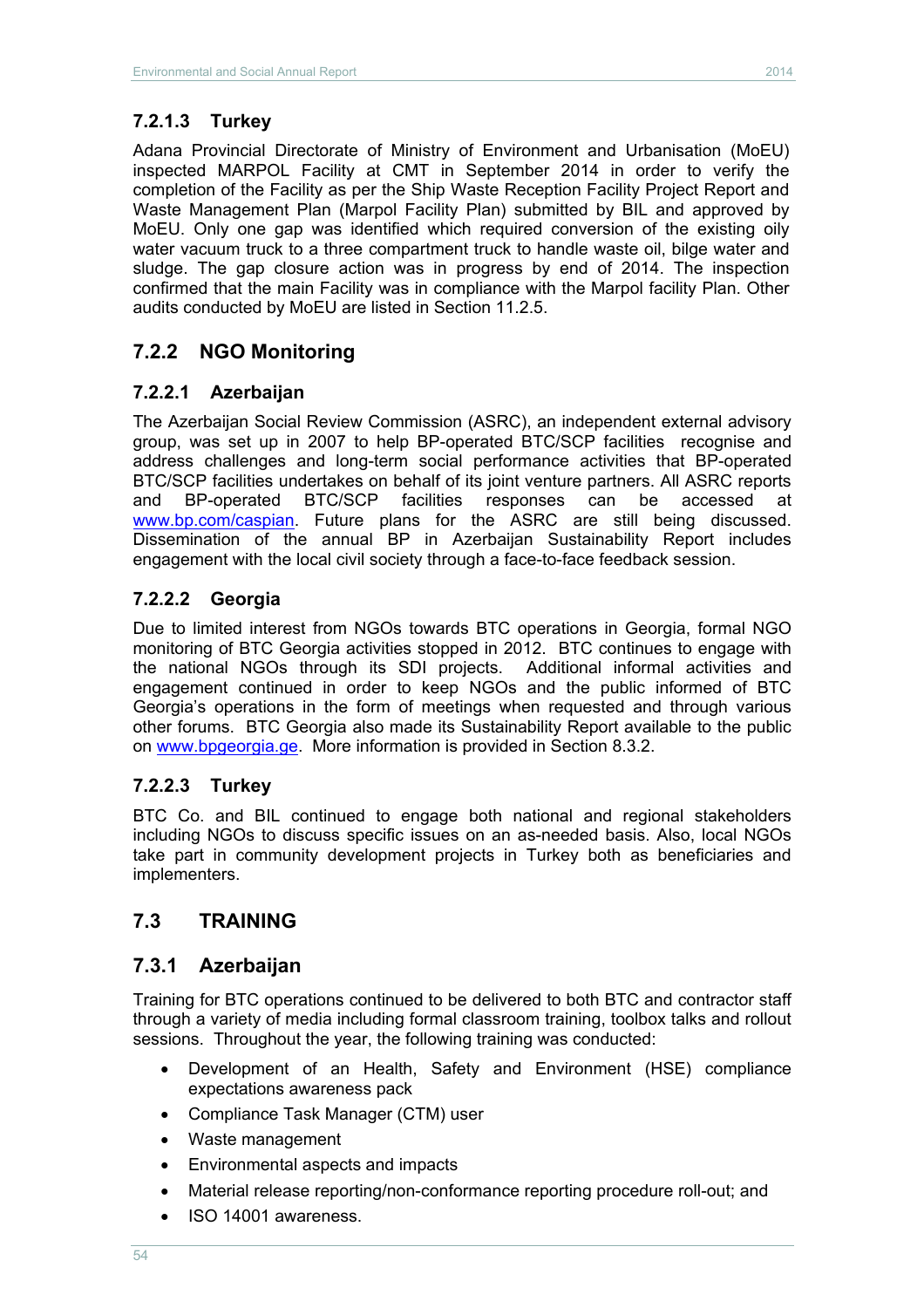

In 2014, 292 people participated in training and awareness sessions.

# **7.3.2 Georgia**

Training for BTC Operations in 2014 was focused on ISO 14001 awareness, waste management practices and ROW ecological awareness.

Training was delivered at sites as a series of formal classroom trainings. Another key focus area was the roll-out of an updated Azerbaijan-Georgia-Turkey Region Nonconformance Reporting Procedure.

## **7.3.3 Turkey**

In Turkey, BIL continued to provide environmental and social training to operations, maintenance teams, subcontractors and the like.

Environmental training topics had a wide scope and have been tailored to the departmental teams according to their roles. The topics included:

- Environmental awareness / refreshment
- Site&Role Specific Environmental Training to BIL & Contractors' Staff
- Waste management (segregation, collection and storage).

Environmental Awareness Training was given to all new staff by BIL. Environmental Refreshment Training was also given as appropriate to staff, subcontractors' staff and interns as required.

A workshop was held with BIL HSE staff and WWTP operators on operation and maintenance of the WWTPs. The scope of the workshop included: operation of WWTPs, problems faced, safe operation of the plants, usage of kits (turbidity, chlorine, glycol), evaluation of analysis results, reviewing wastewater philosophy document, instructions, checklists and forms.

BIL Public and Community Relations Experts (PCRE) provided orientation and refreshment trainings to all new employees and contractors of BIL. During 2014, 247 employees were trained on the following topics:

- Community relations (organisation and responsibilities)
- Complaints and compensation
- Employment
- Procurement
- Safety (traffic and pipeline safety)
- Land use/restrictions
- Code of conduct
- Audits (internal and external)
- Responding to media
- Sustainable Development Initiative of BTC Co.
- Refresher of Public and Community Relations (PCR) training
- **Communication skills.**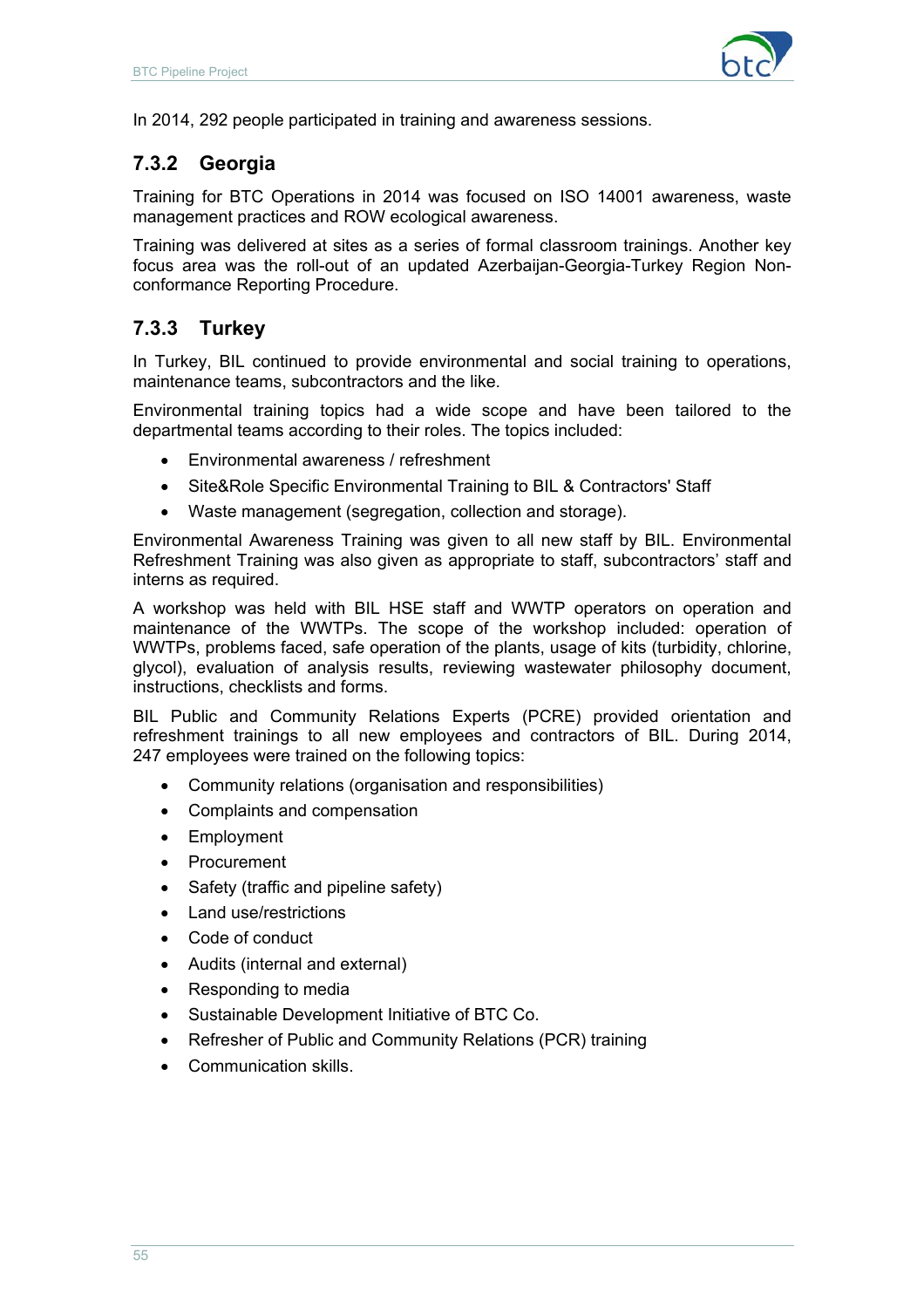Social Accountability International - SAI, the internationally recognised body, provided a five-day SA8000 Introduction & Basic Auditor Training Course to 25 staff of BIL and BTC Co. from HR, Procurement and Social teams. Through this course, participants enhanced their practical knowledge on the following:

- Key concepts and background on social compliance in the supply chain and social auditing
- The elements of the SA8000 standard
- Review of common compliance problems and possible solutions
- Effective auditing techniques related to each social compliance element
- Effective methods for managing risk in a facility or across a whole supply chain.

BTC CSR team have attended individual training sessions on the following topics:

- First aid
- Social impact and risk management
- Community consultancy and stakeholder engagement
- Community safety and disturbance
- Continuous Improvement Champions
- Discover BP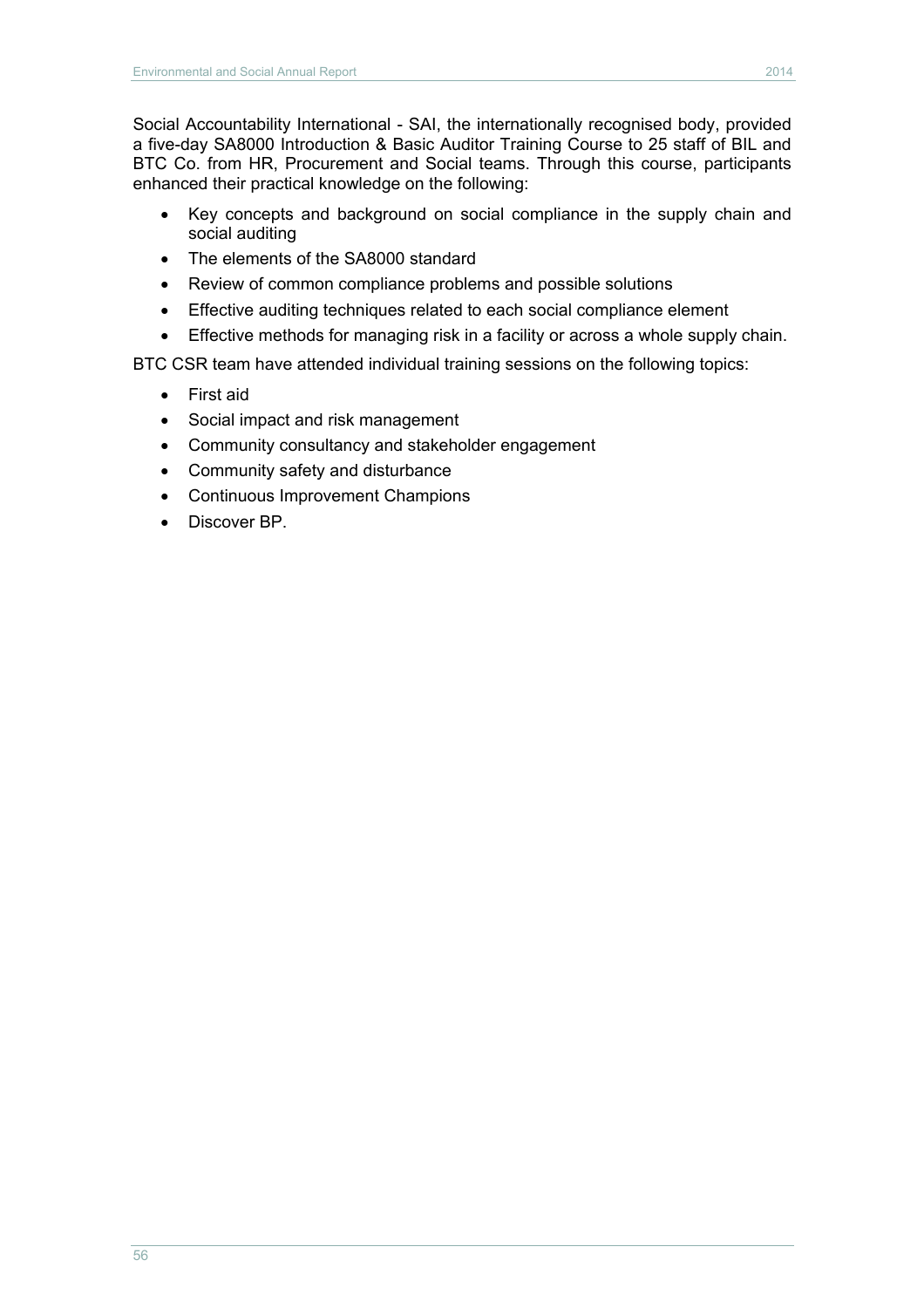

# **8 PROJECT COMMUNICATION**

# **8.1 CONSULTATION APPROACH**

Consultation and communication with various BTC stakeholders, from communities to government organisations, was ongoing during 2014, with the key objective being to avoid situations that could lead to complaints. Where complaints do arise, as is inevitable for a project of this size and complexity, effort is made to ensure they are resolved promptly. Information on complaints raised by Project-affected communities is detailed in the following sections.

# **8.2 AZERBAIJAN**

# **8.2.1 Project-Affected Communities**

As part of the Community Consultation Programme in Azerbaijan, the Community Liaison Officers (CLOs) continued delivery of a Community Awareness Folders Project in BTC/SCP affected communities. This initiative was being conducted together with Azerbaijan Export Pipelines Operations and Regional Security team members. The purpose of the Folder Project was to promote and raise residents' awareness on restrictions concerning Pipeline Safety and Consulting zones referring to Cabinet Minister's decrees of 166-19, 167 and 191.

During 2014, the Social team has delivered about 1,700 folders (out of 4,500) to landowners and other stakeholders across pipeline route. The remaining folders will be distributed to new land users and local authorities within Project-affected communities in 2015.

The CLOs have also conducted about 280 meetings with external stakeholders operating in BTC/SCP affected regions.

In 2014, BTC continued to conduct annual community liaison audits of BTC major contractors to monitor their social performance, including Barama Ltd, Texnoloji Avadanliq and "Metal Qaynaq Sinaq" LLC (MQS). In 2014, we received about 200 requests from communities and other stakeholders on different types of activities, the majority of which related to infrastructure works on the pipeline ROW. Of those, 170 have received operator's feedback; the remainder will be considered in 2015.

## **8.2.1.1 Complaints**

In 2014, 4 complaints were received from BTC/SCP-affected communities. Two complaints have been closed.Table 8.1 gives a breakdown of complaints by category.

| <b>Complaint Category</b> | <b>Complaints Received</b> | <b>Complaints Closed (at end of 2014)</b> |
|---------------------------|----------------------------|-------------------------------------------|
| Land use                  |                            |                                           |
| Compensation              | 4                          |                                           |
| Access roads              |                            |                                           |
| Recruitment               |                            |                                           |
| <b>TOTAL</b>              |                            |                                           |

## **Table 8.1: Summary of Complaints Received by BTC/SCP 2014 (Azerbaijan)**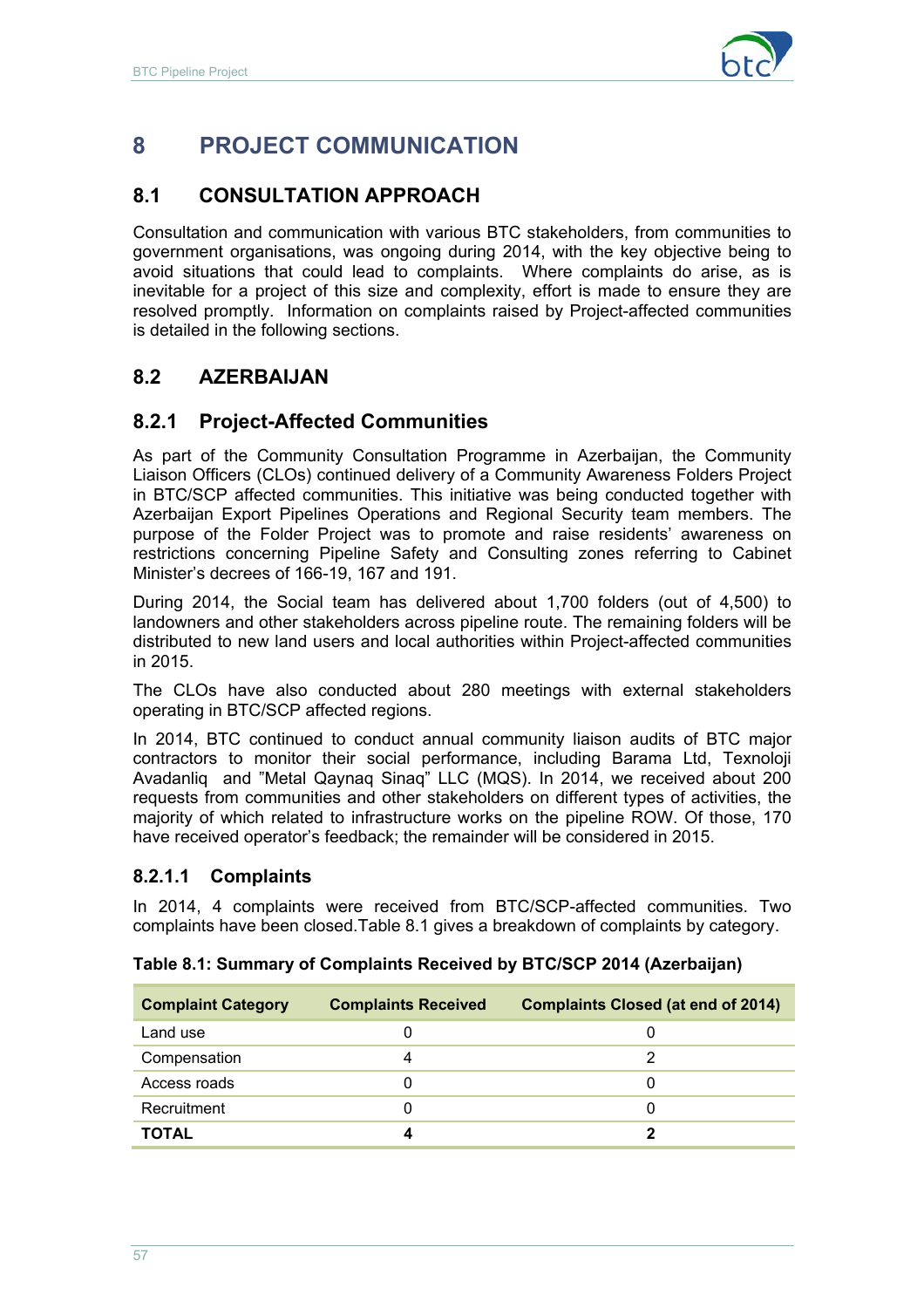# **8.2.2 NGOs and Technical Organisations**

In 2014, regular meetings were held by the SDI team with a range of national Implementing Partners (IP) such as the Centre for Innovation in Education, Young Engineers Development Society – GencMIIB, USAID – United States Agency for International Development, Azerbaijan-UK Alumni Association, The US-Educated Azerbaijani Alumni Association and Junior Achievement Azerbaijan continue to discuss ongoing SDI/CDI projects.

# **8.2.3 Government**

Communications with government during 2014 are discussed in Section 7.2.1.1.

# **8.2.4 Media**

BTC issued 22 press releases and four business update reports to announce major achievements, milestones, projects and contract awards. We also provided a 24-hour media response line.

Two key reports were presented to the media:

- *BP Energy Outlook* report, with the participation of 15 local journalists on 10 July
- *Sustainability Report 2013,* with the participation of 10 local journalists on 25 July.

At least eight BP-sponsored media events, attended by about 250 journalists, were held including:

- Celebration of 10 years of the Caspian Technical Training Centre
- The Third Meet the Buyer event opening at the Caspian Oil and Gas Show
- Speeches at the event for announcement of BP as Official Partner of Baku 2015 European Games
- Speeches at the signing event for the "Partners in Education" project with UNICEF
- Speeches at the event for signing of documents on the cooperation between SOCAR and BP in the training and development of national workforce and in the human resources area
- Speeches and presentation at the celebration of the 20th anniversary of ACG and ground breaking for the Southern Gas Corridor
- Speeches and presentation of certificates at the School of Project Management graduation ceremony
- Speeches at the presentation of the Baku 2015 Games Academy.

# **8.3 GEORGIA**

# **8.3.1 Project-Affected Communities**

The Project continues to work with villages and communities near the pipeline and facilities on a regular basis. The Social team maintains regular contact with village communities and engages with village trustees and informal leaders, local residents, complainants, landowners, regional Governors and Gamgebelis. In total there were 443 meetings conducted in 2014.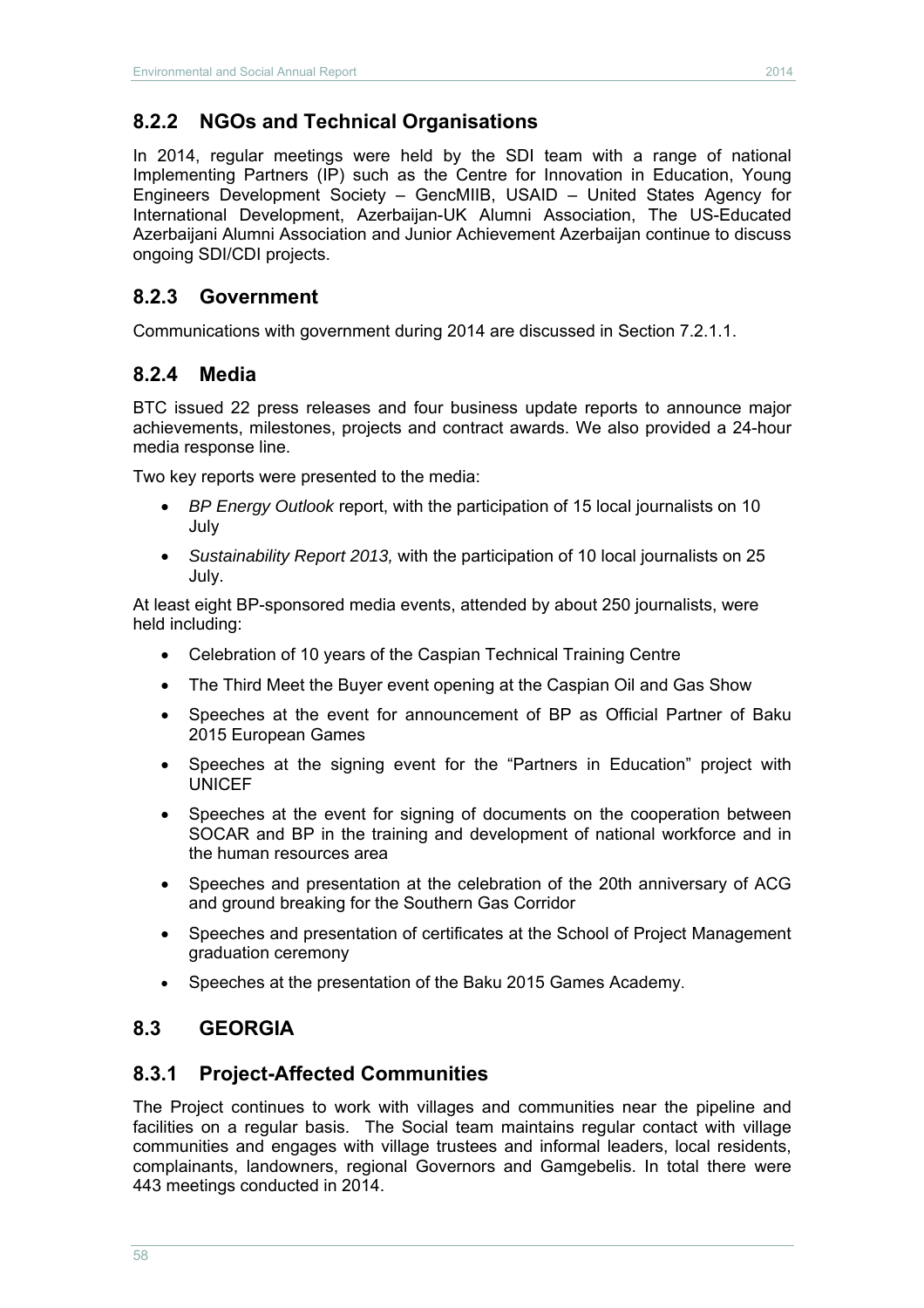

CLOs raise awareness of BTC Georgia and its activities, discuss safety issues, and address concerns relating to land use with respective communities. To reinforce messages about pipeline safety, a community calendar containing information on safety restrictions and pipeline safety zones for 2015 was developed and circulated. In this calendar, material about easy ways of protecting environment in everyday like was also provided. In April 2014 social and human rights workshop was conducted which involved ca.70 Company employees from a wide range of functions. It aimed to deepen awareness of the impact of human rights risks (related to both employees and local communities where we operate) and their possible impact on the business. It emphasized the importance of early identification, mitigation and management of human rights.

## **8.3.1.1 Complaints**

During 2014, 15 complaints were received. All were investigated and closed. Table 8.2 gives a breakdown of 2014 complaints by category.

| <b>Complaint category</b>   | Total<br><b>Number</b><br><b>Received</b> | Number of<br><b>Complaints</b><br><b>Resolved</b> | Total % of<br><b>Complaints</b><br><b>Resolved</b> | Number of<br><b>Complaints</b><br><b>Pending</b><br><b>Resolution</b> |
|-----------------------------|-------------------------------------------|---------------------------------------------------|----------------------------------------------------|-----------------------------------------------------------------------|
| Access restricted/abolished |                                           |                                                   | 100                                                |                                                                       |
| CBO compensation            | 9                                         | 9                                                 | 100                                                | 0                                                                     |
| Household infrastructure    | 2                                         | 2                                                 | 100                                                |                                                                       |
| Other social issues         | 3                                         | 3                                                 | 100                                                | 0                                                                     |
| TOTAL                       | 15                                        | 15                                                | 100                                                | 0                                                                     |

### **Table 8.2: Complaints Log 2014**

# **8.3.2 National NGOs and Technical Organisations**

In 2014, BTC continued to engage with national NGOs through a range of different initiatives. These initiatives are:

- SDI projects
- CDIs
- Different cultural heritage activities.

BTC also actively participated in different conferences and forums organised by the United Nations Global Compact Georgia Network as well as the American Chamber of Commerce Corporate Social Responsibility (CSR) Committee.

Cultural Heritage Exploration Centre (technical organization) has been involved in the monitoring of Operations-related earth moving activities in the BTC ROW.

## **8.3.3 Government Ministries and Departments**

Close contacts were maintained with the Georgian Oil and Gas Corporation, the State Main Export Pipeline/WREP representative in BTC activities in the country, and various State stakeholders. Positive outcomes were achieved through an effective relationship with State bodies on a number of important issues, major gas state pipeline projects in the BTC ROW, various regulatory, permitting and legal issues, and the SCP Expansion Project.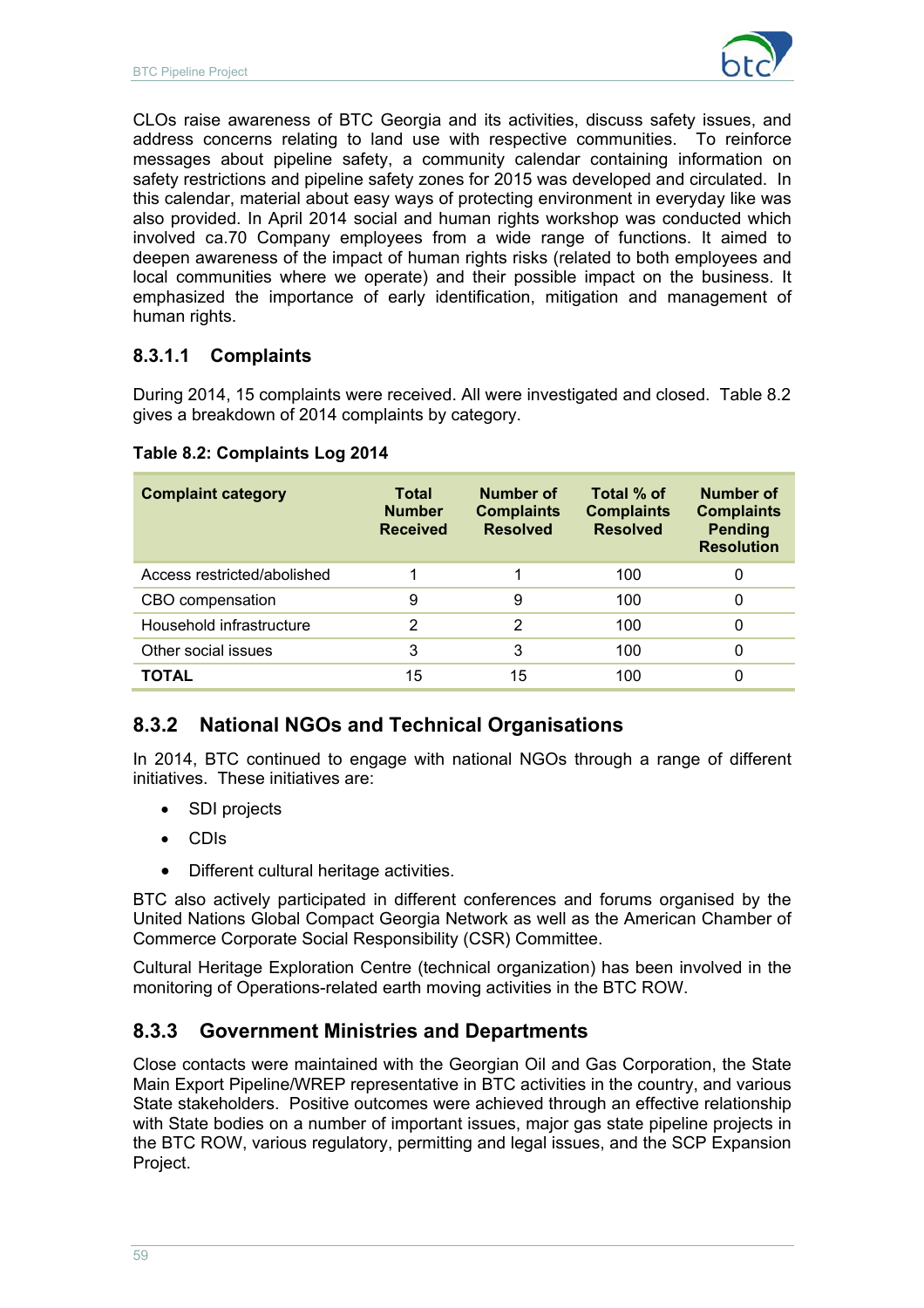# **8.3.4 Media**

During 2014, various media activities took place in Georgia. These included:

- Certificate award ceremony was delivered for the local media within the framework of the BP funded program - "English language training for media", implemented in cooperation with the British Council
- BP Georgia hosted a SCPX launch reception on 28 February 2014
- Interview highlighting the importance of the Southern energy corridor including benefits to Georgia was published in "Investor.ge" magazine
- BP Georgia was presented with a special recognition for "Promoting women into technical positions" at the award ceremony held by the UNDP "Gender Equality Program" attended by the government, business and media
- A speech was presented at the Georgian International Oil, Gas, Energy and Infrastructure Conference and Showcase (GIOGIE) held on 26-27th March in Tbilisi. The speech highlighted Shah Deniz Stage 2 and South Caucasus Pipeline Expansion project developments with emphasis on Georgia. 120 conference delegates including media watched a film on Shah Deniz 2 and received brochures
- Local TV and radio programs highlighed BP's energy efficiency projects for Georgian communities
- Local TV visited a number of CDI projects and prepared 45min reportage on BP's and its partners' program in Georgia, and portrayed BP as a role model
- Local media has positively covered visit to the Community Development Initiative (CDI) projects, organized by the program implementing partner hosting the Minister of Agriculture for Georgia, aiming at promoting BP's activities in the country
- Georgian National Paralympic committee organized and delivered seminar for local media under BP's official partnership program to raise awareness on Paralympic sports and issues. More than 25 journalists and editors representing all major local media sources attended and actively engaged in the session. Seminar was followed by the positive media coverage.

# **8.3.5 Donor Organisations**

BTC continued to meet with various development organisations in Georgia including the United Nations Development Programme, United States Agency for International Development, World Bank, International Finance Corporation, Millennium Challenge Commission Georgia and several national and international NGOs.

BTC and its co-venturers, in collaboration with a number of international organisations, continue to implement a number of projects in Georgia. These included the: Enabling Business Environment Project (International Finance Corporation); English Language Programme for Media (Open Society - Georgia Foundation, British Council); Road Safety Project (United States Agency for International Development, Government of Netherlands); and Support to International School of Economics (Open Society - Georgia Foundation, Swedish International Development Co-operation Agency, United States Agency for International Development, Government of Norway).

Regular talks with donor organisations and participation in different co-ordination meetings continue with the aim of defining potential areas for future engagement.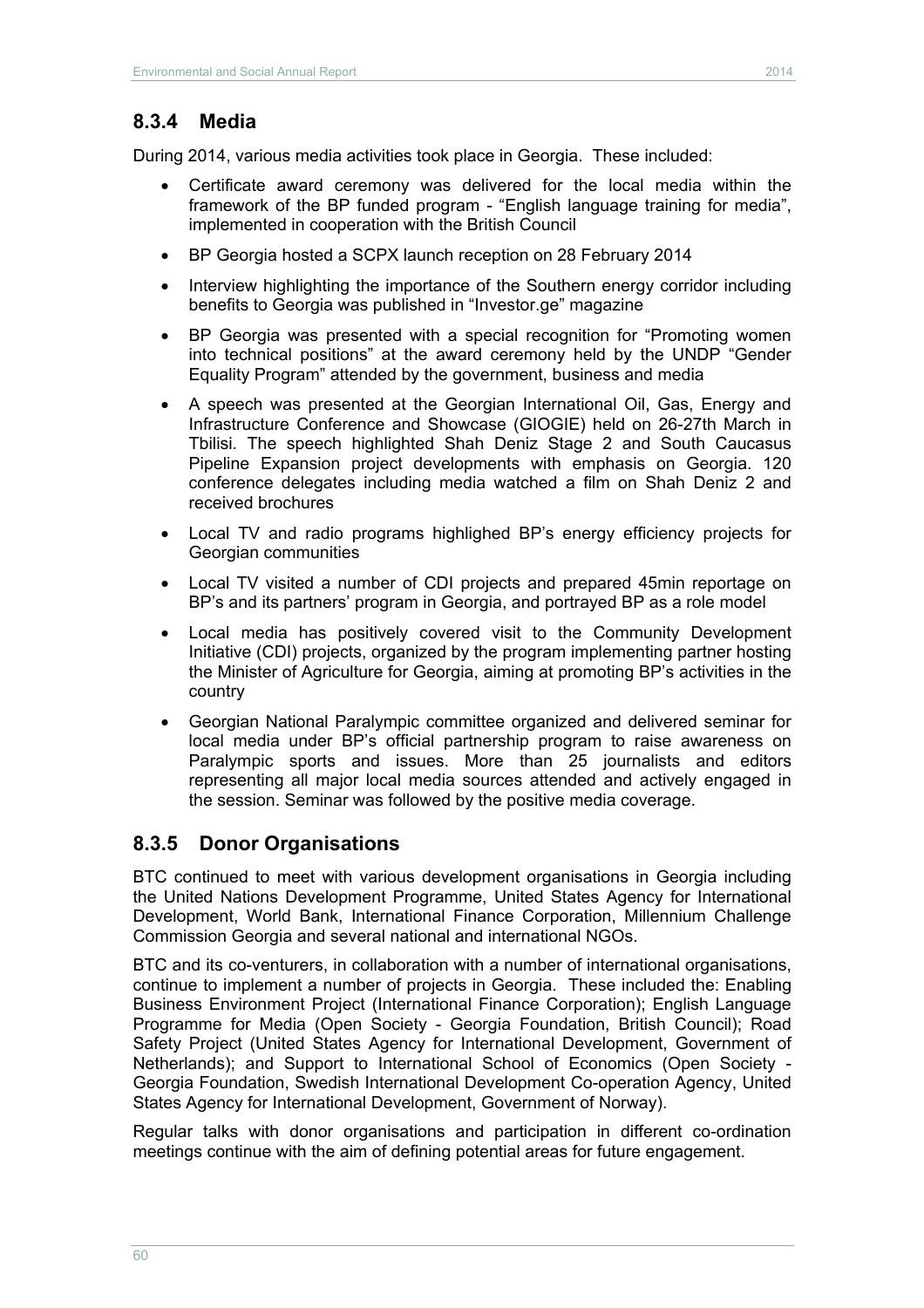

# **8.4 TURKEY**

# **8.4.1 Project Affected Communities**

For the Turkish section of BTC Pipeline, BIL (BOTAŞ International Limited) is the designated state authority for the operation phase. In this regard, Public and Community Relations (PCR) team of BIL carries out community relations activities.

PCR team conducted various consultations and training sessions with local stakeholders. After the local elections in Turkey in March, the list of stakeholders has changed to a great extent. Introductory meetings were conducted with the newly elected mayors and muhtars as well as other public institutions and gendarmerie. In 2014, BIL's PCR Department held 1254 stakeholder engagement meetings in total. While 685 of these meetings were held with public institutions, 434 of them were held with local communities at the directly affected villages and 135 of them were held with Gendarmeries located nearby the AGIs (Above Ground Installations). Information about the complaints management process was also reinforced with stakeholders along the pipeline route during these sessions. A common objective of these meetings is to inform stakeholders about BTC operations and also listen and address any concern or expectations that may arise.

The "safe life along the pipeline" training package including the video, which was produced as part of the awareness campaing conducted between 2012 and 2013 along the BTC Turkey section was used during the introductory sessions with the public institutions. Clear messages were given to the audiences on the land use restrictions, legal permits required for third-party crossing projects, the permit process for use of the ROW, H&S rules, emergency response action plans and expectations from local stakeholders and community safety risks and mitigation measures. BIL PCR Team conducted 38 separate sessions for this purpose with the Gendarmerie Stations with the participation of 519 gendarmeries. Similar awareness raising sessions were held at 7 public institutions with the participation of 83 public officers.

At 43 villages near where BVT fortification, landslide mitigation and river crossing enhancements works were carried out, these trainings were repeated and attracted 393 local people. As part of KP1007 Re-Route activities, the 424 schoolchildren went through "safe life along the pipeline" training.

From 2006 to 2013, 266 third-party crossing activities were registered and 7 of them cancelled by the applicants themselves. In 2014, the total number of third-party crossing was 21. Out of this 21 crossings, 9 of them related to the installation of potable water channel.

In 2014, BIL PCR Team developed and implemented a detailed plan to track and report land use violations. A summary of violations is presented in Table 8.3.

| <b>Type</b>                        | <b>Percentage</b> |
|------------------------------------|-------------------|
| Riprap damage risk                 | 2%                |
| Block valve damage risk            | 4%                |
| Damaged line marker                | 7%                |
| Tree plantation                    | 28%               |
| Third party activity <sup>14</sup> | 59%               |

## **Table 8.3: Land Use Violations 2014**

l

<sup>14</sup> There are wide variety of activities covered by this terms, all of them undertaken by third parties and requiring community relations action in the subsequent stages. Some examples: an irrigation channel crossing, a construction of a building or any suspicious signs that may be man made.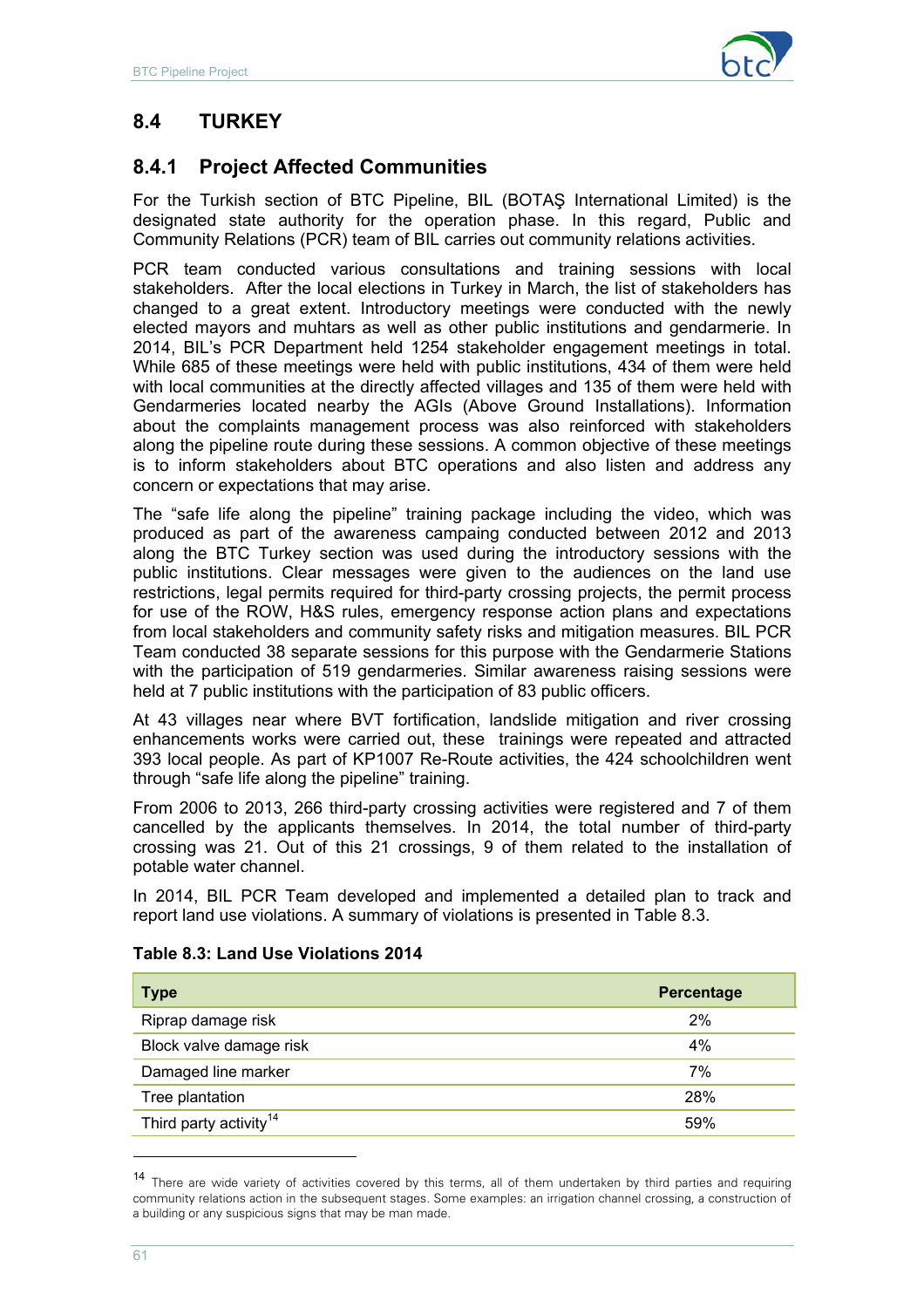During 2014, the BTC Turkey CSR team conducted monitoring and evaluations studies for the whole community related activities. In addition to the monthly social reports from BIL PCREs, the BTC CSR team organised regular meetings with BIL PCREs to discuss actions and issues on a regular basis. In accordance with ESAP requirements, BTC CSR team closely monitors local employment processes of the contractors and BIL. In addition to a comprehensive CDI programme managed by BTC along the pipeline route, the BIL PCR team has responded to many community needs such as: clearance of village roads by Snow Fighting teams; provision of sewage truck services to some villages; provision of organic waste to villages for fertilizer production; and provision of materials such as scrap materials, electricity cables and stationery. In emergency cases, health services were provided to local communities at the PTs during 2014. BIL has also provided support for the primary and secondary schools along the pipeline as part of their social responsibility program

## **8.4.1.1 Complaints**

Since 2006, a grievance resolution mechanism has been in place for communities along the pipeline's route in Turkey. At the commencement of 2014 the total number of open complaints were 74 (including construction phase) and throughout the year additional 29 new complaints were received. Twenty nine complaints were closed in 2014; 74 complaints remain under the consideration. Table 8.4 provides a summary of those complaints that remained open more than 60 days at the end of the year.

The Lump Sum Turn Key Agreement (LSTKA) with BOTAŞ BTC Project Directorate expired in July 2007. Reinstatement defects started to become apparent two winters after completion of reinstatement. Therefore, a field survey study was conducted in 2008 that identified a range of complaints related to reinstatement issues. As a result, a reinstatement programme was carried out between 2009 and 2011 sorting out major reinstatement issues. New complaints were raised after 2011. As a result the CSR department conducted another site verification survey. The results of the survey lead to the development of a remedial action program. However, due to adverse weather conditions in 2014, this action program was postponed to 2015.

BIL Public and Community Relation Experts (PCREs) continue to monitor the status of land on the ROW and take additional actions where valid complaints are raised or where any risks related to erosion or geo-hazards and the like are observed, as per the commitments outlined in the ESIA, the ESAP and the RAP.

| <b>Subject</b>                                      | 2014 | <b>Action Plan</b>                                                                                                                                                                                       |
|-----------------------------------------------------|------|----------------------------------------------------------------------------------------------------------------------------------------------------------------------------------------------------------|
| Reinstatement                                       | 35   | This item is subject to 2015 remediation work scope                                                                                                                                                      |
| Damage to land                                      | 16   | This item is subject to 2015 remediation work scope                                                                                                                                                      |
| Damage to<br>infrastructure and<br>community assets | 10   | BTC Turkey has initiated a process regarding the resolution<br>of the open complaints related with reinstatement and other<br>land related complaints. The remedial work scope was<br>approved for 2015. |
| Dust and noise                                      | 3    | The main reason of the dust complaints was due to the low<br>quality of the road. Necessary mitigation measures were<br>assessed regarding dust control in the vicinity of IPT 1.                        |
| Damage to                                           | 3    | Assessment studies were conducted for the necessary                                                                                                                                                      |

### **Table 8.4: Open Complaints >60 days at year-end 2014 (Cumulative)**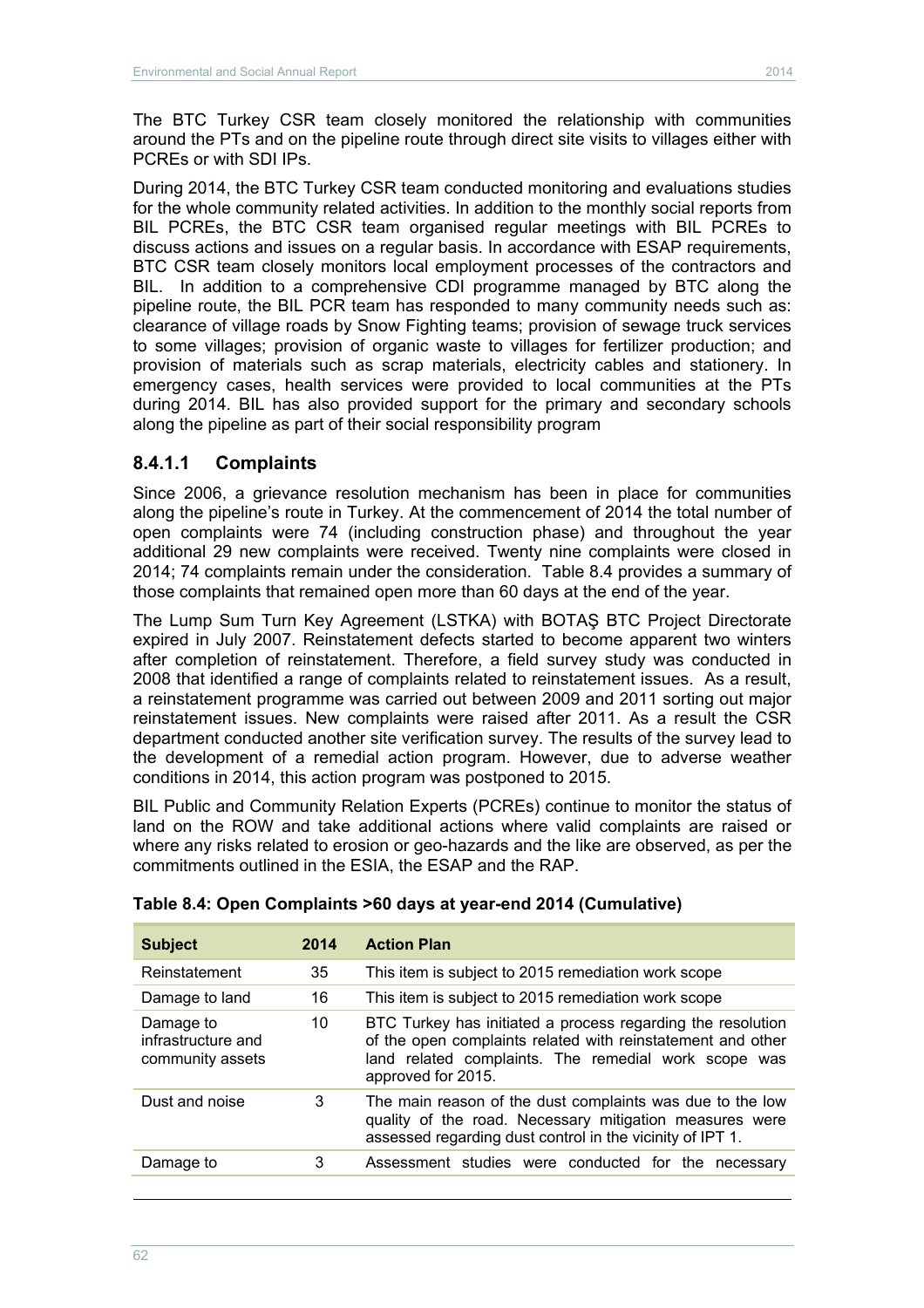

| <b>Subject</b>                | 2014           | <b>Action Plan</b>                                                                                                                                                                                                                                                                                                                                                                                                                                                                                                                                                                                                 |
|-------------------------------|----------------|--------------------------------------------------------------------------------------------------------------------------------------------------------------------------------------------------------------------------------------------------------------------------------------------------------------------------------------------------------------------------------------------------------------------------------------------------------------------------------------------------------------------------------------------------------------------------------------------------------------------|
| property                      |                | measure                                                                                                                                                                                                                                                                                                                                                                                                                                                                                                                                                                                                            |
| Payment                       | $\overline{2}$ | Investigation was initiated                                                                                                                                                                                                                                                                                                                                                                                                                                                                                                                                                                                        |
| Damage to crop                | $\overline{2}$ | Investigation was made and necessary actions will be taken<br>in 2015                                                                                                                                                                                                                                                                                                                                                                                                                                                                                                                                              |
| Access to land &<br>resources | 1              | The drainage channel, which was installed during operation<br>phase, cut the land into two. The landowner requests shorter<br>access.                                                                                                                                                                                                                                                                                                                                                                                                                                                                              |
| Other                         | 1              | The water processed at the WWTP at PT 1 is discharged to<br>the creek that reaches the Söğütlükaya village. They claim<br>that their animals get ill because of this water discharge.<br>During the meeting it was declared that the water would be<br>monitored on an ongoing basis; however, they maintain the<br>belief that many cases of illness in their animals was caused<br>by the discharged water from the WWTP of PT 1. The<br>complainant asked if the discharging point can be shifted,<br>arguing that if the water discharge point was changed, this<br>perception may change among the villagers. |
| TOTAL                         | 73             |                                                                                                                                                                                                                                                                                                                                                                                                                                                                                                                                                                                                                    |

## **8.4.2 NGOs and Other Institutions**

Engagement with NGOs and other institutions such as universities, local and regional institutions is realized through both BIL and BTC Co. social teams.

In 2014, within the scope of the awareness campaign, meetings were held in villages with related local authorities, public institutions and gendarmeries. The BIL PCR team continued to host official visitors. during 2013. These visits were held mainly at the CMT and other AGIs and included NGO representatives, media and government. Briefings were provided about various aspects of the operation of the BTC Pipeline Project. A breakdown of official visitors is presented in Table 8.5.

| <b>Official Visitors to CMT and other AGIs</b> |                 |                           |              |  |  |
|------------------------------------------------|-----------------|---------------------------|--------------|--|--|
| <b>Years</b>                                   |                 | <b>Number of Visitors</b> |              |  |  |
|                                                | <b>National</b> | <b>International</b>      | <b>Total</b> |  |  |
| 2006                                           | 133             | 30                        | 163          |  |  |
| 2007                                           | 309             | 138                       | 447          |  |  |
| 2008                                           | 487             | 119                       | 606          |  |  |
| 2009                                           | 78              | 27                        | 105          |  |  |
| 2010                                           | 68              | 60                        | 128          |  |  |
| 2011                                           | 109             | 14                        | 123          |  |  |
| 2012                                           | 176             | 25                        | 201          |  |  |
| 2013                                           | 170             | $\mathbf 0$               | 170          |  |  |
| 2014                                           | 152             | $\mathbf 0$               | 152          |  |  |
| <b>Total</b>                                   | 1,682           | 413                       | 2,095        |  |  |

### **Table 8.5: BIL Official Visitors**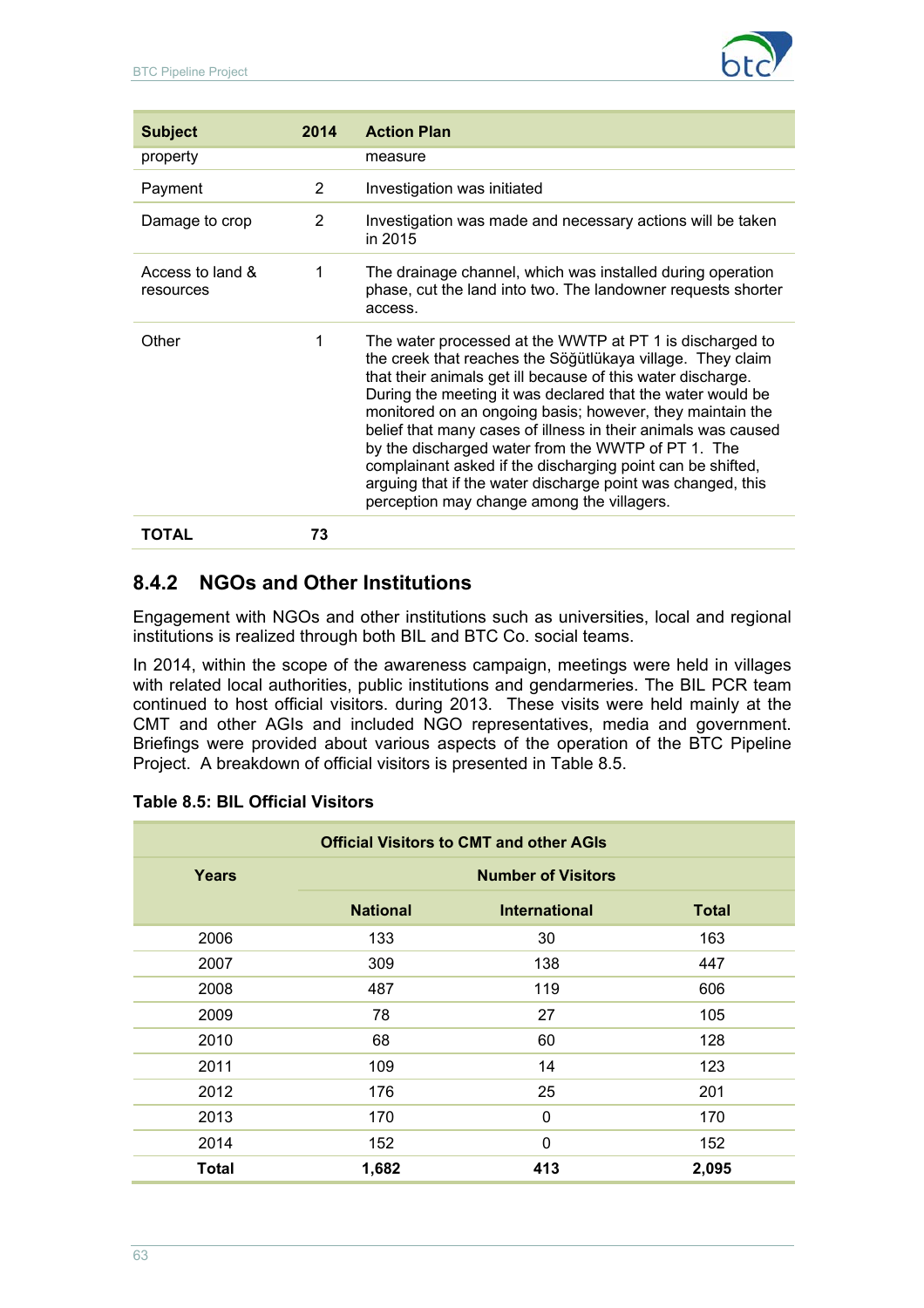In parallel, BTC undertook various stakeholder meetings as part of its assurance role in Turkey. Some of the meetings were related to SDI projects. With the start of the new CDI projects in central parts of the pipeline, stakeholder consultation meetings were held. Technical consultants also visited CDI projects quarterly as part of their regular monitoring and evaluation activities. In these visits, various stakeholders as governors and sub-governors, public institutions, co-operatives and producer organisations, local NGOs, professional organisations were visited.

Social and environmental assurance issues were also covered by various departments in the Operations team. The External Affairs team also held various consultation meetings with stakeholders. A summary of meetings and other formal communications held by BTC is presented in Table 8.6. The number of meetings held does not include meetings held by the IPs at the local level.

| <b>Type of Meeting</b> | <b>Number of Consultations*</b> |
|------------------------|---------------------------------|
| Donor                  |                                 |
| Government             | 28                              |
| <b>NGOs</b>            | 9                               |
| Private companies      | 2                               |
| <b>Universities</b>    | 5                               |
| Media                  | $\overline{\phantom{0}}$        |
| <b>TOTAL</b>           | 44                              |

#### **Table 8.6: BTC Stakeholder Meetings 2014**

\* In some cases, consultation can represent a series of meetings on the same subject.

## **8.4.3 Government**

BIL held regular follow-up meetings with governmental instituions including provincial governors, district sub-governors, mayors, the local gendarmerie, government utility providers, and other relevant government departments, to increase the awareness of landowners on land use restrictions and to resolve reinstatement complaints along the pipeline route.

## **8.4.4 Media**

BTC is managing relations with media institutions in Turkey in line with the Operating Agreement with BIL. IPs announced project accomplishments via media in the context of their communication and visibility plans.

During 2014:

- SDI and EIP projects were covered in 69 local/national media, and over 350 web news media outlets
- Several public events (protocol signature, certificate ceremonies) were organised in the project regions by SDI IPs to promote achievements in BTC financed projects.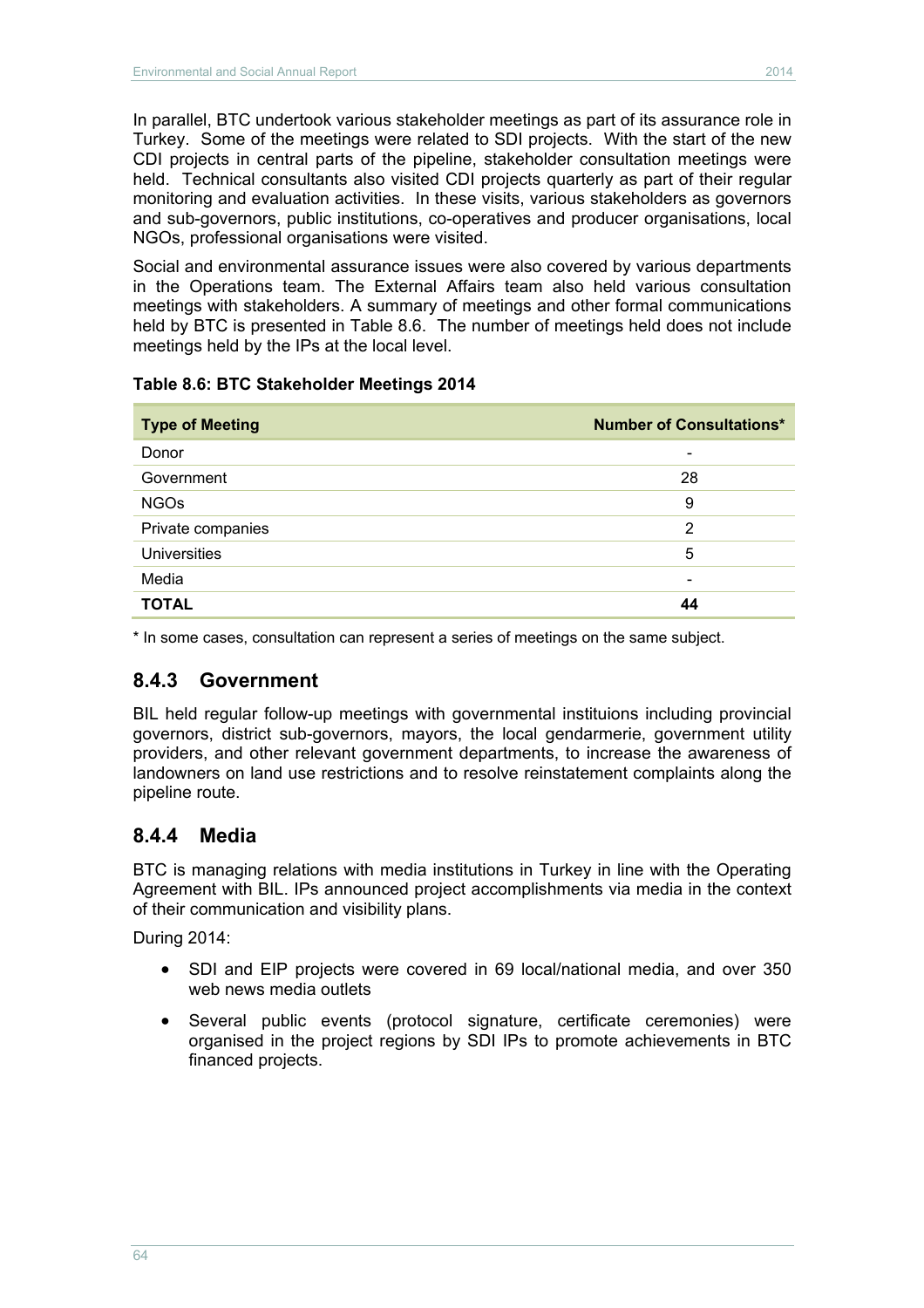

# **9 LAND ACQUISITION AND COMPENSATION**

The land acquisition, compensation, hand-back and livelihood restoration activities and processes are described in the RAP. This section summarises relevant activities conducted in 2014.

# **9.1 AZERBAIJAN**

## **9.1.1 Land Acquisition and Compensation**

The land acquisition, compensation, hand-back and livelihood restoration activities and processes are described in the RAP. This section summarises relevant activities conducted in 2014.

## **9.1.2 Program for 6m Access Corridor for Interim Routine ROW Access Strategy**

As part of the ESIA and RAP compliance, BTC acquired a 6m land strip alongside the ROW for the temporary driving of EPPD vehicles. During 2014 there was just 1 payment for 6m access.

# **9.1.3 Others**

The BTC Land team took responsibilities from the contractor Telco+ to complete the land acquisition program required for the BTC and SCP BV electrification project. It is anticipated that these activities will be concluded by the end of 2015.

# **9.2 GEORGIA**

## **9.2.1 Land Acquisition and Compensation**

A total of 16.5 ha was acquired for the proposed BTC Operation Camp adjacent to PSG1 (Pump Station Georgia 1) area. The BTC shared cost for compensation to obtain land was 332,700 USD.

# **9.2.2 Land Registration and Ownership**

The following land registration and ownership activities occurred during 2014:

- Acquired 1 land parcel in Tsalka district
- Signed 5 servitude (easement) agreements
- Prolonged lease agreement with 1 owner for PSG 2 (Pump Station Georgia 2) camp area.

# **9.2.3 Resettlement Action Plan Fund**

Total compensation in 2014 was 42,436 USD (not including 332,700 USD referred to above): \$6190 for 1 land purchasing, \$1,341 for 5 servitude agreements, \$20,090 for 1 lease agreement prolongation and \$16,155 for crop damage compensation.

# **9.2.4 Land Hand-back**

As of December. 2014, 89% of all Land Use and Servitude Agreements have been completed.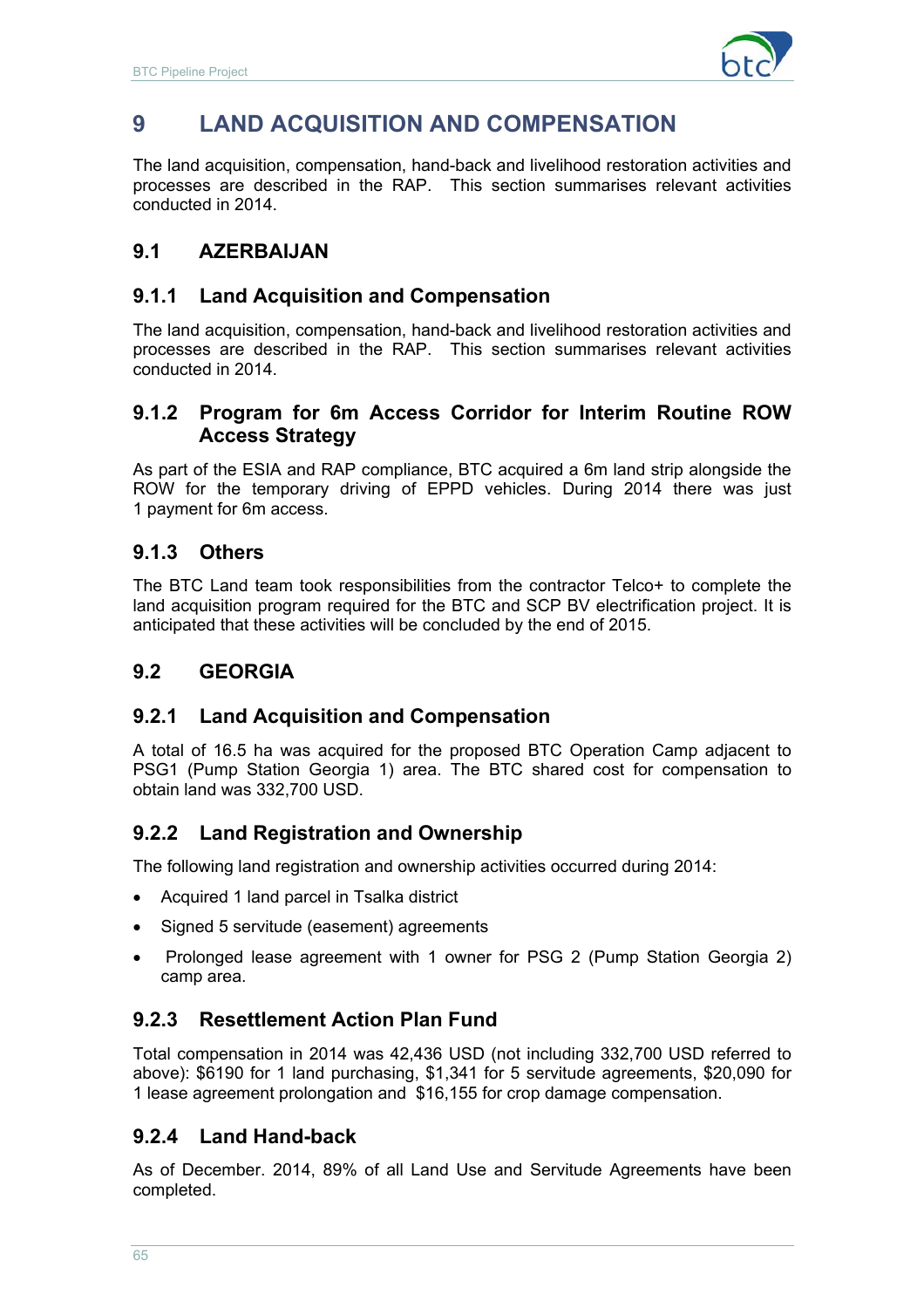# **9.3.1 Land Acquisition and Compensation**

BTC Turkey continues to monitor the acquisition of land and additional parcels required for enhancement projects.

To date land usage rights for 17,612 parcels have been transferred to BTC. The usage rights of and additional 175 parcels are ready to be transferred to BTC by Boru Hatlari ile Petrol Taşima A.Ş (BOTAŞ)/Designated State Authority (DSA). This process will proceed in 2015.

Court cases are ongoing for 24 private parcels due to:

- Disputed cases occurring after cadastral surveys were conducted by the Cadastral office as part of works that they were conducting in the vicinity of the pipeline. This had a negative impact on the resolution of the ongoing court cases, which in turn delayed the BOTAŞ acquisition process from the landowners due to land ownership disputes relating to the cadastral surveys;
- Multiple ownership and absentee owners, and old cadastral records, parties (heirs of deceased owners) cannot be defined by the court in a short period of time: Article 10 of the Expropriation Law 2010 requires all shares to be present at the title deed office to complete the acquisition with consent agreements or at court to complete the process through court; and
- Some parcels have being sold during the court process, thereby requiring BOTAŞ/DSA to initiate the court process again with the new landowners.
- Particular attention is given to the management of additional land-take by contractors responsible for reinstatement, pipeline repair works and enhancement projects on behalf of BTC. The BTC CSR team and BIL Public and Community Relations (PCREs) Team are providing day-to-day support to the contractors to ensure that contractors sign Land Entry/Exit Protocols, rental agreements with the landowners/users and to ensure crop/land and asset compensation is made in line with RAP requirements prior to land entry. Where there is a need for permanent acquisition of these areas, the process is managed by BOTAŞ/DSA in line with the Host Government Agreement requirements.

## **9.3.2 Land Management during Operations**

Permanent land acquisition activities are managed by BOTAŞ/DSA in line with the Host Government Agreement. BOTAŞ/DSA prepared expropriation files and submitted them to the Provincial Cadastral Directorates for their approval. BOTAŞ/DSA conducted consultation and negotiation meetings with landowners/users as well as title deed and cadastral officers in the districts in line with the RAP requirements. In cases where there is no consent agreement or a multiple/absentee ownership issue, the court process is initiated to identify the shareholders and the price for the land plots.

An Operating Agreement, in line with a Protocol signed between BOTAŞ/DSA and BIL, outlines roles and responsibilities of these parties during Operations. BTC ensures all additional land-take is managed in accordance with RAP principles. All additional land needs are approved by BTC Turkey prior to the acquisition of land plots.

Temporary land-take needed for reinstatement and enhancement projects are managed directly by the construction contractor under the supervision of BTC Turkey and BIL Social teams. BTC Site teams and BIL PCREs are involved in every land lease agreement (they also sign the Protocol between the contractor and the landowner/user as a witness).

66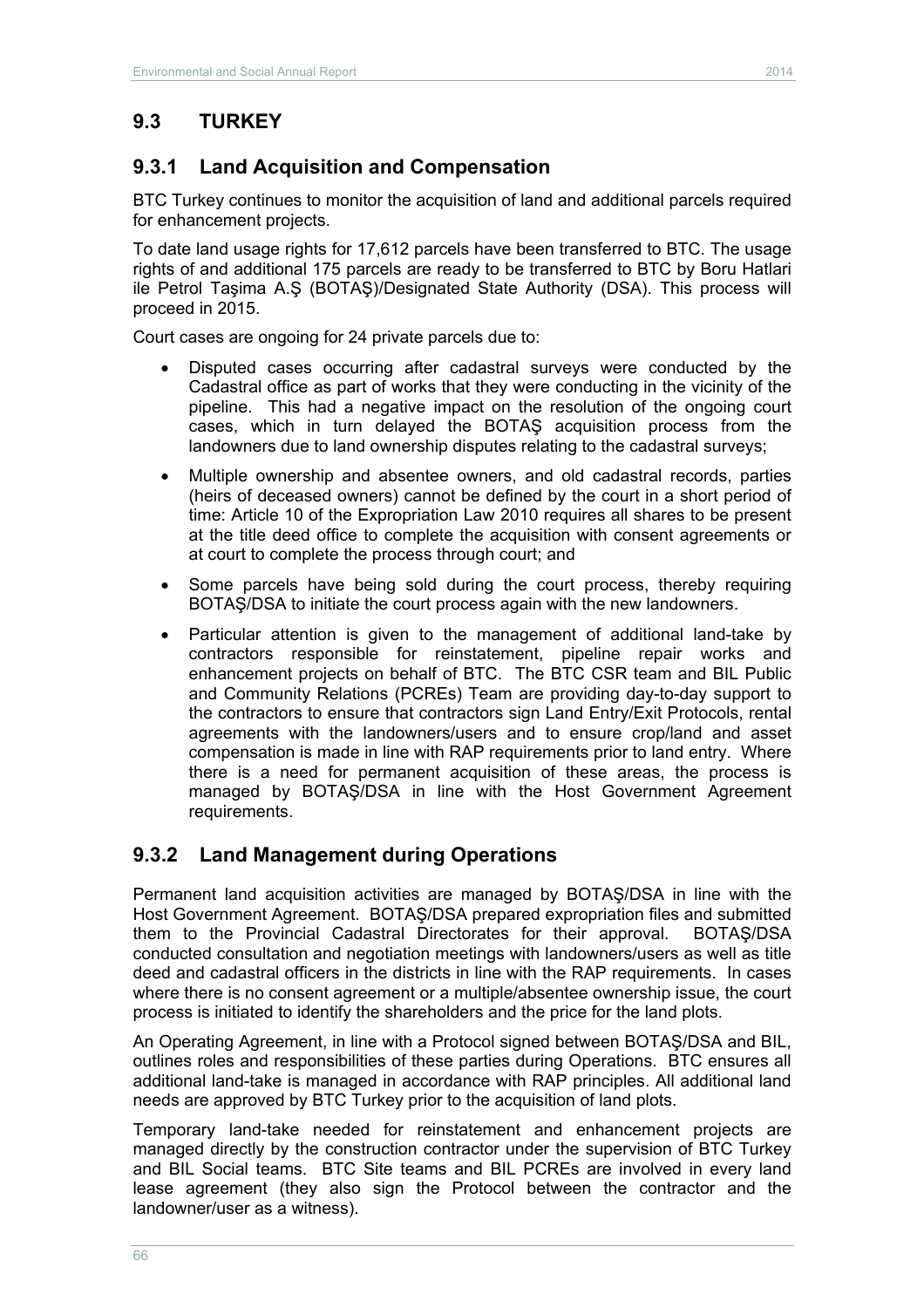

BOTAŞ/DSA is involved in management of crop/land valuation studies, which is undertaken by the district agricultural offices along the route.

In case of dispute, the University of Ankara is engaged as an expert to cross-check the land/crop values provided by the district agricultural offices. In 2014, there were no disputes involving on land/crop values.

### **Additional land acquisition needs in 2014**:

Thirty-four parcels covering 109,099m2 were rented from local landowners during 2014 to allow BTC temporary access to land in order to conduct BVT fortification works and maintenance works, as well as mitigate geohazard risks, along the pipeline. In 2014 temporary land acquisition was made in the following work locations: BVT10, BVT21, BVT22, BVT34, BVT50, KP202, KP275, KP598, KP688 and KP987. The majority of these rental contracts were made for 1 year given that the crop valuation was based on the crop amount in a single agricultural period. Within this 1-year timeframe, the construction contractor maintains a land entry permit in order to complete any reinstatement activity in case a complaint is raised.

Execution of BTC Turkey Geohazard work program including KP1007 Re-route was one of the priorities of the "2014 AGTR Midstream Turkey Exports Area Operating Plan". Land acquisition process for KP 1007 re-route activity was identified in the project plan as an area of concern work was planned and expedited in order to eliminate any delays in the process. Both temporary and permenant land acquisition was required for a total of 32 parcels covering 55,000m2 for KP1007 Re-route project implementation. These land parcels are required for a permanent 8m wide corridor and for areas temporarily required for the installation of a 1 km pipeline.

### **Management of third-party crossing projects in 2014:**

BOTAŞ/DSA, BIL and BTC Turkey work closely to manage the third-party crossing projects along the BTC pipeline route in Turkey. BIL PCREs are co-ordinating dialogue between operations and other State authorities in line with the Third-Party Crossing Projects Procedure. Third-party crossing projects submitted by other State institutions, such as the State Hydraulic Works and Turkish Highways, Turkish Electricity Distribution Company, local municipalities and the like, as well as private persons, are sent to BIL for their technical review and then to BOTAŞ/DSA to manage the land issues. After approval by both BIL and BOTAŞ/DSA, these requests are submitted to BTC for their final consent. In 2014, 21 third-party crossing project requests were received. In total, 266 crossings have been registered since the start of BTC operations in 2006.

## **9.3.3 Transfer of Land Rights**

Efforts to complete the transfer of land rights to BTC Turkey continued on a district basis using 2 ownership status categories official acts: private/customary owned land; and state/forest owned land. BOTAŞ/DSA is waiting for all land plots to be acquired in each district before they transfer all plots to BTC in those districts. The process will continue in 2015 for the remaining parcels. The process of transfer of land rights from BOTAŞ to BTC Turkey has no impact on communities.

## **9.3.4 RAP Monitoring**

No external RAP monitoring activities were conducted in 2014 in Turkey. Internal monitoring activities did however continue with the objective of assessing BTC's social performance against social requirements agreed in the ESAP.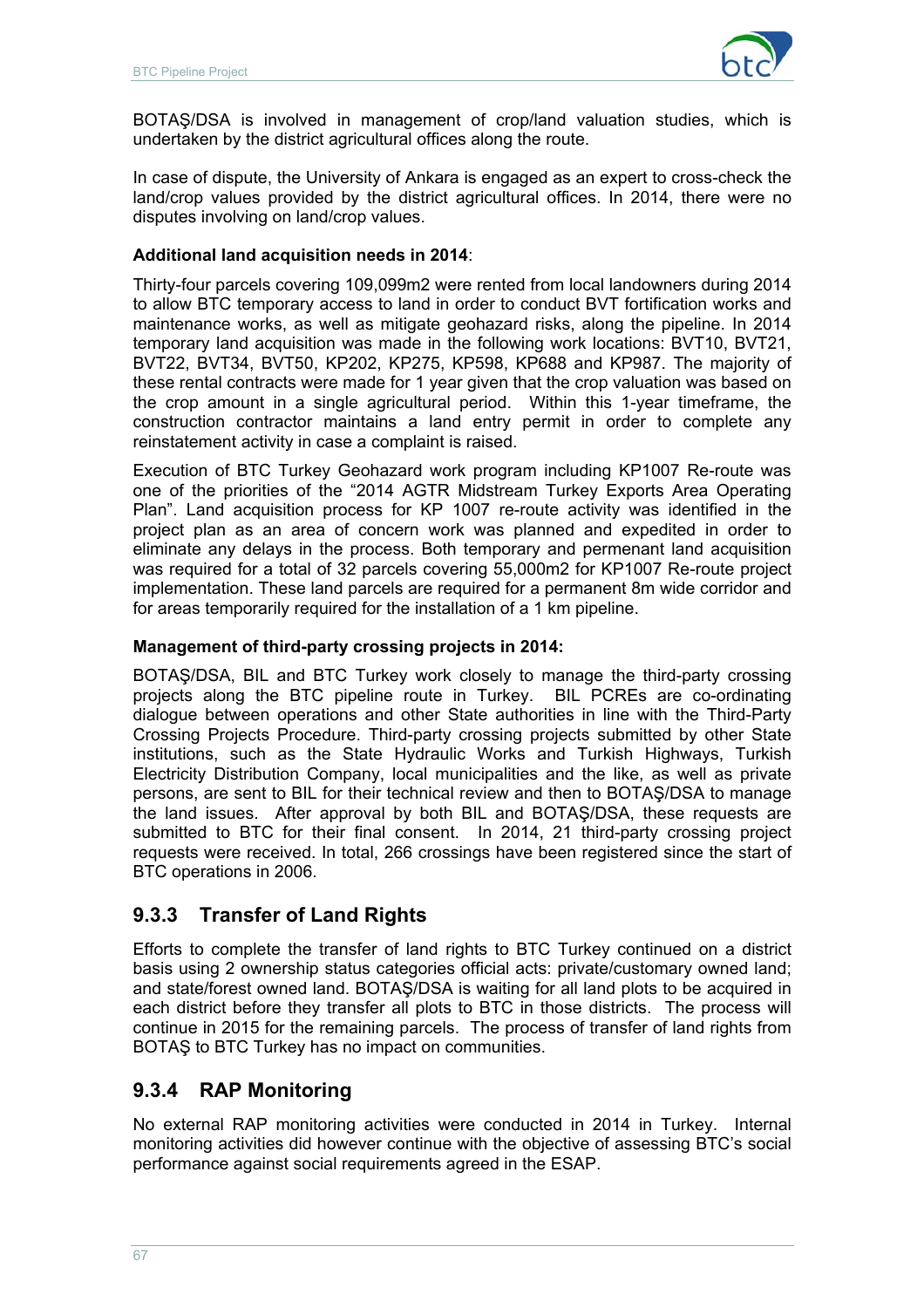# **10 SUMMARY OF KEY HEALTH AND SAFETY STATISTICS**

The majority of H&S targets and KPIs set at the beginning of 2014 for Operations have been met. All operational activities were conducted in a safe manner without any major incidents or fatalities, and no significant process safety-related incidents recorded during 2014. Operational activities were conducted across the 3 countries with safety performance maintained at a very high standard.

A priority for 2014 was the closure of the 2014 Safety and Operational Risk Audit action items. This was successfully accomplished.

The following is a summary of the main health, safety and emergency response activities in 2014.

#### **Safety**

- Quarterly review and update of midstream major risks and risk mitigation plans and barriers
- Development and implementation of the 2014 annual assurance plan
- Completion of the 2014 competency assessments and setting action plan for site H&S Leads
- Quarterly Azerbaijan and Georgia contractors safety leadership forums
- Annually Turkey contractors safety leadership forum
- Development of the BTC Pipeline Project HSE strategy, HSE plans and risk assessment
- Annual Control of Work gap analysis in Azerbaijan and Georgia
- Quarterly incident trend analysis and action plan development to address trends
- Main contractor audits in Azerbaijan, Georgia and Turkey
- Incident investigation quality review in Azerbaijan and Georgia
- Monthly midstream lessons-learned development and communication
- Office Safety Framework fully implemented in Azerbaijan and Turkey; Georgia implementation is ongoing
- Midstream non-industrial facilities safety inspection
- Midstream Operations Management System 3.7 conformance verification
- Midstream electrical safety campaign
- Midstream Control of Work compliance campaign
- Midstream fire prevention plan developed and implemented.

#### **Driving**

- Driving improvement plan for 2014 developed and implemented
- Road risk assessments performed for main (and some access) roads across Azerbaijan, Georgia and Turkey
- Self-driving standing instruction updated and reinforced for Azerbaijan, Georgia and Turkey
- Annual transport safety audit for BTC core contractors conducted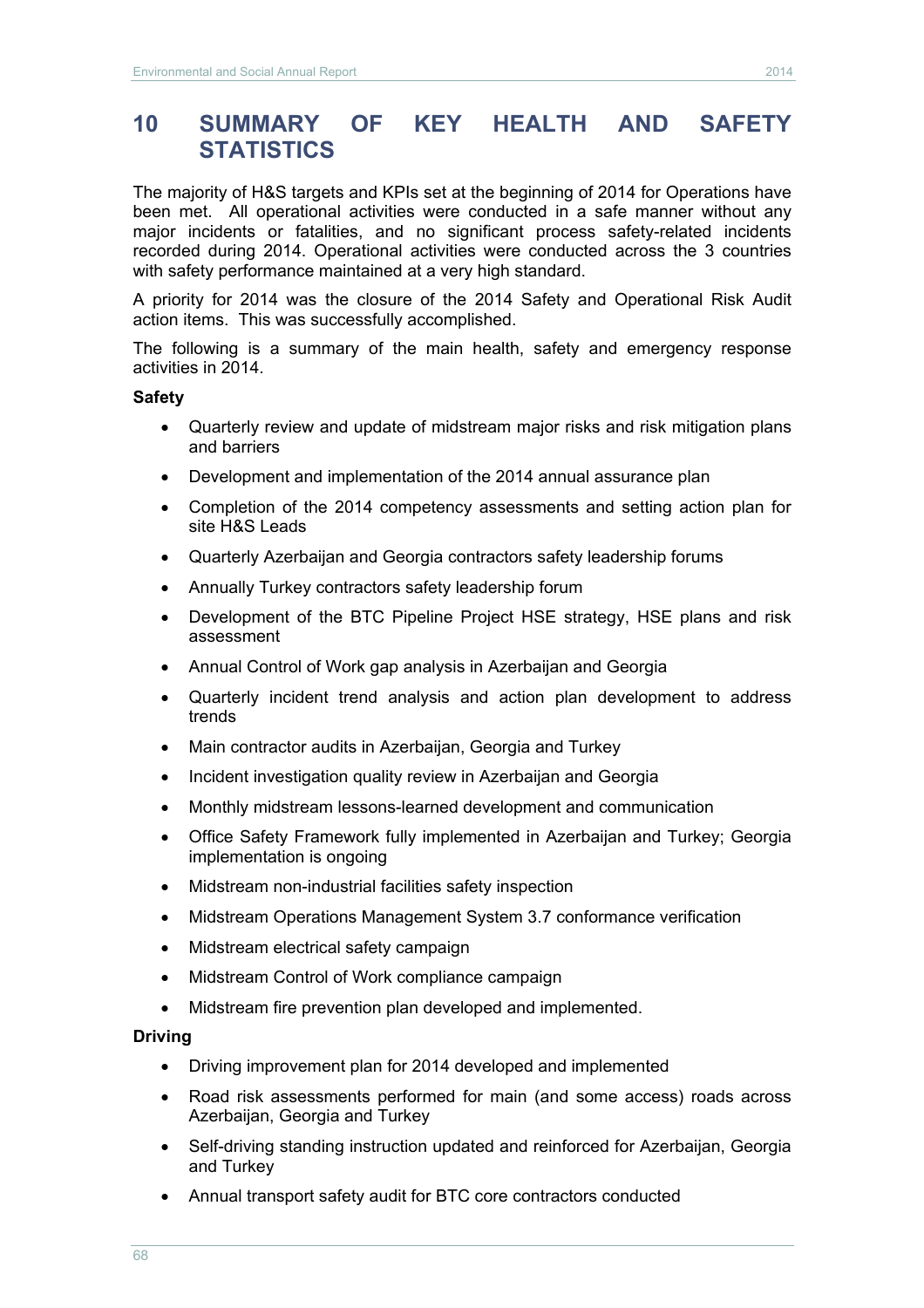

- Annual Driving Safety Standard audits carried out in Azerbaijan, Georgia and **Turkey**
- Midstream winterisation plan implemented.

#### **Health**

- Midstream 2014 Health Plan developed for each Area of Operations, published and closed in the health map
- BP Group Health audit was conducted in November 2014 and covered Azerbaijan and Georgia facilities; there was no major finding
- Health campaigns were delivered in accordance with Health Calendar 2014 across Azerbaijan-Georgia- Turkey Region. The programme included multiple health campaigns/promotional programmes. In general, 931 people had participated in Heart Day campaign, 848 people got flu vaccination and 846 people participated in smoking sessation campaign
- Food hygiene inspections were conducted across all AGT region facilities
- Substance Abuse screenings were conducted in accordance with agreed schedule across all Midstream facilities in Azerbaijan and Georgia
- Fitness for task assessments were conducted for BP employees across the region in 2014 completed
- Remedy Office Ergonomic Suit assessment completed for 88% display screen users across AGT Region
- One basic of industrial hygiene , one BOHS Asbestos training, 11 COSHH assessor trainings, two field monitoring specialist trainings and four manual handling assessor trainings were conducted to increase Indtustrial Hygiene capability
- All self-verification reviews accross Midtream facilities completed for 2014 year.

#### **Emergency Response**

- New Crisis, Continuity Management and Emergency Response (CCMER) Documents issued
- All region implemented gap closure plan against GDP 4.6-0001 (CCM) and 4.6- 0002 (Oil Spill Response)
- OSR capability review conducted
- Ministry of Emergency Responseof Azerbaijan Republic/State Emergency Department of Georgia/BTC combined exercise conducted
- Exercises including cross border in line with plan completed
- Ministry of Emergency Situation has completed inspection on Azerbaijan Exports and Sangachal facilities. A summary of H&S performance during 2014 for operations activities is presented in Table 10.1 (leading indicators) and Table 10.2 (lagging indicators).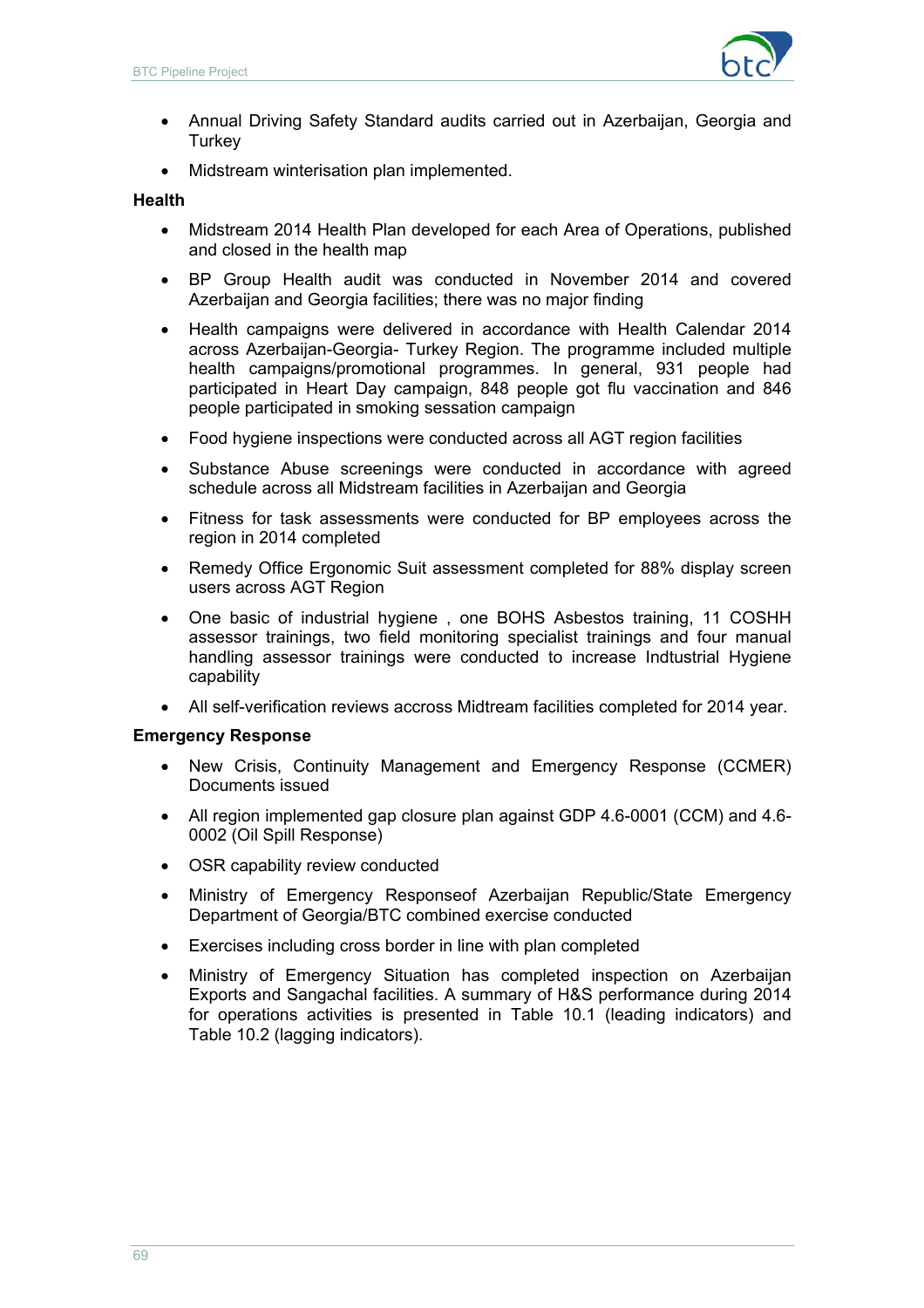| Table 10.1: BTC Operations H&S Leading Indicators |
|---------------------------------------------------|
|---------------------------------------------------|

|                                          |               | 2013 Performance |            | 2014 Performance |            |
|------------------------------------------|---------------|------------------|------------|------------------|------------|
| <b>Operations inputs</b>                 | <b>Target</b> | <b>BP</b>        | <b>BIL</b> | <b>BP</b>        | <b>BIL</b> |
| Behavioural observation<br>safety system | N/A           | 21.632           | 6.540      | 21.856           | 7.366      |
| Safety observation and<br>conversation   | N/A           | 3.855            | 505        | 3.888            | 398        |
| Safety training matrix<br>compliance (%) | >95           | <b>NA</b>        | NA         | NA               | <b>NA</b>  |

## **Table 10.2: BTC Operations H&S Lagging Indicators (Actual)**

| <b>Operations</b>            |                         | 2013 Performance | 2014 Performance |                |  |
|------------------------------|-------------------------|------------------|------------------|----------------|--|
| <b>Outputs</b>               | $BP^*$                  | <b>BIL</b>       | <b>BP</b>        | <b>BIL</b>     |  |
| Man-hours                    | 3,063,111               | 2,201,330        | 2,881,074        | 2,629,113      |  |
| Fatality                     | 0                       | 0                | 0                | 0              |  |
| Days away from<br>work cases | 1                       | 3                | 0                | $\overline{2}$ |  |
| Recordable<br>injury         | 1                       | 6                | 1                | 7              |  |
| First aid case               | 3                       | 13               | $\overline{2}$   | 15             |  |
| High potential<br>incident   | 0                       | $\Omega$         | 0                | $\mathbf{0}$   |  |
| Traffic vehicle<br>accident  | $\overline{\mathbf{4}}$ | 16               | 3                | 9              |  |
| <b>Kilometres</b><br>driven  | 9,231,010               | 4,446,767        | 7,222,559        | 4,552,839      |  |
| Near miss                    | 133                     | 47               | 222              | 98             |  |

\* BP operated section of BTC (Azerbaijan and Georgia) and the BTC Assurance team in Turkey.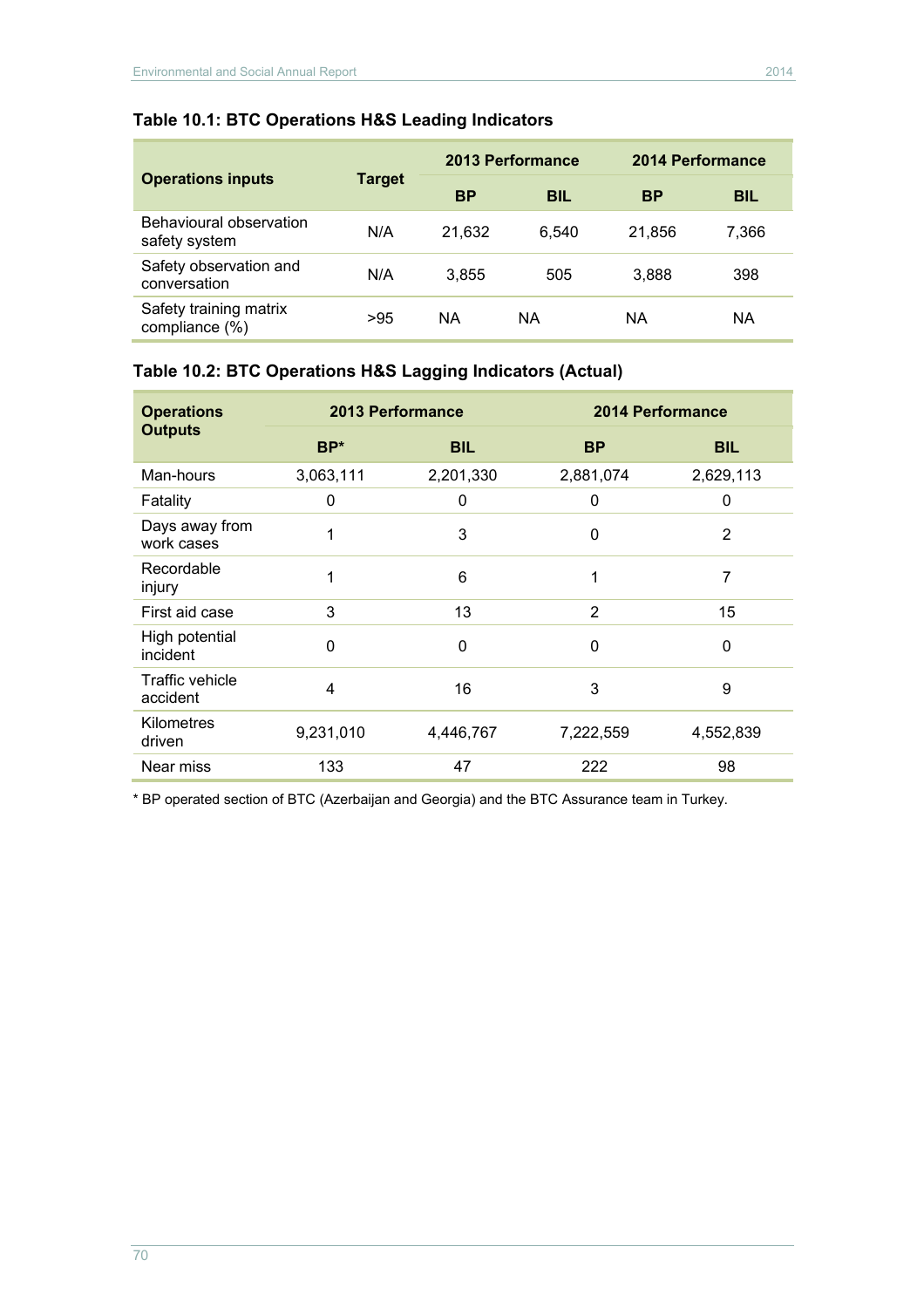

# **11 AUDITS**

## **11.1 INTERNAL REVIEWS**

## **11.1.1 Azerbaijan**

Internal environmental inspections, reviews and audits continued to be carried out at both AGIs and on the ROW. A full summary of internal reviews and audits is provided in Table  $11.1^{15}$ 

| <b>Audit/Review</b>                     | <b>Auditor</b>                                                                                                 | <b>Scope</b>                                                                                                                               | <b>Findings and/or Recommendations</b>                                                                                                                                                                                                                                                                                        |
|-----------------------------------------|----------------------------------------------------------------------------------------------------------------|--------------------------------------------------------------------------------------------------------------------------------------------|-------------------------------------------------------------------------------------------------------------------------------------------------------------------------------------------------------------------------------------------------------------------------------------------------------------------------------|
| Waste<br>management<br>audit            | Audit team<br>consisting of<br>Area<br>Environmenta<br>I Advisors<br>from<br>Azerbaijan<br>Export<br>Pipelines | Compliance with<br>requirements for<br>waste<br>management<br>processes<br>through the BTC<br>including IPA 1,<br>PSA 2 and<br>PSA 2 camp. | Incorrect filling of Waste Transfer Notes<br>(WTNs).<br>Waste was stored in unlabelled waste<br>bins and overloading of waste bins<br><b>Good Practice:</b><br>Staff and contractors working within<br>BTC had a good knowledge of their<br>roles and responsibilities associated<br>with waste management<br>implementation. |
| Regular<br>environmental<br>inspections | AGT region<br>Area<br>Environmenta<br>l Advisors                                                               | Compliance to<br>regulations and<br>environment<br>procedures and<br>instructions at<br><b>IPA 1, PSA 2,</b><br>BVs.                       | Monthly environmental inspections were<br>carried out at all AGIs during 2014. No<br>major issues were identified, and all<br>minor issues were closed-out as soon<br>as practicable on an ongoing basis.                                                                                                                     |

| Table 11.1: Summary of Internal Reviews/Audits 2014 (Azerbaijan) |  |  |
|------------------------------------------------------------------|--|--|

## **11.1.2 Georgia**

Environmental inspections and internal audits continued to be carried out at AGIs and along the ROW. A full summary of significant internal reviews and audits is given in Table 11.2.

| Audit/<br><b>Review</b>                                                                               | <b>Auditor</b>                                                                                                     | <b>Scope</b>                                                                                       | <b>Findings and/or Recommendations</b>                                                                                                                                                                                |
|-------------------------------------------------------------------------------------------------------|--------------------------------------------------------------------------------------------------------------------|----------------------------------------------------------------------------------------------------|-----------------------------------------------------------------------------------------------------------------------------------------------------------------------------------------------------------------------|
| Integrated<br>Self-<br>Assurance<br>$Review -$<br><b>ISO 14001</b><br>and<br>Regulatory<br>Compliance | Environmental<br>Advisors from<br>AGTR (other<br>than Geo<br>Exports<br>Compliance<br>&Enviroment<br>$(C&E)$ team) | Status of<br><b>BTC/SCP</b><br>readiness for ISO<br>14001<br>Surveillance<br>audit. August<br>2014 | Overall all elements of ISO14001<br>standard are in place across Georgia<br>operations. 17 findings of the audit were<br>followed up by 21 Corrective Actions<br>uploaded and tracked through the<br>Tr@ction system. |

|  | Table 11.2: Summary of Internal Reviews/Audits 2014 (Georgia) |  |  |
|--|---------------------------------------------------------------|--|--|
|  |                                                               |  |  |

l

 $15$  Note: these are treated separately from environmental monitoring, which is detailed elsewhere in this Report.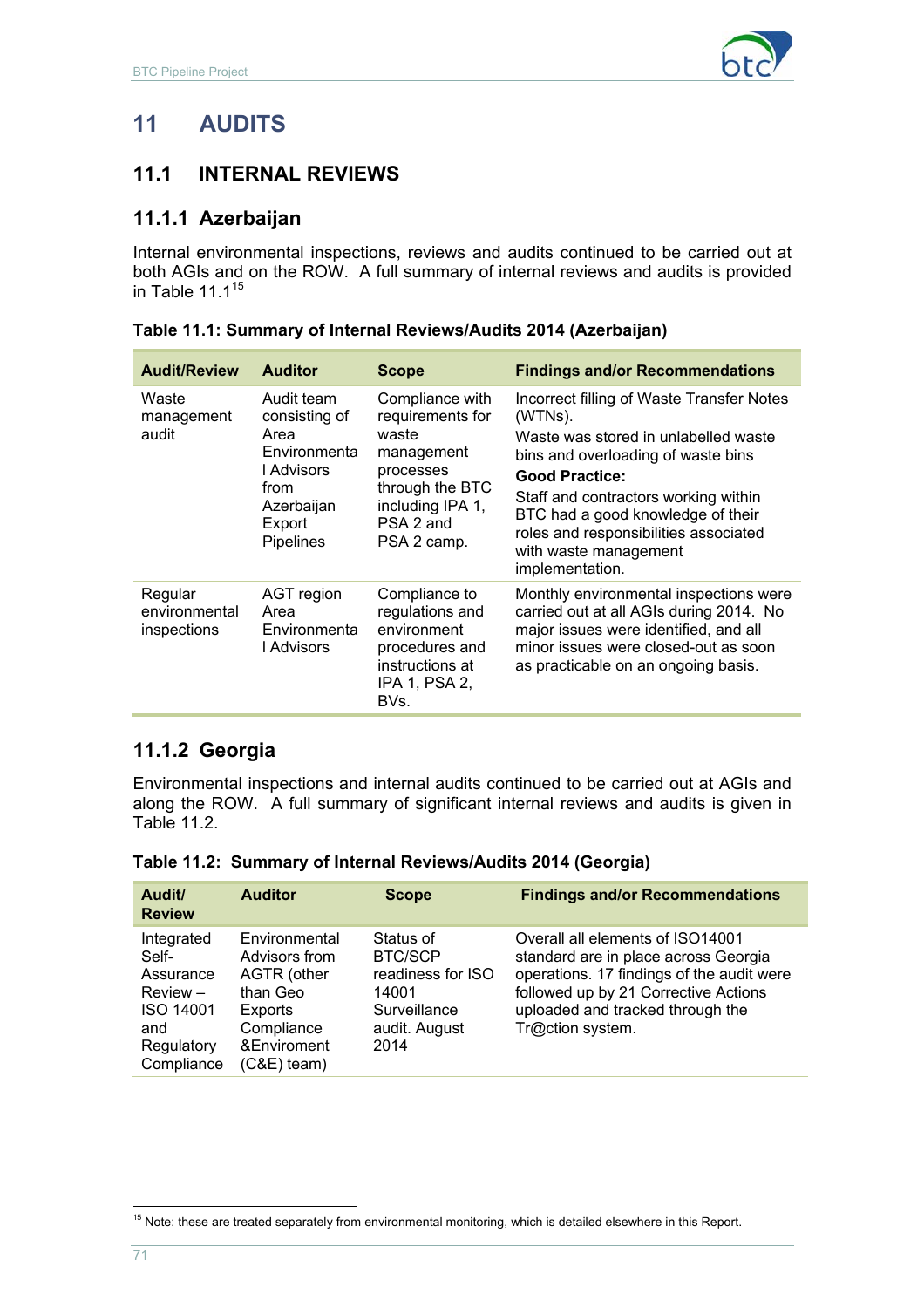| Audit/<br><b>Review</b>                                                                                             | <b>Auditor</b>                                                                                                                             | <b>Scope</b>                                                                                                                                                                                                                                                                                                                                                                                     | <b>Findings and/or Recommendations</b>                                                                                                                                                                                                                                                                                                                                                                                                                                                                                                                   |
|---------------------------------------------------------------------------------------------------------------------|--------------------------------------------------------------------------------------------------------------------------------------------|--------------------------------------------------------------------------------------------------------------------------------------------------------------------------------------------------------------------------------------------------------------------------------------------------------------------------------------------------------------------------------------------------|----------------------------------------------------------------------------------------------------------------------------------------------------------------------------------------------------------------------------------------------------------------------------------------------------------------------------------------------------------------------------------------------------------------------------------------------------------------------------------------------------------------------------------------------------------|
| Internal<br><b>EMS</b> and<br>Compliance<br>Audit                                                                   | Team consisting<br>of ISO 14001<br>Coordinator,<br><b>HSE</b><br>Compliance<br>team-leader,<br>Waste<br>management<br>advisor from<br>Baku | Assess EMS<br>conformance to<br>ISO14001 and<br><b>HSE Compliance</b><br>to regulatory<br>requirements.<br>Visited areas: -<br>Tbilisi office<br>complex, - BTC<br>pipeline pump<br>station 2 (PSG2),<br>- permanent<br>accommodation<br>construction for<br><b>PSG2, -</b><br><b>Emergency Drain-</b><br>Down Facility<br>(EDDF), - Area 80<br>facility and<br>accommodation<br>of SCP pipeline | In total 5 good practices highlighted, 6<br>findings raised, and 9 areas for<br>improvement made. Good practices<br>included waste and hazardous materials<br>storages. Findings were concentrated on<br>transfer and control of compliance<br>requirements and awareness materials.                                                                                                                                                                                                                                                                     |
| Subject<br>Matter<br>Audit:<br><b>ESAP</b><br>Ecological<br>Manageme<br>$nt$ Plan $-$<br>Biodiversity<br>monitoring | Environmental<br>Advisor<br>(Ecology);Geo<br><b>Exports C&amp;E</b><br>team                                                                | Assess<br>conformance of<br>biodiversity<br>monitoring<br>practices against<br>Ecological<br>Management<br>Plan<br>requirements:<br>June, October<br>2014                                                                                                                                                                                                                                        | Audit scope was to understand the<br>effectiveness and level of implementation<br>of arrangements made to address<br>impacts from pipeline activities related to<br>flora, fauna and associated habitat loss<br>in wild. Issues identified were related to<br>external factors mostly, such as<br>stationary field equipment theft, grazing,<br>trampling and illegal logging. Also, the<br>issue was field access complications<br>caused by security dep delaying granting<br>the permits. Further actions are to be<br>taken to eliminate the latter. |
| Subject<br>Matter<br>Audit:<br><b>ESAP</b><br>Emission<br>Manageme<br>nt Plan -<br>affluent<br>monitoring           | Environmental<br>Advisor<br>(Emissions);Geo<br>Exports C&E<br>team                                                                         | Assess<br>conformance<br>of affluent<br>monitoring<br>practices<br>against<br>Emission<br>Management<br>Plan and<br><b>Waste Water</b><br>management<br>procedure<br>requirements:<br>Dec 2014                                                                                                                                                                                                   | Purpose of the audit was to check correct<br>implementation and to understand the<br>effectiveness of effluent management. Main<br>area for improvement identified is to shorten<br>the time between sampling and sample<br>analysis itself. Corrective action is being<br>defined as involves sample transportation<br>contractor mgt.                                                                                                                                                                                                                  |
| Subject<br>Matter<br>Audit -<br>Waste<br>Manageme<br>nt                                                             | Environmental<br>Advisor<br>(Waste);Geo<br>Exports C&E<br>team                                                                             | Assess<br>conformance<br>of WM against<br>Waste<br>Management<br>procedure<br>requirements:<br>Feb, May 2014                                                                                                                                                                                                                                                                                     | Audit focused on checking the conformance<br>with maintaining WTN system. All the<br>Operation site's records were thoroughly<br>checked, no major gaps identified.                                                                                                                                                                                                                                                                                                                                                                                      |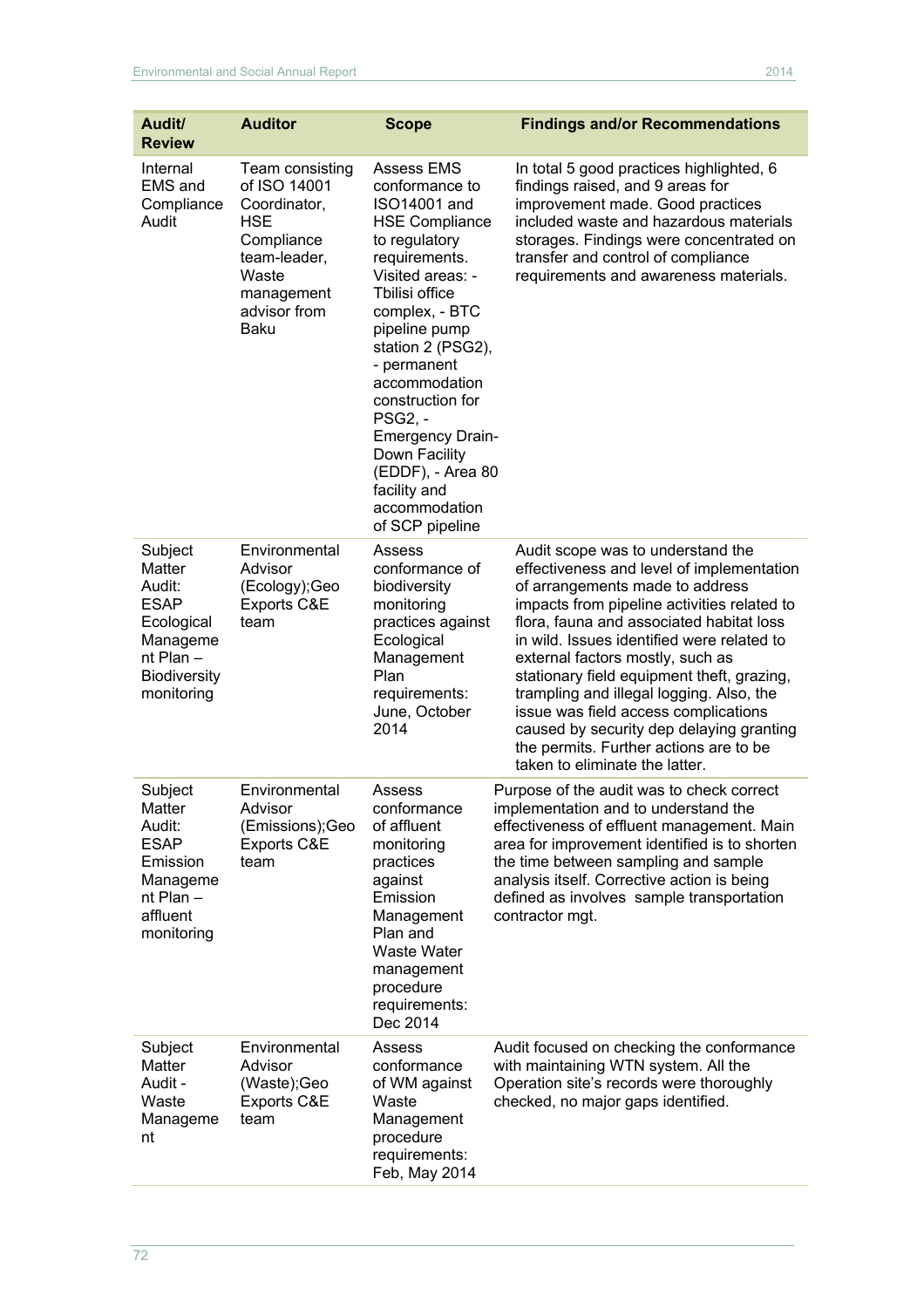

| Audit/<br><b>Review</b>                          | <b>Auditor</b>                                        | <b>Scope</b>                                                                                                 | <b>Findings and/or Recommendations</b>                                                                                                                                                                                         |
|--------------------------------------------------|-------------------------------------------------------|--------------------------------------------------------------------------------------------------------------|--------------------------------------------------------------------------------------------------------------------------------------------------------------------------------------------------------------------------------|
| Regular<br>Environme<br>ntal Site<br>Inspections | Environmental<br>Advisors, Geo<br>Exports C&E<br>team | Regular<br>Environmental<br>Inspections of<br><b>PSG1 &amp; 2:</b><br>EDDF, Area<br>80; Camps,<br>ROW, OSRBs | Regular environmental inspections were<br>carried out at all AGIs and camps<br>throughout 2014. Identified issues were<br>tracked through inspection checklists and,<br>where relevant, through Tr@ction, on<br>ongoing basis. |

| Contractor<br>Audit in<br>Employmen<br>t Practices<br>(Engineerin<br>g Service<br>LTD) | Georgia C&EA,<br>and HR | Assess<br>contractor's<br>compliance<br>with Company<br>Social<br>requirements<br>(employment /<br>recruitment/<br>working<br>conditions,<br>human rights,<br>fundamental<br>worker rights) | Recommendations about improving fairness<br>and transparency in recruitment, improving<br>contracts, elaborating<br>grievance<br>labour<br>mechanism, etc. were issued to contractor<br>and actions were agreed. |
|----------------------------------------------------------------------------------------|-------------------------|---------------------------------------------------------------------------------------------------------------------------------------------------------------------------------------------|------------------------------------------------------------------------------------------------------------------------------------------------------------------------------------------------------------------|

## **11.1.3 Turkey**

Internal monitoring takes place as required, on a daily basis or through theme audits and reviews. In some cases, the review might result in actions and recommendations for implementation.

The significant internal reviews conducted in Turkey during this reporting period are summarised in Table 11.3.

| <b>Audit/Review</b>                                                                                         | <b>Auditor</b> | <b>Auditee</b>                               | <b>Scope</b>                                                                                                 | <b>Findings and/or Recommendations</b>                                                                                                                                                                                                                                                                                                                                                                                                                              |
|-------------------------------------------------------------------------------------------------------------|----------------|----------------------------------------------|--------------------------------------------------------------------------------------------------------------|---------------------------------------------------------------------------------------------------------------------------------------------------------------------------------------------------------------------------------------------------------------------------------------------------------------------------------------------------------------------------------------------------------------------------------------------------------------------|
| Day to day<br>field inspection<br>(E&S<br>assurance)<br>and monitoring<br>οf<br>reinstatement<br>activities | BTC Co.        | Pipeline<br>repair<br>Contractor             | Monitoring of<br>reinstatement/<br>geo-hazard<br>works on an<br>on-going basis<br>by BTC<br>Env&CSR<br>teams | The pipeline repair contractor was<br>monitored by BTC Co.'s Site Staff on a<br>daily basis and Environment and CSR<br>teams on an on-going ad-hoc basis to<br>ensure conformance with ESIA and<br>ESAP requirements. One NCR (non-<br>conformance) was raised for a deviation<br>from an established arrangement (DVR)<br>related to the HSE requirements. The<br>corrective and preventive actions were<br>defined and agreed as per the Project<br>requirements. |
| Social<br>Compliance<br><b>Reviews</b>                                                                      | BTC Co.        | BIL and<br><b>BTC's Direct</b><br>Contractor | Social<br>Requirements                                                                                       | CSR team closely monitored the<br>relationship with communities around<br>the PTs and on the pipeline route<br>through direct site visits to villages<br>either with PCREs or with community<br>investment IPs.<br>CSR team held regular meetings with<br>BIL PCREs to monitor activities and                                                                                                                                                                       |

#### **Table 11.3: Summary of Internal Reviews/Audits 2014 (Turkey)**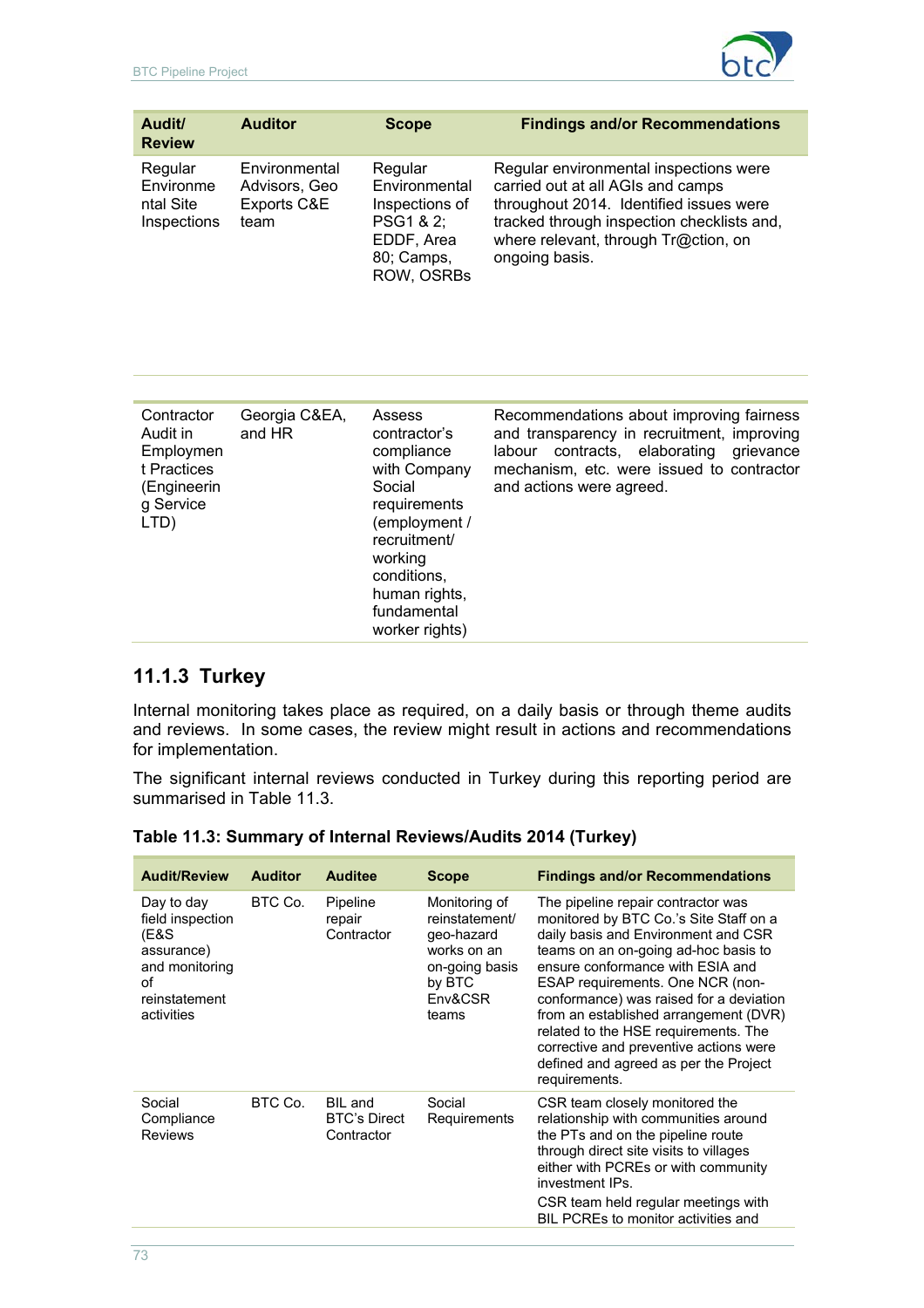| <b>Audit/Review</b>                                              | <b>Auditor</b>                            | <b>Auditee</b>                           | <b>Scope</b>                                         | <b>Findings and/or Recommendations</b>                                                                                                                                                                                                                                                                                                                                                                                                                                                                                                                                              |
|------------------------------------------------------------------|-------------------------------------------|------------------------------------------|------------------------------------------------------|-------------------------------------------------------------------------------------------------------------------------------------------------------------------------------------------------------------------------------------------------------------------------------------------------------------------------------------------------------------------------------------------------------------------------------------------------------------------------------------------------------------------------------------------------------------------------------------|
|                                                                  |                                           |                                          |                                                      | social requirements of the Operations<br>phase as well as conducting interviews<br>with BIL PCREs and various local<br>stakeholders during 2014. These M&E<br>activities mainly focused on complaint<br>management and land use violations.<br>Monthly social reports of BIL and BTC<br>Co.'s direct contractors served as a<br>strong indicator to monitor actions on<br>social requirements set in ESAP and<br>RAP.                                                                                                                                                               |
| On-going CDI<br>and EGED<br>Projects<br>Technical<br>Monitoring  | BTC Co.                                   | CDI and<br><b>EGED IPS</b><br>(grantees) | CDI and<br>EGED project<br>performance<br>indicators | In addition to monthly and quarterly<br>progress reports submitted by IPs, CSR<br>team and external consultants<br>conducted several site monitoring visits<br>to each CDI project in 2014. Team also<br>participated in several project events;<br>certification ceremonies, stakeholder<br>meetings as well as small support fund<br>evaluation committee meetings on site.<br>CSR team and Engineering Technical<br>Consultant monitored CFYGFM and<br>CEYDEM constructions regularly on the<br>field. CSR external consultants spent 96<br>days in 2014 on site for monitoring. |
| Pre-IEC Audit<br>and E&S<br>Compliance<br>Review<br>(Facilities) | BTC Co.<br>C&E and<br><b>CSR</b><br>Teams | <b>BIL</b>                               | Compliance<br>with ESAP and<br><b>ESIA</b>           | An internal environmental audit was<br>conducted for the BTC Operations in<br>Turkey which included documentation<br>review, site visits, followed by interviews<br>with BTC Co. BIL and contractor<br>personnel. CMT, IPTs, PTs 1, 3 and 4<br>were visited within the scope of the<br>Review.<br>In total, 6 Level-I non-conformances<br>were identified at IPT2, PT3 and PT4.<br>CSR team conducted documentation<br>review for PT3 as part of the pre-IEC<br>Audit in 2014.                                                                                                      |
| Pre-IEC Audit<br>and E&S<br>Compliance<br>Review<br>(RoW&Marine) | BTC Co.<br>C&E<br>Team                    | <b>BIL</b>                               | Compliance<br>with ESAP and<br><b>ESIA</b>           | An internal environmental audit was<br>conducted for the BTC Operations in<br>Turkey, which included documentation<br>review, site visits, followed by interviews<br>with BIL and contractor personnel.<br>During the environmental review no<br>new non-conformance was identified.<br>Actions for two Level II outstanding non-<br>conformances were observed to be not<br>completed.<br>CSR team conducted documentation<br>review for CMT and major RoW issues<br>as part of the pre-IEC Audit in 2014.                                                                         |
| Financial and<br>Contractual<br>Audits for CDI<br>and EGED       | BTC Co.                                   | CDI and<br><b>EGED IPS</b><br>(grantees) | Financial and<br>contractual<br>compliance to        | Detailed review of annual project<br>reports has been initiated by CSR team<br>to monitor both contractual and financial                                                                                                                                                                                                                                                                                                                                                                                                                                                            |
| projects                                                         |                                           |                                          | grant<br>agreements                                  | compliance. Financial and contractual<br>audits is planned to be conducted end<br>2015 for the close-out of the projects by<br>CSR, Finance, PSCM and Ethics &<br>Compliance team representatives.                                                                                                                                                                                                                                                                                                                                                                                  |
| <b>NRC HSE</b><br>Compliance                                     | BTC Co<br>C&E and                         | <b>NRC</b>                               | Compliance<br>with BTC Co.                           | There was no annual or follow-up audit<br>conducted in 2014. The findings and                                                                                                                                                                                                                                                                                                                                                                                                                                                                                                       |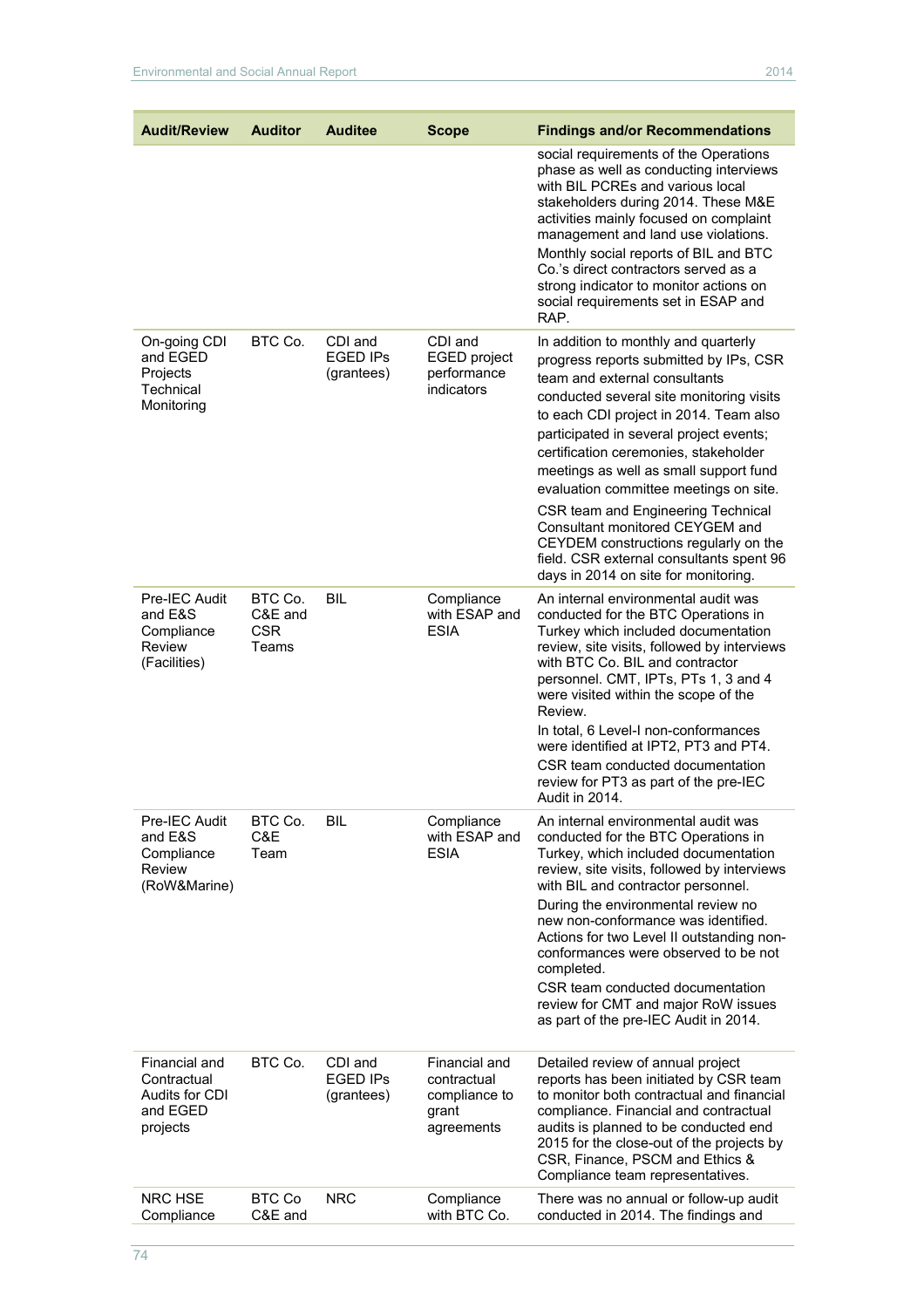

| <b>Audit/Review</b> | <b>Auditor</b> | <b>Auditee</b> | <b>Scope</b>                                                                              | <b>Findings and/or Recommendations</b>                                                                                                                                                                                                                           |
|---------------------|----------------|----------------|-------------------------------------------------------------------------------------------|------------------------------------------------------------------------------------------------------------------------------------------------------------------------------------------------------------------------------------------------------------------|
| Review              | H&S<br>Teams   |                | Statement Of<br>Environmental<br>&Social<br>Requirements<br>(BTC-SOR-<br>ESM-GEN-<br>001) | recommendations observed during the<br>previous year audit have been closed<br>as per the actions defined in the audit<br>report. The progress on the<br>environmental performance has been<br>followed through the monthly report<br>prepared and shared by NRC |
|                     |                |                |                                                                                           |                                                                                                                                                                                                                                                                  |

# **Table 11.4: Audits Conducted by BIL**

| <b>Audit/Review</b>                                                                        | <b>Auditee</b>                      | <b>Scope</b>                                      | <b>Findings and/or</b><br><b>Recommendations</b>                                                        |
|--------------------------------------------------------------------------------------------|-------------------------------------|---------------------------------------------------|---------------------------------------------------------------------------------------------------------|
| ISO 14001 Internal Audit<br>of BIL Facilities<br>(Integrated Audit with)<br>OHSAS and QMS) | <b>BIL AGIS</b>                     | Compliance with ISO<br>14001 EMS Standard         | No major findings observed.<br>Findings evaluated and<br>PCARs were initiated by BIL<br>as appropriate. |
| Environmental<br>Compliance Audits of BIL<br><b>Facilities</b>                             | <b>BIL AGIS</b>                     | Compliance with<br>national legal<br>requirements | No major findings observed.                                                                             |
| Environmental<br>Compliance Audit of Third<br><b>Party Waste Facilities</b>                | Adana Municipality<br>Landfill Site | Compliance with BIL<br><b>EMS</b>                 | No major findings observed.                                                                             |
| <b>Environmental</b><br>Compliance Audit of Third<br><b>Party Waste Facilities</b>         | Yılka Recycling<br>Facility         | Compliance with BIL<br><b>EMS</b>                 | No major findings observed.                                                                             |
| <b>Environmental</b><br>Compliance Audit of Third<br>Party Waste Facilities                | Akdösan Recycling<br>Facility       | Compliance with BIL<br><b>EMS</b>                 | No major findings observed.                                                                             |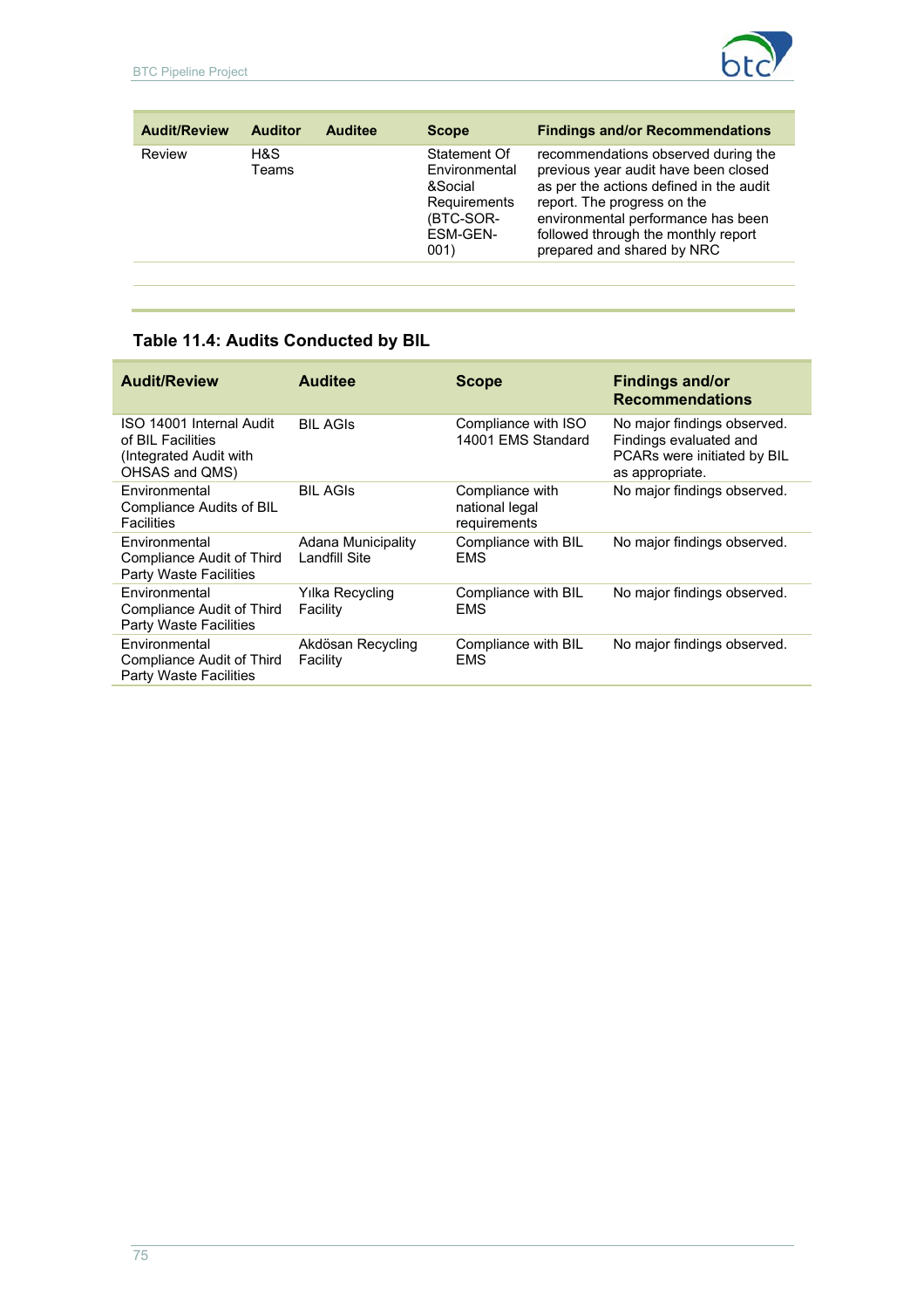## **11.2 EXTERNAL REVIEWS**

## **11.2.1 ISO 14001 Re-certification**

BP continues to maintain ISO 14001 certification from Intertek for all of its operations in Azerbaijan and Georgia.

The Azerbaijani section of the pipeline did not have an external ISO 14001 audit in 2014. Two actions that were raised as a follow-up to the 2013 external surveillance audit observations were completed in 2014.

The Georgian section of BTC and SCP pipelines hosted an external ISO 14001 surveillance audit in November 2014, with visits to Tbilisi main office, BTC PSG2 pump station, SCP Area 80, and Emergency Drain Down Facility (EDDF). The Audit did not reveal any non-confomity to the ISO 14001 standard. Three opportunities for improvements related to Control of Work were raised. The report highlighted the Emergency Response documentation and tests, Environmental monitoring processes and records, and the 2014 Internal audit findings as being strong aspects of the Environmental Management System.

In Turkey, BIL obtained ISO 14001 certification in 2008 from BSI. Surveillance/Recertification audits have been carried out by BSI since then. The last audit was conducted in November 2014 at CMT, IPT2 and PTs 1 and 2. No major findings were observed. In the scope of the environmental legislation, provincial directorates conduct integrated audits together with the MoEU.

There were two integrated audits conducted at PT1 and IPT2 in June 2014. No major findings were observed.

### **11.2.2 Independent Environmental Consultants (IEC)**

Between 21 September and 3 October 2014, the IEC conducted their sixteenth postfinancial close visit to the AGT region to monitor compliance with BTC Pipeline Project E&S commitments.16 The following text has been extracted from the Executive Summary of that report.

"This site visit represented the eight IEC operations audit, which is an annual verification process and is a continuation of an ongoing monitoring process initiated during the construction phase. The operations audits focus on the Operations team and ongoing operations activities. The reference documents for the operations audits are the Operations ESAP and relevant management plans.

This was the second site visit (since February 2004) where no non-compliances with Project commitments were identified. The main non-compliance with Project commitments identified over the past 2 years has been the lack of construction of a slops treatment facility at the CMT where the Turkish Ministry of the Environment has fined the Project in 2011 and 2012 for not undertaking this work. The facility is now completed and as a result the IESC has deemed the issue to be closed".

### **11.2.3 Azerbaijan**

The Project focus on Health and Safety has resulted in continuous improvements noted in Azerbaijan, with an overall reduction in serious vehicle incidents (a focus area for the project) reported for 2013 and 2014. The project regularly carries out emergency exercises, with effective close-out and lessons learnt implemented as necessary.

l

<sup>&</sup>lt;sup>16</sup> Report of the post-financial close independent environmental consultant Baku-Tbilisi-Ceyhan pipeline project fifteenth site visit, September 2013- Executive Summary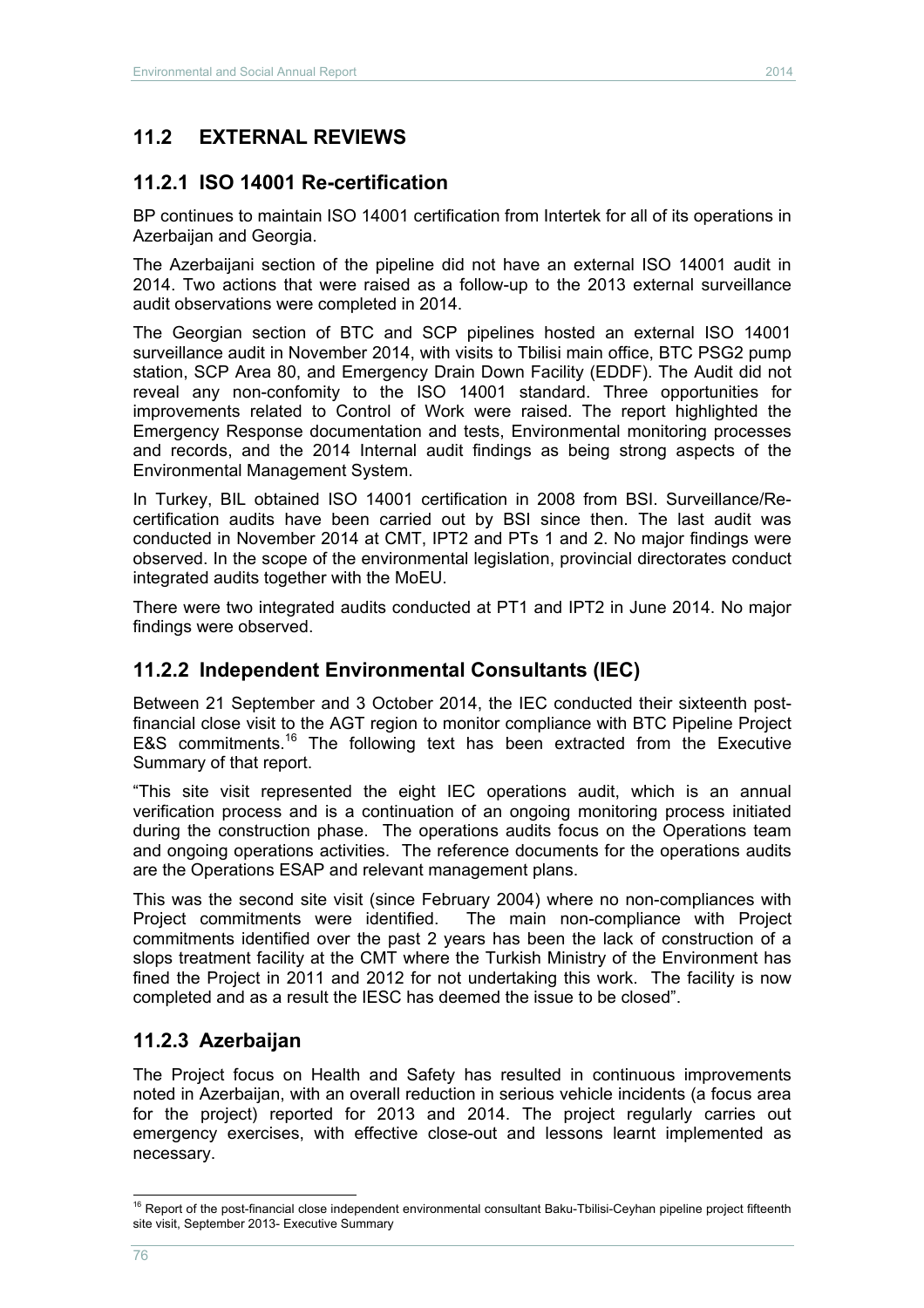

Wastewater discharge exceedances over the past several years led to the Project investigating the potential exceedance sources. At PSA2 the outcome of the investigations has resulted in the development of a range of reduction and mitigation measures, including a potential disconnection of the Retention Pond discharge line from the RBC wastewater treatment unit's discharge line, the apparent source of Total Coliforms from the Retention Pond discharge. Additionally, considering pigeons as apparent source of Total Coliforms, a trial project for pigeon control at IPA1 was framed.

There has also been an optimisation of sampling programs to increase accuracy of monitoring at the monitoring points. Once handover of PSA2 environmental laboratory to certified laboratory service provider (Azecolab) is completed, it is expected to result in significant cost savings. BTC Azerbaijan demonstrated considerable effort to ensure appropriate pipeline route reinstatement and prevent erosion, in particular at sensitive river crossings. Overall, vegetation cover along the pipelines continues to improve, while problem areas stay as the previous years (Gobustan Desert Area). While the reinstatement situation is essentially unchanged in the Gobustan area the project has reported some success from discussion with the Export Piplines Protection Department (EPPD), resulting in a reduction of EPPD driving patrols on the running track along some of the pipeline sections. The project is continuing with the reinstatement program. Regarding biodiversity, the scope of *Iris acutiloba* program has been modified since the first program was approved by the IEC in 2011. During the visit IEC approved a modification to the offset approved in 2011, involving the planting of Red Book listed trees at PSA2 and IPA1 on the condition that it will be implemented in the near future. Otherwise, it will be necessary to assign a non-compliance. The project has shared the recently approved SoW with IEC. The project will commence in November 2014.

## **11.2.4 Georgia**

No non-compliances were identified during the IEC's 16<sup>th</sup> post-financial monitoring visit. The result of having a zero NCs during last four audits is to be considered as an outstanding outcome.

## **11.2.5 Turkey**

The main development over the last year of BTC Project operations in Turkey is the completion of construction works in September 2014 of the Slops and Bilge Water Reception and Treatment Facility at the CMT, also known as the MARPOL Facility.

The Project was previously fined on two occasions by the Turkish Ministry of Environment and Urbanization (MoEU) for not building this facility, and expects to receive government approval of the MARPOL Facility in October/November 2014 and will operate under a temporary permit for about a one year verification period prior to receiving the Environmental License.

Regarding RoW management, erosion control areas and pipeline sections that have required major geotechnical stabilization efforts (including rerouting at KP383 and KP1007, and erosion control measures and reinstatement activities at KPs 983, 362 and 387) are well managed and regularly patrolled. Pipeline rerouting was completed at KP383 in 2013, and ongoing stability and revegetation efforts over the last 12 months appear to be successful with no stability issues reported and initial revegetation evident. Rerouting currently being undertaken at KP1007 is progressing well with HSE aspects noted to be managed effectively at the reroute area and within the site camp. Rerouting construction activities at KP1007 are expected to be complete by the end of 2014.

Ecological monitoring along the pipeline is ongoing with the Project reporting an overall general improvement both regarding vegetation coverage and diversity, which is supported by IEC observations in the field.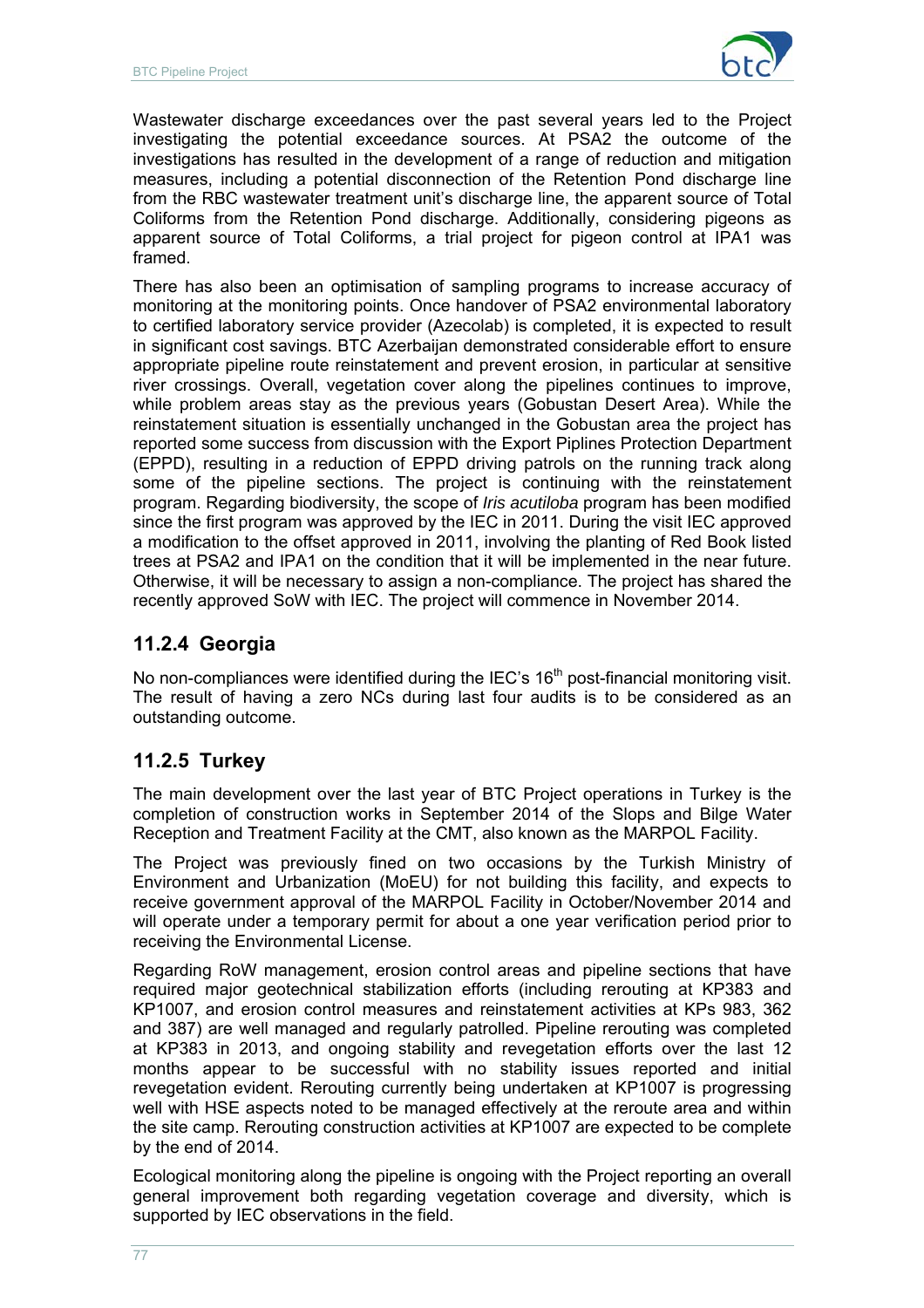Regarding pollution prevention, wastewater treatment systems continue to improve, with almost all monthly discharge monitoring results of waste water treatment plants (WWTPs) and oil water separators (OWSs) within limits. The Project has identified a series of actions, and responded to IEC recommendations, through various MoCs (including process changes and purchasing additional equipment), with the objective of enhancing the existing waste water management systems, and improving processes to effectively target and reduce the level of off spec effluent across Project facilities. The CWAAs continue to be well managed, with the IEC noting that the CWAA visited at the CMT serves as a model for effective waste management. Some minor recommendations for improvement were made to Project management regarding pollution prevention during the site visit.

The ongoing Project focus on Health and Safety awareness is evident, with the continued use of the Behaviour Observation Safety System (BOSS) to track and analyse incidents, and identify where additional H&S efforts are needed. The Project reports a reduction of year on year incidents and has planned/implemented a series of actions to further minimise risks.

Turkey is the only country where social teams are dedicated exclusively to the BTC Project. In general, the overall social performance continues to be good, with an emphasis on maintaining community relations and a focus on closing out remaining complaints and increasing land users' awareness of land use restrictions on the RoW throughout 2014. A recommendation was again made by the IEC for BIL to update and publish their Social Management Plans, which is reportedly planned for late 2014. The Sustainable Development Initiative (SDI) is still in place and has now passed a critical juncture in the Project initiative (more than 10 years). The Project would benefit from an outcomes analysis as to the success of the social program and issues implemented. Tables of recommendations and actions taken are provided in Appendix 2".

## **11.2.6 Social and Resettlement Action Plan Panel**

The SRAP Panel report on Turkey has not been submitted despite several inquiries to the Panel.

The results of the SRAP monitoring actions closure from previous visits are provided in Appendix 4.

Tables of recommendations are also provided in Appendix 4.

## **11.2.7 Polaris**

Polaris Applied Sciences Inc. conducted OSR readiness assurance review for the BTC Pipeline Project in Turkey in May 2013. BIL then prepared a list of 49 actions that included operational, contractual, government and management issues that addressed the gaps to be closed by BIL and BTC.

Thirty actions/recommendations have been closed as of the end of 2014. Other items are scheduled to be closed in 2015 and 2016.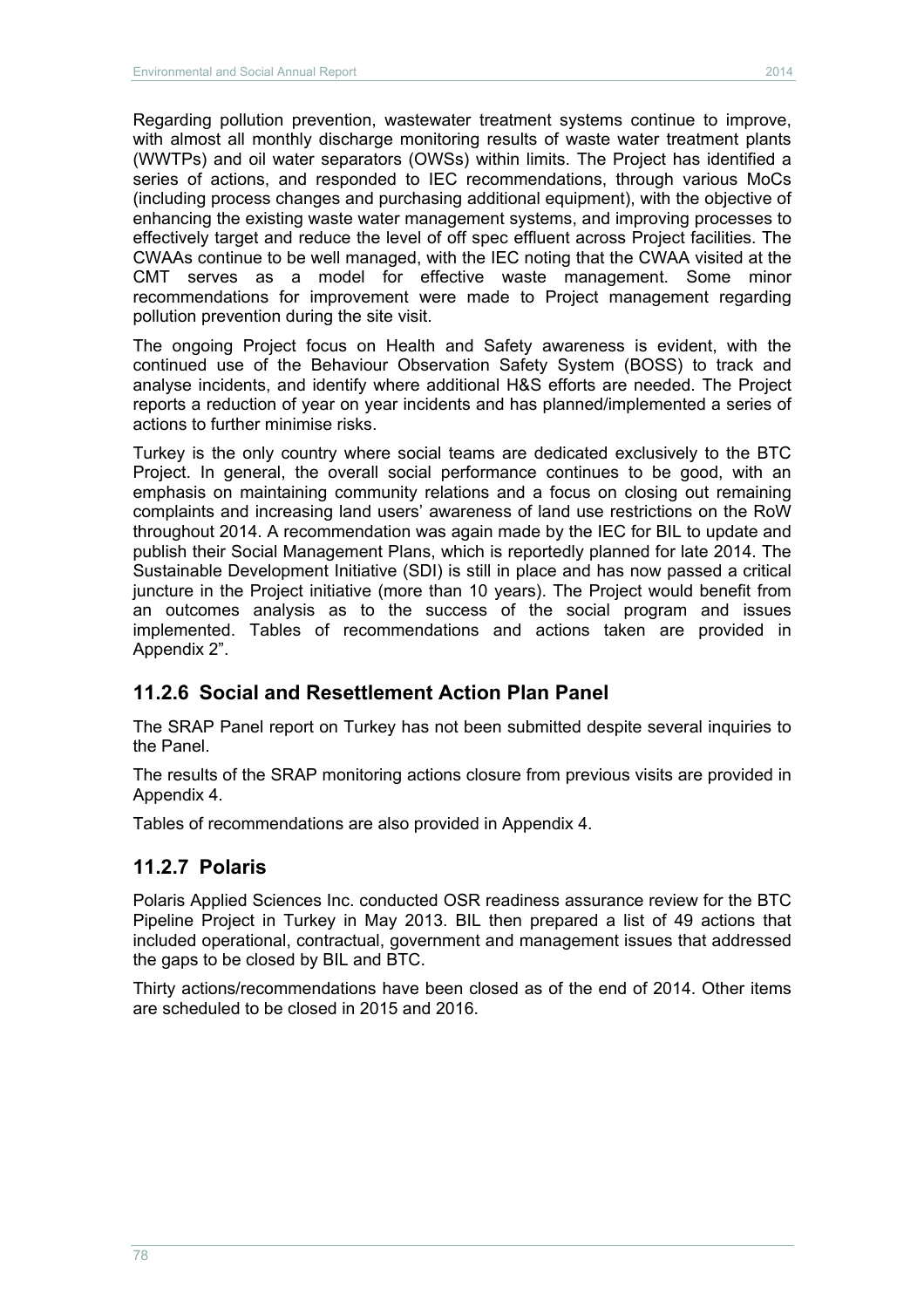

# **11.2.8 Turkey External Reviews/Audits**

A summary of audits conducted in Turkey by external parties is provided in Table 11.5.

| Audit/<br><b>Review</b>                                            | <b>Auditor</b>                                       | <b>Auditee</b>                    | <b>Scope</b>                                                                 | <b>Findings and/or</b><br><b>Recommendations</b>                                                                                                                                                                       |
|--------------------------------------------------------------------|------------------------------------------------------|-----------------------------------|------------------------------------------------------------------------------|------------------------------------------------------------------------------------------------------------------------------------------------------------------------------------------------------------------------|
| <b>ISO 14001</b><br>Surveillance<br>Audits of<br><b>Facilities</b> | <b>BSI</b><br>(certification<br>body)                | BIL (PT1,<br>IPT2, PT2,<br>CMT)   | Compliance<br>with ISO 14001<br><b>EMS Standard</b>                          | No major findings observed.<br>Findings evaluated and PCARs<br>were initiated by BIL as<br>appropriate.                                                                                                                |
| Integrated<br>Audit of Legal<br>Authorities                        | Ardahan<br>MoEU                                      | PT <sub>1</sub>                   | Compliance<br>with national<br>legal<br>requirements                         | No major findings observed.                                                                                                                                                                                            |
| Integrated<br>Audit of Legal<br>Authorities                        | Kars MoEU                                            | IPT <sub>2</sub>                  | Compliance<br>with national<br>legal<br>requirements                         | No major findings observed.                                                                                                                                                                                            |
| Ship Waste<br>Reception<br><b>Facility Audit</b><br>by MoEU        | Adana<br>Provincial<br>Directorate<br>of MoEU        | <b>CMT</b>                        | <b>MARPOL</b><br>Facility<br>compliance with<br>national<br>regulation       | One finding noted that the existing<br>vacuum truck for waste oil, sludge<br>and bilge water to be modified or<br>to be replaced with a new one<br>which has three compartments in<br>its tank.                        |
| Employment<br>Standards<br>Review -<br>Follow-up                   | Rina<br>Denizcilik ve<br>Belgelendir<br>me Ltd. Sti. | BIL and BTC<br>Co.<br>Contractors | Compliance<br>with<br>employment<br>standards<br>commitments                 | BIL and BTC Co. high<br>management held a detailed<br>session to assess findings and<br>recommendations. BTC CSR and<br>BIL PCR teams have been<br>following up the performance<br>against the agreed actions in 2014. |
| Social<br>Compliance<br>Review-<br>Follow-up                       | Ankara<br>University                                 | BIL and BTC<br>Co.<br>Contractors | Social<br>Assurance, Risk<br>Assessment.<br>Employment<br>and Land<br>Review | Remediation work scope has been<br>prioritized in 2014 and submitted<br>for approval.                                                                                                                                  |

## **Table 11.5: Audits Conducted by External Parties**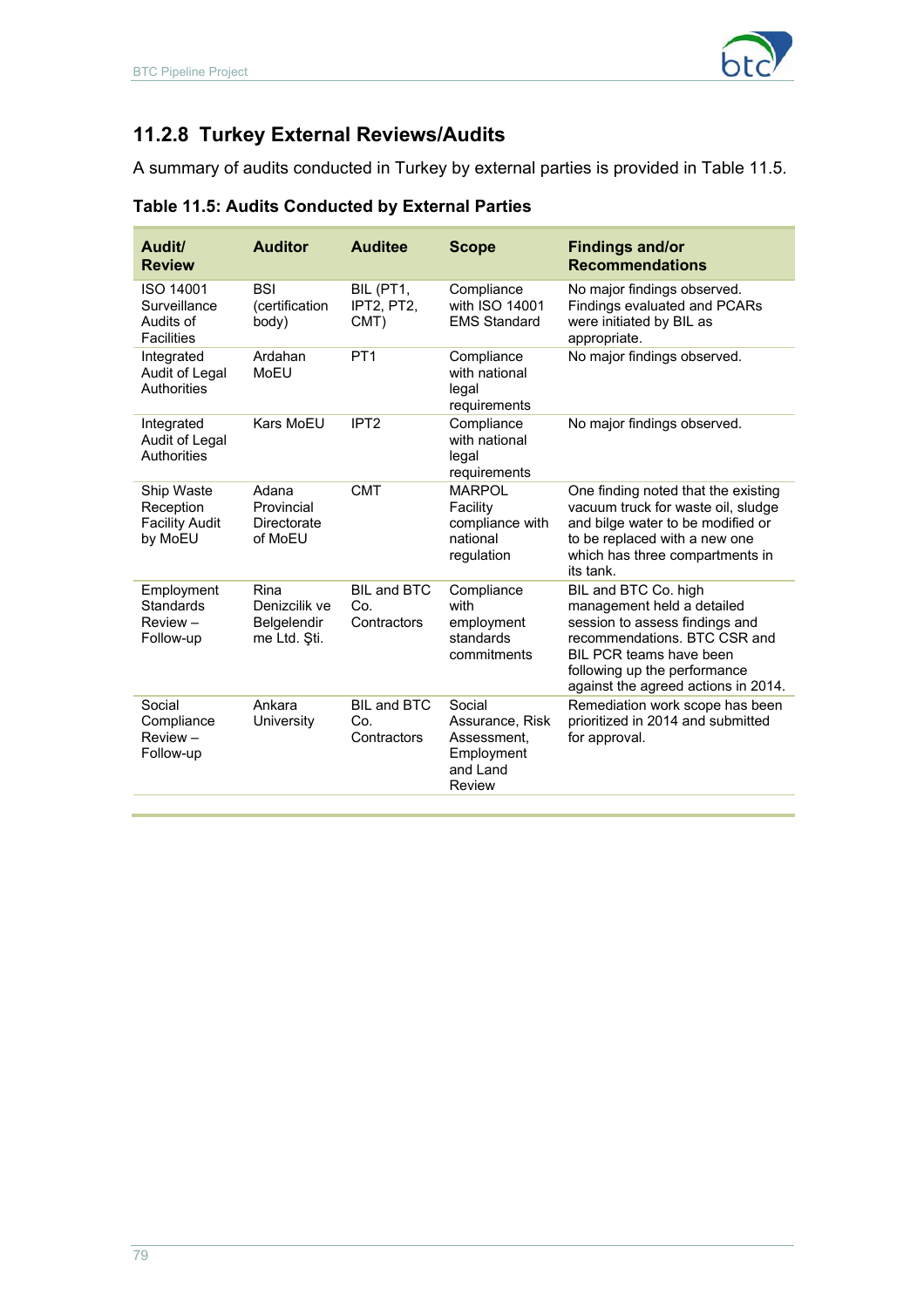# **APPENDICES**

- Appendix 1 Outline of Annual Reports
- Appendix 2 Close-out Status of Actions related to Non-compliances raised through IEC Monitoring
- Appendix 3 Environmental Monitoring Results
- Appendix 4 Status of Recommendations raised through SRAP Monitoring
- Case Study 1 Enhancing Oil Spill Preparedness and Response Capability in **Azerbaijan**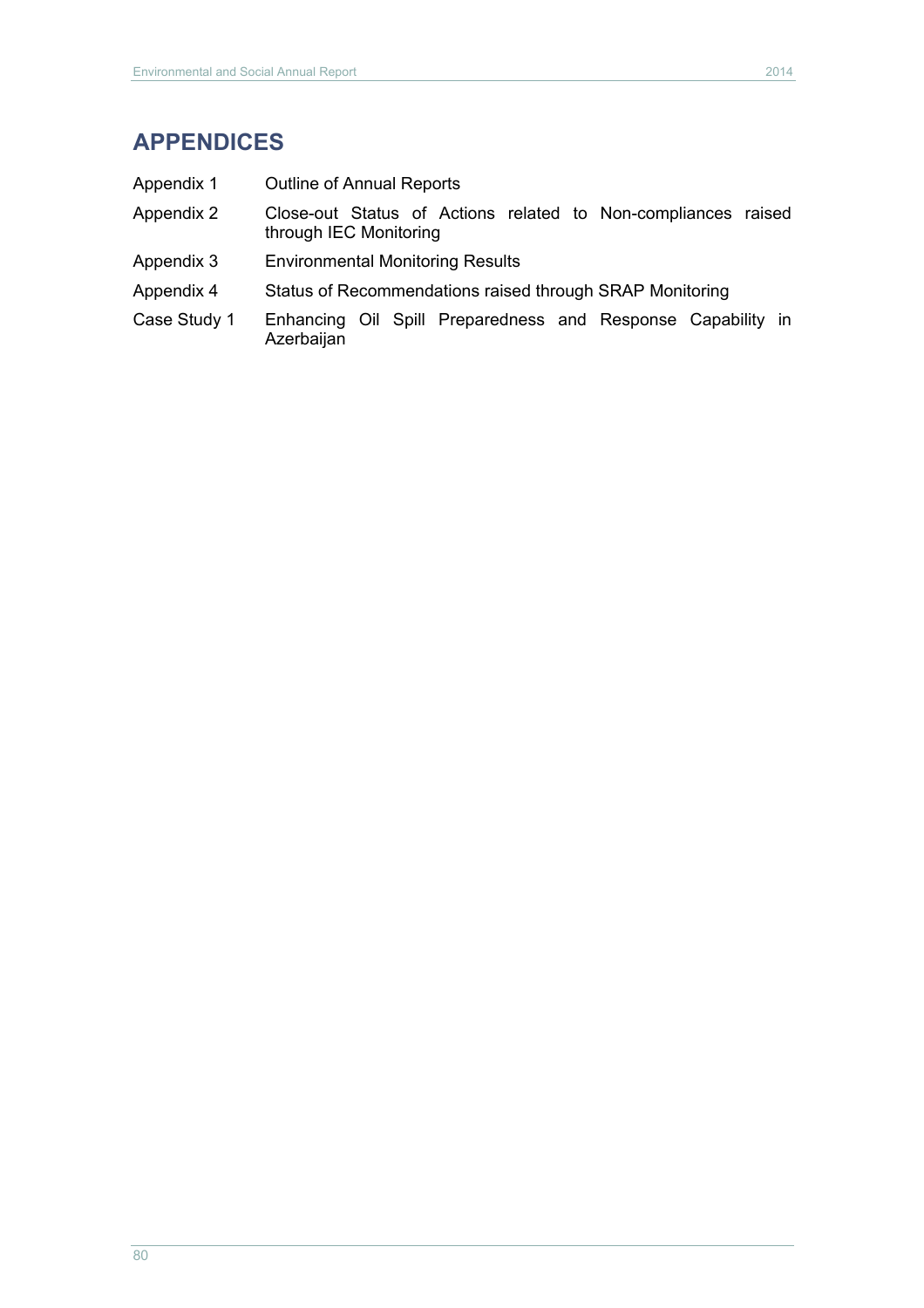

## **APPENDIX 1 – OUTLINE OF ANNUAL REPORTS**

## **ANNEX J OF THE CONSTRUCTION ESAP – OUTLINE OF PROJECT ENVIRONMENTAL AND SOCIAL ANNUAL REPORT17**

Each E&S Annual Report will address each of the topics listed below for BTC activities conducted in Azerbaijan, Georgia and Turkey.

 **EXECUTIVE SUMMARY** 

#### **1 INTRODUCTION**

- **2 ESIAS/EIA AND PERMITTING**
- 2.1 SUMMARY OF ANY MATERIAL MODIFICATIONS TO THE AZERBAIJANI, GEORGIAN AND TURKISH ESIAS DURING THE YEAR.
- 2.2 SUMMARY OF MATERIAL PERMITS ISSUED DURING THE YEAR AND ANY APPLICABLE CONDITIONS.
- 2.3 UPDATE ON STATUS OF PROJECT STATE SPECIFIC REQUIREMENTS FOR FURTHER WORK UNDER THE ESIAS OR PERMITS.
- 2.4 OTHER STUDIES
- 3 **CHANGES**
- 3.1 DESCRIPTION OF ANY CHANGES TO AN ESIA DURING THE PERIOD TO REFLECT A CLASS I, II OR III CHANGE.
- 3.2 SUMMARY OF THE TYPE OF CLASS I CHANGES IMPLEMENTED DURING THE PERIOD, OR A CONFIRMATION OF NO SUCH CHANGE.
- 3.3 LIST OF ALL CLASS II CHANGES NOTIFIED DURING THE PERIOD, OR CONFIRMATION OF NO SUCH **CHANGES**
- 3.4 SUMMARY OF ALL CLASS III CHANGES DURING THE PERIOD, OR CONFIRMATION OF NO SUCH **CHANGES**
- 3.5 UPDATE ON CONSTRUCTION STATUS IN A CHANGE AREA INCLUDING DESCRIPTION OF ANY IMPACTS OR MITIGATION MEASURES.
- 3.6 DESCRIPTION OF ANY MATERIAL AMENDMENT, SUPPLEMENT, REPLACEMENT OR MATERIAL MODIFICATION TO AN ESIA, THIS ESAP, THE RAP, THE ESMS, OR ANY OSRP.
- 4 **COMPLIANCE WITH ENVIRONMENTAL STANDARDS AND APPLICABLE ENVIRONMENTAL LAW**
- 4.1 SUMMARY OF ANY NOTICES OF NON-COMPLIANCE, REMEDIAL ACTION, ANY FINES OR PENALTIES PAID AND FINAL DISPOSITION OF ANY REGULATORY PROCEEDINGS.
- 4.2 SUMMARY OF AIR EMISSIONS.
- 4.3 SUMMARY OF ENVIRONMENTAL DISCHARGES.
- 4.4 STATEMENT INDICATING WHETHER BTC AND ITS AGENTS HAVE COMPLIED IN THE DEVELOPMENT, CONSTRUCTION AND OPERATION OF THE BTC PROJECT WITH THIS ESAP, APPLICABLE ENVIRONMENTAL LAWS AND APPLICABLE LENDER ENVIRONMENTAL AND SOCIAL POLICIES AND GUIDELINES IN ALL MATERIAL RESPECTS AND SUMMARY OF ANY (I) MATERIAL NON-COMPLIANCE AND THE STEPS BEING TAKEN TO REMEDY IT AND (II) MATERIAL MODIFICATIONS OF ESIAS, PLANS OR PROGRAMMES MATERIALLY IN CONTRAVENTION OF THE OPERATIONAL POLICIES AND DIRECTIVES LISTED IN THIS ESAP.
- 4.5 UPDATE ON SIGNIFICANT CHANGES IN APPLICABLE LAW, IF ANY.
- 5 **OIL SPILL RESPONSE**
- 5.1 SUMMARY OF OSRPS COMPLETED, UPDATED OR AMENDED DURING YEAR (AS DESCRIBED IN THIS ESAP)
- 5.2 SPILL SUMMARIES (AZERBAIJAN, GEORGIA AND TURKEY).
- 5.3 SPILL RESPONSE AND REMEDIATION SUMMARIES.
- 5.4 SUMMARY OF MATERIAL MODIFICATIONS TO THE OSRPS DESCRIBED IN THIS ESAP.
- 6 **CIP AND EIP PROGRAMMING**
- 6.1 SUMMARY OF PROGRAMMING FOR THE PAST YEAR.
- 6.1 COMPARISON OF ACTUAL TOTAL EXPENDITURES AND BUDGETED TOTAL EXPENDITURES.<br>6.3 DESCRIPTION OF EXPECTED BUDGET AND PROGRAMMING FOR THE COMING YEAR.
- DESCRIPTION OF EXPECTED BUDGET AND PROGRAMMING FOR THE COMING YEAR.
- **7 ENVIRONMENTAL AND SOCIAL MONITORING PROGRAMME**
- 7.1 SUMMARY OF ESMS MONITORING COMMITMENTS COMPLETED DURING THE YEAR, INCLUDING SUMMARY OF RESULTS, COMPARISON OF ENVIRONMENTAL PERFORMANCE TO APPLICABLE ENVIRONMENTAL STANDARDS AND SUMMARY OF PERFORMANCE AGAINST KPIS.
- 7.2 SUMMARY OF ENVIRONMENTAL AND SOCIAL TRAINING.

#### **8 PROJECT COMMUNICATION**

- 8.1 UPDATE OF ONGOING COMMUNICATION WITH EXTERNAL STAKEHOLDERS.
- 8.2 UPDATE OF COMMUNITY LIAISON ACTIVITIES.
- **9 LAND ACQUSITOIN AND SUMMARY OF RESULTS OF RAP MONITORING**
- **10 SUMMARY OF KEY HEALTH AND SAFETY STATISTICS**
- 10.1 DAYS AWAY FROM WORK CASES.
- 10.2 INJURIES.
- 10.3 FATALITIES.
- **11 AUDITS**
- 11.1 SUMMARY OF THE RESULTS OF BTC AND BOTAŞ' INTERNAL ENVIRONMENTAL AND SOCIAL AUDIT PROGRAMMES.

l

<sup>&</sup>lt;sup>17</sup> Following completion of construction, the Annual Report will not cover items that are relevant only to construction. In addition, if matters are covered in the Operations ESAP that are not reflected in the contents for the Annual Report, this Annex will be amended as appropriate to cover these matters.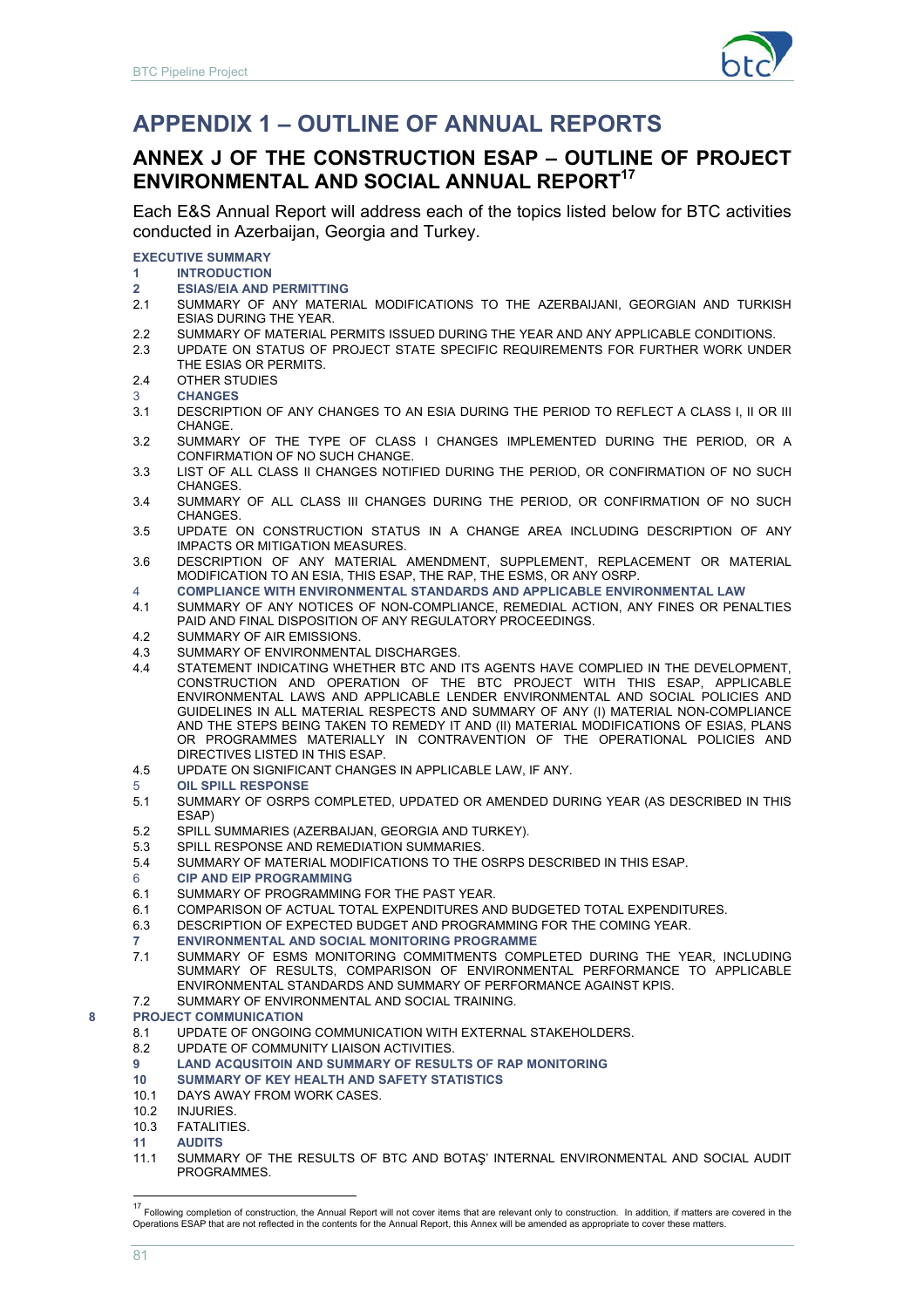## **ANNEX H OF THE OPERATIONS ESAP – OUTLINE OF PROJECT ENVIRONMENTAL AND SOCIAL ANNUAL REPORT**

Each E&S Annual Report will address each of the topics listed below for BTC activities conducted in Azerbaijan, Georgia and Turkey.

- **1 EXECUTIVE SUMMARY/INTRODUCTION**
- **2 ESIAs/EIA AND PERMITTING**
- 2.1 SUMMARY OF ANY MATERIAL MODIFICATIONS TO THE AZERBAIJANI, GEORGIAN AND TURKISH ESIAS DURING THE YEAR.
- 2.2 SUMMARY OF MATERIAL PERMITS ISSUED DURING THE YEAR AND ANY APPLICABLE CONDITIONS.
- 2.3 UPDATE ON STATUS OF PROJECT STATE SPECIFIC REQUIREMENTS FOR FURTHER WORK UNDER THE ESIAS OR PERMITS.
- **3 CHANGES**
- 3.1 DESCRIPTION OF ANY CHANGES TO AN ESIA DURING THE PERIOD TO REFLECT A CLASS I, II OR III **CHANGE**
- 3.2 SUMMARY OF THE TYPE OF CLASS I CHANGES IMPLEMENTED DURING THE PERIOD, OR A CONFIRMATION OF NO SUCH CHANGE.
- 3.3 LIST OF ALL CLASS II CHANGES NOTIFIED DURING THE PERIOD, OR CONFIRMATION OF NO SUCH **CHANGES**
- 3.4 SUMMARY OF ALL CLASS III CHANGES DURING THE PERIOD, OR CONFIRMATION OF NO SUCH CHANGES.
- 3.5 DESCRIPTION OF ANY MATERIAL AMENDMENT, SUPPLEMENT, REPLACEMENT OR MATERIAL MODIFICATION TO AN ESIA, THIS ESAP, THE RAP, THE ESMS, OR ANY OSRP.
- **4 COMPLIANCE WITH ENVIRONMENTAL STANDARDS AND APPLICABLE ENVIRONMENTAL LAW**
- 4.1 SUMMARY OF ANY NOTICES OF NON-COMPLIANCE, REMEDIAL ACTION, ANY FINES OR PENALTIES PAID AND FINAL DISPOSITION OF ANY REGULATORY PROCEEDINGS.
- 4.2 SUMMARY OF AIR EMISSIONS.
- 4.3 SUMMARY OF ENVIRONMENTAL DISCHARGES.
- 4.4 STATEMENT INDICATING WHETHER BTC AND ITS AGENTS HAVE COMPLIED IN THE DEVELOPMENT, CONSTRUCTION AND OPERATION OF THE BTC PROJECT WITH THIS ESAP, APPLICABLE ENVIRONMENTAL LAWS AND APPLICABLE LENDER ENVIRONMENTAL AND SOCIAL POLICIES AND GUIDELINES IN ALL MATERIAL RESPECTS AND SUMMARY OF ANY (I) MATERIAL NON-COMPLIANCE AND THE STEPS BEING TAKEN TO REMEDY IT AND (II) MATERIAL MODIFICATIONS OF ESIAS, PLANS OR PROGRAMMES MATERIALLY IN CONTRAVENTION OF THE OPERATIONAL POLICIES AND DIRECTIVES LISTED IN THIS ESAP.
- 4.5 UPDATE ON SIGNIFICANT CHANGES IN APPLICABLE LAW, IF ANY.
- **5 OIL SPILL RESPONSE**
- 5.1 SUMMARY OF OSRPS COMPLETED, UPDATED OR AMENDED DURING YEAR (AS DESCRIBED IN THIS ESAP).
- 5.2 SPILL SUMMARIES (AZERBAIJAN, GEORGIA AND TURKEY).
- 5.3 SPILL RESPONSE AND REMEDIATION SUMMARIES.
- 5.4 SUMMARY OF MATERIAL MODIFICATIONS TO THE OSRPS DESCRIBED IN THIS ESAP.

#### **6 ADDITIONALITY PROGRAMMING**

- 6.1 SUMMARY OF PROGRAMMING FOR THE PAST YEAR.
- 6.2 COMPARISON OF ACTUAL TOTAL EXPENDITURES AND BUDGETED TOTAL EXPENDITURES.
- 6.3 DESCRIPTION OF EXPECTED BUDGET AND PROGRAMMING FOR THE COMING YEAR.
- **7 ENVIRONMENTAL AND SOCIAL MONITORING PROGRAMME**
- 7.1 SUMMARY OF ESMS MONITORING COMMITMENTS COMPLETED DURING THE YEAR, INCLUDING SUMMARY OF RESULTS, COMPARISON OF ENVIRONMENTAL PERFORMANCE TO APPLICABLE ENVIRONMENTAL STANDARDS AND SUMMARY OF PERFORMANCE AGAINST KPIS.
- 7.2 SUMMARY OF ENVIRONMENTAL AND SOCIAL TRAINING.
- **8 PROJECT COMMUNICATION**
- 8.1 UPDATE OF ONGOING COMMUNICATION WITH EXTERNAL STAKEHOLDERS.
- 8.2 UPDATE OF COMMUNITY LIAISON ACTIVITIES.
- **9 SUMMARY OF RESULTS OF RAP MONITORING (AS APPLICABLE)**
- **10 SUMMARY OF KEY HEALTH AND SAFETY STATISTICS**
- 10.1 DAYS AWAY FROM WORK CASES.
- 10.2 INJURIES.
- 10.3 FATALITIES.
- **11 AUDITS**
- 11.1 SUMMARY OF THE RESULTS OF BTC AND BIL'S INTERNAL ENVIRONMENTAL AND SOCIAL AUDIT **PROGRAMMES**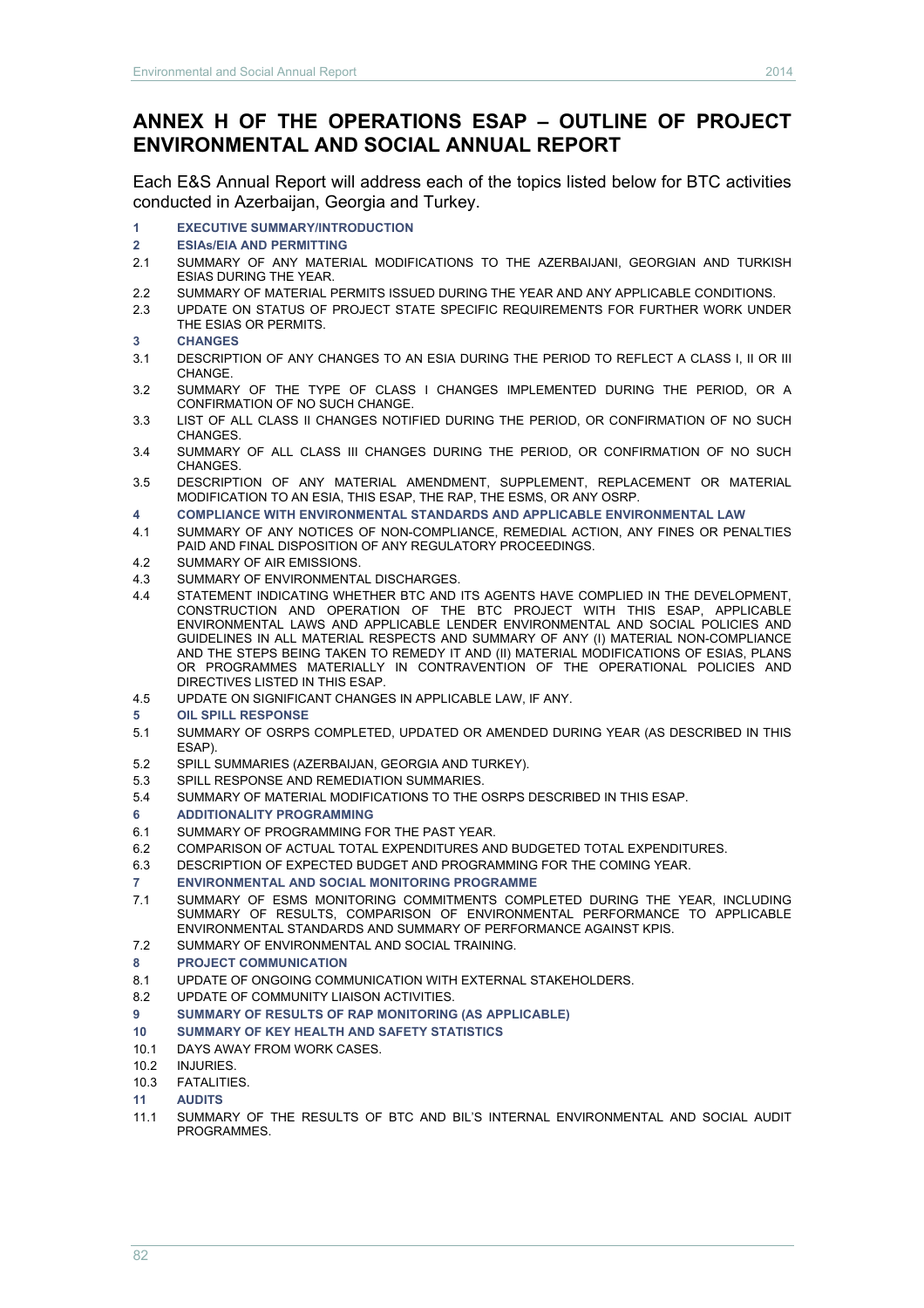

## **APPENDIX 2: CLOSE-OUT STATUS OF ACTIONS RELATED TO NON-COMPLIANCES RAISED THROUGH IEC MONITORING**

Appendix 2 contains BTC's responses and progress towards implementing and effectively closing out the non-compliances raised by the IEC. Items that remain open are reported in E&S Annual Reports until they have been closed. Items that have been closed do not appear in subsequent reports. In adopting this approach, the BTC Pipeline Project aims to provide transparency and assurance that measures are being taken to ensure follow-up and close-out of all actions to address non-compliances.

### **APPENDIX 2A – AZERBAIJAN ACTION STATUS AGAINST AUDIT NON-COMPLIANCES AND RECOMMENDATIONS**

There were no non-compliances identified by the IEC audit in 2014.

### **APPENDIX 2B – GEORGIA ACTION STATUS AGAINST AUDIT NON-COMPLIANCES AND RECOMMENDATIONS**

There were no non-compliances identified by the IEC audit in 2014.

## **APPENDIX 2C – TURKEY ACTION STATUS AGAINST AUDIT NON-COMPLIANCES AND RECOMMENDATIONS**

| Ref.<br>No. | finding                     | Date of Category                               | <b>Description of Finding</b> | Level of<br>Non-<br><b>Compliance</b> | <b>Recommendation for</b><br><b>Improvement</b>                                                                                                                                                                                                               | <b>Action Taken</b>                                                                                                                                                       | <b>Responsible Target Date</b><br><b>Party</b> |                                                                     | <b>Closure</b><br><b>Status</b> |
|-------------|-----------------------------|------------------------------------------------|-------------------------------|---------------------------------------|---------------------------------------------------------------------------------------------------------------------------------------------------------------------------------------------------------------------------------------------------------------|---------------------------------------------------------------------------------------------------------------------------------------------------------------------------|------------------------------------------------|---------------------------------------------------------------------|---------------------------------|
| 4.3.2       | Sep<br>2014                 | Non-<br>Hazardous<br>and<br>Hazardous<br>Waste |                               | Rec.                                  | The Project should ensure that BTC Co will evaluate<br>the MARPOL facility liquids at together with BIL whether<br>the CMT CWAA are stored in a existing chemical storage<br>separate storage area from the area will be sufficient after<br>hazardous waste. | use of bulk of chemicals as<br>part of MARPOL facility start-<br>up.                                                                                                      | BTC Co.                                        | 31.12.2015                                                          | <b>OPEN</b>                     |
| 4.3.2       | Sep<br>2014                 | Non-<br>Hazardous<br>and<br>Hazardous<br>Waste |                               | Rec.                                  | The CWAA at PT3 needs to be Option of a potential new<br>maintained to ensure that the<br>ageing facility remains<br>functional. The option of a new<br>CWAA to be located at the<br>proposed new PT3<br>accommodation camp site<br>should be considered.     | CWAA is being considered<br>as part of the permanent<br>facilities project. The decision<br>is awaiting the siting, scoping<br>and design of the permanent<br>facilities. | BTC Co.                                        | In line with the<br>permanent<br>accommodation<br>projects schedule | <b>OPEN</b>                     |
| 4.3.5       | Sep<br>2013/<br>Sep<br>2014 | Wastewater<br>Management                       |                               | Repeat Rec.                           | Consider adding aeration<br>systems to SWPs to improve<br>water quality and increase the<br>time that discharges can be<br>allowed. This type of simple                                                                                                       | Aerators were purchased by<br>BIL and distributed to sites.                                                                                                               | BIL                                            | n/a                                                                 | <b>CLOSED</b>                   |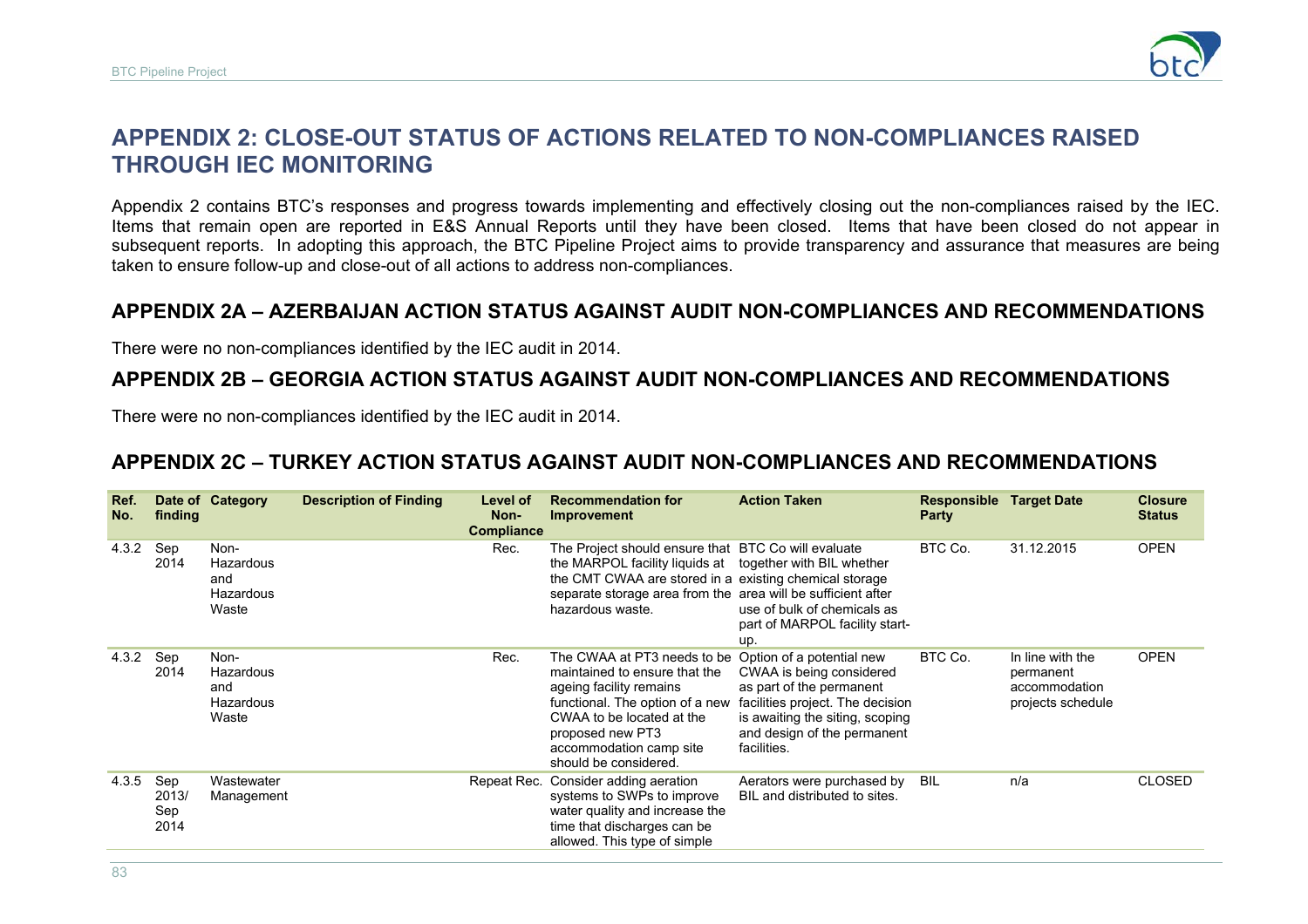| Ref.<br>No. | finding     | Date of Category                                              | <b>Description of Finding</b> | Level of<br>Non-<br><b>Compliance</b> | <b>Recommendation for</b><br><b>Improvement</b>                                                                                                                                                                                                                                                                     | <b>Action Taken</b>                                                                                                                                                                                                                                                                                                                                                                                                                                                                                                                                                                                                                                                                                                                                                                                                                                                                                                                                                                                                                                                    | <b>Responsible Target Date</b><br>Party |            | <b>Closure</b><br><b>Status</b> |
|-------------|-------------|---------------------------------------------------------------|-------------------------------|---------------------------------------|---------------------------------------------------------------------------------------------------------------------------------------------------------------------------------------------------------------------------------------------------------------------------------------------------------------------|------------------------------------------------------------------------------------------------------------------------------------------------------------------------------------------------------------------------------------------------------------------------------------------------------------------------------------------------------------------------------------------------------------------------------------------------------------------------------------------------------------------------------------------------------------------------------------------------------------------------------------------------------------------------------------------------------------------------------------------------------------------------------------------------------------------------------------------------------------------------------------------------------------------------------------------------------------------------------------------------------------------------------------------------------------------------|-----------------------------------------|------------|---------------------------------|
|             |             |                                                               |                               |                                       | system could reduce or<br>eliminate the need for difficult<br>and expensive off-site<br>treatment.                                                                                                                                                                                                                  |                                                                                                                                                                                                                                                                                                                                                                                                                                                                                                                                                                                                                                                                                                                                                                                                                                                                                                                                                                                                                                                                        |                                         |            |                                 |
| 4.4.2       | Sep<br>2014 | Pollution<br>Prevention<br>and<br>Environmental<br>Monitoring |                               | Rec.                                  | The Project should determine,<br>based on year-to-year<br>comparisons, if changes in the throughout the monitoring<br>groundwater monitoring data<br>are the result of project related Turbidity result is not reliable<br>activities, or whether the<br>results appear to represent<br>normal, natural conditions. | The Turbidity levels show<br>smooth fluctuations<br>campaign. However the<br>for determining the suitability<br>of this groundwater as<br>potable water since detection<br>limit of DOKAY is 1.0 NTU.<br>Hence results might be much<br>lower than 1.0 NTU or might<br>be close to 1.0 NTU. The<br>samplings are measured<br>once a year, and it is not<br>enough to be able to<br>comment about Turbidity<br>value.<br>Note: I'd like to remind that<br>analysis were carried out<br>from raw water. The water<br>obtained from the well treated<br>so that it could be used as<br>potable water. After the<br>treatment process there is no<br>problem with the turbidity<br>value of the water.<br>There is no limit value for<br>TOC in WHO Standards and<br>RWIHC (Turkish Regulation).<br>We compared annually these<br>parameters. When we<br>compared the results of<br>2011, 2012 and 2013, the<br>values generally are<br>approximately each other.<br>Note: In lender report TOC<br>level at PT3 given as 7.7 mg/l<br>mistakenly. It is 1.7 mg/l<br>indeed. | <b>BIL</b>                              | 30.06.2015 | <b>OPEN</b>                     |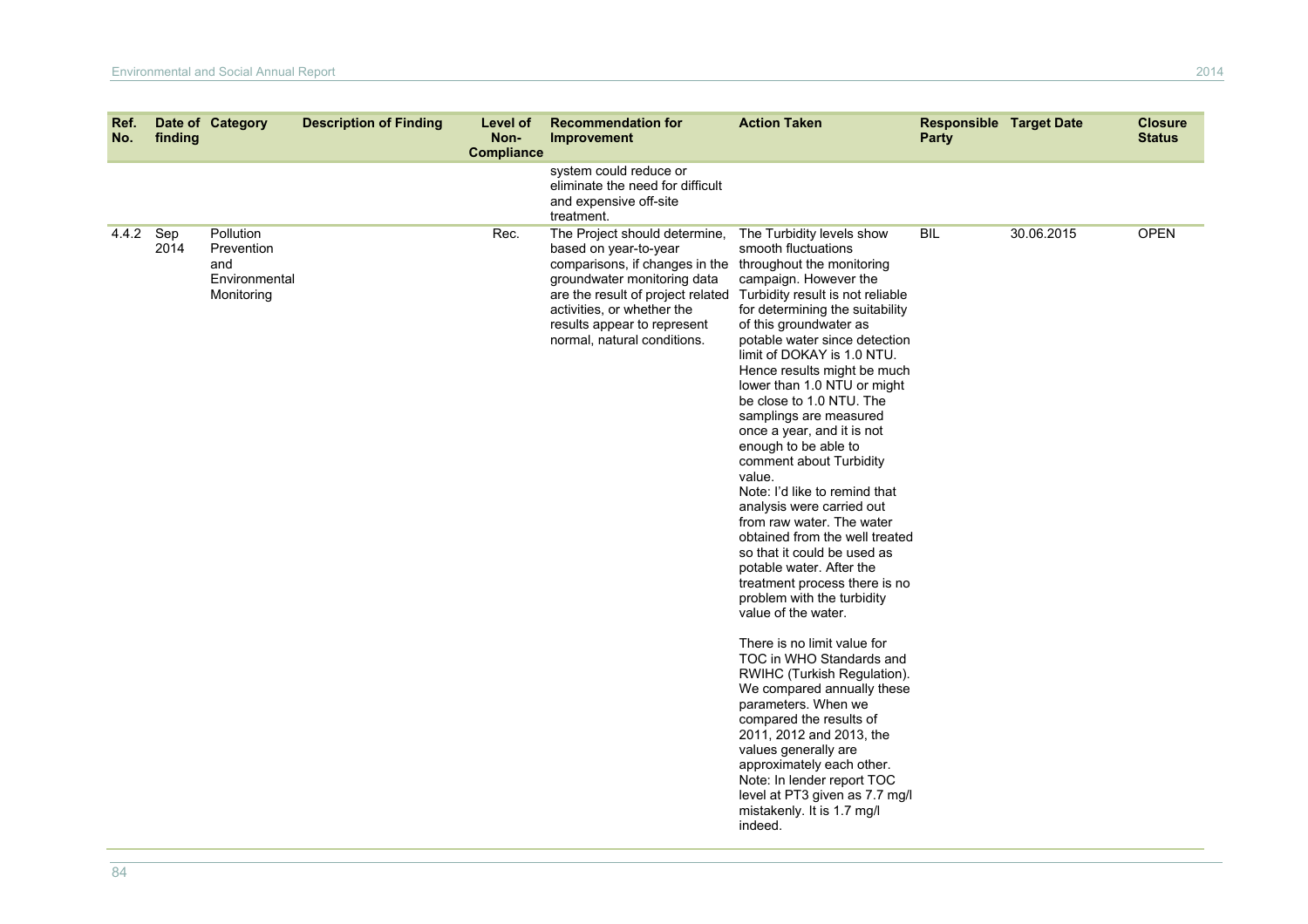

| Ref.<br>No. | finding     | Date of Category         | <b>Description of Finding</b>                                                                                                                                                                                                                | <b>Level of</b><br>Non-<br><b>Compliance</b> | <b>Recommendation for</b><br><b>Improvement</b>                                                                                                                                                                                                                                          | <b>Action Taken</b>                                                                                                                                                                                                                                                                                                                                                                                                                                                                                                                                                                    | <b>Responsible Target Date</b><br><b>Party</b> |            | <b>Closure</b><br><b>Status</b> |
|-------------|-------------|--------------------------|----------------------------------------------------------------------------------------------------------------------------------------------------------------------------------------------------------------------------------------------|----------------------------------------------|------------------------------------------------------------------------------------------------------------------------------------------------------------------------------------------------------------------------------------------------------------------------------------------|----------------------------------------------------------------------------------------------------------------------------------------------------------------------------------------------------------------------------------------------------------------------------------------------------------------------------------------------------------------------------------------------------------------------------------------------------------------------------------------------------------------------------------------------------------------------------------------|------------------------------------------------|------------|---------------------------------|
|             |             |                          |                                                                                                                                                                                                                                              |                                              |                                                                                                                                                                                                                                                                                          | Total Coliform bacteria are<br>widespread in nature. In<br>addition to their animal<br>intestine habitat, they occur<br>naturally in plant material and<br>soil. Therefore, their<br>presence does not<br>necessarily indicate fecal<br>contamination. These results<br>are normal for groundwater.<br>Note: I'd like to remind that<br>analysis were carried out<br>from raw water. The water<br>obtained from the well treated<br>so that it could be used as<br>potable water. After the<br>treatment process there is no<br>problem with the total<br>coliform value of the water. |                                                |            |                                 |
| 4.4.5       | Sep<br>2013 | Wastewater<br>Management |                                                                                                                                                                                                                                              | Rec.                                         | Care needs to be made that<br>field technicians and the HSE<br>engineers above them have<br>the complete training to<br>understand the significance of<br>field test results and react to<br>the results to improve effluent<br>quality – consider cross-<br>pollination of experience.  | A workshop for sharing<br>experiences of WWTP<br>operators conducted by BIL<br>in July 2014.                                                                                                                                                                                                                                                                                                                                                                                                                                                                                           | BIL.                                           | n/a        | <b>CLOSED</b>                   |
| 4.4.5       | Sep<br>2013 | Wastewater<br>Management | PT-1 has a three-valve<br>discharge system<br>discharge whereby the<br>operator can decide<br>whether it is appropriate to<br>discharge effluent to the<br>environment, discharge to<br>a pond or recycle the<br>effluent through the plant. | Rec.                                         | This setup should be<br>evaluated for application at<br>other PTs.                                                                                                                                                                                                                       | This issue was evaluated by<br>all sites and was also<br>discussed during workshop<br>for WWTP operators. The<br>approach was positive. An<br>MoC has been initiated by<br>BIL.                                                                                                                                                                                                                                                                                                                                                                                                        | BIL                                            | 31.12.2015 | <b>OPEN</b>                     |
| 4.4.5       | Sep<br>2013 | Wastewater<br>Management |                                                                                                                                                                                                                                              | Rec.                                         | Go forward with the plan to line MOC-BIL-ENV-2013-004 for<br>the bottoms SWPs and<br>PWHPs. The difficulty of<br>maintaining these ponds with<br>gravel bottoms was recognized wastewater and storm water<br>in Azerbaijan and Georgia and<br>concrete lining was the<br>solution there. | PWHPs and MOC-BIL-ENV-<br>2013-006 for SWPs initiated:<br>under review of BTC Co. All<br>issues will go through a<br>holistic review before any<br>actions (incl. lining)                                                                                                                                                                                                                                                                                                                                                                                                              | <b>BIL</b>                                     | 31.12.2015 | <b>OPEN</b>                     |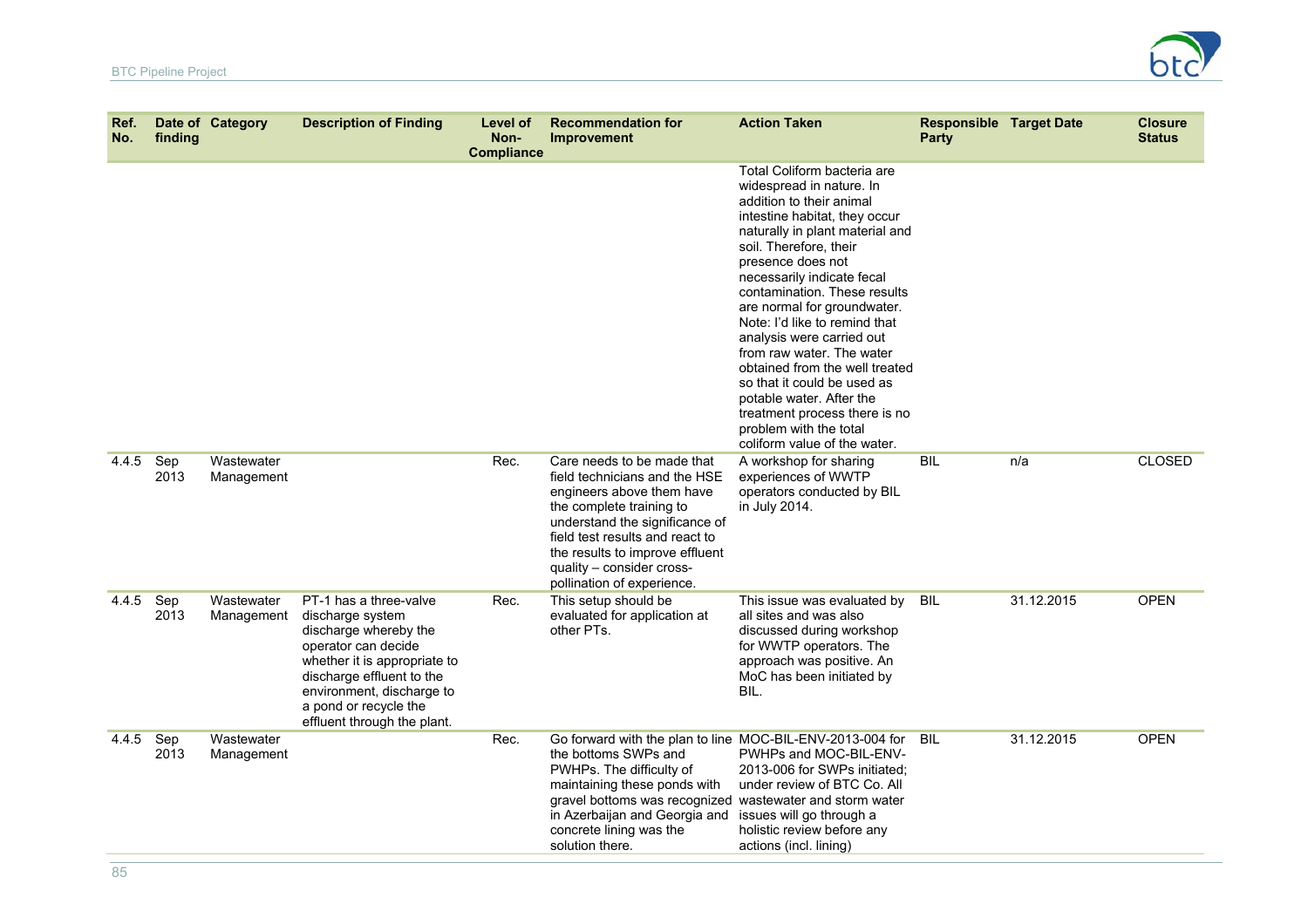| Ref.<br>No. | finding      | Date of Category                                                                                  | <b>Description of Finding</b>                                                                                                                                                                                                 | <b>Level of</b><br>Non-<br><b>Compliance</b> | <b>Recommendation for</b><br><b>Improvement</b>                                                                                                                                                                                                                                                                                                 | <b>Action Taken</b>                                                                                                                                                                                                                                                   | <b>Responsible Target Date</b><br><b>Party</b> |                                                             | <b>Closure</b><br><b>Status</b> |
|-------------|--------------|---------------------------------------------------------------------------------------------------|-------------------------------------------------------------------------------------------------------------------------------------------------------------------------------------------------------------------------------|----------------------------------------------|-------------------------------------------------------------------------------------------------------------------------------------------------------------------------------------------------------------------------------------------------------------------------------------------------------------------------------------------------|-----------------------------------------------------------------------------------------------------------------------------------------------------------------------------------------------------------------------------------------------------------------------|------------------------------------------------|-------------------------------------------------------------|---------------------------------|
|             |              |                                                                                                   |                                                                                                                                                                                                                               |                                              |                                                                                                                                                                                                                                                                                                                                                 | concluded.                                                                                                                                                                                                                                                            |                                                |                                                             |                                 |
| 4.11.2 Sep  | 2013         | <b>H&amp;S</b>                                                                                    |                                                                                                                                                                                                                               | Rec.                                         | BIL should review its program<br>for driver's safety and reinforce and the outcomes were<br>it as appropriate.                                                                                                                                                                                                                                  | Programme was reviewed<br>presented to IEC during 2014<br>audit through KPIs and case<br>studies.                                                                                                                                                                     | <b>BIL (H&amp;S)</b>                           | n/a                                                         | <b>CLOSED</b>                   |
| 4.4.3       | July<br>2012 | Non-<br>Hazardous<br>and<br>Hazardous<br>Waste                                                    |                                                                                                                                                                                                                               | Rec.                                         | IEC recommends that<br>remaining BPEO studies for<br>optimizing hazardous waste<br>disposal and for the identifying<br>sustainable options for the<br>recycling and re-use of wastes<br>be completed by the time of<br>the 2013 audit.                                                                                                          | BPEO Study Report and an<br>Output Report prepared by<br>BIL; under review of BTC Co.                                                                                                                                                                                 | <b>BIL</b>                                     | 31.12.2015                                                  | <b>OPEN</b>                     |
| 4.4.7       | July<br>2012 | Wastewater<br>Management                                                                          |                                                                                                                                                                                                                               | Rec.                                         | A quick coliform analysis kit<br>should be purchased for each<br>WWTP facility.                                                                                                                                                                                                                                                                 | Incubators for the kits were<br>purchased; the coliform kits<br>themselves will be provided                                                                                                                                                                           | BTC Co.                                        | 31.12.2015                                                  | <b>OPEN</b>                     |
| 4.4.7       | July<br>2012 | Wastewater<br>Management                                                                          |                                                                                                                                                                                                                               | Rec.                                         | It is recommended that repair<br>works of the PWHP at PT3,<br>including replacement of the<br>damaged HDPE geo-<br>membrane underlying the geo- Groundwater at PT3 is<br>textile coverage be carried out<br>as soon as possible. At the<br>same time, an ad hoc<br>monitoring of groundwater is<br>also recommended (repeat<br>recommendation). | This work will be carried out<br>during the application of<br>ponds enhancement project.<br>already monitored annually<br>so far. Because of the PWHP<br>leakage, groundwater at PT3<br>is being monitored twice a<br>year. No contamination was<br>observed in 2014. | <b>BIL</b>                                     | Linked to the<br>schedule of pond<br>enhancement<br>project | <b>OPEN</b>                     |
| 4.4.7       | July<br>2012 | Wastewater<br>Management                                                                          | The process of enhancing<br>the performances of the<br>WWTPs at PT2 and PT4<br>facilities as well as the<br>implementation of the<br>upgrade for SWPs,<br>PWHPs and OWSs at all<br>fixed facilities is<br>progressing slowly. |                                              | Repeat Rec. It is recommended that BIL<br>and BTC take their own<br>responsibility in order to speed<br>up the implementation of the<br>upgrading to be able to close<br>this long-standing issue.                                                                                                                                              | All wastewater and storm<br>water issues will go through a<br>holistic review before any<br>actions (incl. lining option)<br>concluded.                                                                                                                               | <b>BIL</b>                                     | 31.12.2015                                                  | <b>OPEN</b>                     |
| 4.5.2       | Sep<br>2014  | <b>RoW</b><br>Management,<br>Erosion<br>Control.<br>Reinstatement<br>and<br><b>Biorestoration</b> |                                                                                                                                                                                                                               |                                              | The Project should verify that<br>all facility drains are closed to<br>the environment, or can be<br>closed remotely in the event of BIL/BTC Environment<br>a spill, and make adjustments<br>where necessary.                                                                                                                                   | The recommendation was<br>evaluated by BIL/BTC<br>Operations Teams and<br>Teams. Since the DRA tanks<br>are kept empty and have<br>their own bunds, only the<br>rainwater channel in the BVT                                                                          | <b>BIL</b>                                     | n/a                                                         | <b>CLOSED</b>                   |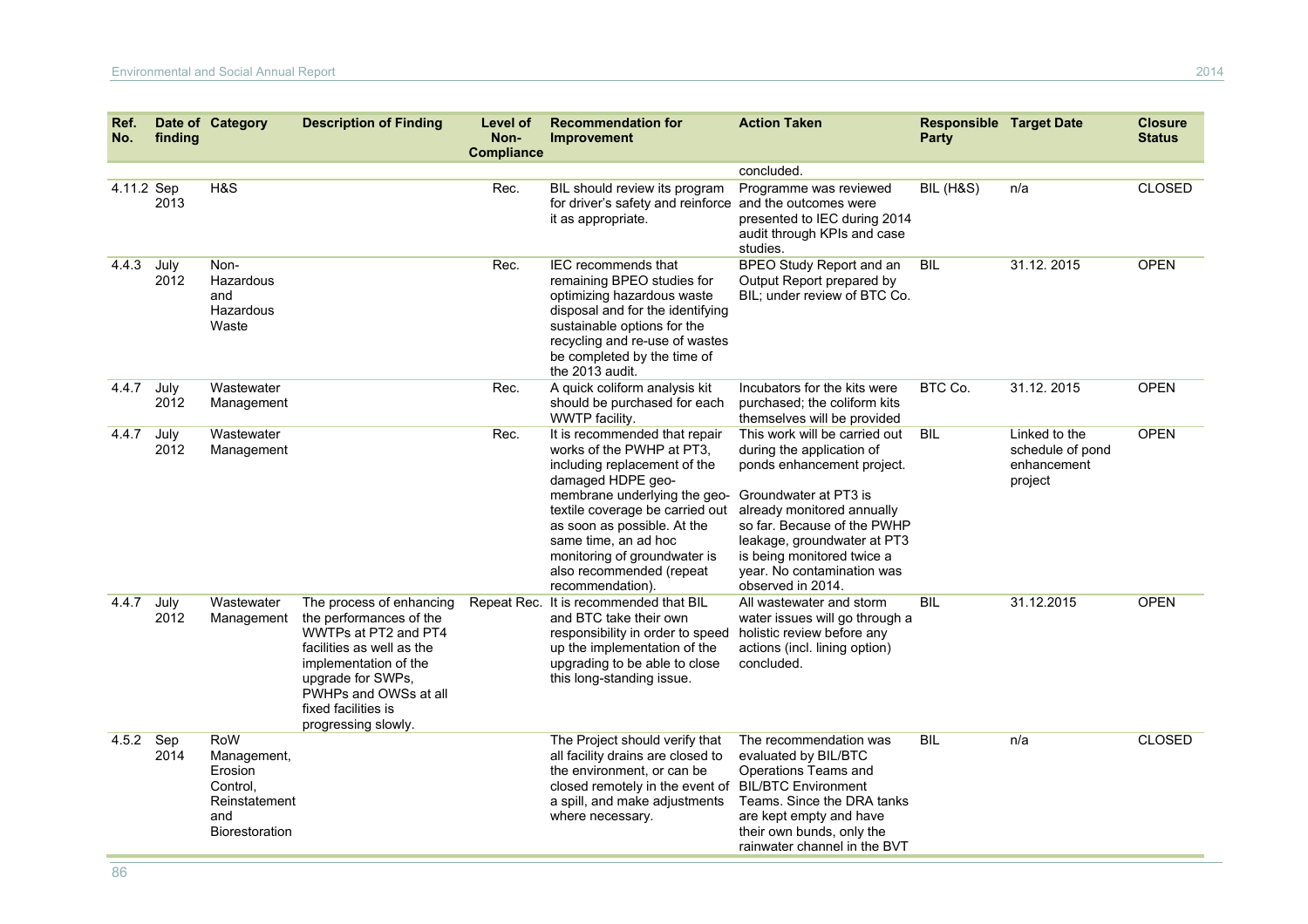

| Ref.<br>No. | finding     | Date of Category                                                                | <b>Description of Finding</b> | Level of<br>Non-<br><b>Compliance</b> | <b>Recommendation for</b><br><b>Improvement</b>                                                                                                                                                                                                                                                                                                                                                                                                                  | <b>Action Taken</b>                                                                                                                                                                                                                                                   | <b>Responsible Target Date</b><br>Party |            | <b>Closure</b><br><b>Status</b> |
|-------------|-------------|---------------------------------------------------------------------------------|-------------------------------|---------------------------------------|------------------------------------------------------------------------------------------------------------------------------------------------------------------------------------------------------------------------------------------------------------------------------------------------------------------------------------------------------------------------------------------------------------------------------------------------------------------|-----------------------------------------------------------------------------------------------------------------------------------------------------------------------------------------------------------------------------------------------------------------------|-----------------------------------------|------------|---------------------------------|
|             |             |                                                                                 |                               |                                       |                                                                                                                                                                                                                                                                                                                                                                                                                                                                  | connected to this pipe.<br>Furthermore, since the facility<br>is unmanned and it is not<br>possible to operate a<br>controlled valve, the check<br>valve that eliminates the<br>creek to flow inside of the<br>BVT will be kept as it is due<br>to these limitations. |                                         |            |                                 |
| 4.8.3       | Sep<br>2014 | Community<br>Investment<br>Program and<br>Regional<br>Development<br>Initiative |                               |                                       | The BTC Project should<br>provide an overall assessment<br>of the outcomes over the past<br>10 years of the Sustainable<br>Development Initiative<br>implemented through<br>Community Investment. The<br>assessment would assist BIL<br>in determining whether<br>communities are better off.<br>worse off or have experienced<br>little to no change over this<br>time period. This should be<br>accomplished in association<br>with an independent specialist. | An assessment study is<br>planned to be conducted by a<br>team of experts comprising of<br>BTC Co. and BIL as well as<br>external SDI Consultants<br>particularly focusing on<br>impacts to affected<br>communities over the past 12<br>vears.                        | BTC Co.                                 | 31.03.2016 | <b>OPEN</b>                     |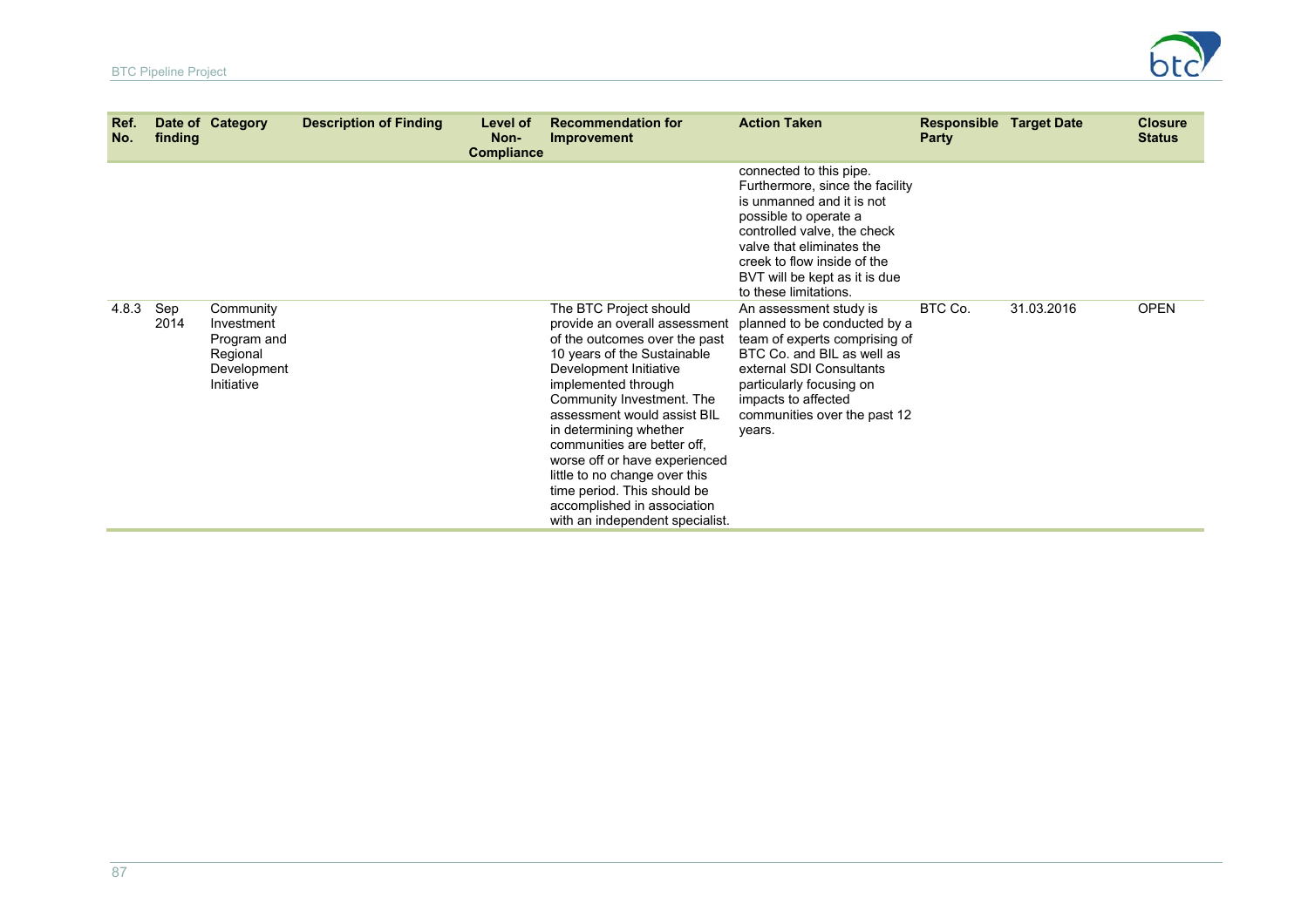## **APPENDIX 3: ENVIRONMENTAL MONITORING RESULTS**

## **APPENDIX 3.1: AZERBAIJAN**

Please read this section in conjunction with the commentary in Section 4.2.1.

### **Appendix 3.1a – Ambient Air Quality**

| <b>Pollutant</b> | <b>Standard</b> | Units | <b>Averaging Period</b> |
|------------------|-----------------|-------|-------------------------|
| NO <sub>2</sub>  | 40              | µq/m° | Annual mean             |

### **PSA 2: 10 July to 13 August 2013**

| ID              | <b>Pollutant</b> | <b>Units</b>           |
|-----------------|------------------|------------------------|
|                 | NO <sub>2</sub>  |                        |
| <b>PSA 2 S2</b> | 4.2              | $\mu$ g/m <sup>3</sup> |
| <b>PSA 2 S3</b> | 3.7              | $\mu$ g/m <sup>3</sup> |
| <b>PSA 2 S6</b> | 4.2              | $\mu$ g/m <sup>3</sup> |
| <b>PSA 2 S7</b> | 3.3              | $\overline{\mu g/m^3}$ |
| <b>PSA 2 S8</b> | 4.6              | $\frac{1}{\mu g/m^3}$  |

S – Station

## **Appendix 3.1b – Stack Emissions Monitoring**

|                  | <b>ESAP Standard</b>              |              |                   |                    |
|------------------|-----------------------------------|--------------|-------------------|--------------------|
| <b>Pollutant</b> | <b>Emission Stream Sources</b>    | <b>Units</b> |                   |                    |
|                  | <b>MOL Turbines</b>               | <b>WBH</b>   | <b>Generators</b> |                    |
| NO <sub>x</sub>  | 70-75 at 15% O <sub>2</sub> , dry | 450          | 2,000             | mq/Mm <sup>3</sup> |
| CO               | N/A                               | N/A          | 650               | mq/Nm <sup>3</sup> |
| SO <sub>2</sub>  | 35                                | 1.000        | 1,700             | mq/Nm <sup>3</sup> |
| $PM_{10}$        | 5                                 | 100          | 130               | mq/Nm <sup>3</sup> |

|                  | <b>ESIA Standard</b>           |              |                   |                    |
|------------------|--------------------------------|--------------|-------------------|--------------------|
| <b>Pollutant</b> | <b>Emission Stream Sources</b> | <b>Units</b> |                   |                    |
|                  | <b>MOL Turbines</b>            | <b>WBH</b>   | <b>Generators</b> |                    |
| NO <sub>x</sub>  | 125 at 15% O2, dry             | N/A          | 2,000             | mq/Mm <sup>3</sup> |
| CO               | 64                             | N/A          | <b>NA</b>         | mg/Nm              |
| SO <sub>2</sub>  |                                | N/A          | 110               | mg/Nm              |
| $PM_{10}$        | 5                              | N/A          | 50                | mg/Nm              |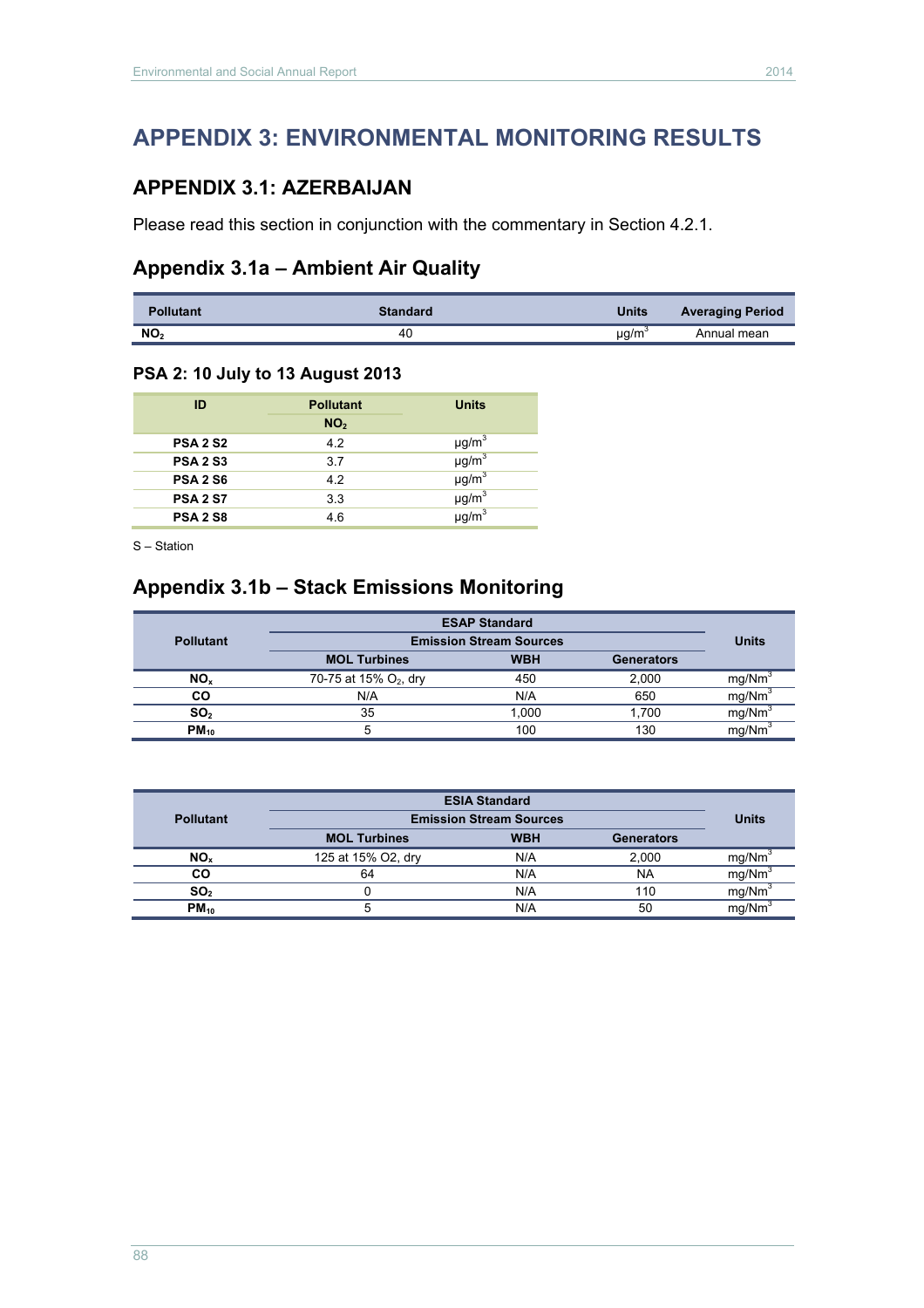

### **PSA 2/IPA 1**

| <b>Equipment</b>                       | <b>Date</b><br><b>Tested</b> | Load<br>(kWth,<br>Speed in %<br>and     | <b>Fuel</b>   |                                            | <b>Mean Stack Gas</b><br><b>Concentrations</b> |                 |           |                       |        | <b>Mass Emissions</b> |           |  |
|----------------------------------------|------------------------------|-----------------------------------------|---------------|--------------------------------------------|------------------------------------------------|-----------------|-----------|-----------------------|--------|-----------------------|-----------|--|
|                                        |                              |                                         |               | <b>NO<sub>x</sub></b>                      | CO                                             | SO <sub>2</sub> | $PM_{10}$ | <b>NO<sub>x</sub></b> | CO     | SO <sub>2</sub>       | $PM_{10}$ |  |
|                                        |                              | Tempera-<br>ture $\mathrm{^{\circ}C}$ ) |               | mg/Nm <sup>3</sup> , Corrected to 15% $O2$ |                                                |                 |           | g/h                   |        |                       |           |  |
| <b>PSA2</b><br>Turbine 1               | 18 Nov<br>2014               | 87.7% kWth                              | Gas           | 89                                         | 3062*                                          | $\Omega$        | 5         | 54.3                  | 1874.5 | 0.0                   | 3.8       |  |
| PSA <sub>2</sub><br><b>Turbine 2</b>   | 13 Dec<br>2014               | 88.8% kWth                              | Gas           | 91                                         | 2273*                                          | 5               | 5         | 59.1                  | 1434.5 | 2.3                   | 3.1       |  |
| PSA <sub>2</sub><br><b>Turbine 3</b>   | 15 Nov<br>2014               | 90.7% kWth                              | Gas           | $112**$                                    | 1765*                                          | 0               | 5         | 72.1                  | 1137.8 | 0.0                   | 4.0       |  |
| PSA <sub>2</sub><br>Turbine 4          | 16 Nov<br>2014               | 86.4% kWth                              | Gas           | 92                                         | 2929*                                          | 0               | 5         | 57.4                  | 1824.1 | 0.0                   | 0.6       |  |
| PSA <sub>2</sub><br><b>Generator A</b> | 18 Nov<br>2014               | 46.6% kWth                              | Diesel        | 515                                        | 195                                            | $\Omega$        | 50        | 46.8                  | 17.8   | 0.0                   | 5.6       |  |
| PSA <sub>2</sub><br><b>Generator B</b> | 17 Nov<br>2014               | 56.8% kWth                              | Diesel        | 568                                        | 148                                            | $\mathbf 0$     | 50        | 15.9                  | 13.2   | 0.0                   | 5.6       |  |
| PSA <sub>2</sub><br><b>Generator C</b> | 16 Nov<br>2014               | 51.5% kWth                              | Diesel        | 503                                        | 197                                            | $\mathbf 0$     | 50        | 44.0                  | 17.3   | 0.0                   | 5.4       |  |
| <b>PSA 2 WBH</b>                       | 14 Dec<br>2014               | 75 °C                                   | <b>Diesel</b> | 240                                        | 613                                            | 20              | N/A       | N/A                   | N/A    | N/A                   | N/A       |  |
| IPA <sub>1</sub><br><b>Generator A</b> | 19 Nov<br>2014               | 32.3% kWth                              | Diesel        | 3797<br>$**$                               | 3                                              | $\mathbf 0$     | 50        | 83.5                  | 0.1    | 0.0                   | 1.4       |  |
| IPA <sub>1</sub><br><b>Generator B</b> | 18 Nov<br>2014               | 32 % kWth                               | <b>Diesel</b> | 839                                        | 109                                            | $\mathbf 0$     | 50        | 15.9                  | 2.1    | 0.0                   | 1.2       |  |

NOTE: Figures in red indicate exceedance with project standards

\*\* Exceedance against ESAP Standards

\* Exceedance against ESIA standards

# **Appendix 3.1c – Environmental Noise**

|                                | <b>Standard</b> | <b>Units</b> | <b>Period</b> |
|--------------------------------|-----------------|--------------|---------------|
| <b>PSA 2: IPA 1</b><br>and BVs | 55              | dB(A)        | Day time      |

#### **PSA 2**

|             | <b>Readings</b> | Units | <b>Date</b> | <b>Duration</b> | <b>Comments</b> |
|-------------|-----------------|-------|-------------|-----------------|-----------------|
| PSA 2 NM 1p | 49              | dB(A) | Sep-2014    | 5 min           | Day time        |
| PSA 2 NM 2p | 47.6            | dB(A) | Sep-2014    | 5 min           | Day time        |

NM – Noise Monitoring

#### **IPA 1**

|                  | <b>Readings</b> | Units | <b>Date</b> | <b>Duration</b> | <b>Comments</b> |
|------------------|-----------------|-------|-------------|-----------------|-----------------|
| NM <sub>1p</sub> | 46.3            | dB(A) | Oct-2014    | 5 min           | Day time        |
| NM <sub>2p</sub> | 43.6            | dB(A) | Oct-2014    | 5 min           | Day time        |
| NM <sub>3p</sub> | 47.6            | dB(A) | Oct-2014    | 5 min           | Day time        |
|                  |                 |       |             |                 |                 |

#### **BVs**

| ID                 | <b>Readings</b> | <b>Units</b> | <b>Date</b> | <b>Duration</b> | <b>Comments</b> |
|--------------------|-----------------|--------------|-------------|-----------------|-----------------|
| AB-4 NM 1p         | 44.2            | dB(A)        | Oct-2014    | 5 min           | Day time        |
| AB-7 NM 1p         | 49.4            | dB(A)        | Sep-2014    | 5 min           | Day time        |
| <b>AB-10 NM 1p</b> | 47.3            | dB(A)        | Sep-2014    | 5 min           | Day time        |
| <b>AB-10 NM 2p</b> | 45.8            | dB(A)        | Sep-2014    | 5 min           | Day time        |
| <b>AB-11 NM 1p</b> | 48.8            | dB(A)        | Sep-2014    | 5 min           | Day time        |
| <b>AB-13 NM 1p</b> | 52.1            | dB(A)        | Sep-2014    | 5 min           | Day time        |
| <b>AB-14 NM 1p</b> | 45.5            | dB(A)        | Oct-2014    | 5 min           | Day time        |

AB – Azerbaijan Block Valve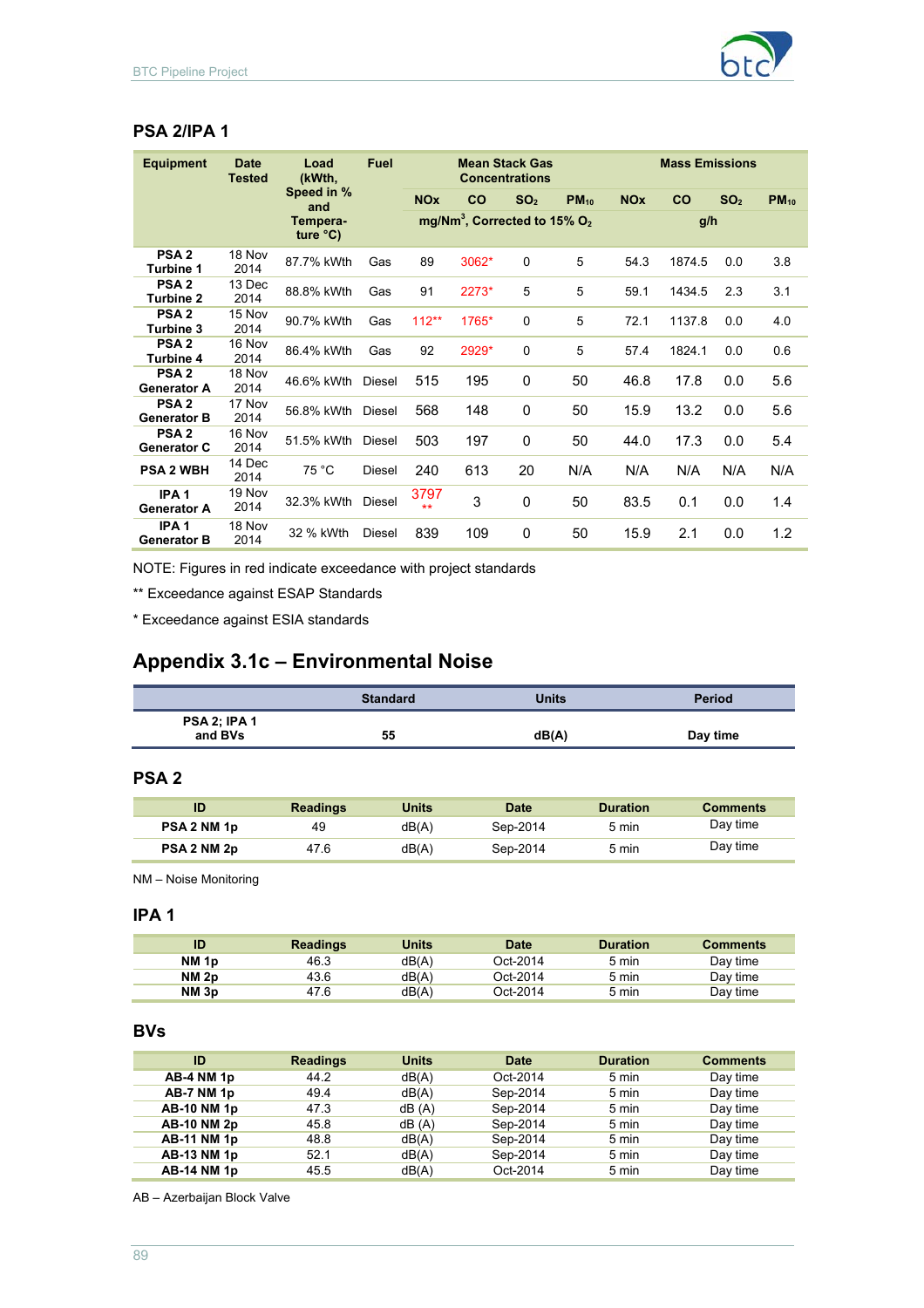# **Appendix 3.1d – Effluent Discharge Monitoring Programme**

| <b>Parameter</b>                       | <b>Standard</b> | <b>Units</b> |
|----------------------------------------|-----------------|--------------|
| Total coliform bacteria (per 100 ml)   | $<$ 400         | MPN/100 ml   |
| рH                                     | $6-9$           | -            |
| <b>Total residual chlorine</b>         | 0.2             | mg/l         |
| <b>Biochemical Oxygen Demand (BOD)</b> | 25              | mg/l         |
| <b>Chemical Oxygen Demand (COD)</b>    | 125             | mg/l         |
| <b>Total Suspended Solids (TSS)</b>    | 35              | mg/l         |
| Ammonium (NH <sub>4</sub> )            | 10              | mg/l         |
| <b>Total nitrogen</b>                  | 15              | mg/l         |
| <b>Phenols</b>                         | 0.5             | mg/l         |
| <b>Total phosphorus</b>                | 2.0             | mg/l         |
| <b>Sulphides</b>                       | 1.0             | mg/l         |
| Oil and grease                         | 10              | mg/l         |
| Silver (Ag)                            | 0.5             | mg/l         |
| As                                     | 0.1             | mg/l         |
| C <sub>d</sub>                         | 0.1             | mg/l         |
| Cr. total                              | 0.5             | mg/l         |
| Cu                                     | 0.5             | mg/l         |
| Fe                                     | 3.5             | mg/l         |
| Pb                                     | 0.1             | mg/l         |
| Hg                                     | 0.01            | mg/l         |
| Nickel (Ni)                            | 0.5             | mg/l         |
| Selenium (Se)                          | 0.1             | mg/l         |
| Zn                                     | 2.0             | mg/l         |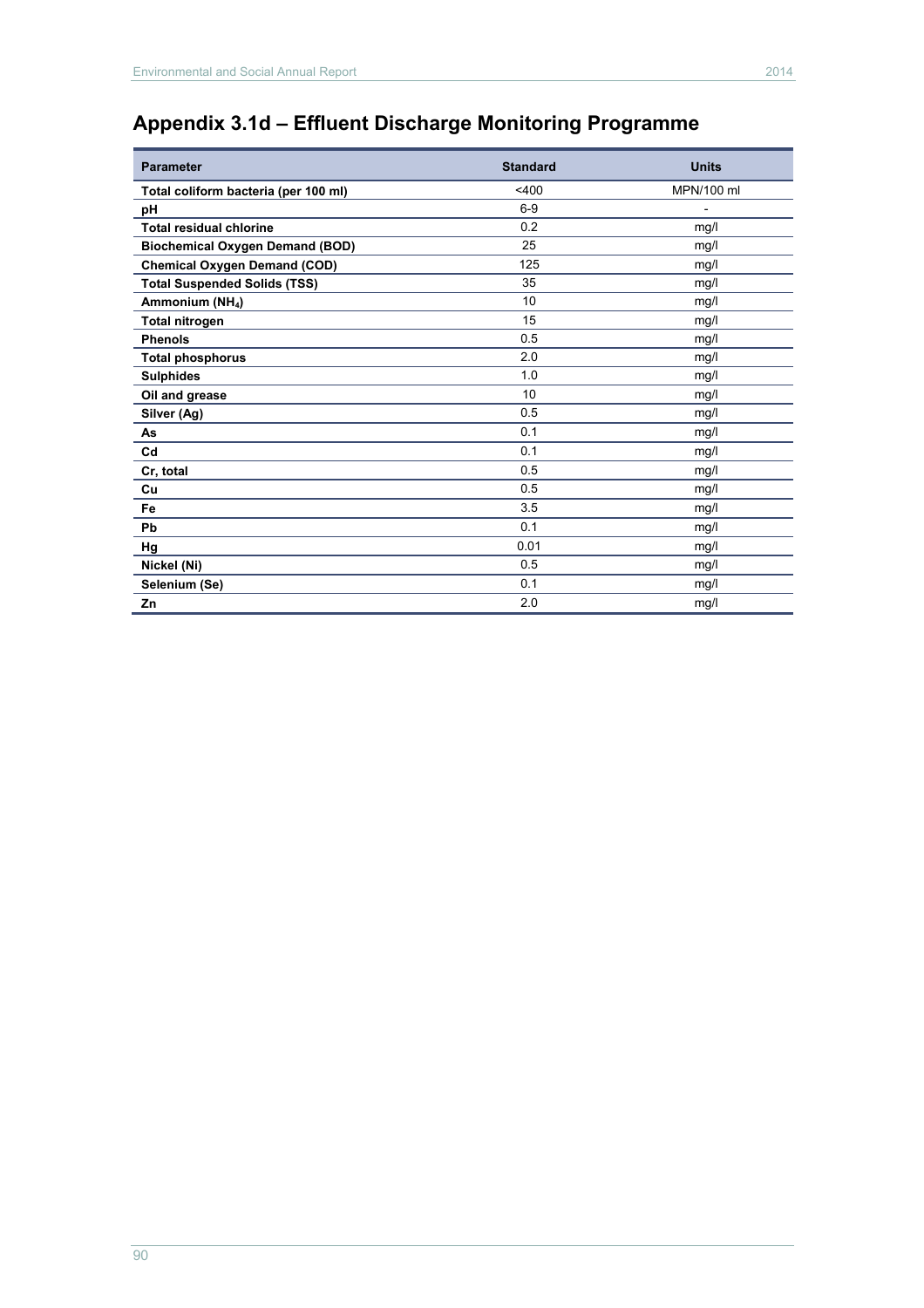

# **Appendix 3.1e – PSA 2 (Sample Location – PSA 2 Reed Bed)**

|                                        |                          |                 | IPA1            |                               |                 | PSA <sub>2</sub> |                 |                 |                 |
|----------------------------------------|--------------------------|-----------------|-----------------|-------------------------------|-----------------|------------------|-----------------|-----------------|-----------------|
| <b>Parameter</b>                       | <b>Units</b>             | <b>Mar 2014</b> | <b>Jun 2014</b> | <b>Sep 2014</b><br>(no water) | <b>Dec 2014</b> | <b>Mar 2014</b>  | <b>Jun 2014</b> | <b>Sep 2014</b> | <b>Dec 2014</b> |
| Total coliform bacteria (per 100 ml)   | per 100ml                | 24              | <1              |                               | 2420            | 575              | 220             | 31              | 1120            |
| pH                                     | $\overline{\phantom{a}}$ | 7.26            | 7.52            |                               | 6.99            | 7.12             | 6.94            | 6.85            | 6.8             |
| <b>Total residual chlorine</b>         | mg/l                     |                 |                 |                               | < 0.02          |                  |                 |                 | < 0.02          |
| <b>Biochemical Oxygen Demand (BOD)</b> | mg/l                     |                 |                 |                               | <1              |                  |                 |                 | <1              |
| <b>Chemical Oxygen Demand (COD)</b>    | mg/l                     | 18              | 28              |                               | $<$ 4           | 16               | 60              | 32.2            | 6               |
| <b>Total Suspended Solids (TSS)</b>    | mg/l                     | 6               | $<$ 4           |                               | $<$ 4           | $\overline{4}$   | $<$ 4           | $<$ 4           | $<$ 4           |
| Ammonium (NH <sub>4</sub> )            | mg/l                     | 3.7             | 0.02            |                               | 0.11            | 0.1              | 0.05            | < 0.02          | 0.22            |
| <b>Phenols</b>                         | mg/l                     |                 |                 |                               | < 0.001         |                  |                 |                 | 0.001           |
| <b>Sulphides</b>                       | mg/l                     | < 0.005         | < 0.005         |                               | < 0.005         | < 0.005          | < 0.005         | < 0.005         | < 0.005         |
| Oil and grease                         | mg/l                     | < 1.5           | < 1.5           |                               | < 1.5           | < 1.5            | 1.6             | 1.7             | < 1.5           |
| Silver (Ag)                            | mg/l                     |                 |                 |                               | < 0.001         |                  |                 |                 | < 0.001         |
| As                                     | mg/l                     |                 |                 |                               | 0.002           |                  |                 |                 | 0.019           |
| Cd                                     | mg/l                     |                 |                 |                               | < 0.001         |                  |                 |                 | < 0.001         |
| Cr, total                              | mg/l                     |                 |                 |                               | < 0.001         |                  |                 |                 | < 0.001         |
| Cu                                     | mg/l                     |                 |                 |                               | 0.004           |                  |                 |                 | 0.003           |
| Fe                                     | mg/l                     |                 |                 |                               | 0.002           |                  |                 |                 | 0.118           |
| Pb                                     | mg/l                     |                 |                 |                               | < 0.003         |                  |                 |                 | < 0.003         |
| Hg                                     | mg/l                     |                 |                 |                               | < 0.002         |                  |                 |                 | < 0.002         |
| Nickel (Ni)                            | mg/l                     |                 |                 |                               | 0.01            |                  |                 |                 | 0.008           |
| Selenium (Se)                          | mg/l                     |                 |                 |                               | < 0.008         |                  |                 |                 | < 0.008         |
| Zn                                     | mg/l                     |                 |                 |                               | 0.014           |                  |                 |                 | 0.036           |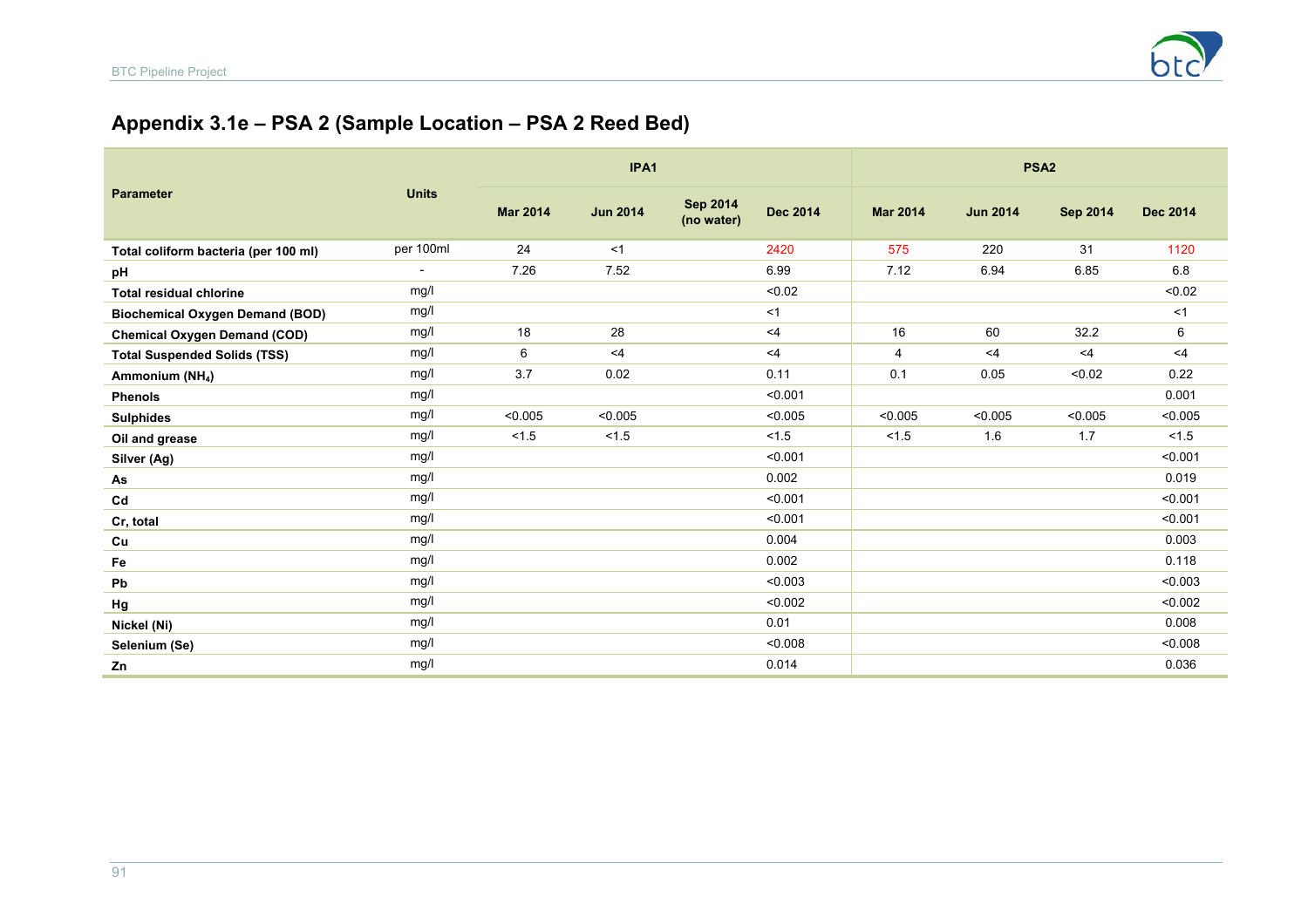# **Appendix 3.1f – Groundwater and Surface Water Monitoring Programme**

### **Groundwater Monitoring – Karayazi and PSA 2**

| Date of Sampling                          | <b>May 2014</b>          |                    |                    |                    |        |        |        |         |        |                        |
|-------------------------------------------|--------------------------|--------------------|--------------------|--------------------|--------|--------|--------|---------|--------|------------------------|
| <b>Parameter</b>                          | <b>Unit</b>              | Kar M <sub>2</sub> | Kar M <sub>3</sub> | Kar M <sub>5</sub> | Kar M6 | Kar M7 | Kar M8 | Kar M10 | Aran   | <b>PSA2</b><br>Yaldili |
| pH                                        | $\overline{\phantom{a}}$ | 6.74               | 7.09               | 7.42               | 7.13   | 7.3    | 7.3    | 6.9     | 8.8    | 9.5                    |
| Temperature                               | °C                       | 16.8               | 17.9               | 18.7               | 16.6   | 15.9   | 15.8   | 17.2    | 25.5   | 24.8                   |
| <b>Conductivity</b>                       | mS/cm                    | 4.45               | 2.69               | 9.07               | 1.3    | 0.91   | 2.17   | 11      | 1.93   | 0.58                   |
| <b>Total Hydrocarbons (THC)</b>           | $\mu$ g/L                | 22                 | $20$               | 33                 | $20$   | 22     | 34     | 25      | 37     | 37                     |
| <b>Polyaromatic Hydrocarbons</b><br>(PAH) | µg/L                     | < 0.01             | < 0.01             | < 0.01             | < 0.01 | < 0.01 | < 0.01 | < 0.01  | < 0.01 | < 0.01                 |
| <b>BTEX</b>                               | µg/L                     | < 0.02             | < 0.02             | < 0.02             | < 0.02 | < 0.02 | < 0.02 | < 0.02  | < 0.02 | < 0.02                 |
|                                           |                          |                    |                    |                    |        |        |        |         |        |                        |

|                  | Date of Sampling         | <b>Nov 2014</b>    |                    |                    |        |        |        |         |        |                  |  |
|------------------|--------------------------|--------------------|--------------------|--------------------|--------|--------|--------|---------|--------|------------------|--|
| <b>Parameter</b> | Unit                     | Kar M <sub>2</sub> | Kar M <sub>3</sub> | Kar M <sub>5</sub> | Kar M6 | Kar M7 | Kar M8 | Kar M10 |        | PSA <sub>2</sub> |  |
|                  |                          |                    |                    |                    |        |        |        |         | Aran   | Yaldili          |  |
| pH               | $\overline{\phantom{a}}$ | 6.94               | 7.39               | 7.29               | 7.31   | 7.3    | 7.19   | 7.12    | 8.35   | 9.4              |  |
| Temperature      | °С                       | 17                 | 15.6               | 16                 | 15     | 15.2   | 16.3   | 16.2    | 21.9   | 21.4             |  |
| Conductivity     | nS/cm                    | 4.59               | 2.31               | 7.89               | .24    | 0.86   | 2.59   | 9.98    | 1.89   | 0.54             |  |
| <b>THC</b>       | µg/L                     | $20$               | $20$               | $20$               | $20$   | $20$   | 20     | $20$    | $20$   | $20$             |  |
| <b>PAH</b>       | µg/L                     | < 0.01             | < 0.01             | < 0.01             | < 0.01 | < 0.01 | < 0.01 | < 0.01  | < 0.01 | < 0.01           |  |
| <b>BTEX</b>      | µg/L                     | < 0.2              | < 0.2              | < 0.2              | < 0.2  | < 0.2  | < 0.2  | < 0.2   | < 0.2  | < 0.2            |  |

M – monitoring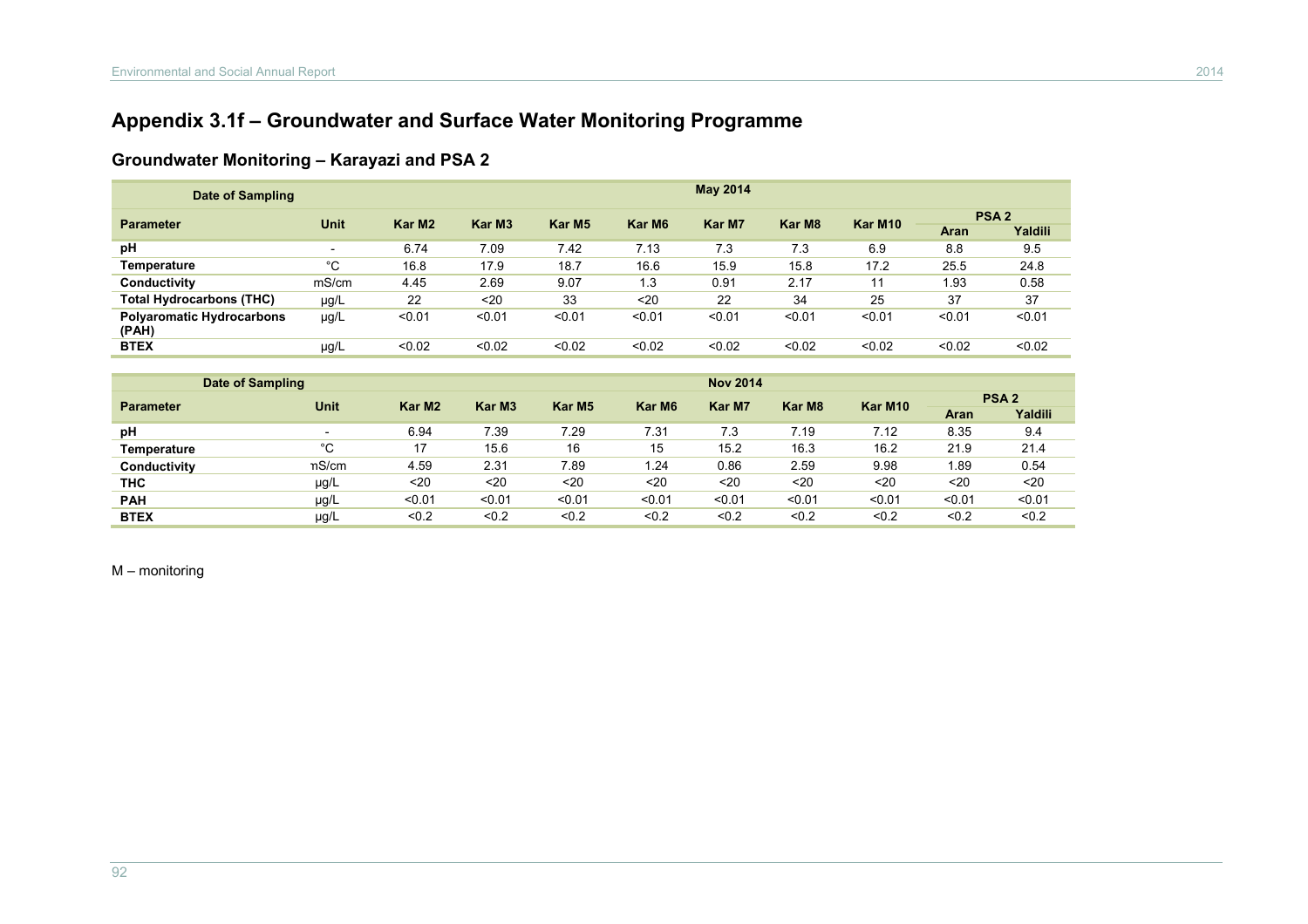

## **Surface Water Monitoring PSA 2**

| <b>Date of Sampling</b> |                          |                 | <b>May 2014</b>   | <b>Nov 2014</b> |                   |  |
|-------------------------|--------------------------|-----------------|-------------------|-----------------|-------------------|--|
| <b>Parameter</b>        | <b>Unit</b>              | <b>Upstream</b> | <b>Downstream</b> | <b>Upstream</b> | <b>Downstream</b> |  |
| рH                      | $\overline{\phantom{a}}$ | 7.84            | 7.83              |                 | 7.36              |  |
| <b>TPH</b>              | µg/L                     | $20$            | $20$              |                 | $20$              |  |
| PAH (sum of 16)         | µg/L                     | < 0.01          | < 0.01            |                 | < 0.01            |  |
| <b>Benzene</b>          | µg/L                     | < 0.2           | < 0.2             | No water        | < 0.2             |  |
| <b>Toluene</b>          | µg/L                     | < 0.1           | < 0.1             |                 | < 0.1             |  |
| Ethylbenzene            | µg/L                     | < 0.2           | < 0.2             |                 | < 0.2             |  |
| o-Xylenes               | µg/L                     | < 0.2           | < 0.2             |                 | < 0.2             |  |

## **Surface Water Monitoring IPA 1**

| Date of Sampling |                          |                 | <b>May 2014</b>   |                 | <b>Nov 2014</b>   |  |
|------------------|--------------------------|-----------------|-------------------|-----------------|-------------------|--|
| <b>Parameter</b> | <b>Unit</b>              | <b>Upstream</b> | <b>Downstream</b> | <b>Upstream</b> | <b>Downstream</b> |  |
| рH               | $\overline{\phantom{0}}$ |                 | 7.16              | 6.80            | 7.37              |  |
| TPH              | $\mu$ g/L                |                 | $20$              | $20$            | $20$              |  |
| PAH (sum of 4)   | µg/L                     |                 | < 0.01            | < 0.01          | < 0.01            |  |
| <b>Benzene</b>   | µg/L                     | No water        | < 0.2             | < 0.2           | < 0.2             |  |
| Toluene          | µg/L                     |                 | < 0.1             | < 0.7           | < 0.1             |  |
| Ethylbenzene     | µg/L                     |                 | < 0.2             | < 0.2           | < 0.2             |  |
| o-Xylenes        | µg/L                     |                 | < 0.2             | < 0.2           | < 0.2             |  |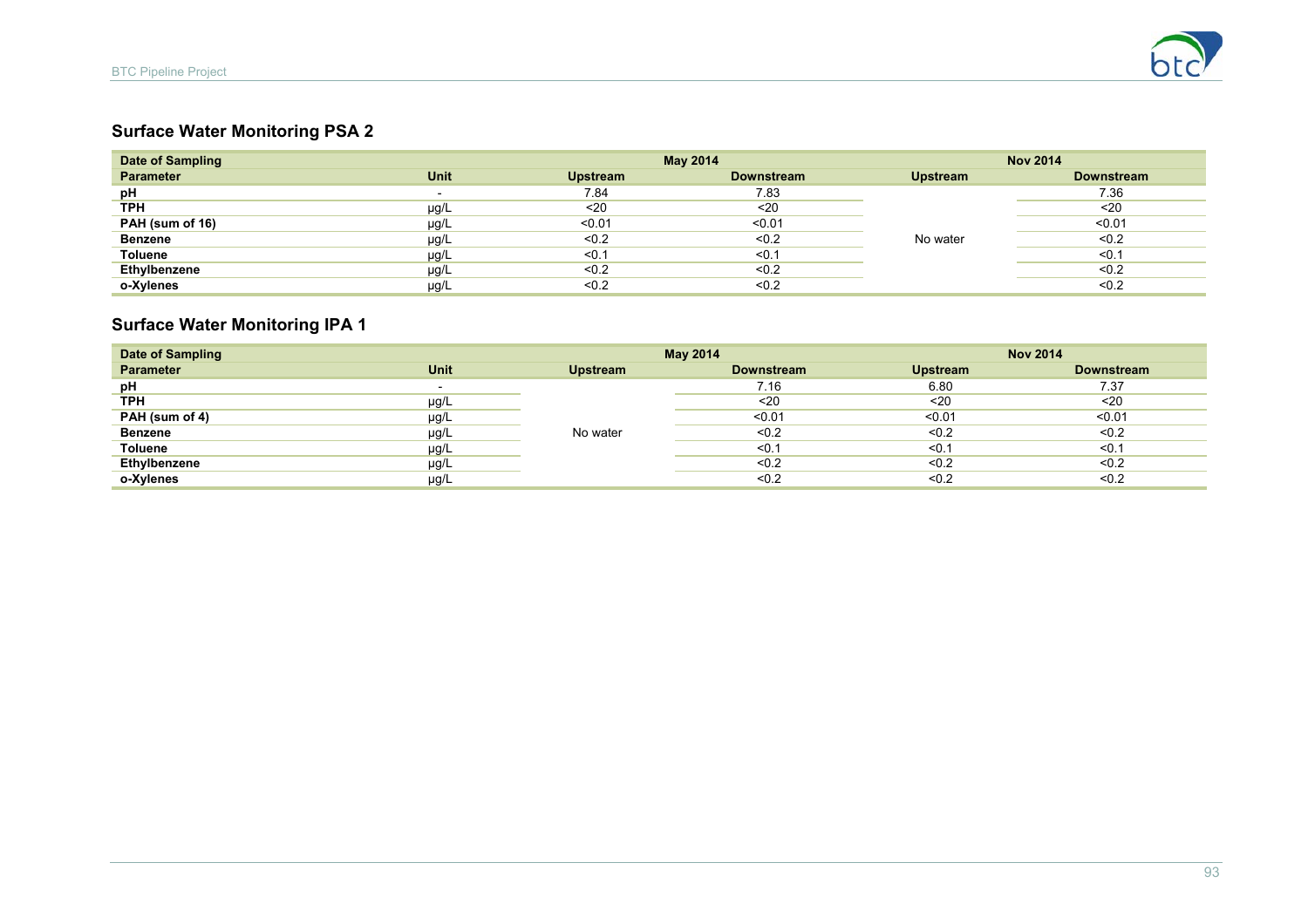# **Appendix 3.1g – Waste**

## **BTC Waste Volumes: Summary 2014**

|                     | <b>Main Waste Streams</b>                 | <b>Unit</b>  | <b>Value</b> |
|---------------------|-------------------------------------------|--------------|--------------|
|                     | Construction rubble                       | t            | 3            |
|                     | Plastic waste                             | t            | 8.4          |
| Non-hazardous waste | Domestic/office wastes                    | t            | 85.79        |
|                     | Metals - scrap                            | $\mathbf t$  | 19.46        |
|                     | Oils - cooking oil                        | $\mathsf{t}$ | 1.06         |
|                     | Paper and cardboard                       | t            | 3.34         |
|                     | Pressurized containers                    | t            | 0.06         |
|                     | Toner or printer cartridges               | t            | 0.22         |
|                     | Waste electrical cables/equipment         | t            | 1.6          |
|                     | Wood                                      | $\mathsf{t}$ | 1.12         |
|                     | Vegetation                                | $\mathsf{t}$ | 2.44         |
|                     | <b>Total non-hazardous wastes</b>         | t            | 126.49       |
|                     | Antifreezes                               | t            | 25.54        |
|                     | Batteries - wet cell                      | t            | 21.26        |
|                     | Clinical waste                            | t            | 0.04         |
|                     | Contaminated materials                    | t            | 2.96         |
|                     | Filter bodies/media                       | $\mathsf{t}$ | 0.84         |
|                     | Lamps/tubes                               | t            | 0.54         |
|                     | Oil delivery hose                         | $\mathbf{t}$ | 0.12         |
|                     | Oily rags                                 | t            | 2.42         |
| Hazardous waste     | Paints and coatings                       | t            | 0.42         |
|                     | Pigging discs                             | $\mathsf{t}$ | 9.84         |
|                     | Pigging wax                               | $\mathbf{t}$ | 8.58         |
|                     | Sewage sludge                             | t            | 47.3         |
|                     | Sewage - untreated                        | $\mathsf{t}$ | 184.86       |
|                     | Surfactants                               | t            | 0.04         |
|                     | Tank bottom sludge                        | t            | 8.92         |
|                     | Waste electrical and electronic equipment | t            | 7.8          |
|                     | Water - oily                              | t            | 259.8        |
|                     | Water - chemically                        | t            | 2.82         |
|                     | <b>Total hazardous wastes</b>             | t            | 584.1        |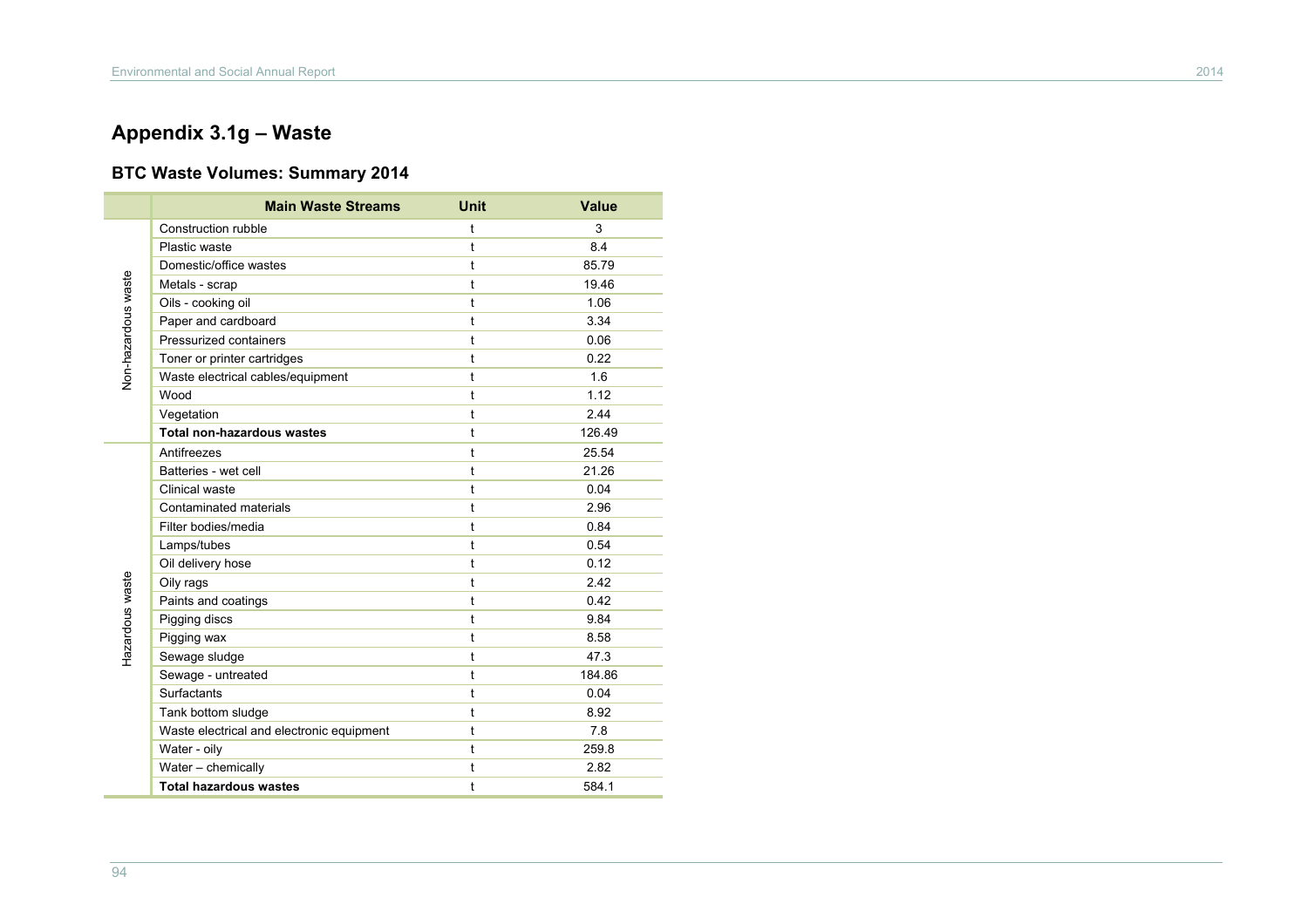

## **APPENDIX 3.2: GEORGIA**

Please read this section in conjunction with the commentary in Section 4.2.2.

## **Appendix 3.2a – Ambient Air Quality**

| <b>Pollutant</b> | <b>Standard</b>                                                                                                           | <b>Units</b>           | <b>Averaging Period</b> |
|------------------|---------------------------------------------------------------------------------------------------------------------------|------------------------|-------------------------|
| NO <sub>2</sub>  | 40 (Annual average will reduce by $2\mu g/m^3$ every year,<br>to reach $40\mu q/m^3$ by 1 January 2010)                   | $\mu$ g/m              | Annual mean             |
| SO <sub>2</sub>  | 20 (For the protection of vegetation and ecosystems)                                                                      | $\mu$ g/m <sup>3</sup> | Annual mean             |
| <b>Benzene</b>   | 5 (Annual average will reduce by $1\mu g/m^3$ every year<br>from 2006, to reach $5\mu g/m^3$ by 1 January 2010)           | $\mu q/m^3$            | Annual mean             |
| $PM_{10}$        | 20 (30 on 1 January 2005, reducing every 12 months thereafter by equal annual percentages to reach 20 by 1 January 2010)* | $\mu$ g/m $^{\circ}$   | Annual mean             |

a.  $*$  No PM<sub>10</sub> was measured in 2014 due to the system running on natural gas

#### **2014 (between April 18 – May 20) monitoring results for NOx, SOx and Benzene (µg/m3)**

| ID                | NO <sub>x</sub> | SO <sub>x</sub> | <b>Benzene</b> |
|-------------------|-----------------|-----------------|----------------|
| <b>PSG 1-1</b>    | 4.1             | 2.8             | 0.7            |
| <b>PSG 1-2</b>    | 3.6             | 2.6             | 0.4            |
| <b>PSG 1-3</b>    | 3.5             | 3.0             | 0.8            |
| <b>PSG 1-4</b>    | 3.8             | 3.5             | 0.7            |
| <b>PSG 1-5</b>    | 4.3             | 2.9             | 0.6            |
| <b>PSG 2-1</b>    | 2.9             | 3.1             | 0.8            |
| <b>PSG 2-2</b>    | 3.0             | 3.6             | 0.6            |
| <b>PSG 2-3</b>    | 3.2             | 3.2             | 0.5            |
| <b>PSG 2-4</b>    | 3.3             | 3.4             | 0.7            |
| <b>PSG 2-5</b>    | 3.5             | 3.0             | 0.7            |
| <b>Trip blank</b> | < 0.5           | 1.0             | < 0.1          |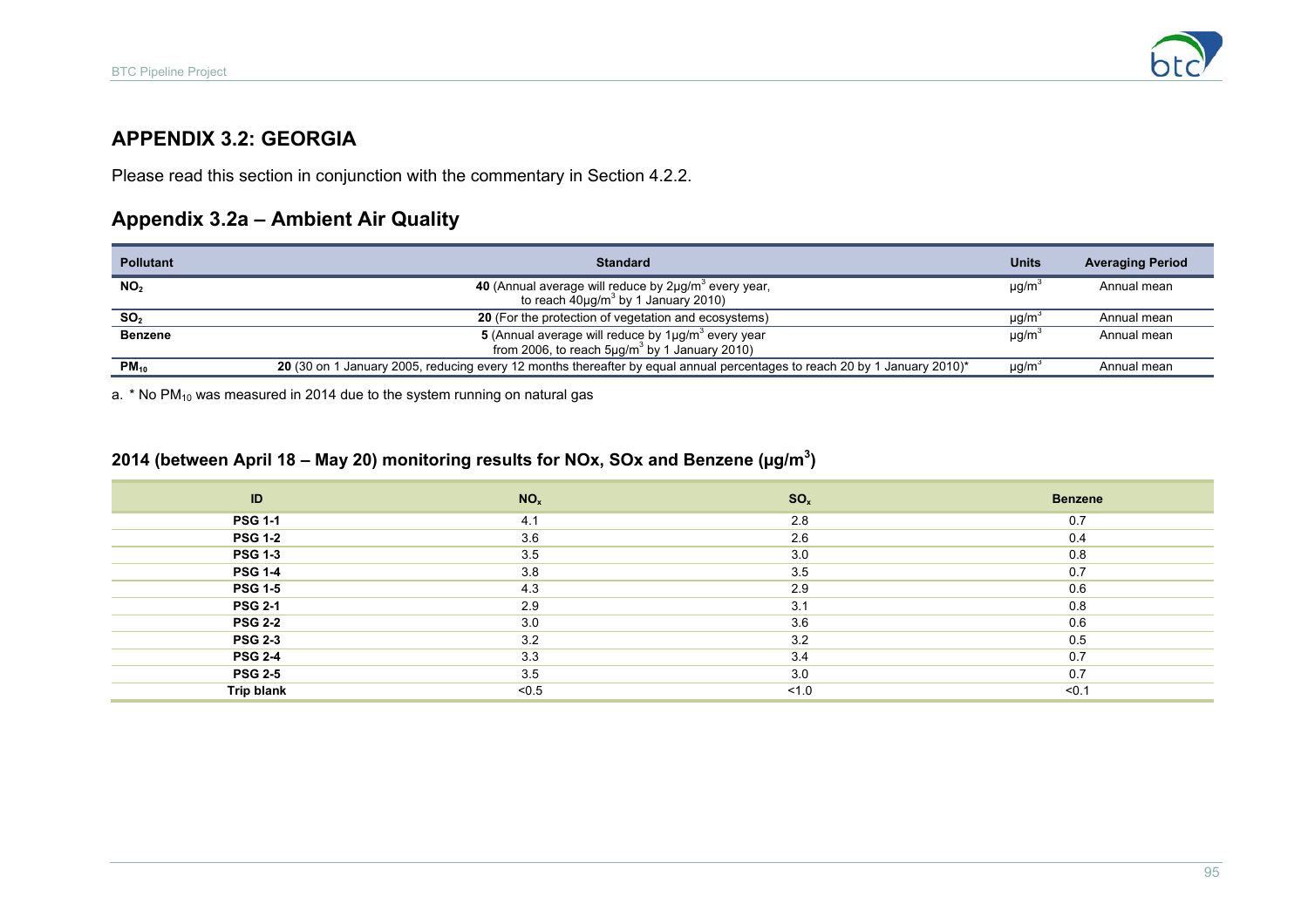# **Appendix 3.2b – Stack Emissions**

### **Annual monitoring results 2014**

## **2014 Annual monitoring results**

|                      |             |      | <b>Concentration at Reference Conditions</b> |                   |                 |       |                 | <b>ESAP Standards</b> |                 |           |
|----------------------|-------------|------|----------------------------------------------|-------------------|-----------------|-------|-----------------|-----------------------|-----------------|-----------|
| <b>Equipment</b>     | <b>Date</b> | Load | NO <sub>x</sub>                              | co                | SO <sub>2</sub> | PM    | NO <sub>x</sub> | CO <sub>2</sub>       | SO <sub>2</sub> | <b>PM</b> |
|                      |             |      |                                              | mg/m <sup>3</sup> |                 |       |                 | mg/m <sup>3</sup>     |                 |           |
| PSG <sub>1</sub>     |             |      |                                              |                   |                 |       |                 |                       |                 |           |
| <b>MOL Turbine 1</b> | 02.04.2014  | 93%  | 125.55                                       | 981.34            | 3.33            | 5     | 75              | N/A                   | 35              | 5         |
| <b>MOL Turbine 2</b> | 03.04.2014  | 94%  | 165.29                                       | 618.67            | 0               | 5     | 75              | N/A                   | 35              | 5         |
| <b>MOL Turbine 3</b> | 03.04.2014  | 94%  | 163.84                                       | 486.3             | 0               | 5     | 75              | N/A                   | 35              | 5         |
| <b>MOL Turbine 4</b> | 04.04.2014  | 95%  | 49.32                                        | 20                | $\Omega$        | 5     | 75              | N/A                   | 35              | 5         |
| <b>MOL Turbine 5</b> | 04.04.2014  | 95%  | 51.25                                        | 6.88              | 0.06            | 5     | 75              | N/A                   | 35              | 5         |
| Generator 1          | 01.04.2014  | 48%  | 590.98                                       | 193.1             | 23.76           | 50    | 2000            | 650                   | 1700            | 130       |
| <b>Generator 2</b>   | 01.04.2014  | 48%  | 764.43                                       | 106.87            | 31.19           | 50    | 2000            | 650                   | 1700            | 130       |
| Generator 3          | 03.04.2014  | 51%  | 541.65                                       | 208.84            | $\overline{7}$  | 50    | 2000            | 650                   | 1700            | 130       |
| <b>WBH</b>           | 07.10.2014  | 35%  | 212.36                                       | 0                 | 41.46           | 62.22 | 460             | N/A                   | 1000            | 100       |
| PSG <sub>2</sub>     |             |      |                                              |                   |                 |       |                 |                       |                 |           |
| <b>MOL Turbine 1</b> | 25.04.2014  | 92%  | 111.2                                        | 1297.78           | 0               | 5     | 75              | N/A                   | 35              | 5         |
| <b>MOL Turbine 2</b> | 30.04.2014  | 95%  | 93.42                                        | 83.92             | 3.1             | 5     | 75              | N/A                   | 35              | 5         |
| <b>MOL Turbine 3</b> | 23.04.2014  | 92%  | 137                                          | 845.16            | 0               | 5     | 75              | N/A                   | 35              | 5         |
| <b>MOL Turbine 4</b> | 01.05.2014  | 95%  | 48.23                                        | 12.17             | 2.53            | 5     | 75              | N/A                   | 35              | 5         |
| <b>MOL Turbine 5</b> | 01.05.2014  | 95%  | 41.67                                        | 23.28             | 0               | 5     | 75              | N/A                   | 35              | 5         |
| Generator 1          | 30.04.2014  | 45%  | 543.05                                       | 201.75            | 16.95           | 50    | 2000            | 650                   | 1700            | 130       |
| <b>Generator 2</b>   | 24.04.2014  | 55%  | 539.96                                       | 215.75            | 17.4            | 50    | 2000            | 650                   | 1700            | 130       |
| Generator 3          | 22.04.2014  | 50%  | 571.19                                       | 176.94            | 19.12           | 50    | 2000            | 650                   | 1700            | 130       |
| <b>WBH</b>           | 11.11.2014  | 40%  | 282.86                                       | 0                 | 35.60           | 97.45 | 460             | N/A                   | 1000            | 100       |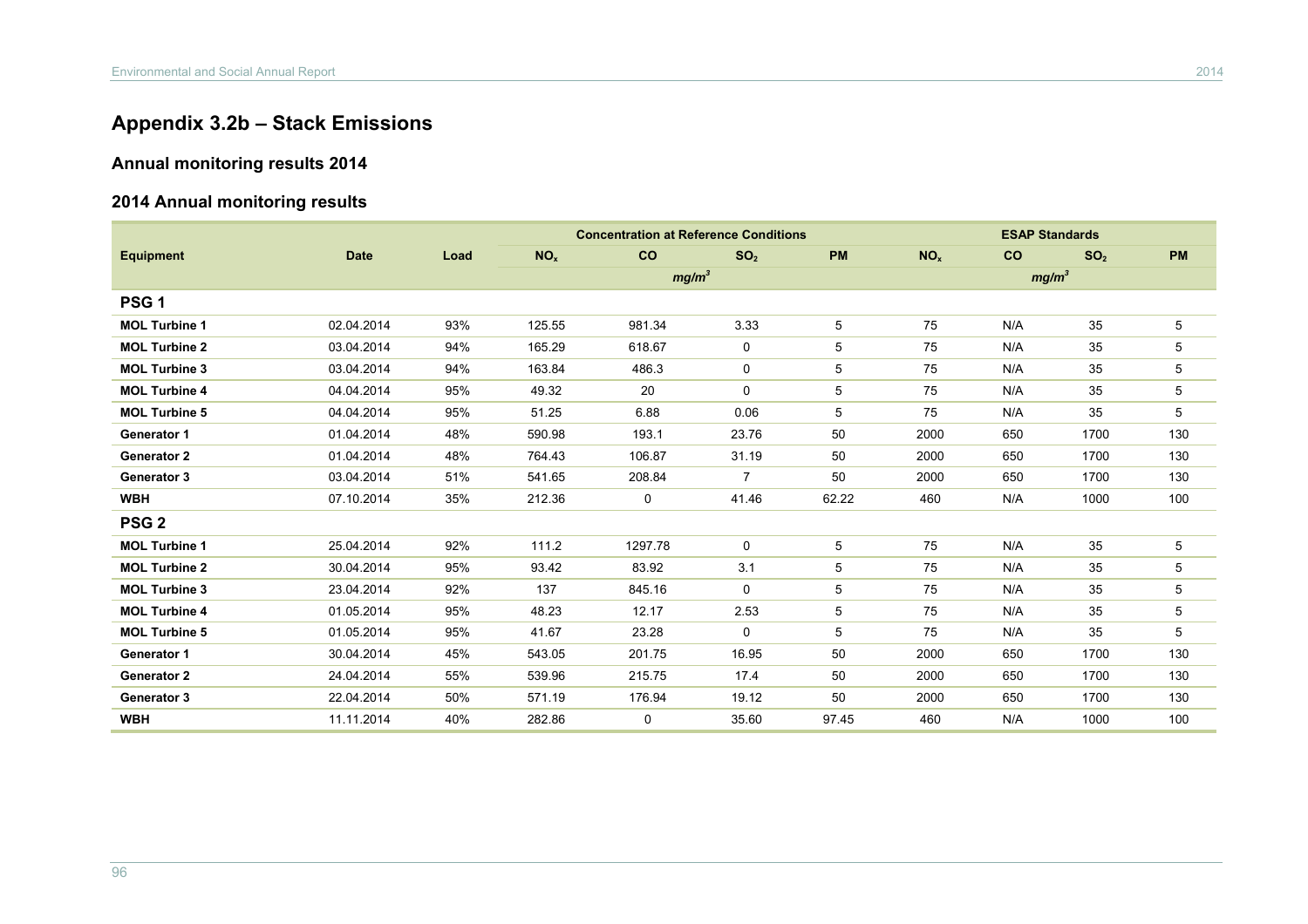

# **Appendix 3.2c – Environmental Noise**

| Location type                           | Georgia             | <b>Project Specifications</b> |
|-----------------------------------------|---------------------|-------------------------------|
| Residential, Institutional, Educational | 55 dB(A) – day time |                               |
| 45 dB(A) – night time                   | 55 dB(A) – day time |                               |

## **2014 Environmental Noise Monitoring Results**

| <b>Sampling Point</b>                 | <b>Global Positioning</b><br>System Co-<br>ordinates | Date and Time | Measurement | <b>Comments</b> |
|---------------------------------------|------------------------------------------------------|---------------|-------------|-----------------|
| PSG 1 NMP 1                           |                                                      |               |             |                 |
| (including PSG 1<br>camp, PSG 1 OSRB) | 8513308                                              |               |             |                 |
| 4590138                               | 30.10.2014                                           |               |             |                 |
| 09:05                                 | $Leq - 48.8$                                         |               |             |                 |
| $Lmax - 69.7$                         |                                                      |               |             |                 |
| $Lmin - 31.4$                         |                                                      |               |             |                 |

NMP - Noise Monitoring Point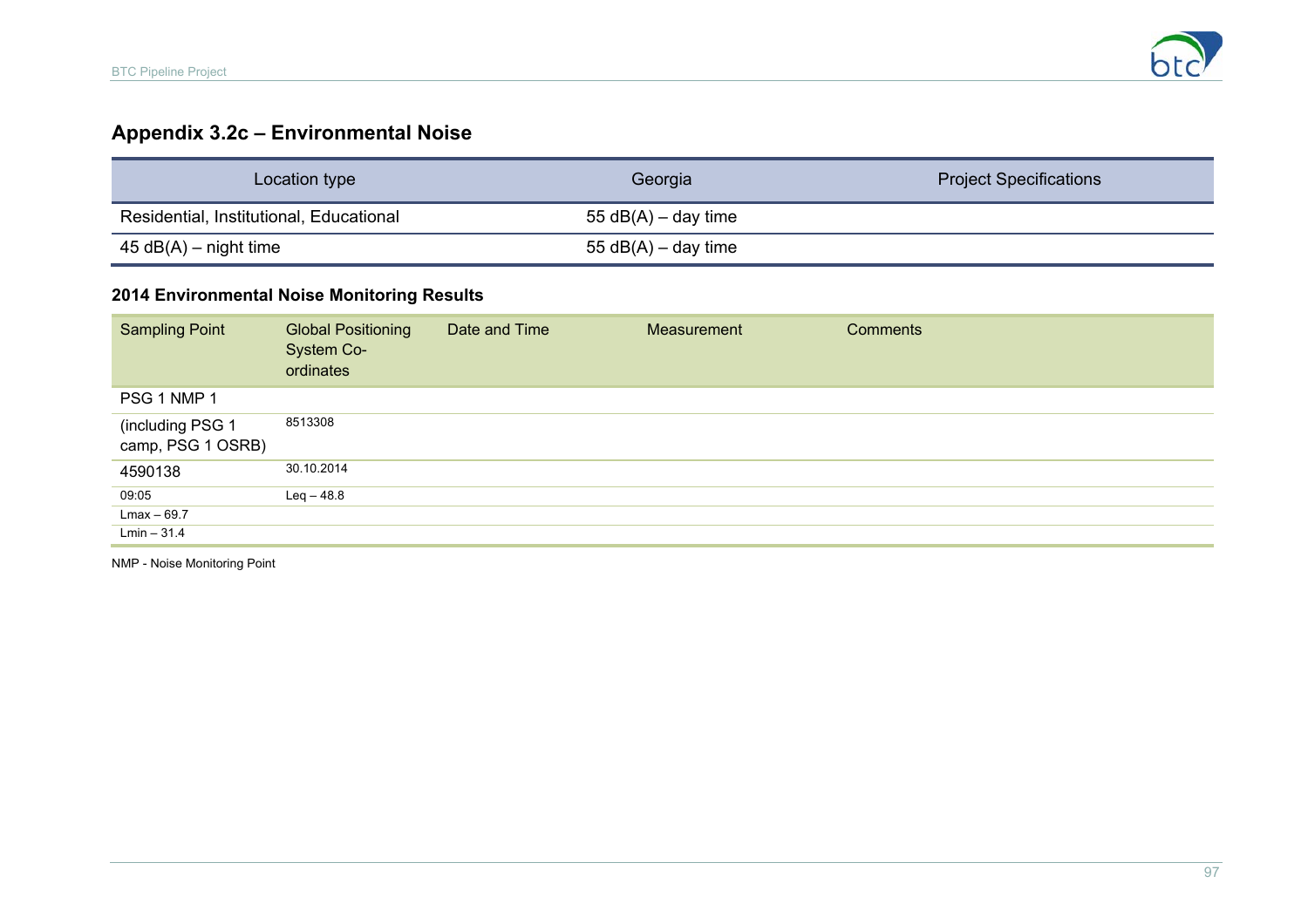### **PSG 1 Retention Pond**

| <b>Parameters</b> | <b>Standards</b> | Jan   | Feb      | <b>Mar</b> | Apr | <b>May</b> | Jun   | Jul   | Aug     | <b>Sep</b> | Oct   | <b>Nov</b> |
|-------------------|------------------|-------|----------|------------|-----|------------|-------|-------|---------|------------|-------|------------|
| Monthly           | Mg/I             |       |          |            |     |            |       |       |         |            |       |            |
| Oil and grease    | 10               | < 1.5 | 1.5      | < 1.5      | 1.5 | 1.5        | < 1.5 | < 1.5 | < 1.5   | < 1.5      | < 1.5 | < 1.5      |
| Quarterly         |                  |       |          |            |     |            |       |       |         |            |       |            |
| pH                | $6-9$            | n/a   | 8.07     | n/a        | n/a | 8.35       | n/a   | n/a   | 8.84    | n/a        | n/a   | 7.63       |
| COD               | 125              | n/a   | 24       | n/a        | n/a | 19         | n/a   | n/a   | 52      | n/a        | n/a   | 31         |
| <b>TSS</b>        | 35               | n/a   | 21       | n/a        | n/a | 17         | n/a   | n/a   | 26      | n/a        | n/a   | 14         |
| NH <sub>4</sub>   | 10               | n/a   | 0.72     | n/a        | n/a | 0.96       | n/a   | n/a   | 3.07    | n/a        | n/a   | 0.76       |
| Sulphide          | 1                | n/a   | < 0.005  | n/a        | n/a | < 0.005    | n/a   | n/a   | < 0.005 | n/a        | n/a   | < 0.005    |
| Annual            |                  |       |          |            |     |            |       |       |         |            |       |            |
| <b>BOD</b>        | 25               | n/a   | 15       | n/a        | n/a | n/a        | n/a   | n/a   | n/a     | n/a        | n/a   | n/a        |
| As                | 0.1              | n/a   | < 0.001  | n/a        | n/a | n/a        | n/a   | n/a   | n/a     | n/a        | n/a   | n/a        |
| Cd                | 0.1              | n/a   | < 0.001  | n/a        | n/a | n/a        | n/a   | n/a   | n/a     | n/a        | n/a   | n/a        |
| Cr(6)             | 0.1              | n/a   | < 0.001  | n/a        | n/a | n/a        | n/a   | n/a   | n/a     | n/a        | n/a   | n/a        |
| Cr total          | 0.5              | n/a   | < 0.0007 | n/a        | n/a | n/a        | n/a   | n/a   | n/a     | n/a        | n/a   | n/a        |
| Cu                | 0.5              | n/a   | 0.084    | n/a        | n/a | n/a        | n/a   | n/a   | n/a     | n/a        | n/a   | n/a        |
| Fe                | 3.5              | n/a   | 0.108    | n/a        | n/a | n/a        | n/a   | n/a   | n/a     | n/a        | n/a   | n/a        |
| Pb                | 0.1              | n/a   | < 0.003  | n/a        | n/a | n/a        | n/a   | n/a   | n/a     | n/a        | n/a   | n/a        |
| Hg                | 0.01             | n/a   | < 0.001  | n/a        | n/a | n/a        | n/a   | n/a   | n/a     | n/a        | n/a   | n/a        |
| Ni                | 0.5              | n/a   | < 0.001  | n/a        | n/a | n/a        | n/a   | n/a   | n/a     | n/a        | n/a   | n/a        |
| Se                | 0.1              | n/a   | < 0.008  | n/a        | n/a | n/a        | n/a   | n/a   | n/a     | n/a        | n/a   | n/a        |
| Ag                | 0.5              | n/a   | < 0.001  | n/a        | n/a | n/a        | n/a   | n/a   | n/a     | n/a        | n/a   | n/a        |
| Zn                | $\mathbf{1}$     | n/a   | 0.062    | n/a        | n/a | n/a        | n/a   | n/a   | n/a     | n/a        | n/a   | n/a        |
| Phenols           | 0.5              | n/a   | < 0.001  | n/a        | n/a | n/a        | n/a   | n/a   | n/a     | n/a        | n/a   | n/a        |

\* No discharge from Retention Pond in June

#### **PSG 2 Retention Pond**

| <b>Parameters</b> | <b>Standards</b> | Jan     | Feb      | <b>Mar</b> | Apr   | <b>May</b> | Jun   | Jul   | Aug     | <b>Sep</b> | Oct |
|-------------------|------------------|---------|----------|------------|-------|------------|-------|-------|---------|------------|-----|
| Monthly           | Mg/I             |         |          |            |       |            |       |       |         |            |     |
| Oil and grease    | 10               | $n/a^*$ | $n/a^*$  | < 1.5      | < 1.5 | < 1.5      | < 1.5 | < 1.5 | < 1.5   | < 1.5      | 1.5 |
| Quarterly         |                  |         |          |            |       |            |       |       |         |            |     |
| pH                | $6-9$            | n/a     | n/a      | 8.11       | n/a   | 8.64       | n/a   | n/a   | 8.03    | n/a        | n/a |
| COD               | 125              | n/a     | n/a      | 37         | n/a   | 37         | n/a   | n/a   | 27      | n/a        | n/a |
| <b>TSS</b>        | 35               | n/a     | n/a      | 27         | n/a   | 30         | n/a   | n/a   | 28      | n/a        | n/a |
| NH <sub>4</sub>   | 10               | n/a     | n/a      | 0.96       | n/a   | 0.85       | n/a   | n/a   | 1.47    | n/a        | n/a |
| Sulphide          | 1                | n/a     | n/a      | < 0.005    | n/a   | < 0.005    | n/a   | n/a   | < 0.005 | n/a        | n/a |
| Annual            |                  |         |          |            |       |            |       |       |         |            |     |
| <b>BOD</b>        | 25               | n/a     | 23       | n/a        | n/a   | n/a        | n/a   | n/a   | n/a     | n/a        | n/a |
| As                | 0.1              | n/a     | < 0.001  | n/a        | n/a   | n/a        | n/a   | n/a   | n/a     | n/a        | n/a |
| Cd                | 0.1              | n/a     | < 0.001  | n/a        | n/a   | n/a        | n/a   | n/a   | n/a     | n/a        | n/a |
| Cr(6)             | 0.1              | n/a     | < 0.001  | n/a        | n/a   | n/a        | n/a   | n/a   | n/a     | n/a        | n/a |
| Cr total          | 0.5              | n/a     | < 0.0007 | n/a        | n/a   | n/a        | n/a   | n/a   | n/a     | n/a        | n/a |
| Cu                | 0.5              | n/a     | 0.057    | n/a        | n/a   | n/a        | n/a   | n/a   | n/a     | n/a        | n/a |
| Fe                | 3.5              | n/a     | 0.24     | n/a        | n/a   | n/a        | n/a   | n/a   | n/a     | n/a        | n/a |
| Pb                | 0.1              | n/a     | < 0.003  | n/a        | n/a   | n/a        | n/a   | n/a   | n/a     | n/a        | n/a |
| Hg                | 0.01             | n/a     | < 0.001  | n/a        | n/a   | n/a        | n/a   | n/a   | n/a     | n/a        | n/a |
| Ni                | 0.5              | n/a     | < 0.001  | n/a        | n/a   | n/a        | n/a   | n/a   | n/a     | n/a        | n/a |
| Se                | 0.1              | n/a     | < 0.008  | n/a        | n/a   | n/a        | n/a   | n/a   | n/a     | n/a        | n/a |
| Ag                | 0.5              | n/a     | < 0.001  | n/a        | n/a   | n/a        | n/a   | n/a   | n/a     | n/a        | n/a |
| Zn                | 1                | n/a     | 0.082    | n/a        | n/a   | n/a        | n/a   | n/a   | n/a     | n/a        | n/a |
| Phenols           | 0.5              | n/a     | < 0.001  | n/a        | n/a   | n/a        | n/a   | n/a   | n/a     | n/a        | n/a |

\* Because water in retention pond in January and December 2013 was frozen, monitoring was not conducted.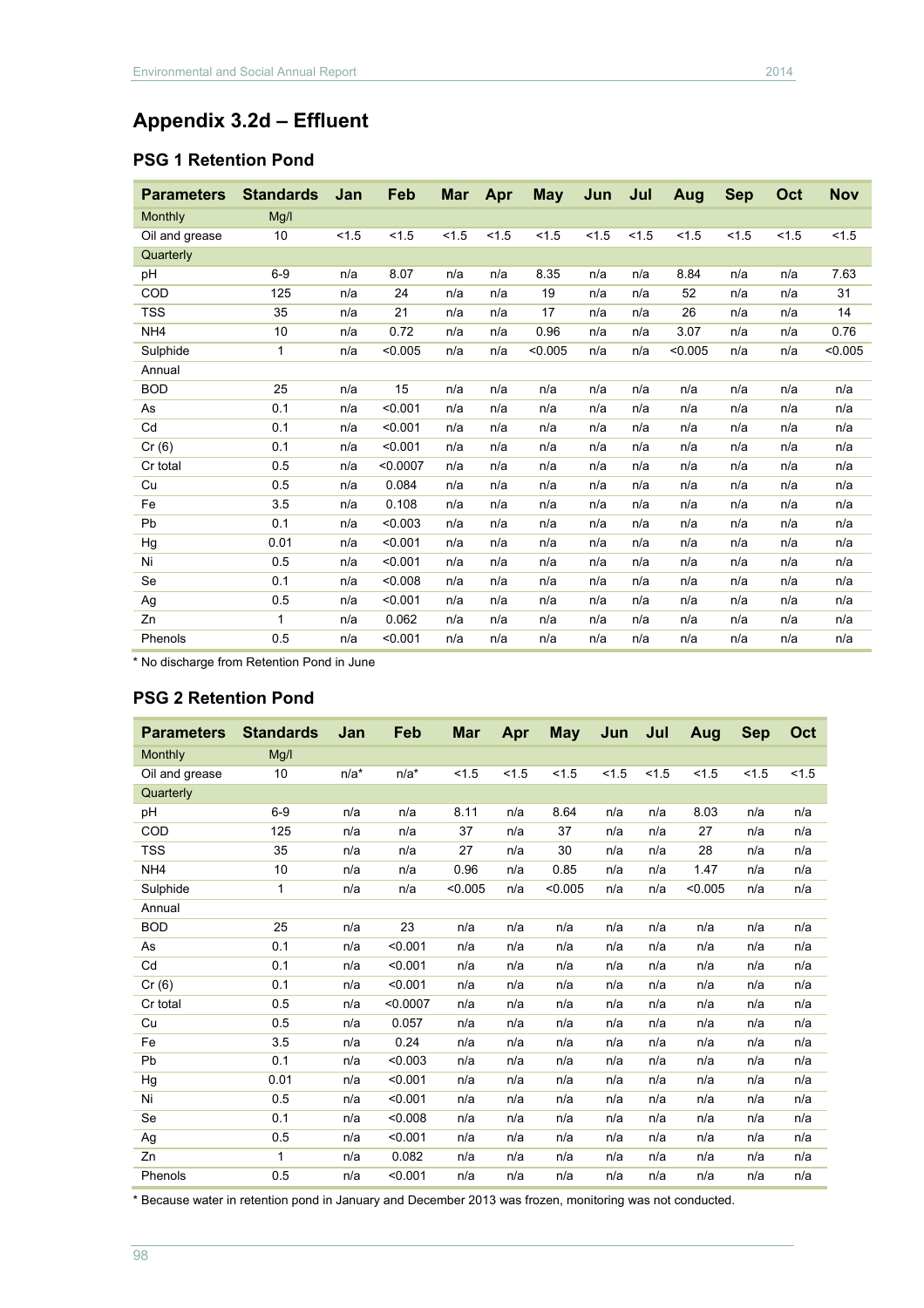#### **PSG 1 Camp STP via Reed Bed**

| <b>Parameters</b> | <b>Standards</b> | Jan<br>2013 | Feb<br>2013 | Mar<br>2013 | Apr<br>2013 | May<br>2013 | Jun<br>2013 | Jul<br>2013 | Aug<br>2013 | Sep<br>2013 | Oct<br>2013 | <b>Nov</b><br>2013 | <b>Dec</b><br>2013 |
|-------------------|------------------|-------------|-------------|-------------|-------------|-------------|-------------|-------------|-------------|-------------|-------------|--------------------|--------------------|
| <b>BOD</b>        | 25               | 14          | 13          | 16          | 22          | 13          | 18          | 24          | 15          | 23          | 16          | 21                 | 14                 |
| Oil and<br>grease | 10               | < 1.5       | < 1.5       | < 1.5       | < 1.5       | < 1.5       | < 1.5       | < 1.5       | < 1.5       | < 1.5       | < 1.5       | n/a                | n/a                |
| <b>TSS</b>        | 35               | 12          | 26          | 21          | 31          | 25          | 20          | 29          | 23          | 27          | 31          | 18                 | 27                 |
| NH <sub>4</sub>   | 10               | 1.62        | 1.13        | 1.14        | 1.44        | 0.72        | 1.1         | 0.95        | 2.05        | 0.35        | 2.9         | 1.5                | 0.92               |
| Quarterly         |                  |             |             |             |             |             |             |             |             |             |             |                    |                    |
| <b>Total N</b>    | 15               | n/a         | 4.8         | n/a         | n/a         | 3.8         | n/a         | n/a         | 2.4         | n/a         | n/a         | 3.7                | n/a                |
| <b>Total P</b>    | 2                | n/a         | 1.44        | n/a         | n/a         | 1.04        | n/a         | n/a         | 0.83        | n/a         | n/a         | 1.63               | n/a                |
| Coliform          | $<$ 400          | n/a         | <2          | n/a         | n/a         | $2$         | n/a         | n/a         | $2$         | n/a         | n/a         |                    | n/a                |

### **PSG 2 Camp STP via Reed Bed**

| <b>Parameters</b> | <b>Standards</b> | Jan<br>2013 | <b>Feb</b><br>2013 | Mar<br>2013 | Apr<br>2013 | May<br>2013 | Jun<br>2013 | Jul<br>2013 | Aug<br>2013 | <b>Sep</b><br>2013 | Oct<br>2013 | <b>Nov</b><br>2013 | <b>Dec</b><br>2013 |
|-------------------|------------------|-------------|--------------------|-------------|-------------|-------------|-------------|-------------|-------------|--------------------|-------------|--------------------|--------------------|
| <b>BOD</b>        | 25               | 16          | 15                 | 13          | 12          | 12          | 17          | 20          | 15          | 18                 | 13          | 18                 | 22                 |
| Oil and           | 10               | < 1.5       | < 1.5              | < 1.5       | < 1.5       | < 1.5       | < 1.5       | < 1.5       | < 1.5       | < 1.5              | < 1.5       | n/a                | n/a                |
| grease            |                  |             |                    |             |             |             |             |             |             |                    |             |                    |                    |
| <b>TSS</b>        | 35               | 24          | 21                 | 28          | 25          | 14          | 24          | 30          | 23          | 15                 | 24          | 14                 | 31                 |
| NH <sub>4</sub>   | 10               | 1.15        | 0.83               | 0.44        | 0.84        | 0.48        | 2.8         | 1.85        | 2.05        | 0.88               | 2.57        | 1.71               | 2.14               |
| Quarterly         |                  |             |                    |             |             |             |             |             |             |                    |             |                    |                    |
| <b>Total N</b>    | 15               | n/a         | 3.6                | n/a         | n/a         | 3.1         | n/a         | n/a         | 2.4         | n/a                | n/a         | 4.7                | n/a                |
| <b>Total P</b>    | 2                | n/a         | 1.16               | n/a         | n/a         | 1.75        | n/a         | n/a         | 0.83        | n/a                | n/a         | 1.7                | n/a                |
| Coliform          | $<$ 400          | n/a         | 8                  | n/a         | n/a         | 5           | n/a         | n/a         | $2$         | n/a                | n/a         | 280                | n/a                |

### **PSG 2 STP via Reed Bed**

| <b>Parameters</b> | <b>Standards</b> | Jan<br>2013 | Feb<br>2013 | Mar<br>2013 | Apr<br>2013 | May<br>2013 | Jun<br>2013 | Jul<br>2013 | Aug<br>2013 | <b>Sep</b><br>2013 | Oct<br>2013 | <b>Nov</b><br>2013 | <b>Dec</b><br>2013 |
|-------------------|------------------|-------------|-------------|-------------|-------------|-------------|-------------|-------------|-------------|--------------------|-------------|--------------------|--------------------|
| <b>BOD</b>        | 25               | 9           | 12          | 17          | 10          | 18          | 14          | 19          | 14          | 28                 | 20          | 16                 | 16                 |
| Oil and<br>grease | 10               | < 1.5       | < 1.5       | < 1.5       | < 1.5       | < 1.5       | < 1.5       | < 1.5       | < 1.5       | < 1.5              | < 1.5       | n/a                | n/a                |
| <b>TSS</b>        | 35               | 13          | 23          | 25          | 15          | 16          | 28          | 18          | 29          | 32                 | 19          | 13                 | 18                 |
| NH <sub>4</sub>   | 10               | 0.75        | 0.92        | 1.94        | 1.3         | 1.72        | 1.9         | 1.6         | 1.18        | 0.81               | 0.84        | 1.75               | 1.35               |
| Quarterly         |                  |             |             |             |             |             |             |             |             |                    |             |                    |                    |
| <b>Total N</b>    | 15               | n/a         | 2.6         | n/a         | n/a         | 2.1         | n/a         | n/a         | 1.1         | n/a                | n/a         | 3.1                | n/a                |
| <b>Total P</b>    | 2                | n/a         | 0.47        | n/a         | n/a         | 0.85        | n/a         | n/a         | 0.73        | n/a                | n/a         | 0.83               | n/a                |
| Coliform          | $<$ 400          | n/a         | <2          | n/a         | n/a         | $2$         | n/a         | n/a         | 220         | n/a                | n/a         | 2                  | n/a                |

## **Area 80 STP via Reed Bed**

Monitoring results placed within this report because EDDF sewage water is being treated at Area 80 Permanent Accommodation STP.

| <b>Parameters</b> | <b>Standards</b> | Jan<br>2013 | Feb<br>2013 | Mar<br>2013 | Apr<br>2013 | May<br>2013 | Jun<br>2013 | Jul<br>2013 | Aug<br>2013 | <b>Sep</b><br>2013 | Oct<br>2013 | <b>Nov</b><br>2013 | <b>Dec</b><br>2013 |
|-------------------|------------------|-------------|-------------|-------------|-------------|-------------|-------------|-------------|-------------|--------------------|-------------|--------------------|--------------------|
| <b>BOD</b>        | 25               | 17          | 20          | 19          | 16          | 13          | 23          | 22          | 10          | 26                 | 18          | 23                 | 16                 |
| Oil and<br>grease | 10               | < 1.5       | < 1.5       | .5<br>$<$ 1 | < 1.5       | < 1.5       | < 1.5       | < 1.5       | < 1.5       | < 1.5              | < 1.5       | n/a                | n/a                |
| <b>TSS</b>        | 35               | 28          | 23          | 21          | 26          | 17          | 26          | 23          | 14          | 14                 | 17          | 27                 | 26                 |
| NH <sub>4</sub>   | 10               | 0.95        | 0.54        | 0.58        | 0.95        | 0.41        | 1           | 0.48        | 0.38        | 0.38               | 0.62        | 0.84               | 1.08               |
| Coliform          | $<$ 400          | $2$         | 160<br>0    | 2           | $2$         | 920         | 14          | 7           | < 1.5       | 7                  | 14          | $2$                | $2$                |
| Quarterly         |                  |             |             |             |             |             |             |             |             |                    |             |                    |                    |
| <b>Total N</b>    | 15               | n/a         | 3.1         | n/a         | n/a         | 2.6         | n/a         | n/a         | 0.6         | n/a                | n/a         | 2.6                | n/a                |
| <b>Total P</b>    | 2                | n/a         | 1.35        | n/a         | n/a         | 0.97        | n/a         | n/a         | 0.35        | n/a                | n/a         | 0.61               | n/a                |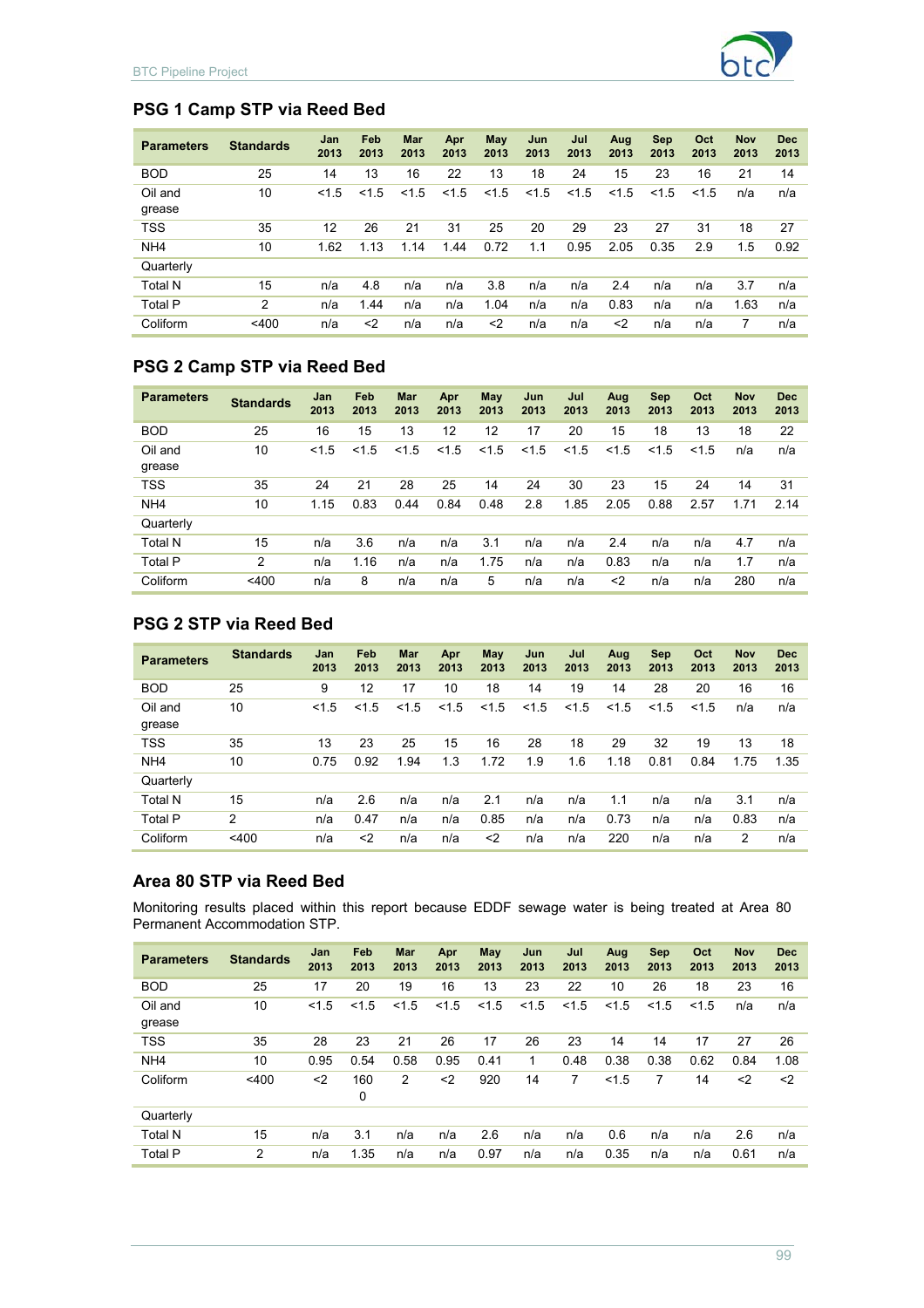Samples from Borjomi and Tsalka OSRBs cannot be collected at the reed bed final discharge points. They are collected directly from the units' final chambers.

| <b>Parameters</b> | <b>Standards</b> | Jan<br>2013 | <b>Feb</b><br>2013 | Mar<br>2013 | Apr<br>2013 | May<br>2013 | Jun<br>2013 | Jul<br>2013 | Aug<br>2013 | <b>Sep</b><br>2013 | Oct<br>2013 | <b>Nov</b><br>2013 | <b>Dec</b><br>2013 |
|-------------------|------------------|-------------|--------------------|-------------|-------------|-------------|-------------|-------------|-------------|--------------------|-------------|--------------------|--------------------|
| <b>BOD</b>        | 25               | 13          | 23                 | 16          | 8           | 12          | 25          | 14          | 6           | 18                 | 13          | 11                 | 11                 |
| Oil and<br>grease | 10               | < 1.5       | < 1.5              | .5<br><1    | < 1.5       | < 1.5       | < 1.5       | < 1.5       | < 1.5       | < 1.5              | < 1.5       | n/a                | n/a                |
| <b>TSS</b>        | 35               | 19          | 28                 | 22          | 15          | 12          | 28          | 32          | 20          | 26                 | 28          | 15                 | 13                 |
| NH <sub>4</sub>   | 10               | 1.06        | 1.62               | 1.18        | 1.04        | 0.79        | 1.5         | 1.28        | 0.47        | 0.69               | 0.75        | 0.36               | 0.52               |
| Quarterly         |                  |             |                    |             |             |             |             |             |             |                    |             |                    |                    |
| <b>Total N</b>    | 15               | n/a         | 3.2                | n/a         | n/a         | 1.6         | n/a         | n/a         | 1.9         | n/a                | n/a         | 2.9                | n/a                |
| <b>Total P</b>    | 2                | n/a         | 0.86               | n/a         | n/a         | 0.35        | n/a         | n/a         | 0.52        | n/a                | n/a         | 0.46               | n/a                |
| Coliform          | $<$ 400          | n/a         | $2$                | n/a         | n/a         | 22          | n/a         | n/a         | 13          | n/a                | n/a         | 4                  | n/a                |

#### **Tsalka OSRB**

(Samples from Borjomi and Tsalka OSRBs cannot be collected at the final discharge points. They are collected directly from the units)

| <b>Parameters</b> | <b>Standards</b> | Jan<br>2013 | Feb<br>2013 | Mar<br>2013 | Apr<br>2013 | May<br>2013 | Jun<br>2013 | Jul<br>2013 | Aug<br>2013 | Sep<br>2013 | Oct<br>2013 | <b>Nov</b><br>2013 | <b>Dec</b><br>2013 |
|-------------------|------------------|-------------|-------------|-------------|-------------|-------------|-------------|-------------|-------------|-------------|-------------|--------------------|--------------------|
| <b>BOD</b>        | 25               | 11          | 16          | 19          | 16          | 21          | 16          | 18          | 16          | 13          | 14          | 21                 | 21                 |
| Oil and<br>grease | 10               | < 1.5       | .5<br>$<$ 1 | < 1.5       | < 1.5       | < 1.5       | < 1.5       | < 1.5       | < 1.5       | < 1.5       | < 1.5       | n/a                | n/a                |
| <b>TSS</b>        | 35               | 18          | 17          | 32          | 23          | 27          | 31          | 26          | 14          | 17          | 20          | 30                 | 24                 |
| NH <sub>4</sub>   | 10               | 0.63        | 0.72        | 0.48        | 0.77        | 1.83        | 2.1         | 2.08        | 1.55        | 1.2         | 1.06        | 0.68               | 0.72               |
| Quarterly         |                  |             |             |             |             |             |             |             |             |             |             |                    |                    |
| <b>Total N</b>    | 15               | n/a         | 2.1         | n/a         | n/a         | 1.5         | n/a         | n/a         | 1.06        | n/a         | n/a         | 2.9                | n/a                |
| <b>Total P</b>    | 2                | n/a         | 0.88        | n/a         | n/a         | 0.64        | n/a         | n/a         | 0.94        | n/a         | n/a         | 0.6                | n/a                |
| Coliform          | $<$ 400          | n/a         | <2          | n/a         | n/a         | 33          | n/a         | n/a         | 17          | n/a         | n/a         | 11                 | n/a                |

\*No water was observed at STP final chamber in January 2013.

#### **Oil and Grease in OWSs**

| <b>Parameters</b>          | <b>Standa</b><br>rds | Jan<br>2013 | Feb<br>2013 | Mar<br>2013 | Apr<br>2013 | May<br>2013 | Jun<br>2013 | Jul<br>2013 | Aug<br>2013 | <b>Sep</b><br>2013 | Oct<br>2013 | <b>Nov</b><br>2013 | <b>Dec</b><br>2013 |
|----------------------------|----------------------|-------------|-------------|-------------|-------------|-------------|-------------|-------------|-------------|--------------------|-------------|--------------------|--------------------|
| PSG1 OSRB                  | 10                   | < 1.5       | < 1.5       | < 1.5       | < 1.5       | < 1.5       | < 1.5       | < 1.5       | < 1.5       | < 1.5              | < 1.5       | <1.5               | < 1.5              |
| PSG 1 Camp                 |                      | < 1.5       | < 1.5       | < 1.5       | < 1.5       | < 1.5       | < 1.5       | < 1.5       | < 1.5       | < 1.5              | < 1.5       | < 1.5              | 1.5                |
| PSG 2 Camp<br>(1)          |                      | < 1.5       | < 1.5       | < 1.5       | < 1.5       | < 1.5       | < 1.5       | < 1.5       | < 1.5       | < 1.5              | < 1.5       | < 1.5              | < 1.5              |
| PSG 2 Camp<br>(2)          |                      | <1.5        | < 1.5       | < 1.5       | < 1.5       | < 1.5       | < 1.5       | < 1.5       | < 1.5       | < 1.5              | < 1.5       | < 1.5              | < 1.5              |
| PSG 2 Camp<br>(Water Well) |                      | <1.5        | < 1.5       | < 1.5       | < 1.5       | < 1.5       | < 1.5       | < 1.5       | < 1.5       | < 1.5              | < 1.5       | < 1.5              | < 1.5              |
| EDDF <sub>1</sub>          |                      | < 1.5       | < 1.5       | < 1.5       | < 1.5       | < 1.5       | < 1.5       | < 1.5       | < 1.5       | < 1.5              | < 1.5       | < 1.5              | < 1.5              |
| EDDF <sub>2</sub>          |                      | n/a         | n/a         | n/a         | n/a         | n/a         | n/a         | n/a         | n/a         | n/a                | < 1.5       | < 1.5              | 1.5                |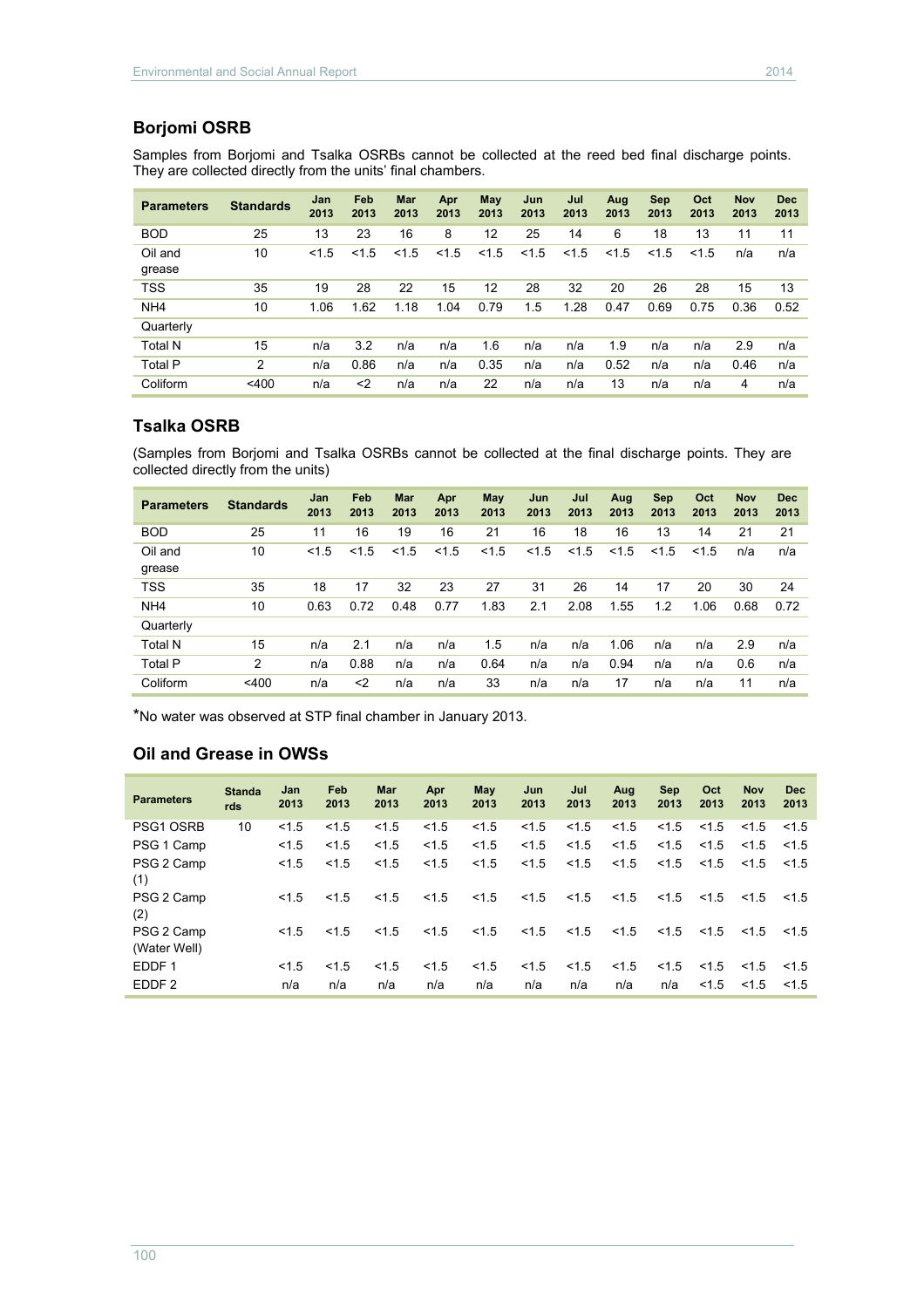

# **Appendix 3.2e – Groundwater and Surface water**

**Reports on seasonal rounds of monitoring:** 

### **Round 17: June to July 2014**

| <b>Parameters/Method Detection Limits/</b><br><b>Sampling Points</b> | <b>Date</b> | <b>Benzene</b><br>$1\mug/L$ | <b>Toluene</b><br>$1 \mu g/L$ | <b>Ethylbenzene</b><br>$1\mug/L$ | <b>Xylenes</b><br>$1\mu g/L$ | <b>BTEX</b> | $C10-$<br>C <sub>12</sub><br>10µg/L | $C13-$<br>C <sub>22</sub><br>$10\mu g/L$ | C <sub>23</sub><br>C30<br>$10\mu g/L$ | $C31-$<br>C40<br>$10\mu g/L$ | C10-<br>C40<br>$10\mu g/L$ | <b>Naphthalene</b><br>$1\mu g/L$ |
|----------------------------------------------------------------------|-------------|-----------------------------|-------------------------------|----------------------------------|------------------------------|-------------|-------------------------------------|------------------------------------------|---------------------------------------|------------------------------|----------------------------|----------------------------------|
| PSG1MW2-R17                                                          | 19/05/14    | < 0.2                       | < 0.2                         | < 0.2                            | < 0.5                        | <1          | < 0.2                               | < 10                                     | < 10                                  | < 10                         | ~10                        | < 50                             |
| PSG1MW3-R17                                                          | 19/05/14    | < 0.2                       | < 0.2                         | < 0.2                            | < 0.5                        | $<$ 1       | < 0.2                               | < 10                                     | < 10                                  | < 10                         | ~10                        | $50$                             |
| PSG1MW4-R17                                                          | 19/05/14    | < 0.2                       | < 0.2                         | < 0.2                            | < 0.5                        | <1          | < 0.2                               | < 10                                     | < 10                                  | < 10                         | < 10                       | $50$                             |
| PSG1MW5-R17                                                          | 19/05/14    | < 0.2                       | < 0.2                         | < 0.2                            | < 0.5                        | $<$ 1       | < 0.2                               | < 10                                     | ~10                                   | < 10                         | ~10                        | $50$                             |
| PSG1MW6-R17                                                          | 19/05/14    | < 0.2                       | < 0.2                         | < 0.2                            | < 0.5                        | $<$ 1       | < 0.2                               | < 10                                     | ~10                                   | < 10                         | ~10                        | $50$                             |
| <b>PSG1SW1-R17</b>                                                   | 19/05/14    | < 0.2                       | < 0.2                         | < 0.2                            | < 0.5                        | <1          | < 0.2                               | < 10                                     | < 10                                  | < 10                         | ~10                        | $50$                             |
| Duplicate1-R17                                                       | 19/05/14    | < 0.2                       | < 0.2                         | < 0.2                            | < 0.5                        | $<$ 1       | < 0.2                               | < 10                                     | < 10                                  | < 10                         | ~10                        | $50$                             |
| KTSW9_R17                                                            | 03/06/14    | < 0.2                       | < 0.2                         | < 0.2                            | < 0.5                        | <1          | < 0.2                               | < 10                                     | < 10                                  | < 10                         | < 10                       | $50$                             |
| KTSW10_R17                                                           | 03/06/14    | < 0.2                       | < 0.2                         | < 0.2                            | < 0.5                        | $<$ 1       | < 0.2                               | < 10                                     | < 10                                  | < 10                         | < 10                       | $50$                             |
| KTSW11_R17                                                           | 03/06/14    | < 0.2                       | < 0.2                         | < 0.2                            | < 0.5                        | $<$ 1       | < 0.2                               | < 10                                     | ~10                                   | < 10                         | ~10                        | $< 50$                           |
| KTSW12_R17                                                           | 03/06/14    | < 0.2                       | < 0.2                         | < 0.2                            | < 0.5                        | $<$ 1       | < 0.2                               | < 10                                     | < 10                                  | < 10                         | ~10                        | $50$                             |
| KTSW13_R17                                                           | 03/06/14    | < 0.2                       | < 0.2                         | < 0.2                            | < 0.5                        | $<$ 1       | < 0.2                               | < 10                                     | < 10                                  | < 10                         | ~10                        | $50$                             |
| KTSW15_R17                                                           | 03/06/14    | < 0.2                       | < 0.2                         | < 0.2                            | < 0.5                        | <1          | < 0.2                               | < 10                                     | < 10                                  | < 10                         | < 10                       | $50$                             |
| <b>KTSW18 R17</b>                                                    | 03/06/14    | < 0.2                       | < 0.2                         | < 0.2                            | < 0.5                        | $<$ 1       | < 0.2                               | < 10                                     | ~10                                   | < 10                         | ~10                        | $50$                             |
| KTSW3_R17                                                            | 03/06/14    | < 0.2                       | < 0.2                         | < 0.2                            | < 0.5                        | $<$ 1       | < 0.2                               | < 10                                     | < 10                                  | < 10                         | ~10                        | $50$                             |
| KTSW4_R17                                                            | 03/06/14    | < 0.2                       | < 0.2                         | < 0.2                            | < 0.5                        | $<$ 1       | < 0.2                               | < 10                                     | < 10                                  | < 10                         | ~10                        | $50$                             |
| KTSW5_R17                                                            | 03/06/14    | < 0.2                       | < 0.2                         | < 0.2                            | < 0.5                        | $<$ 1       | < 0.2                               | < 10                                     | ~10                                   | < 10                         | ~10                        | $50$                             |
| KTSW6_R17                                                            | 03/06/14    | < 0.2                       | < 0.2                         | < 0.2                            | < 0.5                        | <1          | < 0.2                               | < 10                                     | < 10                                  | < 10                         | ~10                        | $50$                             |
| KTSW7_R17                                                            | 03/06/14    | < 0.2                       | < 0.2                         | < 0.2                            | < 0.5                        | $<$ 1       | < 0.2                               | < 10                                     | < 10                                  | < 10                         | ~10                        | $50$                             |
| TMW14-R17                                                            | 03/06/14    | < 0.2                       | < 0.2                         | < 0.2                            | < 0.5                        | $<$ 1       | < 0.2                               | < 10                                     | < 10                                  | < 10                         | ~10                        | $50$                             |
| <b>BSW7-R17</b>                                                      | 03/06/14    | < 0.2                       | < 0.2                         | < 0.2                            | < 0.5                        | $<$ 1       | < 0.2                               | < 10                                     | < 10                                  | < 10                         | ~10                        | $50$                             |
| <b>BSW8-R17</b>                                                      | 03/06/14    | < 0.2                       | < 0.2                         | < 0.2                            | < 0.5                        | $<$ 1       | < 0.2                               | < 10                                     | < 10                                  | < 10                         | < 10                       | $50$                             |
| <b>BSW9-R17</b>                                                      | 03/06/14    | < 0.2                       | < 0.2                         | < 0.2                            | < 0.5                        | $<$ 1       | < 0.2                               | < 10                                     | < 10                                  | < 10                         | ~10                        | $50$                             |
| Duplicate2-R17                                                       | 03/06/14    | < 0.2                       | < 0.2                         | < 0.2                            | < 0.5                        | $<$ 1       | < 0.2                               | < 10                                     | ~10                                   | < 10                         | ~10                        | $50$                             |
| KTMW1-R17                                                            | 04/06/14    | < 0.2                       | < 0.2                         | < 0.2                            | < 0.5                        | $<$ 1       | < 0.2                               | < 10                                     | < 10                                  | < 10                         | ~10                        | $50$                             |
| KTMW2-R17                                                            | 04/06/14    | < 0.2                       | < 0.2                         | < 0.2                            | < 0.5                        | <1          | < 0.2                               | < 10                                     | ~10                                   | ~10                          | ~10                        | $50$                             |
| KTMW3-R17                                                            | 04/06/14    | < 0.2                       | < 0.2                         | < 0.2                            | < 0.5                        | $<$ 1       | < 0.2                               | < 10                                     | < 10                                  | < 10                         | ~10                        | $50$                             |
| KTMW7-R17                                                            | 04/06/14    | < 0.2                       | < 0.2                         | < 0.2                            | < 0.5                        | $<$ 1       | < 0.2                               | < 10                                     | ~10                                   | < 10                         | ~10                        | $50$                             |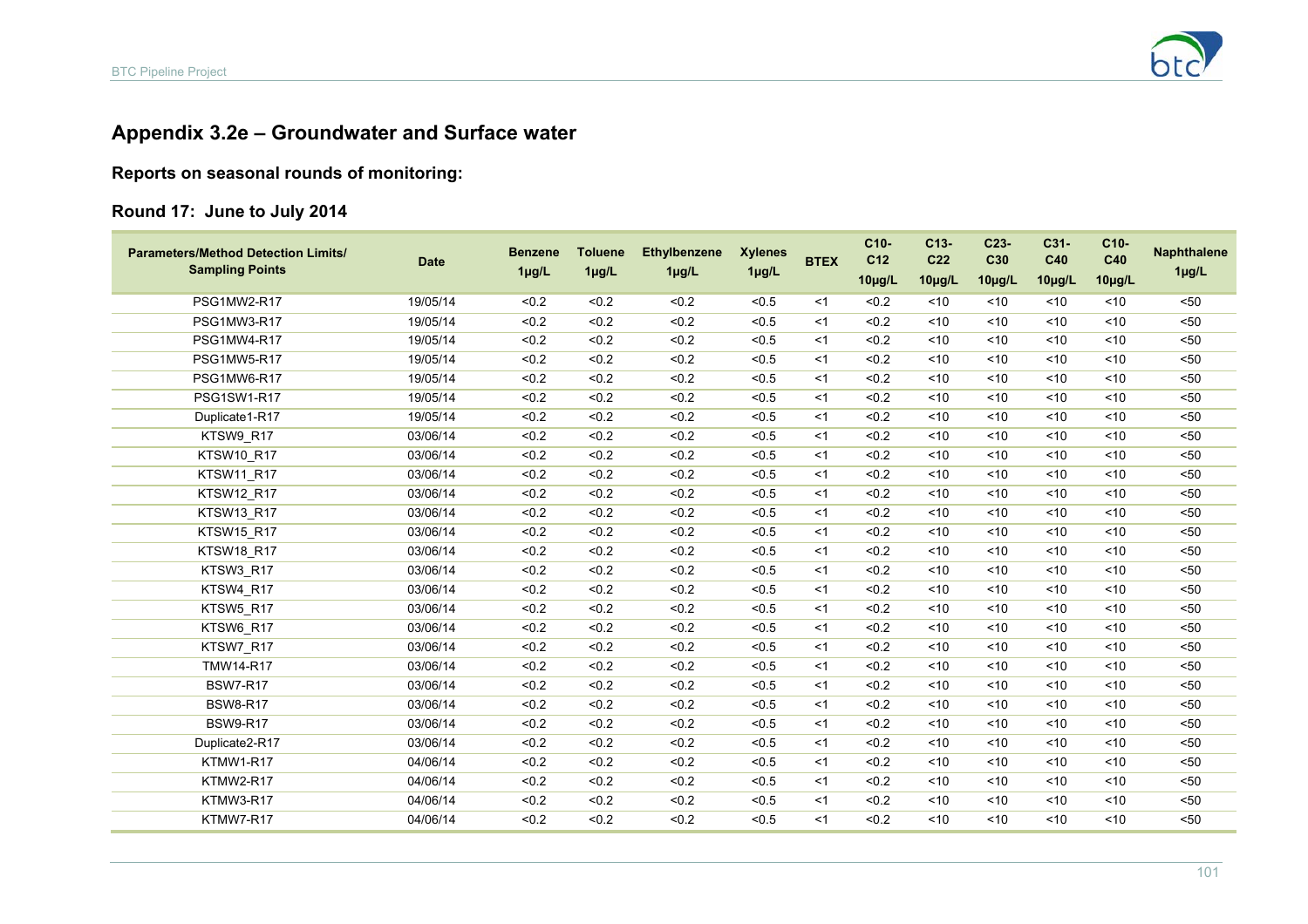| <b>Parameters/Method Detection Limits/</b> | <b>Date</b> | <b>Benzene</b> | <b>Toluene</b><br>$1\mug/L$ | Ethylbenzene<br>$1\mug/L$ | <b>Xylenes</b> | <b>BTEX</b> | $C10-$<br>C <sub>12</sub> | $C13-$<br>C <sub>22</sub> | C <sub>23</sub><br>C30 | $C31-$<br>C40 | C <sub>10</sub> -<br>C40 | <b>Naphthalene</b> |
|--------------------------------------------|-------------|----------------|-----------------------------|---------------------------|----------------|-------------|---------------------------|---------------------------|------------------------|---------------|--------------------------|--------------------|
| <b>Sampling Points</b>                     |             | $1\mug/L$      |                             |                           | $1\mu g/L$     |             | 10µg/L                    | $10\mu g/L$               | 10µg/L                 | 10µg/L        | $10\mug/L$               | $1\mu g/L$         |
| KTMW9-R17                                  | 04/06/14    | < 0.2          | < 0.2                       | < 0.2                     | < 0.5          | <1          | < 0.2                     | $10^{-1}$                 | < 10                   | ~10           | < 10                     | $50$               |
| KTMW4-R17                                  | 04/06/14    | < 0.2          | < 0.2                       | < 0.2                     | < 0.5          | $<$ 1       | < 0.2                     | $10^{-1}$                 | < 10                   | $10^{-1}$     | < 10                     | $50$               |
| <b>KTMW10-R17</b>                          | 04/06/14    | < 0.2          | < 0.2                       | < 0.2                     | < 0.5          | <1          | < 0.2                     | ~10                       | ~10                    | ~10           | ~10                      | $50$               |
| <b>KTMW13-R17</b>                          | 04/06/14    | < 0.2          | < 0.2                       | < 0.2                     | < 0.5          | $<$ 1       | < 0.2                     | ~10                       | < 10                   | ~10           | < 10                     | $50$               |
| KTSW1_R17                                  | 04/06/14    | < 0.2          | < 0.2                       | < 0.2                     | < 0.5          | $<$ 1       | < 0.2                     | $10^{-1}$                 | < 10                   | $10^{-1}$     | < 10                     | $50$               |
| KTSW2_R17                                  | 04/06/14    | < 0.2          | < 0.2                       | < 0.2                     | < 0.5          | $<$ 1       | < 0.2                     | $10^{-1}$                 | < 10                   | $10^{-1}$     | < 10                     | $50$               |
| KTSW8_R17                                  | 04/06/14    | < 0.2          | < 0.2                       | < 0.2                     | < 0.5          | $<$ 1       | < 0.2                     | ~10                       | ~10                    | ~10           | ~10                      | $50$               |
| Duplicate 3-R17                            | n/a         | < 0.2          | < 0.2                       | < 0.2                     | < 0.5          | $<$ 1       | < 0.2                     | ~10                       | < 10                   | ~10           | < 10                     | $50$               |
| <b>TSW16-R17</b>                           | 03/06/14    | < 0.2          | < 0.2                       | < 0.2                     | < 0.5          | $<$ 1       | < 0.2                     | $10^{-1}$                 | < 10                   | < 10          | < 10                     | $50$               |
| <b>KTSW17-R17</b>                          | 04/06/14    | < 0.2          | < 0.2                       | < 0.2                     | < 0.5          | $<$ 1       | < 0.2                     | $10^{-1}$                 | < 10                   | < 10          | < 10                     | $50$               |
| <b>TSW23-R17</b>                           | 19.06.14    | < 0.2          | < 0.2                       | < 0.2                     | < 0.5          | <1          | < 0.2                     | ~10                       | ~10                    | ~10           | ~10                      | $50$               |
| <b>TSW24-R17</b>                           | 19.06.14    | < 0.2          | < 0.2                       | < 0.2                     | < 0.5          | $<$ 1       | < 0.2                     | ~10                       | < 10                   | < 10          | < 10                     | $50$               |
| <b>KTMW11-R17</b>                          | 18.06.14    | < 0.2          | < 0.2                       | < 0.2                     | < 0.5          | $<$ 1       | < 0.2                     | ~10                       | < 10                   | < 10          | < 10                     | $50$               |
| <b>KTMW12-R17</b>                          | 18.06.14    | < 0.2          | < 0.2                       | < 0.2                     | < 0.5          | $<$ 1       | < 0.2                     | ~10                       | < 10                   | < 10          | < 10                     | $50$               |
| <b>KTMW15-R17</b>                          | 18.06.14    | < 0.2          | < 0.2                       | < 0.2                     | < 0.5          | $<$ 1       | < 0.2                     | ~10                       | ~10                    | ~10           | ~10                      | $50$               |
| KTMW16a                                    | 18.06.14    | < 0.2          | < 0.2                       | < 0.2                     | < 0.5          | $<$ 1       | < 0.2                     | ~10                       | < 10                   | < 10          | < 10                     | $50$               |
| <b>KTMW17-R17</b>                          | 18.06.14    | < 0.2          | < 0.2                       | < 0.2                     | < 0.5          | $<$ 1       | < 0.2                     | $10^{-1}$                 | < 10                   | $10^{-1}$     | < 10                     | $50$               |
| <b>BMW2-R17</b>                            | 17.06.14    | < 0.2          | < 0.2                       | < 0.2                     | < 0.5          | $<$ 1       | < 0.2                     | $10^{-1}$                 | < 10                   | $10^{-1}$     | < 10                     | $50$               |
| <b>TMW20-R17</b>                           | 19.06.14    | < 0.2          | < 0.2                       | < 0.2                     | < 0.5          | $<$ 1       | < 0.2                     | ~10                       | < 10                   | < 10          | < 10                     | < 50               |
| <b>TSW6-R17</b>                            | 19.06.14    | < 0.2          | < 0.2                       | < 0.2                     | < 0.5          | $<$ 1       | < 0.2                     | $10^{-1}$                 | < 10                   | < 10          | < 10                     | $<50$              |
| <b>TSW7-R17</b>                            | 19.06.14    | < 0.2          | < 0.2                       | < 0.2                     | < 0.5          | $<$ 1       | < 0.2                     | $10^{-1}$                 | < 10                   | < 10          | < 10                     | $50$               |
| <b>TSW12-R17</b>                           | 19.06.14    | < 0.2          | < 0.2                       | < 0.2                     | < 0.5          | $<$ 1       | < 0.2                     | $10^{-1}$                 | < 10                   | < 10          | < 10                     | $50$               |
| <b>TSW13-R17</b>                           | 19.06.14    | < 0.2          | < 0.2                       | < 0.2                     | < 0.5          | $<$ 1       | < 0.2                     | ~10                       | < 10                   | $<$ 10        | < 10                     | < 50               |
| <b>TSW19-R17</b>                           | 19.06.14    | < 0.2          | < 0.2                       | < 0.2                     | < 0.5          | $<$ 1       | < 0.2                     | ~10                       | < 10                   | < 10          | < 10                     | $<50$              |
| <b>TSW21-R17</b>                           | 19.06.14    | < 0.2          | < 0.2                       | < 0.2                     | < 0.5          | $<$ 1       | < 0.2                     | $10^{-1}$                 | < 10                   | < 10          | < 10                     | $<50$              |
| <b>TSW22-R17</b>                           | 19.06.14    | < 0.2          | < 0.2                       | < 0.2                     | < 0.5          | <1          | < 0.2                     | ~10                       | < 10                   | < 10          | < 10                     | < 50               |
| <b>TMW1-R17</b>                            | 26.06.14    | < 0.2          | < 0.2                       | < 0.2                     | < 0.5          | $<$ 1       | < 0.2                     | ~10                       | < 10                   | < 10          | < 10                     | < 50               |
| <b>TMW4-R17</b>                            | 26.06.14    | < 0.2          | < 0.2                       | < 0.2                     | < 0.5          | $<$ 1       | < 0.2                     | ~10                       | < 10                   | < 10          | < 10                     | $<50$              |
| <b>TMW6-R17</b>                            | 26.06.14    | < 0.2          | < 0.2                       | < 0.2                     | < 0.5          | $<$ 1       | < 0.2                     | ~10                       | < 10                   | < 10          | < 10                     | < 50               |
| <b>TMW7-R17</b>                            | 26.06.14    | < 0.2          | < 0.2                       | < 0.2                     | < 0.5          | <1          | < 0.2                     | ~10                       | < 10                   | < 10          | < 10                     | < 50               |
| <b>TMW8-R17</b>                            | 26.06.14    | < 0.2          | < 0.2                       | < 0.2                     | < 0.5          | <1          | < 0.2                     | ~10                       | < 10                   | $<$ 10        | ~10                      | $50$               |
| TMW11-R17                                  | 26.06.14    | < 0.2          | < 0.2                       | < 0.2                     | < 0.5          | $<$ 1       | < 0.2                     | ~10                       | < 10                   | < 10          | < 10                     | $<50$              |
| TMW18-R17                                  | 26.06.14    | < 0.2          | < 0.2                       | < 0.2                     | < 0.5          | $<$ 1       | < 0.2                     | ~10                       | < 10                   | < 10          | < 10                     | < 50               |
| <b>TSW1-R17</b>                            | 26.06.14    | < 0.2          | < 0.2                       | < 0.2                     | < 0.5          | $<$ 1       | < 0.2                     | $10^{-1}$                 | < 10                   | < 10          | < 10                     | $<50$              |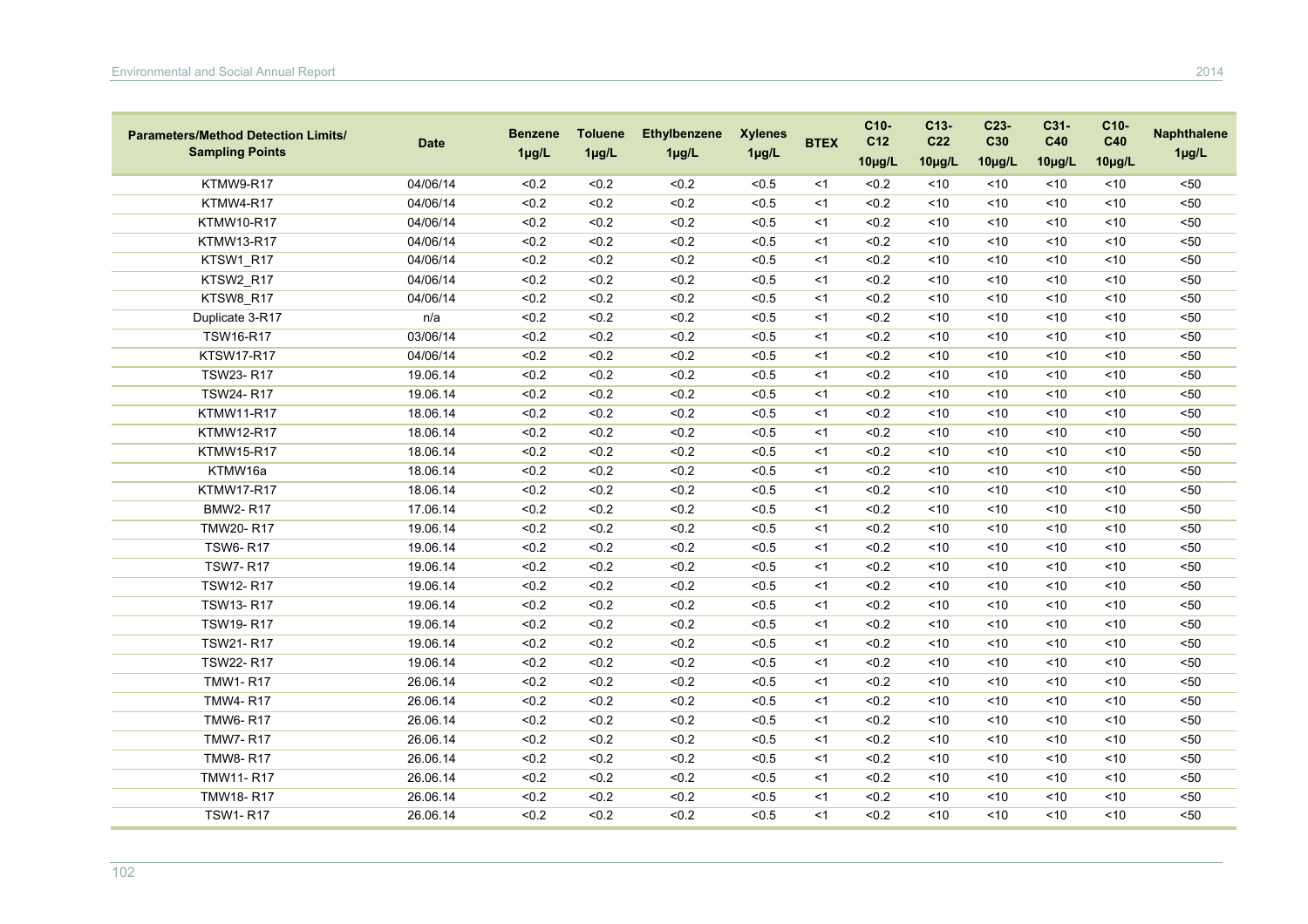

| <b>Parameters/Method Detection Limits/</b> | <b>Date</b> | <b>Benzene</b> | <b>Toluene</b><br>$1\mug/L$ | Ethylbenzene<br>$1\mu g/L$ | <b>Xylenes</b> | <b>BTEX</b> | C <sub>10</sub> -<br>C <sub>12</sub> | $C13-$<br>C <sub>22</sub> | C <sub>23</sub><br>C30 | $C31-$<br>C40 | $C10-$<br>C <sub>40</sub> | <b>Naphthalene</b> |
|--------------------------------------------|-------------|----------------|-----------------------------|----------------------------|----------------|-------------|--------------------------------------|---------------------------|------------------------|---------------|---------------------------|--------------------|
| <b>Sampling Points</b>                     |             | $1\mu g/L$     |                             |                            | $1\mu g/L$     |             | $10\mu g/L$                          | $10\mu g/L$               | 10µg/L                 | 10µg/L        | $10\mu g/L$               | $1\mu g/L$         |
| <b>TSW2-R17</b>                            | 26.06.14    | < 0.2          | < 0.2                       | < 0.2                      | < 0.5          | $<$ 1       | < 0.2                                | ~10                       | < 10                   | ~10           | < 10                      | $50$               |
| <b>TSW3-R17</b>                            | 26.06.14    | < 0.2          | < 0.2                       | < 0.2                      | < 0.5          | $<$ 1       | < 0.2                                | ~10                       | < 10                   | ~10           | < 10                      | $50$               |
| <b>TSW4-R17</b>                            | 26.06.14    | < 0.2          | < 0.2                       | < 0.2                      | < 0.5          | $<$ 1       | < 0.2                                | $10^{-1}$                 | < 10                   | $10^{-1}$     | < 10                      | $50$               |
| <b>TSW15-R17</b>                           | 26.06.14    | < 0.2          | < 0.2                       | < 0.2                      | < 0.5          | $<$ 1       | < 0.2                                | $10^{-1}$                 | < 10                   | $10^{-1}$     | < 10                      | $50$               |
| <b>TSW18-R17</b>                           | 26.06.14    | < 0.2          | < 0.2                       | < 0.2                      | < 0.5          | $<$ 1       | < 0.2                                | ~10                       | < 10                   | ~10           | ~10                       | $50$               |
| <b>TSW20-R17</b>                           | 26.06.14    | < 0.2          | < 0.2                       | < 0.2                      | < 0.5          | $<$ 1       | < 0.2                                | ~10                       | < 10                   | ~10           | ~10                       | $50$               |
| <b>PSG2MW1-R17</b>                         | 23.06.14    | < 0.2          | < 0.2                       | < 0.2                      | < 0.5          | $<$ 1       | < 0.2                                | ~10                       | < 10                   | ~10           | ~10                       | $50$               |
| PSG2SW1-R17                                | 23.06.14    | < 0.2          | < 0.2                       | < 0.2                      | < 0.5          | $<$ 1       | < 0.2                                | ~10                       | < 10                   | ~10           | ~10                       | $50$               |
| <b>BSW6-R17</b>                            | 17.06.14    | < 0.2          | < 0.2                       | < 0.2                      | < 0.5          | $<$ 1       | < 0.2                                | $10^{-1}$                 | < 10                   | $10^{-1}$     | ~10                       | $50$               |
| <b>BSW1-R17</b>                            | 18.06.14    | < 0.2          | < 0.2                       | < 0.2                      | < 0.5          | $<$ 1       | < 0.2                                | $10^{-1}$                 | < 10                   | $10^{-1}$     | ~10                       | < 50               |
| <b>BSW2-R17</b>                            | 17.06.14    | < 0.2          | < 0.2                       | < 0.2                      | < 0.5          | $<$ 1       | < 0.2                                | ~10                       | < 10                   | ~10           | ~10                       | $50$               |
| <b>BSW3-R17</b>                            | 17.06.14    | < 0.2          | < 0.2                       | < 0.2                      | < 0.5          | ≺1          | < 0.2                                | ~10                       | < 10                   | ~10           | ~10                       | $50$               |
| <b>BSW4-R17</b>                            | 17.06.14    | < 0.2          | < 0.2                       | < 0.2                      | < 0.5          | $<$ 1       | < 0.2                                | ~10                       | < 10                   | ~10           | ~10                       | $50$               |
| <b>BSW10-R17</b>                           | 17.06.14    | < 0.2          | < 0.2                       | < 0.2                      | < 0.5          | $<$ 1       | < 0.2                                | ~10                       | < 10                   | ~10           | ~10                       | $50$               |
| <b>KTSW14-R17</b>                          | 18.06.14    | < 0.2          | < 0.2                       | < 0.2                      | < 0.5          | $<$ 1       | < 0.2                                | $10^{-1}$                 | < 10                   | $10^{-1}$     | < 10                      | < 50               |
| <b>TMW5-R17</b>                            | 19.06.14    | < 0.2          | < 0.2                       | < 0.2                      | < 0.5          | $<$ 1       | < 0.2                                | $10^{-1}$                 | < 10                   | ~10           | < 10                      | < 50               |
| <b>BMW3-R17</b>                            | 17.06.14    | < 0.2          | < 0.2                       | < 0.2                      | < 0.5          | $<$ 1       | < 0.2                                | ~10                       | < 10                   | ~10           | ~10                       | $50$               |
| <b>BMW4-R17</b>                            | 17.06.14    | < 0.2          | < 0.2                       | < 0.2                      | < 0.5          | $<$ 1       | < 0.2                                | ~10                       | < 10                   | ~10           | ~10                       | $50$               |
| <b>BMW5-R17</b>                            | 17.06.14    | < 0.2          | < 0.2                       | < 0.2                      | < 0.5          | $<$ 1       | < 0.2                                | ~10                       | < 10                   | ~10           | ~10                       | $50$               |
| <b>BMW8-R17</b>                            | 17.06.14    | < 0.2          | < 0.2                       | < 0.2                      | < 0.5          | $<$ 1       | < 0.2                                | ~10                       | < 10                   | ~10           | ~10                       | $50$               |
| <b>BMW9-R17</b>                            | 17.06.14    | < 0.2          | < 0.2                       | < 0.2                      | < 0.5          | $<$ 1       | < 0.2                                | $10^{-1}$                 | < 10                   | $10^{-1}$     | ~10                       | $50$               |
| BMW10-R17                                  | 17.06.14    | < 0.2          | < 0.2                       | < 0.2                      | < 0.5          | $<$ 1       | < 0.2                                | $10^{-1}$                 | < 10                   | $10^{-1}$     | ~10                       | $50$               |
| BMW11-R17                                  | 17.06.14    | < 0.2          | < 0.2                       | < 0.2                      | < 0.5          | $<$ 1       | < 0.2                                | ~10                       | ~10                    | ~10           | ~10                       | $50$               |
| <b>BSW5-R17</b>                            | 17.06.14    | < 0.2          | < 0.2                       | < 0.2                      | < 0.5          | $<$ 1       | < 0.2                                | ~10                       | < 10                   | ~10           | ~10                       | $50$               |
| TMW10-R17                                  | 19.06.14    | < 0.2          | < 0.2                       | < 0.2                      | < 0.5          | $<$ 1       | < 0.2                                | ~10                       | < 10                   | ~10           | < 10                      | $50$               |
| TMW13-R17                                  | 19.06.14    | < 0.2          | < 0.2                       | < 0.2                      | < 0.5          | $<$ 1       | < 0.2                                | $10^{-1}$                 | < 10                   | $10^{-1}$     | < 10                      | $50$               |
| Duplicate 4-R17                            | n/a         | < 0.2          | < 0.2                       | < 0.2                      | < 0.5          | $<$ 1       | < 0.2                                | 10                        | < 10                   | $<$ 10        | $10^{-1}$                 | $50$               |
| Duplicate 5-R17                            | n/a         | < 0.2          | < 0.2                       | < 0.2                      | < 0.5          | $<$ 1       | < 0.2                                | 10<                       | < 10                   | $<$ 10        | ~10                       | < 50               |
| Duplicate 6-R17                            | n/a         | < 0.2          | < 0.2                       | < 0.2                      | < 0.5          | ≺1          | < 0.2                                | ~10                       | ~10                    | ~10           | ~10                       | $50$               |
| PSG2SW3-R17                                | 23.06.14    | < 0.2          | < 0.2                       | < 0.2                      | < 0.5          | $<$ 1       | < 0.2                                | ~10                       | < 10                   | ~10           | ~10                       | $50$               |
| Duplicate 7-R17                            | n/a         | < 0.2          | < 0.2                       | < 0.2                      | < 0.5          | $<$ 1       | < 0.2                                | < 10                      | < 10                   | ~10           | ~10                       | $50$               |
| Duplicate 8-R17                            | n/a         | < 0.2          | < 0.2                       | < 0.2                      | < 0.5          | $<$ 1       | < 0.2                                | 10                        | < 10                   | $<$ 10        | < 10                      | < 50               |
| Duplicate 9-R17                            | n/a         | < 0.2          | < 0.2                       | < 0.2                      | < 0.5          | $<$ 1       | < 0.2                                | 10<                       | < 10                   | $<$ 10        | ~10                       | $50$               |
| Rinsite1-R17                               | 26.06.14    | < 0.2          | < 0.2                       | < 0.2                      | < 0.5          | $<$ 1       | < 0.2                                | $10^{-1}$                 | < 10                   | $10^{-1}$     | ~10                       | < 50               |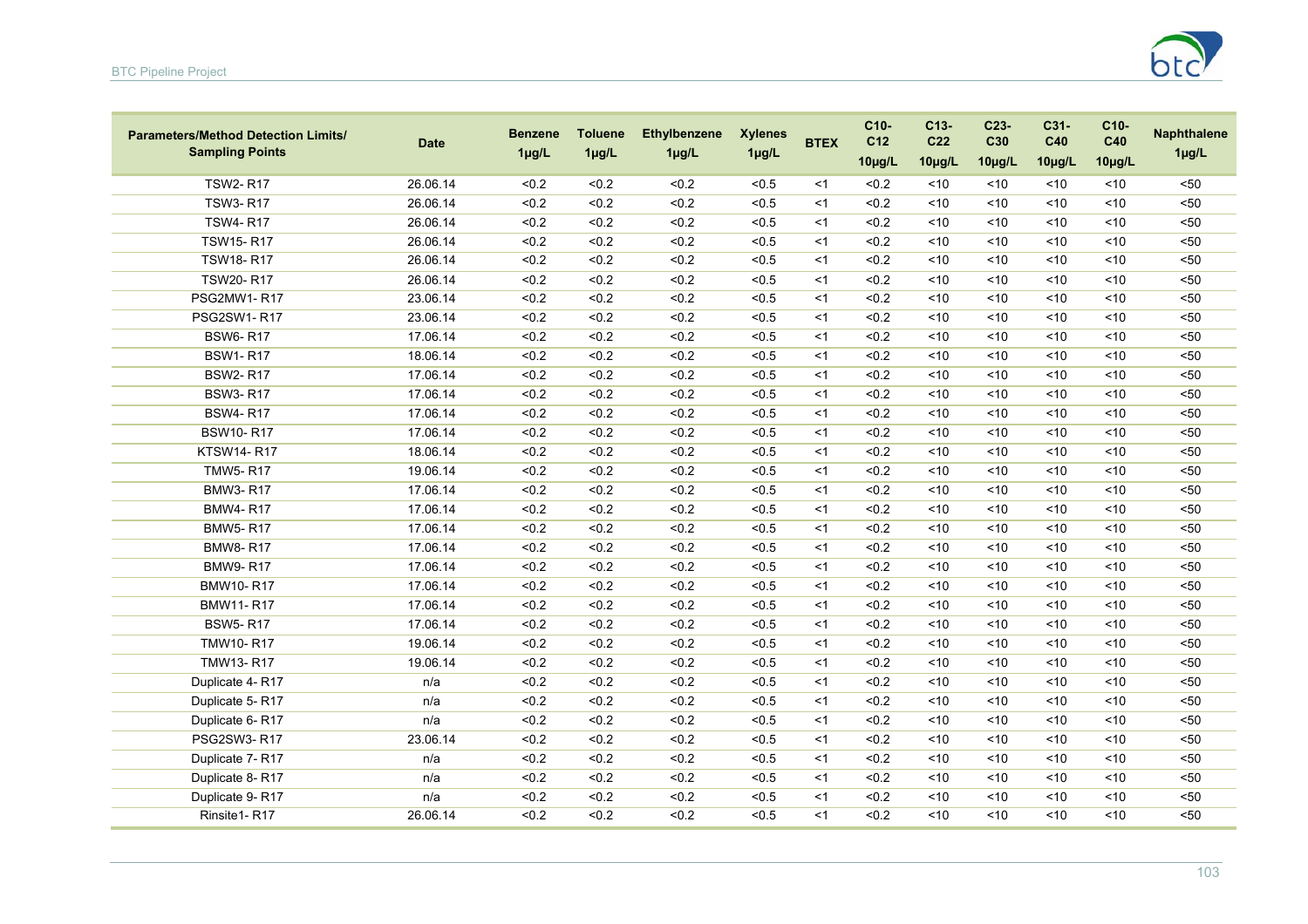| <b>Parameters/Method Detection Limits/</b><br><b>Sampling Points</b> | <b>Date</b> | <b>Benzene</b><br>$1\mug/L$ | <b>Toluene</b><br>$1\mug/L$ | <b>Ethylbenzene</b><br>$1\mug/L$ | <b>Xvienes</b><br>1µg/L | <b>BTEX</b> | C10-<br>C <sub>12</sub><br>10µg/L | C <sub>13</sub><br>C <sub>22</sub><br>10µg/L | C <sub>23</sub><br>C <sub>30</sub><br>10µg/L | C <sub>31</sub><br>C <sub>40</sub><br>$10\mug/\nu$ | $C10-$<br>C40<br>$10\mu g/L$ | <b>Naphthalene</b><br>1µg/L |
|----------------------------------------------------------------------|-------------|-----------------------------|-----------------------------|----------------------------------|-------------------------|-------------|-----------------------------------|----------------------------------------------|----------------------------------------------|----------------------------------------------------|------------------------------|-----------------------------|
| Rinsite2-R17                                                         | 26.06.14    | < 0.2                       | <0.2                        | 0.2                              | <0.5                    |             | ے.0>                              | <10                                          | ~10                                          |                                                    | ~10                          | 50<                         |
| Rinsite3-R17                                                         | 26.06.14    | < 0.2                       | < 0.2                       | < 0.2                            | < 0.5                   |             | ے.0>                              | <10                                          | ~10                                          | -16                                                | ~10                          | $50$                        |

#### **Round 18: October to November 2014**

| <b>Parameters/Method Detection Limits/</b> | <b>Date</b> | <b>Benzene</b> | <b>Toluene</b> | <b>Ethylbenzene</b> | <b>Xylenes</b> | <b>BTEX</b> | $C10-$<br>C <sub>12</sub> | C13-C22      | C23-C30      | C31-C40      | C10-C40      | <b>Naphthalene</b> |
|--------------------------------------------|-------------|----------------|----------------|---------------------|----------------|-------------|---------------------------|--------------|--------------|--------------|--------------|--------------------|
| <b>Sampling Points</b>                     |             | $1$ µg/L       | $1$ µg/L       | $1\mug/L$           | $1\mu g/L$     |             | 10<br>$\mu$ g/L           | $10 \mu g/L$ | $10 \mu g/L$ | $10 \mu g/L$ | $10 \mu g/L$ | $1\mu g/L$         |
| KTMW1-R18                                  | 23/09/14    | < 0.2          | < 0.2          | < 0.2               | < 0.5          | <1          | < 0.2                     | < 10         | ~10          | ~10          | ~10          | $50$               |
| KTMW2-R18                                  | 23/09/14    | < 0.2          | < 0.2          | < 0.2               | < 0.5          | $<$ 1       | < 0.2                     | < 10         | ~10          | < 10         | < 10         | $50$               |
| KTMW3-R18                                  | 23/09/14    | < 0.2          | < 0.2          | < 0.2               | < 0.5          | $<$ 1       | < 0.2                     | < 10         | ~10          | ~10          | ~10          | $50$               |
| KTMW4-R18                                  | 23/09/14    | < 0.2          | < 0.2          | < 0.2               | < 0.5          | $<$ 1       | < 0.2                     | < 10         | ~10          | < 10         | ~10          | $50$               |
| KTSW1-R18                                  | 23/09/14    | < 0.2          | < 0.2          | < 0.2               | < 0.5          | <1          | < 0.2                     | ~10          | ~10          | ~10          | ~10          | $50$               |
| KTSW2-R18                                  | 23/09/14    | < 0.2          | < 0.2          | < 0.2               | < 0.5          | <1          | < 0.2                     | < 10         | ~10          | < 10         | ~10          | $50$               |
| TMW14-R18                                  | 23/09/14    | < 0.2          | < 0.2          | < 0.2               | < 0.5          | <1          | < 0.2                     | ~10          | ~10          | < 10         | ~10          | $50$               |
| <b>TSW16-R18</b>                           | 23/09/14    | < 0.2          | < 0.2          | < 0.2               | < 0.5          | <1          | < 0.2                     | < 10         | ~10          | < 10         | ~10          | $50$               |
| <b>BSW3-R18</b>                            | 26/09/14    | < 0.2          | < 0.2          | < 0.2               | < 0.5          | <1          | < 0.2                     | < 10         | ~10          | ~10          | ~10          | $50$               |
| <b>BSW4-R18</b>                            | 26/09/14    | < 0.2          | < 0.2          | < 0.2               | < 0.5          | <1          | < 0.2                     | < 10         | ~10          | ~10          | ~10          | $50$               |
| <b>BSW5-R18</b>                            | 26/09/14    | < 0.2          | < 0.2          | < 0.2               | < 0.5          | <1          | < 0.2                     | < 10         | ~10          | ~10          | ~10          | $50$               |
| <b>BSW6-R18</b>                            | 26/09/14    | < 0.2          | < 0.2          | < 0.2               | < 0.5          | <1          | < 0.2                     | < 10         | ~10          | < 10         | ~10          | $50$               |
| <b>BSW7-R18</b>                            | 26/09/14    | < 0.2          | < 0.2          | < 0.2               | < 0.5          | <1          | < 0.2                     | < 10         | < 10         | ~10          | ~10          | $50$               |
| <b>BSW8-R18</b>                            | 26/09/14    | < 0.2          | < 0.2          | < 0.2               | < 0.5          | <1          | < 0.2                     | ~10          | ~10          | ~10          | ~10          | $50$               |
| <b>BSW9-R18</b>                            | 26/09/14    | < 0.2          | < 0.2          | < 0.2               | < 0.5          | <1          | < 0.2                     | < 10         | < 10         | ~10          | ~10          | $50$               |
| Duplicate1-R18                             | n/a         | < 0.2          | < 0.2          | < 0.2               | < 0.5          | <1          | < 0.2                     | < 10         | ~10          | < 10         | ~10          | $50$               |
| <b>KTMW 7-R 18</b>                         | 01/10/14    | < 0.2          | < 0.2          | < 0.2               | < 0.5          | <1          | < 0.2                     | < 10         | ~10          | < 10         | ~10          | $50$               |
| <b>KTMW 9-R 18</b>                         | 01/10/14    | < 0.2          | < 0.2          | < 0.2               | < 0.5          | <1          | < 0.2                     | < 10         | ~10          | < 10         | ~10          | $50$               |
| <b>KTMW 10-R 18</b>                        | 01/10/14    | < 0.2          | < 0.2          | < 0.2               | < 0.5          | <1          | < 0.2                     | < 10         | ~10          | < 10         | ~10          | $50$               |
| <b>KTMW 11-R 18</b>                        | 01/10/14    | < 0.2          | < 0.2          | < 0.2               | < 0.5          | <1          | < 0.2                     | < 10         | ~10          | < 10         | ~10          | $50$               |
| <b>KTMW 12-R 18</b>                        | 01/10/14    | < 0.2          | < 0.2          | < 0.2               | < 0.5          | <1          | < 0.2                     | < 10         | ~10          | < 10         | ~10          | $50$               |
| <b>KTMW 13-R 18</b>                        | 01/10/14    | < 0.2          | < 0.2          | < 0.2               | < 0.5          | $<$ 1       | < 0.2                     | < 10         | ~10          | < 10         | < 10         | $50$               |
| <b>KTMW 14-R 18</b>                        | 01/10/14    | < 0.2          | < 0.2          | < 0.2               | < 0.5          | $<$ 1       | < 0.2                     | < 10         | ~10          | < 10         | ~10          | < 50               |
| <b>KTMW 15-R 18</b>                        | 01/10/14    | < 0.2          | < 0.2          | < 0.2               | < 0.5          | <1          | < 0.2                     | < 10         | ~10          | < 10         | ~10          | $50$               |
| KTMW 16a-R 18                              | 02/10/14    | < 0.2          | < 0.2          | < 0.2               | < 0.5          | <1          | < 0.2                     | < 10         | ~10          | < 10         | ~10          | $50$               |
| <b>KTMW 17-R 18</b>                        | 02/10/14    | < 0.2          | < 0.2          | < 0.2               | < 0.5          | <1          | < 0.2                     | < 10         | ~10          | < 10         | ~10          | $50$               |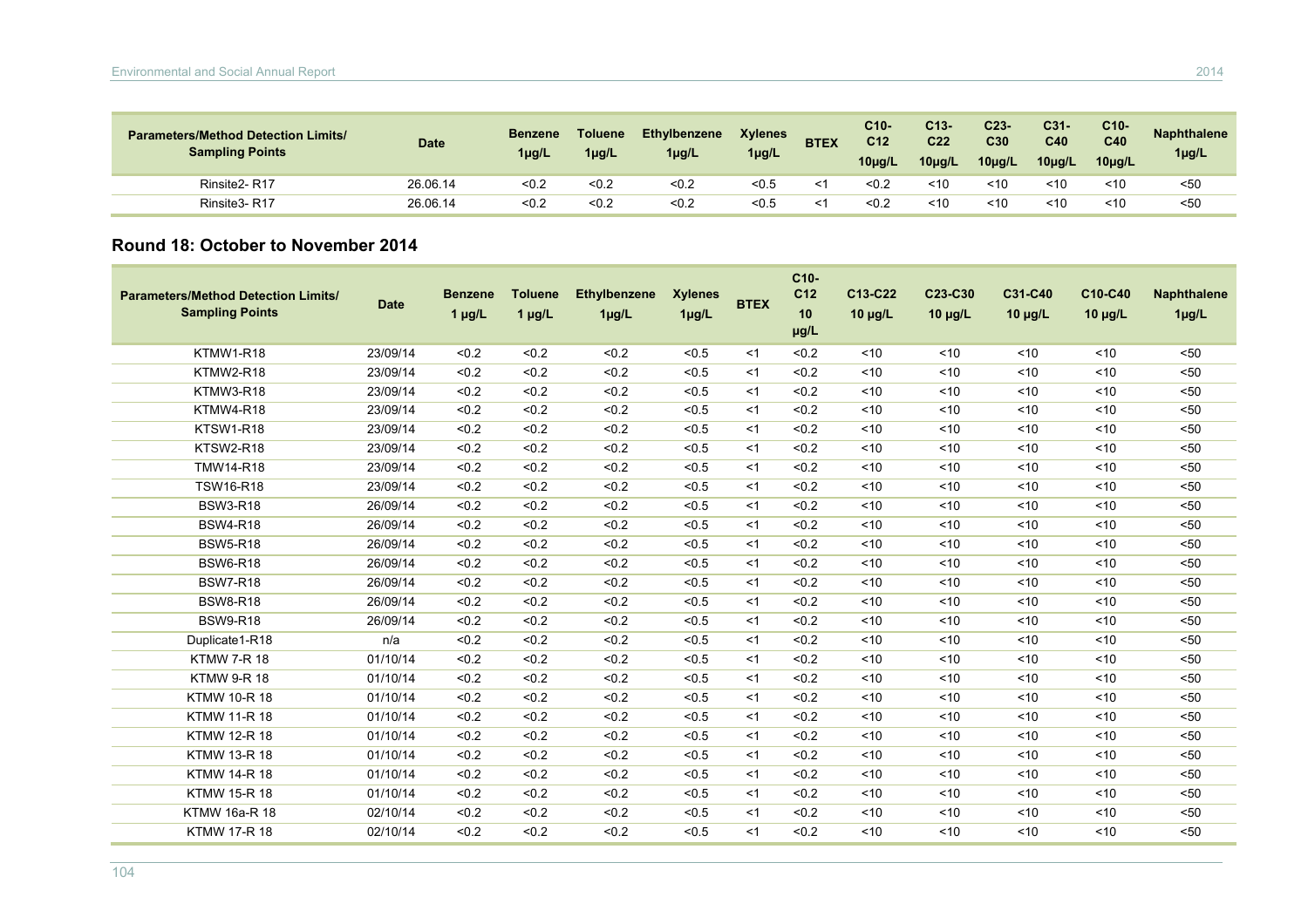

| <b>Parameters/Method Detection Limits/</b><br><b>Sampling Points</b> | <b>Date</b> | <b>Benzene</b><br>$1$ µg/L | <b>Toluene</b><br>$1 \mu g/L$ | <b>Ethylbenzene</b><br>$1\mu g/L$ | <b>Xylenes</b><br>$1\mug/L$ | <b>BTEX</b> | $C10-$<br>C <sub>12</sub><br>10<br>$\mu$ g/L | C13-C22<br>$10 \mu g/L$ | C <sub>23</sub> -C <sub>30</sub><br>$10 \mu g/L$ | C31-C40<br>$10 \mu g/L$ | C10-C40<br>$10 \mu g/L$ | <b>Naphthalene</b><br>$1\mug/L$ |
|----------------------------------------------------------------------|-------------|----------------------------|-------------------------------|-----------------------------------|-----------------------------|-------------|----------------------------------------------|-------------------------|--------------------------------------------------|-------------------------|-------------------------|---------------------------------|
| <b>KTSW 8-R 18</b>                                                   | 02/10/14    | < 0.2                      | < 0.2                         | < 0.2                             | < 0.5                       | $<$ 1       | < 0.2                                        | < 10                    | < 10                                             | < 10                    | < 10                    | < 50                            |
| <b>KTSW 9-R 18</b>                                                   | 02/10/14    | < 0.2                      | < 0.2                         | < 0.2                             | < 0.5                       | <1          | < 0.2                                        | < 10                    | < 10                                             | ~10                     | $<10$                   | $<50$                           |
| <b>KTSW 12-R 18</b>                                                  | 02/10/14    | < 0.2                      | < 0.2                         | < 0.2                             | < 0.5                       | <1          | < 0.2                                        | ~10                     | ~10                                              | ~10                     | ~10                     | $<50$                           |
| KTSW 13-R 18                                                         | 02/10/14    | < 0.2                      | < 0.2                         | 50.2                              | < 0.5                       | $<$ 1       | 50.2                                         | < 10                    | < 10                                             | ~10                     | ~10                     | $<50$                           |
| <b>KTSW 14-R 18</b>                                                  | 02/10/14    | < 0.2                      | < 0.2                         | < 0.2                             | < 0.5                       | <1          | < 0.2                                        | < 10                    | < 10                                             | < 10                    | ~10                     | $<50$                           |
| Duplicate 3-R 18                                                     | n/a         | < 0.2                      | < 0.2                         | 50.2                              | < 0.5                       | <1          | < 0.2                                        | < 10                    | < 10                                             | < 10                    | < 10                    | $50$                            |
| <b>KTSW 15-R 18</b>                                                  | 02/10/14    | < 0.2                      | < 0.2                         | < 0.2                             | < 0.5                       | <1          | < 0.2                                        | < 10                    | < 10                                             | < 10                    | ~10                     | $50$                            |
| <b>KTSW 16-R 18</b>                                                  | 02/10/14    | < 0.2                      | < 0.2                         | < 0.2                             | < 0.5                       | <1          | < 0.2                                        | ~10                     | ~10                                              | ~10                     | ~10                     | $<50$                           |
| <b>KTSW 17-R 18</b>                                                  | 01/10/14    | < 0.2                      | < 0.2                         | < 0.2                             | < 0.5                       | <1          | < 0.2                                        | < 10                    | $<10$                                            | < 10                    | ~10                     | 50                              |
| <b>KTSW 18-R 18</b>                                                  | 01/10/14    | < 0.2                      | < 0.2                         | < 0.2                             | < 0.5                       | <1          | < 0.2                                        | < 10                    | $<10$                                            | < 10                    | ~10                     | $<50$                           |
| BMW 2-R18                                                            | 30/09/14    | < 0.2                      | < 0.2                         | < 0.2                             | < 0.5                       | <1          | < 0.2                                        | < 10                    | < 10                                             | < 10                    | ~10                     | $50$                            |
| BMW 3-R 18                                                           | 30/09/14    | < 0.2                      | < 0.2                         | < 0.2                             | < 0.5                       | <1          | < 0.2                                        | ~10                     | < 10                                             | < 10                    | ~10                     | $50$                            |
| BMW 4- R 18                                                          | 30/09/14    | < 0.2                      | < 0.2                         | < 0.2                             | < 0.5                       | <1          | < 0.2                                        | < 10                    | < 10                                             | < 10                    | < 10                    | < 50                            |
| BMW 5-R 18                                                           | 30/09/14    | < 0.2                      | < 0.2                         | < 0.2                             | < 0.5                       | <1          | < 0.2                                        | < 10                    | < 10                                             | < 10                    | ~10                     | $50$                            |
| <b>BMW 6-R 18</b>                                                    | 30/09/14    | < 0.2                      | < 0.2                         | < 0.2                             | < 0.5                       | $<$ 1       | < 0.2                                        | ~10                     | ~10                                              | < 10                    | < 10                    | $< 50$                          |
| <b>BMW 7-R 18</b>                                                    | 30/09/14    | < 0.2                      | < 0.2                         | < 0.2                             | < 0.5                       | $<$ 1       | < 0.2                                        | < 10                    | < 10                                             | < 10                    | < 10                    | $< 50$                          |
| <b>BMW 8-R 18</b>                                                    | 30/09/14    | < 0.2                      | < 0.2                         | < 0.2                             | < 0.5                       | $<$ 1       | < 0.2                                        | < 10                    | < 10                                             | < 10                    | < 10                    | $< 50$                          |
| <b>BMW 9-R 18</b>                                                    | 30/09/14    | < 0.2                      | < 0.2                         | < 0.2                             | < 0.5                       | $<$ 1       | < 0.2                                        | < 10                    | < 10                                             | < 10                    | < 10                    | $50$                            |
| <b>BMW 10-R 18</b>                                                   | 30/09/14    | < 0.2                      | < 0.2                         | 50.2                              | < 0.5                       | <1          | < 0.2                                        | < 10                    | < 10                                             | < 10                    | ~10                     | $<50$                           |
| BMW 11-R 18                                                          | 30/09/14    | < 0.2                      | < 0.2                         | < 0.2                             | < 0.5                       | <1          | < 0.2                                        | ~10                     | ~10                                              | ~10                     | ~10                     | $50$                            |
| <b>BSW 2-R 18</b>                                                    | 30/09/14    | < 0.2                      | 50.2                          | 50.2                              | < 0.5                       | <1          | 50.2                                         | < 10                    | $<10$                                            | < 10                    | ~10                     | $50$                            |
| <b>BSW 10-R 18</b>                                                   | 30/09/14    | < 0.2                      | < 0.2                         | < 0.2                             | < 0.5                       | <1          | < 0.2                                        | < 10                    | ~10                                              | < 10                    | ~10                     | $50$                            |
| <b>BSW 1-R 18</b>                                                    | 02/10/14    | < 0.2                      | 50.2                          | < 0.2                             | < 0.5                       | $<$ 1       | < 0.2                                        | < 10                    | < 10                                             | < 10                    | ~10                     | < 50                            |
| Duplicate 2- R 18                                                    | n/a         | < 0.2                      | < 0.2                         | < 0.2                             | < 0.5                       | <1          | < 0.2                                        | < 10                    | $<10$                                            | < 10                    | ~10                     | $50$                            |
| <b>PSG1MW2-R18</b>                                                   | 07/10/14    | < 0.2                      | < 0.2                         | < 0.2                             | < 0.5                       | $<$ 1       | < 0.2                                        | ~10                     | ~10                                              | ~10                     | ~10                     | $50$                            |
| <b>PSG1MW3-R18</b>                                                   | 07/10/14    | < 0.2                      | < 0.2                         | < 0.2                             | < 0.5                       | <1          | < 0.2                                        | < 10                    | < 10                                             | ~10                     | ~10                     | $<50$                           |
| <b>PSG1MW4-R18</b>                                                   | 07/10/14    | < 0.2                      | < 0.2                         | < 0.2                             | < 0.5                       | $<$ 1       | < 0.2                                        | < 10                    | ~10                                              | < 10                    | ~10                     | $50$                            |
| <b>PSG1MW5-R18</b>                                                   | 07/10/14    | < 0.2                      | < 0.2                         | < 0.2                             | < 0.5                       | $<$ 1       | < 0.2                                        | < 10                    | < 10                                             | ~10                     | ~10                     | < 50                            |
| <b>PSG1MW6-R18</b>                                                   | 07/10/14    | < 0.2                      | < 0.2                         | < 0.2                             | < 0.5                       | <1          | < 0.2                                        | < 10                    | < 10                                             | < 10                    | ~10                     | $<50$                           |
| Duplicate 4- R 18                                                    | n/a         | < 0.2                      | < 0.2                         | < 0.2                             | < 0.5                       | <1          | < 0.2                                        | < 10                    | ~10                                              | < 10                    | ~10                     | $50$                            |
| Rinsate 1- R 18                                                      | 07/10/14    | < 0.2                      | < 0.2                         | < 0.2                             | < 0.5                       | <1          | < 0.2                                        | < 10                    | $<10$                                            | < 10                    | ~10                     | $<50$                           |
| Rinsate 2- R 18                                                      | 07/10/14    | < 0.2                      | < 0.2                         | < 0.2                             | < 0.5                       | <1          | < 0.2                                        | ~10                     | ~10                                              | < 10                    | ~10                     | $<50$                           |
| Rinsate 3-R 18                                                       | 07/10/14    | < 0.2                      | < 0.2                         | < 0.2                             | < 0.5                       | <1          | < 0.2                                        | < 10                    | < 10                                             | < 10                    | ~10                     | < 50                            |
| TSW13-R 18                                                           | 16/10/14    | < 0.2                      | < 0.2                         | < 0.2                             | < 0.5                       | <1          | < 0.2                                        | < 10                    | < 10                                             | < 10                    | < 10                    | $50$                            |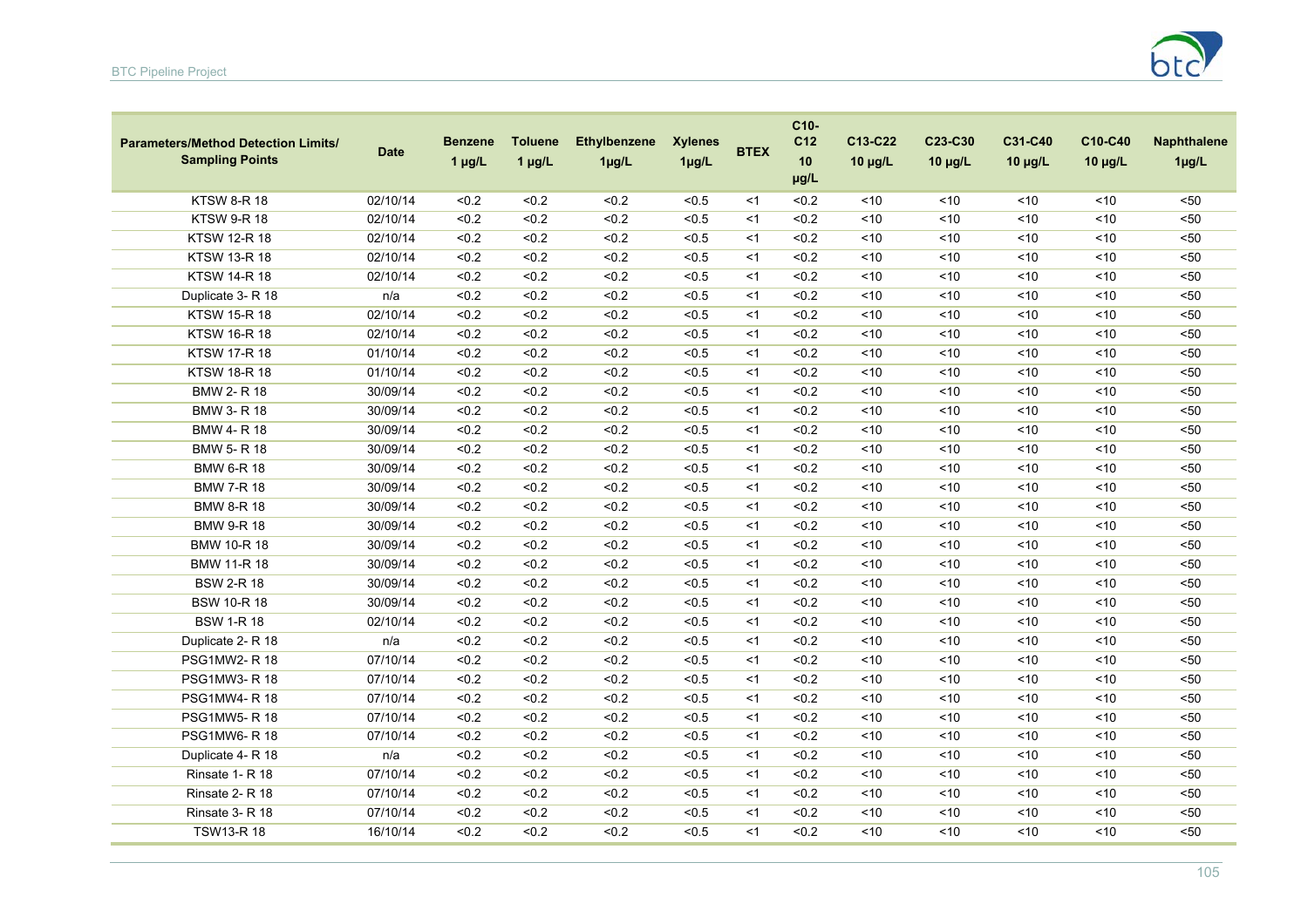| <b>Parameters/Method Detection Limits/</b><br><b>Sampling Points</b> | <b>Date</b> | <b>Benzene</b><br>$1$ µg/L | <b>Toluene</b><br>$1 \mu g/L$ | <b>Ethylbenzene</b><br>$1\mug/L$ | <b>Xylenes</b><br>$1\mu g/L$ | <b>BTEX</b> | C10-<br>C <sub>12</sub><br>10<br>$\mu$ g/L | C13-C22<br>$10 \mu g/L$ | C23-C30<br>$10 \mu g/L$ | C31-C40<br>$10 \mu g/L$ | C10-C40<br>$10 \mu g/L$ | <b>Naphthalene</b><br>$1\mug/L$ |
|----------------------------------------------------------------------|-------------|----------------------------|-------------------------------|----------------------------------|------------------------------|-------------|--------------------------------------------|-------------------------|-------------------------|-------------------------|-------------------------|---------------------------------|
| <b>TSW15-R18</b>                                                     | 15/10/14    | < 0.2                      | < 0.2                         | < 0.2                            | < 0.5                        | < 1         | < 0.2                                      | < 10                    | ~10                     | ~10                     | ~10                     | $50$                            |
| <b>TSW18-R18</b>                                                     | 17/10/14    | < 0.2                      | < 0.2                         | < 0.2                            | < 0.5                        | $<$ 1       | < 0.2                                      | < 10                    | ~10                     | ~10                     | ~10                     | $50$                            |
| <b>TSW19-R18</b>                                                     | 14/10/14    | < 0.2                      | < 0.2                         | < 0.2                            | < 0.5                        | $<$ 1       | < 0.2                                      | < 10                    | ~10                     | < 10                    | ~10                     | $50$                            |
| <b>TSW20-R18</b>                                                     | 14/10/14    | < 0.2                      | < 0.2                         | < 0.2                            | < 0.5                        | $<$ 1       | < 0.2                                      | < 10                    | ~10                     | < 10                    | < 10                    | $50$                            |
| TSW21-R 18                                                           | 16/10/14    | < 0.2                      | < 0.2                         | < 0.2                            | < 0.5                        | $<$ 1       | < 0.2                                      | ~10                     | ~10                     | ~10                     | ~10                     | $50$                            |
| <b>TSW22-R18</b>                                                     | 16/10/14    | < 0.2                      | < 0.2                         | < 0.2                            | < 0.5                        | $<$ 1       | < 0.2                                      | < 10                    | ~10                     | < 10                    | ~10                     | $50$                            |
| <b>TSW24-R18</b>                                                     | 16/10/14    | < 0.2                      | < 0.2                         | < 0.2                            | < 0.5                        | $<$ 1       | < 0.2                                      | ~10                     | ~10                     | < 10                    | < 10                    | $50$                            |
| <b>TSW23-R18</b>                                                     | 14/10/14    | < 0.2                      | < 0.2                         | < 0.2                            | < 0.5                        | $<$ 1       | < 0.2                                      | ~10                     | ~10                     | ~10                     | ~10                     | $50$                            |
| <b>PSG2MW1-R 18</b>                                                  | 15/10/14    | < 0.2                      | < 0.2                         | < 0.2                            | < 0.5                        | < 1         | < 0.2                                      | < 10                    | ~10                     | $<$ 10                  | ~10                     | $50$                            |
| <b>PSG2SW1-R18</b>                                                   | 15/10/14    | < 0.2                      | < 0.2                         | < 0.2                            | < 0.5                        | <1          | < 0.2                                      | ~10                     | ~10                     | ~10                     | ~10                     | $50$                            |
| PSG2SW3                                                              | 15/10/14    | < 0.2                      | < 0.2                         | < 0.2                            | < 0.5                        | <1          | < 0.2                                      | ~10                     | ~10                     | < 10                    | ~10                     | $50$                            |
| Duplicate 5-R 18                                                     | n/a         | < 0.2                      | < 0.2                         | < 0.2                            | < 0.5                        | $<$ 1       | < 0.2                                      | ~10                     | ~10                     | ~10                     | ~10                     | $50$                            |
| Duplicate 6-R 18                                                     | n/a         | < 0.2                      | < 0.2                         | < 0.2                            | < 0.5                        | <1          | < 0.2                                      | < 10                    | ~10                     | ~10                     | ~10                     | $50$                            |
| Duplicate 7- R 18                                                    | n/a         | < 0.2                      | < 0.2                         | < 0.2                            | < 0.5                        | $<$ 1       | < 0.2                                      | ~10                     | ~10                     | ~10                     | ~10                     | $50$                            |
| Rinsate 4-R 18                                                       | 14/10/14    | < 0.2                      | < 0.2                         | < 0.2                            | < 0.5                        | < 1         | < 0.2                                      | < 10                    | ~10                     | < 10                    | ~10                     | $50$                            |
| Rinsate 5- R 18                                                      | 15/10/14    | < 0.2                      | < 0.2                         | < 0.2                            | < 0.5                        | <1          | < 0.2                                      | ~10                     | ~10                     | < 10                    | ~10                     | $50$                            |
| <b>TMW1-R18</b>                                                      | 17/10/14    | < 0.2                      | < 0.2                         | < 0.2                            | < 0.5                        | <1          | < 0.2                                      | ~10                     | ~10                     | ~10                     | ~10                     | $50$                            |
| <b>TMW5-R18</b>                                                      | 14/10/14    | < 0.2                      | < 0.2                         | < 0.2                            | < 0.5                        | $<$ 1       | < 0.2                                      | ~10                     | ~10                     | < 10                    | ~10                     | $50$                            |
| <b>TMW6-R18</b>                                                      | 14/10/14    | < 0.2                      | < 0.2                         | < 0.2                            | < 0.5                        | $<$ 1       | < 0.2                                      | < 10                    | ~10                     | < 10                    | ~10                     | $50$                            |
| <b>TMW8-R 18</b>                                                     | 14/10/14    | < 0.2                      | < 0.2                         | < 0.2                            | < 0.5                        | < 1         | < 0.2                                      | < 10                    | < 10                    | < 10                    | < 10                    | $50$                            |
| TMW10-R 18                                                           | 14/10/14    | < 0.2                      | < 0.2                         | < 0.2                            | < 0.5                        | $<$ 1       | < 0.2                                      | < 10                    | < 10                    | < 10                    | < 10                    | $50$                            |
| TMW11-R 18                                                           | 14/10/14    | < 0.2                      | < 0.2                         | < 0.2                            | < 0.5                        | $<$ 1       | < 0.2                                      | ~10                     | $<$ 10                  | ~10                     | < 10                    | $50$                            |
| TMW13-R 18                                                           | 16/10/14    | < 0.2                      | < 0.2                         | < 0.2                            | < 0.5                        | <1          | < 0.2                                      | < 10                    | < 10                    | $<$ 10                  | ~10                     | $50$                            |
| <b>TMW17-R18</b>                                                     | 15/10/14    | < 0.2                      | < 0.2                         | < 0.2                            | < 0.5                        | < 1         | < 0.2                                      | ~10                     | $<$ 10                  | ~10                     | ~10                     | $50$                            |
| TMW18-R 18                                                           | 15/10/14    | < 0.2                      | < 0.2                         | < 0.2                            | < 0.5                        | $<$ 1       | < 0.2                                      | < 10                    | ~10                     | < 10                    | ~10                     | $50$                            |

T - Tsalka

SW - Surface Water

MW - Monitoring Well (groundwater)

KT - Ktsia Tabatskuri

B - Borjomi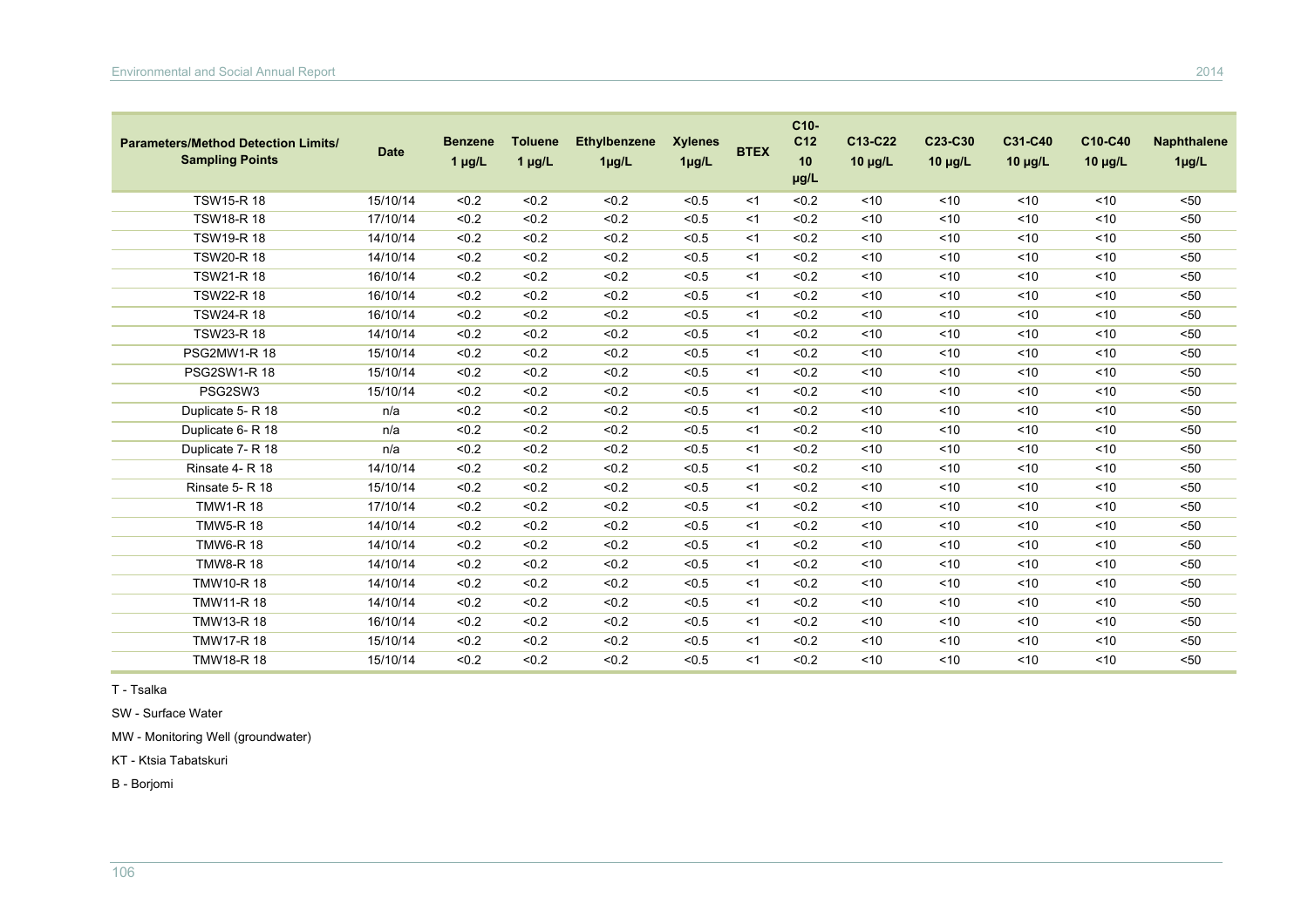

### **Non-Hazardous Landfill Groundwater monitoring 2014**

| <b>Parameters</b>          | <b>Units</b>                 | <b>Area Background</b> | <b>MW 3 Q1</b> | <b>MW 4 Q1</b> |
|----------------------------|------------------------------|------------------------|----------------|----------------|
| General                    |                              |                        |                |                |
| pH                         | $\qquad \qquad \blacksquare$ | 7.3                    | 7.95           | 7.70           |
| Electrical conductivity    | µS/cm                        | 2,093                  | 7,040          | 5,720          |
| Bicarbonate                | mg/L                         | 173.2                  | 226            | 107            |
| Carbonate                  | mg/L                         | < 0.1                  | 1.5            | < 1.5          |
| SO <sub>4</sub>            | mg/L                         | 7,800                  | 3,910          | 2,655          |
| CI                         | mg/L                         | 2251                   | 515            | 252            |
| Na                         | mg/L                         | 3,201                  | 1,740          | 892            |
| NH4                        | mg/L                         | < 0.02                 | < 0.02         | < 0.02         |
| Total cyanide              | mg/L                         | < 0.03                 | < 0.005        | < 0.005        |
| <b>Heavy metals</b>        |                              |                        |                |                |
| As                         | µg/L                         | $5$                    | < 0.001        | < 0.001        |
| B                          | µg/L                         | 3,750                  | 3,966          | 1,835          |
| Cd                         | $\mu$ g/L                    | <1                     | < 0.001        | < 0.001        |
| Cr                         | µg/L                         | $20$                   | < 0.001        | < 0.001        |
| Cu                         | µg/L                         | 30                     | < 0.003        | < 0.003        |
| Hg                         | µg/L                         | 0.024                  | < 0.002        | < 0.002        |
| Pb                         | µg/L                         | ~10                    | < 0.003        | < 0.003        |
| Zn                         | µg/L                         | 48                     | 0.018          | 0.011          |
| Se                         | µg/L                         | 28                     | 0.014          | 0.016          |
| Ni                         | µg/L                         | 20                     | 0.025          | 0.029          |
| <b>General organics</b>    |                              |                        |                |                |
| Total organic carbon       | mg/L                         | 88.5                   | 8              | 5              |
| COD                        | mg/L                         | 235.6                  | 21             | $<$ 4          |
| <b>BOD</b>                 | mg/L                         | 3.96                   | 14             | $<$ 1          |
| Phenols                    | µg/L                         | $<$ 10                 | <1             | <1             |
| <b>TPH</b>                 |                              |                        |                |                |
| Fraction C10-C12           | µg/L                         | n/a                    | <5             | $5$            |
| Fraction C13-C22           | µg/L                         | n/a                    | <5             | $5$            |
| Fraction C23-C30           | µg/L                         | n/a                    | $5$            | $5$            |
| Fraction C31-C40           | µg/L                         | n/a                    | ~10            | ~10            |
| Total C10-C40              | µg/L                         | n/a                    | $<$ MDL        | $<$ MDL        |
| Pesticides                 |                              | ~10                    |                |                |
| <b>Chlorinated</b>         |                              |                        |                |                |
| p,p'-DDT                   | µg/L                         |                        | < 0.025        | < 0.025        |
| p,p'-DDD                   | µg/L                         |                        | 50.016         | < 0.016        |
| p,p'-DDE                   | µg/L                         |                        | < 0.008        | < 0.008        |
| a-BHC                      | µg/L                         |                        | < 0.005        | < 0.005        |
| b-BHC                      | µg/L                         |                        | < 0.007        | < 0.007        |
| g-BHC(Lindan)              | $\mu$ g/L                    |                        | < 0.005        | < 0.005        |
| d-BHC                      | µg/L                         |                        | < 0.006        | < 0.006        |
| Aldrin                     | µg/L                         |                        | < 0.005        | < 0.005        |
| Endosulfan I               | µg/L                         |                        | < 0.011        | < 0.011        |
| Dieldrin                   | µg/L                         |                        | < 0.007        | < 0.007        |
| Endrin                     | µg/L                         |                        | < 0.007        | < 0.007        |
| Endosulfan II              | µg/L                         |                        | < 0.010        | < 0.010        |
| Endrin aldehyde            | µg/L                         |                        | < 0.025        | < 0.025        |
| Endosulfan sulphate        | $\mu$ g/L                    |                        | < 0.020        | < 0.020        |
| <b>Triazine Herbicides</b> |                              | $50$                   |                |                |
| Atrazine                   | µg/L                         |                        | $5$            | $5$            |
| Desisopropyl atrazine      | µg/L                         |                        | < 10           | < 10           |
| Desethyl atrazine          | µg/L                         |                        | <5             | $5$            |
| Ametryn                    | µg/L                         |                        | < 10           | < 10           |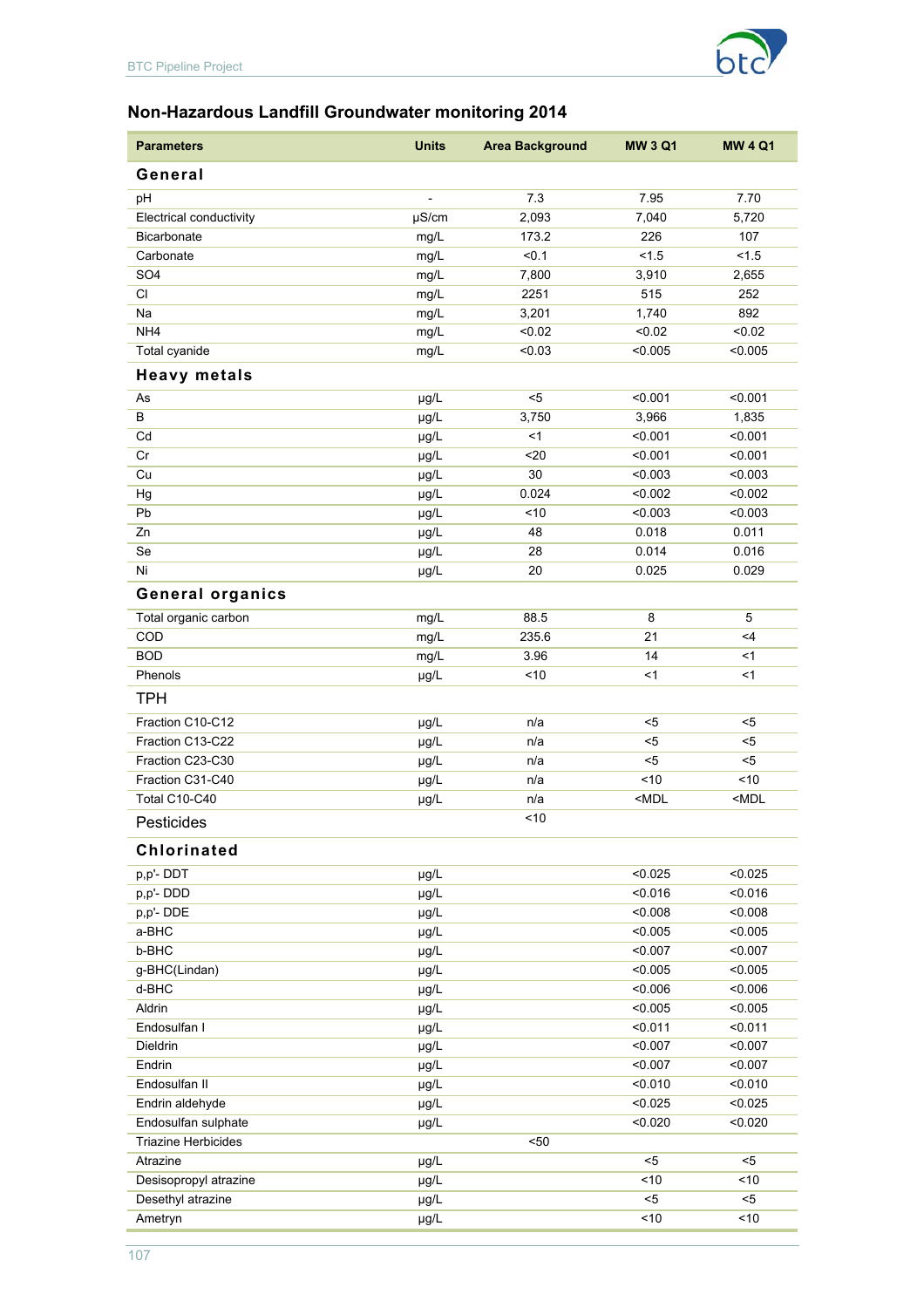| <b>Parameters</b>           | <b>Units</b> | <b>Area Background</b> | <b>MW 3 Q1</b> | <b>MW 4 Q1</b> |
|-----------------------------|--------------|------------------------|----------------|----------------|
| Prometon                    | µg/L         |                        | <5             | <5             |
| Simazine                    | µg/L         |                        | <5             | <5             |
| Propazine                   | µg/L         |                        | <5             | <5             |
| Simetryn                    | µg/L         |                        | <5             | $5$            |
| Prometryn                   | µg/L         |                        | <5             | $5$            |
| Terbutryn                   | µg/L         |                        | <5             | $5$            |
| Cyanazine                   | µg/L         |                        | <5             | $<$ 5          |
| VOCs                        |              | < 100                  |                |                |
| Benzene                     | µg/L         |                        | < 0.2          | < 0.2          |
| Toluene                     | µg/L         |                        | < 0.1          | < 0.1          |
| Ethylbenzene                | µg/L         |                        | < 0.2          | < 0.2          |
| p-Xylene                    | µg/L         |                        | < 0.2          | < 0.2          |
| o-Xylene                    | µg/L         |                        | < 0.2          | < 0.2          |
| m-Xylene                    | $\mu g/L$    |                        | < 0.2          | < 0.2          |
| Isopropylbenzene            | µg/L         |                        | < 0.2          | < 0.2          |
| Dichloromethane             | µg/L         |                        | < 0.2          | < 0.2          |
| Trichlorofluoromethane      | µg/L         |                        | < 0.2          | < 0.2          |
| 1,1-Dichlorethene           | µg/L         |                        | < 0.5          | < 0.5          |
| Chloroform                  | µg/L         |                        | < 0.1          | < 0.1          |
| 1,1,1-Trichloroethane       | µg/L         |                        | < 0.2          | < 0.2          |
| 1,2-Dichlorethane           | µg/L         |                        | < 0.2          | < 0.2          |
| Trichloroethene             | µg/L         |                        | < 0.2          | < 0.2          |
| 1,2-Dichloropropane         | µg/L         |                        | < 0.2          | < 0.2          |
| Bromodichloromethane        | µg/L         |                        | < 0.1          | < 0.1          |
| trans-1,3-Dichloropropene   | µg/L         |                        | < 0.2          | < 0.2          |
| cis-1,3-Dichloropropene     | µg/L         |                        | < 0.5          | < 0.5          |
| Ethane, 1,1,2-trichloro-    | µg/L         |                        | < 0.3          | < 0.3          |
| Tetrachloroethylene         | µg/L         |                        | < 0.1          | < 0.1          |
| Benzene, chloro-            | µg/L         |                        | < 0.2          | < 0.2          |
| Benzene, 1,2-dichloro-      | µg/L         |                        | < 0.1          | < 0.1          |
| Benzene, 1,4-dichloro-      | µg/L         |                        | < 0.1          | < 0.1          |
| Benzene, 1,3-dichloro-      | µg/L         |                        | < 0.1          | < 0.1          |
| Epichlorohydrin             | µg/L         |                        | < 0.2          | < 0.2          |
| Vinyl chloride              | µg/L         |                        | < 0.2          | < 0.2          |
| <b>SVOCs</b>                |              | < 100                  |                |                |
| Acenaphthene                | µg/L         |                        | < 0.07         | < 0.07         |
| Acenaphthylene              | µg/L         |                        | < 0.1          | < 0.1          |
| Anthracene                  | µg/L         |                        | < 0.02         | < 0.02         |
| Benz[a]anthracene           | µg/L         |                        | < 0.01         | < 0.01         |
| Benzo[a]pyrene              | µg/L         |                        | < 0.01         | < 0.01         |
| Benzo[b]fluoranthene        | µg/L         |                        | < 0.02         | < 0.02         |
| Benzo[k]fluoranthene        | µg/L         |                        | < 0.02         | < 0.02         |
| Benzo[ghi]perylene          | µg/L         |                        | < 0.05         | < 0.05         |
| Benzyl butyl phthalate      | µg/L         |                        | < 0.1          | < 0.1          |
| Bis(2-ethylhexyl) phthalate | µg/L         |                        | < 0.1          | < 0.1          |
| Chrysene-d12                | µg/L         |                        | < 0.1          | < 0.1          |
| Chrysene                    | µg/L         |                        | < 0.04         | < 0.04         |
| Di-n-butyl phthalate        | µg/L         |                        | < 0.1          | < 0.1          |
| Di-n-octyl phthalate        | µg/L         |                        | < 0.1          | < 0.1          |
| Dibenz[a,h]anthracene       | µg/L         |                        | < 0.03         | < 0.03         |
| Diethyl phthalate           | µg/L         |                        | < 0.1          | < 0.1          |
| Dimethyl phthalate          | µg/L         |                        | < 0.1          | < 0.1          |
| Fluoranthrene               | µg/L         |                        | <0.04          | < 0.04         |
| Fluorene                    | µg/L         |                        | < 0.1          | < 0.1          |
| Indeno[1,2,3-cd]pyrene      | µg/L         |                        | < 0.03         | < 0.03         |
| Naphthalene                 | µg/L         |                        | < 0.07         | < 0.07         |
| Perylene-d12                | µg/L         |                        | < 0.1          | < 0.1          |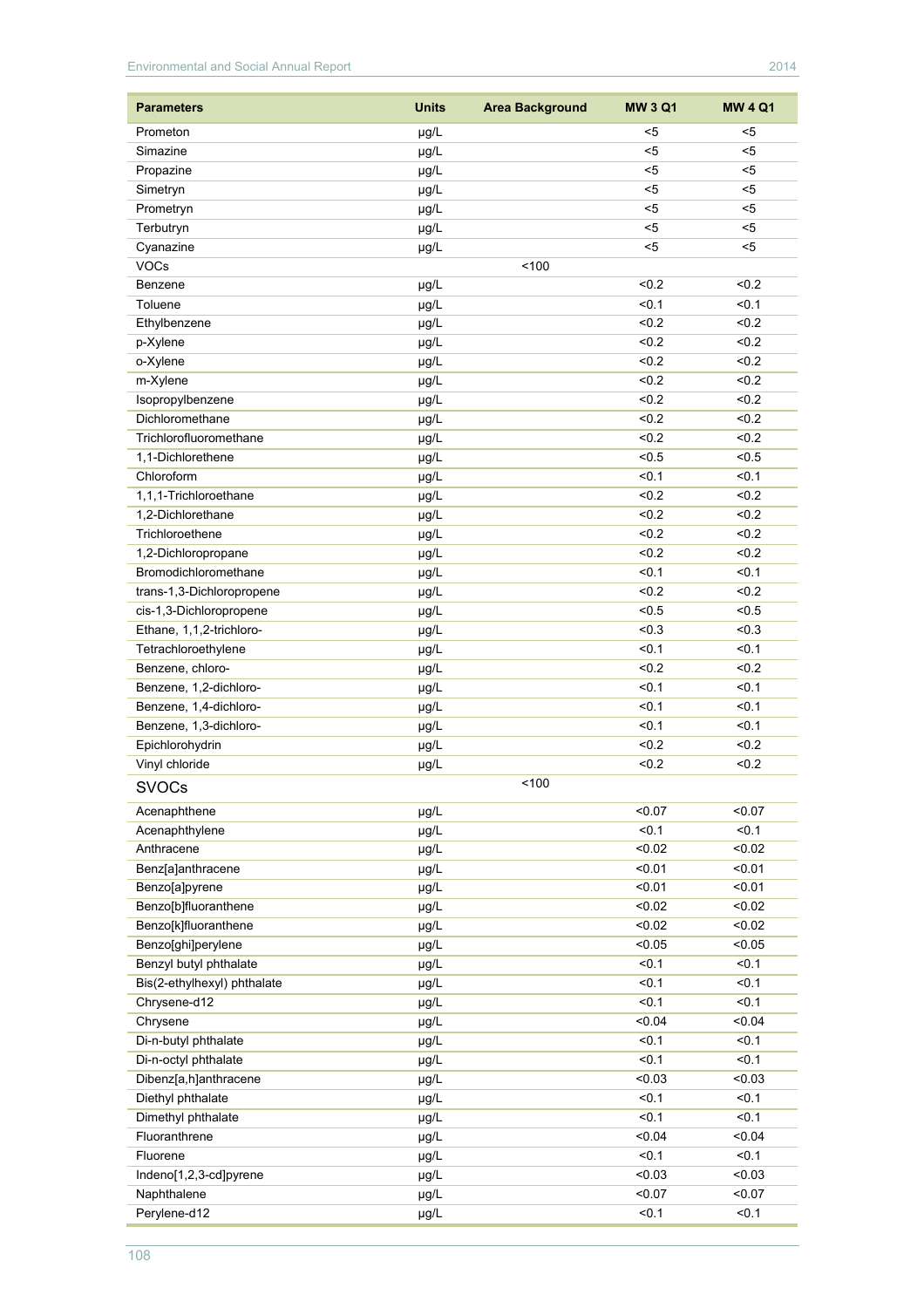

| <b>Parameters</b> | <b>Units</b> | <b>Area Background</b> | <b>MW 3 Q1</b> | <b>MW 4 Q1</b> |
|-------------------|--------------|------------------------|----------------|----------------|
| Phenanthrene-d10  | $\mu$ g/L    |                        | < 0.1          | $0.1$          |
| Phenanthrene      | $\mu$ g/L    |                        | < 0.06         | < 0.06         |
| Pyrene            | $\mu$ g/L    |                        | < 0.1          | < 0.1          |

DDT - p,p'- dichlorodiphenyltrichloroethane

DDD - p,p'- Dichlorodiphenyldichloroethane

DDE - p,p'- Dichlorodiphenyldichloroethylene

BHC - a- Benzene hexachloride

# **Appendix 3.2f – GHG emissions**

# **GHG Emissions in 2014 (tonnes)**

| <b>GHG</b> | <b>BTC Actual</b> | <b>BTC Forecast</b> |
|------------|-------------------|---------------------|
| January    | 18,396            |                     |
| February   | 17,412            |                     |
| March      | 19,001            |                     |
| 2014-Q1    | 54,809            | 86,819              |
| April      | 19,386            |                     |
| May        | 20,715            |                     |
| June       | 15,803            |                     |
| 2014-Q2    | 55,904            | 86,819              |
| July       | 18,845            |                     |
| August     | 18,907            |                     |
| September  | 15,921            |                     |
| 2014-Q3    | 53,672            | 86,819              |
| October    | 17,251            |                     |
| November   | 14,342            |                     |
| December   | 18,825            |                     |
| 2014-Q4    | 50,418            | 86,819              |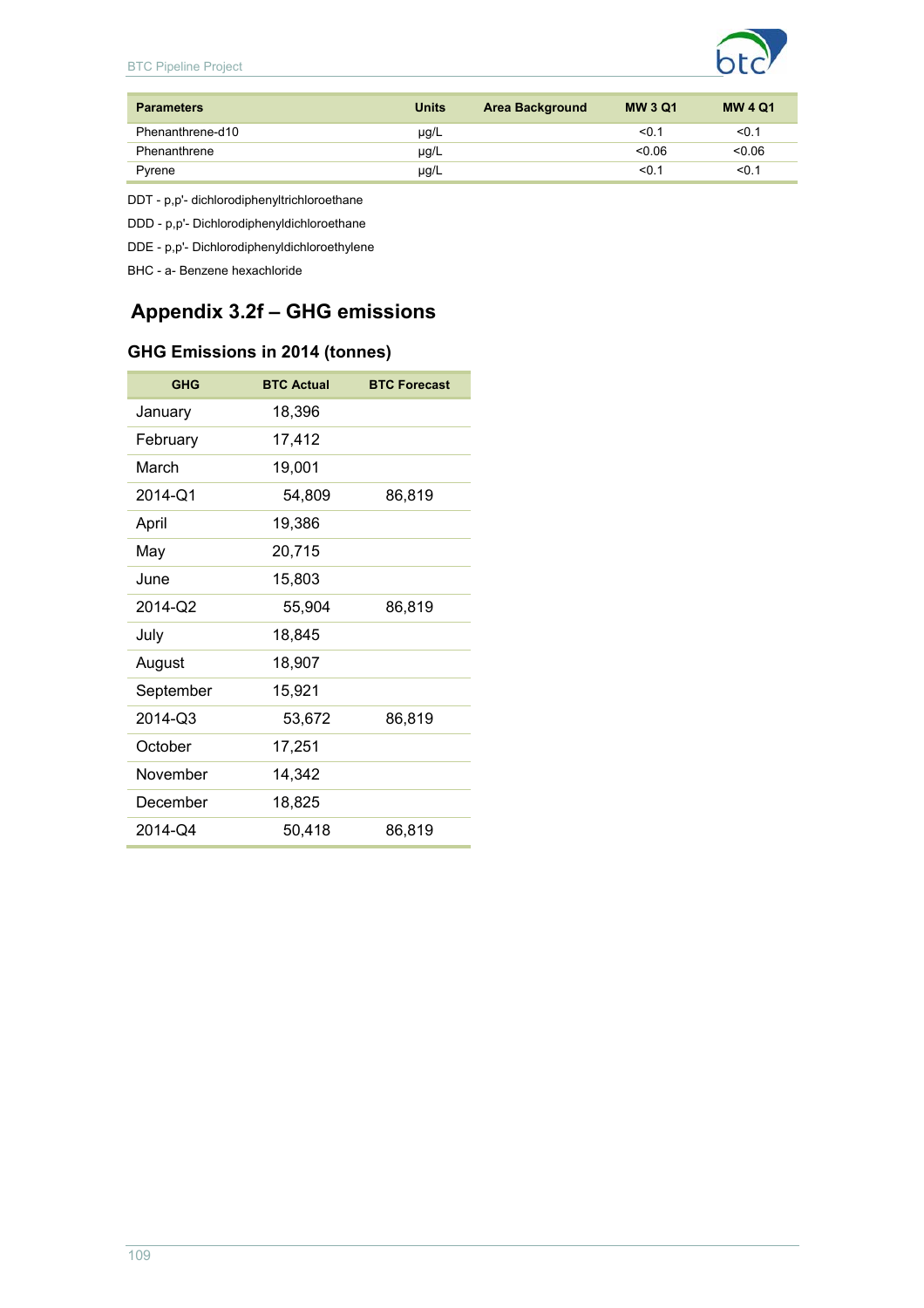# **Appendix 3.2g – Waste**

| A summary of waste generated in 2014 is provided in the table below |  |  |  |  |  |  |  |
|---------------------------------------------------------------------|--|--|--|--|--|--|--|
|---------------------------------------------------------------------|--|--|--|--|--|--|--|

|                                                | PSG <sub>1</sub>   | PSG <sub>2</sub>   |              | <b>NRC</b>    |                |                                      |  |  |  |
|------------------------------------------------|--------------------|--------------------|--------------|---------------|----------------|--------------------------------------|--|--|--|
| Type of Waste $(m^3)$                          | (Site and<br>camp) | (Site and<br>camp) | <b>BVs</b>   | <b>Tsalka</b> | <b>Borjomi</b> | <b>Rustavi</b><br>and Tbilisi office |  |  |  |
| <b>Hazardous waste disposed Off-site</b>       |                    |                    |              |               |                |                                      |  |  |  |
| Oily solids                                    | 56.5               | 41.9               | $\Omega$     | 2.6           | 0.8            | 0.7                                  |  |  |  |
| Oily liquids                                   | 15                 | 11.6               | 0            | 5.1           | 0.4            | 0                                    |  |  |  |
| Sewage sludge                                  | 310                | 119                | $\Omega$     | 0             | $\Omega$       | 0                                    |  |  |  |
| Wax                                            | 1.2                | 1.4                | 0            | 0             | 0              | 0                                    |  |  |  |
| Non-hazardous Waste Recycled/Recovered Offsite |                    |                    |              |               |                |                                      |  |  |  |
| Plastic (recycled)                             | 82.3               | 22                 | 3.4          | 2.9           | 7.1            | 1                                    |  |  |  |
| Paper (recycled)                               | 166                | 24                 | 9.4          | 1.2           | 11             | 82                                   |  |  |  |
| Metal (recycled)                               | 27.8               | 5.4                | 0            | 2.5           | 14             | 0                                    |  |  |  |
| Wood                                           | 25                 | 1.8                | $\Omega$     | $\Omega$      | $\Omega$       | $\Omega$                             |  |  |  |
| Organic wastes (food<br>wastes)                | 59.4               | 11.4               | $\mathbf{0}$ | 0             | 0              | $\mathbf{0}$                         |  |  |  |
| General                                        | 310                | 440                | 12.3         | 4.9           | 6.6            | 403                                  |  |  |  |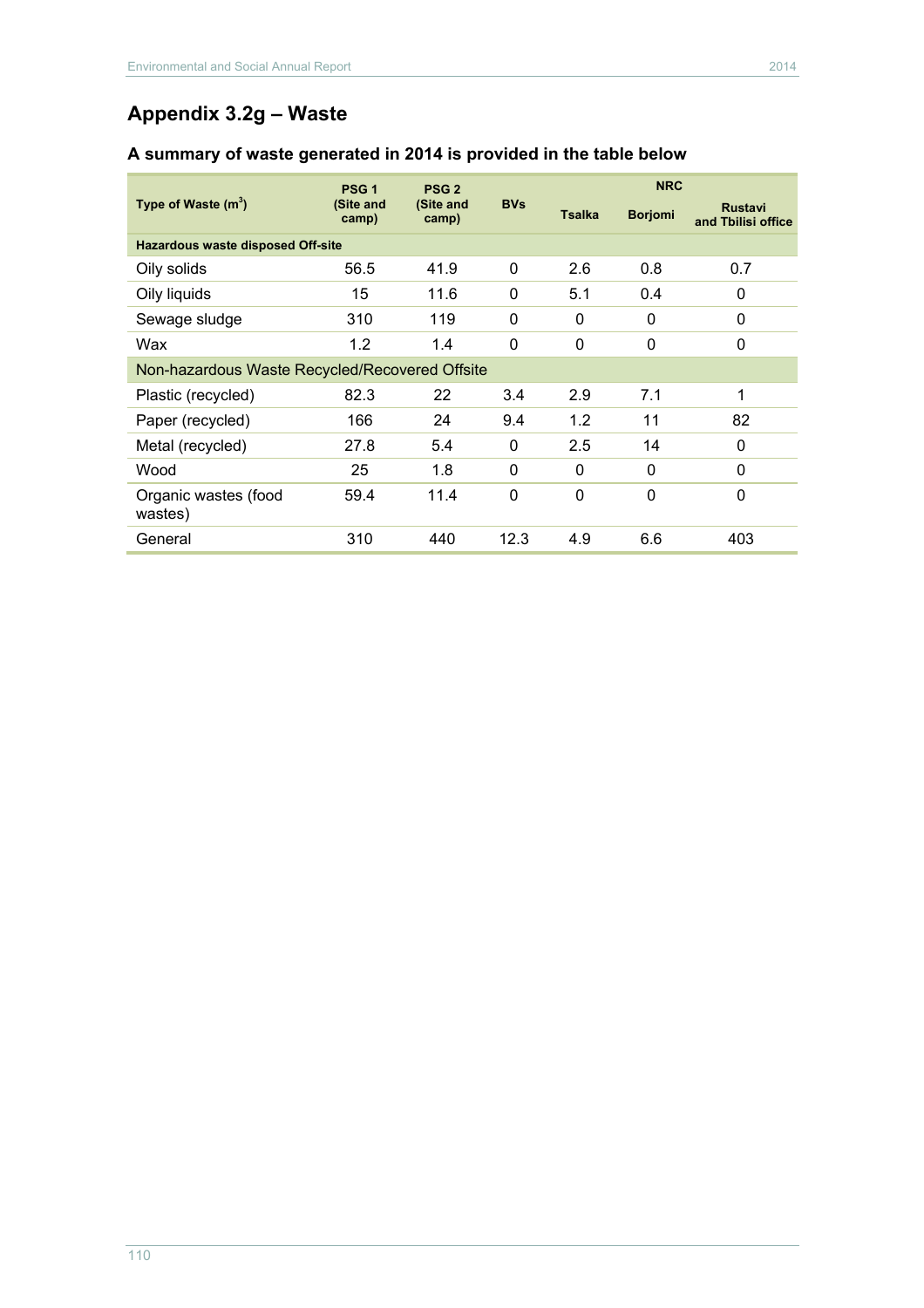

# **APPENDIX 3.2: TURKEY**

# **Appendix 3.2a – Ambient Air Quality**

#### Air Quality Standards for Ground Level Concentrations (µg/m<sup>3</sup>)

| <b>Parameter</b>               | <b>Project</b><br><b>Standards</b><br>(Turkey) | <b>Averaging Period</b>                                                                                                                                                                                                  |
|--------------------------------|------------------------------------------------|--------------------------------------------------------------------------------------------------------------------------------------------------------------------------------------------------------------------------|
| <b>VOCs</b>                    | Benzene: 5                                     | Annual average by 2010. A limit value of 10 µg/m3 (100%) must be met<br>on 13 December 2000, reducing on 1 January 2006 and every 12 months<br>thereafter by 1 $\mu q/m3$ to reach 0% (5 $\mu q/m3$ ) by 1 January 2010. |
| Oxides of Nitrogen<br>$(NO_x)$ | 40                                             | Annual mean.                                                                                                                                                                                                             |
| SO <sub>2</sub>                | 20                                             | 24 hour average.                                                                                                                                                                                                         |

NOTE: Figures in red show non-compliance with project standards.

#### **Ceyhan Marine Terminal Average Measurements 2013**

|                   |                                  | Average Ambient Concentrations (µg/m <sup>3</sup> ) |                       |                |                |                                |           |          |  |
|-------------------|----------------------------------|-----------------------------------------------------|-----------------------|----------------|----------------|--------------------------------|-----------|----------|--|
| No.               | <b>Monitoring</b><br><b>Date</b> | SO <sub>2</sub>                                     | <b>NO<sub>x</sub></b> | <b>Benzene</b> | <b>Toluene</b> | <b>Ethyl</b><br><b>Benzene</b> | mp-xylene | o-xylene |  |
| CMT <sub>1</sub>  |                                  | n/a                                                 | n/a                   | 0,05           | 0,55           | 0,09                           | 0.36      | 2,20     |  |
| CMT <sub>2</sub>  |                                  | 8,79                                                | 9,38                  | 0,22           | 0,58           | 0,08                           | 0,29      | 1,19     |  |
| CMT <sub>3</sub>  | 2013                             | 8,66                                                | 34,12                 | 0, 15          | 0.65           | 0,15                           | 0.46      | 1,99     |  |
| CMT <sub>3D</sub> |                                  | 4,55                                                | 6,27                  | n/a            | n/a            | n/a                            | n/a       | n/a      |  |
| CMT <sub>4</sub>  | Mar-Jun-Sep-Dec                  | n/a                                                 | n/a                   | 0, 10          | 0,76           | 0,08                           | 0,28      | 1,68     |  |
| <b>CMT 4D</b>     |                                  | n/a                                                 | n/a                   | 0,13           | 0,57           | 0,07                           | 0,31      | 1,85     |  |
| CMT <sub>5</sub>  |                                  | 13.51                                               | 10.78                 | 0,22           | 0,57           | 0,07                           | 0.26      | 1,72     |  |
| CMT <sub>7</sub>  |                                  | n/a                                                 | n/a                   | 0,24           | 0,30           | 0,06                           | 0,28      | 1,83     |  |
| CMT <sub>8</sub>  |                                  | 16.71                                               | 17.73                 | 0.10           | 0.53           | 0.07                           | 0.24      | 2,26     |  |
| <b>CMT 10</b>     |                                  | n/a                                                 | n/a                   | 0,26           | 3,10           | 0,25                           | 0,56      | 2,00     |  |

# **Appendix 3.2b – Stack Emissions**

#### **Stack Emission Standards**

| <b>Emission Stream Sources</b>                    | <b>Parameters</b>     | <b>Project Specified Standard</b>                      |
|---------------------------------------------------|-----------------------|--------------------------------------------------------|
| 5 MW Reciprocating engines (gas fired)            | NO <sub>x</sub>       | 500 mg/Nm <sup>3</sup> (5% Volumetric $O_2$ )          |
| (PTs 1, 2, 3 and 4)                               | SO <sub>2</sub>       | 60 mg/Nm <sup>3</sup> (5% Volumetric $O_2$ )           |
|                                                   | CO                    | 650 mg/Nm <sup>3</sup> (5% Volumetric $O_2$ )          |
|                                                   | <b>PM</b>             | 130 mg/Nm <sup>3</sup> (5% Volumetric $O_2$ )          |
| Water Heaters (diesel fired)                      | <b>NO<sub>x</sub></b> | 460 mg/Nm <sup>3</sup> (3% Volumetric O <sub>2</sub> ) |
| (Wax Handling Boilers at CMT, IPT1 and            | SO <sub>2</sub>       | 1.000 mg/Nm <sup>3</sup> (3% Volumetric                |
| IPT <sub>2</sub> )                                | CO                    | O <sub>2</sub>                                         |
|                                                   | Soot                  | 150 mg/Nm $3$ (3% Volumetric $O_2$ )                   |
|                                                   |                       | 2                                                      |
| Water Heaters (gas and LPG fired)                 | NO <sub>x</sub>       | 320 mg/Nm <sup>3</sup> (3% Volumetric $O_2$ )          |
| (CMT, PTs 1, 2, 3 and 4)                          | SO <sub>2</sub>       | 100 mg/Nm <sup>3</sup> (3% Volumetric $O_2$ )          |
|                                                   | CO.                   | 100 mg/Nm <sup>3</sup> (3% Volumetric $O_2$ )          |
|                                                   | <b>PM</b>             | 10 mg/Nm <sup>3</sup> (3% Volumetric $O_2$ )           |
| Generators/Fire pumps (diesel fired)              | NO <sub>x</sub>       | 460 mg/Nm <sup>3</sup> (3% Volumetric O <sub>2</sub> ) |
| (monitored only if the annual run time is $<$ 500 | SO <sub>2</sub>       | 1.000 mg/Nm <sup>3</sup> (3% Volumetric                |
| hrs)                                              | Soot                  | Ő,                                                     |
|                                                   | CO                    | 2                                                      |
|                                                   | <b>PM</b>             | 250 mg/Nm <sup>3</sup> (15% Volumetric $O_2$ )         |
|                                                   |                       | 75 mg/Nm <sup>3</sup> (15% Volumetric $O_2$ )          |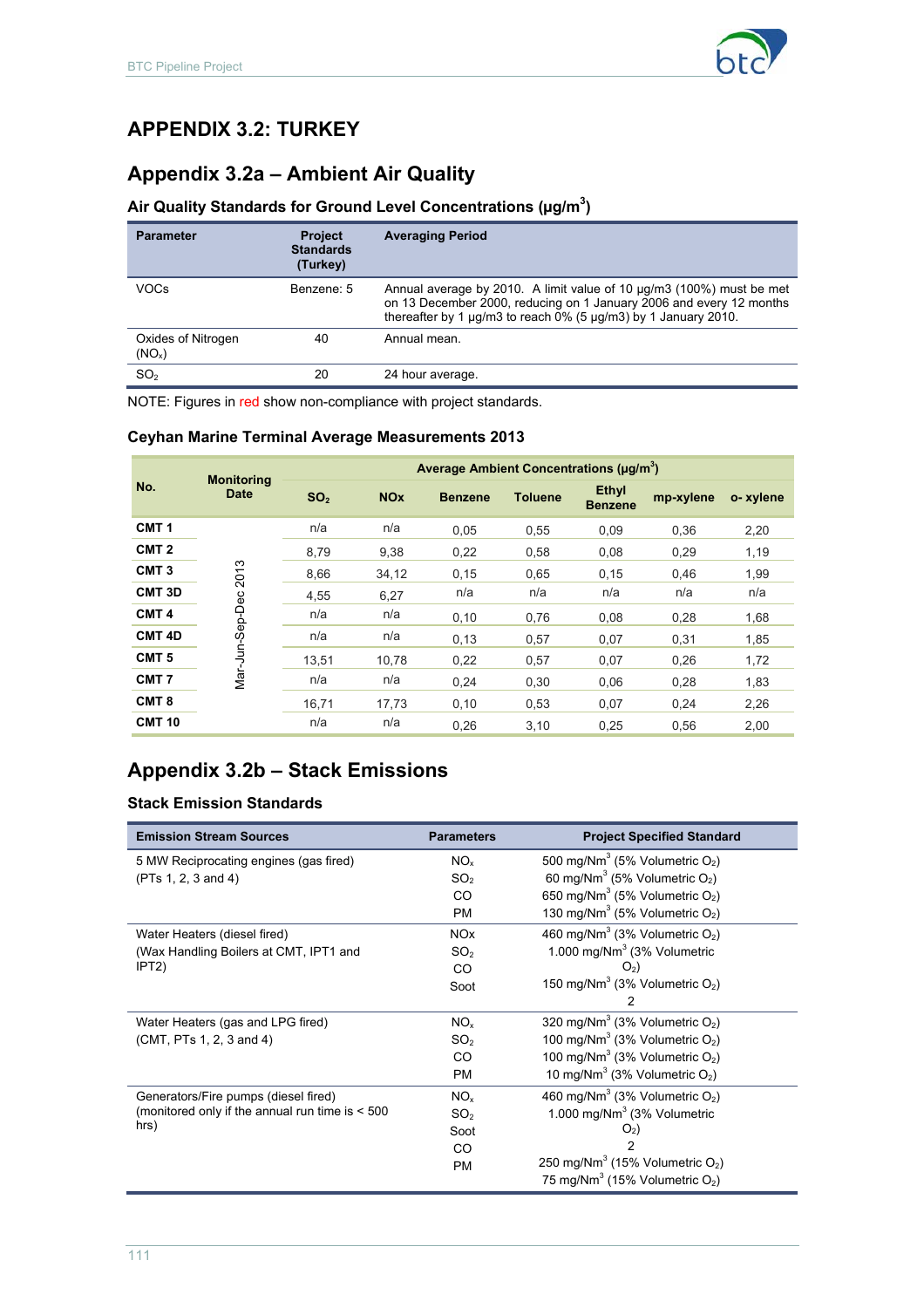#### **Stack Emission Monitoring Results for Pump Stations**

| <b>Facility</b>          | <b>Parameter</b> | <b>Emission Source</b> |                        |                        |                        |                        |                       |                       |                       |
|--------------------------|------------------|------------------------|------------------------|------------------------|------------------------|------------------------|-----------------------|-----------------------|-----------------------|
|                          |                  | <b>Driver Engine 1</b> | <b>Driver Engine 2</b> | <b>Driver Engine 3</b> | <b>Driver Engine 4</b> | <b>Driver Engine 5</b> | <b>Water Heater 1</b> | <b>Water Heater 2</b> | <b>Water Heater 3</b> |
| PT <sub>1</sub>          |                  |                        |                        |                        |                        |                        |                       |                       |                       |
| Date of monitoring       |                  |                        |                        |                        | 21-22.05.2014          |                        |                       |                       |                       |
|                          | NO <sub>x</sub>  | 225.57                 | 230.14                 | 251.45                 | 294.94                 | 282.57                 | 136.28                | 177.79                | 122.89                |
|                          | SO <sub>2</sub>  | 3.7                    | 5.43                   | $<$ L.O.D.             | $<$ L.O.D.             | $\mathbf 0$            | 4.15                  | $<$ L.O.D.            | 3.74                  |
| <b>Monitoring result</b> | <b>PM</b>        | 6.48                   | 5.47                   | 8.07                   | 8.55                   | 8.4                    | 4.74                  | 3.41                  | 5.85                  |
|                          | CO               | 56.54                  | 56.98                  | 44.83                  | 54.53                  | 49.02                  | 3.64                  | 1.33                  | 10.38                 |
| PT2                      |                  |                        |                        |                        |                        |                        |                       |                       |                       |
| Date of monitoring       |                  |                        |                        |                        | 24-25.02.2014          |                        |                       |                       |                       |
|                          | NO <sub>x</sub>  | 222.85                 | 169.11                 | $\sim$                 | 190.68                 |                        | 129.25                | 133.80                | 129.42                |
| <b>Monitoring result</b> | SO <sub>2</sub>  | $<$ L.O.D.             | $<$ L.O.D.             | $\blacksquare$         | $<$ L.O.D.             |                        | $<$ L.O.D.            | $<$ L.O.D.            | $<$ L.O.D.            |
|                          | <b>PM</b>        | 8.35                   | 7.32                   | $\sim$                 | 8.5                    |                        | 6.16                  | 9.06                  | 4.36                  |
|                          | CO               | 36.46                  | 31.47                  | ÷,                     | 23.7                   |                        | $\mathbf 0$           | $<$ L.O.D.            | 16.73                 |
| PT <sub>3</sub>          |                  |                        |                        |                        |                        |                        |                       |                       |                       |
| Date of monitoring       |                  |                        |                        |                        | 26-27.05.2014          |                        |                       |                       |                       |
|                          | NO <sub>x</sub>  | 129.08                 | 293.22                 | 233.29                 | 227.6                  | 375.78                 | 111.02                | 103.22                | 107.13                |
| <b>Monitoring result</b> | SO <sub>2</sub>  | $<$ L.O.D.             | $<$ L.O.D.             | $<$ L.O.D.             | $<$ L.O.D.             | $<$ L.O.D.             | $<$ L.O.D.            | $<$ L.O.D.            | $<$ L.O.D.            |
|                          | <b>PM</b>        | 10.04                  | 9.33                   | 6.39                   | 5.8                    | 5.57                   | 4.44                  | 4.61                  | 4.39                  |
|                          | CO               | 74.6                   | 33.2                   | 70                     | 66.24                  | 55.04                  | 1.8                   | $<$ L.O.D.            | 3.7                   |
| PT4                      |                  |                        |                        |                        |                        |                        |                       |                       |                       |
| Date of monitoring       |                  |                        |                        |                        | 30-31.05.2015          |                        |                       |                       |                       |
|                          | NO <sub>x</sub>  | 258.82                 | 289.4                  | 370.28                 | 307.33                 |                        | 129.66                | 98.61                 | 162.91                |
| <b>Monitoring result</b> | SO <sub>2</sub>  | $<$ L.O.D.             | $<$ L.O.D.             | $<$ L.O.D.             | $<$ L.O.D.             |                        | $<$ L.O.D.            | $<$ L.O.D.            | $<$ L.O.D.            |
|                          | <b>PM</b>        | 6.71                   | 6.89                   | 7.02                   | 7.21                   |                        | 7.67                  | 4.38                  | 7.34                  |
|                          | CO               | 8.8                    | 10.41                  | 12.83                  | 6.77                   |                        | $<$ L.O.D.            | 8.41                  | $<$ L.O.D.            |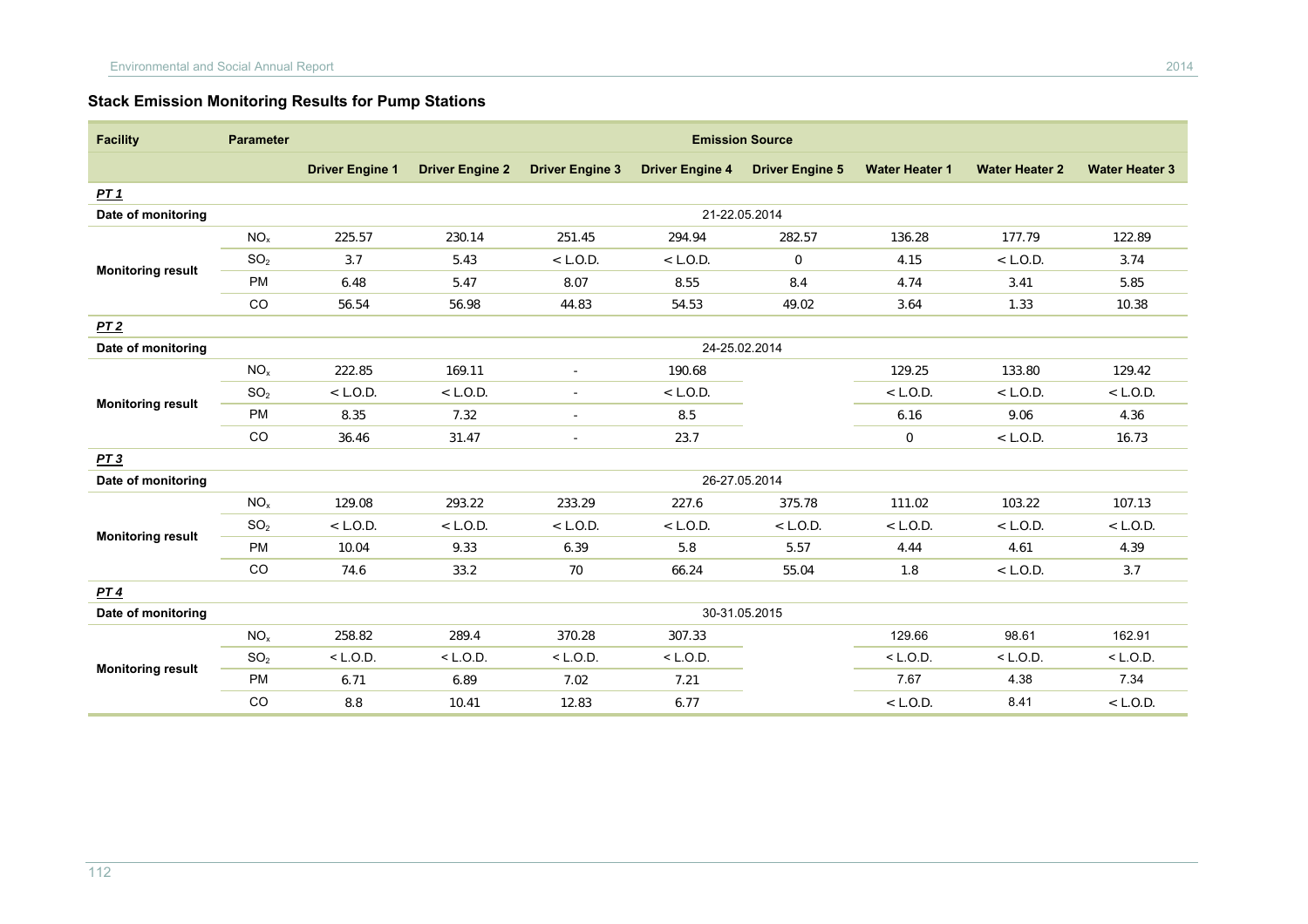

### **Stack Emission Monitoring Results for Intermediate Pigging and Pressure Reduction Station**

| <b>Facility</b>          | <b>Parameter</b> | <b>Emission Source</b> |
|--------------------------|------------------|------------------------|
|                          |                  | <b>Wax Handling</b>    |
|                          |                  | <b>Water Heater</b>    |
| IPT <sub>1</sub>         |                  |                        |
| Date of monitoring       |                  | 04 Nov 2013            |
|                          | NO <sub>x</sub>  | 141.18                 |
|                          | SO <sub>2</sub>  | $<$ L.O.D.             |
|                          | soot             | 1                      |
| <b>Monitoring result</b> | CO.              | $<$ L.O.D.             |
| IPT <sub>2</sub>         |                  |                        |
| Date of monitoring       |                  | 23.05.2014             |
|                          | NO <sub>x</sub>  | 105.26                 |
|                          | SO <sub>2</sub>  | $<$ L.O.D.             |
|                          | soot             | 1                      |
| <b>Monitoring result</b> | CO.              | $<$ L.O.D.             |

### **Stack Emission Monitoring Results for Ceyhan Marine Terminal**

| <b>Facility</b>          | <b>Parameter</b> | <b>Emission Source</b>                                 |                                                 |                                                    |                                      |  |  |
|--------------------------|------------------|--------------------------------------------------------|-------------------------------------------------|----------------------------------------------------|--------------------------------------|--|--|
|                          |                  | <b>General Facilities LPG Water</b><br><b>Heater 1</b> | <b>General Facilities LPG Water</b><br>Heater 2 | <b>Housing Compound LPG Water</b><br><b>Heater</b> | <b>Process Area LPG Water Heater</b> |  |  |
| <b>CMT</b>               |                  |                                                        |                                                 |                                                    |                                      |  |  |
| Date of monitoring       |                  |                                                        |                                                 | 02.06.2014                                         |                                      |  |  |
|                          | NO <sub>x</sub>  | 138.54                                                 | 140.41                                          | 144.43                                             | 143.42                               |  |  |
|                          | SO <sub>2</sub>  | 3.16                                                   | 1.54                                            | 2.91                                               | 2.82                                 |  |  |
|                          | <b>PM</b>        | 5.02                                                   | 6.15                                            | 4.18                                               | 5.56                                 |  |  |
| <b>Monitoring result</b> | CO               | 3.41                                                   | 2.6                                             | 3.18                                               | 4.46                                 |  |  |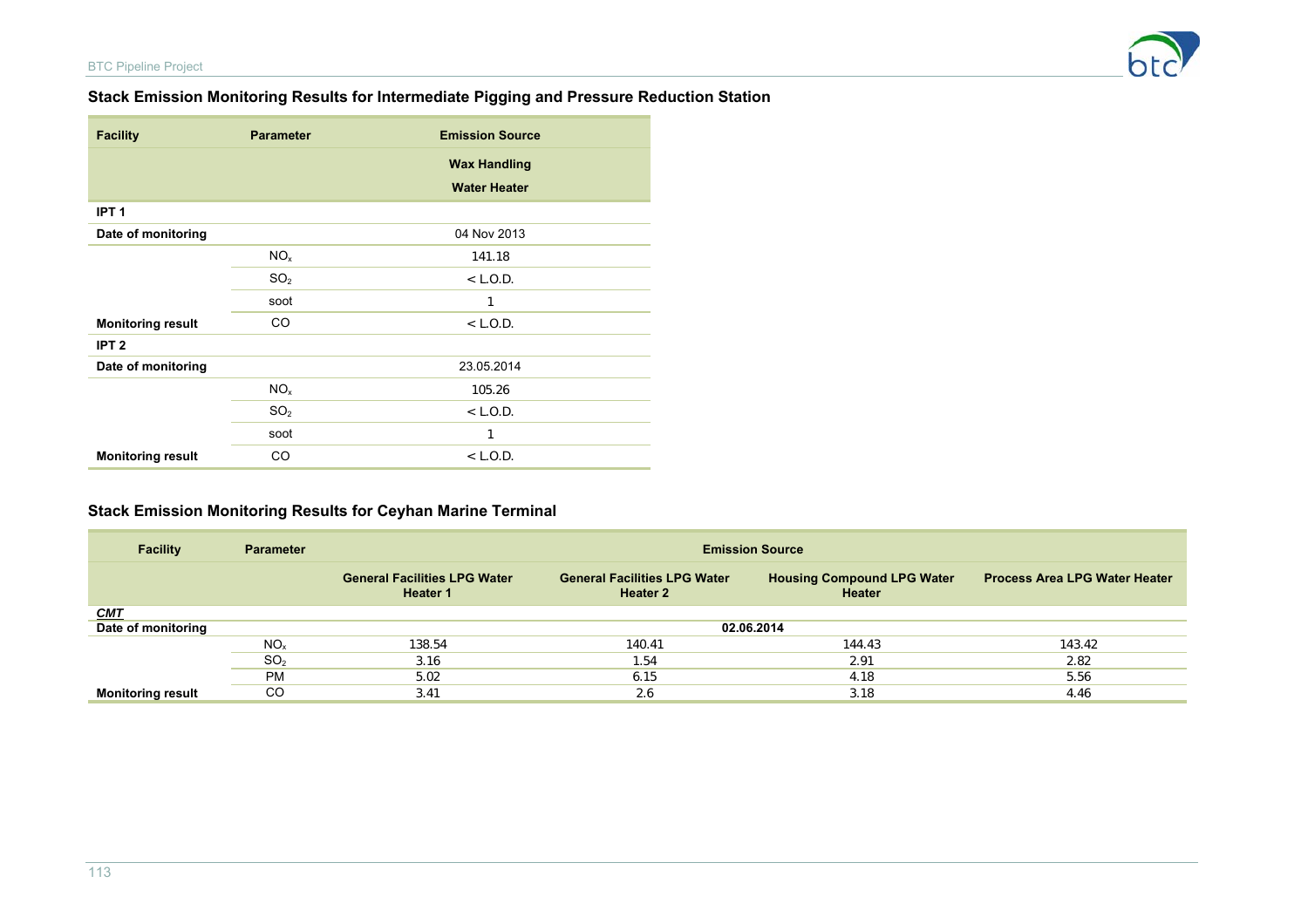# **Appendix 3.2c – Aqueous Discharges**

#### **Aqueous Discharge Standards**

| <b>Waste Stream Sources</b>                        | <b>Parameters</b>                                                    | <b>Project Specified Standard</b> |
|----------------------------------------------------|----------------------------------------------------------------------|-----------------------------------|
|                                                    | All limits 95 <sup>th</sup> percentiles of annual operational hours. |                                   |
|                                                    | pH                                                                   | рH                                |
|                                                    | Oil and grease                                                       | Oil and grease                    |
|                                                    | Total suspended solids                                               | Total suspended solids            |
|                                                    | Metals                                                               |                                   |
|                                                    | Heavy metals, total                                                  | Heavy metals, total               |
|                                                    | Cd                                                                   | Cd                                |
| Aqueous discharges to<br>surface and marine waters | Cr total                                                             | Cr total                          |
| from OWSs                                          | Cu                                                                   | Cu                                |
|                                                    | Pb                                                                   | Pb                                |
|                                                    | Hg                                                                   | Hg                                |
|                                                    | Ni                                                                   | Ni                                |
|                                                    | Zn                                                                   | Zn                                |
|                                                    | NH <sub>4</sub>                                                      | NH <sub>4</sub>                   |
|                                                    | Phenols                                                              | Phenols                           |
|                                                    | Sulphur                                                              | Sulphur                           |
|                                                    | pH                                                                   | рH                                |
|                                                    | <b>BOD</b>                                                           | <b>BOD</b>                        |
|                                                    | COD                                                                  | COD                               |
| Aqueous discharges to<br>surface waters from STPs  | Oil and grease                                                       | Oil and grease                    |
|                                                    | Total suspended solids                                               | Total suspended solids            |
|                                                    | Chlorine, total residual                                             | Chlorine, total residual          |
|                                                    | Coliform bacteria                                                    | Coliform bacteria                 |

NOTE: Figures in red show non-compliance with project standards

#### Table Notes:

- 1. When it is stated 'not monitored' it means that the monitoring period was missed by BIL.
- 2. When it is stated that there is 'no flow' it means that the water could not be sampled since there was no flow at the time of monitoring.
- 3. When it is stated 'not in programme' it means that the monitoring frequency was reduced to quarterly from monthly in line with the EEMP.
- 4. As per EEMP, for OWSs, metals, phenols and sulphur will be monitored on a quarterly basis for one year to determine compliance with project standards. If standards are exceeded on these occasions follow-up monitoring will be undertaken as necessary. During 2008 quarterly OWS monitoring, it was seen that there were some exceedances of sulphur; thus quarterly sulphur monitoring continued in 2009, 2010 and Q2 2011. Since they were compliant no further monitoring was planned for 2012.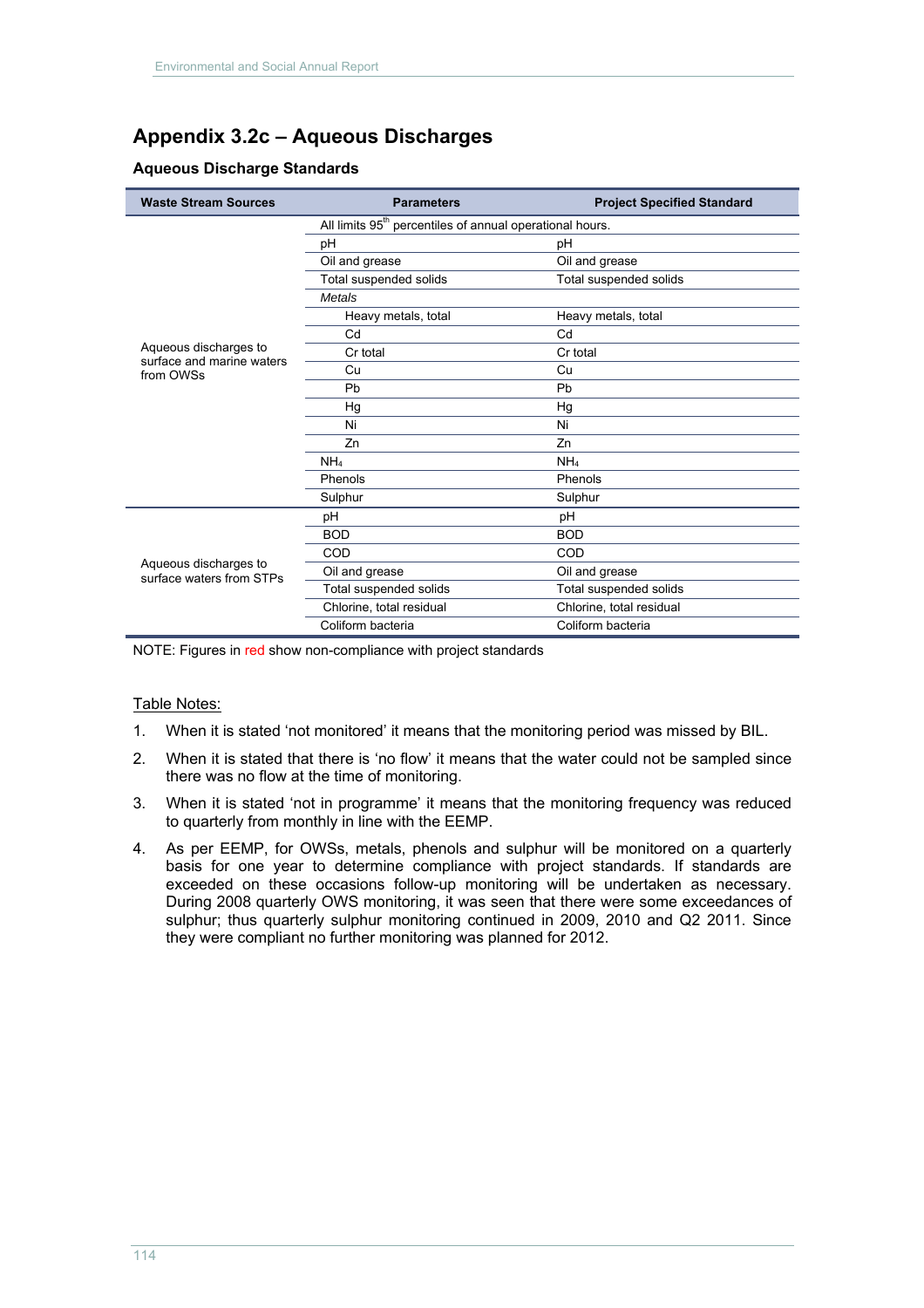

## **PT 1 Aqueous Discharges Monitoring Results**

|                                 | <b>Jan 14</b>    | Feb 14           | March 14 | April 14   | <b>May 14</b>    | June 14              | July 14 | Aug 14           | Sep 14           | <b>Oct 14</b>        | <b>Nov 14</b> | <b>Dec 14</b>    |
|---------------------------------|------------------|------------------|----------|------------|------------------|----------------------|---------|------------------|------------------|----------------------|---------------|------------------|
| Ops WWTP (new)                  |                  |                  |          |            |                  |                      |         |                  |                  |                      |               |                  |
| pH                              | 7,3              |                  | 7,6      |            | 7.4              |                      | 7,1     |                  | 6,6              |                      | 8,0           | 8,8              |
| $\overline{BOD}$ (mg/l)         |                  |                  | 8,8      |            |                  |                      | 20      |                  | 4                |                      | 15            | 31               |
| COD (mg/l)                      | 48               | <b>Not</b>       | 20,0     | <b>Not</b> | $\overline{20}$  | <b>Not</b>           | 112     | <b>Not</b>       | 38               | <b>Not</b>           | 66            | 97               |
| Oil and grease (mg/l)           | 5,0              | <b>Monitored</b> | 5,0      | Monitored  | 5,0              | <b>Monitored</b>     | 5       | <b>Monitored</b> | 5,0              | <b>Monitored</b>     | 5,0           | 5,0              |
| TSS (mg/l)                      | 5                |                  | 4,0      |            | 3                |                      |         |                  | 3                |                      | 5             |                  |
| Total residual chlorine (mg/l)  | 0, 15            |                  | 0,1      |            | 0, 10            |                      | 0,12    |                  | 0,12             |                      | 0,12          | 0,11             |
| Coliform bacteria               | 3                |                  | 0,0      |            | $\Omega$         |                      | 0       |                  | 3                |                      | 3             | 3                |
| <b>SWP</b>                      |                  |                  |          |            |                  |                      |         |                  |                  |                      |               |                  |
| pH                              |                  |                  |          | 8          |                  |                      |         | 9                |                  |                      | 8,1           |                  |
| BOD (mg/l)                      |                  |                  |          | 4          |                  |                      |         | 22               |                  |                      | 24            |                  |
| $\overline{C}$ OD (mg/l)        |                  |                  |          | 20,0       |                  |                      |         | 118              |                  |                      | 86            | <b>Not</b>       |
| Oil and grease (mg/l)           |                  | Pond was Frozen  |          | 5          |                  | <b>Not Monitored</b> |         | 5                |                  | <b>Not Monitored</b> | 5,0           | <b>Monitored</b> |
| $\overline{\text{TS}}$ S (mg/l) |                  |                  |          | 4,8        |                  |                      |         | 49               |                  |                      | 20            |                  |
| Total residual chlorine (mg/l)  |                  |                  |          | 0,1        |                  |                      |         | 0,08             |                  |                      | 0,18          |                  |
| Coliform bacteria               |                  |                  |          | 0,0        |                  |                      |         | 0                |                  |                      | 3             |                  |
| <b>OWS</b>                      |                  |                  |          |            |                  |                      |         |                  |                  |                      |               |                  |
| pH                              | <b>Not</b>       | Not in           | 8,3      |            |                  |                      | 8,9     |                  |                  |                      | 8,2           | Not in           |
| Oil and grease (mg/l)           | <b>Monitored</b> |                  | 5,6      |            | Not in Programme |                      | 7,8     |                  | Not in Programme |                      | 5,0           |                  |
| $\overline{\text{TSS}}$ (mg/l)  |                  | Programme        | 17,2     |            |                  |                      | 2,0     |                  |                  |                      | 21,2          | Programme        |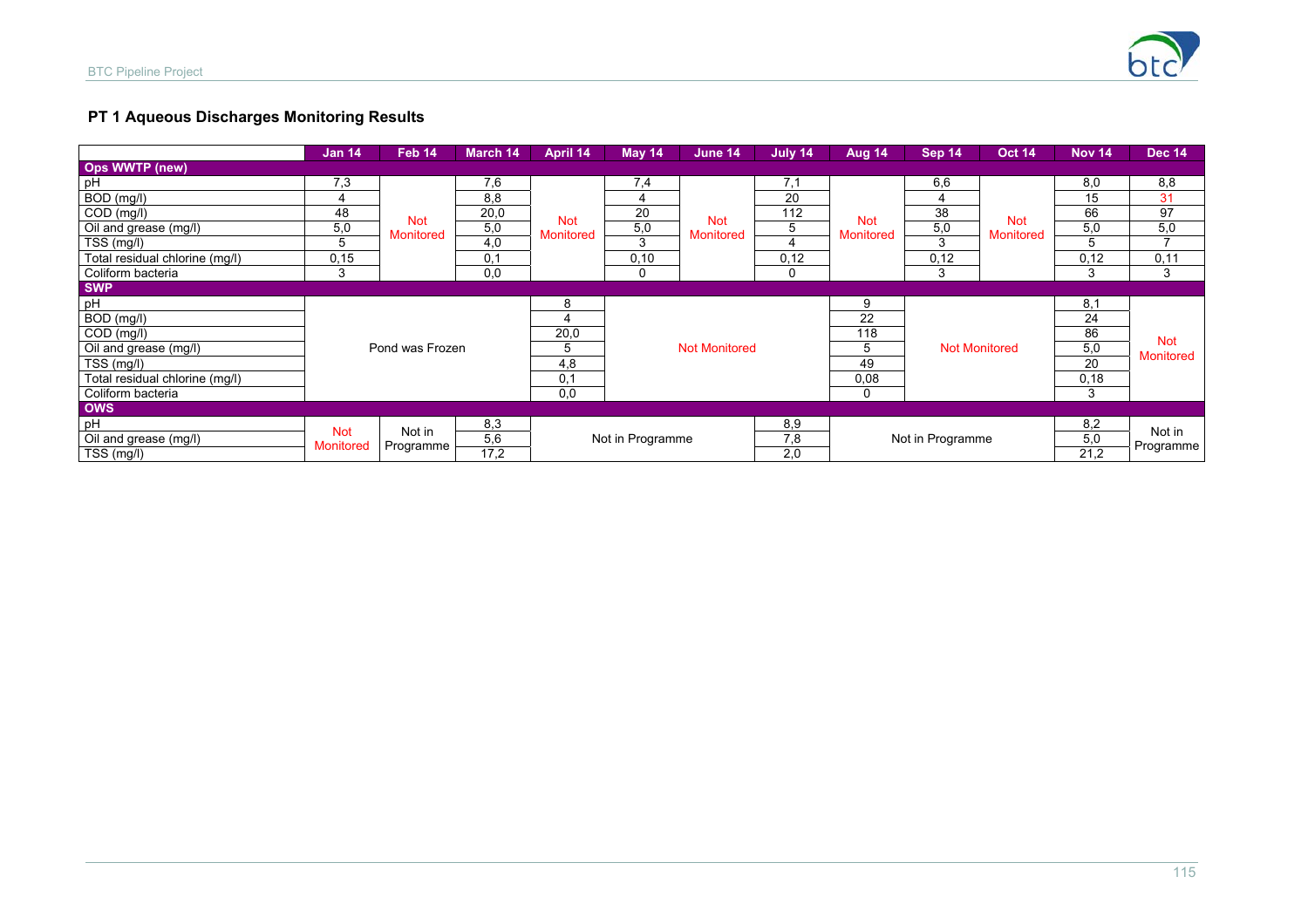|                                | <b>Jan 14</b>    | Feb 14          | March 14         | April 14       | <b>May 14</b> | June 14          | July 14        | Aug 14      | Sep 14           | <b>Oct 14</b>  | <b>Nov 14</b>     | <b>Dec 14</b>  |
|--------------------------------|------------------|-----------------|------------------|----------------|---------------|------------------|----------------|-------------|------------------|----------------|-------------------|----------------|
| <b>Ops WWTP</b>                |                  |                 |                  |                |               |                  |                |             |                  |                |                   |                |
| pH                             | 7,8              | 7,7             | 7,25             | 8,19           | 8,09          | 7,98             | 8,05           | 7,94        | 7,70             | 7,95           | 7,85              | 8,8            |
| BOD (mg/l)                     | 9,7              | 12,7            | 4,0              | 8              | 11,4          | 4                | 12,4           | 16,6        | $\overline{4}$   | 4,0            | 5                 | 11,0           |
| COD (mq/l)                     | 55,8             | 42,0            | 20,0             | 20             | 50,1          | 20               | 61,8           | 100,0       | 26,7             | 20,0           | 20,0              | 35             |
| Oil and grease (mg/l)          | 5                | 5               | 5,0              | $\overline{5}$ | 5             | $\overline{5}$   | 5              | 5           | 5                | 5,0            | 5,0               | $\overline{5}$ |
| $\overline{\text{TSS (mg/l)}}$ | $\overline{9}$   | 25              | 4,0              | $\overline{2}$ | 3             | $\overline{2}$   | $\overline{2}$ | 18          | 6                | 5,6            | 2,4               | 3              |
| Total residual chlorine (mg/l) | 0,14             | 0,14            | 0,15             | 0,11           | 0,13          | 0,11             | 0,15           | 0,14        | 1,70             | 0,05           | 0,11              | 0,11           |
| Coliform bacteria              | 3                | 3               | $\mathbf 0$      | $\mathbf 0$    | $\mathbf{0}$  | $\mathbf 0$      | 0,0            | 0,00        | $\Omega$         | $\mathbf 0$    | 3                 | 3              |
| <b>SWP</b>                     |                  |                 |                  |                |               |                  |                |             |                  |                |                   |                |
| pH                             |                  |                 |                  | 8,50           | 8,57          | 8,14             | 8,98           | 8,6         | 9,92             | 8,99           | 8,14              | 8,9            |
| BOD (mg/l)                     |                  |                 |                  | 26             | 33,8          | 7,6              | 24             | 16,4        | 19,2             | 5,6            | $\overline{4}$    | 11,7           |
| COD (mg/l)                     |                  |                 |                  | 77,3           | 152,8         | 20               | 111,2          | 88,2        | 67,5             | 20,8           | 20,0              | 32,3           |
| Oil and grease (mg/l)          |                  | Pond was Frozen |                  | 5              | 5             | 5                | 5              | 5,0         | 5                | 5,0            | 5,0               | $\overline{5}$ |
| TSS(mg/l)                      |                  |                 |                  | 51             | 68            | $\overline{7}$   | 8,4            | 29,0        | 4,0              | $\overline{4}$ | 22,0              | 2,0            |
| Total residual chlorine (mg/l) |                  |                 |                  | 0,14           | 0,15          | 0,15             | 0,15           | $\mathbf 0$ | 0,08             | 0,02           | 0,05              | 0,09           |
| Coliform bacteria              |                  |                 |                  | $\mathbf 0$    | $\mathbf 0$   | $\mathbf 0$      | $\mathbf 0$    | 200         | 22               | $\mathbf 0$    | 3                 | 3              |
| <b>SWP</b> upstream            |                  |                 |                  |                |               |                  |                |             |                  |                |                   |                |
| pH                             |                  |                 |                  |                |               |                  |                |             |                  |                |                   |                |
| BOD (mg/l)                     |                  |                 |                  |                |               |                  |                |             |                  |                |                   |                |
| $COD$ (mg/l)                   |                  |                 |                  |                |               |                  |                |             |                  |                |                   |                |
| Oil and grease (mg/l)          |                  |                 |                  |                |               |                  | No Flow        |             |                  |                |                   |                |
| TSS (mg/l)                     |                  |                 |                  |                |               |                  |                |             |                  |                |                   |                |
| Total residual chlorine (mg/l) |                  |                 |                  |                |               |                  |                |             |                  |                |                   |                |
| Coliform bacteria              |                  |                 |                  |                |               |                  |                |             |                  |                |                   |                |
| <b>SWP</b> downstream          |                  |                 |                  |                |               |                  |                |             |                  |                |                   |                |
| pH                             |                  |                 |                  |                |               |                  |                |             |                  |                |                   |                |
| BOD (mg/l)                     |                  |                 |                  |                |               |                  |                |             |                  |                |                   |                |
| COD (mg/l)                     |                  |                 |                  |                |               |                  |                |             |                  |                |                   |                |
| Oil and grease (mg/l)          |                  |                 |                  |                |               |                  | No Flow        |             |                  |                |                   |                |
| TSS (mg/l)                     |                  |                 |                  |                |               |                  |                |             |                  |                |                   |                |
| Total residual chlorine (mg/l) |                  |                 |                  |                |               |                  |                |             |                  |                |                   |                |
| Coliform bacteria              |                  |                 |                  |                |               |                  |                |             |                  |                |                   |                |
| <b>OWS</b>                     |                  |                 |                  |                |               |                  |                |             |                  |                |                   |                |
| pH                             |                  |                 |                  | 8,45           |               |                  | 7,8            |             |                  |                | 8,3               |                |
| Oil and grease (mg/l)          | <b>Not</b>       |                 | Not in Programme | 5,0            |               | Not in Programme | 19,2           |             | Not in Programme |                | 5,0               | Not in         |
| TSS(mg/l)                      | <b>Monitored</b> |                 |                  | 11,2           |               |                  | 6,8            |             |                  |                | $\overline{20.4}$ | Programme      |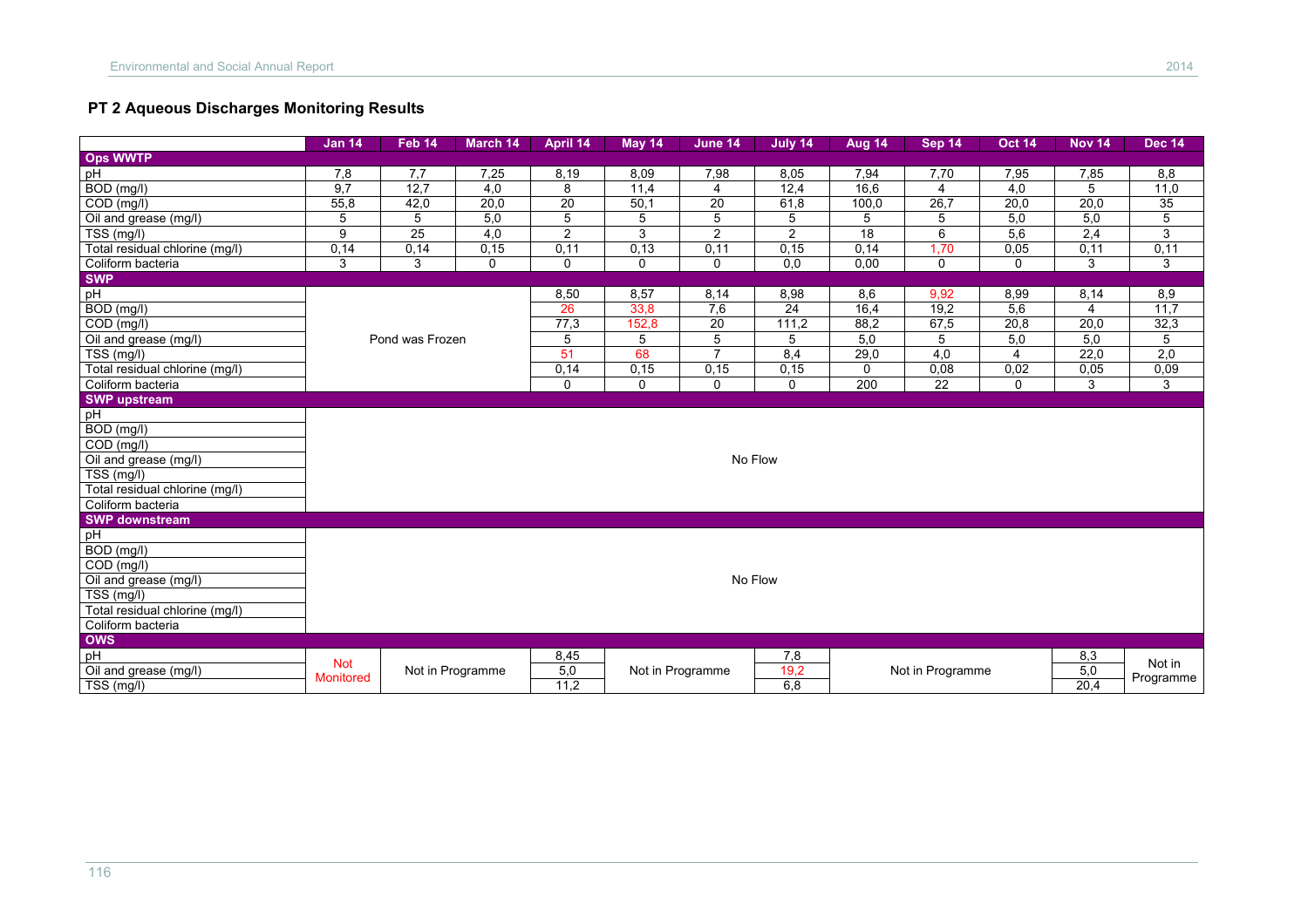

### **PT 3 Aqueous Discharges Monitoring Results**

|                                | <b>Jan 14</b>    | Feb 14    | March 14 | April 14       | <b>May 14</b>    | June 14 | July 14 | Aug 14 | Sep 14           | <b>Oct 14</b> | <b>Nov 14</b> | <b>Dec 14</b> |
|--------------------------------|------------------|-----------|----------|----------------|------------------|---------|---------|--------|------------------|---------------|---------------|---------------|
| Ops WWTP (new)                 |                  |           |          |                |                  |         |         |        |                  |               |               |               |
| pH                             | 7,52             | 8         | 7,98     | 7,87           | 8,05             | 7,95    | 8,14    | 7,92   | 7.71             | 8,20          | 8,12          | 8,5           |
| BOD (mg/l)                     | 5                | 10        | 10       | 4              | 4                | 4       | 12,2    | 4      | 15,9             | 22,6          | 4             | 33            |
| $\overline{COD}$ (mg/l)        | 34               | 39        | 40,1     | 20             | 20               | 20      | 85,3    | 40     | 67,5             | 99,6          | 20,0          | 167,0         |
| Oil and grease (mg/l)          | 5                | 5         | 5        | 5              | 5                | 5       | 5       | 5      | 5                | 5             | 5             | 5             |
| $\overline{\text{TSS}}$ (mg/l) | 8,4              | 6,0       | 10       | $\overline{2}$ | 6                | 2       |         | 6      | 14               | 17            | 6,0           | 38,80         |
| Total residual chlorine (mg/l) | 0, 16            | 0,09      | 0,13     | 0,11           | 0,11             | 0,11    | 0,12    | 0,12   | 0,16             | 0,09          | 0,12          | 0,08          |
| Coliform bacteria              | 3                | 3         | 3        | 3              | 3                | 3       | 3       | 3      | 0                | > 1100        | 3             | 3             |
| <b>SWP</b>                     |                  |           |          |                |                  |         |         |        |                  |               |               |               |
| pH                             |                  |           |          |                |                  |         |         |        |                  |               | 8,00          | 8,8           |
| BOD (mg/l)                     |                  |           |          |                |                  |         |         |        |                  |               |               | 27,9          |
| $\overline{C}$ OD (mg/l)       |                  |           |          |                |                  |         |         |        |                  |               | 23,8          | 150,9         |
| Oil and grease (mg/l)          |                  |           |          |                |                  | No Flow |         |        |                  |               | 5,0           | 5,00          |
| TSS (mg/l)                     |                  |           |          |                |                  |         |         |        |                  |               | 5,2           | 43,00         |
| Total residual chlorine (mg/l) |                  |           |          |                |                  |         |         |        |                  |               | 0,03          | 0,13          |
| Coliform bacteria              |                  |           |          |                |                  |         |         |        |                  |               | 3             | 3             |
| <b>OWS</b>                     |                  |           |          |                |                  |         |         |        |                  |               |               |               |
| pH                             | <b>Not</b>       | Not in    | 8,08     |                |                  |         | 8,2     |        |                  |               | 8,14          | Not in        |
| Oil and grease (mg/l)          | <b>Monitored</b> | Programme | 5,0      |                | Not in Programme |         | 5,0     |        | Not in Programme |               | 5,0           | Programme     |
| TSS (mg/l)                     |                  |           | 4,8      |                |                  |         | 8,0     |        |                  |               | 2,0           |               |

### **PT 4 Aqueous Discharges Monitoring Results**

|                                | <b>Jan 14</b> | <b>Feb 14</b>        | March 14     | April 14 | <b>May 14</b>        | June 14 | July 14 | Aug 14 | Sep 14               | <b>Oct 14</b> | <b>Nov 14</b> | <b>Dec 14</b> |
|--------------------------------|---------------|----------------------|--------------|----------|----------------------|---------|---------|--------|----------------------|---------------|---------------|---------------|
| Ops WWTP                       |               |                      |              |          |                      |         |         |        |                      |               |               |               |
| pH                             | 8,0           |                      | 7,1          |          |                      |         | 8,98    |        |                      |               | 7,94          |               |
| BOD (mg/l)                     | 5,4           |                      | 5,2          |          |                      |         | 10      |        |                      |               |               |               |
| $\overline{COD}$ (mg/l)        | 36,4          | <b>Not</b>           | 37,3         |          |                      |         | 85,3    |        |                      |               | 43,6          | <b>Not</b>    |
| Oil and grease (mg/l)          | 5,0           | Monitored            | 5,0          |          | <b>Not Monitored</b> |         | 5       |        | <b>Not Monitored</b> |               | 5,0           | Monitored     |
| $\overline{\text{TSS}}$ (mg/l) | 3,2           |                      | 5,6          |          |                      |         | 4       |        |                      |               | 9,2           |               |
| Total residual chlorine (mg/l) | 0,2           |                      | 0,13         |          |                      |         | 0,10    |        |                      |               | 0,11          |               |
| Coliform bacteria              | $\Omega$      |                      | 5            |          |                      |         | 3       |        |                      |               | 240           |               |
| <b>SWP</b>                     |               |                      |              |          |                      |         |         |        |                      |               |               |               |
| pH                             |               |                      | 7,5          | 8,97     | 7,78                 | 7,15    | 8,94    | 8,22   | 8,5                  | 9,39          | 8,42          | 7,95          |
| $\overline{BOD}$ (mg/l)        |               |                      | 20.4         | 38,9     | 28,2                 | 10,6    | 24,00   | 24,7   | 27,4                 | 22,1          | 11            | 12,1          |
| $\overline{COD}$ (mg/l)        |               |                      | 65,9         | 117,3    | 120,2                | 67,7    | 111.2   | 138,1  | 140,0                | 82,1          | 80,3          | 57,7          |
| Oil and grease (mg/l)          |               | <b>Not Monitored</b> | 5,0          | 5,0      | 5                    | 5       | 5       | 5      | 5                    | 5             | 5,6           | 5,00          |
| TSS (mg/l)                     |               |                      | 18,0         | 51       | 30                   | 49      | 8,4     | 33     | 35                   | 20            | 15,2          | 13,6          |
| Total residual chlorine (mg/l) |               |                      | 0,1          | 0,12     | 0, 15                | 0, 13   | 0,2     | 0,13   | 0,11                 | 0,04          | 0,05          | 0,1           |
| Coliform bacteria              |               |                      | $\mathbf{0}$ | 23       | 3                    | 3       | 3       | 1.100  | 3                    | 1.100         | 1.100         | 3             |
| <b>OWS</b>                     |               |                      |              |          |                      |         |         |        |                      |               |               |               |
| pH                             | <b>Not</b>    | Not in               | 7,8          |          |                      |         | 8,5     |        |                      |               | 8,4           | Not in        |
| Oil and grease (mg/l)          | Monitored     | Programme            | 5,0          |          | Not in Programme     |         | 31,2    |        |                      |               | 5,0           | Programme     |
| TSS (mg/l)                     |               |                      | 18,0         |          |                      |         | 21,0    |        | Not in Programme     |               | 13,2          |               |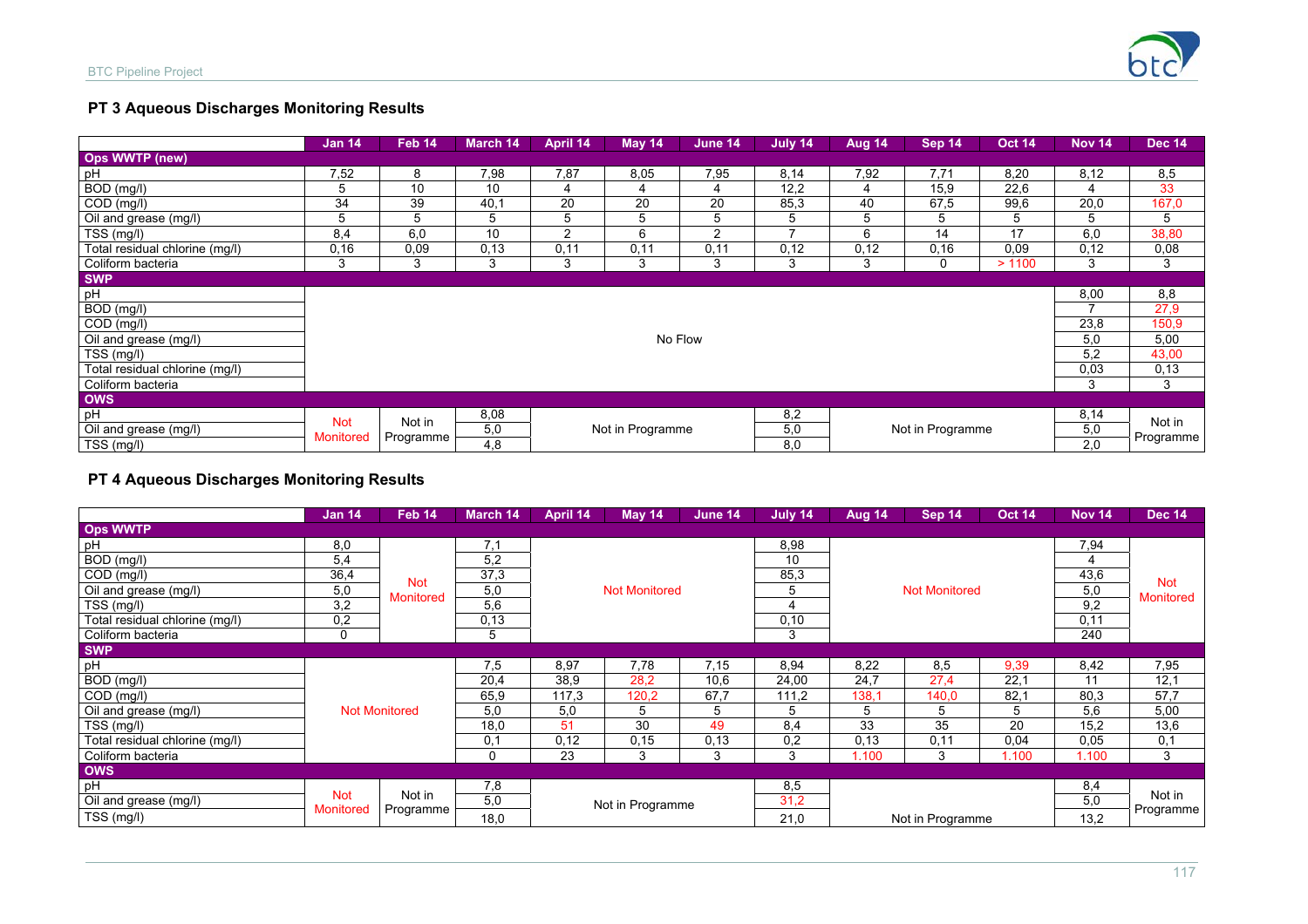### **IPT 1 Aqueous Discharges Monitoring Results**

|                       | Jan 14           | Feb <sub>14</sub> | March 14 | April 14 | <b>May 14</b>    | June 14 | July 14 | Aug 14 | Sep 14           | <b>Oct 14</b> | <b>Nov 14</b> | <b>Dec 14</b> |
|-----------------------|------------------|-------------------|----------|----------|------------------|---------|---------|--------|------------------|---------------|---------------|---------------|
| <b>Ops WWTP</b>       |                  |                   |          |          |                  |         |         |        |                  |               |               |               |
|                       |                  |                   |          |          |                  |         |         |        |                  |               |               |               |
| pH                    | 7,38             | 8                 | 7,69     | 7,84     | 7,61             | 6,52    | 7,61    | 7,53   | 7,34             | 7,36          | 7,86          | 7,30          |
| BOD (mg/l)            |                  | 8                 |          | 10       |                  | 6.1     | 4,0     |        |                  |               |               |               |
| COD (mg/l)            | 20               | 28                | 20,0     | 20.7     | 20               | 21      | 47.1    | 40     | 55,8             | 20            | 20,0          | 32,3          |
| Oil and grease (mg/l) |                  | 5                 | ٠h       | 5        |                  |         |         | ۰,     |                  | h             | 5,8           | 5,00          |
| TSS (mg/l)            | 2,8              | ◠                 | ົ        |          | 6,8              | 14,1    | 12      |        |                  |               | 9,2           | 2,00          |
| Coliform bacteria     |                  | 447               | 78       | >1100    |                  |         |         |        | 23               | 3             |               |               |
| <b>OWS</b>            |                  |                   |          |          |                  |         |         |        |                  |               |               |               |
| pH                    |                  |                   | 8,0      |          |                  |         | 8,1     |        |                  |               | 8,1           |               |
| Oil and grease (mg/l) | <b>Not</b>       | Not in            | 5,0      |          | Not in Programme |         | 5,0     |        | Not in Programme |               | 5,0           | Not in        |
| TSS (mg/l)            | <b>Monitored</b> | Programme         | 2,0      |          |                  |         | 5,0     |        |                  |               | 2,0           | Programme     |

### **IPT 2 Aqueous Discharges Monitoring Results**

|                       | Jan 14 | Feb <sub>14</sub>    | March 14 <sup>1</sup> | April 14 | May 14               | June 14 | July 14 | Aug 14 | Sep 14               | <b>Oct 14</b> | Nov 14 | Dec $14$                       |
|-----------------------|--------|----------------------|-----------------------|----------|----------------------|---------|---------|--------|----------------------|---------------|--------|--------------------------------|
| <b>OWS</b>            |        |                      |                       |          |                      |         |         |        |                      |               |        |                                |
| рH                    |        |                      |                       |          |                      |         |         |        |                      |               | 8,6    |                                |
| Oil and grease (mg/l) |        | <b>Not Monitored</b> | $\sim$ $\sim$         |          | <b>Not Monitored</b> |         | 2.0     |        | <b>Not Monitored</b> |               | 5,0    | <b>Not</b><br><b>Monitored</b> |
| TSS (mg/l)            |        |                      | 16.8                  |          |                      |         | 6.0     |        |                      |               | 8.8    |                                |

#### **CMT Aqueous Discharges Monitoring Results**

|                                | <b>Jan 14</b> | Feb <sub>14</sub> | March 14 | April 14 | <b>May 14</b> | June 14              | July 14 | <b>Aug 14</b>  | Sep 14        | <b>Oct 14</b> | <b>Nov 14</b>    | <b>Dec 14</b> |
|--------------------------------|---------------|-------------------|----------|----------|---------------|----------------------|---------|----------------|---------------|---------------|------------------|---------------|
| Ops WWTP                       |               |                   |          |          |               |                      |         |                |               |               |                  |               |
| pH                             | 8,1           | 7,9               | 7,7      | 7,8      | 8,3           | 6,3                  | 8,2     | 7,7            | 7.27          | 7,50          | 8,0              | 8,2           |
| BOD (mg/l)                     | 4             | 4,0               | 4,0      | 4        | 4             | 5,5                  | 4,00    | 9,4            | 14,9          | 4,8           | 4,0              | 6,6           |
| COD (mg/l)                     | 25            | 20,0              | 20,0     | 20       | 20            | 20                   | 44,2    | 70,6           | 87,9          | 29,6          | 26,6             | 32,3          |
| Oil and grease (mg/l)          | ۰.            | 5                 | 5,0      | 5        | 5             | 5                    | 5       | 5              | 5,0           | 5,0           | 5,0              | 5,00          |
| $TSS$ (mg/l)                   | 2,0           |                   | 2,0      | 4        | 5             | 3                    | 2       | 8              | 12            |               | 4,8              | 2,00          |
| Total residual chlorine (mg/l) | 0,1           | 0,1               | 0.1      | 0,1      | 0,2           | 0,2                  | 0,1     | 0,1            | 0,1           | 0.11          | 0.1              | 0,12          |
| Coliform bacteria              | 3             | 3                 | 3,0      | 3        | 3             | 3                    | 3       | 3              | 1.100         | 23            | 3,0              | 3             |
| <b>Construction WWTP</b>       |               |                   |          |          |               |                      |         |                |               |               |                  |               |
| pH                             | 7,7           | 7,8               | 7,8      | 7,6      | 8,6           | 6,2                  | 8,4     | 7,5            | 7,64          | 7,51          | 7,8              | 8,8           |
| $\overline{BOD \ (mg/l)}$      | 9             |                   | 4,0      |          | 4             | 6                    | 5       | 5              | 4,0           | 4,0           | 4,2              | 5,2           |
| COD (mg/l)                     | 36            | 31                | 20,0     | 75       | 20            | 59                   | 30      | 40             | 32,5          | 20,0          | 29,5             | 26,7          |
| Oil and grease (mg/l)          | 5             | 5                 | 5,0      | 5        | 5             | 5                    | 5       | 5              | 5             | 5             | 5,0              | 5,00          |
| TSS (mg/l)                     | 4             | 6                 | 3,2      | 2        | 2             | 3                    | 9,2     | $\overline{2}$ | $\mathcal{P}$ | 3             | 2,0              | 6,40          |
| Total residual chlorine (mg/l) | 0,2           | 0,2               | 0,1      | 0,1      | 0,1           | 0,1                  | 0,1     | 1.1            | 0,13          | 0,05          | 0,08             | 0, 16         |
| Coliform bacteria              | 3             | 3                 | 3,0      | 3        | 3             | 3                    | 3       | 3              | 1.100         | 3             | 3,0              | 3             |
| <b>SWP</b>                     |               |                   |          |          |               |                      |         |                |               |               |                  |               |
| pH                             | 8,5           |                   |          |          |               | <b>Not Monitored</b> |         |                |               | 8,98          | <b>Not</b>       | 8,84          |
| BOD (mg/l)                     | 14            |                   |          |          |               |                      |         |                |               | 87,8          | <b>Monitored</b> | 17,6          |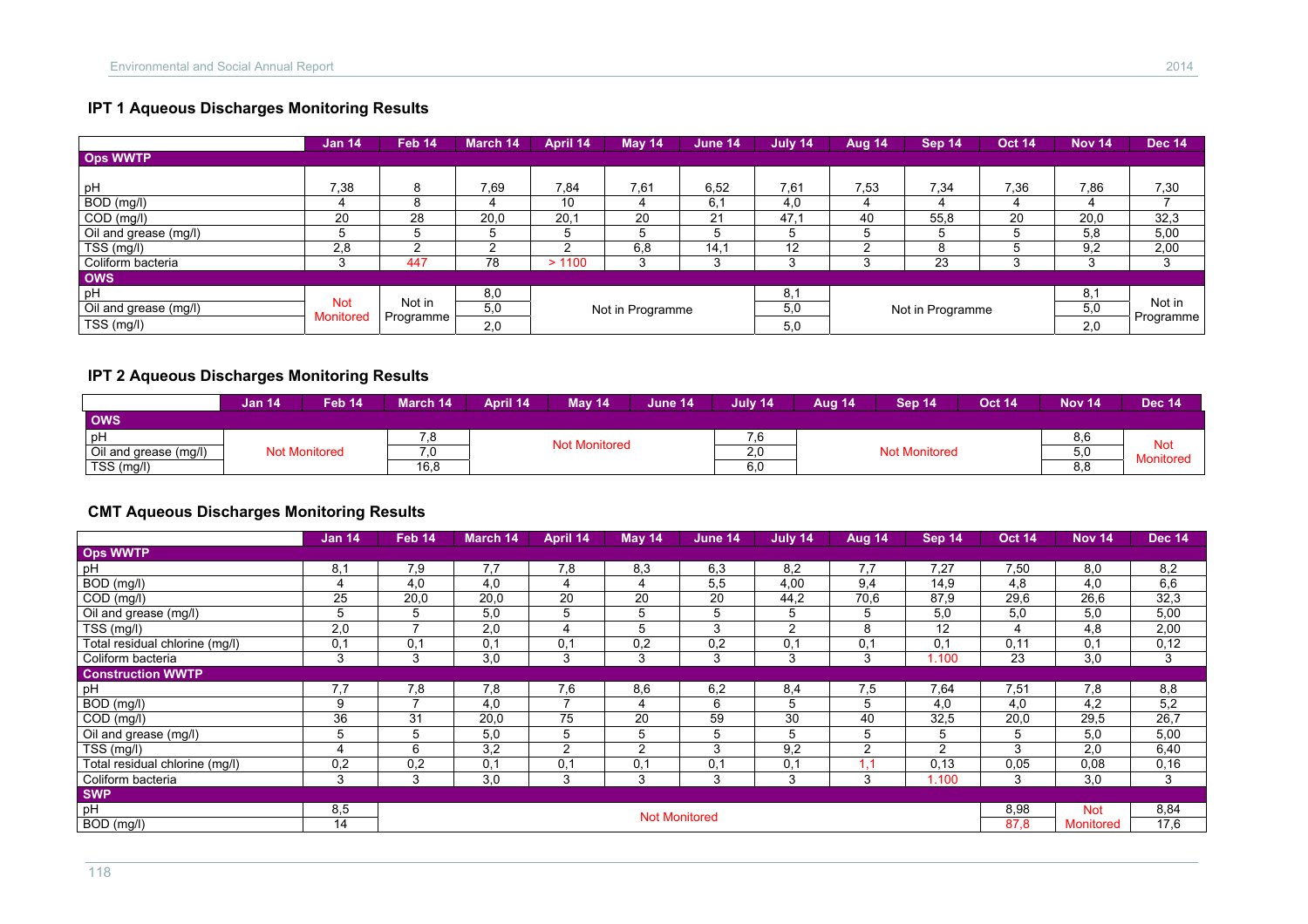|                                        | <b>Jan 14</b>    | Feb <sub>14</sub>    | March 14   | April 14 | <b>May 14</b>        | June 14 | July 14              | Aug 14               | Sep 14               | <b>Oct 14</b> | <b>Nov 14</b>    | <b>Dec 14</b>        |
|----------------------------------------|------------------|----------------------|------------|----------|----------------------|---------|----------------------|----------------------|----------------------|---------------|------------------|----------------------|
| COD (mg/l)                             | 39               |                      |            |          |                      |         |                      |                      |                      | 350,4         |                  | 46,4                 |
| Oil and grease (mg/l)                  | 5                |                      |            |          |                      |         |                      |                      |                      | 5,0           |                  | 5,00                 |
| TSS (mg/l)                             | 2                |                      |            |          |                      |         |                      |                      |                      | 124           |                  | 6                    |
| Total residual chlorine (mg/l)         | 0,1              |                      |            |          |                      |         |                      |                      |                      | 0,01          |                  | 0,10                 |
| Coliform bacteria                      | 1.100            |                      |            |          |                      |         |                      |                      |                      | >1100         |                  | $\overline{23}$      |
| <b>SWP upstream</b>                    |                  |                      |            |          |                      |         |                      |                      |                      |               |                  |                      |
| pH                                     |                  |                      |            |          |                      |         |                      |                      |                      |               |                  |                      |
| BOD (mg/l)                             |                  |                      |            |          |                      |         |                      |                      |                      |               |                  |                      |
| COD (mg/l)                             |                  |                      |            |          |                      |         |                      |                      |                      |               |                  |                      |
| Oil and grease (mg/l)                  |                  |                      |            |          |                      |         | No Flow              |                      |                      |               |                  |                      |
| TSS (mg/l)                             |                  |                      |            |          |                      |         |                      |                      |                      |               |                  |                      |
| Total residual chlorine (mg/l)         |                  |                      |            |          |                      |         |                      |                      |                      |               |                  |                      |
| Coliform bacteria                      |                  |                      |            |          |                      |         |                      |                      |                      |               |                  |                      |
| <b>SWP</b> downstream                  |                  |                      |            |          |                      |         |                      |                      |                      |               |                  |                      |
| pH                                     |                  |                      |            |          |                      |         |                      |                      |                      |               |                  |                      |
| BOD (mg/l)                             |                  |                      |            |          |                      |         |                      |                      |                      |               |                  |                      |
| COD (mg/l)                             |                  |                      |            |          |                      |         |                      |                      |                      |               |                  |                      |
| Oil and grease (mg/l)                  |                  |                      |            |          |                      |         | No Flow              |                      |                      |               |                  |                      |
| TSS (mg/l)                             |                  |                      |            |          |                      |         |                      |                      |                      |               |                  |                      |
| Total residual chlorine (mg/l)         |                  |                      |            |          |                      |         |                      |                      |                      |               |                  |                      |
| Coliform bacteria                      |                  |                      |            |          |                      |         |                      |                      |                      |               |                  |                      |
| OWS 1&2 (office and housing compounds) |                  |                      |            |          |                      |         |                      |                      |                      |               |                  |                      |
| pH                                     |                  |                      | 8,3        |          |                      |         | 11,0                 | 9,6                  |                      | 8,07          |                  |                      |
| Oil and grease (mg/l)                  |                  | <b>Not Monitored</b> | 5,0        |          | <b>Not Monitored</b> |         | 5,6                  | 5,0                  | <b>Not</b>           | 5,6           |                  | <b>Not Monitored</b> |
| TSS (mg/l)                             |                  |                      | 3,6        |          |                      |         | 20,6                 | 26,4                 | Monitored            | 33,6          |                  |                      |
| <b>OWS 3 (process area)</b>            |                  |                      |            |          |                      |         |                      |                      |                      |               |                  |                      |
| pH                                     |                  |                      |            |          |                      |         |                      |                      |                      |               |                  |                      |
| Oil and grease (mg/l)                  |                  |                      |            |          |                      |         | <b>Not Monitored</b> |                      |                      |               |                  |                      |
| TSS (mg/l)                             |                  |                      |            |          |                      |         |                      |                      |                      |               |                  |                      |
| <b>OWS 4 (tank farm)</b>               |                  |                      |            |          |                      |         |                      |                      |                      |               |                  |                      |
| pH                                     | 8,4              | 8,3                  | 8,3        | 8,8      | 8,8                  | 6,3     | 8,90                 |                      |                      | 8,47          |                  | 8,3                  |
| Oil and grease (mg/l)                  | 5,0              | 5,0                  | 5,0        | 5,0      | 5,0                  | 5,0     | 5,0                  | <b>Not Monitored</b> |                      | 5,0           | <b>Not</b>       | 5,0                  |
| TSS (mg/l)                             | 2,0              | 2,0                  | 2,0        | 2,0      | 2,0                  | 2,2     | 2,0                  |                      |                      | 2,80          | <b>Monitored</b> | 2,0                  |
| <b>OWS 5 (metering area)</b>           |                  |                      |            |          |                      |         |                      |                      |                      |               |                  |                      |
| pH                                     |                  |                      |            |          |                      |         | 7,7                  |                      |                      |               |                  |                      |
| Oil and grease (mg/l)                  | <b>Not</b>       | Not in               | <b>Not</b> |          | Not in Programme     |         | $\overline{5,0}$     |                      | Not in Programme     |               | <b>Not</b>       | Not in               |
| TSS (mg/l)                             | <b>Monitored</b> | Programme            | Monitored  |          |                      |         | 2,0                  |                      |                      |               | <b>Monitored</b> | Programme            |
| OWS 6 (jetty 1)                        |                  |                      |            |          |                      |         |                      |                      |                      |               |                  |                      |
| pH                                     |                  |                      | 8,0        |          |                      |         | 8,1                  |                      |                      |               | 8,60             |                      |
| Oil and grease (mg/l)                  |                  | <b>Not Monitored</b> | 5          |          | <b>Not Monitored</b> |         | $\overline{5,0}$     |                      | <b>Not Monitored</b> |               | 6,40             | <b>Not</b>           |
| TSS (mg/l)                             |                  |                      | 2,00       |          |                      |         | 2,0                  |                      |                      |               | 5,00             | <b>Monitored</b>     |
| OWS 7 (jetty 2)                        |                  |                      |            |          |                      |         |                      |                      |                      |               |                  |                      |
| pH                                     |                  |                      | 7,9        |          |                      |         | 8,1                  |                      |                      |               | 8,52             |                      |
| Oil and grease (mg/l)                  |                  | <b>Not Monitored</b> | 5,00       |          | <b>Not Monitored</b> |         | 5,0                  |                      | <b>Not Monitored</b> |               | 6,60             | <b>Not</b>           |
| TSS (mg/l)                             |                  |                      | 3,2        |          |                      |         | 8,0                  |                      |                      |               | 4,00             | Monitored            |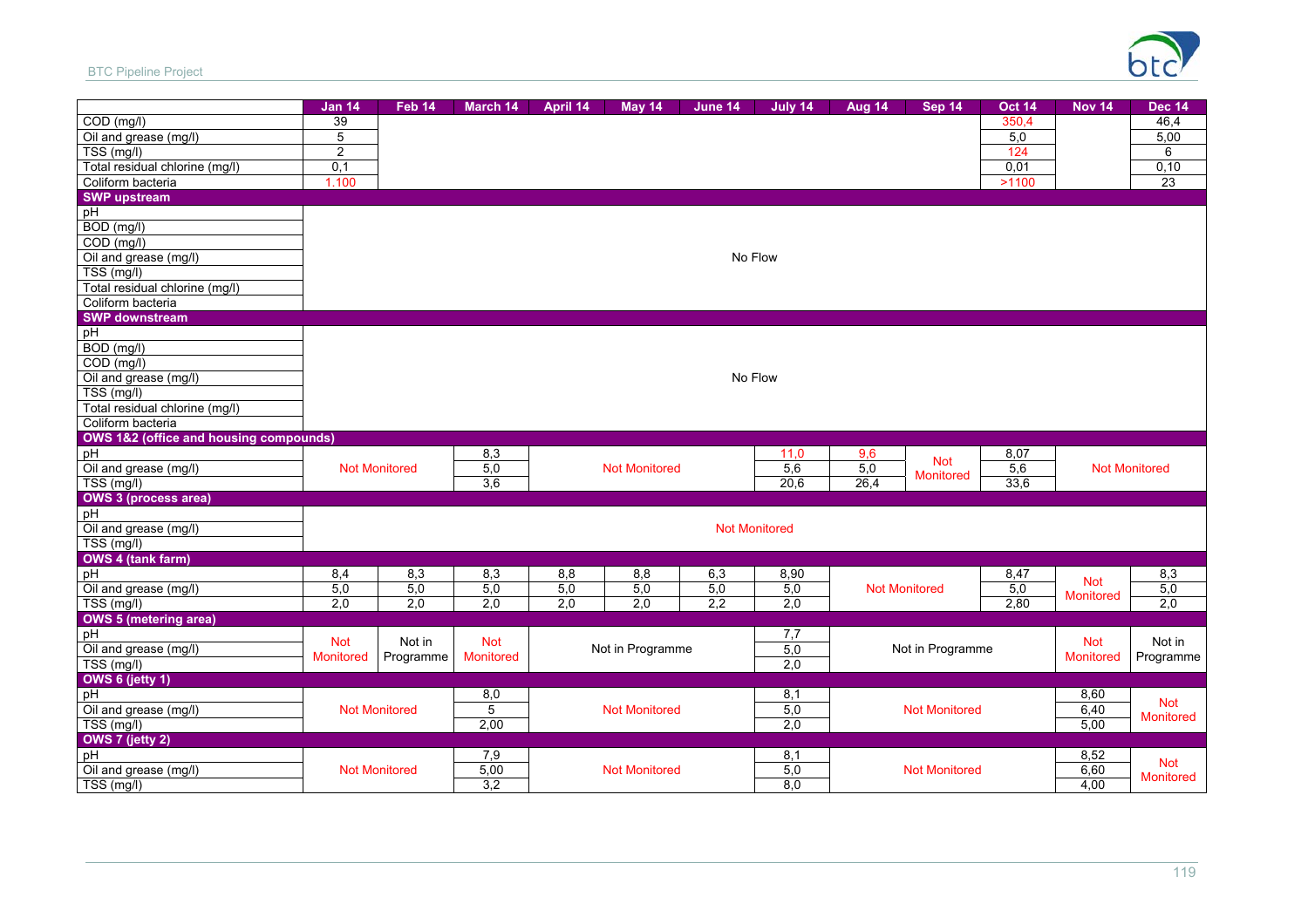# **Appendix 3.2d – Waste**

### **Total Waste Volumes 2014 (kg)**

| All figures are in kg | <b>Jan 14</b> | Feb 14 | March 14 | April 14 | <b>May.14</b> | June 14 | July 14 | Aug 14 | <b>Sep 14</b> | <b>Oct 14</b> | <b>Nov 14</b> | <b>Dec 14</b> | <b>TOTAL</b> |
|-----------------------|---------------|--------|----------|----------|---------------|---------|---------|--------|---------------|---------------|---------------|---------------|--------------|
| <b>PT1&amp;IPT2</b>   |               |        |          |          |               |         |         |        |               |               |               |               |              |
| Domestic waste        | 892           | 1.029  | 1.634    | 904      | 1.706         | 1.398   | 1.167   | 1.164  | 1.199         | 1.262         | 1.087         | 2.417         | 15.859       |
| Food waste            | 520           | 1.314  | 576      | 1.130    | 2.100         | 1.861   | 1.318   | 1.476  | 1.708         | 1.400         | 860           | 2.750         | 17.013       |
| Recyclable waste      | 1.251         | 1.720  | 2.507    | 1.376    | 1.056         | 592     | 659     | 434    | 729           | 515           | 538           | 1.581         | 12.958       |
| Hazardous waste       | 146           | 276    | 287      | 283      | 25            | 318     | 949     | 441    | 401           | 1.034         | 555           | 200           | 4.915        |
| PT <sub>2</sub>       |               |        |          |          |               |         |         |        |               |               |               |               |              |
| Domestic waste        | 2.095         | 1.742  | 1.787    | 1.628    | 1.693         | 1.368   | 1.415   | 1.545  | 1.310         | 1.339         | 1.404         | 1.201         | 18.527       |
| Food waste            | 1.967         | 1.851  | 1.726    | 1.874    | 1.429         | 1.292   | 574     | 1.474  | 1.533         | 1.604         | 1.894         | 1.525         | 18.743       |
| Recyclable waste      | 685           | 537    | 497      | 512      | 661           | 514     | 439     | 461    | 197           | 528           | 759           | 523           | 6.313        |
| Hazardous waste       | 58            | 138    | 292      | 59       | 101           | 95      | 55      | 4      | 155           | 170           | 245           | 105           | 1.476        |
| PT <sub>3</sub>       |               |        |          |          |               |         |         |        |               |               |               |               |              |
| Domestic waste        | 836           | 990    | 1.199    | 861      | 802           | 697     | 741     | 660    | 695           | 556           | 528           | 836           | 9.401        |
| Food waste            | 528           | 865    | 1.006    | 853      | 724           | 630     | 625     | 506    | 503           | 480           | 481           | 528           | 7.729        |
| Recyclable waste      | 263           | 582    | 651      | 549      | 472           | 412     | 429     | 436    | 504           | 211           | 216           | 263           | 4.988        |
| Hazardous waste       | 128           | 229    | 465      | 425      | 529           | 164     | 784     | 954    | 418           | 110           | 161           | 128           | 4.495        |
| <b>PT4</b>            |               |        |          |          |               |         |         |        |               |               |               |               |              |
| Domestic waste        | 512           | 418    | 382      | 478      | 440           | 540     | 670     | 585    | 1.097         | 1.488         | 1.657         | 1.470         | 9.737        |
| Food waste            | 1.040         | 800    | 850      | 1.413    | 563           | 909     | 1.229   | 743    | 957           | 1.524         | 1.168         | 1.281         | 12.477       |
| Recyclable waste      | 546           | 582    | 592      | 612      | 747           | 580     | 392     | 449    | 668           | 569           | 604           | 486           | 6.827        |
| Hazardous waste       | 130           | 195    | 100      | 105      | 469           | 301     | 295     | 354    | 485           | 215           | 662           | 371           | 3.682        |
| IPT1                  |               |        |          |          |               |         |         |        |               |               |               |               |              |
| Domestic waste        | 1.300         | 650    | 1.138    | 935      | 840           | 945     | 1.015   | 1.045  | 900           | 1.095         | 1.215         | 1.170         | 12.248       |
| Food waste            | 1.480         | 1.790  | 1.625    | 1.385    | 1.515         | 2.015   | 1.530   | 1.519  | 1.435         | 1.585         | 1.355         | 1.930         | 19.164       |
| Recyclable waste      | 263           | 255    | 253      | 236      | 286           | 256     | 268     | 253    | 215           | 227           | 246           | 240           | 2.998        |
| Hazardous waste       | 41            | 9      | 80       | 48       | 70            | 76      | 60      | 70     | 145           | 323           | 214           | 75            | 1.211        |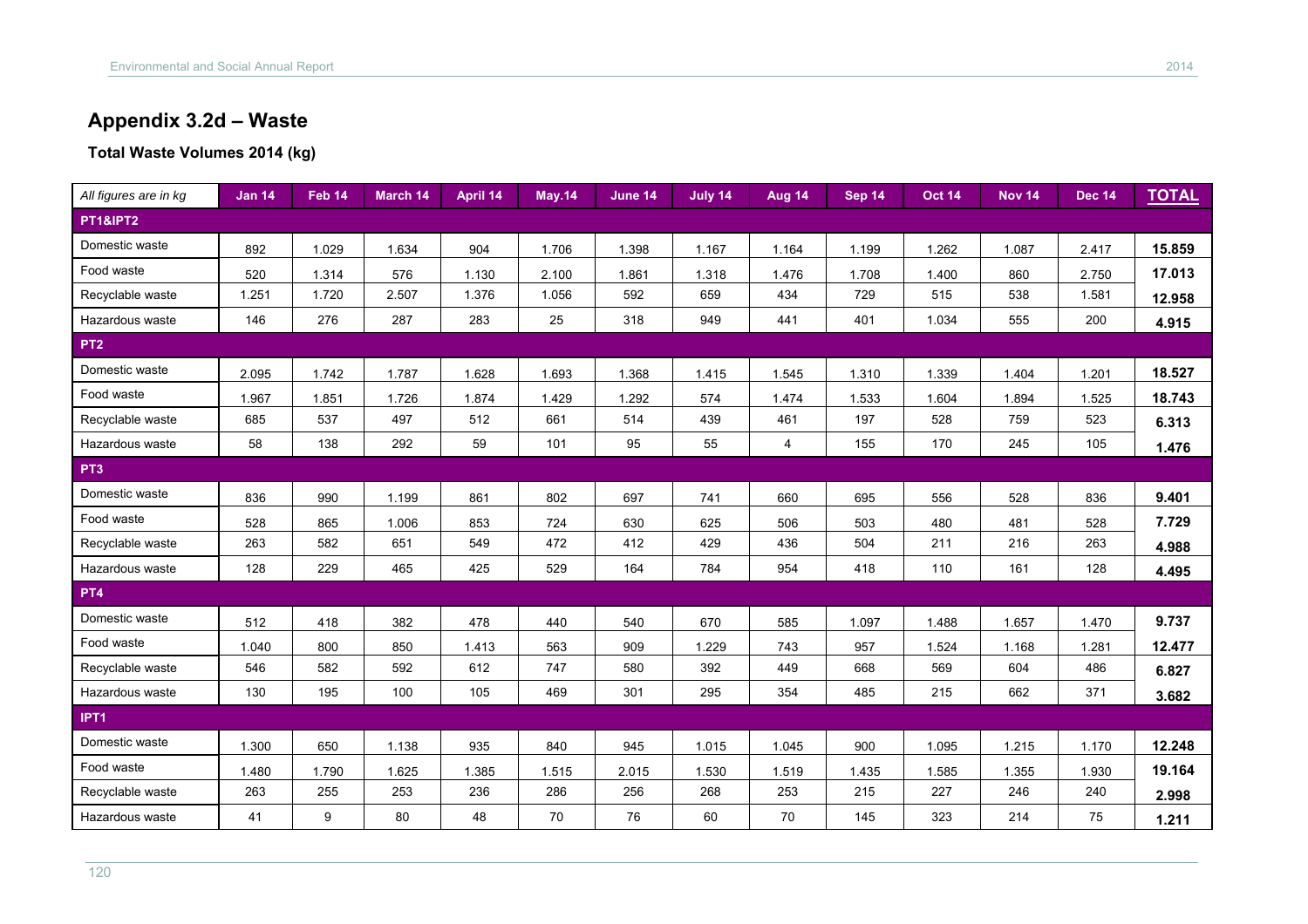#### BTC Pipeline Project



| <b>CMT</b>       |       |       |       |       |       |       |       |       |       |       |       |       |        |
|------------------|-------|-------|-------|-------|-------|-------|-------|-------|-------|-------|-------|-------|--------|
| Domestic waste   | 7.300 | 7.340 | 7.810 | 8.350 | 7.540 | 8.940 | 8.030 | 7.820 | 9.320 | 8.010 | 8.170 | 9.540 | 98.170 |
| Food waste       | 3.645 | 3.175 | 3.315 | 3.915 | 3.665 | 4.255 | 3.430 | 4.070 | 4.490 | 3.740 | 3.508 | 4.150 | 45,358 |
| Recyclable waste | .287  | 1.529 | 1.355 | 1.922 | 1.225 | .535  | 1.511 | .297  | 2.073 | .724  | i 475 | . 454 | 18.387 |
| Hazardous waste  | 478   | 56    | 864   | 591   | 390   | 470   | 483   | 666   | .713  | 2.421 | 1.116 | 386   | 9.634  |

| <b>TOTAL 2014</b> $t$ ) |         |
|-------------------------|---------|
| Domestic waste          | 163.942 |
| Food waste              | 120.484 |
| Recyclable waste        | 52.471  |
| Hazardous waste         | 25.413  |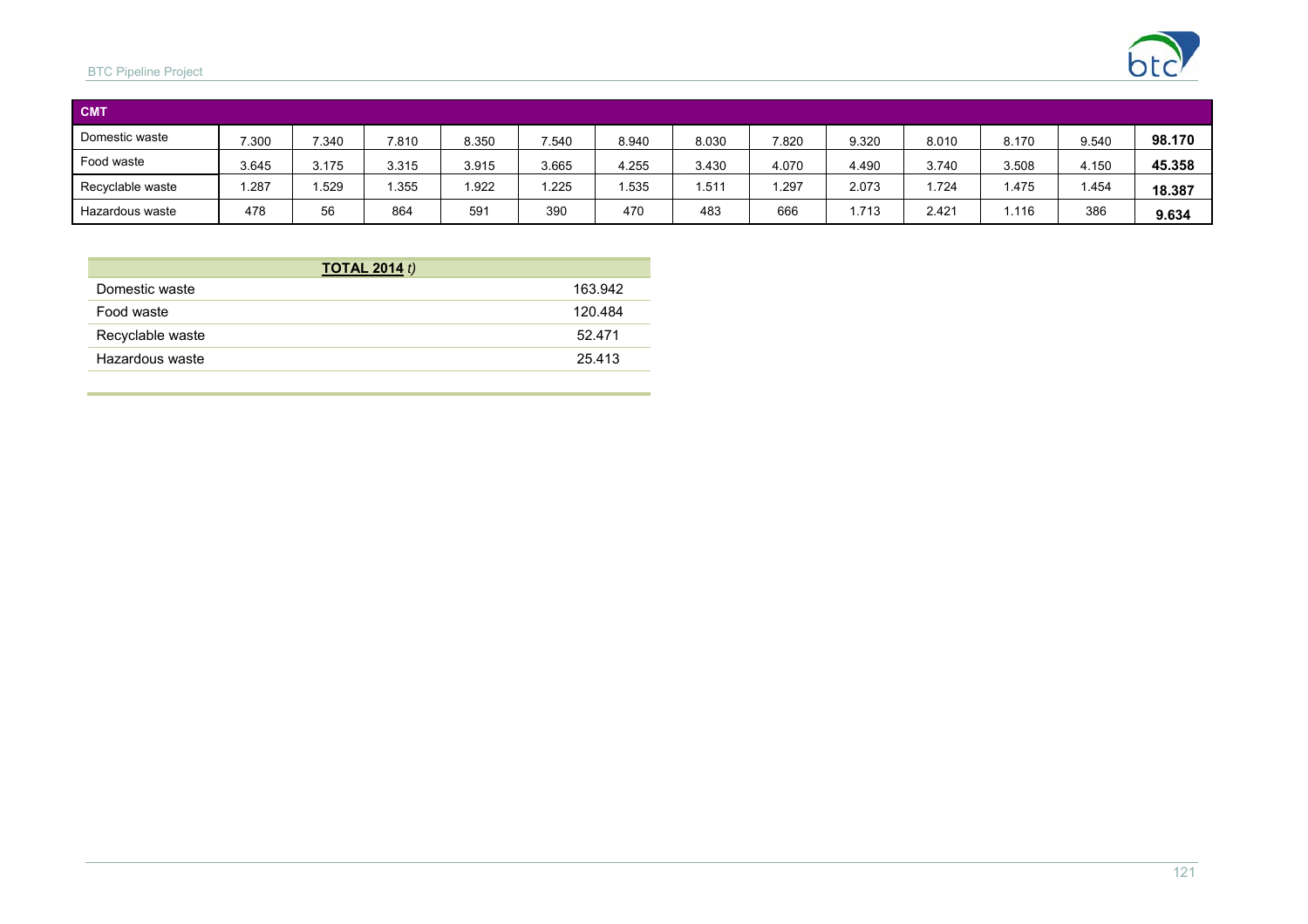# **APPENDIX 4: STATUS OF RECOMMENDATIONS RAISED THROUGH SRAP MONITORING**

Appendix 4 contains the following for the AGT regions:

- **Status of key recommendations raised during previous SRAP Panel visits that were open at the time of the 2008 Annual E&S Report (see Table A4.1); and**
- **The tables provide a transparent mechanism to demonstrate follow-up and close-out of all actions to address recommendations. The table shows that all SRAP Panel recommendations have been closed and countries reported readiness for the SRAP Panel completion audit. In accordance with the audit scope, each country has selected a contractor to undertake the quantitative survey. After completion of the quantitative survey, the SRAP Panel undertook a qualitative survey as part of the completion audit in Q3-2009. The final report outlines performance against social commitments.**

Full reports from the SRAP audits are available at www.bp.com/caspian.

| <b>No</b> | <b>Date</b> | <b>Recommendation</b>                                                                                                                                                            | Status as of<br>year-end 2013                                                                                                                                                                                                                                                     |
|-----------|-------------|----------------------------------------------------------------------------------------------------------------------------------------------------------------------------------|-----------------------------------------------------------------------------------------------------------------------------------------------------------------------------------------------------------------------------------------------------------------------------------|
|           | Apr 2008    | BTC to compensate landowners interested by orphan land transactions against the cost of Azerbaijan – Ongoing<br>registering the remaining piece of their land (Azerbaijan only). |                                                                                                                                                                                                                                                                                   |
|           | Apr 2008    | SRAP Panel to re-assess effectiveness of measures to improve EPPD understanding of Turkey – Completed<br>pipeline land use restrictions during its autumn review.                |                                                                                                                                                                                                                                                                                   |
| 3         | Apr 2008    | Consider transferring responsibility for implementation of the Employment and Training Turkey – Open<br>Management Plan from the Social team to the human relations department.  | (BTC and BIL Social teams are monitoring<br>the Employment and Training<br>Management Plan KPIs as part of monthly<br>social reports. This recommendation will<br>be fulfilled as part of MoC process for<br>Social Management Plans of BIL which<br>has been initiated in 2014.) |
| 4         | Apr 2008    | BTC to commission a mid-term evaluation of CIP 2 no later than Spring 2009.                                                                                                      | Azerbaijan - Completed<br>Georgia - Completed                                                                                                                                                                                                                                     |

#### **Table A4.1: Tracking of Recommendations from Previous Reviews**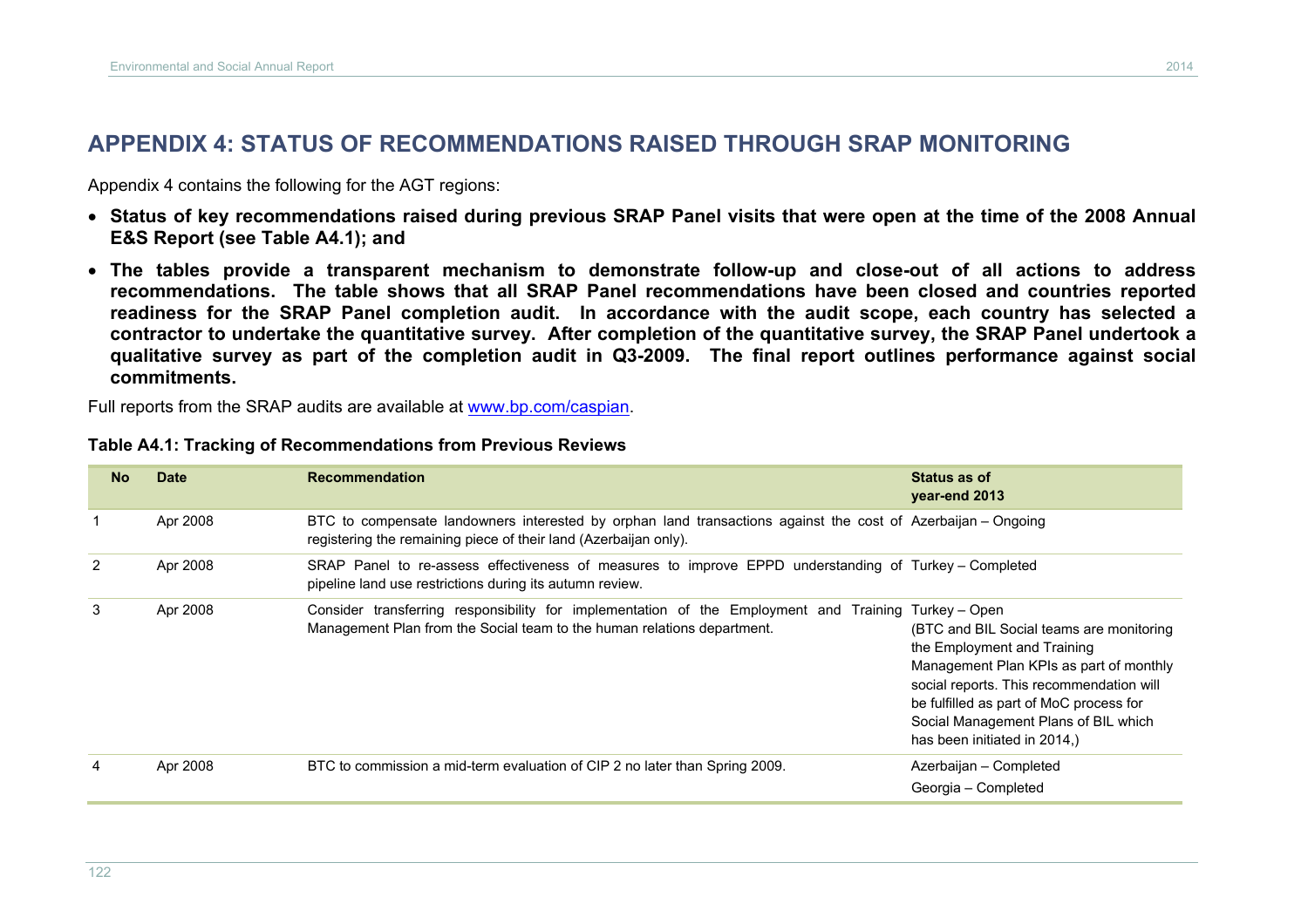#### BTC Pipeline Project



| <b>No</b>         | <b>Date</b> | Recommendation                                                                                                                                                                                                                                                                                                                                     | <b>Status as of</b><br>year-end 2013      |
|-------------------|-------------|----------------------------------------------------------------------------------------------------------------------------------------------------------------------------------------------------------------------------------------------------------------------------------------------------------------------------------------------------|-------------------------------------------|
| 5                 | Apr 2008    | BTC to update tabulations of project affected landowners and users experiencing permanent Azerbaijan - Ongoing<br>loss of land and for each affected owner/user, to define the extent of those losses relative to his<br>or her total landholding.                                                                                                 | Georgia - Completed<br>Turkey - Completed |
| 6                 | Apr 2008    | BTC to undertake a survey of households affected by permanent loss of land in 2008 to verify Azerbaijan - Completed<br>whether each household has been able to restore its income or not. In the case of Georgia, a Georgia - Completed<br>strategy should be in place by 2008.                                                                    | Turkey - Completed                        |
| 7                 | Apr 2008    | BTC to consider additional livelihood restoration measures for permanent land losers if the Azerbaijan - Completed<br>survey above establishes that livelihoods are not adequately restored.                                                                                                                                                       | Georgia - Completed<br>Turkey - Completed |
| 8                 | Apr 2008    | Continued vigilance is required by BTC in Georgia and Azerbaijan to ensure that the important Azerbaijan - Ongoing<br>role of the security of the pipeline is carried out in a manner that is appropriate and not Georgia - Completed<br>antagonistic towards the communities.                                                                     | Turkey - Completed                        |
| 9                 | Apr 2008    | BTC and BOTAŞ/DSA to monitor the number of outstanding compensation cases against a Turkey - Completed<br>stable total number of parcels and to provide evidence that the number of such is under control<br>and decreasing (Turkey only).                                                                                                         |                                           |
| 10                | Apr 2008    | BIL to ensure that during the early years of operations, Zilyet villages are carefully observed so Turkey - Completed<br>that potential tensions within the villages can be managed. (Turkey only).                                                                                                                                                |                                           |
| 11                | Apr 2008    | Landowners/users whose names and second crop areas were assessed by BTC and Turkey - Completed<br>BOTAŞ/DSA should be paid second crop compensation, unless third-party investigation by the<br>Rural and Urban Development Foundation (now known as BNB) gives clear, reasoned<br>alternative recommendations (Turkey only).                      |                                           |
| $12 \overline{ }$ | Apr 2008    | BTC to carry out a rigorous analysis of the current situation with the communities around the Turkey – Completed<br>CMT including Gölovasi fishermen (incorporating stakeholder dynamics assessment of power<br>and influence inter-play both within the fishing community and outside) and develop a strategy<br>for a way forward (Turkey only). |                                           |
| 13                | Apr 2008    | BTC to ensure that reinstatement related issues are reflected adequately in the grievance Turkey - Completed<br>mechanism (Turkey only).                                                                                                                                                                                                           |                                           |
| 14                | Apr 2008    | BIL to develop a formal mechanism for transfer of information to new land users on land use<br>restrictions which would incorporate written information to be passed on to the new land user<br>(Turkey only).                                                                                                                                     | Turkey - Completed                        |
| 15                | Apr 2008    | BIL to complete introductory and follow-up meetings in all villages as soon as possible (Turkey<br>only).                                                                                                                                                                                                                                          | Turkey - Completed                        |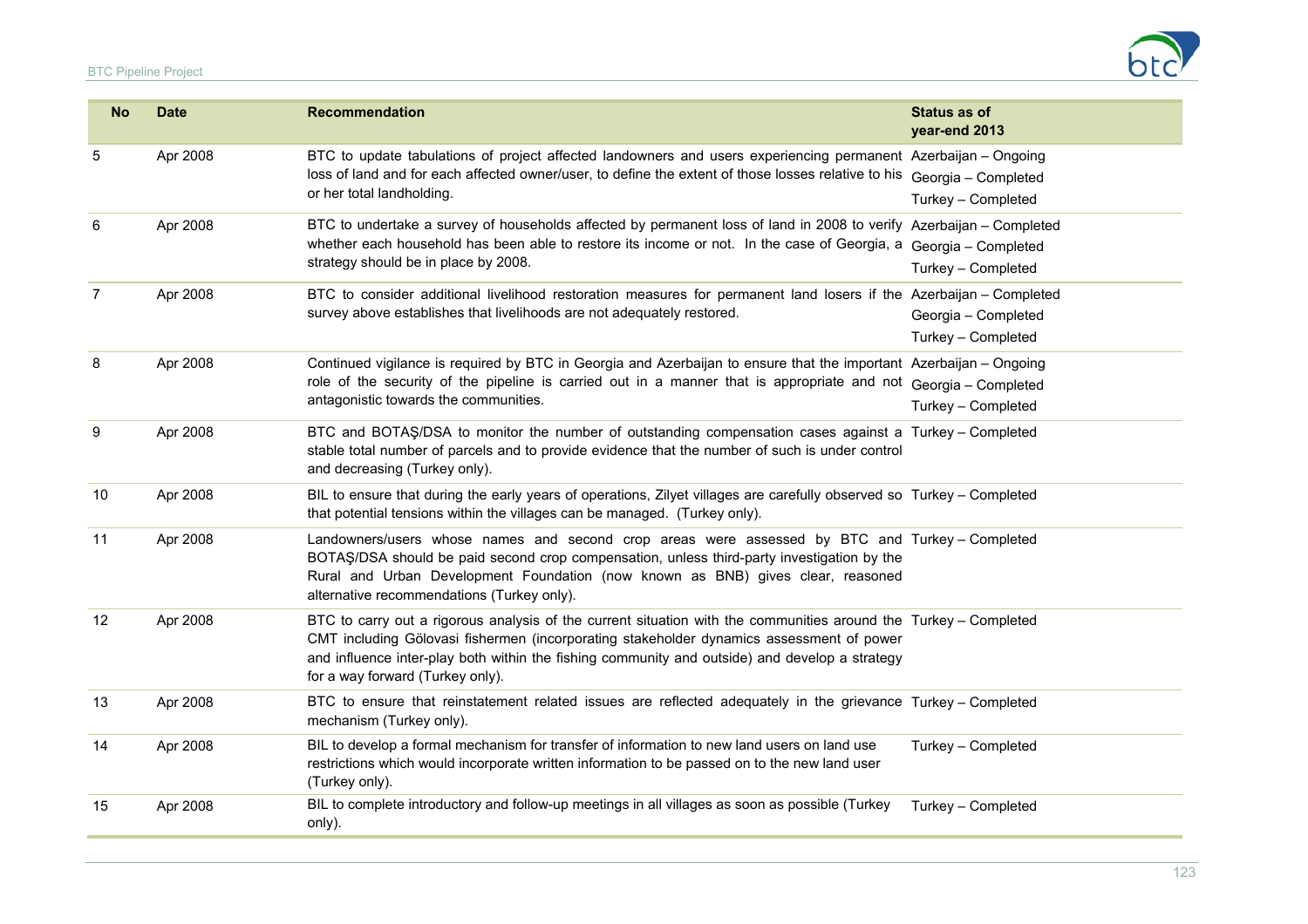| <b>No</b> | <b>Date</b> | <b>Recommendation</b>                                                                                                                                                                                                                                                               | <b>Status as of</b><br>year-end 2013                                                                                                                                                                                                                     |
|-----------|-------------|-------------------------------------------------------------------------------------------------------------------------------------------------------------------------------------------------------------------------------------------------------------------------------------|----------------------------------------------------------------------------------------------------------------------------------------------------------------------------------------------------------------------------------------------------------|
| 16        | Apr 2008    | BIL to review mechanisms through which they can be reached by the community (including Turkey - Completed<br>through telephone lines) and ensure that these are effective and functioning (Turkey only).                                                                            |                                                                                                                                                                                                                                                          |
| 17        | Apr 2008    | BIL to resolve current resource constraints (personnel and vehicle) in a perspective of Turkey - Completed<br>increasing field presence and visibility (Turkey only).                                                                                                               |                                                                                                                                                                                                                                                          |
| 18        | Apr 2008    | BIL to refresh villagers' awareness about avenues available to lodge grievances (Turkey only).                                                                                                                                                                                      | Turkey - Completed                                                                                                                                                                                                                                       |
| 19        | Apr 2008    | BTC with BNB as independent monitors to ensure the quality assurance of the grievance<br>management system (Turkey only).                                                                                                                                                           | Turkey - Completed                                                                                                                                                                                                                                       |
| 20        | Apr 2008    | BIL to place somewhere visible within the villages, the number of people employed in each<br>village (Turkey only).                                                                                                                                                                 | Turkey - Ongoing<br>(BIL states that this will raise expectations.<br>The data is shared in case of complaints or<br>questions asked about local employees)                                                                                              |
| 21        | Apr 2008    | BIL to train unskilled employees to take up semi-skilled jobs (Turkey only).                                                                                                                                                                                                        | Turkey - Ongoing<br>(BIL provides skill-based and on-job<br>trainings to its employees as part of annual<br>training plan. In addition, BTC continues<br>providing vocational trainings to local<br>people along the BTC as part of its SDI<br>program.) |
| 22        | Apr 2008    | BTC and BIL to explore and identify supply chain opportunities for local firms (Turkey only).                                                                                                                                                                                       | Turkey - Ongoing                                                                                                                                                                                                                                         |
| 23        | Apr 2008    | BTC and BIL to provide targeted support and capacity building to local firms to take up supply<br>chain opportunities (BTC already doing this to a certain extent but should increase efforts)<br>(Turkey only).                                                                    | Turkey - Ongoing<br>(BTC is implementing SDI projects to<br>develop the capacity of SMEs along the<br>BTC pipeline route- a business<br>development centre is being established in<br>Ceyhan to support start-up businesses and<br>SMEs around the CMT)  |
| 24        | Jun 2007    | SRAP Panel to provide a cross-country framework for livelihood restoration surveys to assure a<br>level of consistency in approach.                                                                                                                                                 | Azerbaijan - Completed<br>Georgia - Completed<br>Turkey - Completed                                                                                                                                                                                      |
| 25        | Jun 2007    | BTC to undertake a survey of households affected by permanent loss of land in 2008 to verify Azerbaijan - Completed<br>whether each household has been able to restore its income or not. In the case of Georgia, a<br>strategy should at least be in place by 2008 for doing this. | Georgia - Completed<br>Turkey - Completed                                                                                                                                                                                                                |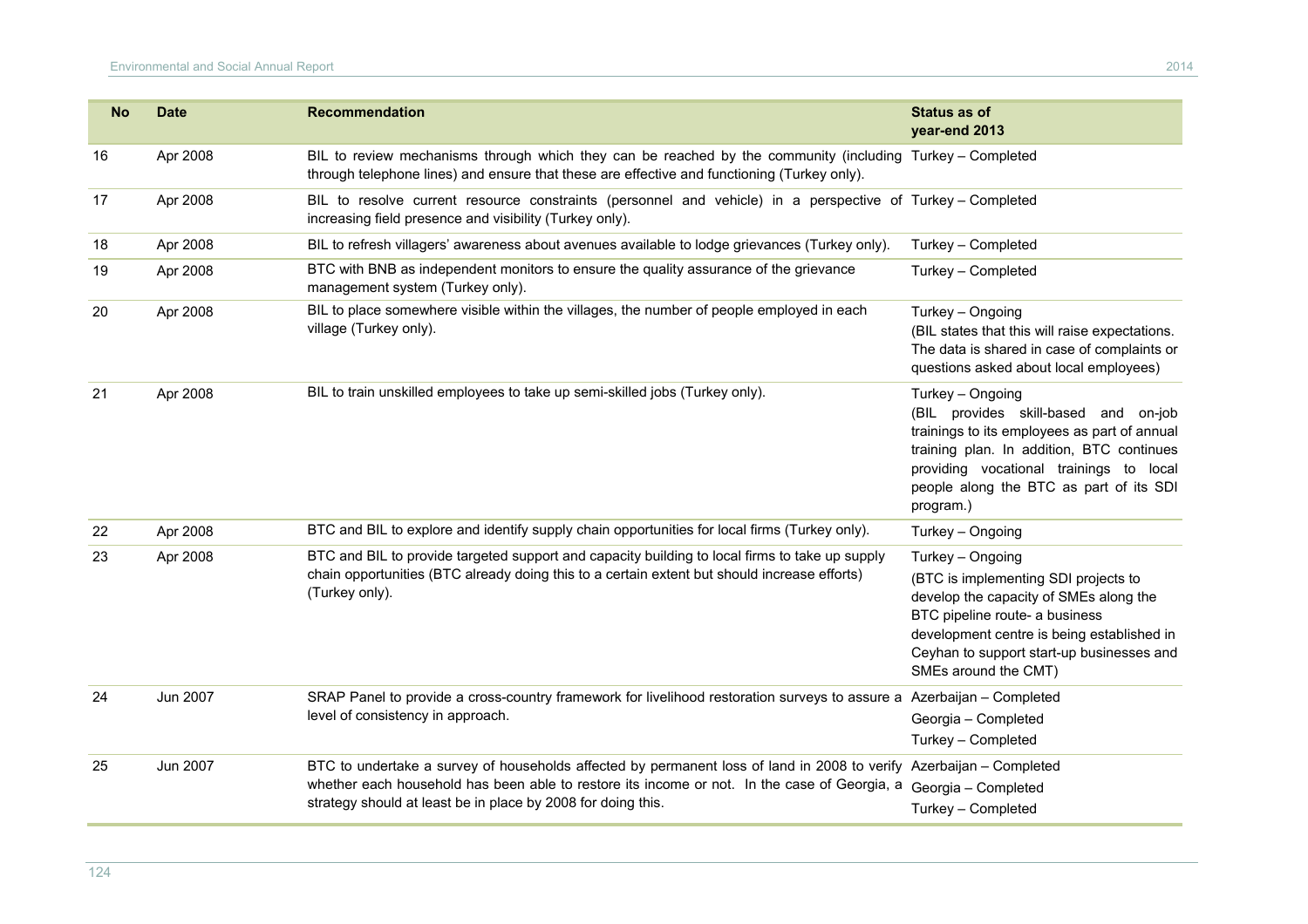#### BTC Pipeline Project



| <b>No</b> | <b>Date</b> | <b>Recommendation</b>                                                                                                                                                                                                                                                                                                                                                                                 | Status as of<br>year-end 2013           |
|-----------|-------------|-------------------------------------------------------------------------------------------------------------------------------------------------------------------------------------------------------------------------------------------------------------------------------------------------------------------------------------------------------------------------------------------------------|-----------------------------------------|
| 26        | Jun 2007    | BTC to consider additional livelihood restoration measures for permanent land losers if the Azerbaijan - Completed                                                                                                                                                                                                                                                                                    |                                         |
|           |             | survey above establishes that livelihoods are not adequately restored.                                                                                                                                                                                                                                                                                                                                | Georgia - Completed                     |
| 27        | Jun 2007    | In all 3 countries, BTC to develop action plans to address/manage situations in which the Azerbaijan - Ongoing                                                                                                                                                                                                                                                                                        |                                         |
|           |             | landowner refuses to sign the land hand-back agreements.                                                                                                                                                                                                                                                                                                                                              | Georgia - Completed                     |
|           |             |                                                                                                                                                                                                                                                                                                                                                                                                       | Turkey - Completed                      |
| 28        | Jun 2007    | In all 3 countries, BTC to develop a management plan that will ensure that land acquisition in Azerbaijan - Completed                                                                                                                                                                                                                                                                                 |                                         |
|           |             | Operations phase is also carried out following World Bank Group OD 4/30 principles.                                                                                                                                                                                                                                                                                                                   | Georgia - Completed                     |
|           |             |                                                                                                                                                                                                                                                                                                                                                                                                       | Turkey - Completed                      |
| 29        | Jun 2007    | Regular checks to be made on CIP 1 infrastructure to ensure that they are being properly Azerbaijan – Completed                                                                                                                                                                                                                                                                                       |                                         |
|           |             | managed and maintained.                                                                                                                                                                                                                                                                                                                                                                               | Georgia - Completed                     |
|           |             |                                                                                                                                                                                                                                                                                                                                                                                                       | Turkey - Completed                      |
| 30        | Jun 2007    | BTC to undertake a pragmatic social risk assessment for the Operations phase, and to design Azerbaijan - Ongoing<br>within the operations CIP, proactive measures to address identified risks, particularly - but not New CDI strategy was developed and<br>only - in communities located near permanent installations such as pumping stations and<br>terminals (carried over from previous review). |                                         |
|           |             |                                                                                                                                                                                                                                                                                                                                                                                                       |                                         |
|           |             |                                                                                                                                                                                                                                                                                                                                                                                                       | approved in 2014<br>Georgia - Completed |
|           |             |                                                                                                                                                                                                                                                                                                                                                                                                       | Turkey - Ongoing                        |
|           |             |                                                                                                                                                                                                                                                                                                                                                                                                       |                                         |
| 31        | Jun 2007    | BTC to provide training to security force patrol staff in Georgia and Azerbaijan on conduct along Azerbaijan - Completed<br>the pipeline as well as general human rights issues.                                                                                                                                                                                                                      |                                         |
|           |             |                                                                                                                                                                                                                                                                                                                                                                                                       | Georgia - Completed                     |
|           |             |                                                                                                                                                                                                                                                                                                                                                                                                       | Turkey - Completed                      |
| 32        | Sep 2006    | BTC to make stakeholders aware of avenues available to lodge complaints during operations Azerbaijan - Completed                                                                                                                                                                                                                                                                                      |                                         |
|           |             | (carried over from previous review).                                                                                                                                                                                                                                                                                                                                                                  | Georgia - Completed                     |
|           |             |                                                                                                                                                                                                                                                                                                                                                                                                       | Turkey - Completed                      |
| 33        | Sep 2005    | Annual replicate income-expenditure surveys to be superseded by a one-off income-                                                                                                                                                                                                                                                                                                                     | Azerbaijan - Completed                  |
|           |             | expenditure survey to be designed and overseen by the SRAP Panel, and conducted as part of                                                                                                                                                                                                                                                                                                            | Georgia - Completed                     |
|           |             | the resettlement completion audit.                                                                                                                                                                                                                                                                                                                                                                    | Turkey - Completed                      |
|           |             |                                                                                                                                                                                                                                                                                                                                                                                                       | Report is awaited from SRAP Panel       |
|           |             |                                                                                                                                                                                                                                                                                                                                                                                                       | (Action on SRAP)                        |
| 34        | Sep 2005    | All countries to pay particular attention to monitoring livelihood status of households affected by Azerbaijan - Completed                                                                                                                                                                                                                                                                            |                                         |
|           |             | permanent loss of land. Annual income-expenditure surveys recommended.                                                                                                                                                                                                                                                                                                                                | Georgia - Completed                     |
|           |             |                                                                                                                                                                                                                                                                                                                                                                                                       | Turkey - Completed                      |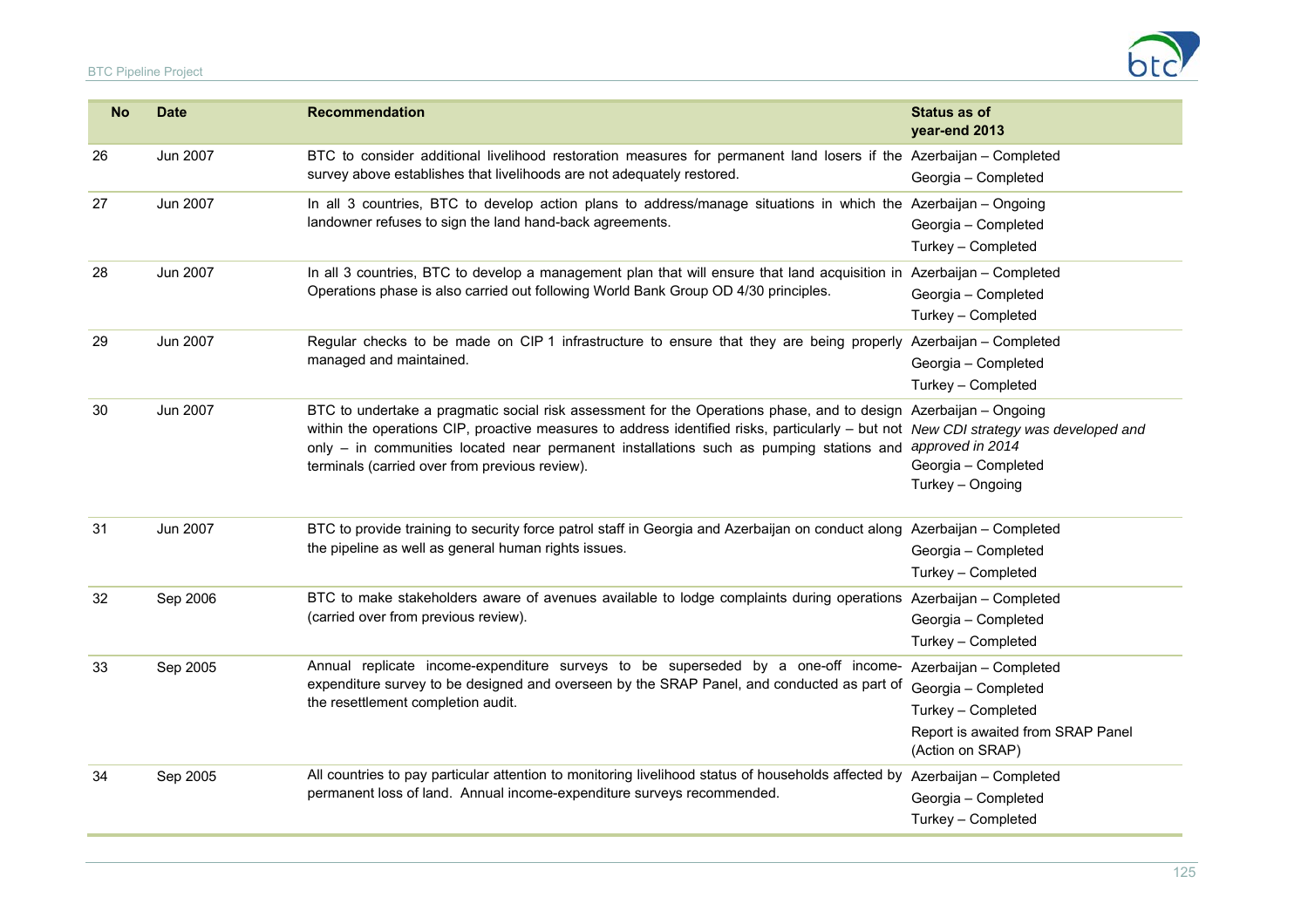| <b>No</b> | <b>Date</b> | <b>Recommendation</b>                                                                                                                                                                                                                                                                                       | Status as of<br>year-end 2013                                                                                                      |
|-----------|-------------|-------------------------------------------------------------------------------------------------------------------------------------------------------------------------------------------------------------------------------------------------------------------------------------------------------------|------------------------------------------------------------------------------------------------------------------------------------|
| 35        | Sep 2005    | To avoid ad-hoc or piecemeal development assistance, BTC Business Unit to look at designing<br>the CIP strategy within a broader framework such as national poverty strategies (to the extent<br>that these provide clear direction), or within a context of district or sub-district development<br>plans. | Azerbaijan - Completed<br>Georgia - Completed<br>Turkey - Completed<br>SDI strategy prepared for next 5 years<br>$(2012 - 2016)$ . |
| 36        | Sep 2005    | BTC to give consideration to adopting a labour standard based on an internationally recognized<br>code or standard, to be applicable to all supply chain contracts with regular monitoring of<br>compliance (carried over from previous review).                                                            | Turkey - Completed<br>Azerbaijan - Completed<br>Georgia - Completed                                                                |
| 37        | Mar 2005    | BTC to look at avenues to incorporate small-scale procurement and supply opportunities (e.g.<br>incentives or quotas fostering village level content, re-bundling of procurement contracts) for<br>villages in Georgia and Azerbaijan as part of its operations phase procurement strategy.                 | Azerbaijan - Completed<br>Georgia - Completed                                                                                      |
| 38        | Feb 2004    | BTC to continue to reinforce its anti-corruption stance with all levels of government.                                                                                                                                                                                                                      | Turkey - Completed<br>Azerbaijan - Completed<br>Georgia - Completed                                                                |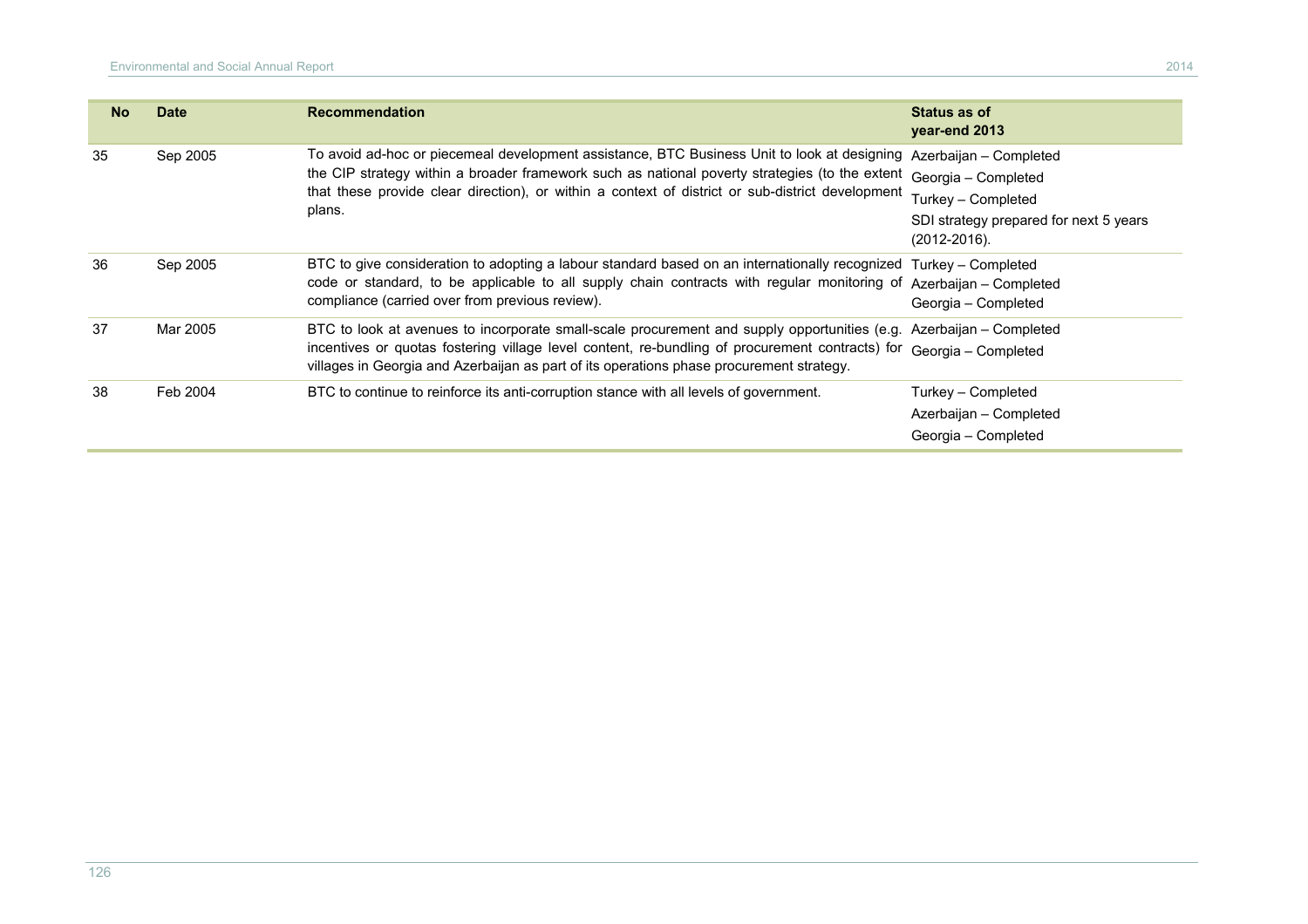

### **Table A4.2: Recommendations (Azerbaijan and Georgia) and Initial Feedback (Turkey) of the RAP Completion Audit**

These tables show recommendations from the RAP completion audit. Most recommended actions have been closed-out by BTC, although some are ongoing. The full status of these actions will be reported once the final audit reports have been received from the SRAP Panel auditors. Recommendations are prioritised as follows:

| <b>High</b>   | Actions that are critical to ensure compliance with commitments contained in the RAP, ESAP or World Bank OD 4.30 principles  |
|---------------|------------------------------------------------------------------------------------------------------------------------------|
| <b>Medium</b> | Actions desirable to comply with social or resettlement good practice or to address actual or potential areas of social risk |
| Low           | Important actions that are less time critical                                                                                |

#### **Azerbaijan**

| <b>Issue</b>                                      | <b>Project Principles</b>                                                                                                                                                                                                                                                                                                                                                                               | <b>Performance</b>                                                                                                                                                                                                                                                                                                                                                                                                                                                                                                                                                                                                                                                                            | <b>Recommendations</b>                                                                                                                                                                                                                                                                        | <b>By</b>                | <b>Priority</b>                    | <b>Status</b> |
|---------------------------------------------------|---------------------------------------------------------------------------------------------------------------------------------------------------------------------------------------------------------------------------------------------------------------------------------------------------------------------------------------------------------------------------------------------------------|-----------------------------------------------------------------------------------------------------------------------------------------------------------------------------------------------------------------------------------------------------------------------------------------------------------------------------------------------------------------------------------------------------------------------------------------------------------------------------------------------------------------------------------------------------------------------------------------------------------------------------------------------------------------------------------------------|-----------------------------------------------------------------------------------------------------------------------------------------------------------------------------------------------------------------------------------------------------------------------------------------------|--------------------------|------------------------------------|---------------|
| Employees of<br>State<br>Livestock<br>Enterprises | Highlighted in the RAP<br>as a vulnerable group<br>so need to be given<br>care and attention to<br>ensure that livelihoods<br>are protected.<br>Risks identified in RAP<br>are: no direct right to<br>compensation, yet<br>reliant on grazing land<br>for their livelihood (in<br>lieu of wages). At risk<br>of being displaced<br>where there is a<br>prospect of<br>compensation. Often<br>very poor. | According to the head s of the enterprises of<br>Garadagh and Absheron Districts.<br>compensation was received by the<br>enterprises. In the case of Garadagh District<br>this money was transferred to a bank and<br>used to pay salaries of the employees.<br>allocated to a pension fund and used to buy<br>fodder crops.<br>The employees of the State Livestock<br>Enterprises were not included in the<br>quantitative survey as many of the questions<br>were not appropriate to their farming<br>practices and type of impact.<br>Nor was it possible to include them in the<br>qualitative survey as during the time of the<br>survey they were already in their summer<br>pastures. | a. Undertake<br>qualitative<br>survey of<br>a<br>employees of State Livestock Enterprises<br>to verify information from the Head of the<br>Enterprises and assess the extent to<br>which<br>their<br>livelihoods<br>have<br>been<br>restored. The survey should take place in<br>winter 2010. | <b>BTC/SRAP</b><br>Panel | Condition<br>for RAP<br>completion | Completed     |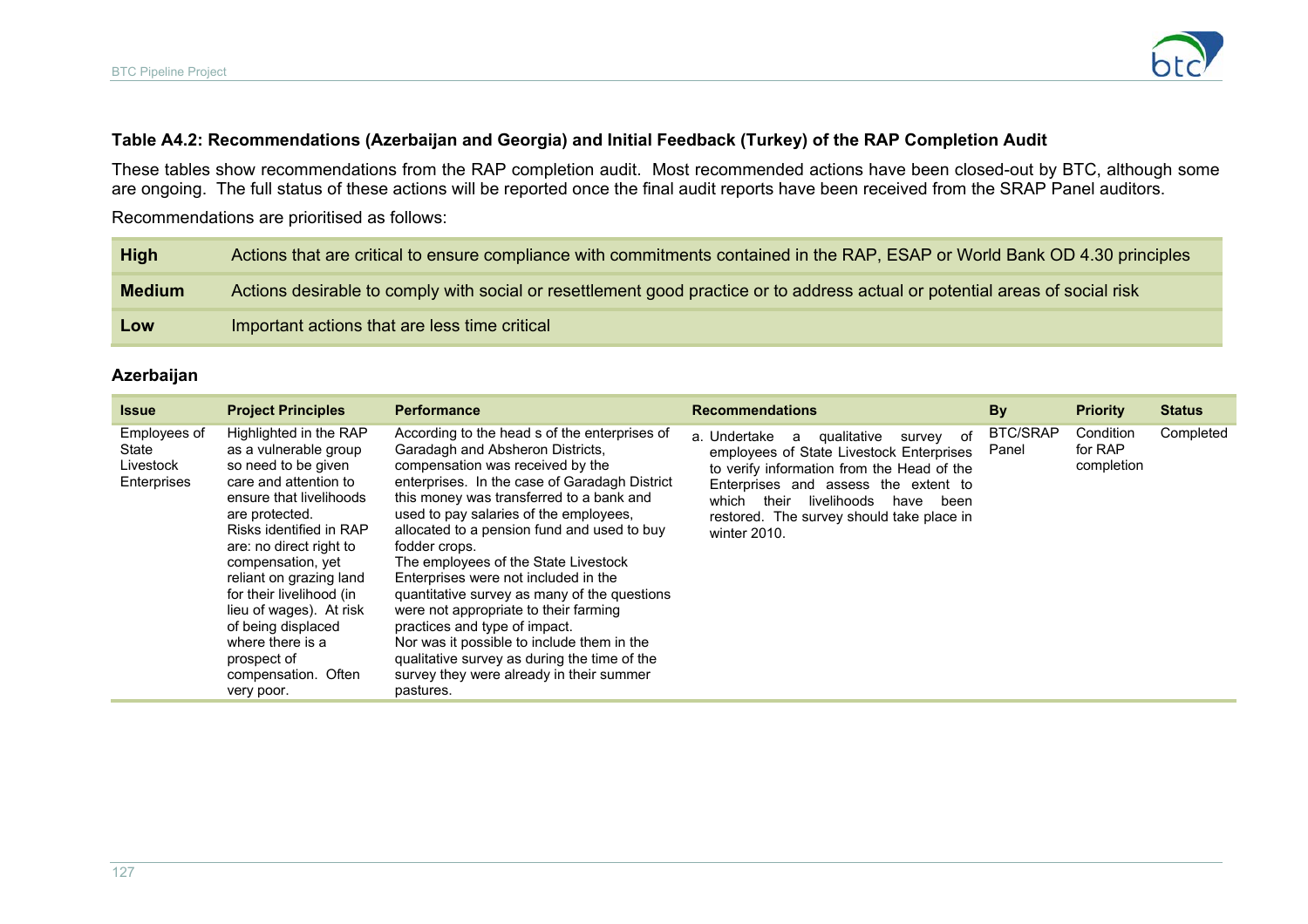| <b>Issue</b>            | <b>Project Principles</b>                                                                                                                                                                                                                                                                                                                                                                            | <b>Performance</b>                                                                                                                                                                                                                                                                                                                                                                                                                                                                                                                                                                                                                                                                                                                         | <b>Recommendations</b>                                                                                                                                                                                                                                                                                                                                                                                                                                                                                                                                                                                                                                                                                                                                                                                                                                                                                    | <b>By</b>  | <b>Priority</b> | <b>Status</b> |
|-------------------------|------------------------------------------------------------------------------------------------------------------------------------------------------------------------------------------------------------------------------------------------------------------------------------------------------------------------------------------------------------------------------------------------------|--------------------------------------------------------------------------------------------------------------------------------------------------------------------------------------------------------------------------------------------------------------------------------------------------------------------------------------------------------------------------------------------------------------------------------------------------------------------------------------------------------------------------------------------------------------------------------------------------------------------------------------------------------------------------------------------------------------------------------------------|-----------------------------------------------------------------------------------------------------------------------------------------------------------------------------------------------------------------------------------------------------------------------------------------------------------------------------------------------------------------------------------------------------------------------------------------------------------------------------------------------------------------------------------------------------------------------------------------------------------------------------------------------------------------------------------------------------------------------------------------------------------------------------------------------------------------------------------------------------------------------------------------------------------|------------|-----------------|---------------|
| Reinstatement<br>of ROW | Reinstate to pre-Project<br>conditions or better<br>before land hand-back.<br>Landowners/users<br>signing of land hand-<br>back documents does<br>not mean that.                                                                                                                                                                                                                                     | Overall the reinstatement has been good and<br>farmers are satisfied. There was an<br>expectation that there would be some<br>reduction in productivity in the first few years<br>following reinstatement and this had been<br>taken into account in the compensation. The<br>land hand-back documents have been<br>signed by almost all affected farmers.<br>From the investigation for the completion<br>audit, there are some areas where farmers<br>are experiencing problems, related to issues<br>such as irrigation and stones in the fields etc.<br>It is also true to say that in some cases<br>potential problems with reinstatement only<br>emerge over time as the land is farmed<br>and/or as weather conditions reveal gaps. | b. BTC should retain an experienced and<br>respected local agricultural specialist to<br>complete a review of reinstatement of<br>Project affected arable land. The review<br>should have 3 functions: (1) to identify<br>those farms where reinstatement is<br>incomplete or has left constraints on<br>cultivation; (2) to assess the value of lost<br>production or impaired yield for the period<br>beyond 3 years after construction<br>completion, payable to the farmer as<br>compensation; and (3) to recommend and<br>monitor BTC remedial measures.<br>This is necessary because as recognised<br>by the SRAP Panel as time passes it<br>becomes difficult to attribute problems to<br>construction of the ROW.<br>Equally<br>important however is that some problems<br>related to reinstatement only emerge with<br>time.<br>c. A budget to be made available to carry out<br>remedial works. | <b>BTC</b> | Priority        | Completed     |
| Access<br>strategy      | While driving on the<br>ROW was to be<br>prohibited per ESAP<br>principles, a MOC has<br>made it possible to<br>occupy a 6m strip within<br>the ROW, which is<br>dedicated to driving by<br>EPPD for the period<br>January to December<br>2008.<br>The Addendum to the<br>RAP accompanying this<br>applies the same<br>principles as for the<br>main land acquisition<br>carried out for the<br>ROW. | Land hand-back has been carried out without<br>reinstatement.<br>Recent communication from BTC states that<br>120 km are to be reinstated.<br>BP now only using horse patrol.<br>EPPD continues to use vehicle patrol.<br>BP has developed a strategy to influence<br>EPPD to change to horse patrol only. The<br>period over which this is to be achieved is<br>not stated.<br>29 sections of the access track have been<br>identified as needing reinstatement. Some<br>of these sections have been reinstated.                                                                                                                                                                                                                          | d. A comprehensive status report of the<br>access strategy with a time-bound action<br>plan for closure to be shared with the<br>Lenders before developing a way forward.<br>e. Check owner/user satisfaction<br>with<br>reinstatement of those sections of the<br>access track that were reinstated.                                                                                                                                                                                                                                                                                                                                                                                                                                                                                                                                                                                                     | <b>BTC</b> | High            | Completed     |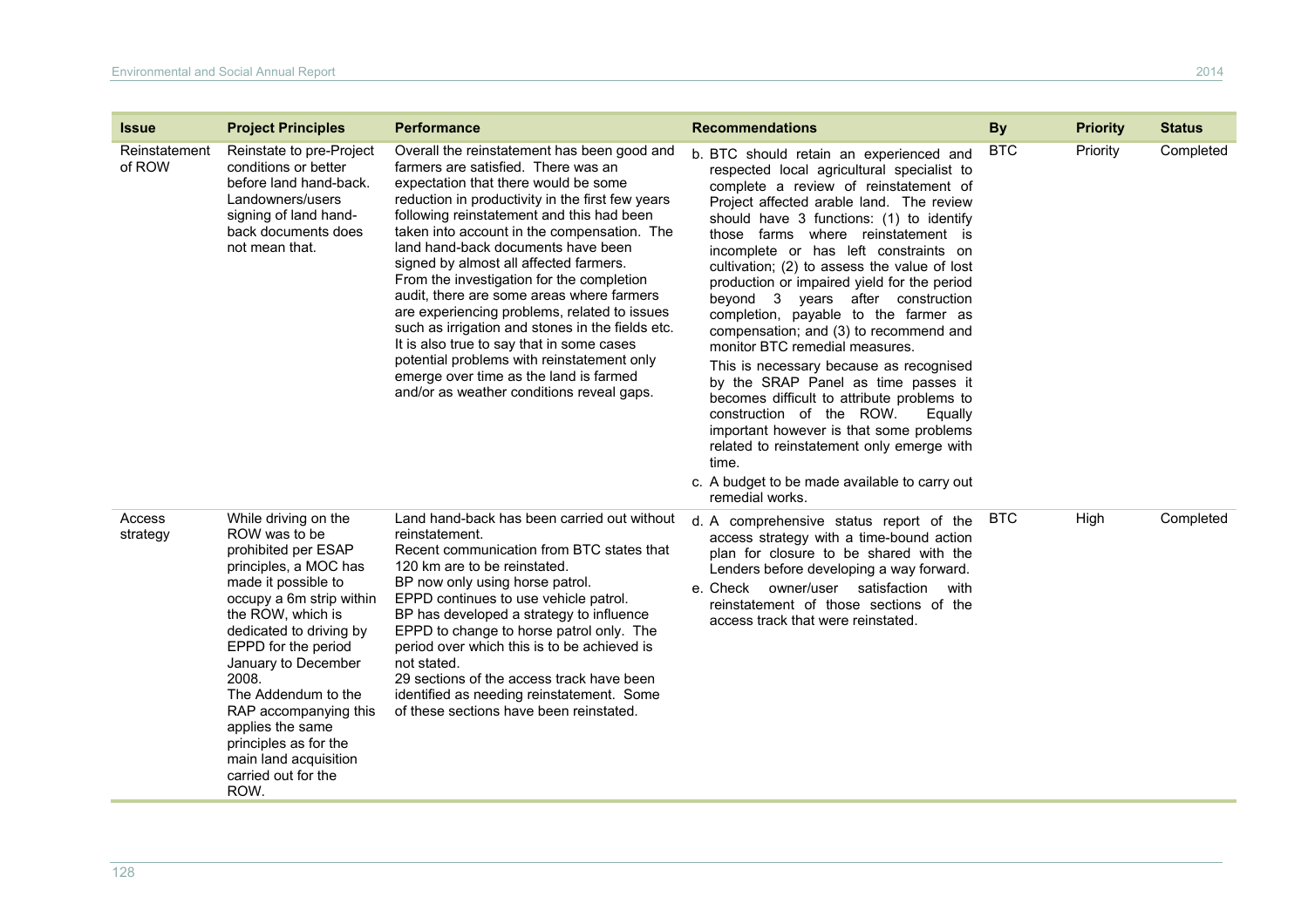

| <b>Issue</b>                                      | <b>Project Principles</b>                                                                                                                       | <b>Performance</b>                                                                                                                                                      | <b>Recommendations</b>                                                                                                                                      | <b>By</b> | <b>Priority</b> | <b>Status</b> |
|---------------------------------------------------|-------------------------------------------------------------------------------------------------------------------------------------------------|-------------------------------------------------------------------------------------------------------------------------------------------------------------------------|-------------------------------------------------------------------------------------------------------------------------------------------------------------|-----------|-----------------|---------------|
| <b>BTC Social</b><br>team and<br>CLO <sub>s</sub> | Positive community<br>engagement is essential<br>in not only mitigating<br>negative impacts but<br>also ensuring protection<br>of the pipeline. | BTC Social team and the CLOs in the field<br>have been doing an excellent job in<br>understanding concerns and also building a<br>good relationship with the community. | f. BTC operations should maintain a strong<br>field and Baku based Social team that can<br>to work closely with the<br>continue<br>community as it evolves. | BTC       | Medium          | Completed     |
| AGI affected<br>households                        | Livelihood restoration<br>for all Project-affected<br>people.                                                                                   | Quantitative survey showed that 3<br>households out of 10 surveyed said that BTC<br>had a small negative impact on their<br>livelihoods.                                | AGI<br>livelihood<br>situation<br>g. Check<br>0f<br>households that<br>have experienced a<br>negative impact.                                               | BTC       | Medium          | Completed     |
| Chobanabdali<br>land boundary<br>issue            |                                                                                                                                                 | Centre for Legal and Economic Education is<br>carrying out some work on land certificate<br>changes that were to be issued in March<br>2010.                            | h. The output of this work needs to be made<br>available to the SRAP Panel as a part of<br>RAP completion.                                                  | BTC.      | Medium          | Completed     |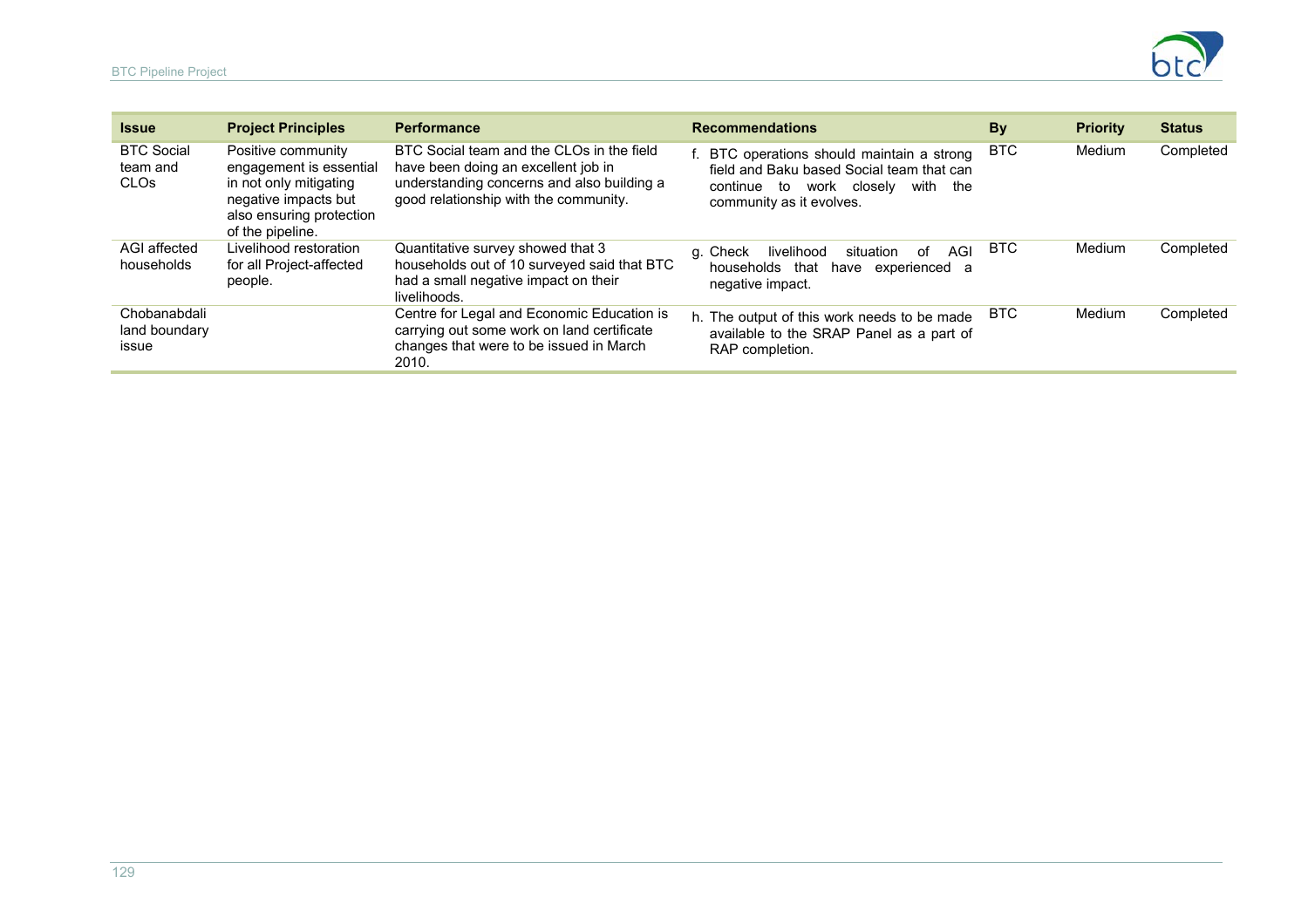### **Georgia**

| <b>Issue</b>                                          | <b>Project Principles</b>                                                                                                                                       | <b>Performance</b>                                                                                                                                                                                                                                                                                                                  | <b>Recommendations</b>                                                                                                                                                                                                                                                                                              | <b>By</b>  | <b>Priority</b>                                                          | <b>Status</b> |
|-------------------------------------------------------|-----------------------------------------------------------------------------------------------------------------------------------------------------------------|-------------------------------------------------------------------------------------------------------------------------------------------------------------------------------------------------------------------------------------------------------------------------------------------------------------------------------------|---------------------------------------------------------------------------------------------------------------------------------------------------------------------------------------------------------------------------------------------------------------------------------------------------------------------|------------|--------------------------------------------------------------------------|---------------|
| <b>LAND</b>                                           |                                                                                                                                                                 |                                                                                                                                                                                                                                                                                                                                     |                                                                                                                                                                                                                                                                                                                     |            |                                                                          |               |
| Completion of<br>land exit<br>agreements              | Use of land to be<br>restored to former<br>owners upon<br>construction<br>completion.                                                                           | The Lands team has completed 83% of land<br>use/servitude agreements. It is targeting<br>86% (all locatable owner/users) by mid<br>2010.                                                                                                                                                                                            | i. Complete outstanding land access and<br>exit agreements with all<br>locatable<br>landowners by mid-2010.                                                                                                                                                                                                         | <b>BTC</b> | High<br>(by end of<br><b>July 2010)</b>                                  | Completed     |
| Compensation for<br>absentees                         | Mechanisms for fair<br>and transparent<br>compensation for<br>land acquired from<br>private owners<br>including for<br>absentee owners are<br>established. (RAP | BTC has made reasonable efforts to locate<br>absentee owners, but it is likely that<br>payments to about 480 unlocatable<br>owner/users will be delayed until such<br>owners/users come forward sometime in the<br>future. See Section 2.1.6.                                                                                       | Establish a register of absentee owners<br>to include (i) documentary evidence of<br>the efforts that have been made to<br>establish the whereabouts and make<br>contact with each absentee; and, (ii) to<br>define the compensation payable to<br>them upon their signing of land use and<br>servitude agreements. | <b>BTC</b> | High<br>(by end of<br><b>July 2010)</b>                                  | Completed     |
|                                                       | Part C, Section 1.8).                                                                                                                                           |                                                                                                                                                                                                                                                                                                                                     | k. Block<br>funds<br>absentee<br>to<br>cover<br>interest-bearing<br>into an<br>payments<br>Georgian bank account to be held in<br>trust until such time as claimants come<br>forward for agreement signing.                                                                                                         | <b>BTC</b> | High<br>(by end of<br><b>July 2010)</b>                                  | Completed     |
| Management of<br>operations phase<br>land acquisition |                                                                                                                                                                 | A satisfactory RAP completion audit will<br>signify the ending of RAP commitments as<br>defined in the Construction ESAP. Some<br>minor ongoing land acquisition is likely. BTC<br>Georgia has prepared a draft management<br>plan to cover future operations phase land<br>acquisition. This needs to be finalised and<br>adopted. | Complete the Georgia Land Acquisition<br>Economic<br>and<br>Displacement<br>Management Plan to<br>cover<br>any<br>incidental<br>operations<br>phase<br>land<br>acquisition activities and adopted as<br>part of the BTC E&S management<br>framework.                                                                | <b>BTC</b> | High<br>(by end of<br><b>July 2010)</b>                                  | Completed     |
| LIVELIHOOD RESTORATION                                |                                                                                                                                                                 |                                                                                                                                                                                                                                                                                                                                     |                                                                                                                                                                                                                                                                                                                     |            |                                                                          |               |
| Soil<br>reinstatement/crop<br>yield impairment        | To give Project-<br>affected landowners<br>and users the<br>opportunity to fully<br>restore or improve<br>their livelihoods.                                    | Agricultural expert monitoring indicates that<br>most pipeline corridor users are close to<br>achieving equivalent to without-project crop<br>yields, but some cases of impaired crop yield<br>persist. Land handed back within the last 2<br>years needs to continue to be monitored.                                              | m. Extend agricultural expert monitoring for<br>2 more years (or not less than 3 years<br>after latest land hand-back)<br>and<br>continue crop yield top-up payments as<br>warranted by their findings.                                                                                                             | <b>BTC</b> | High<br>(Contract<br>with experts<br>in place by<br>end of July<br>2010) | Completed     |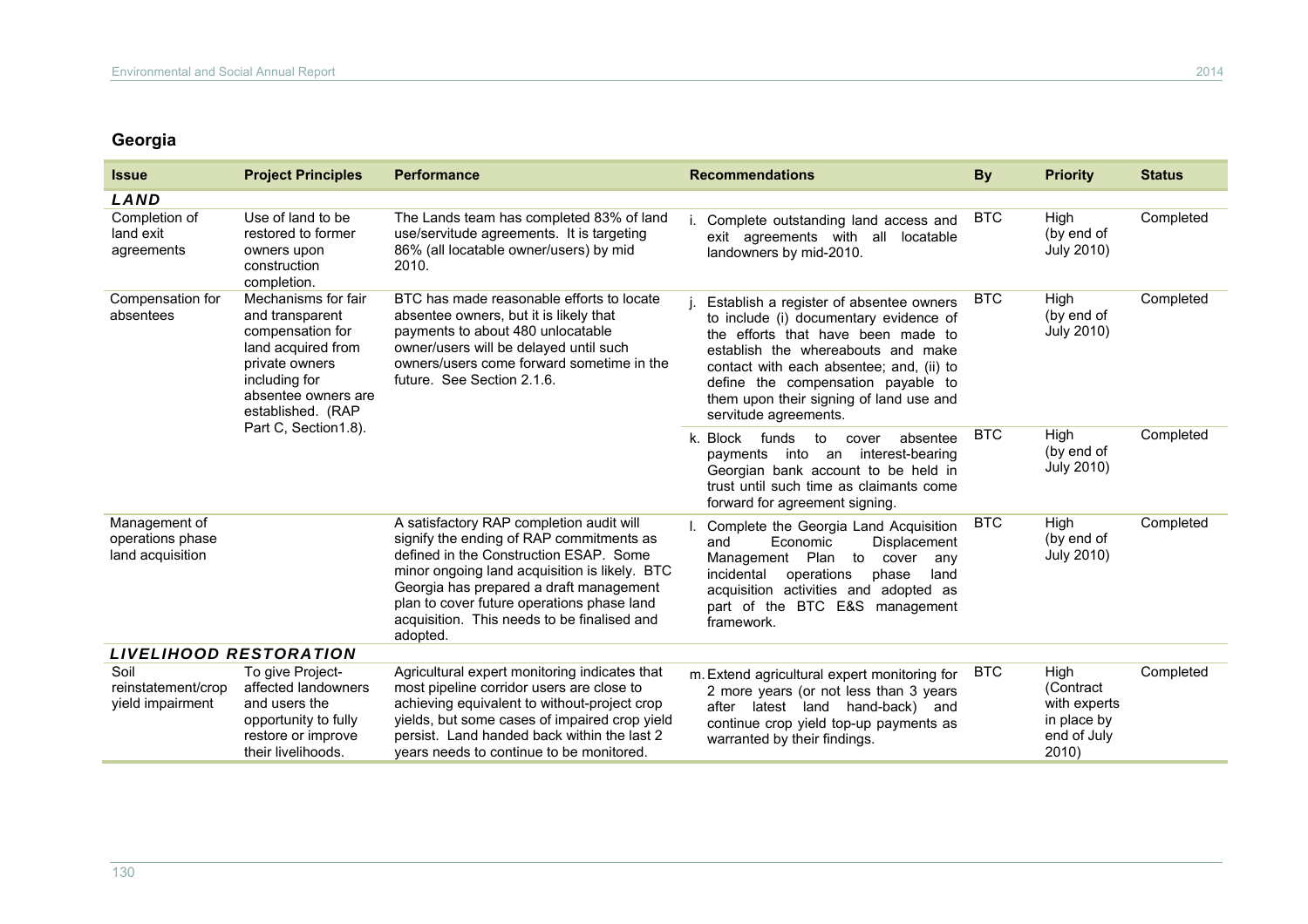

| <b>Issue</b>                                                                                                     | <b>Project Principles</b>                                                                                                                                                                                                                             | <b>Performance</b>                                                                                                                                                                                                                                                                                                                                        | <b>Recommendations</b>                                                                                                                                                                                                                                                                                                                                                                   | <b>By</b>  | <b>Priority</b>                         | <b>Status</b> |
|------------------------------------------------------------------------------------------------------------------|-------------------------------------------------------------------------------------------------------------------------------------------------------------------------------------------------------------------------------------------------------|-----------------------------------------------------------------------------------------------------------------------------------------------------------------------------------------------------------------------------------------------------------------------------------------------------------------------------------------------------------|------------------------------------------------------------------------------------------------------------------------------------------------------------------------------------------------------------------------------------------------------------------------------------------------------------------------------------------------------------------------------------------|------------|-----------------------------------------|---------------|
|                                                                                                                  |                                                                                                                                                                                                                                                       | With a few exceptions, most active farmers<br>have resumed cropping on their project<br>affected arable lands. Some farmers have<br>never utilised or derived livelihood from their<br>affected land, but may choose to do so some<br>time in the future.                                                                                                 | n. Develop clear principles for eligibility for<br>top-up payments, i.e. the payments<br>need not be extended indefinitely for<br>farmers who decide, say, in 5 years<br>time, to start using their Project-affected<br>land for the first time.                                                                                                                                         | <b>BTC</b> | High<br>(by end of<br>July 2010)        | Completed     |
|                                                                                                                  | <b>INFRASTRUCTURE REINSTATEMENT</b>                                                                                                                                                                                                                   |                                                                                                                                                                                                                                                                                                                                                           |                                                                                                                                                                                                                                                                                                                                                                                          |            |                                         |               |
| Wear and tear on<br>village<br>infrastructure<br>(especially<br>roads/farm roads)<br>caused by BTC<br>activities | Mitigate damage<br>caused to community<br>infrastructure.                                                                                                                                                                                             | BTC makes regular use of some village<br>roads and farm roads to access its facilities.<br>Municipal governments often do not allocate<br>budget or resources for maintenance of such<br>roads. Their condition can be poor. BTC<br>may potentially become a target for claims to<br>reinstate roads it uses due to perceptions<br>that it has resources. | o. Identify situations where the BTC use of<br>land, village or farm roads might<br>reasonably be linked to some obligation<br>to contribute to maintenance - enter into<br>a formal agreement (BTC, villages,<br>municipality) specifying the extent of<br>such roads, type of BTC use and roles<br>and responsibilities (BTC vs. village vs.<br>municipality) for ongoing maintenance. | <b>BTC</b> | High<br>(by end of<br>2010)             | Completed     |
|                                                                                                                  | PUBLIC CONSULTATION AND DISCLOSURE                                                                                                                                                                                                                    |                                                                                                                                                                                                                                                                                                                                                           |                                                                                                                                                                                                                                                                                                                                                                                          |            |                                         |               |
| Effective<br>community<br>communications                                                                         | Communities to be<br>regularly consulted<br>and kept fully<br>informed about BTC<br>activities.                                                                                                                                                       | There are a small number of villages where<br>some residents cannot effectively<br>communicate in Russian or Georgian. The<br>Community Communications Plan does not<br>explicitly address this situation.                                                                                                                                                | p. Revise the Community Communications<br>Plan to identify those villages where a<br>(Armenian,<br>Azeri) is<br>translator<br>necessary to effectively communicate<br>with residents who do not speak<br>Russian or Georgian.                                                                                                                                                            | <b>BTC</b> | High<br>(by end of<br>July 2010)        | Completed     |
|                                                                                                                  |                                                                                                                                                                                                                                                       | SOCIAL MANAGEMENT SYSTEMS AND RESOURCES                                                                                                                                                                                                                                                                                                                   |                                                                                                                                                                                                                                                                                                                                                                                          |            |                                         |               |
| Social team<br>resources                                                                                         | The Community<br>Liaison team<br>established for<br>(BTC/SCP)<br>Operations will<br>consist of at least a<br>Social Team Leader<br>and no less than 3<br>field CLOs in each<br>country Community<br>Liaison Management<br>Plan (See Section<br>3.2.1) | The Social team for BTC/SCP operations<br>had a Social Team Leader and 2 CLOs.<br>One of the 2 CLOs has administrative<br>responsibilities that reduce his field<br>presence.                                                                                                                                                                             | q. Appoint a third floating CLO for BTC to<br>cover regular CLO downtime and as a<br>potential successor if a CLO incumbent<br>moves on.                                                                                                                                                                                                                                                 | <b>BTC</b> | High<br>(by end of<br><b>July 2010)</b> | Completed     |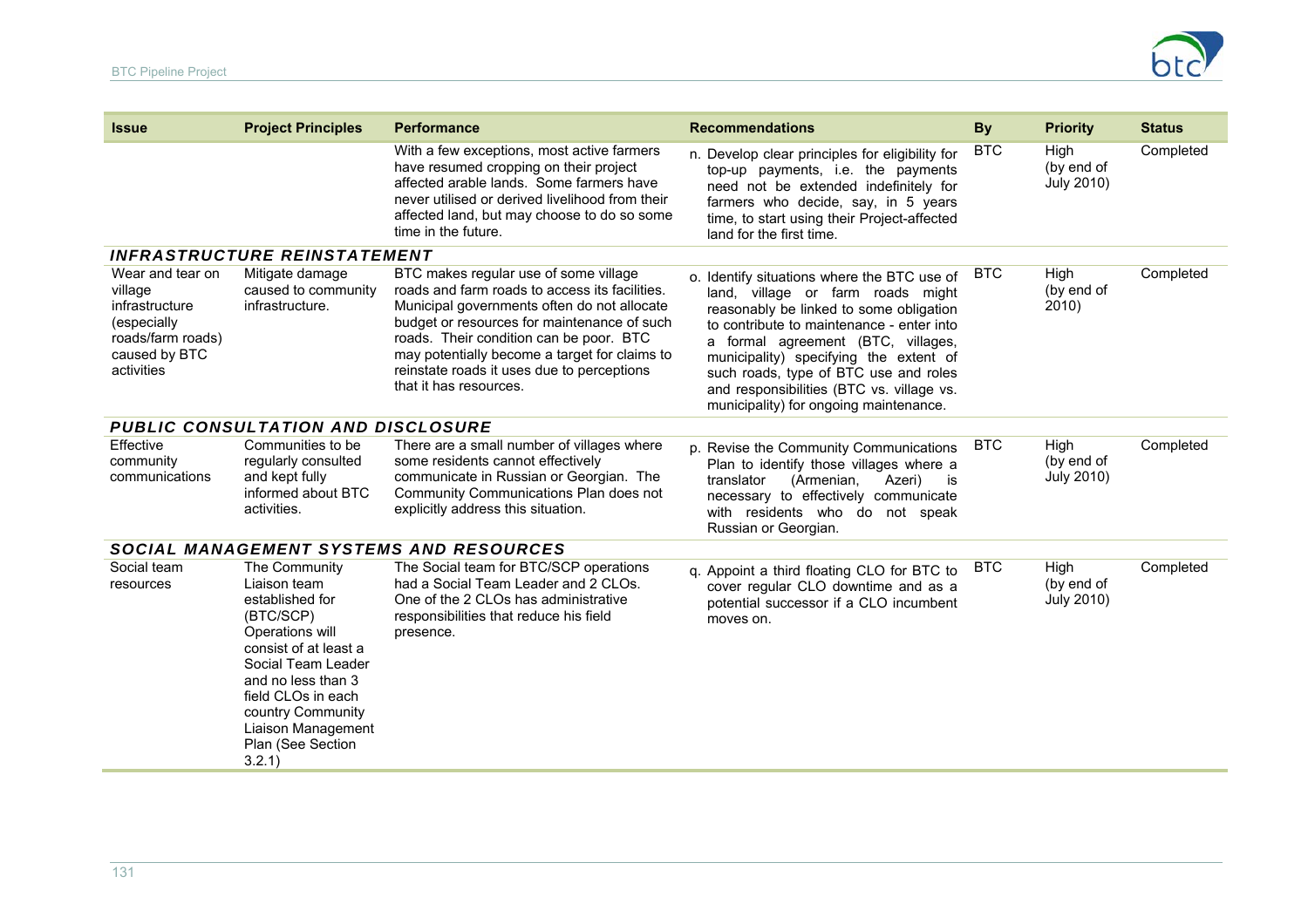### **Northern Section, Turkey**

| <b>Issue</b>                                    | <b>Project Principles</b>                                                                                                               | <b>Performance</b>                                                                                                                                                                                                          | <b>Recommendations</b>                                                                                                                                                                                            | <b>By</b>      | <b>Priority</b> | <b>Status</b>                                                                                                                                                                                                                                                                                                                                                                                                                                                                                                                                                                                                                                                                                                                                                                                                                                                                                                                                                                                                                                                                                                                                                                                                                                                                               |
|-------------------------------------------------|-----------------------------------------------------------------------------------------------------------------------------------------|-----------------------------------------------------------------------------------------------------------------------------------------------------------------------------------------------------------------------------|-------------------------------------------------------------------------------------------------------------------------------------------------------------------------------------------------------------------|----------------|-----------------|---------------------------------------------------------------------------------------------------------------------------------------------------------------------------------------------------------------------------------------------------------------------------------------------------------------------------------------------------------------------------------------------------------------------------------------------------------------------------------------------------------------------------------------------------------------------------------------------------------------------------------------------------------------------------------------------------------------------------------------------------------------------------------------------------------------------------------------------------------------------------------------------------------------------------------------------------------------------------------------------------------------------------------------------------------------------------------------------------------------------------------------------------------------------------------------------------------------------------------------------------------------------------------------------|
| <b>LAND</b>                                     |                                                                                                                                         |                                                                                                                                                                                                                             |                                                                                                                                                                                                                   |                |                 |                                                                                                                                                                                                                                                                                                                                                                                                                                                                                                                                                                                                                                                                                                                                                                                                                                                                                                                                                                                                                                                                                                                                                                                                                                                                                             |
| Understanding<br>of land<br>technical<br>issues | Clear and transparent<br>procedures for<br>acquiring land.<br>Robust processes for<br>consultation and<br>information<br>dissemination. | In some villages (e.g. Yeniköy)<br>where there were complex<br>ownership issues such as<br>village claims over Treasury<br>lands, or zilyet disputes, some<br>landowners remain confused<br>about the status of their land. | r. BIL CLOs to develop a short<br>list of villages where there are<br>ongoing landowner concerns<br>about land status for follow-up<br>visits by the DSA or Local<br>Cadastral Office to assist<br>understanding. | <b>BTC/BIL</b> | Moderate        | <b>CLOSED: BTC and BOTAŞ/DSA</b><br>carried out a separate field study in<br>2006 and 2007 on misidentified<br>zilyet owners, prepared list of<br>villages and affected landowners<br>together. Then closed-out all valid<br>complaints related with<br>misidentification of zilyet issues by<br>making second payments for the<br>same parcels to the right owners.<br>The process has been monitored<br>by the third-party NGO. This<br>NGO's view on effective close-out<br>of these complaints was stated in<br>their readiness statement sent to<br>the SRAP Panel earlier.<br>There is no zilyet land in Yeniköy<br>since cadastral survey was<br>conducted long before BTC<br>acquisition. Therefore, this<br>comment is not understood by us.<br>Land exit protocols signed for all<br>parcels (in total 74) in Yeniköy<br>during land exit process.<br>In addition, BIL CLOs and BTC<br>E&S team visited all villages along<br>the BTC route including Yeniköy<br>village to discuss open complaints<br>in 2009. Most of the complaints<br>related to reinstatement<br>were<br>issues, all of which were resolved<br>as part of reinstatement activities<br>carried out by BTC between 2009<br>and 2011.<br>BTC's Social team conducted an<br>internal audit in April and May 2010 |
|                                                 |                                                                                                                                         |                                                                                                                                                                                                                             |                                                                                                                                                                                                                   |                |                 |                                                                                                                                                                                                                                                                                                                                                                                                                                                                                                                                                                                                                                                                                                                                                                                                                                                                                                                                                                                                                                                                                                                                                                                                                                                                                             |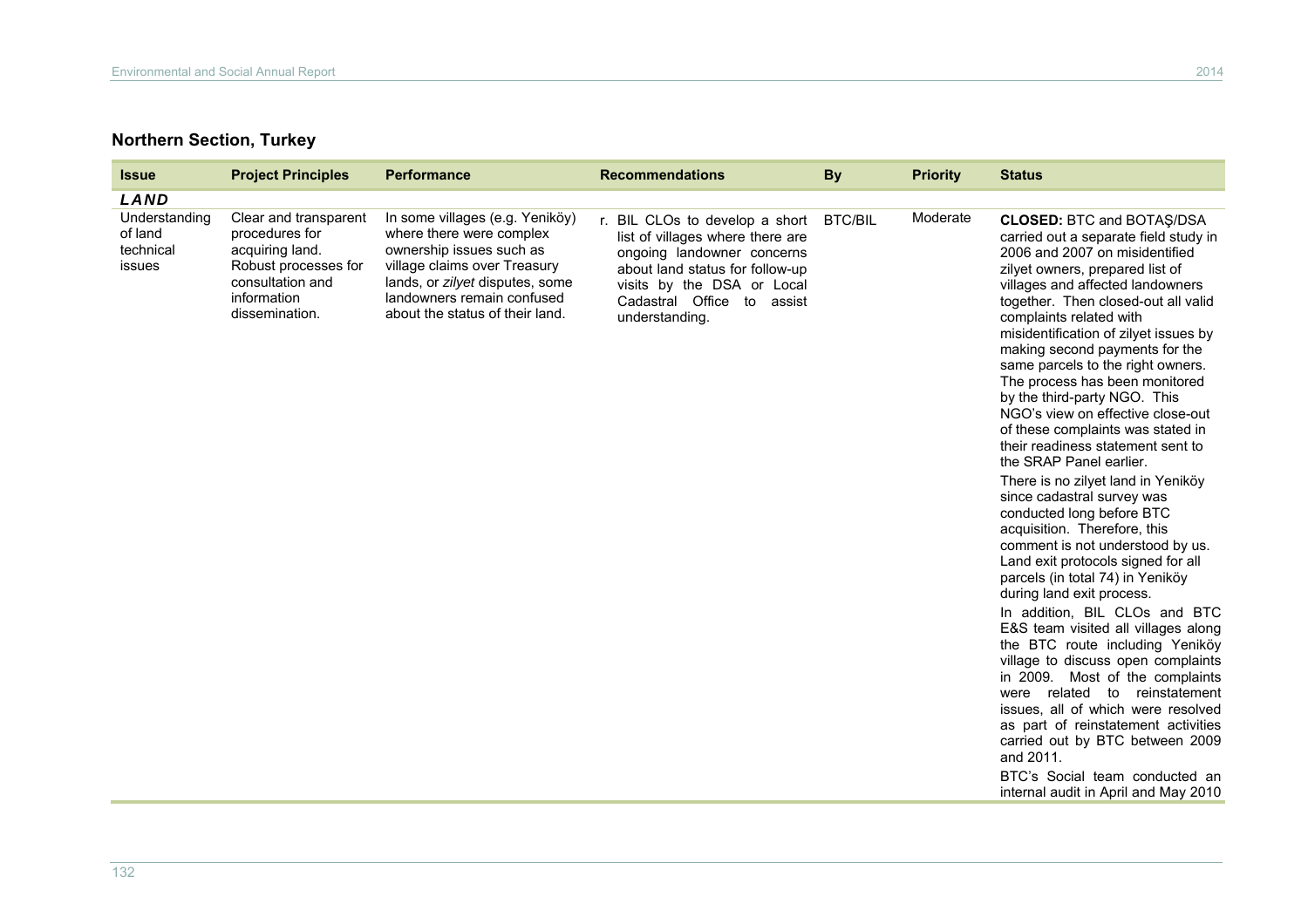

| <b>Issue</b>                                | <b>Project Principles</b>                                                     | <b>Performance</b>                                                                                                                                                                                                                                                                                                                                 | <b>Recommendations</b>                                                                                                                                                                                                                     | <b>By</b>      | <b>Priority</b>                      | <b>Status</b>                                                                                                                                                                                                                                                                                                                                                                                                                                                                                                                                                                                                                                                                                            |
|---------------------------------------------|-------------------------------------------------------------------------------|----------------------------------------------------------------------------------------------------------------------------------------------------------------------------------------------------------------------------------------------------------------------------------------------------------------------------------------------------|--------------------------------------------------------------------------------------------------------------------------------------------------------------------------------------------------------------------------------------------|----------------|--------------------------------------|----------------------------------------------------------------------------------------------------------------------------------------------------------------------------------------------------------------------------------------------------------------------------------------------------------------------------------------------------------------------------------------------------------------------------------------------------------------------------------------------------------------------------------------------------------------------------------------------------------------------------------------------------------------------------------------------------------|
|                                             |                                                                               |                                                                                                                                                                                                                                                                                                                                                    |                                                                                                                                                                                                                                            |                |                                      | and checked<br>the<br>status of<br>complaints in all locations through<br>the trackers. They confirmed these<br>complaints through interviews with<br>complainants. No outstanding land<br>acquisition issue was observed<br>during this audit.                                                                                                                                                                                                                                                                                                                                                                                                                                                          |
| Temporary<br>land for camps<br>(PT 1, PT 2) | Return land to owners<br>for use to minimise<br>impact on livelihood.         | In each location where BTC<br>was renting land for camps,<br>requests from<br>were<br>there<br>landowners to know how much<br>longer their land would be<br>required.                                                                                                                                                                              | s. BIL/BTC to develop firm plans<br>about the future of camp lands<br>and provide clear information<br>to affected landowners about<br>when their land<br>will be<br>returned to them.                                                     | <b>BTC/BIL</b> | High<br>(by end of<br>March<br>2010) | <b>CLOSED:</b> BIL conducted a field<br>study in late 2009 and identified<br>locations where they can hand-<br>back to original owners in all camp<br>stations. 38% of the lands in all<br>camp locations were handed back<br>to original landowners and new<br>agreements signed for those<br>parcels that will be used for the<br>operation. BIL made payments to<br>all landowners<br>living in the<br>BTC offered BIL to<br>villages.<br>locations<br>expropriate<br>these<br>permanently. BIL is carrying out a<br>detailed study to identify the<br>locations where they will build<br>permanent buildings in the future.<br>Then the land will be expropriated<br>in line with the RAP standards. |
|                                             | <b>LAND REINSTATEMENT</b>                                                     |                                                                                                                                                                                                                                                                                                                                                    |                                                                                                                                                                                                                                            |                |                                      |                                                                                                                                                                                                                                                                                                                                                                                                                                                                                                                                                                                                                                                                                                          |
| Reinstatement                               | Restore land to pre-<br>project condition upon<br>construction<br>completion. | Working ahead of the final<br>reinstatement taskforce, it was<br>clear that there were a<br>significant number of<br>complaints that had not been<br>captured on the task force's<br>defects list. There is a risk that<br>the reinstatement task force will<br>pass by leaving a significant<br>number of unresolved<br>reinstatement complaints. | t. BIL/BTC to make<br>greater<br>effort to notify project affected<br>villages and landowners of the<br>pending<br>visit<br>by<br>the<br>reinstatement task so that a<br>defects<br>complete<br>list is<br>developed prior to its arrival. | <b>BTC/BIL</b> | High<br>(ongoing)                    | CLOSED: Another survey was<br>conducted to identify additional<br>complaints that were not in the list.<br>A complete list was prepared by<br>BTC and the scope was provided<br>to the Contractor company. The<br>company reinstated all areas in<br>the pipeline route. In fact, the<br>contractor<br>completed<br>many<br>additional works as good will<br>gestures when they were in the<br>field.                                                                                                                                                                                                                                                                                                    |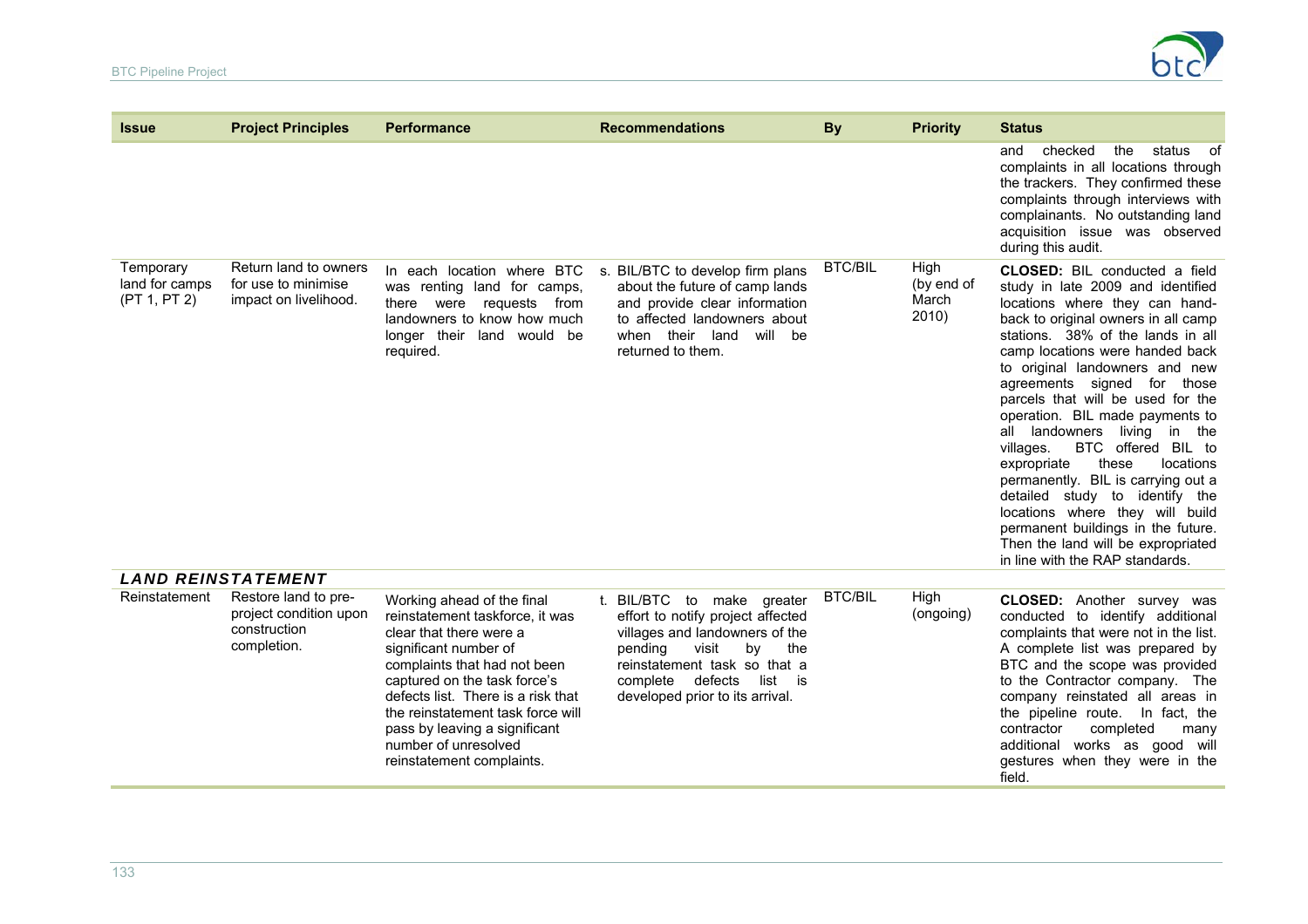| <b>Issue</b>                                                                        | <b>Project Principles</b>                                                                        | <b>Performance</b>                                                                                                                                                                                                                                                                                                                                                                                                                                                                                      | <b>Recommendations</b>                                                                                                                                                                                                                                                                                                                                                      | <b>By</b>  | <b>Priority</b>                         | <b>Status</b>                                                                                                                                                                                                                                                                                                                                                                                                                                                                                                                                                                                                                                                                                    |
|-------------------------------------------------------------------------------------|--------------------------------------------------------------------------------------------------|---------------------------------------------------------------------------------------------------------------------------------------------------------------------------------------------------------------------------------------------------------------------------------------------------------------------------------------------------------------------------------------------------------------------------------------------------------------------------------------------------------|-----------------------------------------------------------------------------------------------------------------------------------------------------------------------------------------------------------------------------------------------------------------------------------------------------------------------------------------------------------------------------|------------|-----------------------------------------|--------------------------------------------------------------------------------------------------------------------------------------------------------------------------------------------------------------------------------------------------------------------------------------------------------------------------------------------------------------------------------------------------------------------------------------------------------------------------------------------------------------------------------------------------------------------------------------------------------------------------------------------------------------------------------------------------|
| PT 1 SOGUTLUKAYA                                                                    |                                                                                                  |                                                                                                                                                                                                                                                                                                                                                                                                                                                                                                         |                                                                                                                                                                                                                                                                                                                                                                             |            |                                         |                                                                                                                                                                                                                                                                                                                                                                                                                                                                                                                                                                                                                                                                                                  |
| Disputes about<br>landownership<br>and<br>entitlement for<br>rental<br>payments     | Systematically identify<br>landowners and<br>determine their<br>eligibility for<br>compensation. | There is widespread confusion<br>Project-affected<br>amongst<br>landowners about who are the<br>rightful owners of the land<br>under<br>the PT <sub>1</sub> temporary<br>camp. One set of landowners<br>received rental payments from<br>BOTAS during the construction<br>Some<br>different<br>period.<br>allegedly<br>landowners<br>are<br>receiving rental payments for<br>the same land from BTC, post-<br>construction. Landowners have<br>requested a cadastral plan to<br>clearly show ownership. | u. Either DSA to provide a<br>cadastral plan for land under<br>the temporary camp and to<br>meet with affected landowners<br>to clarify ownership; or, the<br>General Directorate of Title<br>Deed and Cadastre should be<br>approached to resurvey the<br>area (Given the level of<br>confusion and bitterness on<br>the ground, the latter option is<br>preferable).      | <b>BTC</b> | High<br>(by end of<br>2010)             | <b>CLOSED: The cadastral survey</b><br>carried out in north-east Anatolia by<br>the General Secretary of Cadastral<br>office in 2008 and 2009 clarified the<br>ownership status of the land in<br>these villages (this is outside the<br>scope of the BTC Pipeline Project).<br>However, by the time of the SRAP<br>audit there were rejections to the<br>Cadastral survey results. Some of<br>the landowners rejected the results<br>at court. The court process<br>completed. Meanwhile BIL stopped<br>payments until resolution of court<br>cases. When the process was<br>completed, BIL signed the new<br>rental agreements with the newly<br>identified owners. This issue is<br>resolved. |
|                                                                                     |                                                                                                  |                                                                                                                                                                                                                                                                                                                                                                                                                                                                                                         | v. Based on the outcome of the<br>cadastral<br>investigation, the<br>rightful<br>rental<br>payment<br>recipients should be identified<br>and, where necessary, paid<br>rental due. Landowners who<br>incorrectly<br>received<br>rental<br>payments should not be<br>unduly penalised.                                                                                       | <b>BTC</b> | High<br>(by end of<br>2010)             | <b>CLOSED:</b> As stated above, all new<br>landowners identified through<br>cadastral survey received rental<br>payment for 2010. Landowners<br>who incorrectly received rental<br>payments in the past are not<br>penalised.                                                                                                                                                                                                                                                                                                                                                                                                                                                                    |
| Loss of<br>grazing<br>land/impact on<br>Söğütlükaya's<br>herd carrying<br>capacity. | Restore/improve<br>livelihoods of Project-<br>affected households.                               | Some villagers claim that<br>BTC/the State alienated a large<br>part of Söğütlükaya's prime<br>grazing land for PT 1 and<br>related works. There is limited<br>alternative land available for<br>lease. This has forced them to<br>reduce their livestock herds.<br>Others observe that active<br>farmers are elderly. Young<br>people are not interested in                                                                                                                                            | w. BTC to obtain information on<br>total Sogutlukaya village land<br>resources from the Ministry of<br>Agriculture and Rural Affairs<br>and have a livestock expert<br>assess the impact of the BTC<br>Pipeline Project/PT 1 land-<br>take on village land/grazing<br>resources. If BTC land-take is<br>found to be a significant factor<br>in decline of village livestock | <b>BTC</b> | High<br>(by end of<br><b>July 2010)</b> | CLOSED: Söğütlükaya village<br>owns 316ha pasture lands in total.<br>13.4ha of land was permanently<br>expropriated and an additional<br>11ha of land rented for the<br>campsite. At PT 1 site location,<br>42% of the parcels is owned by the<br>state and 58% of the parcels is<br>owned by private people. That<br>means not all parcels are<br>commonly owned pasture                                                                                                                                                                                                                                                                                                                        |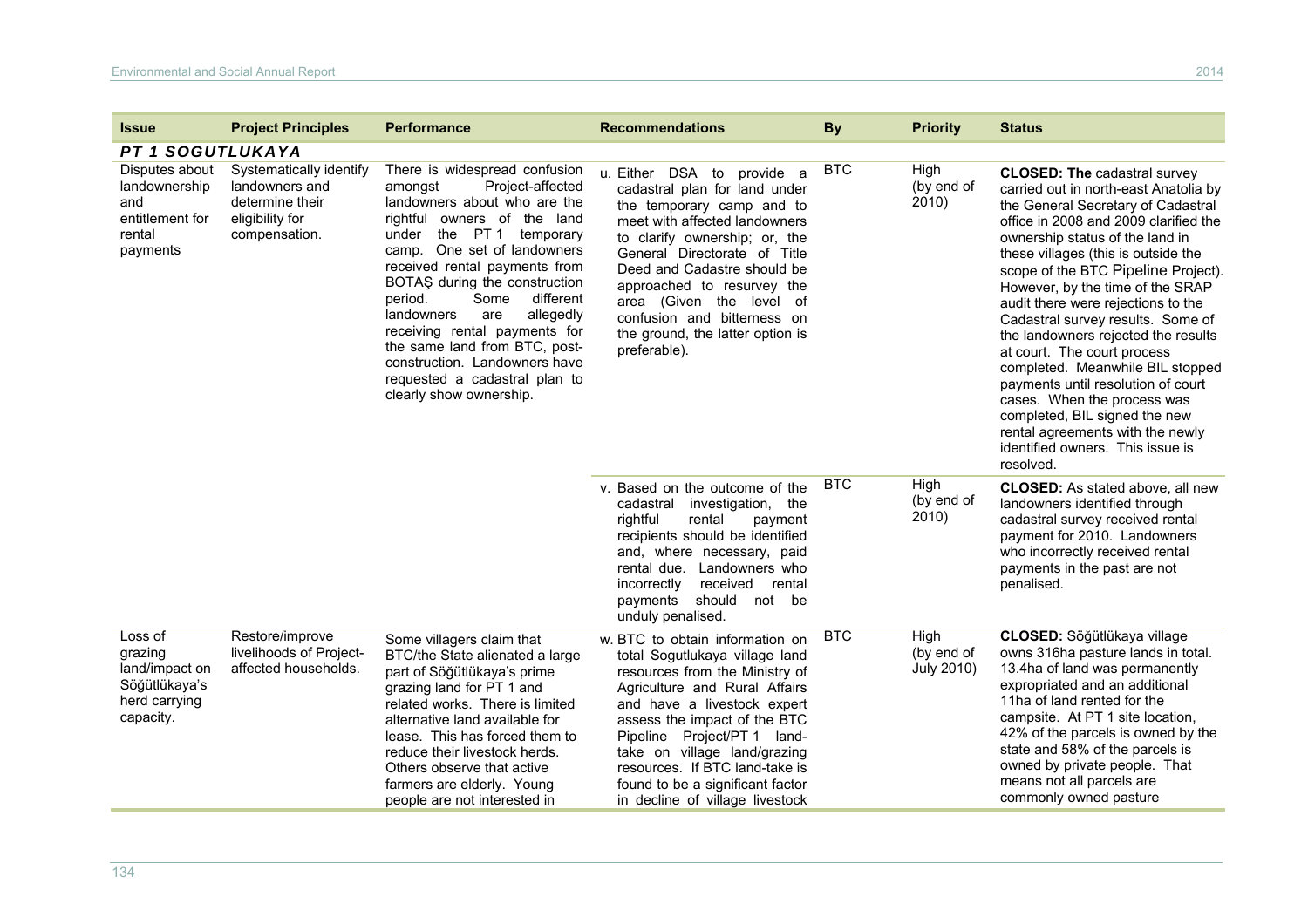

| <b>Issue</b> | <b>Project Principles</b> | <b>Performance</b>                                                                                                                                                                                                                                                                         | <b>Recommendations</b>                                                                              | <b>By</b> | <b>Priority</b> | <b>Status</b>                                                                                                                                                                                                                                                                                                                                                                                                                                                                                                                                                                                                                                                                                                                                                                                                                                                                                                                                                                                                                                                                                                                                                                                                                                                                                                                                                                                                                                                                                                                     |
|--------------|---------------------------|--------------------------------------------------------------------------------------------------------------------------------------------------------------------------------------------------------------------------------------------------------------------------------------------|-----------------------------------------------------------------------------------------------------|-----------|-----------------|-----------------------------------------------------------------------------------------------------------------------------------------------------------------------------------------------------------------------------------------------------------------------------------------------------------------------------------------------------------------------------------------------------------------------------------------------------------------------------------------------------------------------------------------------------------------------------------------------------------------------------------------------------------------------------------------------------------------------------------------------------------------------------------------------------------------------------------------------------------------------------------------------------------------------------------------------------------------------------------------------------------------------------------------------------------------------------------------------------------------------------------------------------------------------------------------------------------------------------------------------------------------------------------------------------------------------------------------------------------------------------------------------------------------------------------------------------------------------------------------------------------------------------------|
|              |                           | farming and are leaving for jobs<br>in cities. The village population<br>is rapidly declining. Static<br>livestock prices and rising input<br>costs mean returns from<br>livestock farming are marginal.<br>These factors also account for<br>the villages diminishing<br>livestock herds. | herds,<br>appropriate<br>an<br>mitigation programme should<br>designed<br>be<br>and<br>implemented. |           |                 | lands/state lands. Despite this fact,<br>even if we consider all of these<br>private lands as pasture land, in<br>total 8% of the pasture land owned<br>by Söğütlükaya is currently used<br>for BTC operation (including camp<br>site). Livelihood Impact<br>assessment for all AGIs including<br>PT 1 was already carried out by<br>University of Ankara, Department<br>of Agricultural Economy in 2003.<br>In Söğütlükaya, loss of income<br>arising from the damages for the<br>common land owned by the<br>Treasury but used by the villagers<br>for grazing purposes was identified<br>as 28.8 billion TL and this was paid<br>to village budget from RAP Fund.<br>In 2005, another impact<br>assessment study was carried out<br>for AGI affected villagers. The AGI<br>survey report was shared with the<br>SRAP Panel. They concluded in<br>their report as "The overall analysis<br>of the research results reveals that<br>no significant impact is expected on<br>owners or users of land<br>expropriated, be it for land take to<br>farmland ratio below 10% or above.<br>The fact that there was not any<br>significant change in agricultural<br>and household income levels of<br>owners and users from pre-<br>expropriation period to post-<br>expropriation and that the levels of<br>the said income remained above<br>the sufficient farm income indicate<br>that taking any measures for<br>impact alleviation is not necessary."<br>In addition, in the last quantitative<br>survey conducted by SRAP Panel |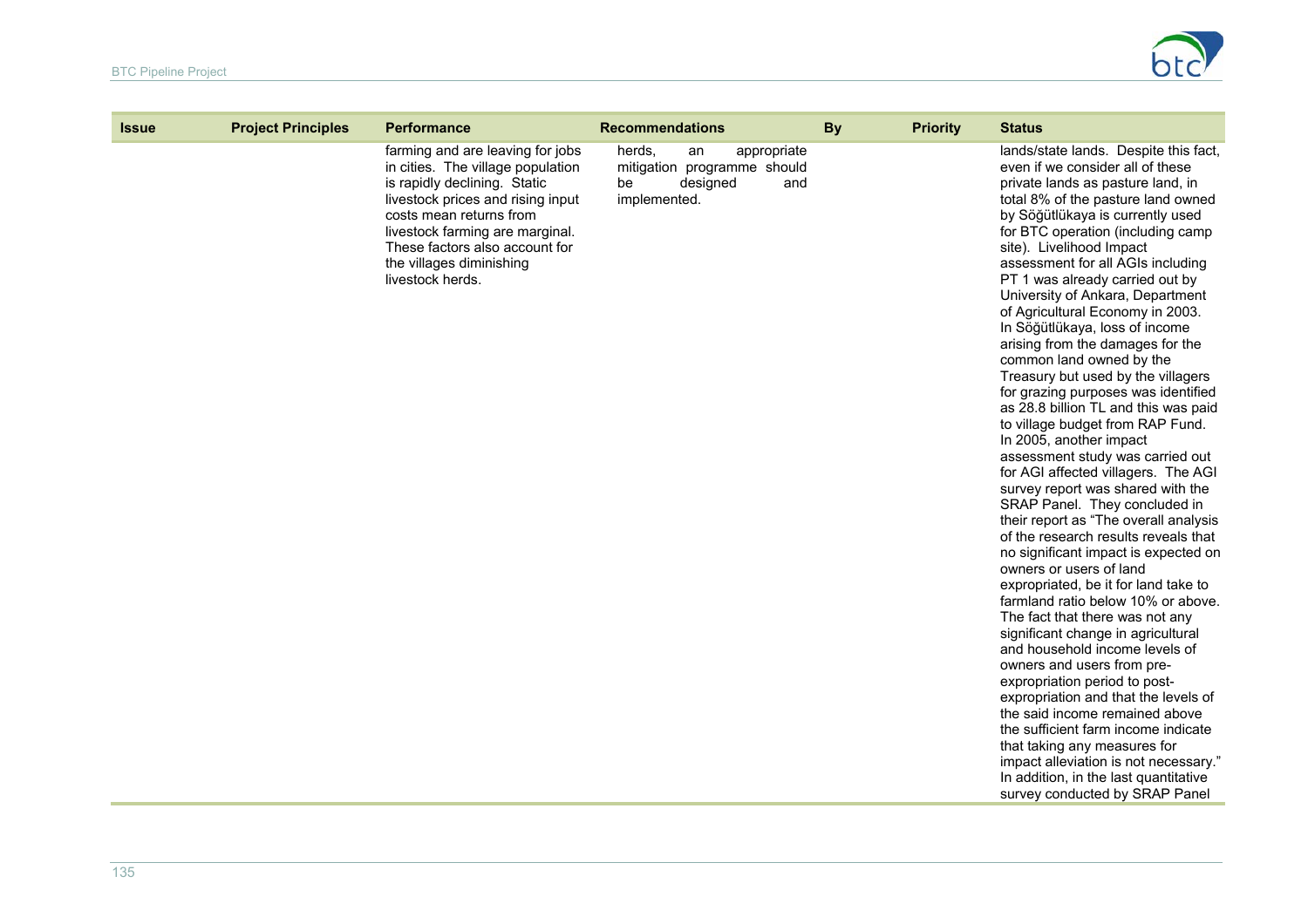| <b>Issue</b>                                                                        | <b>Project Principles</b> | <b>Performance</b>                                                                                                                                                                                                                                                                                                                                        | <b>Recommendations</b>                                                                                                                                                                                                                                                                   | <b>By</b>  | <b>Priority</b>                  | <b>Status</b>                                                                                                                                                                                                                                                                                                                                                                                                                                                                                                                                                                                                                                                                                                                        |
|-------------------------------------------------------------------------------------|---------------------------|-----------------------------------------------------------------------------------------------------------------------------------------------------------------------------------------------------------------------------------------------------------------------------------------------------------------------------------------------------------|------------------------------------------------------------------------------------------------------------------------------------------------------------------------------------------------------------------------------------------------------------------------------------------|------------|----------------------------------|--------------------------------------------------------------------------------------------------------------------------------------------------------------------------------------------------------------------------------------------------------------------------------------------------------------------------------------------------------------------------------------------------------------------------------------------------------------------------------------------------------------------------------------------------------------------------------------------------------------------------------------------------------------------------------------------------------------------------------------|
|                                                                                     |                           |                                                                                                                                                                                                                                                                                                                                                           |                                                                                                                                                                                                                                                                                          |            |                                  | for RAP close-out audit in 2008.<br>where AGIs affected landowners<br>were given priority and according<br>the statistical results there is no<br>significant difference in the income<br>levels of affected and unaffected<br>households at PT 1.<br>Finally, BTC through its CIP has<br>been supporting animal husbandry<br>and agricultural activities through<br>providing<br>qualified<br>seeds.<br>conducting<br>animal vaccination,<br>artificial insemination, etc. in every<br>village. However, priority is given<br>to AGI<br>affected settlements.<br>External audits proved that CIP<br>helped<br>to<br>increase<br>villagers'<br>income<br>level,<br>in<br>addition to<br>compensation<br>measures<br>mentioned above. |
| Sogutlukaya<br>concerns<br>about<br>contamination<br>of the village<br>water supply |                           | Villagers expressed concern<br>that their water supply is being<br>contaminated by run-<br>off/recycled water from PT 1.<br>There were requests for water<br>supply to be routed down an<br>alternative stream bed<br>upstream of PT 1. A new water<br>pipe crossing of the BTC line<br>was being installed by the<br>villagers at the time of the audit. | x. BTC<br>monitor<br>village<br>to<br>concerns about water supply<br>following completion of the<br>new pipe installation.<br>lf<br>warranted by continued high<br>levels of concern, BTC to<br>instigate regular testing of<br>water as supplied at the<br>village to address concerns. | <b>BTC</b> | High<br>(by end of<br>July 2010) | <b>CLOSED:</b> Building of a new<br>domestic water pipeline was<br>requested by the villagers of<br>Söğütlükaya village. The reason<br>was not the contamination of the<br>water as reported here. It was<br>actually because the physical life of<br>the existing pipeline was<br>completed. BTC delivered a new<br>water pipeline outside the fences of<br>PT 1.<br>No remaining complaint regarding<br>this issue is left. Necessary tests<br>are conducted to the samples<br>taken by a third-party<br>environmental organisation on<br>monthly basis. No issue has been<br>raised by the third-party with regard<br>to contamination of water supply in<br>Söğütlükaya.                                                         |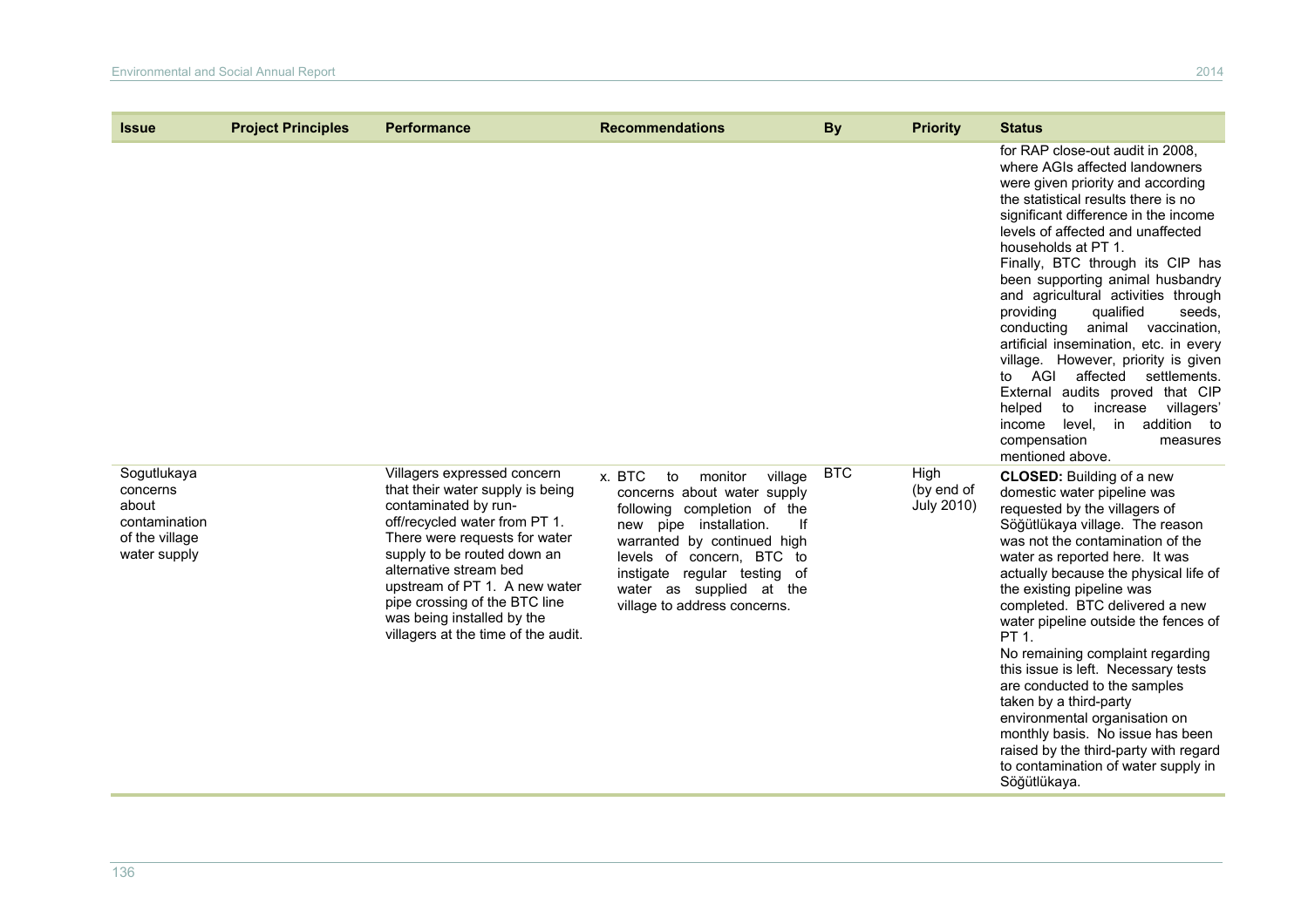

| <b>Issue</b>                                                                          | <b>Project Principles</b> | <b>Performance</b>                                                                                                                           | <b>Recommendations</b>                                                                                                                                            | <b>By</b>  | <b>Priority</b>                  | <b>Status</b>                                                                                                                                                                                                                                                                                                                                                                                                                                                                                                                                                                                                                                                                                                                                                                                                                                                                                                                                                                                                                                                                                                                                                                                                                                                                                                                                                                         |
|---------------------------------------------------------------------------------------|---------------------------|----------------------------------------------------------------------------------------------------------------------------------------------|-------------------------------------------------------------------------------------------------------------------------------------------------------------------|------------|----------------------------------|---------------------------------------------------------------------------------------------------------------------------------------------------------------------------------------------------------------------------------------------------------------------------------------------------------------------------------------------------------------------------------------------------------------------------------------------------------------------------------------------------------------------------------------------------------------------------------------------------------------------------------------------------------------------------------------------------------------------------------------------------------------------------------------------------------------------------------------------------------------------------------------------------------------------------------------------------------------------------------------------------------------------------------------------------------------------------------------------------------------------------------------------------------------------------------------------------------------------------------------------------------------------------------------------------------------------------------------------------------------------------------------|
| Sogutlukaya<br>concerns<br>about<br>contamination<br>of the livestock<br>water supply |                           | Villagers reported that cattle<br>drinking from the water trough<br>below PT 1 sometimes made<br>their animals sick. They were<br>concerned. | y. BTC to determine whether or<br>not there is a risk that run-<br>off/recycled water from PT 1 is<br>discharged into the water<br>supplied to livestock troughs. | <b>BTC</b> | High<br>(by end of<br>July 2010) | <b>CLOSED: BIL have conducted</b><br>monitoring on 11.08.2010 from the<br>trough, site perimeter channel and<br>the downstream point of the<br>stream. According to the results,<br>the Total Coliform was measured<br>as 23 MPN/100ml at the site<br>perimeter channel inlet point (that<br>can be considered as the upstream<br>of the stream and the trough)<br>whereas measured as 460<br>MPN/100ml at the trough and the<br>stream (20 times greater).<br>Ruling out any analytical errors,<br>this can be attributed to the<br>presence of another source of<br>contamination affecting the trough<br>and the stream itself which can be:<br>On the way from the perimeter<br>channel inlet to the stream and<br>the trough (in other words<br>through the perimeter channel<br>itself); or<br>Already existing on the stream<br>bed and inside the trough<br>naturally.<br>the<br>However<br>- of<br>source<br>contamination<br>be<br>cannot<br>clearly identified as there is not<br>enough evidence.<br>In addition, BTC's environmental<br>contractor (Golder) has conducted<br>monitoring on 3 August 2010 from<br>the trough and the site perimeter<br>channel. No contamination was<br>observed at both monitoring points<br>according to the results.<br>In summary, the evaluation of the<br>BIL's and Golder's analysis results<br>did not provide an evidence of any |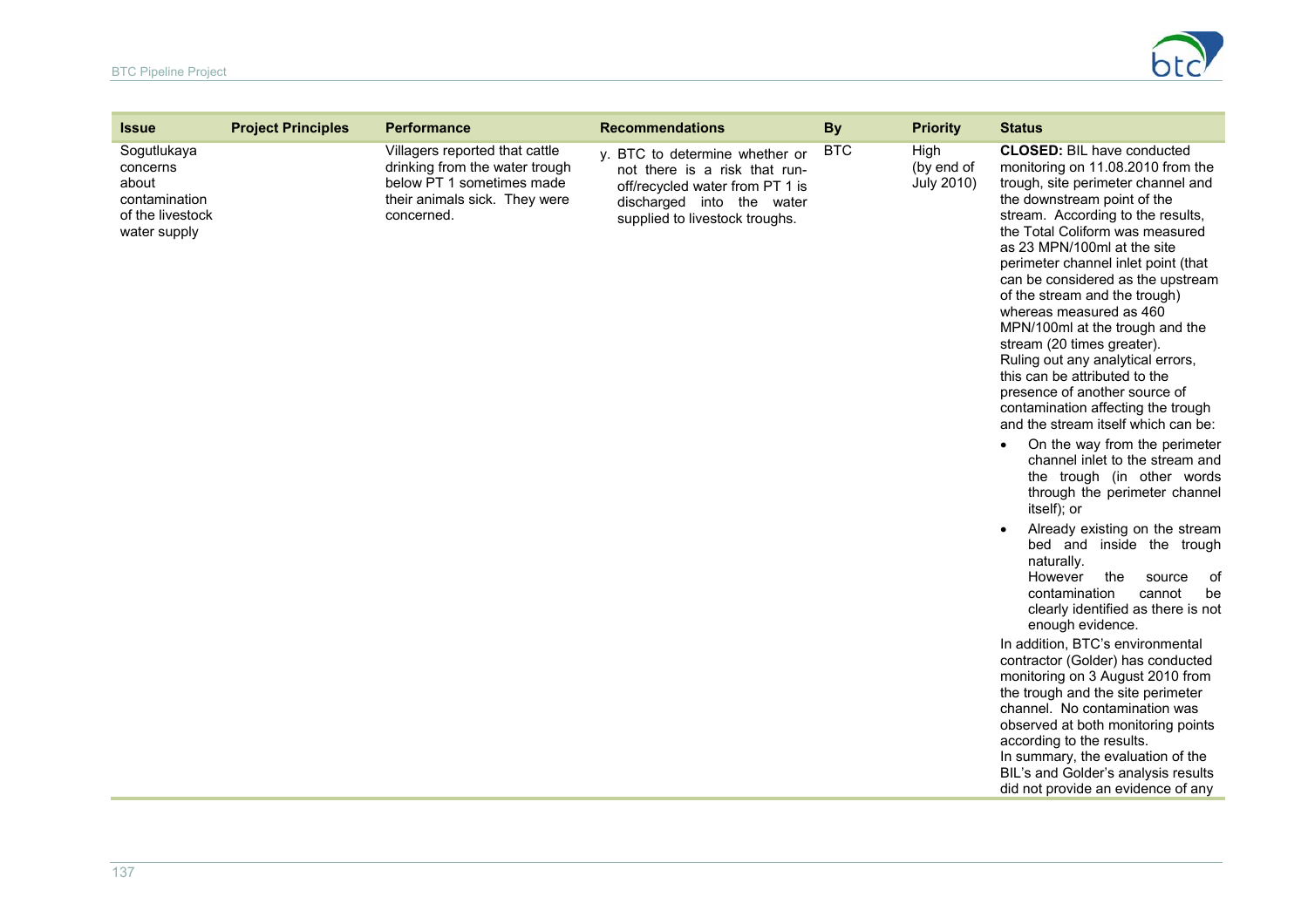| <b>Issue</b>                                           | <b>Project Principles</b>                                      | <b>Performance</b>                                                                                                                                                                                                                                                                                                                                                                                                                                                                     | <b>Recommendations</b>                                                                                                                                                                                                                                                                                                                                                                                                                                                                                                                          | <b>By</b>      | <b>Priority</b>                         | <b>Status</b>                                                                                                                                                                                                                                                                                                                                                                                                                                                                                                                                                                                                                                                                                                                                                                                                                                                                                                                                          |  |  |
|--------------------------------------------------------|----------------------------------------------------------------|----------------------------------------------------------------------------------------------------------------------------------------------------------------------------------------------------------------------------------------------------------------------------------------------------------------------------------------------------------------------------------------------------------------------------------------------------------------------------------------|-------------------------------------------------------------------------------------------------------------------------------------------------------------------------------------------------------------------------------------------------------------------------------------------------------------------------------------------------------------------------------------------------------------------------------------------------------------------------------------------------------------------------------------------------|----------------|-----------------------------------------|--------------------------------------------------------------------------------------------------------------------------------------------------------------------------------------------------------------------------------------------------------------------------------------------------------------------------------------------------------------------------------------------------------------------------------------------------------------------------------------------------------------------------------------------------------------------------------------------------------------------------------------------------------------------------------------------------------------------------------------------------------------------------------------------------------------------------------------------------------------------------------------------------------------------------------------------------------|--|--|
|                                                        |                                                                |                                                                                                                                                                                                                                                                                                                                                                                                                                                                                        |                                                                                                                                                                                                                                                                                                                                                                                                                                                                                                                                                 |                |                                         | PT 1 related discharge that would<br>justify the community complaint.                                                                                                                                                                                                                                                                                                                                                                                                                                                                                                                                                                                                                                                                                                                                                                                                                                                                                  |  |  |
| <b>PT 2 COGENDER VILLAGE</b>                           |                                                                |                                                                                                                                                                                                                                                                                                                                                                                                                                                                                        |                                                                                                                                                                                                                                                                                                                                                                                                                                                                                                                                                 |                |                                         |                                                                                                                                                                                                                                                                                                                                                                                                                                                                                                                                                                                                                                                                                                                                                                                                                                                                                                                                                        |  |  |
| Flood control                                          | Avoid/minimise<br>physical and<br>economic<br>displacement.    | Following the March 2008<br>floods, the PT 2 access road<br>has been raised and flood<br>control measures installed for<br>PT 2. No permanent measures<br>have been designed or<br>constructed to ameliorate flood<br>risks and damage to up- and<br>downstream landowners<br>adversely affected by the BTC<br>works. Landowners are<br>concerned by risks and<br>frustrated by lack of<br>consultation and information<br>they have received about<br>corrective actions being taken. | z. In consultation with affected<br><b>BIL/BTC</b><br>landowners.<br>to<br>complete<br>design<br>and<br>construction<br>of permanent<br>flood control measures to<br>protect<br>land,<br>crops<br>and<br>of<br>structures<br>adjacent<br>landowners to an immunity<br>level equivalent to the 'without<br>Project' condition.<br><b>BIL/BTC</b><br>to<br>aa.<br>pay<br>particular attention to ensuring<br>that owners are consulted and<br>kept fully informed about<br>throughout<br>the<br>progress<br>design and implementation<br>process. | <b>BIL/BTC</b> | High<br>(by end of<br><b>July 2010)</b> | <b>CLOSED: BTC conducted several</b><br>meetings at PT 2 village, Çöğender<br>and completed the detailed design<br>of PT 2 Flood permanent mitigation<br>measures. Concerns and<br>suggestions of the landowners and<br>village muhtar were also<br>considered during the design<br>phase. BIL has now finalised the<br>construction of PT 2 flood<br>permanent mitigation measures.<br><b>CLOSED:</b> Landowners participated<br>in the site investigation on PT 2<br>flood permanent mitigation<br>measures together with BTC, BIL,<br>BOTAŞ/DSA, Gendarmerie<br>commander. In addition,<br>BOTAŞ/DSA informed that the<br>expropriation of the required area<br>for dam and main culvert<br>construction was finalised.<br>BIL CLOs were also involved in the<br>consultation<br>BTC<br>process.<br>monitored the potential impacts of<br>the issue and take additional<br>measures if the design will create<br>any unexpected problems in future. |  |  |
| Reinstatement<br>of off-ROW<br>spoil disposal<br>sites | Restoration of<br>productive land to<br>pre-Project condition. | 4 Çöğender landowners<br>(remote from the ROW) signed<br>contracts with a BTC<br>construction contractor to<br>enable 50,000 $m3$ of spoil to be<br>placed on their land. Under the<br>terms of the contract the land<br>was to have been levelled and<br>restored with topsoil cover.<br>The land was not properly<br>reinstated. It was observed to                                                                                                                                  | BTC to ensure that<br>bb.<br>such off-ROW project affected<br>lands are covered by the<br>ROW Reinstatement team.<br>The land of the 4 Cogender<br>landowners (and any other<br>owners who have experienced<br>similar problems) should be<br>restored to a fully productive<br>condition.<br>To the extent<br>possible, owners should be                                                                                                                                                                                                       | <b>BTC</b>     | High<br>(by end of<br><b>July 2010)</b> | <b>CLOSED:</b> BTC investigated the<br>issue. Muhtar and other villagers<br>stated that this area was rocky and<br>dry before the BTC Pipeline<br>Project. They stated that it was not<br>productive and even the landowner<br>used to cultivate the land every 3<br>years since he could get harvest on<br>yearly basis. However, BTC still<br>reinstated the land<br>by bringing<br>productive soil and cleaned up                                                                                                                                                                                                                                                                                                                                                                                                                                                                                                                                   |  |  |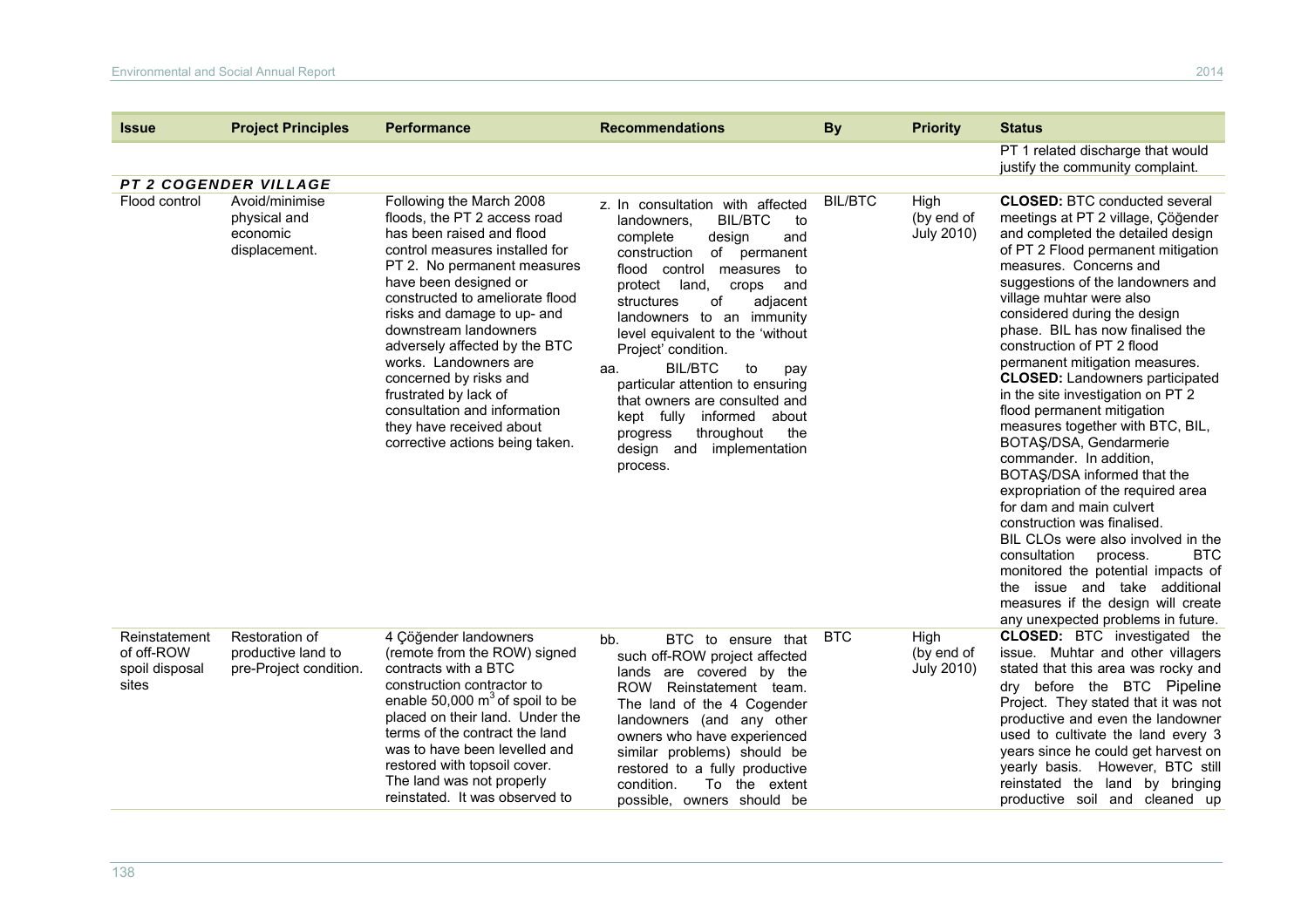

insemination of several animals) and will continue to support these

villages.

| <b>Issue</b>                                                 | <b>Project Principles</b>                                                                                                                                                                                                                    | <b>Performance</b>                                                                                                                                                                                                                                                                                                                                                                                                                         | <b>Recommendations</b>                                                                                                                                                                                                                                                                                                                                                                    | <b>By</b>  | <b>Priority</b>                  | <b>Status</b>                                                                                                                                                                                                                                                                                                                                                                                                                                                                                                                                                                                                                                                                                                                                                                                                                                                                                                                                                                                                        |
|--------------------------------------------------------------|----------------------------------------------------------------------------------------------------------------------------------------------------------------------------------------------------------------------------------------------|--------------------------------------------------------------------------------------------------------------------------------------------------------------------------------------------------------------------------------------------------------------------------------------------------------------------------------------------------------------------------------------------------------------------------------------------|-------------------------------------------------------------------------------------------------------------------------------------------------------------------------------------------------------------------------------------------------------------------------------------------------------------------------------------------------------------------------------------------|------------|----------------------------------|----------------------------------------------------------------------------------------------------------------------------------------------------------------------------------------------------------------------------------------------------------------------------------------------------------------------------------------------------------------------------------------------------------------------------------------------------------------------------------------------------------------------------------------------------------------------------------------------------------------------------------------------------------------------------------------------------------------------------------------------------------------------------------------------------------------------------------------------------------------------------------------------------------------------------------------------------------------------------------------------------------------------|
|                                                              |                                                                                                                                                                                                                                              | be uneven, rocky with patchy<br>topsoil cover leading to a<br>stunted and uneven crop.                                                                                                                                                                                                                                                                                                                                                     | compensated for the impaired<br>2009 crop.                                                                                                                                                                                                                                                                                                                                                |            |                                  | rocks on this land during remedial<br>activities in 2009.                                                                                                                                                                                                                                                                                                                                                                                                                                                                                                                                                                                                                                                                                                                                                                                                                                                                                                                                                            |
| Pasture<br>access and PT<br>2 road<br>(livestock)<br>losses) | Adversely affected<br>farmers to be<br>compensated for any<br>damage or losses<br>incurred as a result of<br><b>BTC Pipeline Project</b><br>activities.<br>Project affected<br>farmers to be<br>facilitated to restore<br>their livelihoods. | PT 2 road has historically been<br>used by 100 Cogender<br>households to access village<br>cow pastures for 7 months of<br>the year. 100-120mm dia.<br>crushed rock used to line PT 2<br>access road side drains has led<br>to damage to calves'<br>legs/trotters leading to stock<br>being put down. The village<br>has rented alternative pasture<br>for calves to avoid using the<br>road (1,500L/3 months) as a<br>temporary solution. | BTC/BIL.<br>in<br>CC.<br>the<br>consultation<br>with<br>to<br>Cogender<br>farmers,<br>investigate<br>permanent<br>solution to enable farmers to<br>resume normal access of their<br>pasture lands.<br><b>BTC</b><br>investigate<br>dd.<br>to<br>extent of losses (calves, cost<br>of temporary pasture) incurred<br>by village and develop an<br>appropriate<br>compensation<br>response. | <b>BTC</b> | High<br>(by end of<br>July 2010) | <b>CLOSED: BTC built approximately</b><br>4 km road late 2009. It is much<br>longer and wider than the initial<br>path way, they used to use to<br>access to their pasture lands.<br><b>CLOSED:</b> Damage to animals<br>were investigated but could not be<br>proved. Therefore it is difficult to<br>justify this claim to consider<br>compensation. About renting an<br>alternative road and making<br>payment about 1,500TL/3 months:<br>The village Muhtar and other elders<br>committee stated that it is the first<br>time they heard this issue. They<br>did not rent an alternative road to<br>access to their fields. The villagers<br>signed a compliant close-out letter.<br>BTC has a special CIP strategy for<br>AGI affected villages including<br>Çöğender. BTC has supported<br>several projects in the village<br>(including drinking water, village<br>road, multi-purpose village<br>common house, shepherd house,<br>animal husbandry and agricultural<br>trainings, vaccination and artificial |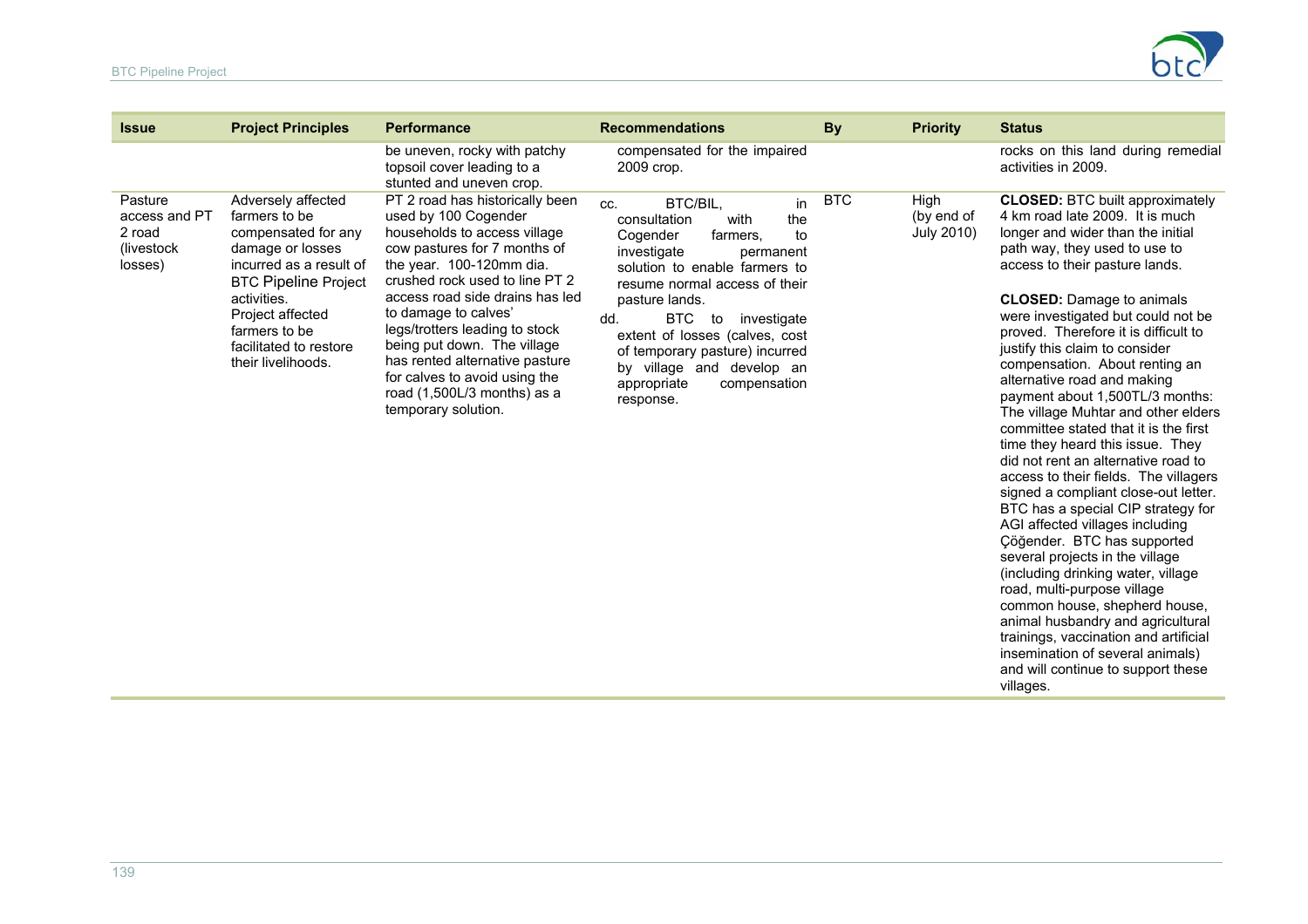#### **Issue Project Principles Performance Recommendation By By Priority Status** *LAND* Payment of compensation for land affected households, where land is in multiple ownership. Payment of compensation before land entry. There are still a number of outstanding cases on title deeds transfer for land in multiple ownership. Thus compensation cannot be paid. Reasons vary, in some cases title deeds cannot be transferred because not everyone is available, in others some people may be unwilling or unable to pay the administrative costs. Often the amount of compensation due is very limited and the urgency to receive the compensation varies between shareholders. ee. BIL CLOs and DSA to develop a short list of villages where there are ongoing compensation issues and to develop a time-bound strategy for resolving these. BTC/BIL Moderate **CLOSED:** The list of villages where the land acquisition process is not completed is being prepared and submitted to BTC on regular basis by BOTAŞ/DSA. 98.12% of the acquisition is now completed. The remaining ones are due to ongoing court cases. However, we would like to underline the point that in all court cases (Art 27) BOTAŞ paid the value of the parcel to the bank account prior to access and shareholders will receive their parts when the shares are identified by the court. BTC even accepted to pay the legal cost of administrative tasks. transportation costs, etc from RAP fund if the multiple shareholders can come together

#### **Southern Section, Turkey**

for transfer of ownership right: however, the remaining cases are generally related with absentee owners. The issue cannot be resolved without a court decision. All shareholders will receive their shares with interest at the end of the court

case.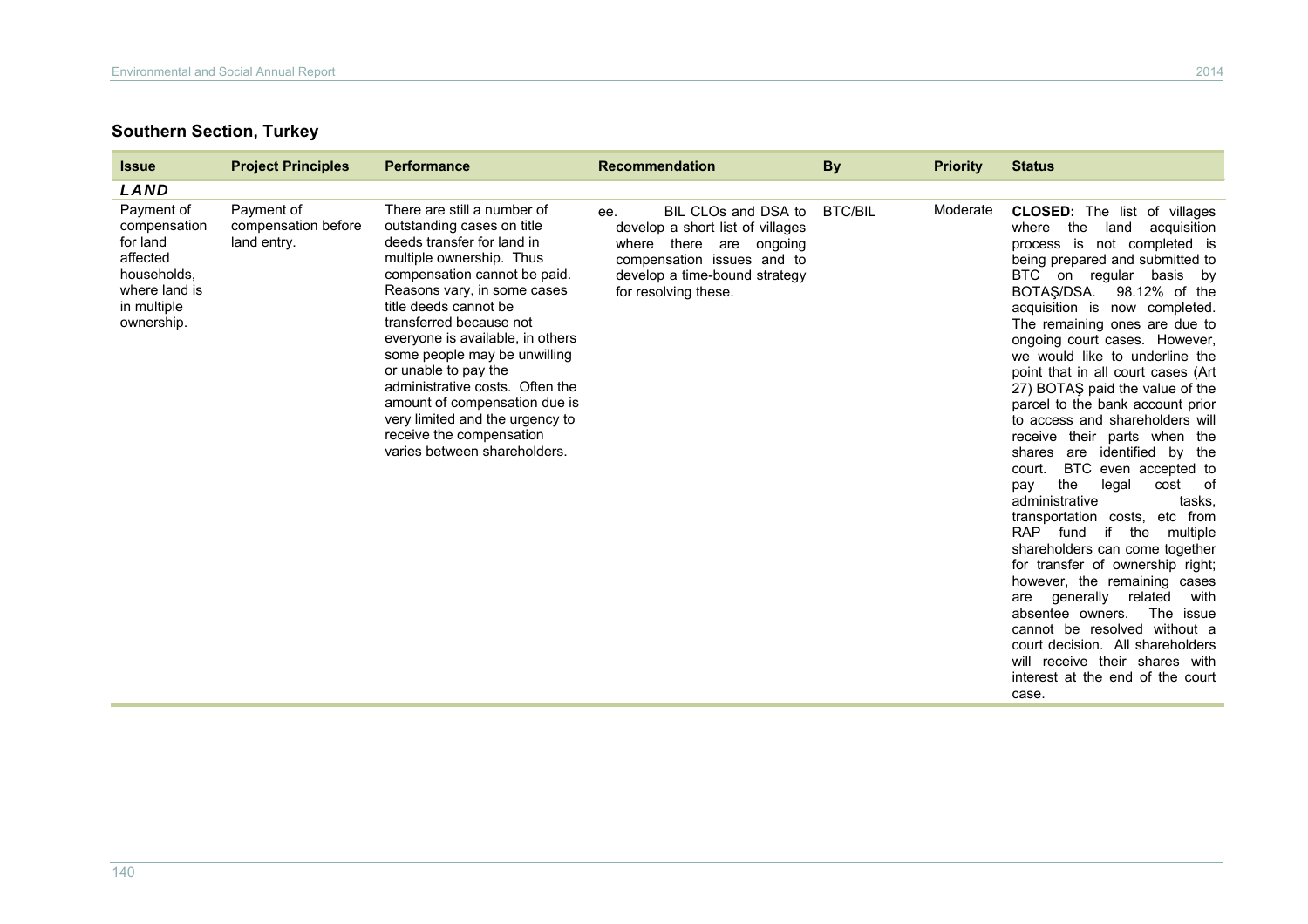

| <b>Issue</b>                                                         | <b>Project Principles</b>                                                                               | <b>Performance</b>                                                                                                                                                                                                                                                                                                                                 | <b>Recommendation</b>                                                                                                                                                                                                                             | <b>By</b>      | <b>Priority</b>   | <b>Status</b>                                                                                                                                                                                                                                                                                                                                                                                                                                                                                                                                                                                                                                         |
|----------------------------------------------------------------------|---------------------------------------------------------------------------------------------------------|----------------------------------------------------------------------------------------------------------------------------------------------------------------------------------------------------------------------------------------------------------------------------------------------------------------------------------------------------|---------------------------------------------------------------------------------------------------------------------------------------------------------------------------------------------------------------------------------------------------|----------------|-------------------|-------------------------------------------------------------------------------------------------------------------------------------------------------------------------------------------------------------------------------------------------------------------------------------------------------------------------------------------------------------------------------------------------------------------------------------------------------------------------------------------------------------------------------------------------------------------------------------------------------------------------------------------------------|
|                                                                      |                                                                                                         |                                                                                                                                                                                                                                                                                                                                                    |                                                                                                                                                                                                                                                   |                |                   |                                                                                                                                                                                                                                                                                                                                                                                                                                                                                                                                                                                                                                                       |
|                                                                      | <b>LAND REINSTATEMENT</b>                                                                               |                                                                                                                                                                                                                                                                                                                                                    |                                                                                                                                                                                                                                                   |                |                   |                                                                                                                                                                                                                                                                                                                                                                                                                                                                                                                                                                                                                                                       |
| Reinstatement                                                        | Restore land to pre-<br>Project condition<br>upon construction<br>completion.                           | Working ahead of the final<br>reinstatement taskforce, it was<br>clear that there were a<br>significant number of<br>complaints that had not been<br>captured on the task force's<br>defects list. There is a risk that<br>the reinstatement task force will<br>pass by leaving a significant<br>number of unresolved<br>reinstatement complaints. | ff. BIL/BTC<br>to<br>make<br>greater<br>effort to notify project affected<br>villages and landowners of the<br>pending<br>visit<br>by<br>the<br>reinstatement task so that a<br>complete<br>defects<br>list is<br>developed prior to its arrival. | <b>BTC/BIL</b> | High<br>(ongoing) | <b>CLOSED:</b> Another survey was<br>conducted to identify additional<br>complaints that were not in the<br>list.<br>A complete list was<br>prepared by BTC and the scope<br>was provided to the Contractor<br>company.<br>The<br>company<br>reinstated all areas successfully.<br>In fact, the contractor completed<br>many additional works as good<br>will gestures when they were in<br>the field.                                                                                                                                                                                                                                                |
| Productivity<br>problems due<br>to problems<br>with<br>reinstatement | Restore land to pre-<br>Project condition<br>upon construction<br>completion.                           | There are a number of areas<br>where productivity has reduced<br>substantially or farmers have<br>not been able to farm at all.<br>Some are enquiring whether<br>they will be compensated<br>further for this loss.                                                                                                                                | <b>BTC</b><br>BIL<br>and<br>to<br>gg.<br>develop a clear strategy for<br>productivity<br>loss<br>due<br>to<br>reinstatement problems with<br>the use of an agricultural<br>expert.                                                                | <b>BTC/BIL</b> | High              | <b>CLOSED:</b> BTC identified areas<br>that needed to be reinstated<br>though external<br>agricultural<br>experts and the reinstatement of<br>those areas were completed<br>between 2009 and 2011.                                                                                                                                                                                                                                                                                                                                                                                                                                                    |
| Reinstatement<br>of village<br>infrastructure                        | Affected village<br>infrastructure to be<br>restored to at least<br>pre-Project level if not<br>better. | There are still a number of<br>outstanding grievances related<br>to village infrastructure<br>impacted during construction.<br>For instance in Çığcık village<br>where roads damaged during<br>construction were reinstated<br>but problems remain due to<br>subsidence.                                                                           | A systematic appraisal<br>hh.<br>should be carried out of the<br>status of village infrastructure<br>impacted through review of<br>the grievance log and CLO<br>knowledge of the area.                                                            | <b>BTC/BIL</b> | High              | <b>CLOSED:</b> During construction,<br>BOTAS Project directorate and<br>its contractors used entry and<br>exit protocols for village roads.<br>All roads used by the project<br>were reinstated however, even<br>after 6 years, villagers expect<br>BTC to continue reinstatement<br>when the roads are damaged<br>naturally. This is an issue in<br>some other parts of the pipeline<br>as well. BTC cannot be<br>responsible for any damages<br>caused after reinstatement of<br>these roads.<br>With regard to the complaint in<br>Çığcık village:<br>In complaints' tracker,<br>complaints no: 597, 605, 625,<br>630 related to the same issue in |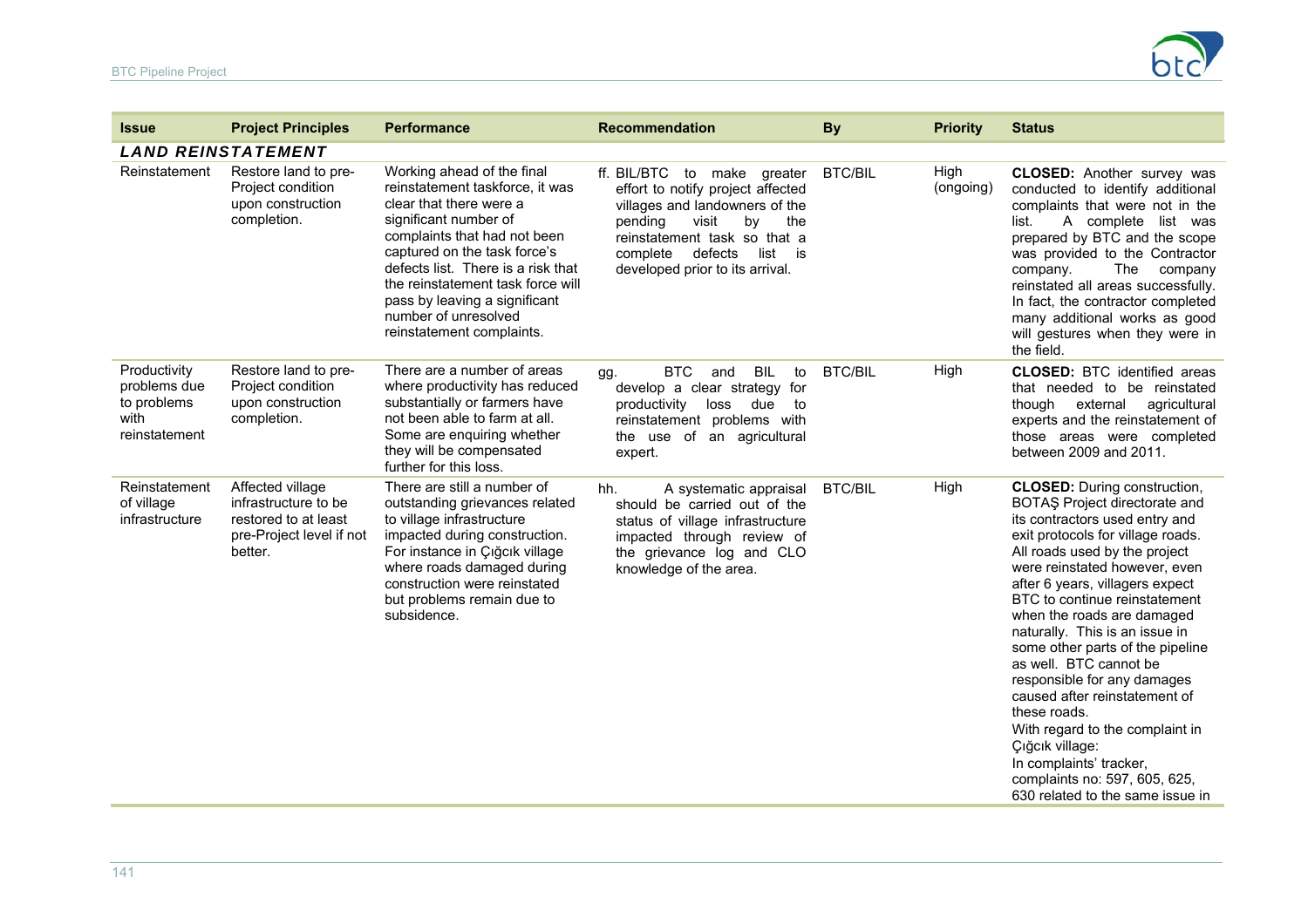| <b>Issue</b>                                                                    | <b>Project Principles</b>                                                                      | <b>Performance</b>                                                                                                                                                                                                                                       | <b>Recommendation</b>                                                                                                                                                                                                | <b>By</b>      | <b>Priority</b> | <b>Status</b>                                                                                                                                                                                                                                                                                                                                                                                                                                                                                                               |
|---------------------------------------------------------------------------------|------------------------------------------------------------------------------------------------|----------------------------------------------------------------------------------------------------------------------------------------------------------------------------------------------------------------------------------------------------------|----------------------------------------------------------------------------------------------------------------------------------------------------------------------------------------------------------------------|----------------|-----------------|-----------------------------------------------------------------------------------------------------------------------------------------------------------------------------------------------------------------------------------------------------------------------------------------------------------------------------------------------------------------------------------------------------------------------------------------------------------------------------------------------------------------------------|
|                                                                                 |                                                                                                |                                                                                                                                                                                                                                                          |                                                                                                                                                                                                                      |                |                 | Yukarıçıyanlı, Yenigün,<br>Topraktepe and Ciğcik villages<br>were defined as not legitimate.<br>Because these roads are village<br>roads and should be repaired by<br>District Special Administration.<br>However, there were other<br>complaints No: 621, 622, 623,<br>and 624 in Topraktepe and<br>Ciğcik villages. Complaints<br>were assed in Lot C<br>reinstatement Scope during the<br>reinstatement activities in 2011.<br>Most of these complaints were<br>related to land roads defined as<br>not affected by BTC. |
|                                                                                 |                                                                                                | <b>COMMUNITY LIAISON, GRIEVANCE MANAGEMENT</b>                                                                                                                                                                                                           |                                                                                                                                                                                                                      |                |                 |                                                                                                                                                                                                                                                                                                                                                                                                                                                                                                                             |
| Grievance log<br>management                                                     | Timely<br>acknowledgement<br>and corrective action<br>to address grievances                    | Entries in grievance log are not<br>always correct. For example,<br>in Akifye village a complaint<br>checked by the SRAP Panel<br>was found to have not only<br>been recorded under the wrong<br>name, but also wrongly<br>recorded as being closed-out. | ii. A<br>mechanism<br>should<br>be<br>check<br>developed<br>to<br>the<br>grievance log. This could be a<br>combination of                                                                                            | <b>BTC/BIL</b> | Moderate        | <b>CLOSED: BTC and BIL PCREs</b><br>went through all of the<br>complaints in 2009 and<br>corrected/clarified these<br>complaints prior to reinstatement<br>activities.<br>BTC also checks the list of<br>complaints on quarterly basis<br>through grievance log and<br>through site visits.<br>Moreover, monitoring of the<br>complaints is also done through<br>internal audits of BTC both 3-<br>country audit and BTC Turkey<br>internal social audit on yearly<br>basis.                                                |
| Information<br><b>Dissemination</b><br>in particular to<br>vulnerable<br>groups | Communities to be<br>kept informed about<br>project and avenues<br>for lodging a<br>complaint. | There are still instances of<br>grievances from the<br>construction phase. Some<br>were not reported. Vulnerable<br>groups in particular are either<br>reluctant to make a grievance<br>or are unclear of the avenues                                    | ii. BIL<br>CLOs<br>to have<br>clear<br>systematic<br>procedures<br>in<br>place for regular community<br>engagement and information<br>dissemination,<br>paying<br>particular<br>attention<br>to<br>vulnerable groups | <b>BTC/BIL</b> | Moderate        | <b>CLOSED: BTC prepared</b><br>community leaflets and<br>distributed the CLOs contact<br>details to every single village. In<br>addition, village information<br>boards were established in the<br>villages where contact details                                                                                                                                                                                                                                                                                           |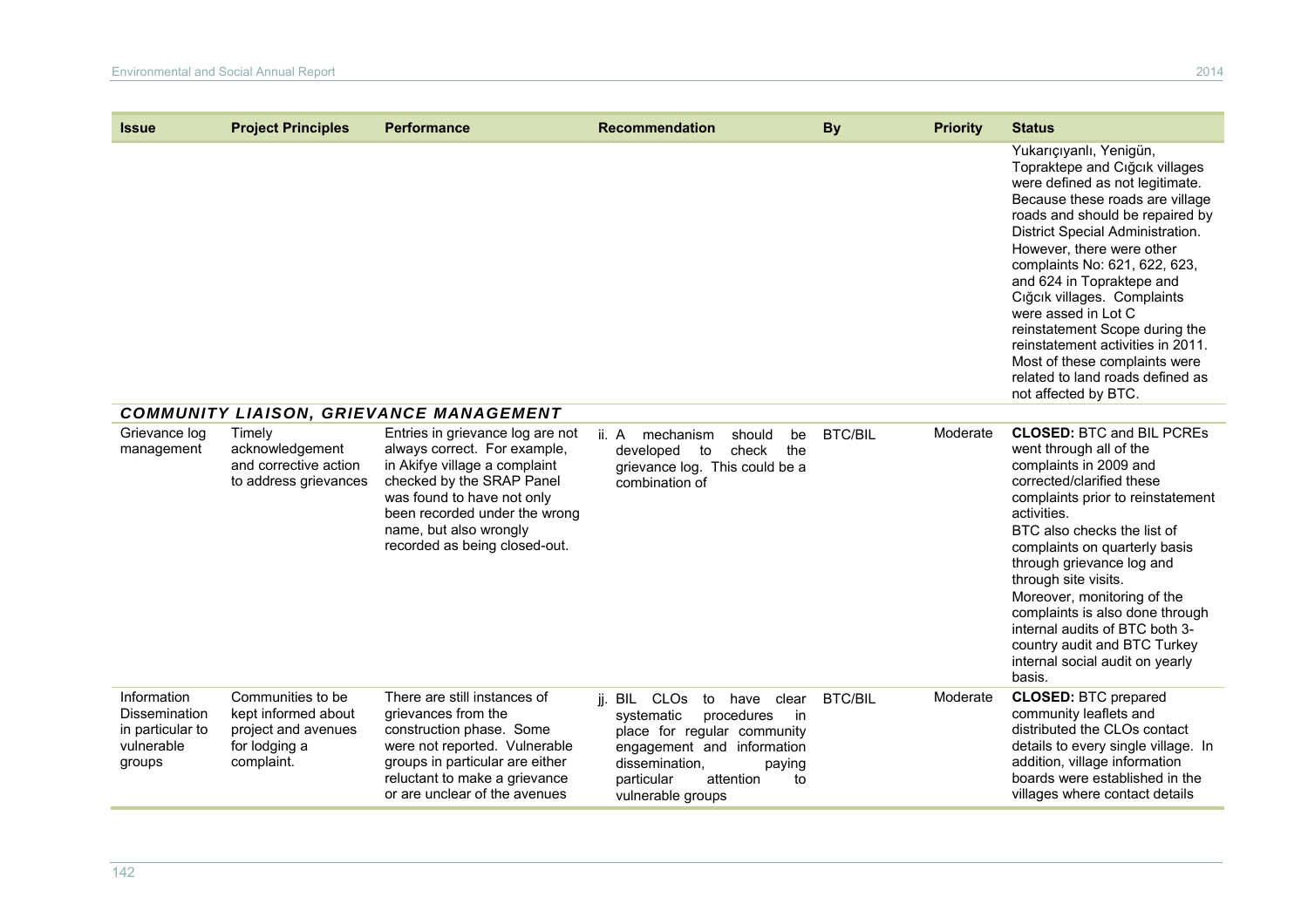

| <b>Issue</b>                               | <b>Project Principles</b>            | <b>Performance</b>                                                                                                                                     | <b>Recommendation</b>                                                                                  | <b>By</b> | <b>Priority</b> | <b>Status</b>                                                                                                                                                                                                                                                                                                                                                                                                                                                                                                                                                                                                                                                                                                                                                                                                                                                                                                                                                                        |
|--------------------------------------------|--------------------------------------|--------------------------------------------------------------------------------------------------------------------------------------------------------|--------------------------------------------------------------------------------------------------------|-----------|-----------------|--------------------------------------------------------------------------------------------------------------------------------------------------------------------------------------------------------------------------------------------------------------------------------------------------------------------------------------------------------------------------------------------------------------------------------------------------------------------------------------------------------------------------------------------------------------------------------------------------------------------------------------------------------------------------------------------------------------------------------------------------------------------------------------------------------------------------------------------------------------------------------------------------------------------------------------------------------------------------------------|
|                                            |                                      | available. Communities also<br>need to be aware of avenues<br>for lodging a complaint during<br>the operations phase.                                  |                                                                                                        |           |                 | are presented. BIL PCREs are<br>regularly visiting the villages as<br>part of their daily work. ROW<br>Monitoring and Maintenance<br>teams who are working closely<br>with PCREs are at site every<br>day. Villagers can access to BIL<br>if they want to. The number of<br>complaints from various villages<br>proves that the system is<br>working.<br>In 2011, BTC and BIL refreshed<br>land use restriction and third-<br>party crossing procedures<br>through an awareness campaign<br>in all villages along the route. A<br>film was produced and new<br>brochures were distributed to<br>landowners in all villages again.<br>In addition to complaint<br>management mechanism,<br>vulnerable groups are dealt<br>within the CIP scope. Priority is<br>given to vulnerable people in all<br>CIP projects such as<br>beekeeping, greenhouse, animal<br>husbandry, etc. In case of any<br>complaint raised by vulnerable<br>groups to CIP IPs, these are<br>transferred to BIL. |
|                                            | <b>LONG-TERM PIPELINE PROTECTION</b> |                                                                                                                                                        |                                                                                                        |           |                 |                                                                                                                                                                                                                                                                                                                                                                                                                                                                                                                                                                                                                                                                                                                                                                                                                                                                                                                                                                                      |
| Application for<br>third-party<br>crossing |                                      | The qualitative survey showed<br>that there are very few farmers<br>who know the procedure for<br>making an application for a<br>third-party crossing. | kk.<br>BIL CLOs to develop a<br>of<br>continued<br>system<br>refreshment and<br>information<br>update. | BIL       | Moderate        | <b>CLOSED: BIL PCRE's are</b><br>giving information and training to<br>all public institutions and<br>villagers about these procedures<br>periodically and when it is<br>needed refreshment trainings<br>are delivered.<br><b>BIL Technical team is now</b><br>managing the third-party                                                                                                                                                                                                                                                                                                                                                                                                                                                                                                                                                                                                                                                                                              |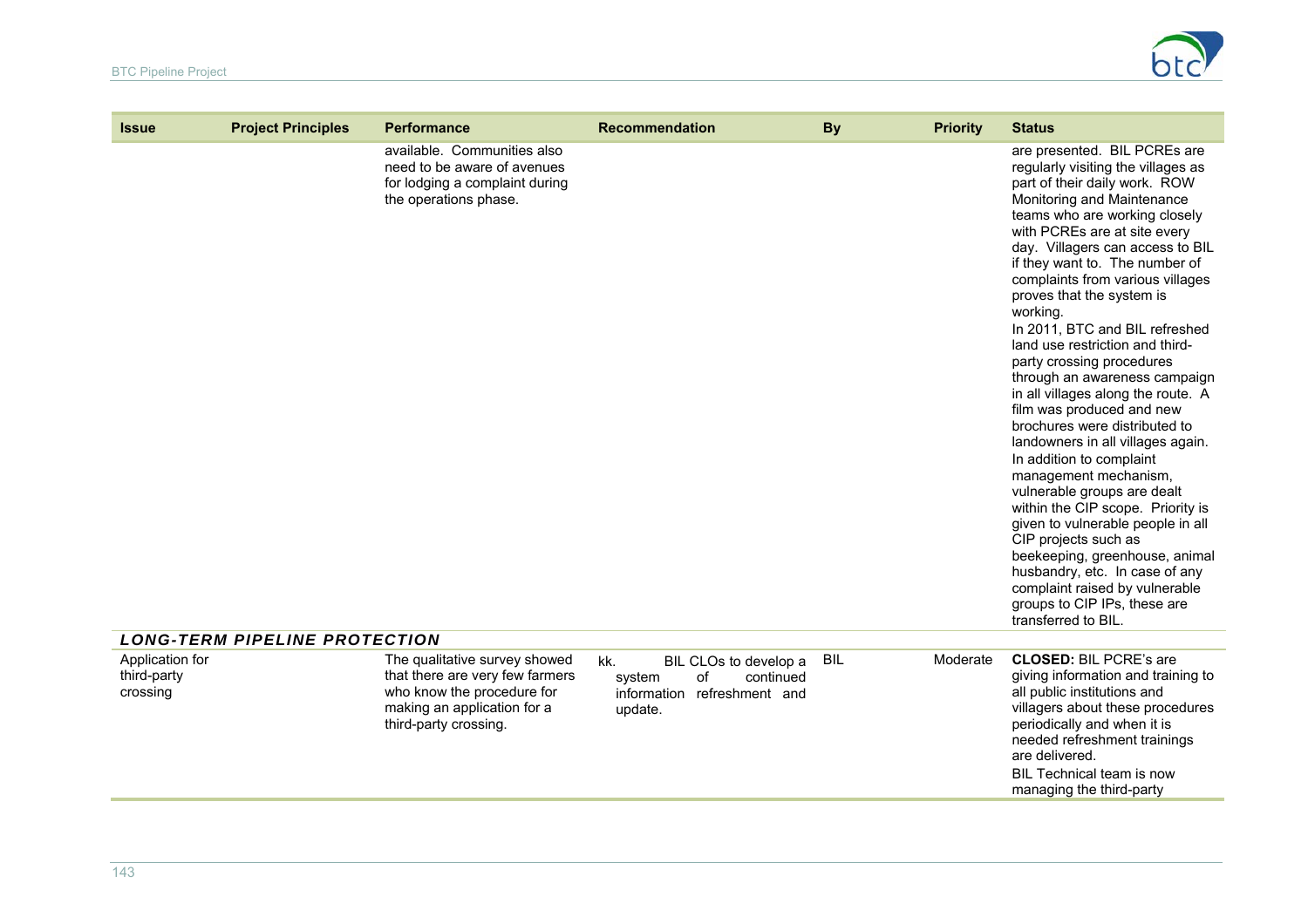| <b>Issue</b>             | <b>Project Principles</b>                                                         | <b>Performance</b>                                                                                                                                                                                                    | <b>Recommendation</b>                                                                                                                                        | <b>By</b>      | <b>Priority</b> | <b>Status</b>                                                                                                                                                                                                                                                                                                                                                                                                                                                                                                                                                                                                                                                                                               |
|--------------------------|-----------------------------------------------------------------------------------|-----------------------------------------------------------------------------------------------------------------------------------------------------------------------------------------------------------------------|--------------------------------------------------------------------------------------------------------------------------------------------------------------|----------------|-----------------|-------------------------------------------------------------------------------------------------------------------------------------------------------------------------------------------------------------------------------------------------------------------------------------------------------------------------------------------------------------------------------------------------------------------------------------------------------------------------------------------------------------------------------------------------------------------------------------------------------------------------------------------------------------------------------------------------------------|
| <b>CAMP IPT 1</b>        |                                                                                   |                                                                                                                                                                                                                       |                                                                                                                                                              |                |                 | crossings issue together with the<br>ROW Monitoring and<br>Maintenance team. This team is<br>at site all the time monitoring the<br>land use on the ROW. The<br>decrease in the violations<br>indicates that there is more<br>systematic approach to third-<br>party crossings issue. In<br>addition, BIL and BTC initiated<br>another awareness campaign on<br>land use restrictions and third-<br>party crossings in 2011. Training<br>materials were prepared by BTC<br>(films and brochures etc.).                                                                                                                                                                                                      |
| Rental price<br>for land | Landowners/users to<br>be appropriately<br>compensated for<br>Project use of land | Affected farmers complained<br>that the yearly rental price had<br>been negotiated 5 years ago.<br>Moreover at the time of the<br>negotiation they had been told<br>that the land would be rented<br>for 1 year only. | II. BTC/BIL to<br>review<br>rental<br>agreements on land used for<br>camp and at the same time to<br>give clear information<br>on<br>duration of future use. | <b>BTC/BIL</b> | High            | <b>CLOSED:</b> BIL have conducted a<br>field study in late 2009 and<br>identified locations where they<br>hand-back<br>to<br>original<br>can<br>owners in all camp stations.<br>38% of the lands in all camp<br>locations were handed back to<br>original landowners and new<br>agreements signed for those<br>parcels that will be used for the<br>operation. BIL made payments<br>to all landowners living in the<br>villages.<br>BTC offered BIL to expropriate<br>these locations permanently.<br>BIL is carrying out a detailed<br>study to identify the locations<br>where they will build permanent<br>buildings in the future. Then the<br>land will be expropriated in line<br>with RAP standards. |